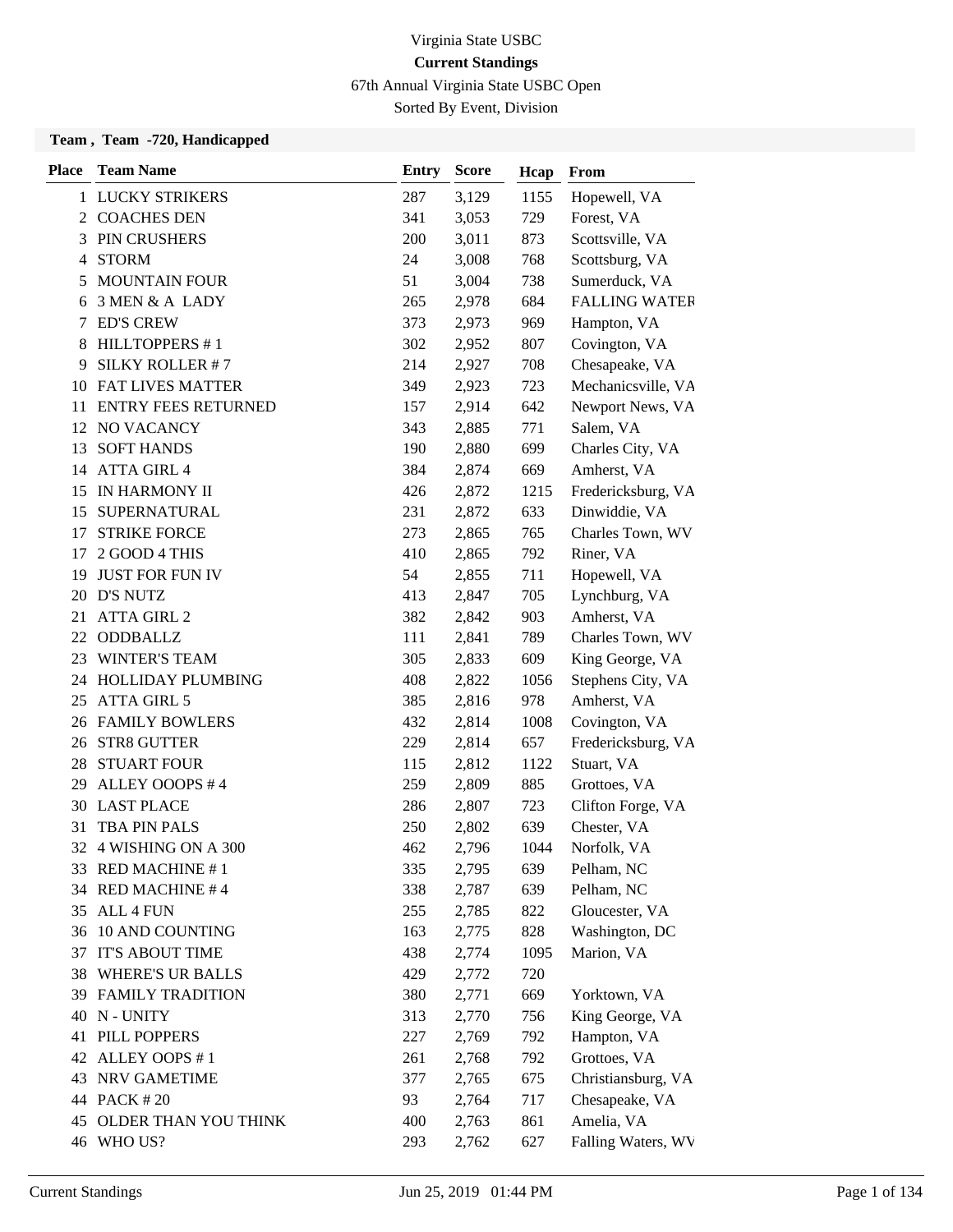67th Annual Virginia State USBC Open

Sorted By Event, Division

| <b>Place</b> | <b>Team Name</b>            | <b>Entry</b>   | <b>Score</b> | Hcap | From                |
|--------------|-----------------------------|----------------|--------------|------|---------------------|
|              | 47 LEFT ONE                 | 288            | 2,761        | 822  | Hopewell, VA        |
| 47           | <b>HENRY'S TEAM</b>         | 289            | 2,761        | 1041 | Chester, VA         |
| 47           | <b>OCEANA PALS 2</b>        | 272            | 2,761        | 735  | Virgina Beach, VA   |
|              | 50 FUN FOR ALL              | 187            | 2,760        | 732  | Norfolk, VA         |
| 51           | <b>BOOM BABY</b>            | 401            | 2,758        | 615  | Christiansbrg, VA   |
| 52           | THE WOMEN ARE RIGHT         | 152            | 2,756        | 840  | Forest, VA          |
|              | 52 PACK #18                 | 91             | 2,756        | 630  | Chesapeake, VA      |
|              | 54 BALL BREAKERS II         | 233            | 2,754        | 789  | Norfolk, VA         |
| 55           | <b>CRIME BUSTER 1</b>       | $\overline{c}$ | 2,750        | 693  | Chesapeake, VA      |
| 56           | AWESOME 1-2-3               | 67             | 2,749        | 939  | Nathalie, VA        |
|              | 56 2 CATS AND 2 DOGS        | 290            | 2,749        | 927  | Prince George, VA   |
|              | 56 INDIAN RIVER BLASTERS #2 | 455            | 2,749        | 1002 | Virginia Beach, VA  |
| 59           | <b>GUTTER GANG</b>          | 297            | 2,748        | 723  | Covington, VA       |
| 59           | TBA SPARE SQUAD             | 244            | 2,748        | 888  | Chester, VA         |
| 61           | <b>GREEN TEAM</b>           | 309            | 2,747        | 882  | King George, VA     |
|              | 62 VIRGINIA PALS            | 356            | 2,743        | 759  | Salem, VA           |
| 63           | <b>NEIGHBORS</b>            | 170            | 2,741        | 927  | Clifton Forge, VA   |
| 64           | THREE GIRLS AND A GUY       | 281            | 2,739        | 858  | Newport News, VA    |
| 65           | SOLID <sub>10</sub>         | 412            | 2,738        | 810  | Hampton, VA         |
| 66           | <b>SMOOTH ROLLER</b>        | 329            | 2,737        | 795  | Madison Hts, VA     |
| 67           | SILKY ROLLERS #5            | 215            | 2,736        | 813  | Chesapeake, VA      |
| 68           | M.O.L.Y.                    | 405            | 2,730        | 633  | Virginia Beach, VA  |
| 68           | <b>GIRLS WANNA HAVE FUN</b> | 461            | 2,730        | 837  | Hampton, VA         |
| 70           | <b>GUTTER BUSTERS</b>       | 138            | 2,725        | 720  | Lynchburg, VA       |
|              | <b>70 FNC</b>               | 37             | 2,725        | 762  | Glen Allen, VA      |
| 72           | <b>JUST FOR FUN</b>         | 57             | 2,723        | 600  | Hopewell, VA        |
| 73           | <b>JUAN'S LEGALS</b>        | 453            | 2,719        | 612  | Hampton, VA         |
| 74           | THE FUN BUNCH               | 458            | 2,716        | 870  | Forest, VA          |
| 75           | <b>TURKEY HUNTERS</b>       | 327            | 2,715        | 603  | Blacksburg, VA      |
| 76           | LOOKING FOR A GOOD TIME     | 47             | 2,712        | 681  | Drakes Branch, VA   |
| 77           | <b>BWXT</b>                 | 435            | 2,711        | 726  | Lynchburg, VA       |
|              | 78 FNC 2                    | 36             | 2,710        | 1110 | Glen Allen, VA      |
|              | 79 IN HARMONY               | 425            | 2,709        | 912  | Fredericksburg, VA  |
| 80           | OH NO SHE CRY               | 418            | 2,708        | 843  | Richmond, VA        |
| 80           | TROUBLE IN MY WAY           | 33             | 2,708        | 726  | SOUTH BOSTON,       |
|              | 82 PAI GOW 4 U              | 169            | 2,707        | 624  | Yorktown, VA        |
|              | 82 WHAT JUST HAPPENED       | 295            | 2,707        | 705  | Hampton, VA         |
|              | 84 HILLBILLY BOWLER         | 126            | 2,703        | 612  | Staunton, VA        |
| 84           | <b>CRIME BUSTERS II</b>     | 3              | 2,703        | 633  | Gates, NC           |
|              | 86 RATED XXXX               | 277            | 2,702        | 612  | Charlottesville, VA |
| 87           | TGIF                        | 174            | 2,701        | 792  | Prince George, VA   |
| 88           | <b>SICK AND TIRED</b>       | 269            | 2,699        | 738  | Chesapeake, VA      |
| 89           | <b>TRIPLE A</b>             | 150            | 2,697        | 783  | Stuarts Draft, VA   |
|              | 89 GOLFERS aNONAMOUS        | 6              | 2,697        | 636  | Hampton, VA         |
| 91           | <b>JUST FOR FUN III</b>     | 58             | 2,696        | 906  | Hopewell, VA        |
| 92           | STONEHURST FARM             | 32             | 2,693        | 678  | Warrenton, VA       |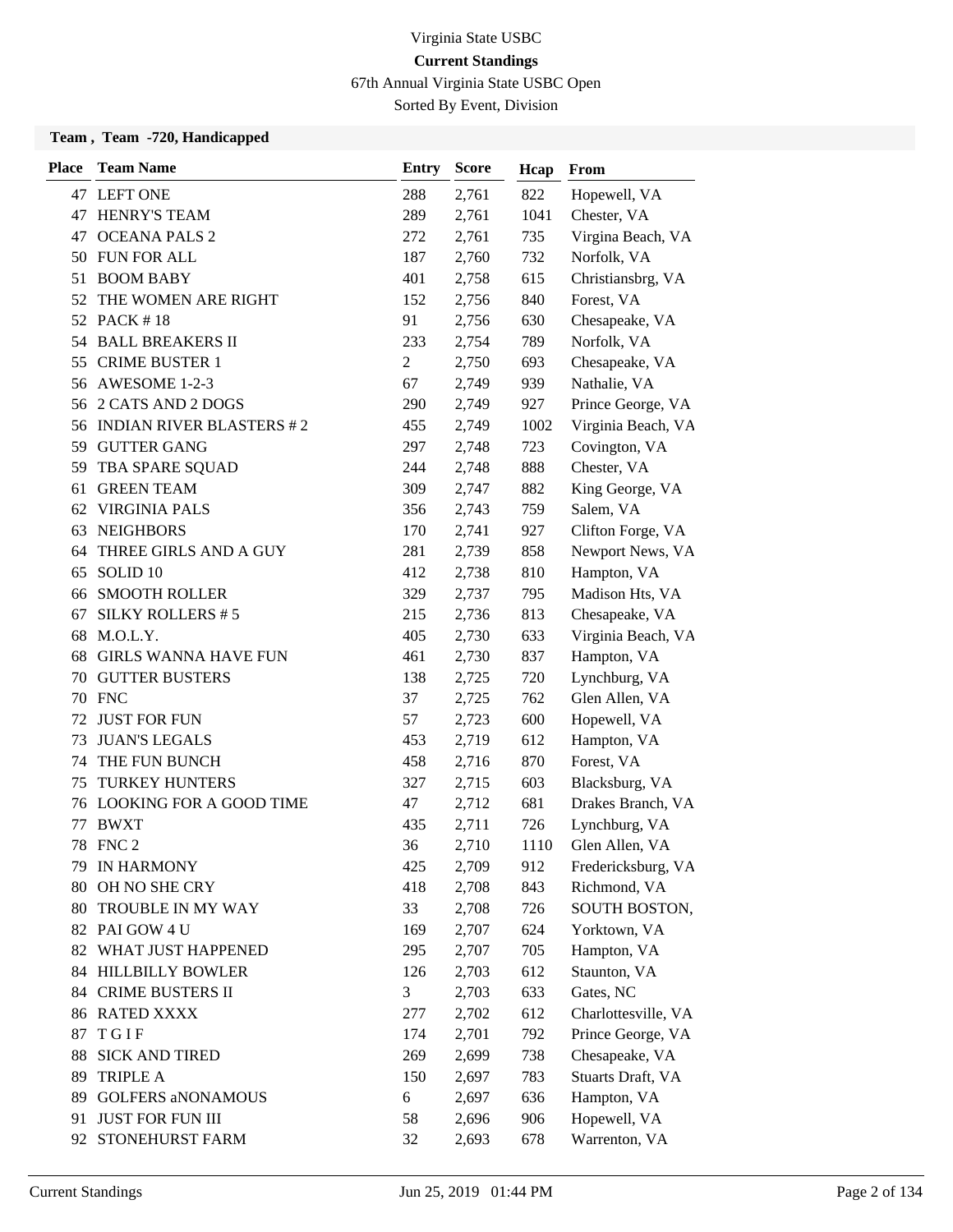67th Annual Virginia State USBC Open

Sorted By Event, Division

| <b>Place</b> | <b>Team Name</b>                | <b>Entry</b> | <b>Score</b> | Hcap | From                |
|--------------|---------------------------------|--------------|--------------|------|---------------------|
| 93           | <b>CADILLACS</b>                | 23           | 2,690        | 918  | South Boston, VA    |
|              | 94 ROUTE 24 DINER               | 431          | 2,689        | 798  |                     |
| 94           | <b>VIRGINIA PALS V</b>          | 399          | 2,689        | 720  | Salem, VA           |
|              | 96 JUST FOR FUN V               | 56           | 2,688        | 741  | Hopewell, VA        |
| 97           | YORKTOWN ROLLERS                | 404          | 2,687        | 705  | Yorktown, VA        |
| 97           | <b>JUST FOR FUN</b>             | 445          | 2,687        | 726  | Lynchburg, VA       |
| 99           | <b>SLOW MOTION</b>              | 470          | 2,685        | 780  | Inwood, WV          |
| 100          | HOLLIDAY PLUMBING III           | 407          | 2,684        | 921  | Stephens City, VA   |
|              | 100 WWBD                        | 17           | 2,684        | 750  | Moyock, NC          |
|              | 100 PACK #1                     | 74           | 2,684        | 633  | Chesapeake, VA      |
| 103          | <b>SOUTHSIDE 4</b>              | 240          | 2,682        | 873  | Norfolk, VA         |
|              | 104 ALLEY OOPS #3               | 260          | 2,678        | 903  | Grottoes, VA        |
|              | 104 B & J's TEAM                | 310          | 2,678        | 696  | King George, VA     |
|              | 106 PHUCK DIS                   | 317          | 2,677        | 645  | Virginia Beach, VA  |
| 107          | <b>JENN'YS MISFITS</b>          | 16           | 2,676        | 858  | Stuarts Draft, VA   |
|              | 108 HARDTIMERS 1                | 118          | 2,674        | 969  | Bassett, VA         |
| 109          | <b>JUST HOOKIN'</b>             | 192          | 2,669        | 624  | Warrenton, VA       |
| 109          | <b>HAMMER TIME</b>              | 168          | 2,669        | 621  | Madison Heights, V  |
| 111          | <b>GUDDAM DRUDDAH'S</b>         | 251          | 2,668        | 678  | Max Meadows, VA     |
|              | 111 LEGENDS I                   | 207          | 2,668        | 804  | Charlottesville, VA |
| 111          | <b>BATTER UP</b>                | 440          | 2,668        | 858  | Stuarts Draft, VA   |
|              | 114 SILKY ROLLERS #3            | 211          | 2,665        | 624  | Chesapeake, VA      |
|              | 114 ALLEY OOPS #2               | 262          | 2,665        | 828  | Grottoes, VA        |
|              | 114 RED MACHINE #5              | 339          | 2,665        | 843  | Pelham, NC          |
| 117          | <b>TOMAHAWKS</b>                | 267          | 2,664        | 879  | Hampton, VA         |
|              | 118 PINBUSTERS                  | 308          | 2,661        | 1083 | King George, VA     |
| 118          | <b>MARCIA'S STYLE</b>           | 130          | 2,661        | 768  | Blacksburg, VA      |
| 120          | <b>DILLY DILLY</b>              | 134          | 2,659        | 687  | S. Prince George, V |
| 121          | <b>JUST US</b>                  | 311          | 2,653        | 642  | King George, VA     |
| 122          | <b>JUST FOR FUN III</b>         | 53           | 2,648        | 633  | Hopewell, VA        |
| 123          | <b>LORDS &amp; LADIES</b>       | 71           | 2,645        | 699  | Nathalie, VA        |
|              | 124 JUST US DOING IT            | 164          | 2,641        | 1101 | Ft Washington, MD   |
|              | 125 PERRY'S CREW                | 96           | 2,639        | 600  | Landover, MD        |
|              | 125 RICHARDS BREW CREW 2        | 257          | 2,639        | 711  | Greenville, VA      |
| 127          | <b>MOVING ON</b>                | 220          | 2,637        | 711  | Lynchburg, VA       |
|              | 128 VA TRAVELERS                | 109          | 2,636        | 678  | Virginia Beach, VA  |
| 129          | <b>3 ROSES AND A THORN</b>      | 472          | 2,631        | 855  | Inwood, WV          |
|              | 130 JUST US                     | 436          | 2,629        | 930  | Lynchburg, VA       |
| 131          | <b>INDIAN RIVER BLASTERS #3</b> | 456          | 2,628        | 708  | Virginia Beach, VA  |
|              | 132 SILKY ROLLERS #4            | 212          | 2,625        | 738  | Chesapeake, VA      |
|              | 133 HBC-R2B                     | 411          | 2,622        | 846  | Hopewell, VA        |
|              | 134 PEN MEN                     | 230          | 2,618        | 783  | Petersburg, VA      |
|              | 135 EBONITE I                   | 306          | 2,617        | 624  | King George, VA     |
|              | 136 HOLY BOWLERS                | 167          | 2,612        | 663  | Madison Heights, V  |
| 137          | TIME TO SPARE!                  | 172          | 2,609        | 843  | Manassas, VA        |
|              | 137 E A CONSTRUCTION            | 25           | 2,609        | 741  | Dublin, VA          |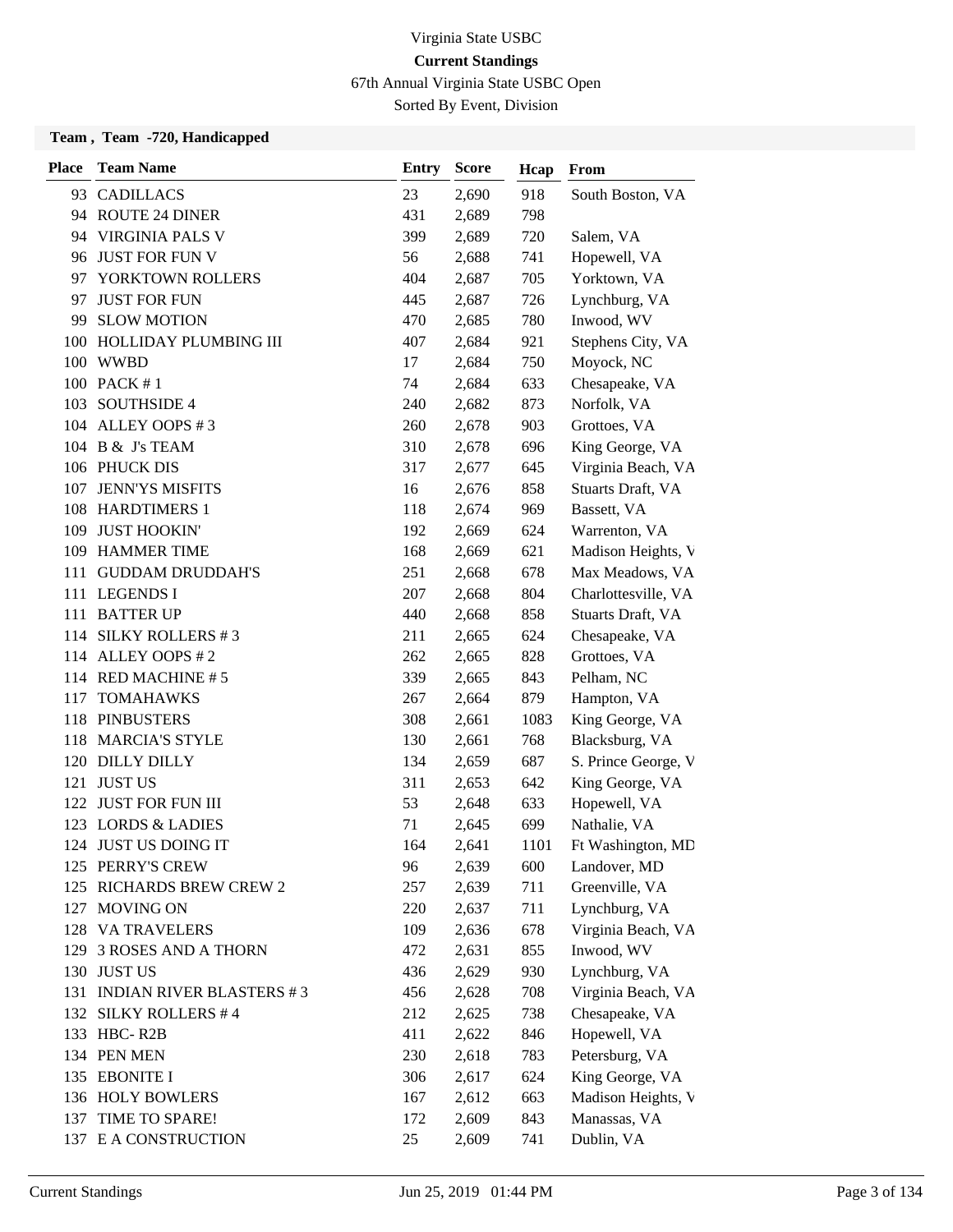67th Annual Virginia State USBC Open

Sorted By Event, Division

#### **Team , Team -720, Handicapped**

| <b>Place</b> | <b>Team Name</b>              | Entry | <b>Score</b> | Hcap | From               |
|--------------|-------------------------------|-------|--------------|------|--------------------|
|              | 139 OHANA                     | 465   | 2,605        | 756  | Yorktown, VA       |
|              | 140 SOUTH BOSTON CROWDER INS. | 40    | 2,597        | 765  | South Boston, VA   |
|              | 140 MESSENGERS #2             | 369   | 2,597        | 744  | Midlothian, VA     |
|              | 142 EBOWLA                    | 59    | 2,596        | 855  | Hopewell, VA       |
|              | 143 WE GOOD Y'ALL             | 480   | 2,592        | 705  | Danville, VA       |
|              | 144 ON THE GO TEAM            | 165   | 2,591        | 888  | Capitol Hgts, MD   |
|              | 145 VIRGINIA PALS II          | 357   | 2,590        | 828  | Salem, VA          |
|              | 146 HILLTOPPERS #2            | 303   | 2,583        | 753  | Covington, VA      |
| 147          | <b>NAUGHTY LIST</b>           | 225   | 2,580        | 705  | newport news, VA   |
|              | 147 HARDTIMERS 2              | 119   | 2,580        | 1056 | Bassett, VA        |
|              | 149 MIDNITE ROLLERS           | 195   | 2,579        | 603  | Newport News, VA   |
|              | 150 JUST FOR FUN II           | 52    | 2,575        | 672  | Hopewell, VA       |
| 151          | <b>BOWLING FOR FUN</b>        | 158   | 2,560        | 696  | South Boston, VA   |
|              | 152 PIN JOKERS                | 46    | 2,558        | 690  | Fredericksburg, VA |
|              | 153 OCEANA PALS 1             | 271   | 2,557        | 633  | Virgina Beach, VA  |
|              | 154 TRACIE AND GUYS           | 194   | 2,556        | 618  | Hampton, VA        |
|              | 155 CONFUSION                 | 218   | 2,552        | 699  | Danville, VA       |
|              | 156 RED MACHINE #3            | 337   | 2,549        | 621  | Pelham, NC         |
| 157          | <b>3RD DEGREE BURN</b>        | 69    | 2,545        | 600  | Nathalie, VA       |
|              | 158 MAD MAP                   | 139   | 2,543        | 795  | Madison Hts, VA    |
|              | 159 Y-NOT 1                   | 63    | 2,541        | 753  | Hertford, NC       |
|              | 160 PINS UP / PINS DOWN       | 55    | 2,536        | 657  | Hopewell, VA       |
| 161          | 3'S COMPANY #4 YORK           | 364   | 2,528        | 633  | Newport News, VA   |
|              | 162 DA-X--MEN- I              | 216   | 2,524        | 651  | Forestville, MD    |
|              | 163 FOXGUARD                  | 325   | 2,521        | 747  | Blacksburg, VA     |
| 164          | <b>JUST FOR FUN</b>           | 97    | 2,513        | 768  | Bowie, MD          |
| 164          | <b>VIRGINIA PALS III</b>      | 153   | 2,513        | 669  | Salem, VA          |
|              | 166 HOLLIDAY PLUMBING II      | 406   | 2,505        | 645  | Stephens City, VA  |
|              | 167 FALLING APART FAST        | 433   | 2,500        | 642  | Hampton, VA        |
|              | <b>168 HANDICAP HOPEFULLS</b> | 129   | 2,495        | 630  | Petersburg, VA     |
|              | 169 Y-NOT                     | 61    | 2,494        | 714  | Hertford, NC       |
|              | 170 OILY BALLS                | 110   | 2,493        | 822  | Charles Town, WV   |
|              | 170 SOBO                      | 409   | 2,493        | 717  | Boydton, VA        |
| 172          | SMOKEY AND THE BANDITS        | 14    | 2,491        | 630  | Lexington, VA      |
|              | 173 HEAVY HITTERS             | 68    | 2,488        | 777  | Nathalie, VA       |
|              | 174 PPLM 3                    | 146   | 2,487        | 603  | N Dinwiddie, VA    |
| 175          | <b>KITCHEN CREW</b>           | 441   | 2,479        | 696  | Stuarts Draft, VA  |
|              | 176 RED MACHINE #2            | 336   | 2,464        | 666  | Pelham, NC         |
| 177          | THE BEST YET                  | 161   | 2,442        | 690  | Roxboro, NC        |
|              | 178 PIN POPPERS               | 44    | 2,435        | 618  | Fredericksburg, VA |
|              | 179 BALL BREAKERS V           | 236   | 2,370        | 675  | Norfolk, VA        |
|              | 180 JRPB                      | 50    | 2,363        | 744  | Crystal Hill, VA   |
|              | 181 4 SEASONS SERVICES        | 478   | 2,342        | 618  | Charles Town, WV   |
|              | 182 9-ERS                     | 430   | 2,207        | 876  | Altavista, VA      |

The lowest score to cash is 2865.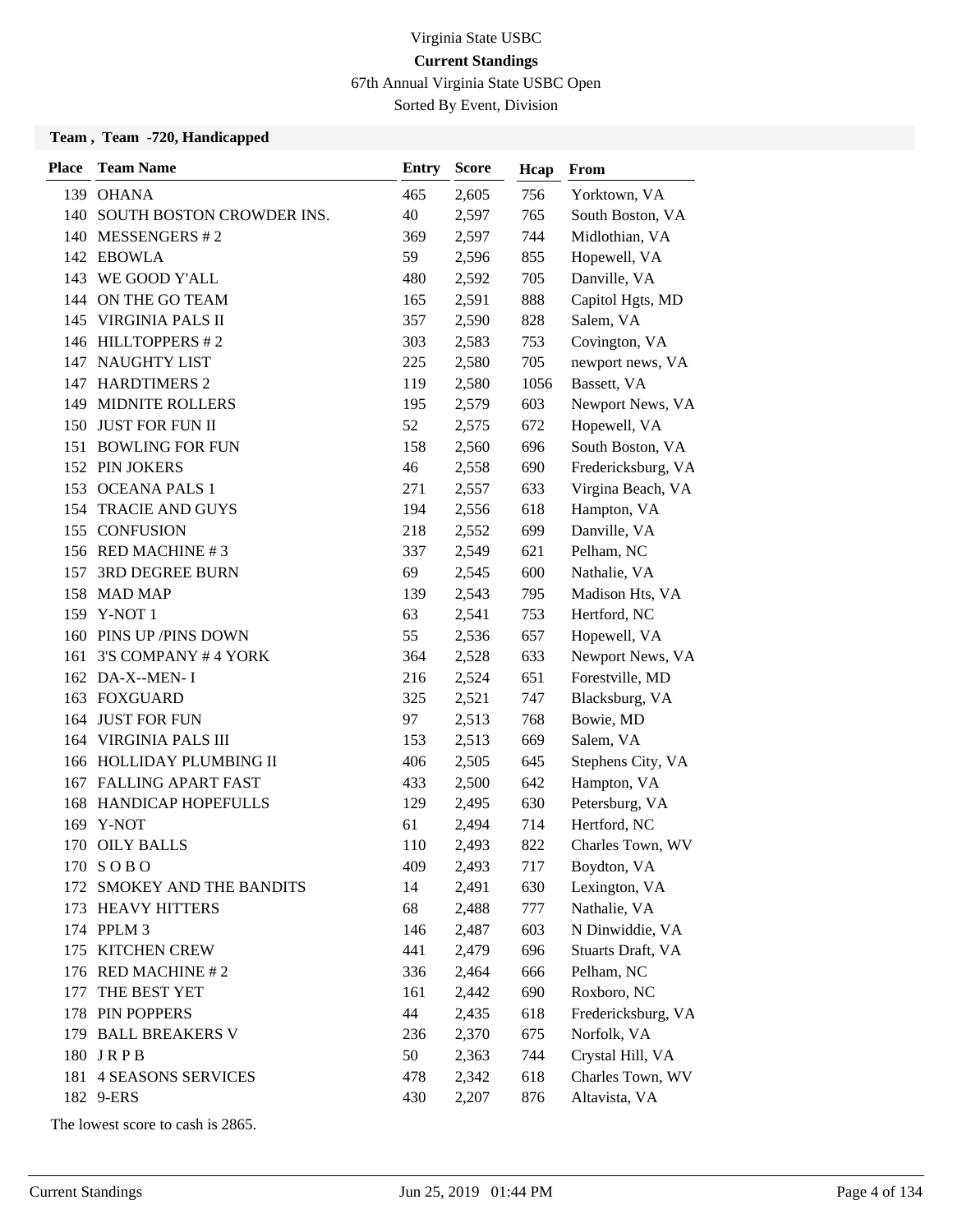67th Annual Virginia State USBC Open

Sorted By Event, Division

#### **Team , Team +720, Scratch**

| <b>Place</b> | <b>Team Name</b>                   | Entry | <b>Score</b> | Hcap | From                |
|--------------|------------------------------------|-------|--------------|------|---------------------|
| 1            | <b>OREO</b>                        | 446   | 2,824        |      | Hampton, VA         |
|              | 2 KARMA 2.0                        | 434   | 2,772        |      | Yorktown, VA        |
| 3            | <b>HORTON NATION</b>               | 376   | 2,745        |      | Waynesboro, VA      |
| 4            | <b>LEFSHOD</b>                     | 331   | 2,679        |      | Broadway, VA        |
| 5            | <b>MCDONNELLE NATION</b>           | 375   | 2,650        |      | Waynesboro, VA      |
| 6            | <b>LAST MINUTE</b>                 | 352   | 2,639        |      | Yorktown, VA        |
| 7            | MARKY MARK AND THE FUNKY BUNCH 248 |       | 2,601        |      | Chester, VA         |
| 8            | <b>SUPERSTARS</b>                  | 447   | 2,567        |      | Hampton, VA         |
| 9            | <b>NO HAND</b>                     | 448   | 2,550        |      | Hampton, VA         |
| 10           | WHS 1                              | 42    | 2,546        |      | Montpelier, VA      |
| 11           | <b>MESSENGERS #1</b>               | 368   | 2,534        |      | Midlothian, VA      |
|              | 12 DUECES WILD                     | 424   | 2,533        |      | Charlottesville, VA |
|              | 13 PPLM 2                          | 145   | 2,519        |      | N Dinwiddie, VA     |
| 14           | Deuces Wild                        | 280   | 2,505        |      | Newport News, VA    |
| 15           | <b>DAMN TEN PIN</b>                | 226   | 2,480        |      | Bristow, VA         |
| 16           | T.G.I.L.H.                         | 459   | 2,473        |      | Dublin, VA          |
|              | 17 KFC                             | 340   | 2,470        |      | Weyers Cave, VA     |
| 18           | <b>CAPPERS AND SCRATCHERS</b>      | 345   | 2,437        |      | Stafford, VA        |
|              | 19 WE SUCK                         | 258   | 2,436        |      | Mechanicsville, VA  |
| 20           | WTW ENTERPRIZE II                  | 388   | 2,433        |      | Ft Lee, VA          |
| 21           | <b>WOODFIN</b>                     | 247   | 2,429        |      | Chester, VA         |
| 22           | CARRY DAT INCORPORATED             | 477   | 2,420        |      | Portsmouth, VA      |
| 23           | BIG DOGZ PRO SHOP #2               | 137   | 2,416        |      | Forest, VA          |
| 24           | "HEAT"                             | 299   | 2,412        |      | Stafford, VA        |
| 25           | <b>KASONN JONES</b>                | 344   | 2,403        |      | Appomattox, VA      |
|              | 26 FLYPN DA BYRD                   | 94    | 2,399        |      | Chesapeake, VA      |
|              | 27 NO TALENT                       | 180   | 2,394        |      | Lusby, MD           |
| 27           | <b>MIDAS AUTO II</b>               | 282   | 2,394        |      | Winchester, VA      |
| 29           | <b>TAPP IT</b>                     | 202   | 2,393        |      | St. Stephens Church |
| 30           | PRIME TIME                         | 252   | 2,362        |      | Petersburg, VA      |
| 31           | TEAM NO TALENT                     | 182   | 2,359        |      | Lusby, MD           |
| 32           | <b>OVER THE HILL BOYS</b>          | 276   | 2,329        |      | Mt Crawford, VA     |
|              | 33 ONE JOB BALL !!!!!!             | 31    | 2,328        |      | Palmyra, VA         |
|              | 34 AVERAGE JOES                    | 104   | 2,323        |      | Norfolk, VA         |
|              | 35 SOUTHSIDE #1                    | 350   | 2,322        |      | Virginia Beach, VA  |
|              | 36 FOUR SPLIT HEADS                | 245   | 2,318        |      | Chester, VA         |
| 37           | <b>1 RIGHT 3 WRONGS</b>            | 106   | 2,314        |      | Norfolk, VA         |
|              | 38 PPLM 5                          | 148   | 2,313        |      | N Dinwiddie, VA     |
|              | <b>38 BACK WHEN</b>                | 355   | 2,313        |      | Hayes, VA           |
|              | <b>40 POCKET TEN</b>               | 162   | 2,304        |      | Fredericksburg, VA  |
|              | 40 E - BOWL - A                    | 186   | 2,304        |      | Chesterfield, VA    |
|              | <b>42 DUCK'S KIDS</b>              | 460   | 2,303        |      | Suffolk, VA         |
|              | 43 GUESS WHO                       | 359   | 2,291        |      | Petersburg, VA      |
| 43           | <b>WOODY JONES</b>                 | 301   | 2,291        |      | North Chesterfield, |
| 45           | <b>BROKE UP TALENT</b>             | 181   | 2,283        |      | Lusby, MD           |
|              | 46 BIG DOGZ PRO SHOP #1            | 136   | 2,281        |      | Forest, VA          |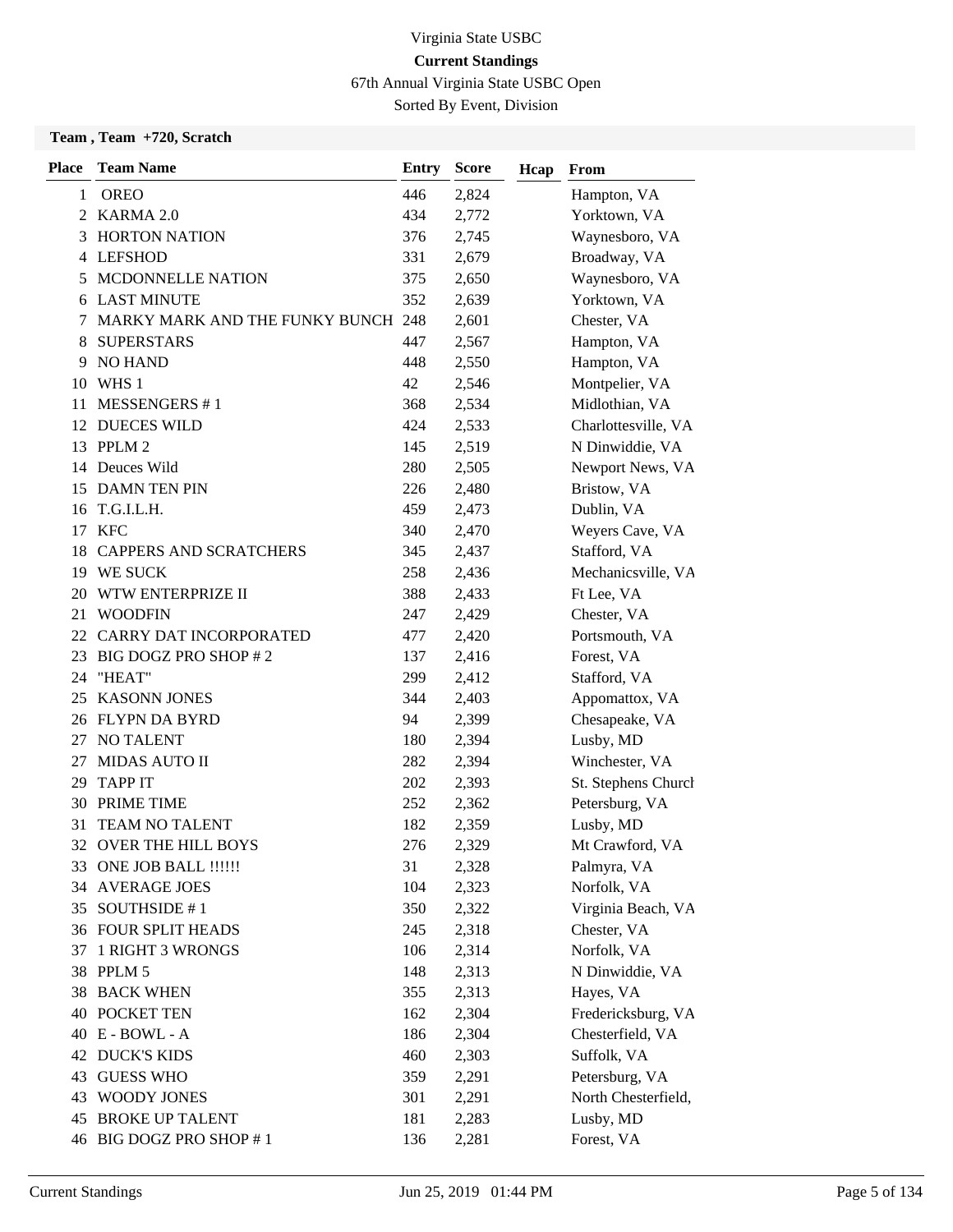67th Annual Virginia State USBC Open

Sorted By Event, Division

#### **Team , Team +720, Scratch**

| <b>Team Name</b>        | <b>Entry</b>                                                                                                                                                                                                                                                                                                                                                                      | <b>Score</b> | Hcap | From             |
|-------------------------|-----------------------------------------------------------------------------------------------------------------------------------------------------------------------------------------------------------------------------------------------------------------------------------------------------------------------------------------------------------------------------------|--------------|------|------------------|
|                         | 476                                                                                                                                                                                                                                                                                                                                                                               | 2,269        |      | Seaford, VA      |
| <b>SPARE PLEASE</b>     | 449                                                                                                                                                                                                                                                                                                                                                                               | 2,269        |      | Hampton, VA      |
| <b>ROLLING THUNDER</b>  | 268                                                                                                                                                                                                                                                                                                                                                                               | 2,260        |      | Richmond, VA     |
|                         | 417                                                                                                                                                                                                                                                                                                                                                                               | 2,259        |      | Martinsville, VA |
|                         | 414                                                                                                                                                                                                                                                                                                                                                                               | 2,253        |      | Carrollton, VA   |
|                         | 275                                                                                                                                                                                                                                                                                                                                                                               | 2,247        |      | Lynchburg, VA    |
|                         | 188                                                                                                                                                                                                                                                                                                                                                                               | 2,240        |      | Aulander, NC     |
|                         | 9                                                                                                                                                                                                                                                                                                                                                                                 | 2,238        |      | Blue Ridge, VA   |
|                         | 117                                                                                                                                                                                                                                                                                                                                                                               | 2,232        |      | Roanoke, VA      |
|                         | 206                                                                                                                                                                                                                                                                                                                                                                               | 2,228        |      | Williamsburg, VA |
| <b>BAD TO THE BONE</b>  | 347                                                                                                                                                                                                                                                                                                                                                                               | 2,217        |      | Forest, VA       |
|                         | 451                                                                                                                                                                                                                                                                                                                                                                               | 2,217        |      | Hampton, VA      |
|                         | 189                                                                                                                                                                                                                                                                                                                                                                               | 2,212        |      | Aulander, NC     |
| THE SHARKS              | 160                                                                                                                                                                                                                                                                                                                                                                               | 2,206        |      | Newport News, VA |
| ANDRE' MAYNARD II       | 334                                                                                                                                                                                                                                                                                                                                                                               | 2,203        |      | Portsmouth, VA   |
| <b>TAPOUTS</b>          | 99                                                                                                                                                                                                                                                                                                                                                                                | 2,199        |      | Temple Hills, MD |
|                         | 360                                                                                                                                                                                                                                                                                                                                                                               | 2,190        |      | Harrisonburg, VA |
|                         | 144                                                                                                                                                                                                                                                                                                                                                                               | 2,189        |      | N Dinwiddie, VA  |
| <b>RONNIE'S ROLLERS</b> | 402                                                                                                                                                                                                                                                                                                                                                                               | 2,180        |      | Powhatan, VA     |
| 1 LOVE                  | 450                                                                                                                                                                                                                                                                                                                                                                               | 2,166        |      | Hampton, VA      |
| <b>THAT TEAM</b>        | 444                                                                                                                                                                                                                                                                                                                                                                               | 2,154        |      | Lanexa, VA       |
|                         | 203                                                                                                                                                                                                                                                                                                                                                                               | 2,141        |      | Hillsville, VA   |
| <b>HOLLYWOOD'S CREW</b> | 100                                                                                                                                                                                                                                                                                                                                                                               | 2,138        |      | Washington, DC   |
| 3 MONEY INC.            | 415                                                                                                                                                                                                                                                                                                                                                                               | 2,126        |      | Bristol, VA      |
| <b>BREAK DA BANK</b>    | 98                                                                                                                                                                                                                                                                                                                                                                                | 2,120        |      | Alexandria, VA   |
|                         | 283                                                                                                                                                                                                                                                                                                                                                                               | 2,106        |      | Winchester, VA   |
| <b>OWN IT</b>           | 101                                                                                                                                                                                                                                                                                                                                                                               | 2,097        |      | White Plains, MD |
| THE BEST ROLLERS        | 159                                                                                                                                                                                                                                                                                                                                                                               | 2,097        |      | Hampton, VA      |
|                         | 442                                                                                                                                                                                                                                                                                                                                                                               | 2,068        |      | Chesapeake, VA   |
|                         | 285                                                                                                                                                                                                                                                                                                                                                                               | 2,042        |      | Poquoson, VA     |
| PPLM 4                  | 147                                                                                                                                                                                                                                                                                                                                                                               | 2,038        |      | N Dinwiddie, VA  |
|                         | 43                                                                                                                                                                                                                                                                                                                                                                                | 2,025        |      | Montpelier, VA   |
|                         | <b>47 EDDIE'S CREW</b><br><b>DON'S TEAM</b><br>ALL IN THE FAMILY<br>52 LEFT RIGHT COMBOS<br>MIX AND MATCH #1<br>54 EXMARK 1<br>55 LIVING IN THE GUTTER<br>56 GUTTER FINGERS LEGACY<br><b>CARRY HAMMER</b><br>59 MIX AND MATCH #2<br>63 GRAY BOARDS DOESN'T HOOK<br>64 PPLM 1<br><b>HARD TIMES</b><br>MISFITS 1<br><b>KEEP'EM CLOSED</b><br>76 LOCKED + LOADED<br>WHS <sub>2</sub> |              |      |                  |

The lowest score to cash is 2601.

| Place | <b>Team Name</b>                   | <b>Entry</b> | <b>Score</b> | Hcap     | From               |
|-------|------------------------------------|--------------|--------------|----------|--------------------|
|       | <b>ATTA GIRL 1</b>                 | 381          | 2,937        | 570      | Amherst, VA        |
|       | 2 LEFSHOD                          | 331          | 2,907        | 228      | Broadway, VA       |
|       | 3 GUESS WHO                        | 359          | 2,888        | 597      | Petersburg, VA     |
|       | 4 KARMA 2.0                        | 434          | 2,883        | 111      | Yorktown, VA       |
|       | 5 BRAWN'S PRO SHOP                 | 443          | 2,880        | 237      | Newport News, VA   |
|       | 6 757 HAPPY GO LUCKY TEAM          | 468          | 2,869        | 468      | Virginia Beach, VA |
|       | 7 TNBA#1                           | 179          | 2,845        | 597      | Hampton, VA        |
| 8     | MARKY MARK AND THE FUNKY BUNCH 248 |              | 2,832        | 231      | Chester, VA        |
| 9     | <b>OREO</b>                        | 446          | 2,824        | $\theta$ | Hampton, VA        |
| 10    | <b>HERE FOR THE BEER</b>           | 113          | 2,823        | 498      | Henrico, VA        |
|       |                                    |              |              |          |                    |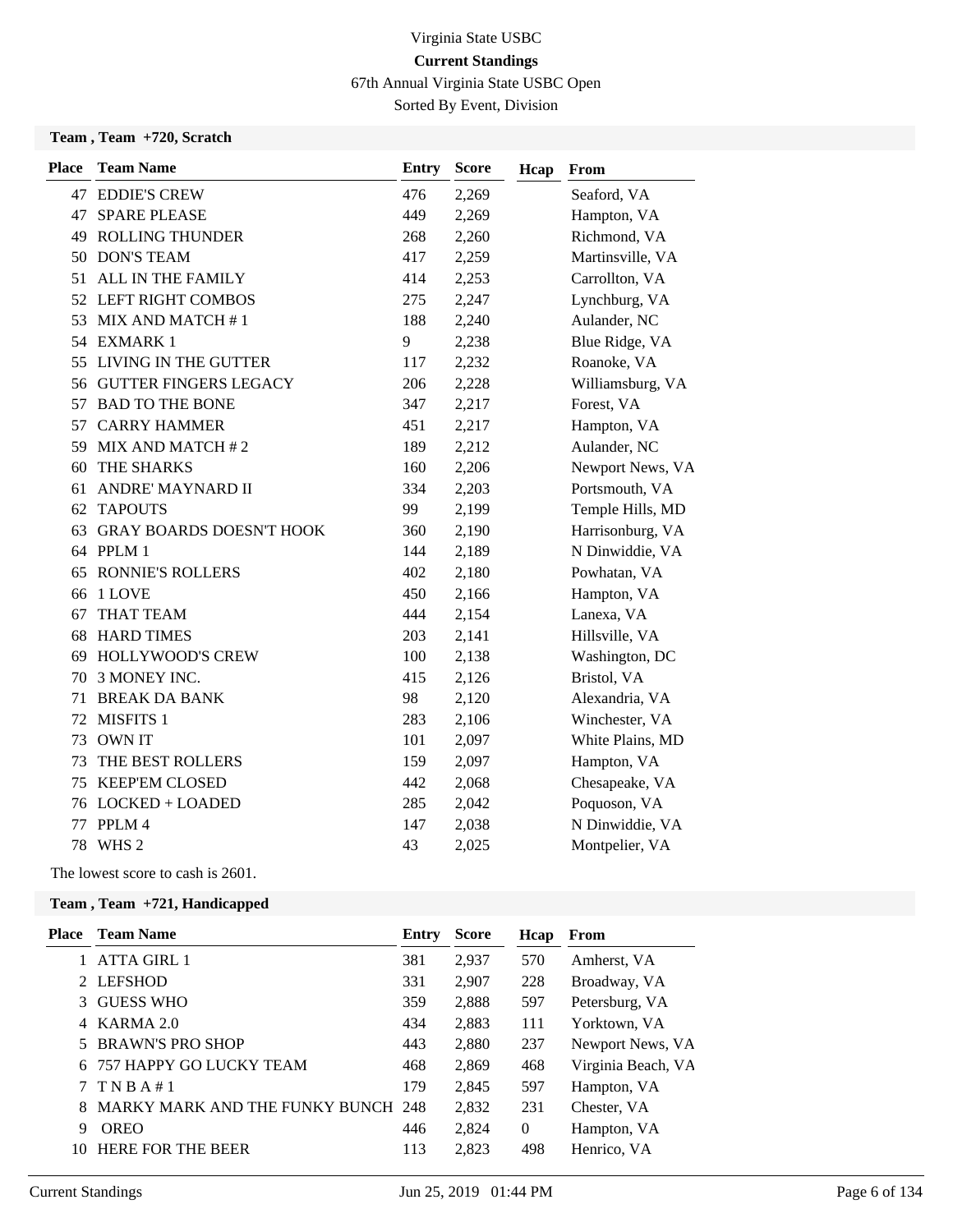67th Annual Virginia State USBC Open

Sorted By Event, Division

| <b>Place</b> | <b>Team Name</b>                 | Entry | <b>Score</b> | Hcap | From                |
|--------------|----------------------------------|-------|--------------|------|---------------------|
|              | 11 ATTA GIRL 6                   | 386   | 2,809        | 405  | Amherst, VA         |
|              | 12 YORK BOYS                     | 464   | 2,806        | 321  | Yorktown, VA        |
|              | 13 GUTTER FINGERS LEGACY         | 206   | 2,804        | 576  | Williamsburg, VA    |
|              | <b>14 ANTHONY BILLIPS</b>        | 183   | 2,800        | 513  | Roanoke, VA         |
| 15           | SOUTHSIDE #1                     | 350   | 2,793        | 471  | Virginia Beach, VA  |
| 16           | <b>TAPPED OUT</b>                | 175   | 2,784        | 507  | Chester, VA         |
| 17           | <b>MULLIES</b>                   | 173   | 2,783        | 504  | Appomattox, VA      |
| 17           | <b>SPLIT HAPPENS</b>             | 326   | 2,783        | 417  | Blacksburg, VA      |
| 19           | <b>SOUTHSIDE 1</b>               | 242   | 2,779        | 423  | Norfolk, VA         |
| 20           | Y CAN'T WE CARRY                 | 322   | 2,774        | 423  | Virginia Beach, VA  |
| 20           | NRV SUPERBOWL                    | 378   | 2,774        | 363  | Christiansburg, VA  |
|              | 22 ALL IN THE FAMILY             | 414   | 2,772        | 519  | Carrollton, VA      |
| 23           | <b>HORTON NATION</b>             | 376   | 2,769        | 24   | Waynesboro, VA      |
| 24           | <b>BALL BREAKERS</b>             | 232   | 2,767        | 339  | Norfolk, VA         |
| 25           | HITMEN                           | 221   | 2,757        | 390  | Newport, VA         |
|              | 26 AAB-TEAM                      | 316   | 2,751        | 321  | Virginia Beach, VA  |
| 27           | MESSENGERS #1                    | 368   | 2,750        | 216  | Midlothian, VA      |
|              | 28 POCKET POUNDERS               | 473   | 2,749        | 594  | Rustburg, VA        |
| 29           | <b>TAPP IT</b>                   | 202   | 2,747        | 354  | St. Stephens Church |
|              | 30 DA RINGERS                    | 321   | 2,745        | 165  | Virginia Beach, VA  |
| 31           | <b>STIKING DIFFERENCE</b>        | 249   | 2,740        | 291  | Chester, VA         |
|              | 32 HOODLUMS                      | 35    | 2,735        | 564  | Strasburg, VA       |
| 33           | TOM WIEGAND JR                   | 122   | 2,730        | 225  | Norfolk, VA         |
|              | 34 NORTHERN VA 1                 | 123   | 2,728        | 543  | Sterling, VA        |
|              | 34 HIGH EXPECTATIONS             | 197   | 2,728        | 462  | Glen Allen, VA      |
|              | 36 WE SUCK                       | 258   | 2,727        | 291  | Mechanicsville, VA  |
|              | 36 Deuces Wild                   | 280   | 2,727        | 222  | Newport News, VA    |
|              | 38 HARDTIMERS 4                  | 121   | 2,724        | 594  | Bassett, VA         |
| 39           | LODE BLUE                        | 374   | 2,723        | 489  | Newport News, VA    |
| 40           | KORNER PINS ARE US               | 318   | 2,721        | 474  | Virginia Beach, VA  |
| 41           | <b>CAN'T REMEMBER</b>            | 396   | 2,719        | 417  | Ararat, NC          |
|              | <b>42 KASONN JONES</b>           | 344   | 2,718        | 315  | Appomattox, VA      |
|              | 43 DAMN TEN PIN                  | 226   | 2,717        | 237  | Bristow, VA         |
|              | 44 EXCUSES                       | 392   | 2,716        | 378  | Chester, VA         |
| 45           | <b>BYERS PRO SHOP</b>            | 298   | 2,715        | 510  | Covington, VA       |
|              | <b>46 WTW ENTERPRIZE I</b>       | 387   | 2,713        | 507  | Ft Lee, VA          |
| 47           | <b>BALL BREAKERS III</b>         | 234   | 2,711        | 438  | Norfolk, VA         |
| 48           | <b>DUECES WILD</b>               | 424   | 2,710        | 177  | Charlottesville, VA |
|              | 48 RAZZLE - DAZZLE               | 135   | 2,710        | 435  | Newport News, VA    |
|              | 50 LEGENDS II                    | 208   | 2,707        | 291  | Troy, VA            |
|              | 51 ORBDRILLER'S PRO SHOP II      | 219   | 2,705        | 303  | Mechanicsville, VA  |
|              | 51 EAST END EXPRESS BOWLING CLUB | 393   | 2,705        | 486  | Richmond, VA        |
|              | 53 GRIP AND RIP IT               | 199   | 2,702        | 567  | Virginia Beach, VA  |
|              | 54 PPLM 5                        | 148   | 2,700        | 387  | N Dinwiddie, VA     |
|              | 55 NOVA                          | 278   | 2,697        | 474  | Ashburn, VA         |
| 55           | WE FOUR                          | 312   | 2,697        | 501  | King George, VA     |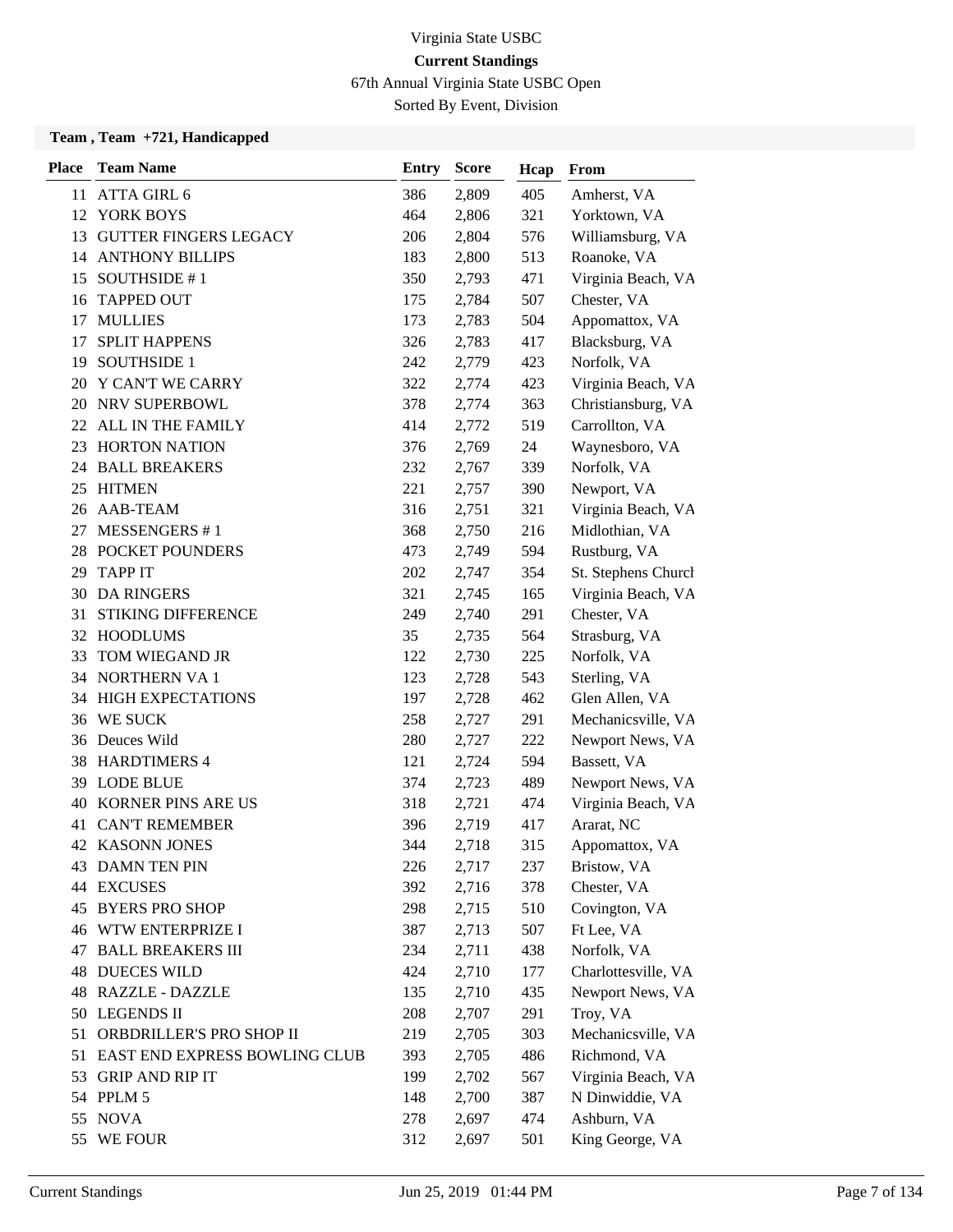67th Annual Virginia State USBC Open

Sorted By Event, Division

| <b>Place</b> | <b>Team Name</b>                | <b>Entry</b> | <b>Score</b> | Hcap             | From               |
|--------------|---------------------------------|--------------|--------------|------------------|--------------------|
|              | 57 NO FEAR                      | 457          | 2,689        | 564              | Suffolk, VA        |
| 58           | WTW ENTERPRIZE II               | 388          | 2,688        | 255              | Ft Lee, VA         |
|              | 58 PACK #5                      | 78           | 2,688        | 222              | Chesapeake, VA     |
| 60           | <b>STICKS AND SPLITS</b>        | 198          | 2,687        | 432              | Smithfield, VA     |
| 61           | WhydoweBowl                     | 38           | 2,684        | 507              | Ivor, VA           |
|              | 62 FAMILY & FRIENDS 2           | 222          | 2,683        | 477              | Chesterfield, VA   |
|              | 62 KFC                          | 340          | 2,683        | 213              | Weyers Cave, VA    |
| 64           | 3'S COMPANY # 7 LANGLEY         | 367          | 2,682        | 561              | Newport News, VA   |
| 65           | ALL IN THE FAMILY               | 332          | 2,680        | 543              | Hampton, VA        |
| 66           | "ALL IN"                        | 254          | 2,679        | 513              | Hampton, VA        |
| 67           | 2 HANDS WOOOOO                  | 353          | 2,677        | 162              | Virginia Beach, VA |
| 68           | <b>DRUNK ROLLERS</b>            | 319          | 2,676        | 519              | Virginia Beach, VA |
| 69           | <b>TROUBLE</b>                  | 151          | 2,675        | 570              | Stuarts Draft, VA  |
| 70           | PACK # 8                        | 81           | 2,674        | 153              | Chesapeake, VA     |
| 71           | WASSSS UP 757                   | 467          | 2,672        | 144              | Virginia Beach, VA |
|              | 72 FAMILY & FRIENDS 3           | 224          | 2,671        | 300              | Chesterfield, VA   |
| 73           | <b>BOOK SHEET METAL</b>         | 132          | 2,670        | 474              | Bunker Hill, WV    |
| 74           | <b>FOUR AMIGO'S</b>             | 419          | 2,669        | 276              | Newport News, VA   |
| 75           | NO TALENT                       | 180          | 2,667        | 273              | Lusby, MD          |
| 76           | 3's COMPANY # 2 SPARETIMES      | 362          | 2,666        | 312              | Newport News, VA   |
| 76           | <b>HARDTIMERS 3</b>             | 120          | 2,666        | 471              | Bassett, VA        |
|              | 76 WHS 1                        | 42           | 2,666        | 120              | Montpelier, VA     |
| 79           | <b>HOLE POUNDERS</b>            | 246          | 2,664        | 546              | Chester, VA        |
| 80           | MCDONNELLE NATION               | 375          | 2,662        | 12               | Waynesboro, VA     |
| 81           | <b>PACK #14</b>                 | 87           | 2,661        | 360              | Chesapeake, VA     |
|              | 82 FT.EUSTIS MISFITS            | 346          | 2,659        | 381              | Newport News, VA   |
| 83           | 3's COMPANY #1SPARETIMES        | 361          | 2,657        | 123              | Newport News, VA   |
|              | 83 PPLM 1                       | 144          | 2,657        | 468              | N Dinwiddie, VA    |
| 85           | PACK #9                         | 82           | 2,655        | 261              | Chesapeake, VA     |
|              | 86 PACK #10                     | 83           | 2,652        | 285              | Chesapeake, VA     |
| 86           | <b>GRAY BOARDS DOESN'T HOOK</b> | 360          | 2,652        | 462              | Harrisonburg, VA   |
|              | 86 ATTA GIRL 3                  | 383          | 2,652        | 501              | Amherst, VA        |
| 89.          | <b>LOONEY TUNES</b>             | 191          | 2,649        | 549              | Woodbridge, VA     |
| 89           | <b>NO HAND</b>                  | 448          | 2,649        | 99               | Hampton, VA        |
| 89           | <b>CRIME BUSTERS III</b>        | 4            | 2,649        | 504              | Virginia Beach, VA |
|              | 92 BIG DOGZ PRO SHOP #2         | 137          | 2,647        | 231              | Forest, VA         |
| 93           | TNBA $# 2$                      | 178          | 2,646        | 531              | Hampton, VA        |
|              | 94 INTERSTATE BOWL              | 427          | 2,645        | 525              |                    |
| 95           | <b>ANDRE' MAYNARD</b>           | 333          | 2,644        | 447              | Portsmouth, VA     |
|              | 96 FOUR PLAY                    | 184          | 2,642        | 447              | Richmond, VA       |
| 97           | <b>EDDIE'S CREW</b>             | 476          | 2,641        | 372              | Seaford, VA        |
|              | 98 NEIGHBORS 2                  | 201          | 2,640        | 357              | Clifton Forge, VA  |
| 99           | <b>LAST MINUTE</b>              | 352          | 2,639        | $\boldsymbol{0}$ | Yorktown, VA       |
| 100          | <b>SORRY</b>                    | 292          | 2,638        | 123              | Virginia Beach, VA |
| 100          | MESSENGERS #3                   | 370          | 2,638        | 450              | Midlothian, VA     |
|              | 102 MESSENGER #4                | 371          | 2,636        | 408              | Midlothian, VA     |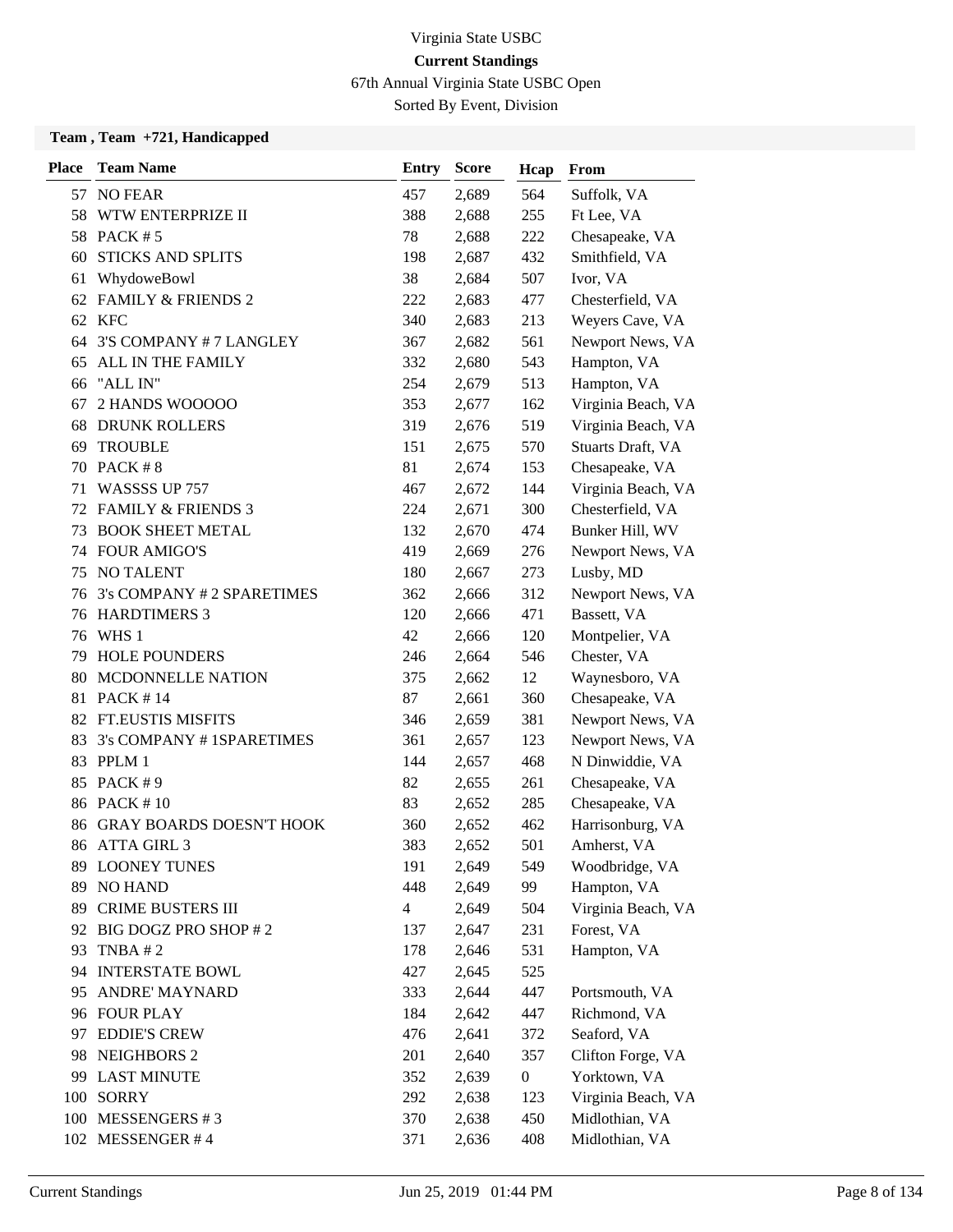67th Annual Virginia State USBC Open

Sorted By Event, Division

| <b>Place</b> | <b>Team Name</b>                | Entry     | <b>Score</b>   | Hcap       | From                            |
|--------------|---------------------------------|-----------|----------------|------------|---------------------------------|
|              | 103 TROUBLEMAKERS               | 112       | 2,635          | 567        | Hampton, VA                     |
|              | 104 REVS & MEDS                 | 291       | 2,634          | 288        | Rice, VA                        |
|              | 105 MIDAS AUTO I                | 284       | 2,633          | 588        | Winchester, VA                  |
|              | 106 PPLM 4                      | 147       | 2,632          | 594        | N Dinwiddie, VA                 |
|              | 107 TODAY'S TAX SERVICE         | 142       | 2,631          | 543        | Scottsburg, VA                  |
| 108          | <b>RHONDA'S TEAM</b>            | 304       | 2,630          | 462        | King George, VA                 |
|              | 109 JUUATS                      | 294       | 2,629          | 426        | Christiansburg, VA              |
|              | 109 POP'S CREW                  | 474       | 2,629          | 282        | Goode, VA                       |
| 111          | <b>INDIAN RIVER BLASTERS #1</b> | 454       | 2,628          | 582        | Virginia Beach, VA              |
| 111          | <b>BOOK SHEET METAL II</b>      | 133       | 2,628          | 321        | Hedgesville, WV                 |
|              | 113 WINTERTIME                  | 73        | 2,626          | 564        | Nathalie, VA                    |
|              | 113 YC'S FINEST                 | 421       | 2,626          | 339        | Newport News, VA                |
|              | 115 PPLM 2                      | 145       | 2,624          | 105        | N Dinwiddie, VA                 |
|              | 116 TEAM TACKHAMMER             | 439       | 2,620          | 372        | Leesburg, VA                    |
|              | 116 FUN BUNCH                   | 320       | 2,620          | 597        | Virginia Beach, VA              |
|              | 118 MIDAS AUTO II               | 282       | 2,619          | 225        | Winchester, VA                  |
|              | 118 DON'S TEAM                  | 417       | 2,619          | 360        | Martinsville, VA                |
| 118          | <b>TAPOUTS</b>                  | 99        | 2,619          | 420        | Temple Hills, MD                |
| 121          | TEN DOWN                        | 21        | 2,618          | 456        | Zuni, VA                        |
|              | 122 SOUTHSIDE 3                 | 241       | 2,617          | 564        | Norfolk, VA                     |
|              | 123 PACK #15                    | 88        | 2,614          | 396        | Chesapeake, VA                  |
|              | 124 Y-NOT 3                     | 60        | 2,611          | 339        | Hertford, NC                    |
| 124          | <b>TAKE NO PRISONERS</b>        | 324       | 2,611          | 522        | Glen Allen, VA                  |
|              | 124 3'S COMPANY #3 SPARETIMES   | 363       | 2,611          | 468        | Newport News, VA                |
|              | 127 CAPPERS AND SCRATCHERS      | 345       | 2,608          | 171        | Stafford, VA                    |
| 127          | <b>RICHARDS BREW CREW</b>       | 256       | 2,608          | 501        | Greenville, VA                  |
| 127          | <b>ESCAPE FROM MAIN STREET</b>  | 390       | 2,608          | 441        | Farmville, VA                   |
|              | 127 BIG DOGZ PRO SHOP #1        | 136       | 2,608          | 327        | Forest, VA                      |
| 131          | <b>SILKY ROLLERS #6</b>         | 213       | 2,607          | 594        | Chesapeake, VA                  |
|              | 132 WOODFIN                     | 247       | 2,606          | 177        | Chester, VA                     |
|              | 132 SUPERSTARS                  | 447       | 2,606          | 39         | Hampton, VA                     |
|              | 134 KEEP'EM CLOSED              | 442       | 2,605          | 537        | Chesapeake, VA                  |
|              | 134 HERE WE GO                  | 315       | 2,605          | 267        | Virginia Beach, VA              |
|              | 134 # RUDE<br>137 PACK #11      | 103<br>84 | 2,605          | 258        | Norfolk, VA                     |
|              | 138 TANGLED WEBB                | 15        | 2,600<br>2,599 | 396<br>498 | Chesapeake, VA<br>Lexington, VA |
|              | 139 BALL BREAKER IV             | 235       | 2,597          | 537        | Norfolk, VA                     |
|              | 140 JOKERZ WYLD                 | 143       | 2,596          | 594        | Henrico, VA                     |
| 141          | <b>RIPPERS</b>                  | 140       | 2,593          | 513        | Lynchburg, VA                   |
|              | 141 HARD ROCK                   | 70        | 2,593          | 540        | Nathalie, VA                    |
| 141          | <b>RITEOUS LEAGUE</b>           | 166       | 2,593          | 540        | Washington, DC                  |
|              | 144 3 BUCKS AND A PENNY         | 239       | 2,592          | 423        | Bethesda, MD                    |
|              | 145 CHARLIE OBAUGH GMC          | 274       | 2,590          | 396        | Stuarts Draft, VA               |
|              | 145 TFLS # 2                    | 11        | 2,590          | 192        | Portsmouth, VA                  |
| 147          | "HEAT"                          | 299       | 2,589          | 177        | Stafford, VA                    |
|              | 148 BAD INTENTIONS!             | 171       | 2,588          | 249        | Fairfax, VA                     |
|              |                                 |           |                |            |                                 |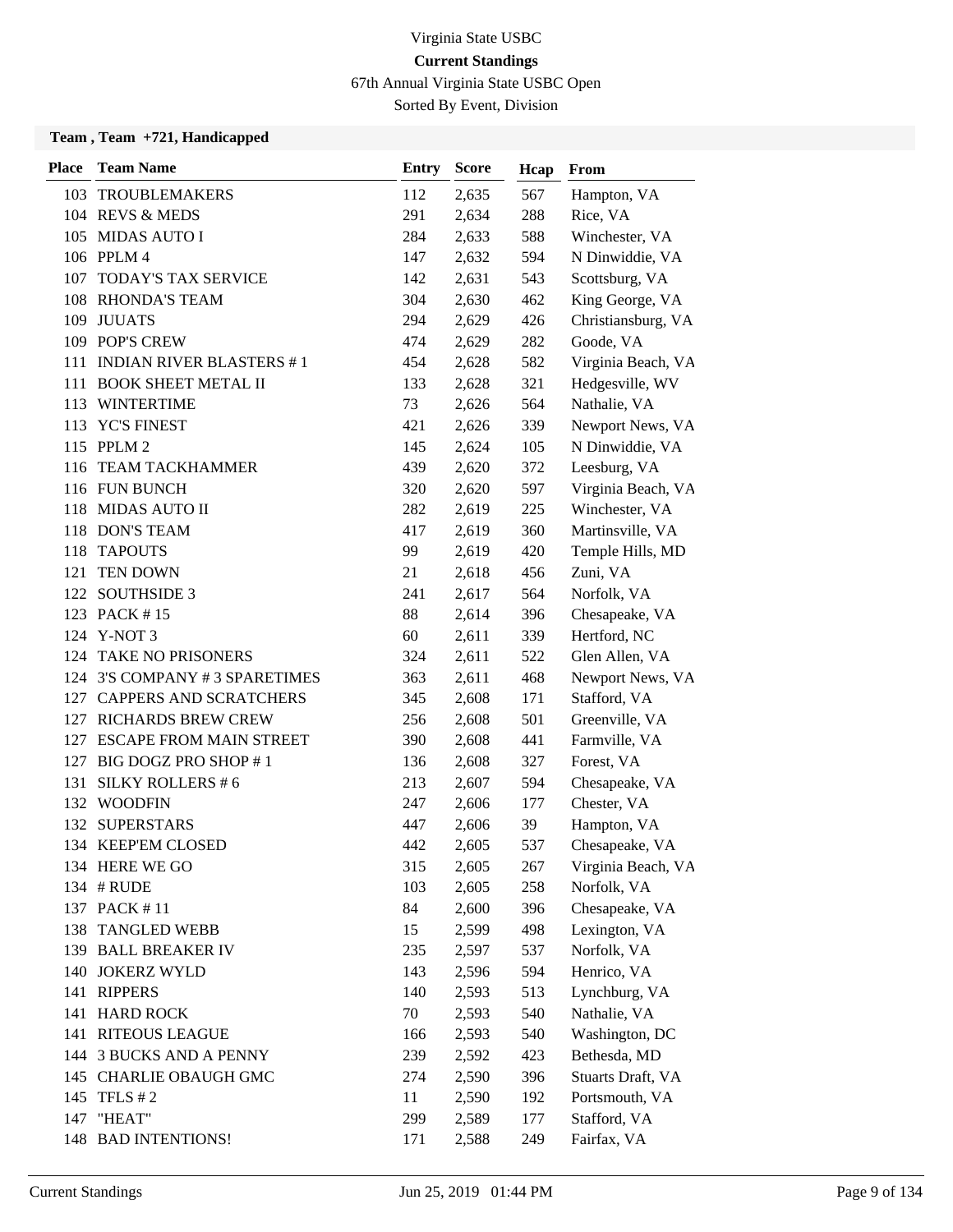67th Annual Virginia State USBC Open

Sorted By Event, Division

| <b>Place</b> | <b>Team Name</b>                      | <b>Entry</b> | <b>Score</b> | Hcap | From               |
|--------------|---------------------------------------|--------------|--------------|------|--------------------|
|              | 148 PACK #16                          | 89           | 2,588        | 285  | Chesapeake, VA     |
|              | 150 FLYING EAGLES                     | 253          | 2,586        | 543  | Ruther Glen, VA    |
| 150          | TOP DAWGS LYNCHBURG                   | 479          | 2,586        | 528  | Rustburg, VA       |
|              | 152 InPINity War                      | 354          | 2,584        | 495  | Stanardsville, VA  |
|              | 153 BACK WHEN                         | 355          | 2,583        | 270  | Hayes, VA          |
|              | 154 PRIME TIME                        | 252          | 2,578        | 216  | Petersburg, VA     |
|              | 154 OLD TIMERS                        | 19           | 2,578        | 324  | Staunton, VA       |
|              | 156 3 JOKERS AND A QUEEN              | 27           | 2,577        | 438  | Toano, VA          |
|              | 156 PACK #4                           | 77           | 2,577        | 456  | Chesapeake, VA     |
|              | 156 BAD TO THE BONE                   | 347          | 2,577        | 360  | Forest, VA         |
|              | 159 AMERICAN PAST TIME                | 28           | 2,575        | 339  | Virginia Beach, VA |
|              | 160 DTC EXPRESS                       | 114          | 2,573        | 507  | Randolph, VA       |
|              | 161 LEFT RIGHT COMBOS                 | 275          | 2,571        | 324  | Lynchburg, VA      |
| 161          | <b>THAT TEAM</b>                      | 444          | 2,571        | 417  | Lanexa, VA         |
| 163          | <b>SILKY ROLLERS #2</b>               | 210          | 2,570        | 480  | Chesapeake, VA     |
|              | 163 THE FANTASTIC FOUR                | 330          | 2,570        | 426  | Wirtz, VA          |
| 165          | <b>SILKY ROLLERS #1</b>               | 209          | 2,569        | 552  | Chesapeake, VA     |
|              | 165 SNAFU                             | 66           | 2,569        | 582  | Falls Church, VA   |
| 167          | <b>AVERAGE JOES</b>                   | 104          | 2,566        | 243  | Norfolk, VA        |
| 168          | <b>MISFITS 1</b>                      | 283          | 2,562        | 456  | Winchester, VA     |
|              | 169 COLT 45                           | 314          | 2,559        | 570  | King George, VA    |
|              | 170 ERIN'S BEACHES                    | 264          | 2,558        | 519  | Chester, VA        |
| 171          | Get Down OR Lay Down                  | 39           | 2,557        | 462  | Newport News, VA   |
|              | 172 D & L TRUCKING                    | 193          | 2,555        | 342  | Dungannon, VA      |
| 173          | OVER THE HILL BOYS                    | 276          | 2,554        | 225  | Mt Crawford, VA    |
| 173          | <b>JUST' EN CRUISEN</b>               | 238          | 2,554        | 438  | Bethesda, MD       |
| 175          | 3'S COMPANY # 6 LANGLEY               | 366          | 2,551        | 315  | Newport News, VA   |
| 175          | MR. NICE GUYS                         | 149          | 2,551        | 396  | Stuarts Draft, VA  |
| 177          | WE GOT ISSUES I                       | 64           | 2,549        | 558  | Glen Allen, VA     |
| 178          | 1 LOVE                                | 450          | 2,547        | 381  | Hampton, VA        |
| 179          | <b>EASTEND EXPRESS BOWLING CLUB 2</b> | 394          | 2,546        | 492  | Richmond, VA       |
|              | 179 BREAK DA BANK                     | 98           | 2,546        | 426  | Alexandria, VA     |
|              | 181 THE BEST ROLLERS                  | 159          | 2,544        | 447  | Hampton, VA        |
| 182          | TFLS $#4$                             | 13           | 2,543        | 510  | Portsmouth, VA     |
|              | 182 Pocket Rockets                    | $\mathbf{1}$ | 2,543        | 504  | Big Island, VA     |
|              | 182 CARRY DAT INCORPORATED            | 477          | 2,543        | 123  | Portsmouth, VA     |
|              | 185 GONE FISHING                      | 397          | 2,542        | 471  | Hardy, VA          |
|              | 186 PACK #19                          | 92           | 2,535        | 438  | Chesapeake, VA     |
|              | 187 E - BOWL - A                      | 186          | 2,532        | 228  | Chesterfield, VA   |
|              | 188 3'S COMPANY # 5 yORK              | 365          | 2,531        | 450  | Newport News, VA   |
|              | 189 MOVEMENT OF CHANGE                | 342          | 2,530        | 414  | Salem, VA          |
|              | 189 PACK #17                          | 90           | 2,530        | 162  | Chesapeake, VA     |
|              | 189 TFLS # 3                          | 12           | 2,530        | 477  | Portsmouth, VA     |
|              | 189 TFLS #1                           | 10           | 2,530        | 462  | Portsmouth, VA     |
|              | 193 LYLE TILE & CARPET                | 154          | 2,528        | 498  | Roanoke, VA        |
|              | 194 1 RIGHT 3 WRONGS                  | 106          | 2,527        | 213  | Norfolk, VA        |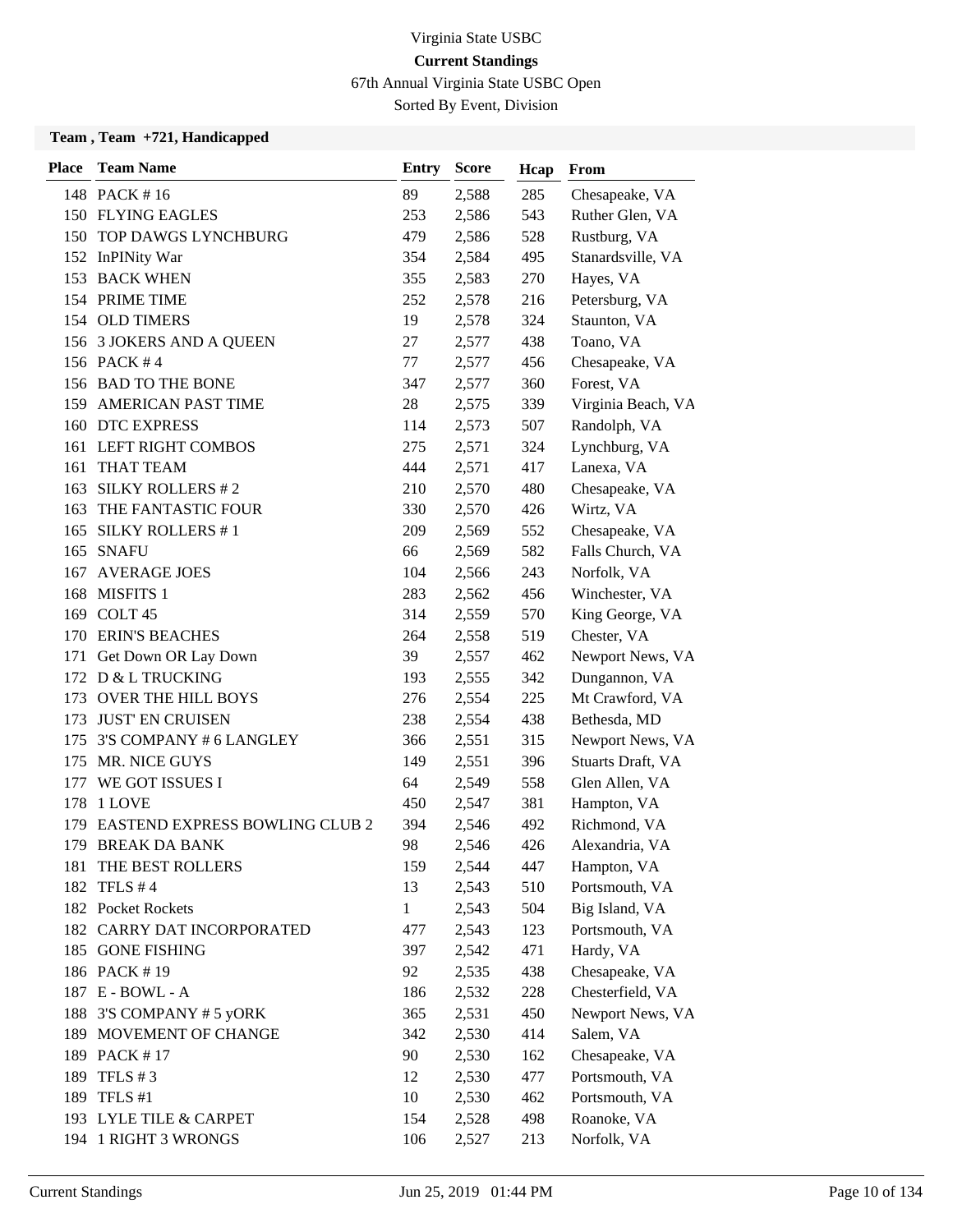67th Annual Virginia State USBC Open

Sorted By Event, Division

| <b>Place</b> | <b>Team Name</b>             | <b>Entry</b> | <b>Score</b> | Hcap | From                |
|--------------|------------------------------|--------------|--------------|------|---------------------|
|              | 194 GRADY BUNCH              | 34           | 2,527        | 531  | Glen Allen, VA      |
|              | 194 LOVINGSTON MOOSE LODGE   | 420          | 2,527        | 582  | Covington, VA       |
|              | 197 TEAM # 5                 | 266          | 2,525        | 216  | SMITHSBURG, M       |
|              | 198 RAZE IT UP               | 263          | 2,524        | 555  | Hampton, VA         |
|              | 198 ALLEY CATS               | 41           | 2,524        | 213  | Weyers Cave, VA     |
|              | 200 JAKE'S JOKERS            | 116          | 2,522        | 342  | Martinsburg, WV     |
| 201          | "U" GOTTA TRY                | 20           | 2,521        | 579  | Yorktown, VA        |
| 201          | <b>TEAM NO TALENT</b>        | 182          | 2,521        | 162  | Lusby, MD           |
| 201          | DAMN 10 PIN                  | 423          | 2,521        | 426  | Bunker Hill, WV     |
|              | 204 THE TRAILER PARK BOWLERS | 391          | 2,519        | 417  | Meherrin, VA        |
|              | 204 EBONITE II               | 307          | 2,519        | 471  | King George, VA     |
|              | 206 FAMILY & FRIENDS 1       | 223          | 2,518        | 501  | Chesterfield, VA    |
|              | 206 ROLLING THUNDER          | 268          | 2,518        | 258  | Richmond, VA        |
|              | 208 FOUR SPLIT HEADS         | 245          | 2,516        | 198  | Chester, VA         |
|              | 208 BOUJE                    | 452          | 2,516        | 477  | Hampton, VA         |
|              | 210 EXMARK 2                 | 7            | 2,515        | 456  | Buena Vista, VA     |
|              | 211 NORTHERN VA 3            | 125          | 2,513        | 450  | Sterling, VA        |
|              | 212 T.G.I.L.H.               | 459          | 2,512        | 39   | Dublin, VA          |
|              | 213 HOLIDAY'S TEAM           | 176          | 2,511        | 327  | Chester, VA         |
|              | 214 SOUTHSIDE 2              | 243          | 2,510        | 387  | Norfolk, VA         |
| 215          | <b>BROKE UP TALENT</b>       | 181          | 2,508        | 225  | Lusby, MD           |
|              | 216 # MINIONS                | 102          | 2,505        | 597  | Norfolk, VA         |
| 217          | THE X - MEN                  | 127          | 2,502        | 498  | Woodstock, VA       |
|              | 217 PACK #12                 | 85           | 2,502        | 321  | Chesapeake, VA      |
|              | 219 DA-X--MEN-II             | 217          | 2,501        | 516  | Forestville, MD     |
|              | 220 DUCK'S KIDS              | 460          | 2,498        | 195  | Suffolk, VA         |
|              | 221 PACK #3                  | 76           | 2,496        | 285  | Chesapeake, VA      |
|              | 222 PACK #7                  | 80           | 2,493        | 234  | Chesapeake, VA      |
| 223          | HOLLYWOOD'S CREW             | 100          | 2,492        | 354  | Washington, DC      |
|              | 224 ONE JOB BALL !!!!!!      | 31           | 2,490        | 162  | Palmyra, VA         |
|              | 224 E TOWN EXPRESS           | 279          | 2,490        | 543  | Evington, VA        |
|              | 226 1 QUEEN & 3 KINGS        | 72           | 2,487        | 570  | Nathalie, VA        |
| 227          | 3 MONEY INC.                 | 415          | 2,486        | 360  | Bristol, VA         |
| 228          | <b>BRIGITTE DRAKE</b>        | 398          | 2,484        | 531  | Kilmarnock, VA      |
| 229          | QUANTICO #1                  | 328          | 2,482        | 384  | Nokesville, VA      |
|              | 229 PACK #6                  | 79           | 2,482        | 252  | Chesapeake, VA      |
| 231          | <b>WOODY JONES</b>           | 301          | 2,480        | 189  | North Chesterfield, |
| 231          | HIGH ROLLIN STRIKE FORCE     | 296          | 2,480        | 321  | Martinsville, VA    |
|              | 233 EXMARK 1                 | 9            | 2,478        | 240  | Blue Ridge, VA      |
|              | 234 LOCKED + LOADED          | 285          | 2,477        | 435  | Poquoson, VA        |
|              | 234 WANDA BLAND              | 155          | 2,477        | 582  | Quinton, VA         |
|              | 236 RESET                    | 395          | 2,475        | 534  | Gloucester, VA      |
|              | 237 POPS POSSE               | 45           | 2,467        | 498  | Fredericksburg, VA  |
|              | 238 EXMARK 3                 | 8            | 2,466        | 561  | Buena Vista, VA     |
|              | 239 WWCD                     | 18           | 2,459        | 426  | Moyock, NC          |
|              | 239 KICK-N-STRIKES           | 105          | 2,459        | 387  | Norfolk, VA         |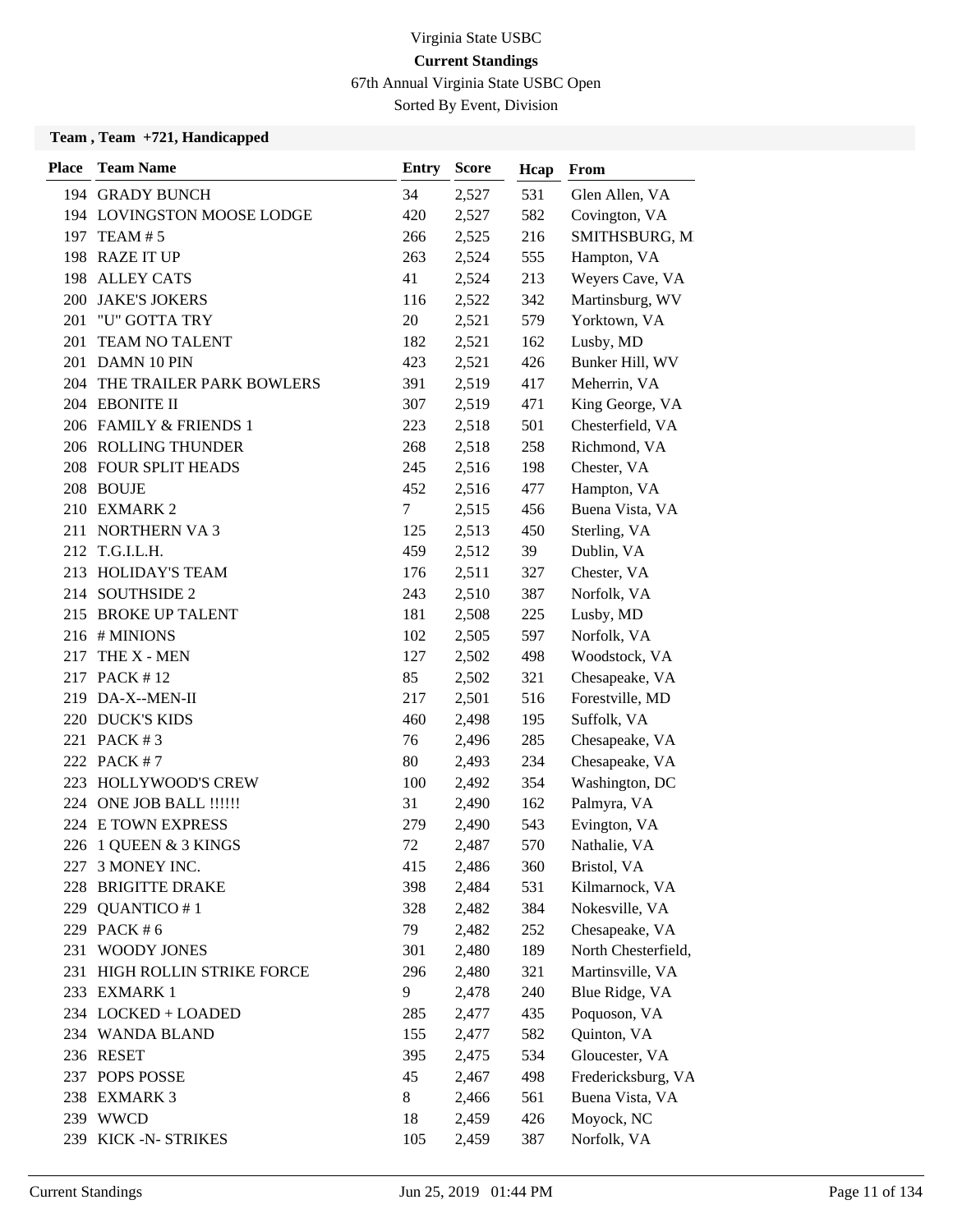67th Annual Virginia State USBC Open

Sorted By Event, Division

#### **Team , Team +721, Handicapped**

| <b>Place</b> | <b>Team Name</b>         | <b>Entry</b> | <b>Score</b> | Hcap | From               |
|--------------|--------------------------|--------------|--------------|------|--------------------|
|              | 239 PIN PUNISHERS        | 204          | 2,459        | 540  | Galax, VA          |
|              | 242 MIX AND MATCH #2     | 189          | 2,449        | 237  | Aulander, NC       |
|              | 242 MISFITS              | 141          | 2,449        | 576  | Maurertown, VA     |
|              | 244 RONNIE'S ROLLERS     | 402          | 2,441        | 261  | Powhatan, VA       |
|              | 245 VIRGINIA PALS IV     | 358          | 2,440        | 492  | Salem, VA          |
|              | 245 NORTHERN VA 2        | 124          | 2,440        | 465  | Sterling, VA       |
|              | 247 PRINTCRAFT DMV       | 95           | 2,437        | 483  | Forestville, MD    |
|              | 248 FLYPN DA BYRD        | 94           | 2,435        | 36   | Chesapeake, VA     |
|              | 249 JUICE BOX BOYS       | 48           | 2,434        | 423  | Culpeper, VA       |
| 249          | <b>TOTAL CHAOS</b>       | 22           | 2,434        | 399  | Moneta, VA         |
| 251          | WTW ENTERPRIZE III       | 389          | 2,428        | 360  | Ft Lee, VA         |
|              | 252 SPARE PLEASE         | 449          | 2,425        | 156  | Hampton, VA        |
|              | 253 CARRY HAMMER         | 451          | 2,424        | 207  | Hampton, VA        |
|              | 253 LANE VIOLATION       | 177          | 2,424        | 507  | Clear Brook, VA    |
|              | 255 ANDRE' MAYNARD II    | 334          | 2,416        | 213  | Portsmouth, VA     |
|              | 256 Y-NOT 2              | 62           | 2,415        | 426  | Hertford, NC       |
| 257          | <b>SHOWTIME</b>          | 270          | 2,410        | 474  | Henrico, VA        |
|              | 258 PACK #13             | 86           | 2,405        | 300  | Chesapeake, VA     |
|              | 259 PIN CRUSHERS         | 205          | 2,402        | 558  | Woodlawn, VA       |
|              | 260 LIVING IN THE GUTTER | 117          | 2,397        | 165  | Roanoke, VA        |
|              | 261 POCKET TEN           | 162          | 2,391        | 87   | Fredericksburg, VA |
| 262          | THE SHARKS               | 160          | 2,389        | 183  | Newport News, VA   |
|              | 263 WHO'S CARRYING WHO?  | 437          | 2,384        | 444  | Stephens City, VA  |
|              | 264 MISFITS              | 471          | 2,376        | 237  | Inwood, WV         |
| 265          | <b>KINGPINS</b>          | 466          | 2,372        | 411  | Newport News, VA   |
|              | 266 HANG 'EM             | 5            | 2,366        | 363  | Suffolk, VA        |
| 267          | <b>SANDBAGGERS</b>       | 131          | 2,355        | 411  | Elkton, VA         |
|              | 268 MIX AND MATCH #1     | 188          | 2,354        | 114  | Aulander, NC       |
|              | 269 DON'T GET HUNG       | 463          | 2,353        | 153  | Prince George, VA  |
|              | 270 HARD TIMES           | 203          | 2,351        | 210  | Hillsville, VA     |
| 271          | <b>ONE MORE BALL</b>     | 156          | 2,342        | 336  | Norfolk, VA        |
|              | 272 PACK #2              | 75           | 2,341        | 321  | Chesapeake, VA     |
| 273          | 10TH FRAME BILL          | 237          | 2,326        | 264  | Bowling Green, VA  |
| 274          | 4 GEN LLC                | 108          | 2,325        | 378  | Staunton, VA       |
|              | 275 WHS 2                | 43           | 2,313        | 288  | Montpelier, VA     |
|              | 276 WE GOT ISSUES II     | 65           | 2,302        | 489  | Richmond, VA       |
| 277          | <b>OWN IT</b>            | 101          | 2,256        | 159  | White Plains, MD   |
|              | 278 ALLEY CATS           | 185          | 2,233        | 354  | Chester, VA        |

The lowest score to cash is 2749.

**Team , Team -720, Scratch**

| <b>Place</b> Team Name |     | <b>Entry Score</b> | <b>Heap</b> From |                    |
|------------------------|-----|--------------------|------------------|--------------------|
| 1 WHO US?              | 293 | 2.135              |                  | Falling Waters, WV |
| 2 NRV GAMETIME         | 377 | 2.090              |                  | Christiansburg, VA |

The lowest score to cash is 2135.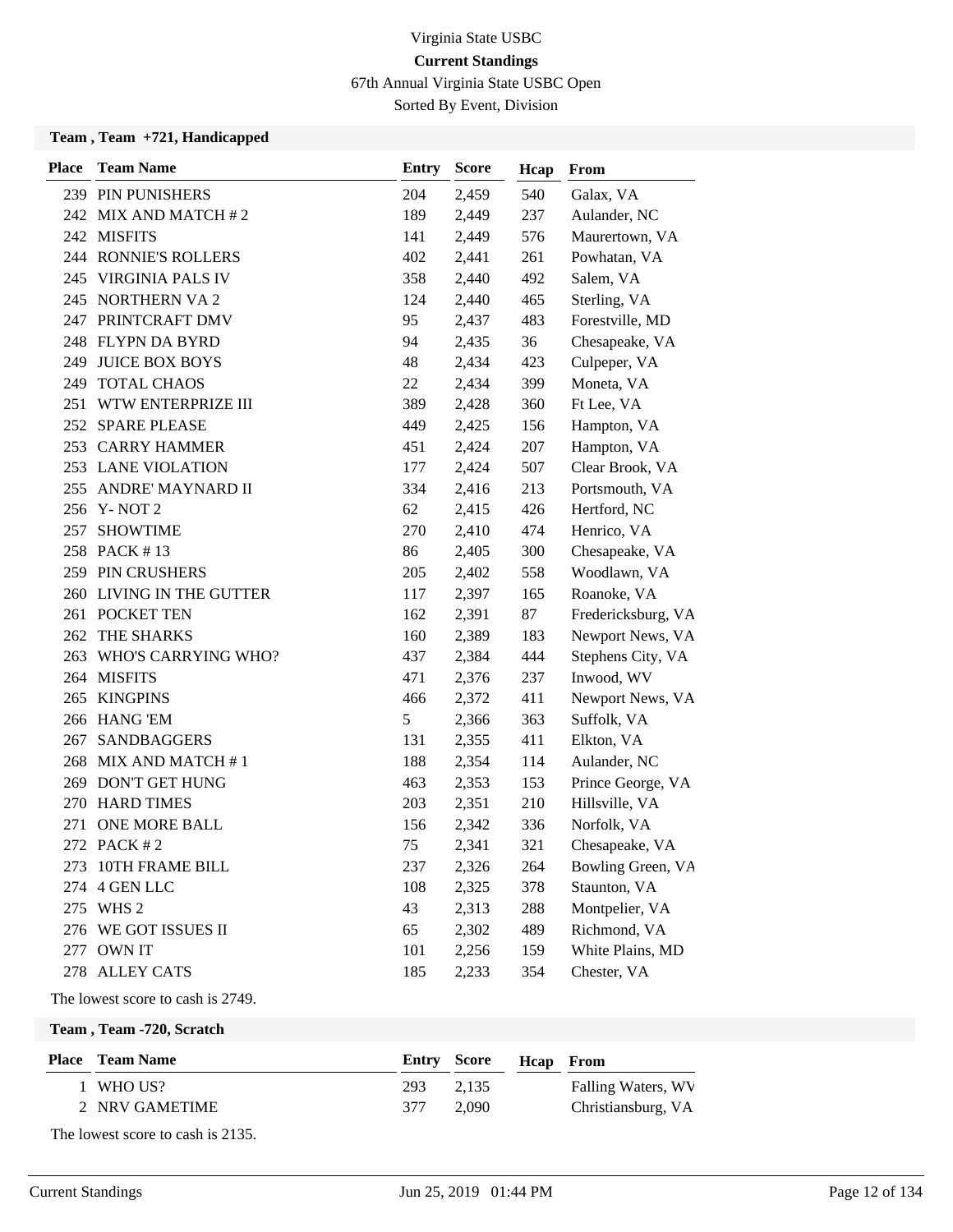67th Annual Virginia State USBC Open

Sorted By Event, Division

#### **Doubles , Doubles +360, Scratch**

| 1 Franklin Brian P. \ Gary Jonathan R.<br>352<br>1,382<br>Yorktown, VA<br>459<br>Verner Chris A. \ Conner Jason W.<br>1,372<br>Dublin, VA<br>2<br>Pancoast Steven P. \ Pancoast Andrew R.<br>280<br>1,361<br>Newport News, VA<br>3<br>4 Rinehart Tyler R. \ Horton Ronald B.<br>376<br>1,358<br>Waynesboro, VA<br>Wright Roland S. Jr \ Stike Terry W.<br>377<br>1,352<br>Christiansburg, VA<br>5<br>1,351<br>Overton Jessica N. \ Wiggins Perry L.<br>477<br>Portsmouth, VA<br>6<br>1,344<br>Lynchburg, VA<br>Stuart Vince L. \ Frady Kevin B.<br>275<br>7<br>Jones David \ Brawn Jake<br>443<br>1,338<br>Newport News, VA<br>8<br>Govan Colin M. IV \ Sheets Robert C.<br>362<br>1,336<br>Newport News, VA<br>9.<br>Brads Chris \ Harlow Michael "Alan"<br>31<br>1,334<br>Palmyra, VA<br>10<br>Smith Mike \ Watson Blake C.<br>248<br>1,321<br>Chester, VA<br>11<br>1,320<br>12 Lewis Nicholas H. \ Bisner Brandon M.<br>94<br>Chesapeake, VA<br>1,314<br>Lisk Tyler D. $\{$ Howell Robert D.<br>459<br>Dublin, VA<br>13<br>14 Leonard Tacarci M. \ Johnson Brandon D.<br>434<br>1,309<br>Yorktown, VA<br>15 Bolosan Chris L. \ White Terrance L.<br>446<br>1,307<br>Hampton, VA<br>1,302<br>Mechanicsville, VA<br>16 Turner Lisa F. \Parrish Eric<br>258<br>Collins Ryon M. \ McDonnell Michael G.<br>375<br>1,298<br>Waynesboro, VA<br>17 |                    |
|-----------------------------------------------------------------------------------------------------------------------------------------------------------------------------------------------------------------------------------------------------------------------------------------------------------------------------------------------------------------------------------------------------------------------------------------------------------------------------------------------------------------------------------------------------------------------------------------------------------------------------------------------------------------------------------------------------------------------------------------------------------------------------------------------------------------------------------------------------------------------------------------------------------------------------------------------------------------------------------------------------------------------------------------------------------------------------------------------------------------------------------------------------------------------------------------------------------------------------------------------------------------------------------------------------------------------------------------------|--------------------|
|                                                                                                                                                                                                                                                                                                                                                                                                                                                                                                                                                                                                                                                                                                                                                                                                                                                                                                                                                                                                                                                                                                                                                                                                                                                                                                                                               |                    |
|                                                                                                                                                                                                                                                                                                                                                                                                                                                                                                                                                                                                                                                                                                                                                                                                                                                                                                                                                                                                                                                                                                                                                                                                                                                                                                                                               |                    |
|                                                                                                                                                                                                                                                                                                                                                                                                                                                                                                                                                                                                                                                                                                                                                                                                                                                                                                                                                                                                                                                                                                                                                                                                                                                                                                                                               |                    |
|                                                                                                                                                                                                                                                                                                                                                                                                                                                                                                                                                                                                                                                                                                                                                                                                                                                                                                                                                                                                                                                                                                                                                                                                                                                                                                                                               |                    |
|                                                                                                                                                                                                                                                                                                                                                                                                                                                                                                                                                                                                                                                                                                                                                                                                                                                                                                                                                                                                                                                                                                                                                                                                                                                                                                                                               |                    |
|                                                                                                                                                                                                                                                                                                                                                                                                                                                                                                                                                                                                                                                                                                                                                                                                                                                                                                                                                                                                                                                                                                                                                                                                                                                                                                                                               |                    |
|                                                                                                                                                                                                                                                                                                                                                                                                                                                                                                                                                                                                                                                                                                                                                                                                                                                                                                                                                                                                                                                                                                                                                                                                                                                                                                                                               |                    |
|                                                                                                                                                                                                                                                                                                                                                                                                                                                                                                                                                                                                                                                                                                                                                                                                                                                                                                                                                                                                                                                                                                                                                                                                                                                                                                                                               |                    |
|                                                                                                                                                                                                                                                                                                                                                                                                                                                                                                                                                                                                                                                                                                                                                                                                                                                                                                                                                                                                                                                                                                                                                                                                                                                                                                                                               |                    |
|                                                                                                                                                                                                                                                                                                                                                                                                                                                                                                                                                                                                                                                                                                                                                                                                                                                                                                                                                                                                                                                                                                                                                                                                                                                                                                                                               |                    |
|                                                                                                                                                                                                                                                                                                                                                                                                                                                                                                                                                                                                                                                                                                                                                                                                                                                                                                                                                                                                                                                                                                                                                                                                                                                                                                                                               |                    |
|                                                                                                                                                                                                                                                                                                                                                                                                                                                                                                                                                                                                                                                                                                                                                                                                                                                                                                                                                                                                                                                                                                                                                                                                                                                                                                                                               |                    |
|                                                                                                                                                                                                                                                                                                                                                                                                                                                                                                                                                                                                                                                                                                                                                                                                                                                                                                                                                                                                                                                                                                                                                                                                                                                                                                                                               |                    |
|                                                                                                                                                                                                                                                                                                                                                                                                                                                                                                                                                                                                                                                                                                                                                                                                                                                                                                                                                                                                                                                                                                                                                                                                                                                                                                                                               |                    |
|                                                                                                                                                                                                                                                                                                                                                                                                                                                                                                                                                                                                                                                                                                                                                                                                                                                                                                                                                                                                                                                                                                                                                                                                                                                                                                                                               |                    |
|                                                                                                                                                                                                                                                                                                                                                                                                                                                                                                                                                                                                                                                                                                                                                                                                                                                                                                                                                                                                                                                                                                                                                                                                                                                                                                                                               |                    |
|                                                                                                                                                                                                                                                                                                                                                                                                                                                                                                                                                                                                                                                                                                                                                                                                                                                                                                                                                                                                                                                                                                                                                                                                                                                                                                                                               |                    |
| 446<br>Hampton, VA                                                                                                                                                                                                                                                                                                                                                                                                                                                                                                                                                                                                                                                                                                                                                                                                                                                                                                                                                                                                                                                                                                                                                                                                                                                                                                                            |                    |
| Anderson Russell A. \ Smith Michael B.<br>1,287<br>18                                                                                                                                                                                                                                                                                                                                                                                                                                                                                                                                                                                                                                                                                                                                                                                                                                                                                                                                                                                                                                                                                                                                                                                                                                                                                         |                    |
| 19 McDermott Jack "Dan" D. Jr \ McDermott Jack 106<br>Norfolk, VA<br>1,283<br>"Danny                                                                                                                                                                                                                                                                                                                                                                                                                                                                                                                                                                                                                                                                                                                                                                                                                                                                                                                                                                                                                                                                                                                                                                                                                                                          |                    |
| 1,281<br>20 Lavender Shawn E. \ Hamby James M.<br>376<br>Waynesboro, VA                                                                                                                                                                                                                                                                                                                                                                                                                                                                                                                                                                                                                                                                                                                                                                                                                                                                                                                                                                                                                                                                                                                                                                                                                                                                       |                    |
| 21 Heath Michael "Mike" E. \ Griffin Vernon N.<br>447<br>1,279<br>Hampton, VA                                                                                                                                                                                                                                                                                                                                                                                                                                                                                                                                                                                                                                                                                                                                                                                                                                                                                                                                                                                                                                                                                                                                                                                                                                                                 |                    |
| Nokesville, VA<br>22 Rizzo Michael A. \ Rowley Roger D.<br>328<br>1,270                                                                                                                                                                                                                                                                                                                                                                                                                                                                                                                                                                                                                                                                                                                                                                                                                                                                                                                                                                                                                                                                                                                                                                                                                                                                       |                    |
| Mechanicsville, VA<br>23 Lacy John B. Jr \ Smith Adam M.<br>258<br>1,267                                                                                                                                                                                                                                                                                                                                                                                                                                                                                                                                                                                                                                                                                                                                                                                                                                                                                                                                                                                                                                                                                                                                                                                                                                                                      |                    |
| 24 Lambert Kenneth D. \ Elliott Paul A.<br>Harrisonburg, VA<br>360<br>1,266                                                                                                                                                                                                                                                                                                                                                                                                                                                                                                                                                                                                                                                                                                                                                                                                                                                                                                                                                                                                                                                                                                                                                                                                                                                                   |                    |
| 24 Dalton Steven W. \ Kubyako Nicholas A.<br>42<br>1,266<br>Montpelier, VA                                                                                                                                                                                                                                                                                                                                                                                                                                                                                                                                                                                                                                                                                                                                                                                                                                                                                                                                                                                                                                                                                                                                                                                                                                                                    |                    |
| Montpelier, VA<br>26 Johnson Daniel B. Sr \ Woodruff Paul T.<br>42<br>1,262                                                                                                                                                                                                                                                                                                                                                                                                                                                                                                                                                                                                                                                                                                                                                                                                                                                                                                                                                                                                                                                                                                                                                                                                                                                                   |                    |
| Portsmouth, VA<br>27 Baez Rebecca L. \ Phelps Marcus C.<br>334<br>1,255                                                                                                                                                                                                                                                                                                                                                                                                                                                                                                                                                                                                                                                                                                                                                                                                                                                                                                                                                                                                                                                                                                                                                                                                                                                                       |                    |
| 28 Harris Kevin \ Harris Chris M.<br>104<br>1,252<br>Norfolk, VA                                                                                                                                                                                                                                                                                                                                                                                                                                                                                                                                                                                                                                                                                                                                                                                                                                                                                                                                                                                                                                                                                                                                                                                                                                                                              |                    |
| 29 Cox Billy J. \ Humphrey Andrew M.<br>247<br>1,251<br>Chester, VA                                                                                                                                                                                                                                                                                                                                                                                                                                                                                                                                                                                                                                                                                                                                                                                                                                                                                                                                                                                                                                                                                                                                                                                                                                                                           |                    |
| McCandless Joshua \ McKinney Troy D.<br>352<br>1,251<br>Yorktown, VA<br>29                                                                                                                                                                                                                                                                                                                                                                                                                                                                                                                                                                                                                                                                                                                                                                                                                                                                                                                                                                                                                                                                                                                                                                                                                                                                    |                    |
| 31 Reynolds Chelsea L. \ Short Justin A.<br>31<br>1,250<br>Palmyra, VA                                                                                                                                                                                                                                                                                                                                                                                                                                                                                                                                                                                                                                                                                                                                                                                                                                                                                                                                                                                                                                                                                                                                                                                                                                                                        |                    |
| 32 Scott Ashley T. \ Hawk Daniel E.<br>Aulander, NC<br>189<br>1,247                                                                                                                                                                                                                                                                                                                                                                                                                                                                                                                                                                                                                                                                                                                                                                                                                                                                                                                                                                                                                                                                                                                                                                                                                                                                           |                    |
| 32 Currier Shawn L. \ Craig Robbie M.<br>137<br>1,247<br>Forest, VA                                                                                                                                                                                                                                                                                                                                                                                                                                                                                                                                                                                                                                                                                                                                                                                                                                                                                                                                                                                                                                                                                                                                                                                                                                                                           |                    |
| Hodges Thomas S. \ Heflin Tom H.<br>331<br>1,246<br>Broadway, VA<br>34                                                                                                                                                                                                                                                                                                                                                                                                                                                                                                                                                                                                                                                                                                                                                                                                                                                                                                                                                                                                                                                                                                                                                                                                                                                                        |                    |
| McLane Laurie M. \ McLane Thomas A.<br>182<br>Lusby, MD<br>1,243<br>35                                                                                                                                                                                                                                                                                                                                                                                                                                                                                                                                                                                                                                                                                                                                                                                                                                                                                                                                                                                                                                                                                                                                                                                                                                                                        |                    |
| 35 Williamson Cory E. \ Carter William M.<br>246<br>1,243<br>Chester, VA                                                                                                                                                                                                                                                                                                                                                                                                                                                                                                                                                                                                                                                                                                                                                                                                                                                                                                                                                                                                                                                                                                                                                                                                                                                                      |                    |
| Hunt Keith A. \ Sailor Brian A.<br>415<br>1,242<br>Bristol, VA<br>37                                                                                                                                                                                                                                                                                                                                                                                                                                                                                                                                                                                                                                                                                                                                                                                                                                                                                                                                                                                                                                                                                                                                                                                                                                                                          |                    |
| Montpelier, VA<br>Carter Derek W. \ Ahlgrim Keith A.<br>43<br>37<br>1,242                                                                                                                                                                                                                                                                                                                                                                                                                                                                                                                                                                                                                                                                                                                                                                                                                                                                                                                                                                                                                                                                                                                                                                                                                                                                     |                    |
| Stevens Craig C. \ Luddy Mike P.<br>350<br>1,241<br>39                                                                                                                                                                                                                                                                                                                                                                                                                                                                                                                                                                                                                                                                                                                                                                                                                                                                                                                                                                                                                                                                                                                                                                                                                                                                                        | Virginia Beach, VA |
| Graves Curtis L. \ Cooper Maurice M.<br>Ft Lee, VA<br>388<br>1,237<br>40                                                                                                                                                                                                                                                                                                                                                                                                                                                                                                                                                                                                                                                                                                                                                                                                                                                                                                                                                                                                                                                                                                                                                                                                                                                                      |                    |
| Picariello Joe E. \ Gomez Joseph A.<br>1,236<br>41<br>292                                                                                                                                                                                                                                                                                                                                                                                                                                                                                                                                                                                                                                                                                                                                                                                                                                                                                                                                                                                                                                                                                                                                                                                                                                                                                     | Virginia Beach, VA |
| Chester, VA<br>Pierchal Todd M. \ Williamson Mark E.<br>1,235<br>248<br>42                                                                                                                                                                                                                                                                                                                                                                                                                                                                                                                                                                                                                                                                                                                                                                                                                                                                                                                                                                                                                                                                                                                                                                                                                                                                    |                    |
| Glass Bernard R. $\setminus$ Glass Arlea K.<br>1,234<br>Bristow, VA<br>226<br>43                                                                                                                                                                                                                                                                                                                                                                                                                                                                                                                                                                                                                                                                                                                                                                                                                                                                                                                                                                                                                                                                                                                                                                                                                                                              |                    |
| 44 Williams Michael D.   Keene Robert Jr<br>252<br>1,230<br>Petersburg, VA                                                                                                                                                                                                                                                                                                                                                                                                                                                                                                                                                                                                                                                                                                                                                                                                                                                                                                                                                                                                                                                                                                                                                                                                                                                                    |                    |
| 44 Holofchak Chris \ Wingfield Derek A.<br>136<br>1,230<br>Forest, VA                                                                                                                                                                                                                                                                                                                                                                                                                                                                                                                                                                                                                                                                                                                                                                                                                                                                                                                                                                                                                                                                                                                                                                                                                                                                         |                    |
| 44 Hans Chris T. \ Arehart Steven S.<br>375<br>Waynesboro, VA<br>1,230                                                                                                                                                                                                                                                                                                                                                                                                                                                                                                                                                                                                                                                                                                                                                                                                                                                                                                                                                                                                                                                                                                                                                                                                                                                                        |                    |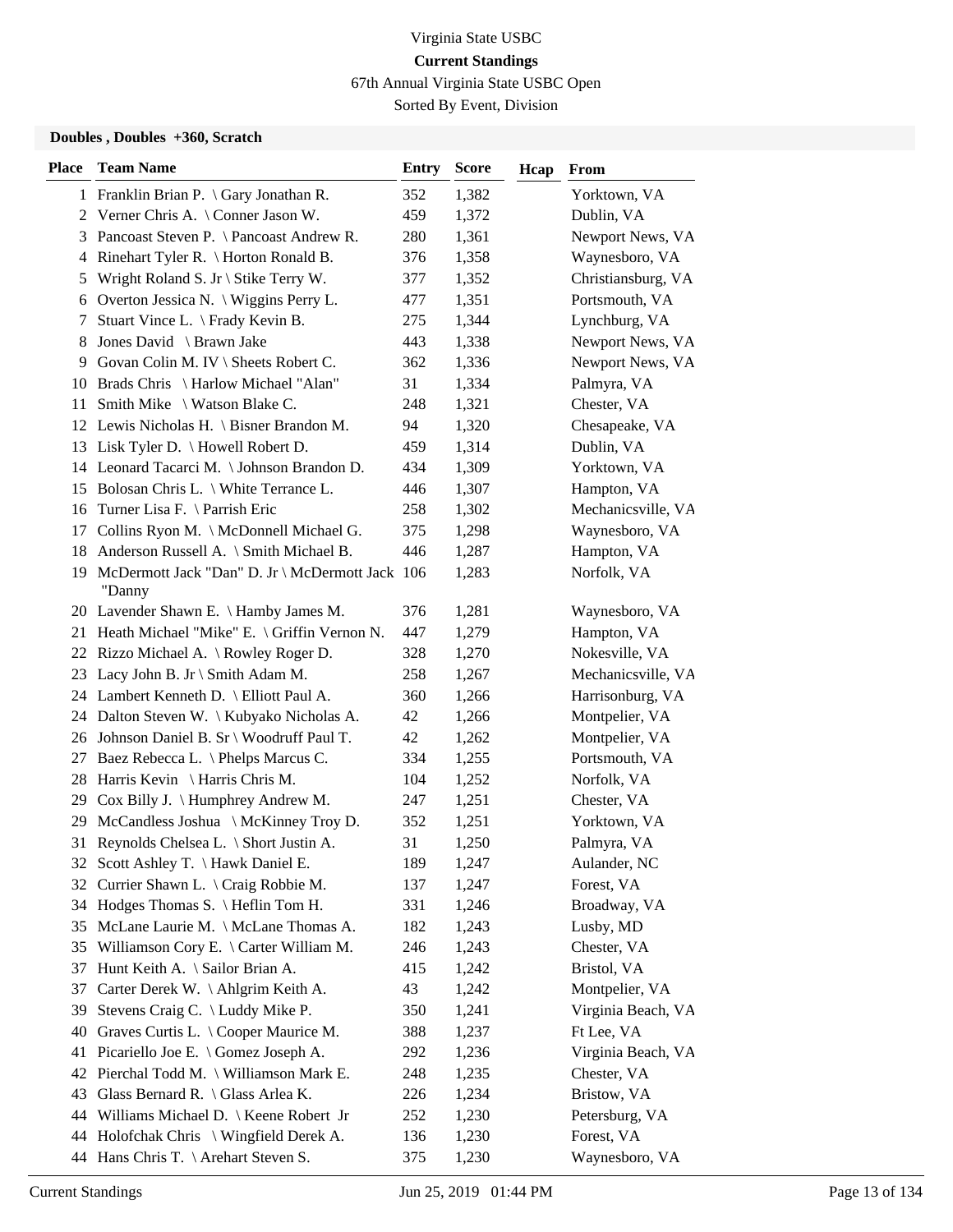67th Annual Virginia State USBC Open

Sorted By Event, Division

#### **Doubles , Doubles +360, Scratch**

| <b>Place</b> | <b>Team Name</b>                                    | <b>Entry</b> | <b>Score</b> | Hcap | From                |
|--------------|-----------------------------------------------------|--------------|--------------|------|---------------------|
|              | 44 Discioscia Sara R. \Tate Ira T. Jr               | 434          | 1,230        |      | Yorktown, VA        |
|              | 44 Mento Samuel A. \ Retan Derek E.                 | 444          | 1,230        |      | Lanexa, VA          |
| 49           | Swegan Clair G. \Yates Robert C. III                | 106          | 1,228        |      | Norfolk, VA         |
| 50           | Jones Kasonn M. $\operatorname{Crandall}$ Jack R.   | 344          | 1,227        |      | Appomattox, VA      |
| 51           | Adams Wes \ Marshall James L.                       | 193          | 1,226        |      | Dungannon, VA       |
|              | 52 Blevins James T. \Coffey Derick A.               | 9            | 1,223        |      | Blue Ridge, VA      |
| 53           | Cole Kevin W. \ Gant Walter L. Jr                   | 226          | 1,219        |      | Bristow, VA         |
|              | 54 Hawkins Anita M. \ Johnson Jacob Jr              | 477          | 1,218        |      | Portsmouth, VA      |
|              | 54 Coffey Allen W. \ Montgomery Will C.             | 9            | 1,218        |      | Blue Ridge, VA      |
|              | 56 Linkous Glenn S. \ Stowe Jeff D.                 | 334          | 1,216        |      | Portsmouth, VA      |
| 57           | Carney David A. \Tenan William E. Jr                | 355          | 1,215        |      | Hayes, VA           |
|              | 58 Zentner John P. \ Rumbaugh Paul L. II            | 345          | 1,212        |      | Stafford, VA        |
| 58           | Ferrell Wayne \ Myers James L. II                   | 162          | 1,212        |      | Fredericksburg, VA  |
| 60           | Gray Tyler L. \ Sours Joshua A.                     | 282          | 1,211        |      | Winchester, VA      |
| 61           | Simpson Larry A. \ Napier Thomas A. Jr              | 245          | 1,210        |      | Chester, VA         |
|              | 61 Perry Charles V. Jr \ Sook Tim R.                | 94           | 1,210        |      | Chesapeake, VA      |
| 63           | Banicky Melany A. \ Banicky John D.                 | 188          | 1,209        |      | Aulander, NC        |
| 63           | Barksdale Michael R. \ Boykin Duane H.              | 104          | 1,209        |      | Norfolk, VA         |
| 65           | Dich Kenneth J. \ Jones Woody V.                    | 301          | 1,208        |      | North Chesterfield, |
|              | 66 Herron Brad V. \Tuminello Joseph(Tony) A.        | 219          | 1,207        |      | Mechanicsville, VA  |
| 67           | Foster Ronald \ Heard John D.                       | 299          | 1,204        |      | Stafford, VA        |
| 68           | Bayes Vincent L. \ Palmer Jesse W. JE               | 344          | 1,200        |      | Appomattox, VA      |
| 68           | Hickman P Phillip $\setminus$ Williamson Michael C. | 245          | 1,200        |      | Chester, VA         |
| 70           | THOMAS JOE \ Marcus Skyler M. Sr                    | 268          | 1,199        |      | Richmond, VA        |
| 71           | Gorman Bojo J. \ Waldeck John E.                    | 219          | 1,198        |      | Mechanicsville, VA  |
| 72           | Johnson Charles L. \ McDonald George W.             | 275          | 1,197        |      | Lynchburg, VA       |
| 72           | Thompson Frank A. \ Ferrell Wayne                   | 299          | 1,197        |      | Stafford, VA        |
| 74           | Spoor Craig A. \ Pickett Kevin T.                   | 202          | 1,191        |      | St. Stephens Church |
| 75           | Rengers Vickie B. \ Atkins Stephen D.               | 224          | 1,189        |      | Chesterfield, VA    |
| 76           | Hinkle Craig W. \ Walker Ronald M.                  | 402          | 1,188        |      | Powhatan, VA        |
| 77           | Riley Harvey R. \ Griffin Allen L.                  | 358          | 1,181        |      | Salem, VA           |
| 77           | Washington Michael B. \ Millard James A.            | 101          | 1,181        |      | White Plains, MD    |
|              | 79 Ott Ryan L. \ Butts James V. Jr                  | 293          | 1,180        |      | Falling Waters, WV  |
| 79           | Tschupp Gregory A. \ Summers Donald D. Jr           | 460          | 1,180        |      | Suffolk, VA         |
| 81           | Webb Frank R. Jr \ Pack Ronnie W.                   | 285          | 1,178        |      | Poquoson, VA        |
| 81           | Cox Jimmy G. $\setminus$ Cox Brandyn J.             | 145          | 1,178        |      | N Dinwiddie, VA     |
| 83           | McLane Michael A. \ Griffin Kelly A.                | 181          | 1,176        |      | Lusby, MD           |
| 83           | Wilson Brian K. \ Brownie Robert A.                 | 186          | 1,176        |      | Chesterfield, VA    |
| 85           | Arnett Charles D. \ Bolosan Chris L.                | 361          | 1,174        |      | Newport News, VA    |
| 86           | Moore Michael L. \ Chase Richard T.                 | 160          | 1,173        |      | Newport News, VA    |
| 87           | Debord Daniel W. \ Rust R Craig                     | 301          | 1,169        |      | North Chesterfield, |
| 88           | Huff Mikki D. \ Grove Kevin L.                      | 378          | 1,166        |      | Christiansburg, VA  |
| 89           | Adams Aaron M. \ Brill Earl M.                      | 282          | 1,164        |      | Winchester, VA      |
| 90           | Jordan Michael J. \ Rankin York C. Jr               | 101          | 1,163        |      | White Plains, MD    |
| 91           | Papaleo Anthony V. \ Orfield Robert D.              | 186          | 1,160        |      | Chesterfield, VA    |
|              | 92 Head Kevin L. \ Smith Bobby J.                   | 340          | 1,159        |      | Weyers Cave, VA     |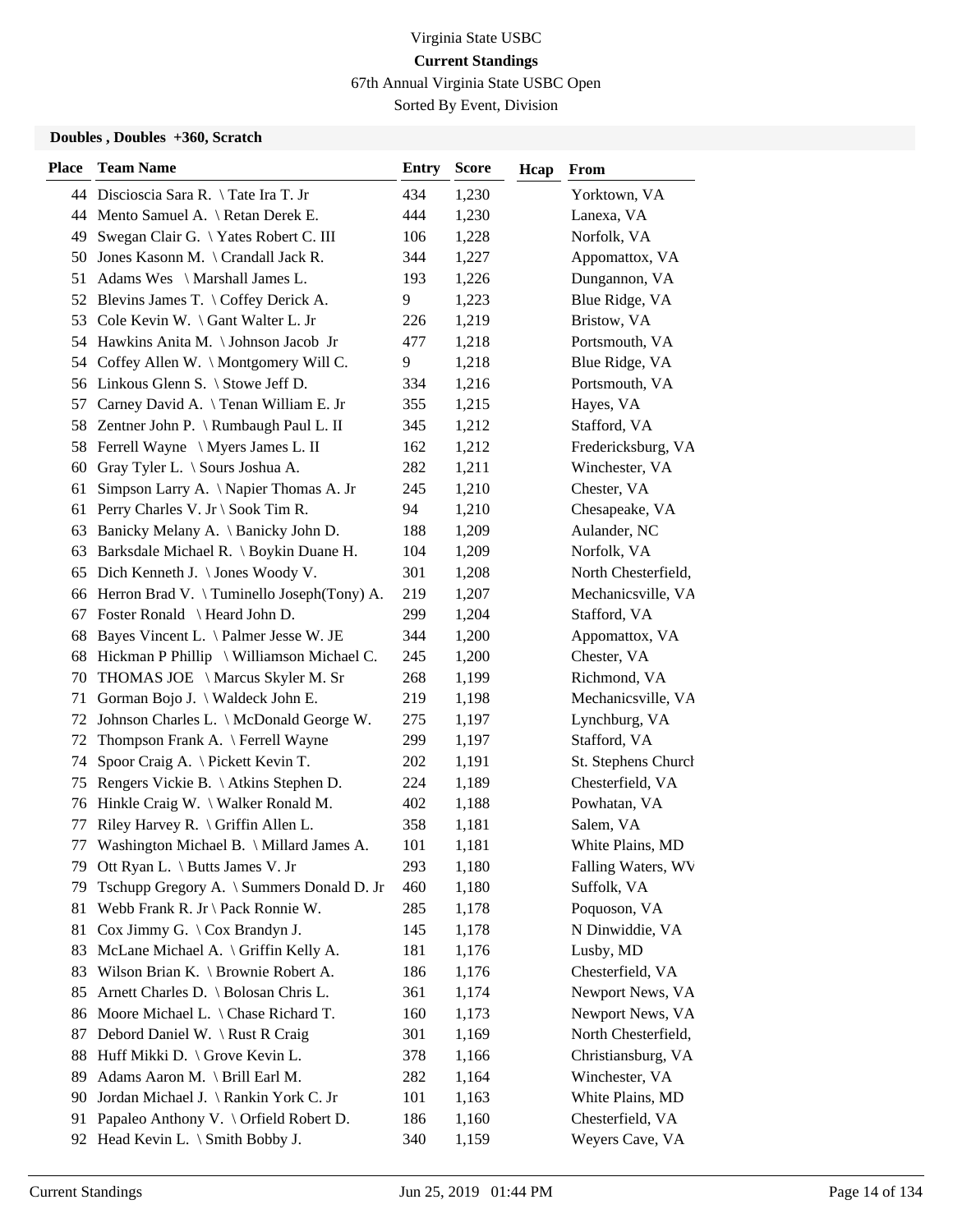67th Annual Virginia State USBC Open

Sorted By Event, Division

#### **Doubles , Doubles +360, Scratch**

| <b>Place</b> | <b>Team Name</b>                                       | <b>Entry</b> | <b>Score</b> | Hcap | <b>From</b>         |
|--------------|--------------------------------------------------------|--------------|--------------|------|---------------------|
|              | 93 Beshures Edward J. \ Spellman G. Michael            | 460          | 1,158        |      | Suffolk, VA         |
|              | 94 Manuel Troy F. \ Campbell Robert L.                 | 137          | 1,155        |      | Forest, VA          |
|              | 95 Farley Brian K. \ Smith David S.                    | 189          | 1,151        |      | Aulander, NC        |
|              | 96 Smith Richard \ Cubbage Jason B.                    | 340          | 1,149        |      | Weyers Cave, VA     |
|              | 97 West Thomas W. Sr \ Christian Cory A.               | 451          | 1,148        |      | Hampton, VA         |
|              | 98 Hal Adrienne B. \ Mallory Walter R.                 | 368          | 1,147        |      | Midlothian, VA      |
|              | 99 Rakes Michael A. \ Perdue Daryl K.                  | 162          | 1,146        |      | Fredericksburg, VA  |
|              | 100 Overby Troy T. Sr \ Walker Andre M. Sr             | 368          | 1,145        |      | Midlothian, VA      |
|              | 100 Shifflett Scott E. \ Lee Jimmy D.                  | 331          | 1,145        |      | Broadway, VA        |
|              | 102 Bland Kevin R. \ Edmonds Stephen C.                | 145          | 1,143        |      | N Dinwiddie, VA     |
|              | 102 Bentley Dewey T. Jr \ Hartsell Tyler M.            | 249          | 1,143        |      | Chester, VA         |
|              | 102 Comer Christopher \ Bradham Joseph C.              | 43           | 1,143        |      | Montpelier, VA      |
|              | 105 Dineen Joseph A. \ Campbell Charles M.             | 447          | 1,142        |      | Hampton, VA         |
|              | 106 Leonard Raymond J. \ Luther Jeffery H.             | 117          | 1,141        |      | Roanoke, VA         |
|              | 106 Dillingham Jake T. \ Ellinger James S.             | 19           | 1,141        |      | Staunton, VA        |
|              | 108 Wingfield Danny W. Jr \ Wingfield Danny W.<br>Sr   | 136          | 1,136        |      | Forest, VA          |
|              | 108 Crawford Ira L. \ Faughnan David P.                | 144          | 1,136        |      | N Dinwiddie, VA     |
|              | 110 Swartz Robert R. \ Carter Jon J.                   | 276          | 1,135        |      | Mt Crawford, VA     |
|              | 110 BENNETT HELEN \BENNETT VINCENT                     | 442          | 1,135        |      | Chesapeake, VA      |
|              | 112 Updike Ian \ Updike Ralph                          | 123          | 1,134        |      | Sterling, VA        |
| 113          | Taylor Tracy A. \ Lawhorn David W.                     | 117          | 1,133        |      | Roanoke, VA         |
| 113          | Altizer Brandon G. \ Eastridge Christopher C.          | 294          | 1,133        |      | Christiansburg, VA  |
|              | 115 Brooks Steve A. \ Chocklett Benjamin T.            | 160          | 1,132        |      | Newport News, VA    |
|              | 116 Creasman Olas G. Jr \ Moore Thomas P.              | 285          | 1,131        |      | Poquoson, VA        |
|              | 117 HISER NATHAN \ Hiser Jonathan C.                   | 363          | 1,130        |      | Newport News, VA    |
|              | 118 Hatton Jesse T. III \ Phelps Tony E.               | 180          | 1,128        |      | Lusby, MD           |
|              | 119 McLane Jerry G. \ Creel James M.                   | 182          | 1,127        |      | Lusby, MD           |
|              | 120 Blanton Jon D. \ Sharp Andrea                      | 345          | 1,122        |      | Stafford, VA        |
|              | 121 Williams Keith A. \ Rainey William S.              | 147          | 1,121        |      | N Dinwiddie, VA     |
| 122          | Gill Christopher A. \ Moore Mark D.                    | 424          | 1,120        |      | Charlottesville, VA |
|              | 123 Thomas Charles W. \James Guy Jeff                  | 355          | 1,116        |      | Hayes, VA           |
|              |                                                        |              |              |      |                     |
|              | 123 Szamborski William J. \ Szamborski Brian E.        | 238          | 1,116        |      | Bethesda, MD        |
|              | 125 Cash Casey N. \ Snyder David M.                    | 149          | 1,110        |      | Stuarts Draft, VA   |
|              | 125 Allman Dallas W. \ Hice Jason A.                   | 448          | 1,110        |      | Hampton, VA         |
| 127          | Craft Jason R. \ Crawford Andrew P.                    | 420          | 1,109        |      | Covington, VA       |
|              | 128 Moretz Charles E. \ Hart Jason A.                  | 203          | 1,108        |      | Hillsville, VA      |
|              | 129 Maxey Richard L. \ Ramsey Andrew                   | 391          | 1,099        |      | Meherrin, VA        |
|              | 130 Perkerson Derrick T. \ Lykes Trenton J.            | 148          | 1,096        |      | N Dinwiddie, VA     |
|              | 131 Kerzic Joseph M. \ Jones Darren W.                 | 180          | 1,094        |      | Lusby, MD           |
|              | 131 Kendrick Donald W. \ Bryant Jeremiah R.            | 417          | 1,094        |      | Martinsville, VA    |
|              | 133 Poindexter-Greene Daneyta L. \ Barnette Tony<br>L. | 268          | 1,093        |      | Richmond, VA        |
|              | 134 Jones Milton E. \ Parker Richmond L.               | 388          | 1,089        |      | Ft Lee, VA          |
|              | 134 Jeffries Skipper A. \ Binkert Gino D.              | 48           | 1,089        |      | Culpeper, VA        |
|              | 136 Turner George M. \ Durrer Richard W.               | 424          | 1,081        |      | Charlottesville, VA |
|              | 136 Cox William C. \ Smith Robert W.                   | 247          | 1,081        |      | Chester, VA         |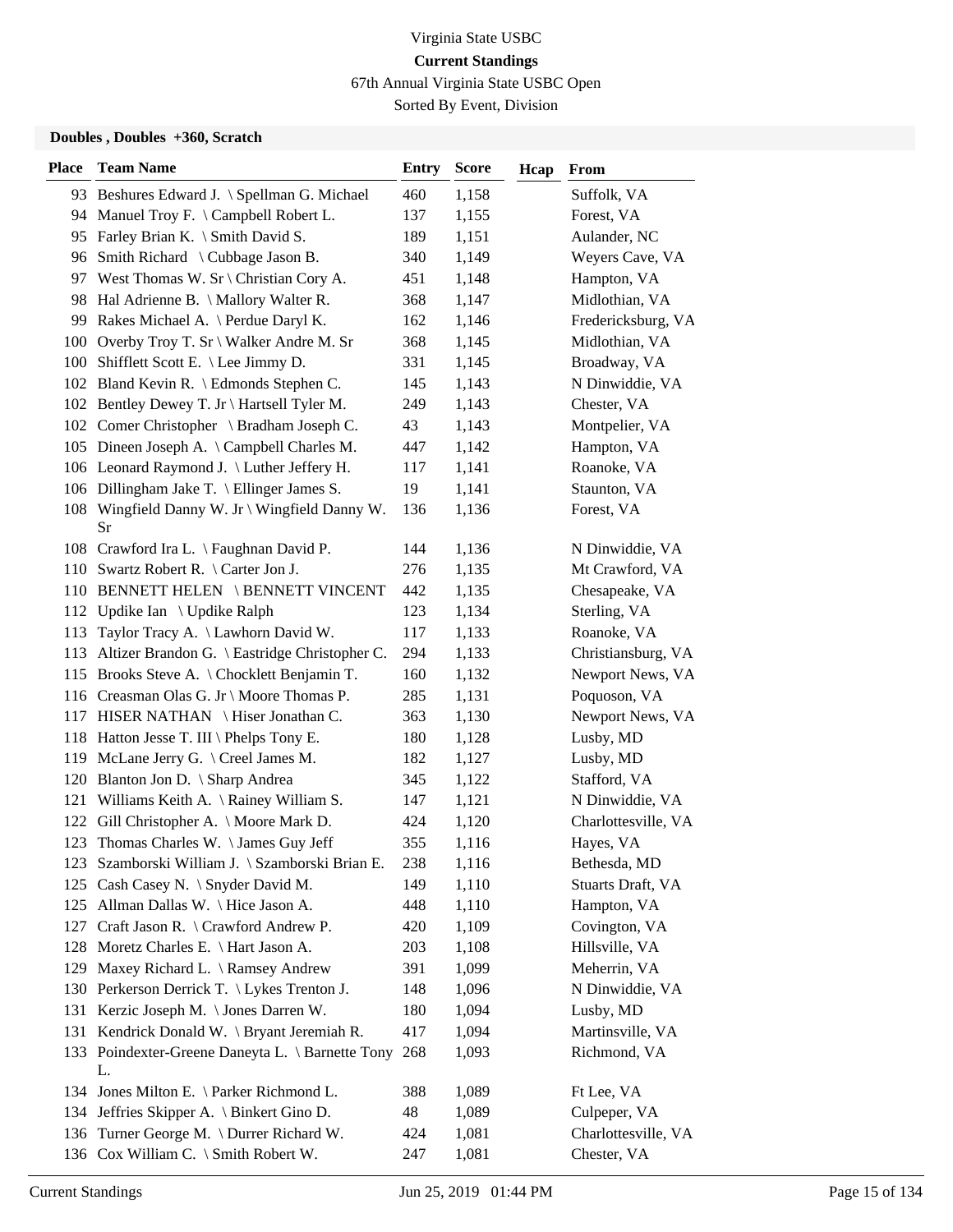67th Annual Virginia State USBC Open

Sorted By Event, Division

#### **Doubles , Doubles +360, Scratch**

| <b>Place</b> | <b>Team Name</b>                                     | <b>Entry</b> | <b>Score</b> | Hcap | From               |
|--------------|------------------------------------------------------|--------------|--------------|------|--------------------|
|              | 138 Walker Alfred L. \ Ragland Larry D.              | 200          | 1,080        |      | Scottsville, VA    |
|              | 139 Cruz Joseph R. \ Hope Gordon B. III              | 188          | 1,074        |      | Aulander, NC       |
|              | 139 Miller Derek \ Dennison Johnny W.                | 415          | 1,074        |      | Bristol, VA        |
|              | 141 Brooks Richard K. \ Grant Brandon C.             | 59           | 1,070        |      | Hopewell, VA       |
|              | 142 Myers John C. Jr \ Sova Walter H. Jr             | 347          | 1,068        |      | Forest, VA         |
|              | 143 Fregulia Frank A. \Cash Brandon S.               | 448          | 1,066        |      | Hampton, VA        |
|              | 144 Ramsey David M. \ Ledger Jeff W.                 | 390          | 1,058        |      | Farmville, VA      |
|              | 145 Blanchard Kenneth A. \ Harris Donnie R.          | 347          | 1,057        |      | Forest, VA         |
|              | 146 Walker Lindsey H. \ Spencer Gail H.              | 417          | 1,053        |      | Martinsville, VA   |
|              | 146 O'Neill Ryan T. \ Walsh Daniel A. Jr             | 181          | 1,053        |      | Lusby, MD          |
|              | 148 Williams Albert G. Sr \ Brooks Leo N.            | 148          | 1,048        |      | N Dinwiddie, VA    |
|              | 148 Smith Tyrese \ Smith Terence T.                  | 147          | 1,048        |      | N Dinwiddie, VA    |
|              | 150 Haines Gavin P. \Newlin Randy S.                 | 283          | 1,047        |      | Winchester, VA     |
|              | 151 Gaddis Colette G. \ Ahner Ashby F.               | 450          | 1,038        |      | Hampton, VA        |
|              | 152 Martin Duchess E. \ Martin Warren A.             | 442          | 1,035        |      | Chesapeake, VA     |
|              | 153 Faulkner Alfred M. \ Crisp Oscar L.              | 159          | 1,033        |      | Hampton, VA        |
|              | 154 Dunbar Jonathan E. \ Burton Kenneth Wayne<br>W.  | 402          | 1,030        |      | Powhatan, VA       |
|              | 155 Watkins Wade T. \ Carmichael James T. Jr         | 387          | 1,028        |      | Ft Lee, VA         |
|              | 156 Cave Michael L. \ Cox Emily P.                   | 144          | 1,021        |      | N Dinwiddie, VA    |
|              | 157 Britt Skyler J. \ Rock Frederick S.              | 159          | 1,020        |      | Hampton, VA        |
| 157          | Thornton James E. Jr \ Bourne James E.               | 393          | 1,020        |      | Richmond, VA       |
|              | 159 Bass-Campbell Dawn N. \ Gonzalez Frank           | 450          | 1,015        |      | Hampton, VA        |
|              | 160 Willard Jarrod R. \ Carico Adam L.               | 203          | 1,013        |      | Hillsville, VA     |
| 161          | Negron Cristopher D. \ Davis John C.                 | 451          | 1,005        |      | Hampton, VA        |
|              | 162 Pratt Chad A. \ Morlan Joseph R.                 | 449          | 1,004        |      | Hampton, VA        |
|              | 163 Eastwood Christopher M. \ Minnick John A. Jr 449 |              | 1,003        |      | Hampton, VA        |
|              | 164 Holland Bill W. \ Flowers Ronald M.              | 64           | 985          |      | Glen Allen, VA     |
|              | 165 Linkous Jerry R. \ Sumner Allen P.               | 294          | 960          |      | Christiansburg, VA |
|              | 166 Chappell Joylene L. \ Fox Curt D.                | 476          | 958          |      | Seaford, VA        |
| 167          | WOJCIECHOWSKI SCOTT \Rountree Gary<br>X. Sr          | 210          | 957          |      | Chesapeake, VA     |
|              | 168 Shuler Karen E. \ Firman George "Nate" N. Sr     | 476          | 951          |      | Seaford, VA        |
|              | 169 Burgess Eric J. \ Wade Clint T.                  | 392          | 940          |      | Chester, VA        |

The lowest score to cash is 1302.

| Place | <b>Team Name</b>                                | Entry | <b>Score</b> | Hcap | From               |
|-------|-------------------------------------------------|-------|--------------|------|--------------------|
|       | 1 Sechrist Jerry L. $\forall$ Young Jimmy R. Jr | 177   | 1,537        | 273  | Clear Brook, VA    |
|       | 2 Pahuta Richard A. Jr \ Canby Martin A.        | 35    | 1,536        | 237  | Strasburg, VA      |
|       | 3 Wright Roland S. Jr \ Stike Terry W.          | 377   | 1,499        | 147  | Christiansburg, VA |
|       | 4 Green-Riley Benita \ Short David R.           | 242   | 1,495        | 282  | Norfolk, VA        |
|       | 5 Stuart Vince L. \ Frady Kevin B.              | 275   | 1,491        | 147  | Lynchburg, VA      |
|       | 6 Caffee Jacinta Y. \ McAlister Melvin O.       | 405   | 1,490        | 264  | Virginia Beach, VA |
|       | 7 Chambers Lenzy D. \ Couch Matt R.             | 353   | 1,485        | 51   | Virginia Beach, VA |
|       | 8 Turner Lisa F. \ Parrish Eric                 | 258   | 1,482        | 180  | Mechanicsville, VA |
|       |                                                 |       |              |      |                    |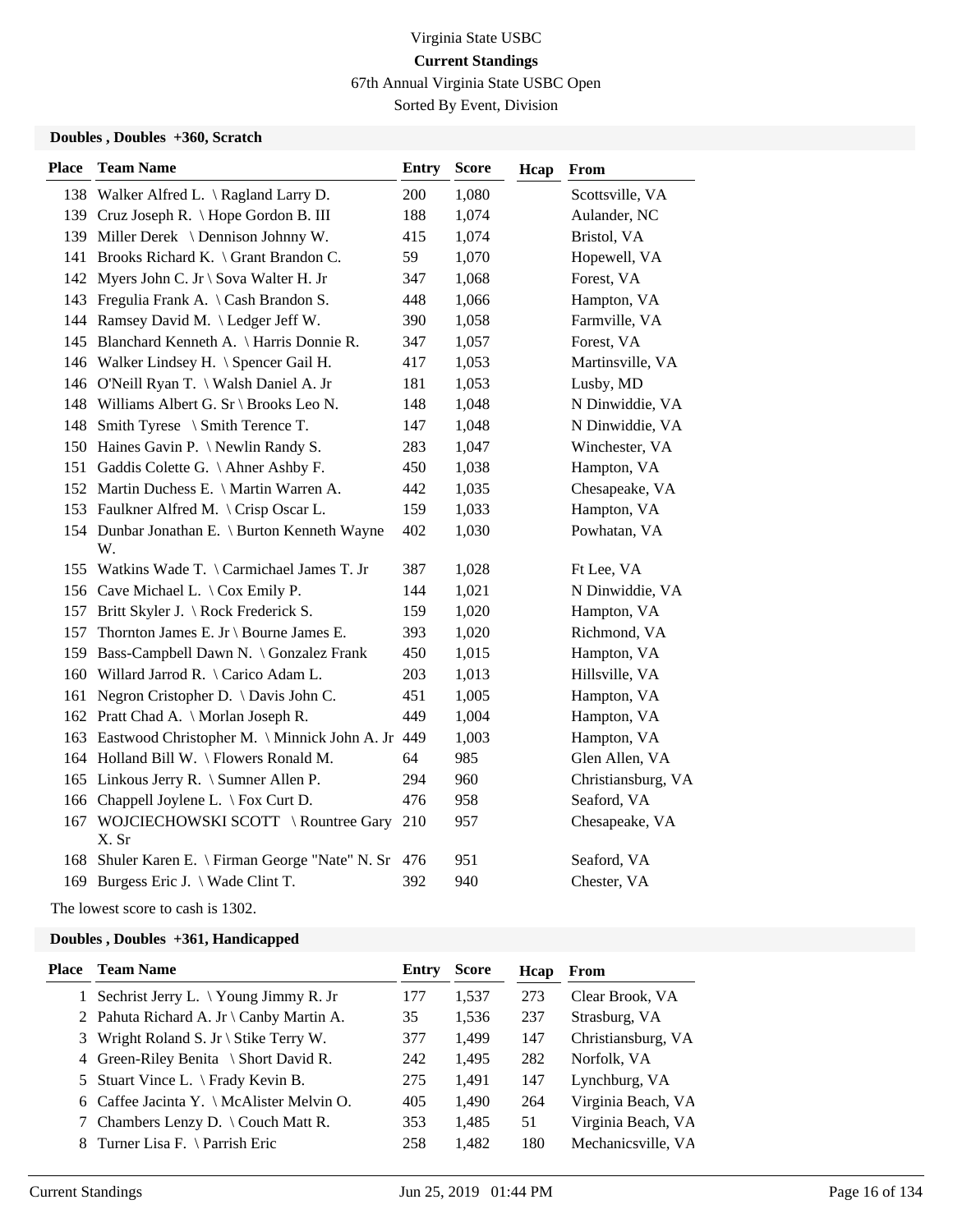67th Annual Virginia State USBC Open

Sorted By Event, Division

| Place | <b>Team Name</b>                                             | <b>Entry</b> | <b>Score</b> | Hcap | From               |
|-------|--------------------------------------------------------------|--------------|--------------|------|--------------------|
|       | 9 Brockner David K. \ Chumley-Brockner<br>Sherry E.          | 354          | 1,465        | 255  | Stanardsville, VA  |
|       | 10 Perron Matt W. \Foltz Clay A.                             | 127          | 1,461        | 207  | Woodstock, VA      |
| 11    | Cowan Patricia L. \ Hensley Nicholas E.                      | 332          | 1,460        | 237  | Hampton, VA        |
|       | 12 Smith Mike \ Watson Blake C.                              | 248          | 1,459        | 138  | Chester, VA        |
|       | 12 Collins Bobby W. \ White James "Harold"                   | 140          | 1,459        | 273  | Lynchburg, VA      |
|       | 12 Williamson Cory E. \ Carter William M.                    | 246          | 1,459        | 216  | Chester, VA        |
| 15    | Augustine Daniel J. \Augustine Joseph D.                     | 28           | 1,456        | 192  | Virginia Beach, VA |
|       | 16 Weigand Bryan \ Steadman Andrew C.                        | 122          | 1,454        | 108  | Norfolk, VA        |
| 17    | Mays Coles M. \ Mountz John D.                               | 233          | 1,453        | 255  | Norfolk, VA        |
|       | 18 Broadney Colin D. \ Broadney Robert L. III                | 464          | 1,452        | 156  | Yorktown, VA       |
| 19.   | Bauer Daniel J. \ Banks Cecil Jr                             | 1            | 1,450        | 201  | Big Island, VA     |
|       | 20 VAN DUSEN STEPHANIE \ VAN DUSEN<br><b>TIMOTHY</b>         | 429          | 1,449        | 291  |                    |
|       | 21 Blizzard David L. \ Farrow Jeffery B.                     | 178          | 1,448        | 249  | Hampton, VA        |
| 22    | Ott Ryan L. \ Butts James V. Jr                              | 293          | 1,444        | 264  | Falling Waters, WV |
| 23    | Griffin Brian T. \ Eason Shaun                               | 326          | 1,440        | 195  | Blacksburg, VA     |
|       | 24 Norman Angela H. \ Layne Aaron F.                         | 224          | 1,439        | 240  | Chesterfield, VA   |
|       | 24 Mapp David K. Jr \ Painter Nathaniel C.                   | 12           | 1,439        | 276  | Portsmouth, VA     |
|       | 26 Coffey Edward L. \ Butner Tim W.                          | 7            | 1,438        | 291  | Buena Vista, VA    |
| 27    | Lambert Kenneth D. \ Elliott Paul A.                         | 360          | 1,434        | 168  | Harrisonburg, VA   |
| 28    | Updike Ian $\setminus$ Updike Ralph                          | 123          | 1,425        | 291  | Sterling, VA       |
|       | 28 Hazlewood Frank V. III \ Isley Artie N.                   | 65           | 1,425        | 225  | Richmond, VA       |
|       | 30 Irvin Lawrence E. Jr \ Holt Roger M.                      | 90           | 1,421        | 102  | Chesapeake, VA     |
| 31    | Govan Colin M. IV \ Sheets Robert C.                         | 362          | 1,420        | 84   | Newport News, VA   |
|       | 32 Williams Keith A. \ Rainey William S.                     | 147          | 1,418        | 297  | N Dinwiddie, VA    |
|       | 33 BENNETT HELEN \ BENNETT VINCENT                           | 442          | 1,414        | 279  | Chesapeake, VA     |
|       | 34 Donathan William L. \ Griffin Alex V.                     | 401          | 1,413        | 285  | Christiansbrg, VA  |
| 34    | Byer Roger G. \ Layton Mike                                  | 298          | 1,413        | 207  | Covington, VA      |
|       | 34 Redd Roxanne E. \ Redd Stanley E.                         | 231          | 1,413        | 294  | Dinwiddie, VA      |
|       | 37 Venable Holly A. \ Venable Anthony R.                     | 317          | 1,412        | 261  | Virginia Beach, VA |
|       | 38 Brooks Jim R. \ Davis Adam O.                             | 346          | 1,410        | 138  | Newport News, VA   |
|       | 39 Chavez Ricardo R. \ Chavez Reginald R. Jr                 | 322          | 1,409        | 291  | Virginia Beach, VA |
|       | 39 McDermott Jack "Dan" D. Jr \ McDermott Jack 106<br>"Danny |              | 1,409        | 126  | Norfolk, VA        |
| 39    | Bonine Andrew W. \ Laughlin Douglas L.                       | 54           | 1,409        | 228  | Hopewell, VA       |
| 42    | Drakeford Christine R. \ Robinson Chester A.                 | 74           | 1,407        | 255  | Chesapeake, VA     |
| 42    | Irick Mayfield $Jr \setminus$ Winston Anthony K. Jr          | 98           | 1,407        | 156  | Alexandria, VA     |
| 44    | Matthews Christopher \ Parks Mark A.                         | 466          | 1,404        | 285  | Newport News, VA   |
| 45    | Speller Alan L. Sr \ Watson George L. IV                     | 213          | 1,403        | 285  | Chesapeake, VA     |
| 46    | Glass Bernard R. \ Glass Arlea K.                            | 226          | 1,402        | 168  | Bristow, VA        |
| 47    | Vetter Steven A. \ Atkins Steven R. Sr                       | 187          | 1,398        | 252  | Norfolk, VA        |
| 48    | Webb Frank R. Jr \ Pack Ronnie W.                            | 285          | 1,397        | 219  | Poquoson, VA       |
| 49    | Hall Scott J. \ Reason Cailean A.                            | 321          | 1,396        | 165  | Virginia Beach, VA |
| 49    | Campbell Clayton J. Jr \ Ashley Robert B.                    | 150          | 1,396        | 195  | Stuarts Draft, VA  |
| 49    | Singleton Steven W. \Dogoli Chris W.                         | 197          | 1,396        | 255  | Glen Allen, VA     |
| 52    | Spence David L. \ White David W.                             | 140          | 1,394        | 240  | Lynchburg, VA      |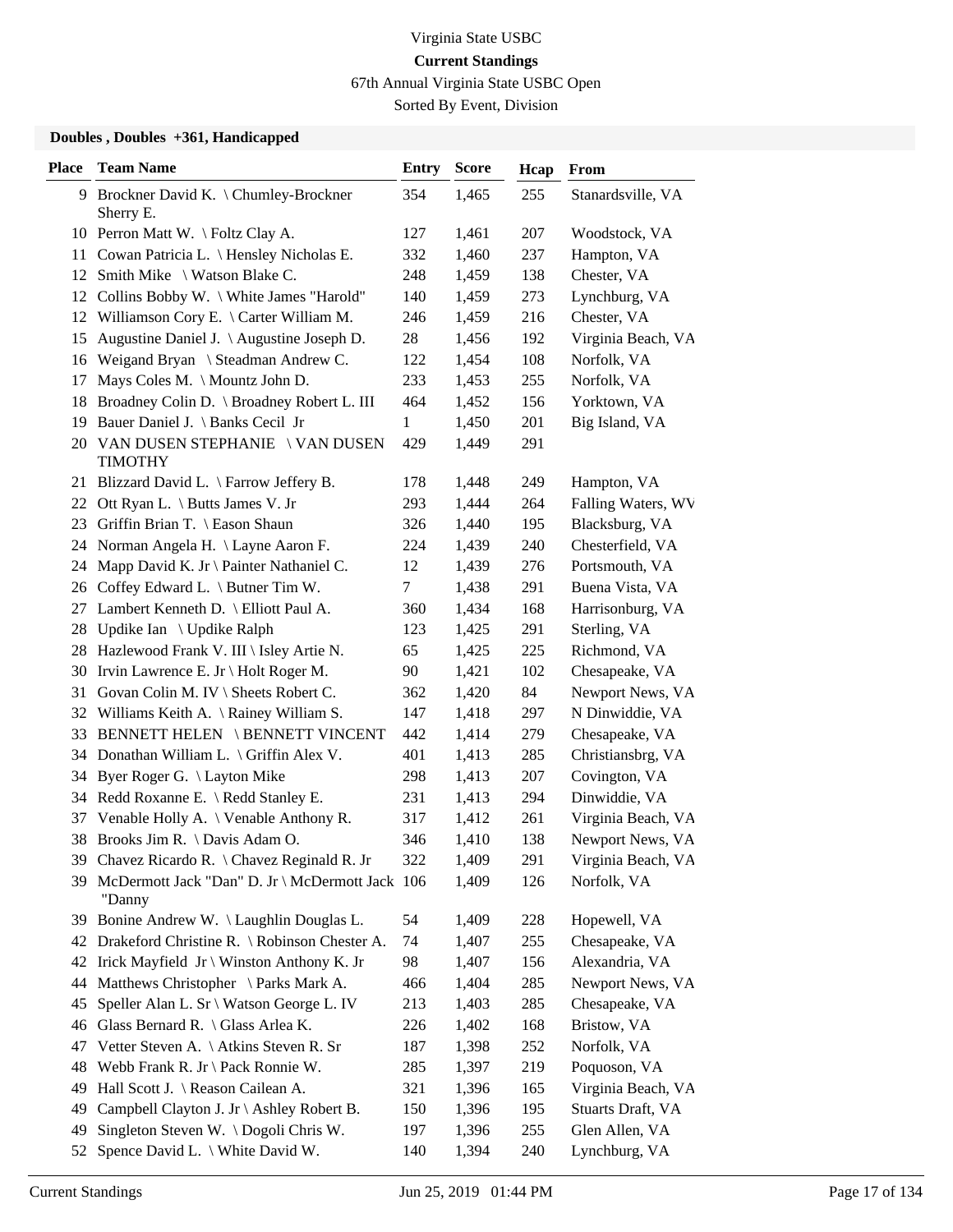67th Annual Virginia State USBC Open

Sorted By Event, Division

| <b>Place</b> | <b>Team Name</b>                              | <b>Entry</b> | <b>Score</b> | Hcap             | From                |
|--------------|-----------------------------------------------|--------------|--------------|------------------|---------------------|
|              | 53 Overton Jessica N. \ Wiggins Perry L.      | 477          | 1,393        | 42               | Portsmouth, VA      |
|              | 54 Johnson Jerome A. \ Wright Eurvin M.       | 270          | 1,392        | 297              | Henrico, VA         |
| 55           | Rosener Janie A. \ Wojcik Randolph F.         | 255          | 1,387        | 288              | Gloucester, VA      |
| 55           | Verner Chris A. \ Conner Jason W.             | 459          | 1,387        | 15               | Dublin, VA          |
| 55           | Garnett Leon D. \ Cimino Ralph L. Jr          | 64           | 1,387        | 288              | Glen Allen, VA      |
| 58           | Ledger Daniel S. \ Ledger Steve R.            | 390          | 1,385        | 246              | Farmville, VA       |
| 58           | Pancoast Steven P. \ Pancoast Andrew R.       | 280          | 1,385        | 24               | Newport News, VA    |
| 58           | Stevens Craig C. $\setminus$ Luddy Mike P.    | 350          | 1,385        | 144              | Virginia Beach, VA  |
| 61           | Rizzo Michael A. \ Rowley Roger D.            | 328          | 1,384        | 114              | Nokesville, VA      |
| 62           | Johnson Kevin B. \ Goodman William E.         | 75           | 1,383        | 219              | Chesapeake, VA      |
| 62           | Jones Kenneth R. \ McDonald Robert O.         | 21           | 1,383        | 204              | Zuni, VA            |
|              | 62 Collins James E. Jr \ Smith John T.        | 236          | 1,383        | 285              | Norfolk, VA         |
| 65           | Reynolds Chelsea L. \ Short Justin A.         | 31           | 1,382        | 132              | Palmyra, VA         |
| 65           | Franklin Brian P. \ Gary Jonathan R.          | 352          | 1,382        | $\boldsymbol{0}$ | Yorktown, VA        |
| 65           | McLean Christine \ McLean Curtis              | 254          | 1,382        | 252              | Hampton, VA         |
| 65           | VanLeuven Allen J. \Yancey Charles D. III     | 316          | 1,382        | 153              | Virginia Beach, VA  |
| 69           | Baez Rebecca L. \ Phelps Marcus C.            | 334          | 1,381        | 126              | Portsmouth, VA      |
| 69           | Mason Jacob W. \ Kroboth Greg A. Sr           | 116          | 1,381        | 201              | Martinsburg, WV     |
| 71           | Lacy John B. Jr \ Smith Adam M.               | 258          | 1,378        | 111              | Mechanicsville, VA  |
| 72           | Bayes Vincent L. \ Palmer Jesse W. JE         | 344          | 1,377        | 177              | Appomattox, VA      |
| 72           | Hunter Gregory M. \ Staton James R.           | 79           | 1,377        | 96               | Chesapeake, VA      |
|              | 72 Kossan Robert J. \ Rosa Jonathan A.        | 125          | 1,377        | 189              | Sterling, VA        |
| 75           | Martin Henry A. \ Woolf Brian L.              | 242          | 1,376        | 141              | Norfolk, VA         |
| 75           | Richardson Janice B. \ Massenburg Grady III   | 13           | 1,376        | 261              | Portsmouth, VA      |
| 77           | Clark Philip T. \ Pribble David W.            | 156          | 1,375        | 171              | Norfolk, VA         |
| 78           | Johnson Charles L. \ McDonald George W.       | 275          | 1,374        | 177              | Lynchburg, VA       |
| 79           | Wingfield Danny W. Jr \ Wingfield Danny W.    | 136          | 1,373        | 237              | Forest, VA          |
|              | Sr                                            |              |              |                  |                     |
| 79           | Martin David W. \ Robison Michael A.          | 60           | 1,373        | 135              | Hertford, NC        |
| 81           | Creasey Anna E. \ Arpe Kyle T.                | 386          | 1,372        | 294              | Amherst, VA         |
| 82           | Vaughan Robert C. \ Gilbert Patricia E.       | 184          | 1,371        | 234              | Richmond, VA        |
|              | 82 Wright David J. \ Rizak Jamie L.           | 225          | 1,371        | 291              | newport news, VA    |
|              | 82 Agcaoili Brian K. \ Cochran Steven R.      | 223          | 1,371        | 162              | Chesterfield, VA    |
| 85           | Gray John M. \ Gray Cheryl T.                 | 113          | 1,370        | 279              | Henrico, VA         |
| 86           | Best Reginald A. \ Smith John E.              | 195          | 1,369        | 264              | Newport News, VA    |
| 86           | Wright Joyce O. \ White Vernon T. Jr          | 10           | 1,369        | 234              | Portsmouth, VA      |
| 88           | Walker Alfred L. $\setminus$ Ragland Larry D. | 200          | 1,368        | 288              | Scottsville, VA     |
| 88           | Esposito Dominic \ Anderson Abraham           | 27           | 1,368        | 177              | Toano, VA           |
| 90           | Chavis Thomas L. III \ Buskey Kevin J.        | 392          | 1,367        | 264              | Chester, VA         |
| 91           | Ogden-Miller Angela D. \ Knight Frank R.      | 120          | 1,366        | 246              | Bassett, VA         |
| 91           | Herron Brad V. \Tuminello Joseph(Tony) A.     | 219          | 1,366        | 159              | Mechanicsville, VA  |
| 93           | Napier Gary L. \ Bivens James E.              | 208          | 1,365        | 129              | Troy, VA            |
| 93           | Jones Kasonn M. \ Crandall Jack R.            | 344          | 1,365        | 138              | Appomattox, VA      |
| 95           | Manry William C. \ Lett Michael S.            | 135          | 1,364        | 120              | Newport News, VA    |
| 95           | Brads Chris \ Harlow Michael "Alan"           | 31           | 1,364        | 30               | Palmyra, VA         |
| 97           | Harris Kevin \ Harris Chris M.                | 104          | 1,363        | 111              | Norfolk, VA         |
| 97           | Loving Alicia W. \Harper James Scott          | 202          | 1,363        | 228              | St. Stephens Church |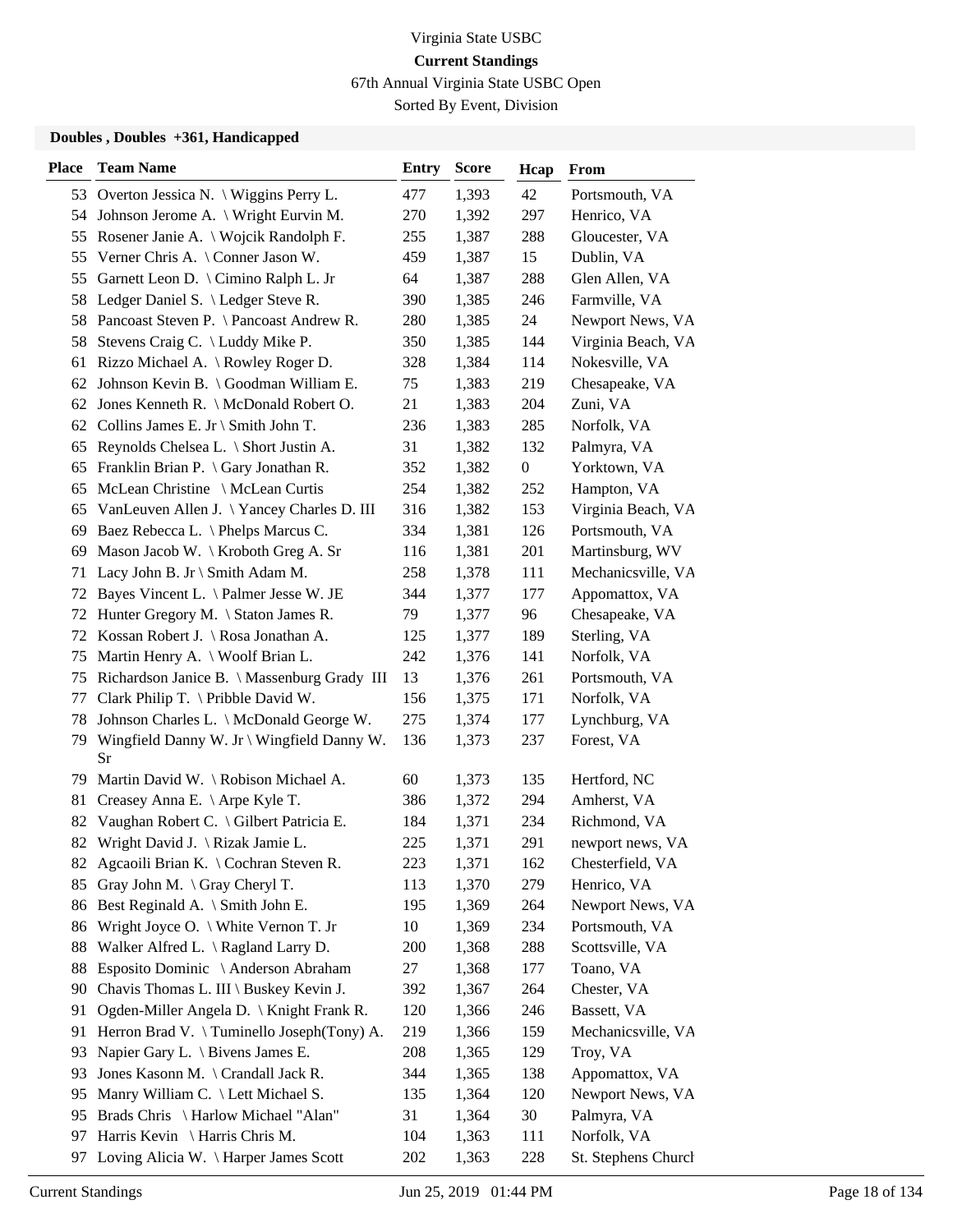67th Annual Virginia State USBC Open

Sorted By Event, Division

| <b>Place</b> | <b>Team Name</b>                                    | <b>Entry</b> | <b>Score</b> | Hcap | From               |
|--------------|-----------------------------------------------------|--------------|--------------|------|--------------------|
|              | 97 Staton Johnny J. \ Pretlow Jarrell A.            | 419          | 1,363        | 156  | Newport News, VA   |
|              | 100 Jones David \ Brawn Jake                        | 443          | 1,362        | 24   | Newport News, VA   |
|              | 101 Rinehart Tyler R. \ Horton Ronald B.            | 376          | 1,361        | 3    | Waynesboro, VA     |
|              | 101 Chinavare Darin J. \ Robertson Jose O.          | 328          | 1,361        | 270  | Nokesville, VA     |
|              | 103 Eppard Ricky A. \ Smith Herald G. Jr            | 131          | 1,360        | 138  | Elkton, VA         |
|              | 104 Lahouchuc Steve \ Byars Jerry "Doug"            | 199          | 1,359        | 174  | Virginia Beach, VA |
|              | 104 Schram Mark E. \Abbott Jeremy P.                | 190          | 1,359        | 210  | Charles City, VA   |
|              | 106 Dunning David W. Sr \ Waller James L. Jr        | 99           | 1,358        | 282  | Temple Hills, MD   |
|              | 106 Webb Raymond W. \ Peters Daniel W.              | 15           | 1,358        | 294  | Lexington, VA      |
|              | 108 Graves Curtis L. \ Cooper Maurice M.            | 388          | 1,357        | 120  | Ft Lee, VA         |
|              | 109 Moore Michael L. \ Chase Richard T.             | 160          | 1,356        | 183  | Newport News, VA   |
|              | 109 Huie Christopher L. \ Morton Michael P.         | 185          | 1,356        | 198  | Chester, VA        |
| 111          | Tate Amanda C. \ Hines Donald W.                    | 374          | 1,355        | 264  | Newport News, VA   |
|              | 112 Hooper Eric S. \ Rustchak Christopher P.        | 318          | 1,354        | 246  | Virginia Beach, VA |
|              | 112 Eaton Aaron L. \ McDaniels Keith Q.             | 84           | 1,354        | 228  | Chesapeake, VA     |
|              | 114 Lewis Nicholas H. \ Bisner Brandon M.           | 94           | 1,353        | 33   | Chesapeake, VA     |
|              | 114 Fullerton Gloria N. \ Fullerton Steven W.       | 18           | 1,353        | 297  | Moyock, NC         |
|              | 114 Vaughan Linwood M. Sr \ Clanton Willie          | 394          | 1,353        | 261  | Richmond, VA       |
|              | 117 Wade Riner B. III \ Huffman Michael L.          | 221          | 1,352        | 282  | Newport, VA        |
|              | 118 Comer Christopher \ Bradham Joseph C.           | 43           | 1,350        | 207  | Montpelier, VA     |
|              | 119 Hudson William G. \ Farthing Sam N. Jr          | 218          | 1,349        | 180  | Danville, VA       |
|              | 119 Varela Thomas J. \ Felicia Mark D.              | 319          | 1,349        | 135  | Virginia Beach, VA |
|              | 121 Leach Price T. \ Deloatch Rodney D.             | 457          | 1,348        | 252  | Suffolk, VA        |
|              | 121 Glover Alfed L. \ King William A.               | 72           | 1,348        | 255  | Nathalie, VA       |
|              | 123 Hinkle Craig W. \ Walker Ronald M.              | 402          | 1,347        | 159  | Powhatan, VA       |
|              | 123 Creasman Olas G. Jr \ Moore Thomas P.           | 285          | 1,347        | 216  | Poquoson, VA       |
|              | 125 Turman Scotty J. \ Shifflett James E.           | 276          | 1,346        | 93   | Mt Crawford, VA    |
|              | 125 Graham Tyler A. \ Stubbs Ernest A. II           | 326          | 1,346        | 222  | Blacksburg, VA     |
|              | 125 Newman Anthony F. Sr \ Wilkerson Winston R. 191 |              | 1,346        | 273  | Woodbridge, VA     |
| 128          | Smith Tyrese $\setminus$ Smith Terence T.           | 147          | 1,345        | 297  | N Dinwiddie, VA    |
|              | 128 Griffin Nathaniel \Johnson Michael A.           | 92           | 1,345        | 219  | Chesapeake, VA     |
|              | 128 Hunter Tyrone J. \ Parks Warren L. Sr           | 98           | 1,345        | 270  | Alexandria, VA     |
|              | 128 Cox Timothy B. \ Ferguson Tracie M.             | 103          | 1,345        | 207  | Norfolk, VA        |
|              | 128 Rutan John L. \ Clayton Kenneth A.              | 278          | 1,345        | 150  | Ashburn, VA        |
|              | 128 Moffett Stephen J. \ Ebeling Fred W. Jr         | 318          | 1,345        | 225  | Virginia Beach, VA |
|              | 134 Coffey Allen W. \ Montgomery Will C.            | 9            | 1,344        | 126  | Blue Ridge, VA     |
|              | 135 Hartsel Craig W. \ Flood Timothy L.             | 154          | 1,343        | 177  | Roanoke, VA        |
|              | 135 Altizer Brandon G. \ Eastridge Christopher C.   | 294          | 1,343        | 210  | Christiansburg, VA |
|              | 137 Leonard Tacarci M. \ Johnson Brandon D.         | 434          | 1,342        | 33   | Yorktown, VA       |
|              | 137 Miller Ronald A. \ Cline Dale S.                | 141          | 1,342        | 279  | Maurertown, VA     |
| 137          | Nabinett Paul M. \ Williams Michael D.              | 217          | 1,342        | 189  | Forestville, MD    |
| 137          | Gorman Bojo J. \ Waldeck John E.                    | 219          | 1,342        | 144  | Mechanicsville, VA |
| 141          | Barksdale Michael R. \ Boykin Duane H.              | 104          | 1,341        | 132  | Norfolk, VA        |
| 141          | Hunt Keith A. \ Sailor Brian A.                     | 415          | 1,341        | 99   | Bristol, VA        |
| 141          | Smoot Michael A. Sr \ SMOOT MARCUS SR               | 307          | 1,341        | 165  | King George, VA    |
| 141          | Rogers James $Jr \ Bvans Raymond G D$ .             | 320          | 1,341        | 207  | Virginia Beach, VA |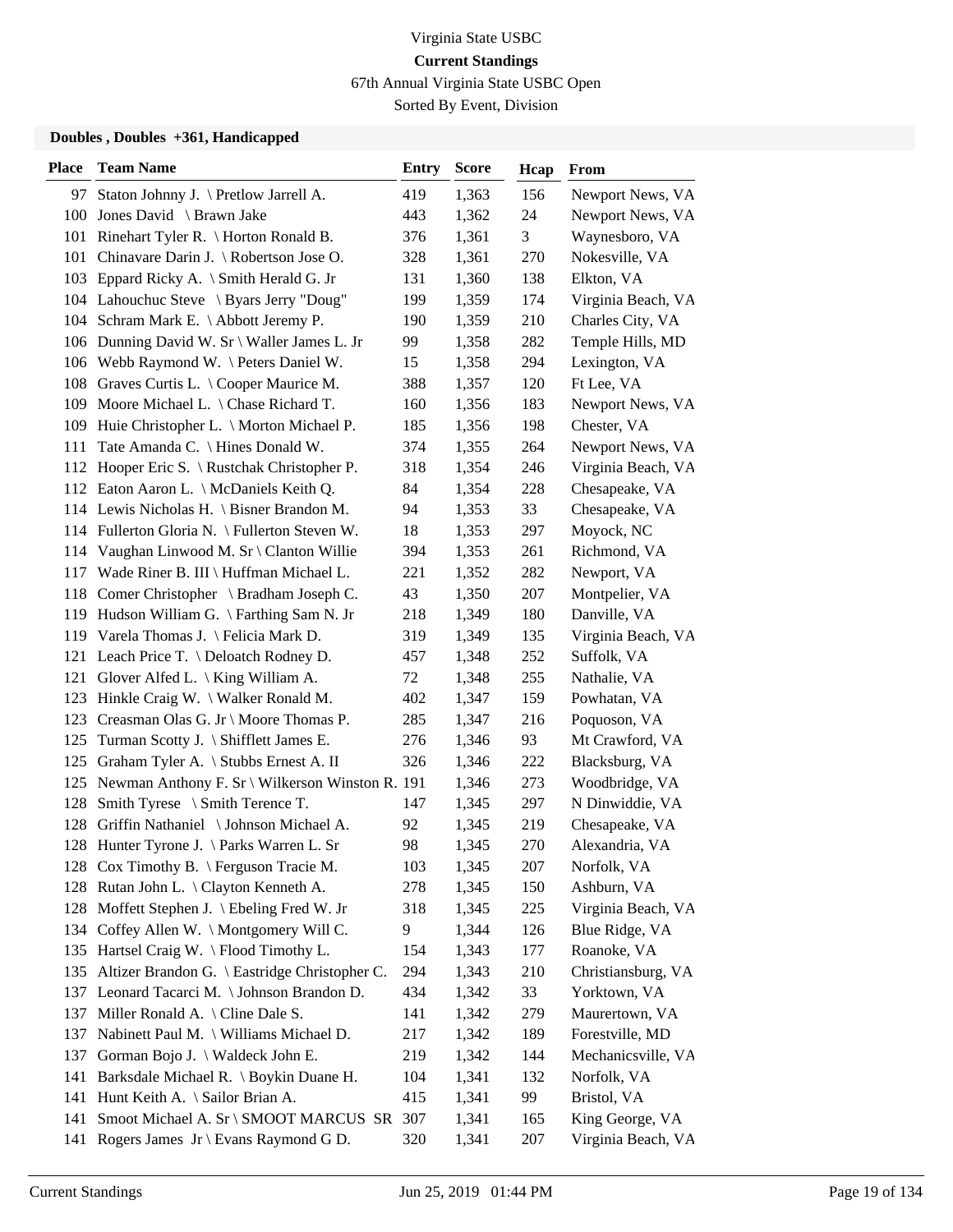67th Annual Virginia State USBC Open

Sorted By Event, Division

| <b>Place</b> | <b>Team Name</b>                                 | <b>Entry</b> | <b>Score</b> | Hcap | <b>From</b>         |
|--------------|--------------------------------------------------|--------------|--------------|------|---------------------|
|              | 145 THOMAS JOE \ Marcus Skyler M. Sr             | 268          | 1,340        | 141  | Richmond, VA        |
|              | 145 Broadney Robert L. Jr \ Cutshaw William R.   | 464          | 1,340        | 165  | Yorktown, VA        |
| 145          | Scott Ashley T. \ Hawk Daniel E.                 | 189          | 1,340        | 93   | Aulander, NC        |
|              | 145 Cullers Robert E. \ Cullers Robbie E. II     | 131          | 1,340        | 273  | Elkton, VA          |
| 149          | Murphy Penny K. $\hat{H}$ Hall Kevin L.          | 239          | 1,339        | 222  | Bethesda, MD        |
| 150          | Manuel Troy F. \ Campbell Robert L.              | 137          | 1,338        | 183  | Forest, VA          |
| 150          | Napier Earl E. III \ Dennis Charles E.           | 79           | 1,338        | 156  | Chesapeake, VA      |
|              | 150 Lisk Tyler D. \ Howell Robert D.             | 459          | 1,338        | 24   | Dublin, VA          |
|              | 150 Mento Samuel A. \ Retan Derek E.             | 444          | 1,338        | 108  | Lanexa, VA          |
|              | 150 Sims Edward "Tim" Jr \ Walker Walter W.      | 277          | 1,338        | 255  | Charlottesville, VA |
|              | 155 Blevins James T. \ Coffey Derick A.          | 9            | 1,337        | 114  | Blue Ridge, VA      |
|              | 156 McLane Laurie M. \ McLane Thomas A.          | 182          | 1,336        | 93   | Lusby, MD           |
|              | 156 Foster Ronald \ Heard John D.                | 299          | 1,336        | 132  | Stafford, VA        |
| 158          | Miller Derek \ Dennison Johnny W.                | 415          | 1,335        | 261  | Bristol, VA         |
| 158          | Mott Donald J. Sr \ Comstock Zack                | 397          | 1,335        | 252  | Hardy, VA           |
|              | 158 Richardson Paula D. \ Howell Steven N.       | 178          | 1,335        | 282  | Hampton, VA         |
|              | 161 Brown Anthony A. Jr \ Jenifer George G.      | 312          | 1,334        | 165  | King George, VA     |
|              | 161 Parrish Charles M. \ Winter Richard D.       | 256          | 1,334        | 138  | Greenville, VA      |
| 163          | Mayer Diane S. \ Mayer Dustin C.                 | 395          | 1,333        | 234  | Gloucester, VA      |
|              | 163 Dennison Phillip W. \ Farrell Jonathan E.    | 193          | 1,333        | 279  | Dungannon, VA       |
| 165          | Johnson Daniel B. Sr \ Woodruff Paul T.          | 42           | 1,331        | 69   | Montpelier, VA      |
| 165          | Haley Randolph \ Brady James R.                  | 338          | 1,331        | 237  | Pelham, NC          |
| 165          | Riggleman Aaron L. Jr $\setminus$ Cooper Windy   | 362          | 1,331        | 228  | Newport News, VA    |
|              | 168 Pollard James F. Jr \ Freeman Willie F.      | 311          | 1,330        | 231  | King George, VA     |
|              | 168 Petrello Anthony M. \ Bouchard Paul R.       | 315          | 1,330        | 42   | Virginia Beach, VA  |
|              | 168 Hill Abbie \ Parker Josiah B.                | 416          | 1,330        | 273  | Hampton, VA         |
|              | 168 Knotts Buddy A. \Coffelt Troy A.             | 470          | 1,330        | 249  | Inwood, WV          |
|              | 168 Wilson Rudolph V. Jr \ Kolbe Douglas K.      | 76           | 1,330        | 144  | Chesapeake, VA      |
| 168          | Martell Alain L. \ Varela Thomas R.              | 241          | 1,330        | 192  | Norfolk, VA         |
| 174          | Gill Dustin R. $\setminus$ Gill Steven J.        | 129          | 1,329        | 267  | Petersburg, VA      |
| 175          | Moloney James M. \ Kalaikai Blake M.             | 468          | 1,328        | 204  | Virginia Beach, VA  |
|              | 175 Pierchal Todd M. \ Williamson Mark E.        | 248          | 1,328        | 93   | Chester, VA         |
|              | 177 Perkerson Derrick T. \ Lykes Trenton J.      | 148          | 1,327        | 231  | N Dinwiddie, VA     |
| 177          | Ware Jeanna M. \ Michael Stanley A.              | 41           | 1,327        | 96   | Weyers Cave, VA     |
| 177          | Neer Keith R. \ LaFon David C.                   | 18           | 1,327        | 129  | Moyock, NC          |
|              | 180 Loeb Bret W. \ Johnston David J.             | 113          | 1,326        | 219  | Henrico, VA         |
|              | 180 Thomas Charles W. \ James Guy Jeff           | 355          | 1,326        | 210  | Hayes, VA           |
| 180          | Brown Isaac "Ike" R. \ Smith David Jr            | 419          | 1,326        | 120  | Newport News, VA    |
| 183          | Jones Carroll J. \ Bellemare Jennifer L.         | 354          | 1,325        | 240  | Stanardsville, VA   |
| 183          | Parrish George M. \ Parks Cumberland A.          | 100          | 1,325        | 204  | Washington, DC      |
| 185          | Wiggins James A. \ Waddler George L.             | 77           | 1,324        | 288  | Chesapeake, VA      |
| 185          | Hodges Thomas S. \ Heflin Tom H.                 | 331          | 1,324        | 78   | Broadway, VA        |
| 185          | Jackson Jacob \ Thurman Robert C.                | 397          | 1,324        | 219  | Hardy, VA           |
| 188          | Carter Derek W. \ Ahlgrim Keith A.               | 43           | 1,323        | 81   | Montpelier, VA      |
| 189          | Crawford Ira L. \ Faughnan David P.              | 144          | 1,322        | 186  | N Dinwiddie, VA     |
| 189          | Daniel Doreen G. \ Waldron Theodore (Ted) L. 143 |              | 1,322        | 291  | Henrico, VA         |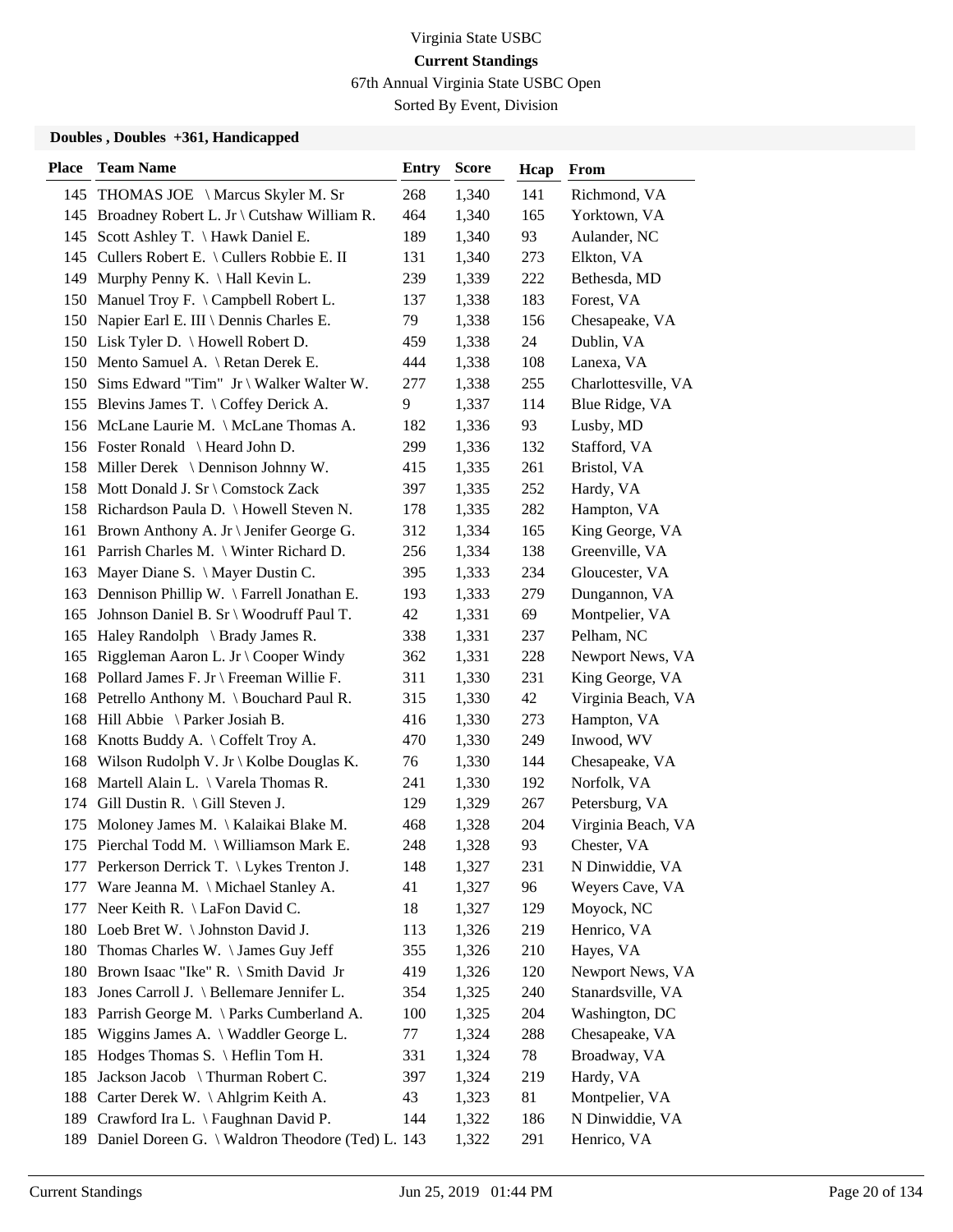67th Annual Virginia State USBC Open

Sorted By Event, Division

| <b>Place</b> | <b>Team Name</b>                                         | <b>Entry</b>  | <b>Score</b> | Hcap             | From                |
|--------------|----------------------------------------------------------|---------------|--------------|------------------|---------------------|
|              | 189 Cresic Robert L. \ Butts Michael B.                  | 367           | 1,322        | 141              | Newport News, VA    |
|              | 192 Hooker Marvin L. Jr \ Barnes Michael                 | $\mathfrak s$ | 1,321        | 105              | Suffolk, VA         |
|              | 193 Holofchak Chris \ Wingfield Derek A.                 | 136           | 1,320        | 90               | Forest, VA          |
|              | 193 Wilson Maurice E. \ Dandridge Russell W.             | 324           | 1,320        | 174              | Glen Allen, VA      |
|              | 195 Bailey Helen K. \ Williams Robert A.                 | 386           | 1,319        | 111              | Amherst, VA         |
| 195          | Suckart Richard B. \ Maloney Thomas A.                   | 53            | 1,319        | 294              | Hopewell, VA        |
|              | 197 Wells William (Billy) W. \Richardson David<br>Е.     | 34            | 1,318        | 264              | Glen Allen, VA      |
|              | 197 Wilson John R. Jr \ Poe David C. Jr                  | 95            | 1,318        | 195              | Forestville, MD     |
| 197          | Trites Christopher M. $\langle$ Hall William R.          | 184           | 1,318        | 213              | Richmond, VA        |
|              | 197 Pannell David R. \ Cunningham John P.                | 399           | 1,318        | 264              | Salem, VA           |
|              | 201 Miltner Michael J. \ Smith Simon C.                  | 421           | 1,317        | 153              | Newport News, VA    |
|              | 201 Holmes Cecil H. \ Reynolds Arthur B.                 | 179           | 1,317        | 291              | Hampton, VA         |
| 201          | Spoor Craig A. \ Pickett Kevin T.                        | 202           | 1,317        | 126              | St. Stephens Church |
|              | 201 Dalton Steven W. \ Kubyako Nicholas A.               | 42            | 1,317        | 51               | Montpelier, VA      |
|              | 201 Luck Donna L. \ Luck Michael E.                      | 62            | 1,317        | 270              | Hertford, NC        |
|              | 206 Bailey Aaron J. \ Bailey Michael D.                  | 330           | 1,316        | 198              | Wirtz, VA           |
| 207          | Stike Edwin \ Bradley Scott J.                           | 378           | 1,315        | 228              | Christiansburg, VA  |
| 207          | Swegan Clair G. \Yates Robert C. III                     | 106           | 1,315        | 87               | Norfolk, VA         |
| 207          | Simpson Larry A. \Napier Thomas A. Jr                    | 245           | 1,315        | 105              | Chester, VA         |
|              | 210 Day John H. \ Motley Stanley B.                      | 39            | 1,314        | 135              | Newport News, VA    |
|              | 211 Book James E. \ Vanorsdale Louis A.                  | 132           | 1,313        | 267              | Bunker Hill, WV     |
|              | 212 Ratcliff Jacob P. \ Webster Pete A.                  | 327           | 1,312        | 192              | Blacksburg, VA      |
|              | 212 Larrabee Brian S. \Tackett Zachary C.                | 321           | 1,312        | $\boldsymbol{0}$ | Virginia Beach, VA  |
|              | 214 Alston Troy M. \Porter Frank Jr                      | 65            | 1,311        | 264              | Richmond, VA        |
|              | 214 McCargo Kermit A. \ Lovelace Kevin                   | 70            | 1,311        | 285              | Nathalie, VA        |
|              | 216 Anders Michael (Shawn) S. \ Shumaker<br>Thomas "Drak | 291           | 1,310        | 129              | Rice, VA            |
|              | 216 Higdon Richard E. Jr \ Blackburn John L.             | 471           | 1,310        | 144              | Inwood, WV          |
|              | 218 Gaddis Colette G. \ Ahner Ashby F.                   | 450           | 1,308        | 270              | Hampton, VA         |
|              | 218 Discioscia Sara R. \Tate Ira T. Jr                   | 434           | 1,308        | 78               | Yorktown, VA        |
|              | 218 Edwards David L. \ McDonough Brian G.                | 296           | 1,308        | 207              | Martinsville, VA    |
|              | 218 Carner Terrell J. W. Jr \ MONBECK BRIAN              | 346           | 1,308        | 243              | Newport News, VA    |
|              | 218 Cox Billy J. \ Humphrey Andrew M.                    | 247           | 1,308        | 57               | Chester, VA         |
|              | 218 Fox Jody L. \ Rhind Kyle J.                          | 206           | 1,308        | 258              | Williamsburg, VA    |
|              | 224 Clark Calvin L. Sr \ Honore' Palmer J. Jr            | 80            | 1,307        | 135              | Chesapeake, VA      |
|              | 224 Watkins Wade T. \ Carmichael James T. Jr             | 387           | 1,307        | 279              | Ft Lee, VA          |
|              | 224 Bolosan Chris L. \ White Terrance L.                 | 446           | 1,307        | $\boldsymbol{0}$ | Hampton, VA         |
|              | 227 Heath Michael "Mike" E. \ Griffin Vernon N.          | 447           | 1,306        | 27               | Hampton, VA         |
| 227          | Hall Darrick L. \ Johnson Alan M.                        | 371           | 1,306        | 168              | Midlothian, VA      |
| 227          | Horn Michael L. \ Cook Matthew E.                        | 366           | 1,306        | 153              | Newport News, VA    |
| 227          | Hogue Sylvia A. \ Hogue Cecil C.                         | 73            | 1,306        | 258              | Nathalie, VA        |
| 227          | Crawford Leigh Ann N. \ Yohe David E. Jr                 | 5             | 1,306        | 258              | Suffolk, VA         |
|              | 232 Lavender Shawn E. \ Hamby James M.                   | 376           | 1,305        | 24               | Waynesboro, VA      |
|              | 233 Kelding Dennis P. Jr \ Ballowe Sonchai "Tom"<br>Р.   | 465           | 1,304        | 234              | Yorktown, VA        |
|              | 233 Gray Tyler L. \ Sours Joshua A.                      | 282           | 1,304        | 93               | Winchester, VA      |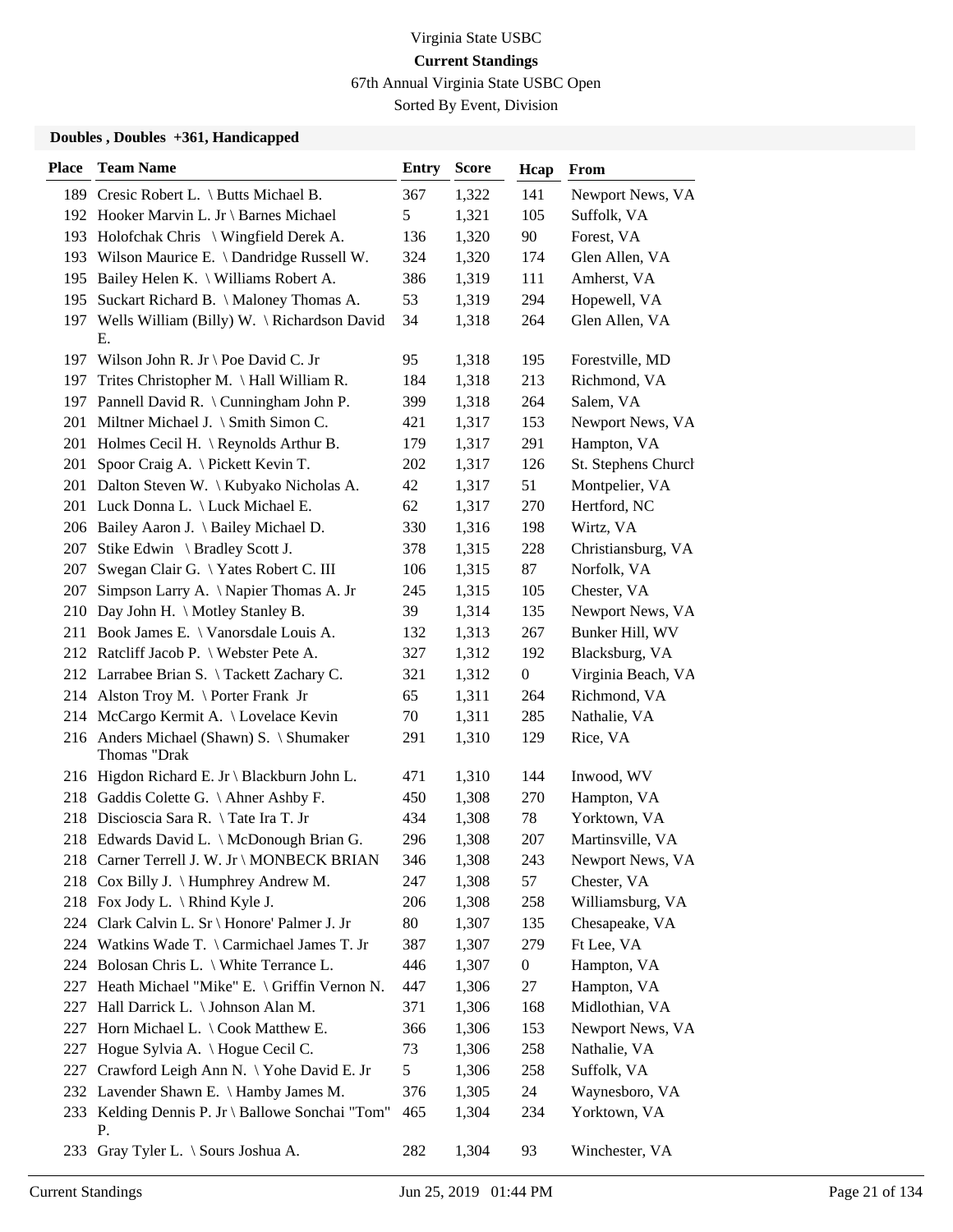67th Annual Virginia State USBC Open

Sorted By Event, Division

| <b>Place</b> | <b>Team Name</b>                                     | <b>Entry</b> | <b>Score</b> | Hcap             | <b>From</b>         |
|--------------|------------------------------------------------------|--------------|--------------|------------------|---------------------|
|              | 233 Webb Tiffany M. \Cobb Darrell O.                 | 126          | 1,304        | 225              | Staunton, VA        |
|              | 236 Cave Michael L. \ Cox Emily P.                   | 144          | 1,303        | 282              | N Dinwiddie, VA     |
|              | 236 Selby Kenneth H. \ Myers Jack W. Jr              | 169          | 1,303        | 297              | Yorktown, VA        |
|              | 236 Linkous Glenn S. \ Stowe Jeff D.                 | 334          | 1,303        | 87               | Portsmouth, VA      |
|              | 239 Ross Keith L. Sr \ Mitchell Franklin D.          | 371          | 1,302        | 240              | Midlothian, VA      |
| 239          | Chandler Sandy M. \ Dixon Cleveland M.               | 414          | 1,302        | 168              | Carrollton, VA      |
|              | 239 Thompson Ronald D. \ Whitley Gary M.             | 38           | 1,302        | 294              | Ivor, VA            |
|              | 242 Huff Mikki D. \ Grove Kevin L.                   | 378          | 1,301        | 135              | Christiansburg, VA  |
|              | 242 Burke Brian M. \Hooper Scott R.                  | 315          | 1,301        | 228              | Virginia Beach, VA  |
|              | 244 Lockett Rhonda J. \ Lockett Vincent P. II        | 304          | 1,300        | 231              | King George, VA     |
|              | 245 Johnson Frankie L. Jr \ Colvin Stephen P.        | 209          | 1,299        | 180              | Chesapeake, VA      |
|              | 246 Blow Joe C. \ Williams Sammie L.                 | 78           | 1,298        | 144              | Chesapeake, VA      |
|              | 246 Holloway James W. \Adams Henry A.                | 95           | 1,298        | 288              | Forestville, MD     |
|              | 246 Montgomery Roshad J. \Montgomery<br>Seneeka T.   | 13           | 1,298        | 249              | Portsmouth, VA      |
|              | 246 Baber Susan D. \ Staton Albert L.                | 8            | 1,298        | 246              | Buena Vista, VA     |
|              | 246 Dzon Timothy K. \ Franklin Jeffery K.            | 366          | 1,298        | 162              | Newport News, VA    |
|              | 246 Collins Ryon M. \ McDonnell Michael G.           | 375          | 1,298        | $\boldsymbol{0}$ | Waynesboro, VA      |
|              | 252 Nicholas Denise L. \ Williams Daniel             | 333          | 1,297        | 249              | Portsmouth, VA      |
|              | 252 Brinkley Jacobi R. \ Hawkins Shannon J.          | 81           | 1,297        | 30               | Chesapeake, VA      |
|              | 252 Day Deanna E. \ Day Kenneth L.                   | 88           | 1,297        | 204              | Chesapeake, VA      |
|              | 255 Adams Aaron M. \ Brill Earl M.                   | 282          | 1,296        | 132              | Winchester, VA      |
|              | 255 Easter Mark A. \ Wingfield Robert H.             | 394          | 1,296        | 231              | Richmond, VA        |
|              | 257 Reid Elwood F. \ Roberts Jim (Jimmy) H.          | 261          | 1,295        | 279              | Grottoes, VA        |
|              | 257 Martin George Jr \ Ware Earl B.                  | 314          | 1,295        | 219              | King George, VA     |
| 257          | Shifflett Scott E. $\leq$ Lee Jimmy D.               | 331          | 1,295        | 150              | Broadway, VA        |
|              | 257 Linkous Jordan A. \Phillips Michael D.           | 325          | 1,295        | 243              | Blacksburg, VA      |
| 257          | Riley Harvey R. $\langle$ Griffin Allen L.           | 358          | 1,295        | 114              | Salem, VA           |
| 257          | Farley Brian K. \ Smith David S.                     | 189          | 1,295        | 144              | Aulander, NC        |
| 257          | Currier Shawn L. \ Craig Robbie M.                   | 137          | 1,295        | 48               | Forest, VA          |
|              | 264 Wilson Brian K. \ Brownie Robert A.              | 186          | 1,293        | 117              | Chesterfield, VA    |
|              | 264 Hickman P Phillip \ Williamson Michael C.        | 245          | 1,293        | 93               | Chester, VA         |
|              | 264 Brown Simon I. \ Jackson Sylvester "Sonny"<br>V. | 20           | 1,293        | 297              | Yorktown, VA        |
|              | 264 Anderson James L. \ Lightfoot Jeronn L.          | 370          | 1,293        | 162              | Midlothian, VA      |
| 264          | Thompson Jeffrey A. \ Glazier Rebecca L.             | 361          | 1,293        | 87               | Newport News, VA    |
| 264          | Kenny Bud \ DelRosario Ron A.                        | 467          | 1,293        | 84               | Virginia Beach, VA  |
|              | 264 Martin Duchess E. \ Martin Warren A.             | 442          | 1,293        | 258              | Chesapeake, VA      |
| 271          | Gilliam Cameron \ Gilliam R.C. Jr                    | 381          | 1,292        | 252              | Amherst, VA         |
| 271          | Simms Marvin V. Sr \ Douglas Frederick H. Jr         | 439          | 1,292        | 195              | Leesburg, VA        |
| 273          | Carlyle Richard V. \ Collins Bradon H.               | 264          | 1,291        | 213              | Chester, VA         |
|              | 274 Picariello Joe E. \ Gomez Joseph A.              | 292          | 1,290        | 54               | Virginia Beach, VA  |
| 274          | Upshur Marvin L. \ Corbin Terance A.                 | 89           | 1,290        | 207              | Chesapeake, VA      |
| 276          | Terry Danny L. \Terry Michael D. Sr                  | 114          | 1,289        | 213              | Randolph, VA        |
| 276          | Johnson Mark S. \ Blowers Don E.                     | 222          | 1,289        | 234              | Chesterfield, VA    |
|              | 276 Adams Wes \ Marshall James L.                    | 193          | 1,289        | 63               | Dungannon, VA       |
|              | 276 Debord Daniel W. \Rust R Craig                   | 301          | 1,289        | 120              | North Chesterfield, |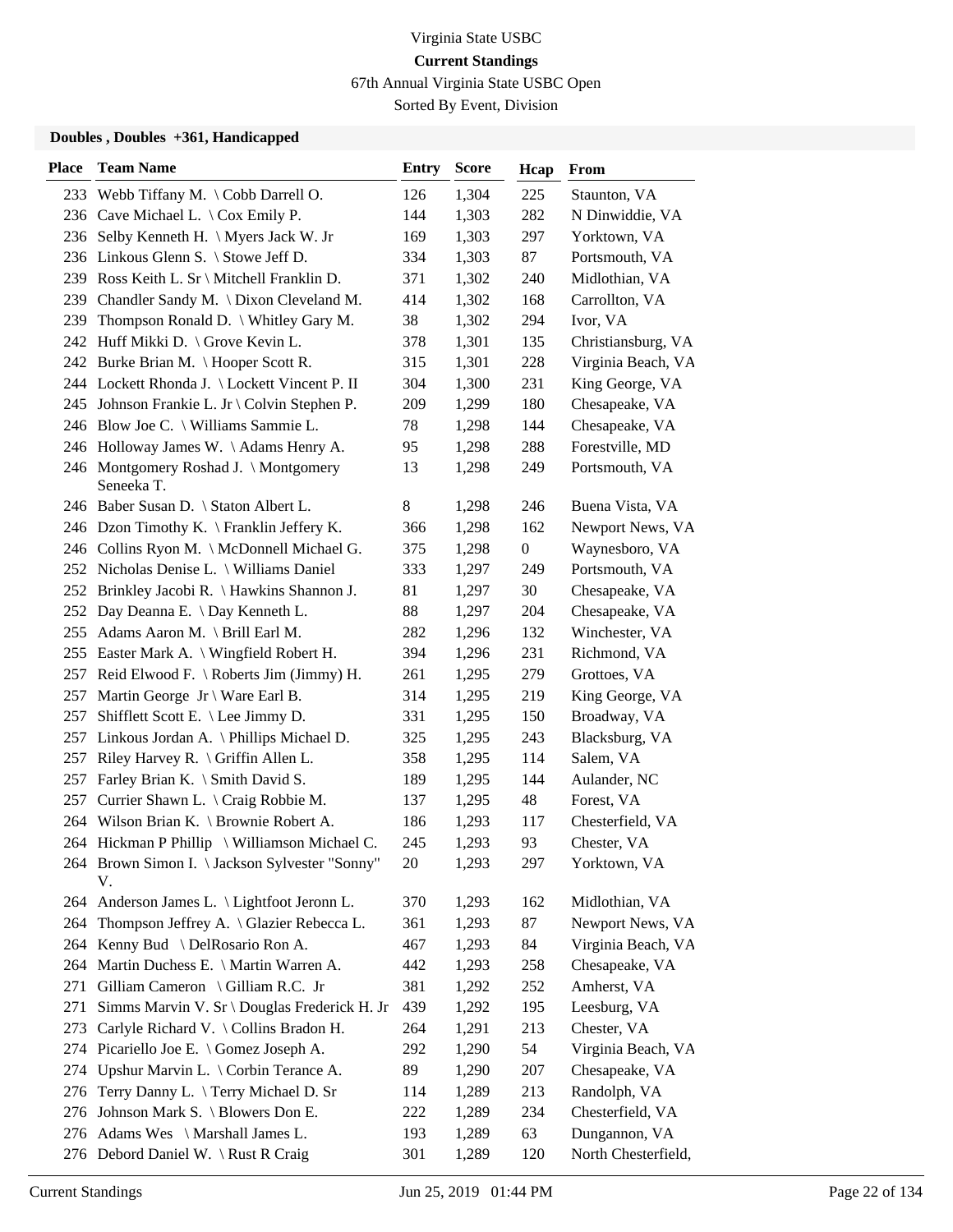67th Annual Virginia State USBC Open

Sorted By Event, Division

| <b>Place</b> | <b>Team Name</b>                             | <b>Entry</b> | <b>Score</b> | Hcap           | From                |
|--------------|----------------------------------------------|--------------|--------------|----------------|---------------------|
|              | 276 Lee Eugene H. \Phillips Weston Z.        | 278          | 1,289        | 261            | Ashburn, VA         |
|              | 281 Rackley Stephen L. \ Vogt Elaine C.      | 322          | 1,288        | 81             | Virginia Beach, VA  |
| 281          | Cole Kevin W. \ Gant Walter L. Jr            | 226          | 1,288        | 69             | Bristow, VA         |
|              | 283 Welch David Q. \Tucker Dan T. Jr         | 222          | 1,287        | 243            | Chesterfield, VA    |
| 283          | Byrum Roy R. \ Best Wesley A.                | 21           | 1,287        | 252            | Zuni, VA            |
| 283          | Smith Richard \ Cubbage Jason B.             | 340          | 1,287        | 138            | Weyers Cave, VA     |
| 283          | Williams Michael D.   Keene Robert Jr        | 252          | 1,287        | 57             | Petersburg, VA      |
|              | 283 Anderson Russell A. \ Smith Michael B.   | 446          | 1,287        | $\overline{0}$ | Hampton, VA         |
|              | 288 Muncher Patrick E. \ Muncher Brad        | 474          | 1,286        | 99             | Goode, VA           |
|              | 288 Oakes Julie V. \ Trimble Sean D.         | 15           | 1,286        | 204            | Lexington, VA       |
|              | 290 Stone Mike J. \ Blackwell Darryl F.      | 335          | 1,285        | 243            | Pelham, NC          |
|              | 291 Vaden Michael W. \Harris Ralph L.        | 337          | 1,284        | 165            | Pelham, NC          |
|              | 291 Blanton Jon D. \ Sharp Andrea            | 345          | 1,284        | 162            | Stafford, VA        |
| 291          | Osby Juanita D. \ Faircloth Myrick J.        | 88           | 1,284        | 192            | Chesapeake, VA      |
|              | 294 Williams Tamika A. \ Williams Terry      | 112          | 1,283        | 285            | Hampton, VA         |
|              | 294 Sweat Glenn R. \ Boudy Dedric X.         | 214          | 1,283        | 243            | Chesapeake, VA      |
|              | 296 Rogers Patrick D. \ Drakeford Antoinette | 83           | 1,282        | 231            | Chesapeake, VA      |
|              | 296 Adams Amie E. \ Shideler Travis W.       | 404          | 1,282        | 294            | Yorktown, VA        |
|              | 298 Rogers Milton \ Reed Alejandro L.        | 84           | 1,281        | 168            | Chesapeake, VA      |
| 299          | Himelright Max C. \ Johnson L. Keith         | 132          | 1,280        | 207            | Bunker Hill, WV     |
|              | 299 Wright Eric L. \ Steele Randy S.         | 173          | 1,280        | 291            | Appomattox, VA      |
| 299          | Byer Summer V. $\setminus$ Byer Timmothy G.  | 298          | 1,280        | 303            | Covington, VA       |
|              | 302 Nabors TONY \ Woodson Benjamin A. Jr     | 171          | 1,279        | 150            | Fairfax, VA         |
|              | 303 Campbell Clayton J. Sr \ Clark Wayne H.  | 151          | 1,278        | 255            | Stuarts Draft, VA   |
|              | 303 Brown Alphonsa \ Wilson Dowery O.        | 102          | 1,278        | 231            | Norfolk, VA         |
|              | 303 LIDA MICHAEL II \ CALLOWAY<br>MICHAEL W. | 266          | 1,278        | 81             | SMITHSBURG, M       |
|              | 306 Dich Kenneth J. \ Jones Woody V.         | 301          | 1,277        | 69             | North Chesterfield, |
|              | 306 McClung Shane M. \ Ferguson Kevin R.     | 103          | 1,277        | 51             | Norfolk, VA         |
|              | 306 Orth Steven J. \ Houts Gary E.           | 66           | 1,277        | 297            | Falls Church, VA    |
|              | 306 Warren-Woods Lois D. \ Hannah Sherrie R. | 161          | 1,277        | 258            | Roxboro, NC         |
|              | 306 Stamps Reginald C. \ Golden Glenn D. Sr  | 211          | 1,277        | 234            | Chesapeake, VA      |
|              | 311 Gwyn Bryan G. \ Good George R.           | 141          | 1,276        | 297            | Maurertown, VA      |
|              | 312 Banicky Melany A. \ Banicky John D.      | 188          | 1,275        | 66             | Aulander, NC        |
|              | 312 Carney David A. \Tenan William E. Jr     | 355          | 1,275        | 60             | Hayes, VA           |
|              | 314 Washington Michael B. \ Millard James A. | 101          | 1,274        | 93             | White Plains, MD    |
|              | 314 Skutt Gordon S. \ Wager William J.       | 105          | 1,274        | 228            | Norfolk, VA         |
|              | 314 Penn Leonard E. \ Cobbs Robin O.         | 121          | 1,274        | 216            | Bassett, VA         |
| 317          | Hudson Oscar D. \ Griffin William J.         | 112          | 1,273        | 282            | Hampton, VA         |
|              | 317 DelRosario Lorena C. \ Luddy Melissa B.  | 468          | 1,273        | 264            | Virginia Beach, VA  |
| 319          | Jackson Willie B. \ Edmonds Jeffrey L.       | 70           | 1,272        | 255            | Nathalie, VA        |
|              | 319 Foor Robert L. \ Slade Clyde L. Jr       | 239          | 1,272        | 201            | Bethesda, MD        |
| 321          | Papaleo Anthony V. \ Orfield Robert D.       | 186          | 1,271        | 111            | Chesterfield, VA    |
| 321          | McLane Jerry G. \ Creel James M.             | 182          | 1,271        | 144            | Lusby, MD           |
| 321          | Sand Thomas R. \ Sand Cooper T.              | 475          | 1,271        | 270            | Lynchburg, VA       |
|              | 324 Hal Adrienne B. \ Mallory Walter R.      | 368          | 1,270        | 123            | Midlothian, VA      |
|              | 324 Hedges Eric B. \Davies Peter T.          | 32           | 1,270        | 243            | Warrenton, VA       |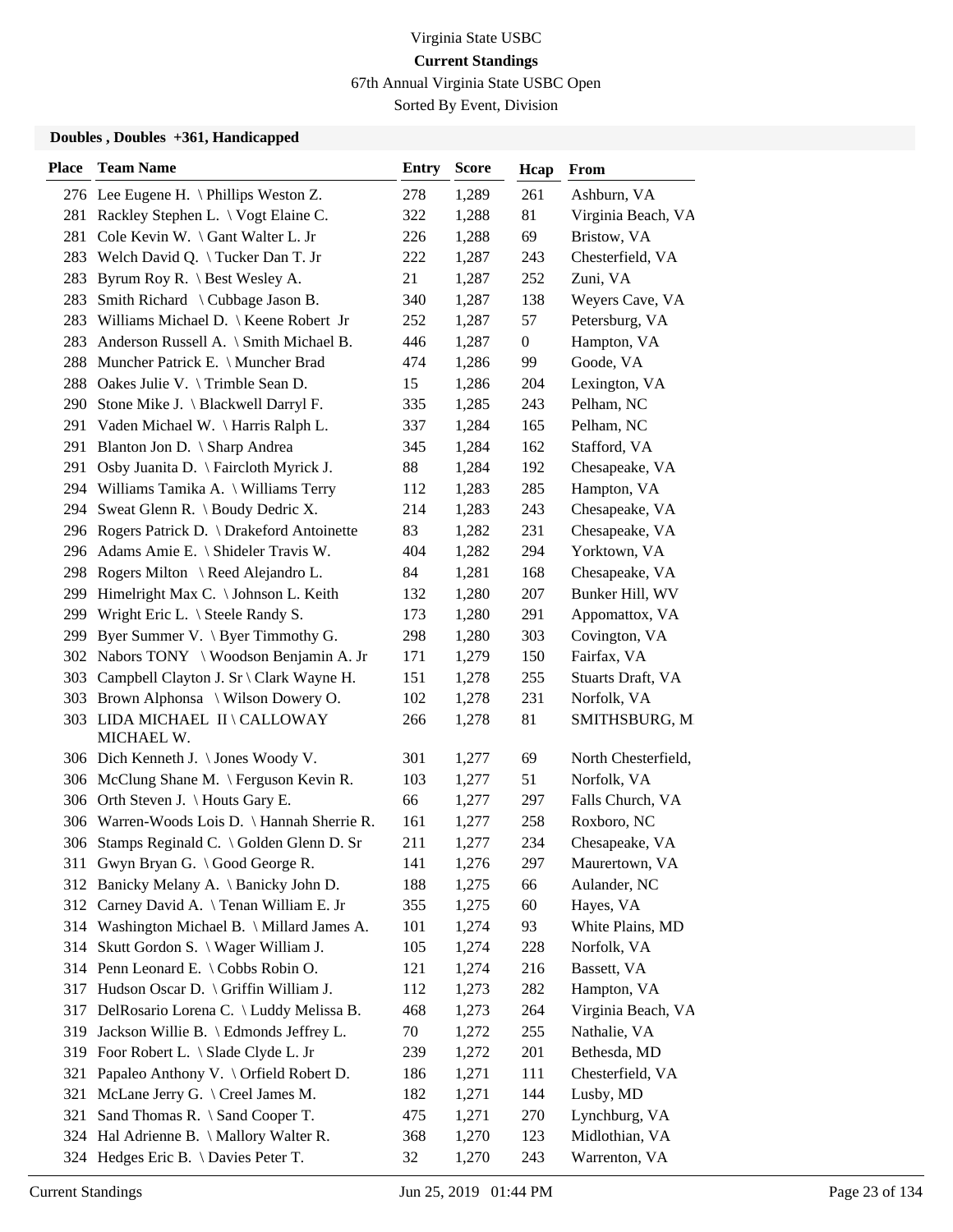67th Annual Virginia State USBC Open

Sorted By Event, Division

| <b>Place</b> | <b>Team Name</b>                                 | Entry | <b>Score</b> | Hcap | From                 |
|--------------|--------------------------------------------------|-------|--------------|------|----------------------|
|              | 326 Bentley Dewey T. Jr \ Hartsell Tyler M.      | 249   | 1,269        | 126  | Chester, VA          |
|              | 326 Gilbert Chris W. Sr \ Brown Phillip W.       | 473   | 1,269        | 198  | Rustburg, VA         |
|              | 326 Beshures Edward J. \ Spellman G. Michael     | 460   | 1,269        | 111  | Suffolk, VA          |
|              | 329 Thomas John W. \Holloway Samuel L.           | 441   | 1,267        | 285  | Stuarts Draft, VA    |
| 329          | Swartz Robert R. $\setminus$ Carter Jon J.       | 276   | 1,267        | 132  | Mt Crawford, VA      |
|              | 331 Carter SHANDY N. \CARTER JOSEPH              | 265   | 1,266        | 288  | <b>FALLING WATER</b> |
|              | 331 Helton Brian L. \ Pattin Francis W.          | 66    | 1,266        | 285  | Falls Church, VA     |
|              | 331 Britt Skyler J. \Rock Frederick S.           | 159   | 1,266        | 246  | Hampton, VA          |
|              | 334 Kerzic Joseph M. \ Jones Darren W.           | 180   | 1,265        | 171  | Lusby, MD            |
| 334          | Munger Nicholas E. \ Lingle J Sean               | 208   | 1,265        | 162  | Troy, VA             |
|              | 334 Berson Charles W. \ Grady James W. Sr        | 34    | 1,265        | 267  | Glen Allen, VA       |
|              | 337 Harris Tom \ Wiggins Gerald R. Sr            | 85    | 1,264        | 153  | Chesapeake, VA       |
| 337          | MERRITT Jennifer M. \ Emerson Michael A.         | 296   | 1,264        | 114  | Martinsville, VA     |
| 337          | Lambert Bradley S. \ Lambert Benny S.            | 360   | 1,264        | 294  | Harrisonburg, VA     |
|              | 337 Tschupp Gregory A. \ Summers Donald D. Jr    | 460   | 1,264        | 84   | Suffolk, VA          |
|              | 341 Cash Casey N. \ Snyder David M.              | 149   | 1,263        | 153  | Stuarts Draft, VA    |
|              | 342 Eisner Edward H. Jr \ Rickard Eric J.        | 175   | 1,262        | 228  | Chester, VA          |
|              | 342 Gabbard Joseph L. \ Sandridge Jeff A.        | 123   | 1,262        | 252  | Sterling, VA         |
|              | 342 Twitty Levin F. \Twitty Levin F. II          | 12    | 1,262        | 201  | Portsmouth, VA       |
|              | 345 Brown Bob L. \Thornton Joseph E.             | 20    | 1,261        | 282  | Yorktown, VA         |
| 345          | Savoy E Janet \ Jones Frank H.                   | 310   | 1,261        | 297  | King George, VA      |
| 347          | Moore Anthony K. $\setminus$ Gordon William N.   | 78    | 1,260        | 78   | Chesapeake, VA       |
|              | 347 Knight Marvin O. Sr \ Boone Bert L.          | 86    | 1,260        | 108  | Chesapeake, VA       |
|              | 349 Taylor Todd A. \ Banton Victor E.            | 167   | 1,258        | 255  | Madison Heights, V   |
| 349          | Harman Preston K. \ Anderson Kevin G.            | 284   | 1,258        | 255  | Winchester, VA       |
|              | 349 Wade Joseph L. Jr \ Wade B. Neil             | 249   | 1,258        | 165  | Chester, VA          |
|              | 349 Van Dusen Brian \ Vandusen Thomas J.         | 429   | 1,258        | 117  |                      |
|              | 353 Hawkins Anita M. \Johnson Jacob Jr           | 477   | 1,257        | 39   | Portsmouth, VA       |
|              | 353 Clark Barbara J. \ Clark Samuel A. Jr        | 351   | 1,257        | 288  | Rockville, MD        |
| 353          | Shankle Clint T. Sr \ Shankle Mark W.            | 116   | 1,257        | 141  | Martinsburg, WV      |
|              | 356 Cox Jimmy G. \ Cox Brandyn J.                | 145   | 1,256        | 78   | N Dinwiddie, VA      |
|              | 356 Ball William A. Jr \ Smith Scott D.          | 237   | 1,256        | 126  | Bowling Green, VA    |
|              | 356 Kendrick Donald W. \ Bryant Jeremiah R.      | 417   | 1,256        | 162  | Martinsville, VA     |
| 359          | Holland Bill W. \ Flowers Ronald M.              | 64    | 1,255        | 270  | Glen Allen, VA       |
|              | 360 Brown Stewart L. \ Derkay Brian M.           | 221   | 1,254        | 108  | Newport, VA          |
|              | 360 Drake James H. \ James John H.               | 234   | 1,254        | 198  | Norfolk, VA          |
|              | 360 Prince Susan D. \ Newton Charles N. Jr       | 201   | 1,254        | 159  | Clifton Forge, VA    |
| 363          | Ramsey David M. \ Ledger Jeff W.                 | 390   | 1,253        | 195  | Farmville, VA        |
|              | 364 Burdine George M. \ Wright Cedric R.         | 365   | 1,252        | 189  | Newport News, VA     |
| 364          | Moretz Charles E. \ Hart Jason A.                | 203   | 1,252        | 144  | Hillsville, VA       |
| 364          | Hairfield Destiny N. \ Mcdaniel Tyler C.         | 176   | 1,252        | 123  | Chester, VA          |
| 364          | Tabb Ivan "Buster" M. \Tabb Charlotte D.         | 27    | 1,252        | 261  | Toano, VA            |
|              | 364 Whitaker Arthur J. Jr \ Staton Raymond R. Jr | 86    | 1,252        | 192  | Chesapeake, VA       |
|              | 364 Perry Martin E. \ Lane John E. III           | 96    | 1,252        | 255  | Landover, MD         |
| 370          | Krehel Robert L. $\setminus$ Swinson William T.  | 87    | 1,251        | 162  | Chesapeake, VA       |
| 370          | Solomon James D. \ Culmer Steve C.               | 124   | 1,251        | 201  | Sterling, VA         |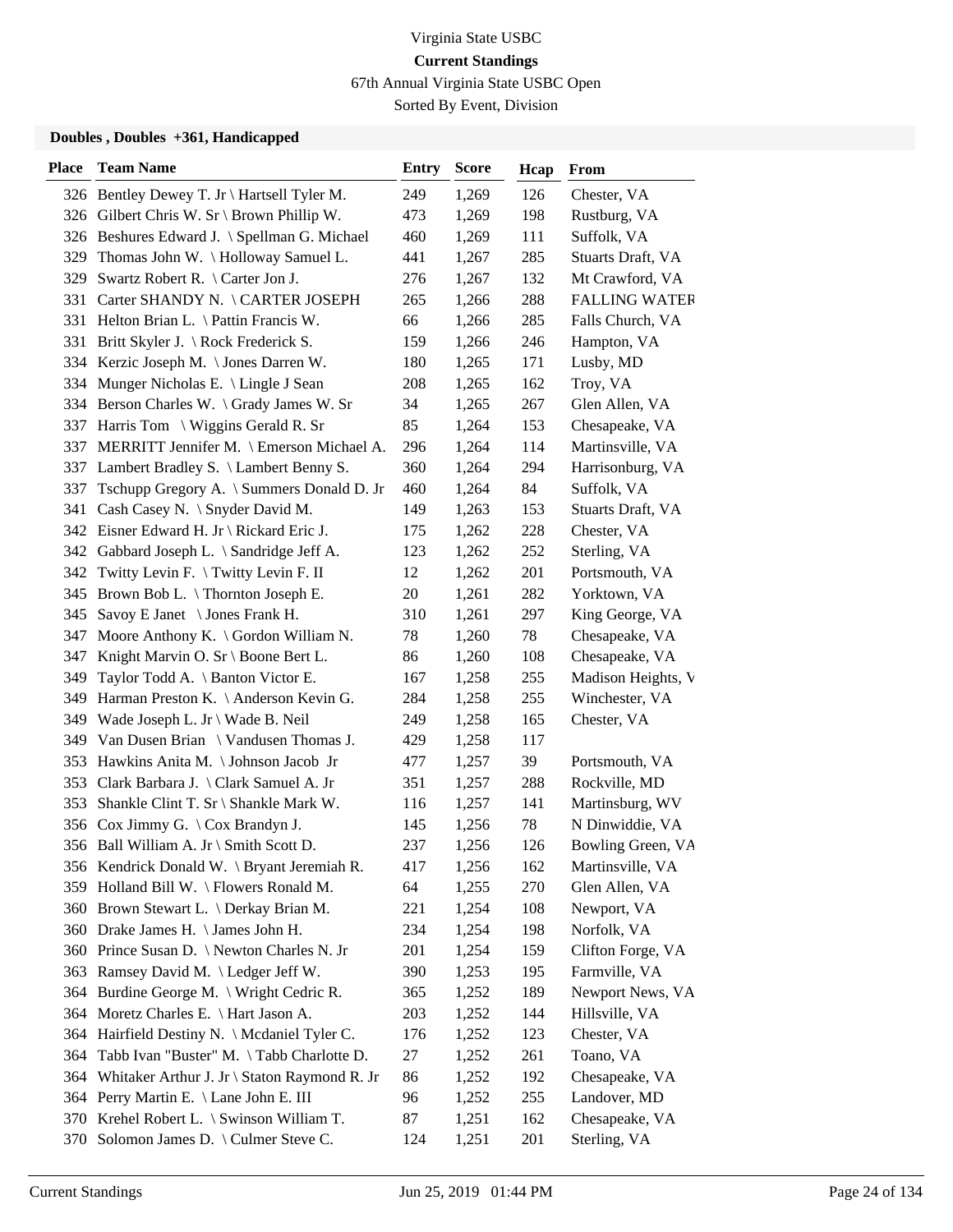67th Annual Virginia State USBC Open

Sorted By Event, Division

| <b>Place</b> | <b>Team Name</b>                                | <b>Entry</b> | <b>Score</b> | Hcap             | From               |
|--------------|-------------------------------------------------|--------------|--------------|------------------|--------------------|
|              | 370 Walker Lindsey H. \ Spencer Gail H.         | 417          | 1,251        | 198              | Martinsville, VA   |
|              | 370 Fowlkes James A. Sr \ Sanders Elick         | 155          | 1,251        | 273              | Quinton, VA        |
|              | 370 PERRY MICHAEL \TISMAN MICHAEL               | 427          | 1,251        | 168              |                    |
|              | 370 McCandless Joshua \ McKinney Troy D.        | 352          | 1,251        | $\boldsymbol{0}$ | Yorktown, VA       |
| 370          | Myers John C. Jr \ Sova Walter H. Jr            | 347          | 1,251        | 183              | Forest, VA         |
| 377          | Pittman Steven C. \ Landrum Ray R. Jr           | 229          | 1,250        | 177              | Fredericksburg, VA |
|              | 378 Rengers Vickie B. \Atkins Stephen D.        | 224          | 1,249        | 60               | Chesterfield, VA   |
|              | 378 Board Michael W. Jr \ Franklin James W. III | 173          | 1,249        | 213              | Appomattox, VA     |
|              | 378 Koger LaFonza \ Board Steven L.             | 120          | 1,249        | 225              | Bassett, VA        |
|              | 378 Rumburg Billy L. II \ Brooks Felix L.       | 374          | 1,249        | 234              | Newport News, VA   |
|              | 382 Ferrell Wayne \ Myers James L. II           | 162          | 1,248        | 36               | Fredericksburg, VA |
|              | 383 Hurst Troy W. \ Francis Steven G.           | 25           | 1,247        | 237              | Dublin, VA         |
| 383          | Pierce Joshua F. Jr \ Pierce John J.            | 370          | 1,247        | 288              | Midlothian, VA     |
| 383          | Dunbar Stan \ Dunbar David L.                   | 316          | 1,247        | 180              | Virginia Beach, VA |
|              | 386 Hill Abbie \ Hill William O.                | 254          | 1,246        | 261              | Hampton, VA        |
|              | 386 Pleasant Jerry L. Sr \ Hal Robert L.        | 369          | 1,246        | 285              | Midlothian, VA     |
|              | 386 Langley Jonathan R. \ Bodon Frank R. Jr     | 452          | 1,246        | 219              | Hampton, VA        |
| 389          | Daugherty Harvey L. \ Jackson James L.          | 142          | 1,244        | 237              | Scottsburg, VA     |
|              | 389 Cousineau Mike S. \ Baldwin Thomas A.       | 185          | 1,244        | 156              | Chester, VA        |
|              | 391 Burnett Savannah E. \ Bratton Tim           | 153          | 1,243        | 291              | Salem, VA          |
|              | 392 Thompson Frank A. \ Ferrell Wayne           | 299          | 1,242        | 45               | Stafford, VA       |
| 393          | Earnhardt Brady G. \ Herring Brandon S.         | 421          | 1,241        | 186              | Newport News, VA   |
|              | 393 Lamb Thomas F. III \ Clark Calvin L. Jr     | 11           | 1,241        | 81               | Portsmouth, VA     |
|              | 395 Coaxum James B. \ Collins Chris M.          | 82           | 1,240        | 111              | Chesapeake, VA     |
| 395          | Myrick Cathryn $\setminus$ Pierce Nathan R.     | 83           | 1,240        | 141              | Chesapeake, VA     |
| 397          | Twyman Nelson L. \ Bradley Michael S.           | 29           | 1,239        | 108              | Lexington, VA      |
| 397          | Moore Michael L. $\setminus$ White Charles E.   | 57           | 1,239        | 174              | Hopewell, VA       |
| 397          | Sims Edward L. Jr \ Johnson Keith               | 171          | 1,239        | 93               | Fairfax, VA        |
| 397          | Hans Chris T. $\backslash$ Arehart Steven S.    | 375          | 1,239        | 9                | Waynesboro, VA     |
| 401          | Overby Troy T. Sr \ Walker Andre M. Sr          | 368          | 1,238        | 93               | Midlothian, VA     |
| 401          | Rosenberger Austin M. \ Rosenberger Shawn<br>M. | 177          | 1,238        | 234              | Clear Brook, VA    |
|              | 401 Beer Johnathan N. \ Wright Tim W.           | 44           | 1,238        | 129              | Fredericksburg, VA |
| 401          | Taylor Tracy A. \ Lawhorn David W.              | 117          | 1,238        | 105              | Roanoke, VA        |
| 401          | Pezzella Tony J. \ Lafon C W.                   | 109          | 1,238        | 291              | Virginia Beach, VA |
|              | 406 Bain Deseree R. \ Bain Tommy D. Jr          | 295          | 1,236        | 252              | Hampton, VA        |
|              | 406 Oller Gilbert R. \ Avallone Michael G.      | 467          | 1,236        | 60               | Virginia Beach, VA |
|              | 408 West Thomas W. Sr \ Christian Cory A.       | 451          | 1,235        | 87               | Hampton, VA        |
| 408          | Speelman Jason E. \ Sylvia Michael L. Jr        | 365          | 1,235        | 261              | Newport News, VA   |
|              | 408 Ford Donald C. III \ Medley Jarrus J.       | 69           | 1,235        | 249              | Nathalie, VA       |
|              | 411 Faulkner Alfred M. \ Crisp Oscar L.         | 159          | 1,234        | 201              | Hampton, VA        |
|              | 411 Blanchard Kenneth A. \ Harris Donnie R.     | 347          | 1,234        | 177              | Forest, VA         |
|              | 411 Head Kevin L. \ Smith Bobby J.              | 340          | 1,234        | 75               | Weyers Cave, VA    |
|              | 414 Drake Brigitte E. \ Owens James E.          | 398          | 1,233        | 246              | Kilmarnock, VA     |
|              | 415 Brooks Richard K. \ Grant Brandon C.        | 59           | 1,232        | 162              | Hopewell, VA       |
|              | 416 Alford Moses W. \Huff Jimmie E. Jr          | 216          | 1,231        | 282              | Forestville, MD    |
|              | 416 Borum Andrea L. \ Borum Al L. Jr            | 3            | 1,231        | 231              | Gates, NC          |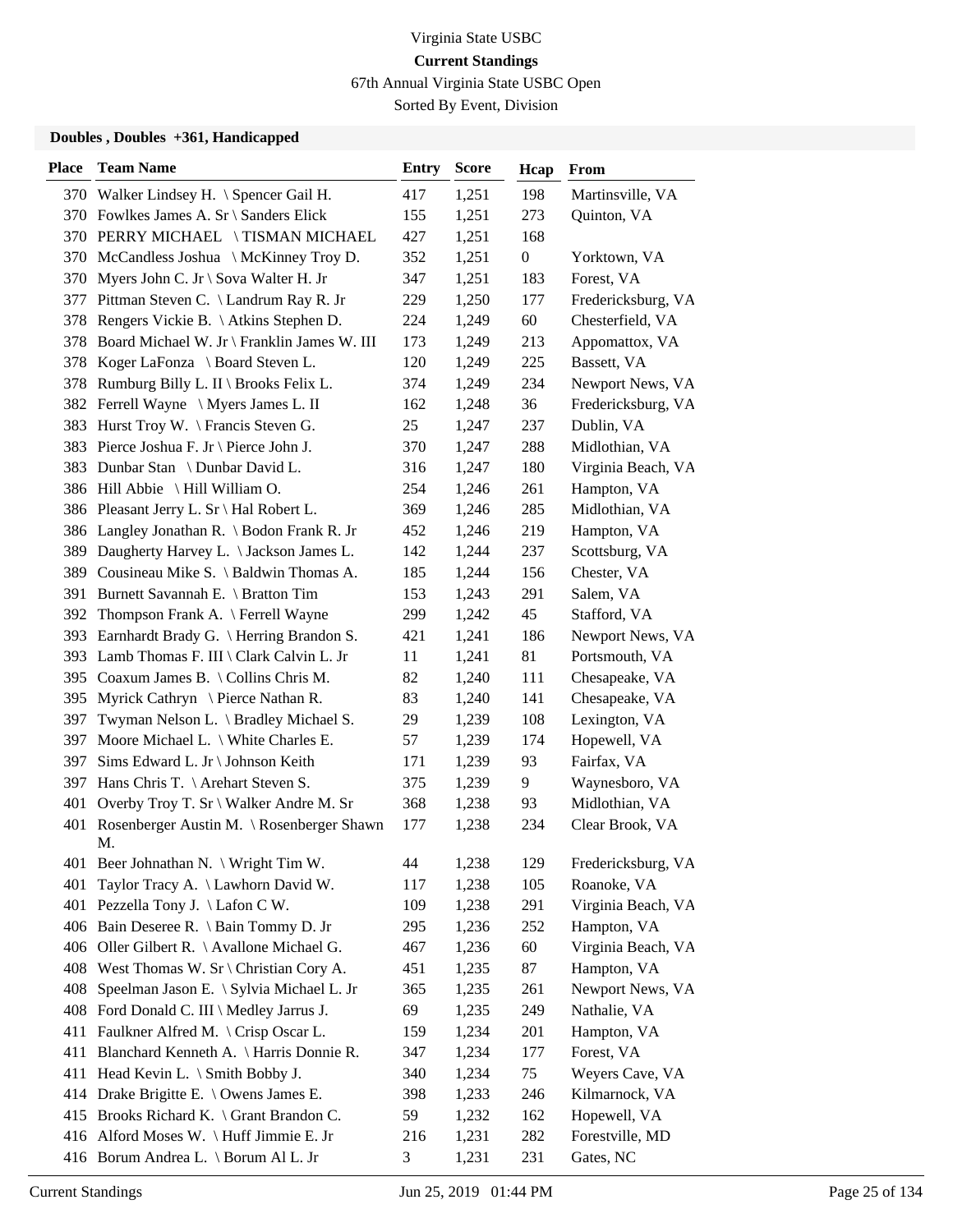67th Annual Virginia State USBC Open

Sorted By Event, Division

| <b>Place</b> | <b>Team Name</b>                                       | <b>Entry</b>   | <b>Score</b> | Hcap | From                |
|--------------|--------------------------------------------------------|----------------|--------------|------|---------------------|
|              | 418 Nash Mark D. \Abbitt Jim H.                        | 279            | 1,230        | 195  | Evington, VA        |
|              | 419 HISER NATHAN \Hiser Jonathan C.                    | 363            | 1,229        | 99   | Newport News, VA    |
|              | 419 Jordan Michael J. \ Rankin York C. Jr              | 101            | 1,229        | 66   | White Plains, MD    |
|              | 421 Layne Andrew F. Jr \ Bullock Willis                | 156            | 1,228        | 165  | Norfolk, VA         |
| 421          | Maxey Richard L. \ Ramsey Andrew                       | 391            | 1,228        | 129  | Meherrin, VA        |
| 421          | Gill Christopher A. \ Moore Mark D.                    | 424            | 1,228        | 108  | Charlottesville, VA |
|              | 424 Putt Wendy E. \ Minter Brian K.                    | 387            | 1,227        | 258  | Ft Lee, VA          |
|              | 424 Williams Danny R. \ Williams Chris C.              | 291            | 1,227        | 159  | Rice, VA            |
|              | 424 Rye Lance M. \Adams Steven E.                      | 176            | 1,227        | 204  | Chester, VA         |
|              | 424 O'Neill Ryan T. \ Walsh Daniel A. Jr               | 181            | 1,227        | 174  | Lusby, MD           |
|              | 424 Morat Patrick M. \ Coburn Lloyd W.                 | 125            | 1,227        | 261  | Sterling, VA        |
|              | 429 Wright Emmett L. \ Esland CAREY                    | 76             | 1,225        | 141  | Chesapeake, VA      |
| 429          | Taylor Christopher W. \ Michael David D.               | 133            | 1,225        | 240  | Hedgesville, WV     |
| 431          | Jones Milton E. \ Parker Richmond L.                   | 388            | 1,224        | 135  | Ft Lee, VA          |
|              | 432 Delp Charles M. \ Smith Adam L.                    | 205            | 1,223        | 231  | Woodlawn, VA        |
|              | 433 Monsam Peter L. \ Mann David C.                    | 235            | 1,222        | 171  | Norfolk, VA         |
|              | 433 Zawiske John \ Burton John D.                      | $\overline{4}$ | 1,222        | 255  | Virginia Beach, VA  |
| 435          | Canady Christopher H. Sr \ Griffin Reginald D.         | 92             | 1,221        | 219  | Chesapeake, VA      |
|              | 435 Welcher Roy A. \ Welcher William A.                | 357            | 1,221        | 279  | Salem, VA           |
|              | 435 Zentner John P. \ Rumbaugh Paul L. II              | 345            | 1,221        | 9    | Stafford, VA        |
|              | 438 Fletcher Kevin C. \ Mills Brett A.                 | 192            | 1,220        | 141  | Warrenton, VA       |
|              | 439 McDowney Lamar D. \ Gaines Stacey E.               | 197            | 1,218        | 207  | Glen Allen, VA      |
|              | 440 Pannell David L. \ Gale James W.                   | 274            | 1,216        | 237  | Stuarts Draft, VA   |
|              | 440 Cash Andy W. \ Vance Jonathan                      | 274            | 1,216        | 159  | Stuarts Draft, VA   |
|              | 442 McLane Michael A. \ Griffin Kelly A.               | 181            | 1,215        | 39   | Lusby, MD           |
|              | 442 Kitts Charles M. Jr \ Estrada Jose R. II           | 28             | 1,215        | 147  | Virginia Beach, VA  |
|              | 444 King John K. \ Durrett Joseph A.                   | 22             | 1,213        | 192  | Moneta, VA          |
|              | 444 Perry Charles V. Jr \ Sook Tim R.                  | 94             | 1,213        | 3    | Chesapeake, VA      |
|              | 444 Eason Gene L. \ Riddick Terence W.                 | 87             | 1,213        | 198  | Chesapeake, VA      |
|              | 444 Holbrook Henry W. \ Ferguson Clyde "Buck"<br>Jr    | 474            | 1,213        | 183  | Goode, VA           |
|              | 448 Joyner Robert E. \ Kavanagh Victor D.              | 4              | 1,212        | 249  | Virginia Beach, VA  |
|              | 449 Glasgow Alan E. \ Thomas Kerry L.                  | 38             | 1,211        | 213  | Ivor, VA            |
| 449          | Williams Michael B. \ Jacobs Daveron L.                | 80             | 1,211        | 99   | Chesapeake, VA      |
|              | 449 Carlton Michael R. \ Carlton Richard G.            | 201            | 1,211        | 198  | Clifton Forge, VA   |
|              | 449 Geary Donna M. \Geary Christopher E.               | 198            | 1,211        | 156  | Smithfield, VA      |
|              | 453 Poindexter-Greene Daneyta L. \ Barnette Tony<br>L. | 268            | 1,210        | 117  | Richmond, VA        |
|              | 453 Robinson Joseph R. Sr \ Scott Roland T.            | 306            | 1,210        | 252  | King George, VA     |
|              | 453 Amos Derrick L. \ Austin Randal L.                 | 330            | 1,210        | 228  | Wirtz, VA           |
|              | 453 Arnett Charles D. \ Bolosan Chris L.               | 361            | 1,210        | 36   | Newport News, VA    |
|              | 457 Knode Paul A. \ Blanks Wiley C.                    | 55             | 1,209        | 252  | Hopewell, VA        |
|              | 458 Ferrell Patrick A. \ Boone Moses H.                | 479            | 1,208        | 204  | Rustburg, VA        |
|              | 458 Fallings Justin E. \ Bradford Christopher C.       | 437            | 1,208        | 186  | Stephens City, VA   |
| 460          | Craft Jason R. \ Crawford Andrew P.                    | 420            | 1,205        | 96   | Covington, VA       |
|              | 461 Beasley Gary T. \ Beasley Brandon W.               | 452            | 1,204        | 264  | Hampton, VA         |
| 461          | Williams Albert G. Sr \ Brooks Leo N.                  | 148            | 1,204        | 156  | N Dinwiddie, VA     |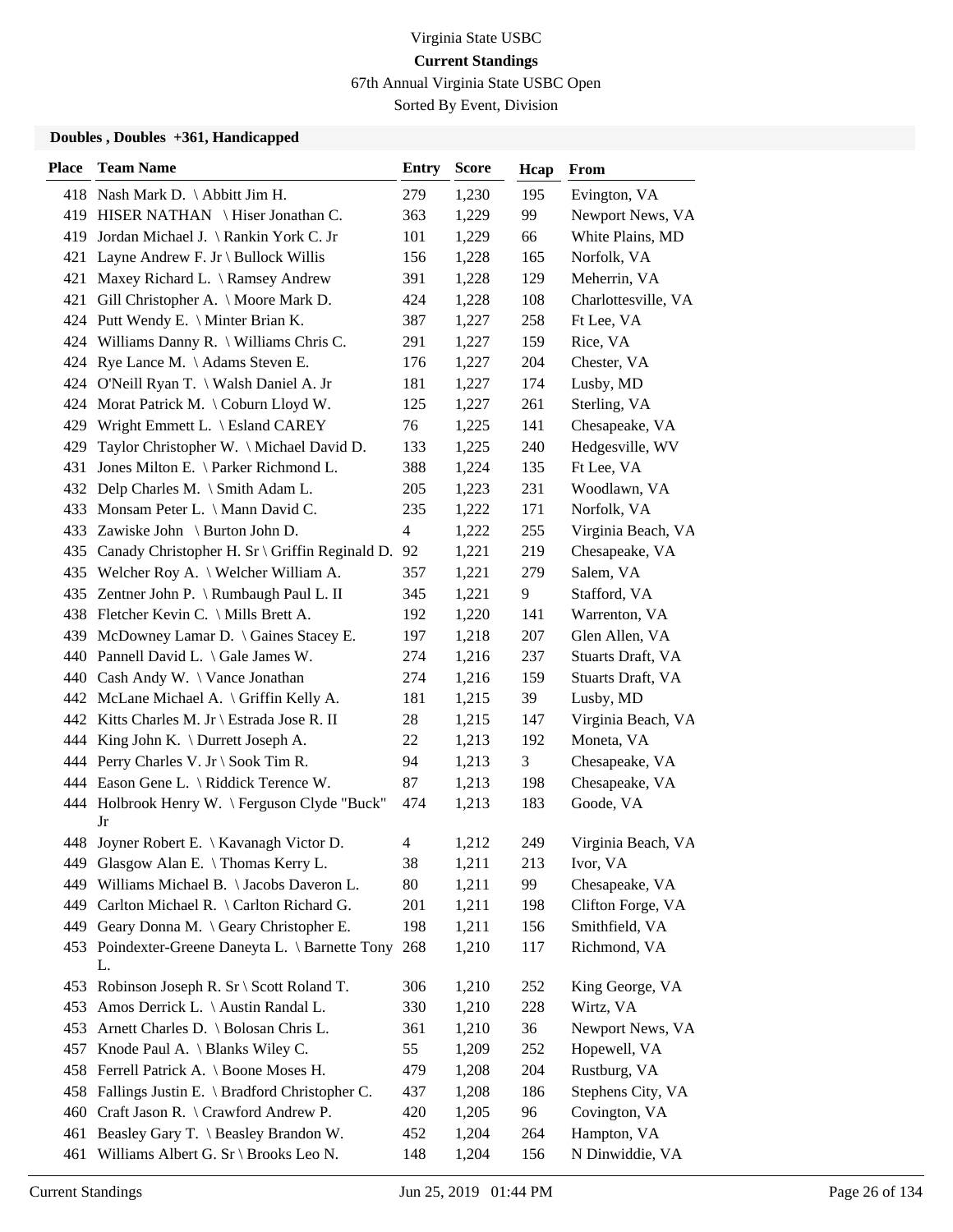67th Annual Virginia State USBC Open

Sorted By Event, Division

| <b>Place</b> | <b>Team Name</b>                                           | <b>Entry</b>   | <b>Score</b> | Hcap | From               |
|--------------|------------------------------------------------------------|----------------|--------------|------|--------------------|
|              | 463 Scott Christopher M. \Trombly Ron                      | 237            | 1,202        | 138  | Bowling Green, VA  |
|              | 464 Cox William C. \ Smith Robert W.                       | 247            | 1,201        | 120  | Chester, VA        |
|              | 464 Leonard Raymond J. \ Luther Jeffery H.                 | 117            | 1,201        | 60   | Roanoke, VA        |
|              | 466 LaMotte James H. \ Womack Curtis B.                    | 47             | 1,200        | 282  | Drakes Branch, VA  |
|              | 466 Houk Ron L. \ Allison Anthony W.                       | 204            | 1,200        | 237  | Galax, VA          |
|              | 468 Price Randy S. \Holst Bobby D.                         | 127            | 1,199        | 291  | Woodstock, VA      |
|              | 469 Reeb Stephen L. \ Middleton Christopher P.             | 353            | 1,198        | 111  | Virginia Beach, VA |
|              | 470 Peterson Ronnie \ Walker Erick K.                      | 359            | 1,197        | 192  | Petersburg, VA     |
|              | 470 Miller Miranda M. \ Jenkins Tammy R.                   | 406            | 1,197        | 261  | Stephens City, VA  |
|              | 470 Rakes Michael A. \ Perdue Daryl K.                     | 162            | 1,197        | 51   | Fredericksburg, VA |
| 470          | Szamborski William J. \ Szamborski Brian E.                | 238            | 1,197        | 81   | Bethesda, MD       |
|              | 470 Washington Renay \ Boyd Beverly L.                     | 91             | 1,197        | 288  | Chesapeake, VA     |
| 475          | Long Kevin M. $\operatorname{\backslash}$ Hoagland Greg A. | 124            | 1,196        | 264  | Sterling, VA       |
| 475          | Kelly Ronald J. \ Sansone Robert B.                        | 175            | 1,196        | 279  | Chester, VA        |
| 477          | Collis Robert F. \ Painter James E.                        | 133            | 1,195        | 81   | Hedgesville, WV    |
|              | 477 Kocik Frank G. \ Byars Jane B.                         | 199            | 1,195        | 234  | Virginia Beach, VA |
|              | 479 Williams Anthony D. \ Geer Michelle L.                 | 198            | 1,193        | 276  | Smithfield, VA     |
| 479          | Ivey Eric M. \ Bland Randolph L.                           | 389            | 1,193        | 195  | Ft Lee, VA         |
| 479          | Myers James H. $\operatorname{\backslash}$ Fox Perry O.    | 480            | 1,193        | 225  | Danville, VA       |
|              | 482 Bowman Trevor N. \ Rotenberry Brian S.                 | 342            | 1,192        | 210  | Salem, VA          |
| 483          | Haines Gavin P. $\N$ ewlin Randy S.                        | 283            | 1,191        | 144  | Winchester, VA     |
| 484          | Shoemaker Deborah A. \ Lawson Ricky N.                     | 253            | 1,190        | 234  | Ruther Glen, VA    |
| 485          | Moore Johnnie E. $\Upsilon$ Tyler Vernon C.                | 270            | 1,189        | 177  | Henrico, VA        |
|              | 485 Matthews Thomas S. \ Furrule James V.                  | 243            | 1,189        | 141  | Norfolk, VA        |
| 485          | Anderson Jacqueline M. \Jones Anson T.                     | 166            | 1,189        | 225  | Washington, DC     |
|              | 488 ZEGER JOSH \HAHN CHRISTOPHER                           | 266            | 1,186        | 135  | SMITHSBURG, M      |
|              | 488 McGee Paul F. \ Belew Jayson                           | 453            | 1,186        | 291  | Hampton, VA        |
|              | 490 Devosha Jerry W. \ Jungbluth William                   | 292            | 1,184        | 69   | Virginia Beach, VA |
| 491          | Maynard Andre A. \ Waddell Gary L.                         | 333            | 1,183        | 198  | Portsmouth, VA     |
| 491          | Mosely Ralph E. Jr $\operatorname{Cargill}$ James E.       | 194            | 1,183        | 252  | Hampton, VA        |
| 491          | Price Richard O. \ Mittelstetter Theodore J. Jr            | 22             | 1,183        | 207  | Moneta, VA         |
| 491          | Gray Rashan A. \ Jones Tim L.                              | 81             | 1,183        | 123  | Chesapeake, VA     |
|              | 495 Kirkby Steven C. \Osborough Jay T.                     | 243            | 1,182        | 246  | Norfolk, VA        |
| 496          | Egeland Matt \ Haydt William L. III                        | 463            | 1,181        | 102  | Prince George, VA  |
|              | 496 Jackson Cornell M. \ Starzec Robert                    | 398            | 1,181        | 285  | Kilmarnock, VA     |
|              | 498 Williams Eric D. \ Zorn Thomas W.                      | 343            | 1,180        | 255  | Salem, VA          |
|              | 498 Credle Hernandez M. \ Sutton Leroy G.                  | 77             | 1,180        | 168  | Chesapeake, VA     |
|              | 498 Lamb Thomas F. Jr \ Lamb Terence A.                    | 11             | 1,180        | 111  | Portsmouth, VA     |
| 501          | Dillingham Jake T. \ Ellinger James S.                     | 19             | 1,177        | 36   | Staunton, VA       |
| 501          | Umberger Thomas E. \ Jimenez Jose A.                       | $\overline{c}$ | 1,177        | 291  | Chesapeake, VA     |
| 503          | Price John W. \ Deem Michael A.                            | 105            | 1,176        | 159  | Norfolk, VA        |
| 503          | Oliver James T. Jr \ Ryan Tyrus R. III                     | 232            | 1,176        | 174  | Norfolk, VA        |
| 503          | Linkous Jerry R. $\langle$ Sumner Allen P.                 | 294            | 1,176        | 216  | Christiansburg, VA |
|              | 503 Dye Cleve III \ Richardson Megan M.                    | 443            | 1,176        | 213  | Newport News, VA   |
| 507          | Hamblin Garry A. \ Smith James E. Jr                       | 183            | 1,175        | 186  | Roanoke, VA        |
| 508          | Crummette Ona L. \ Cason Roy L.                            | 19             | 1,173        | 288  | Staunton, VA       |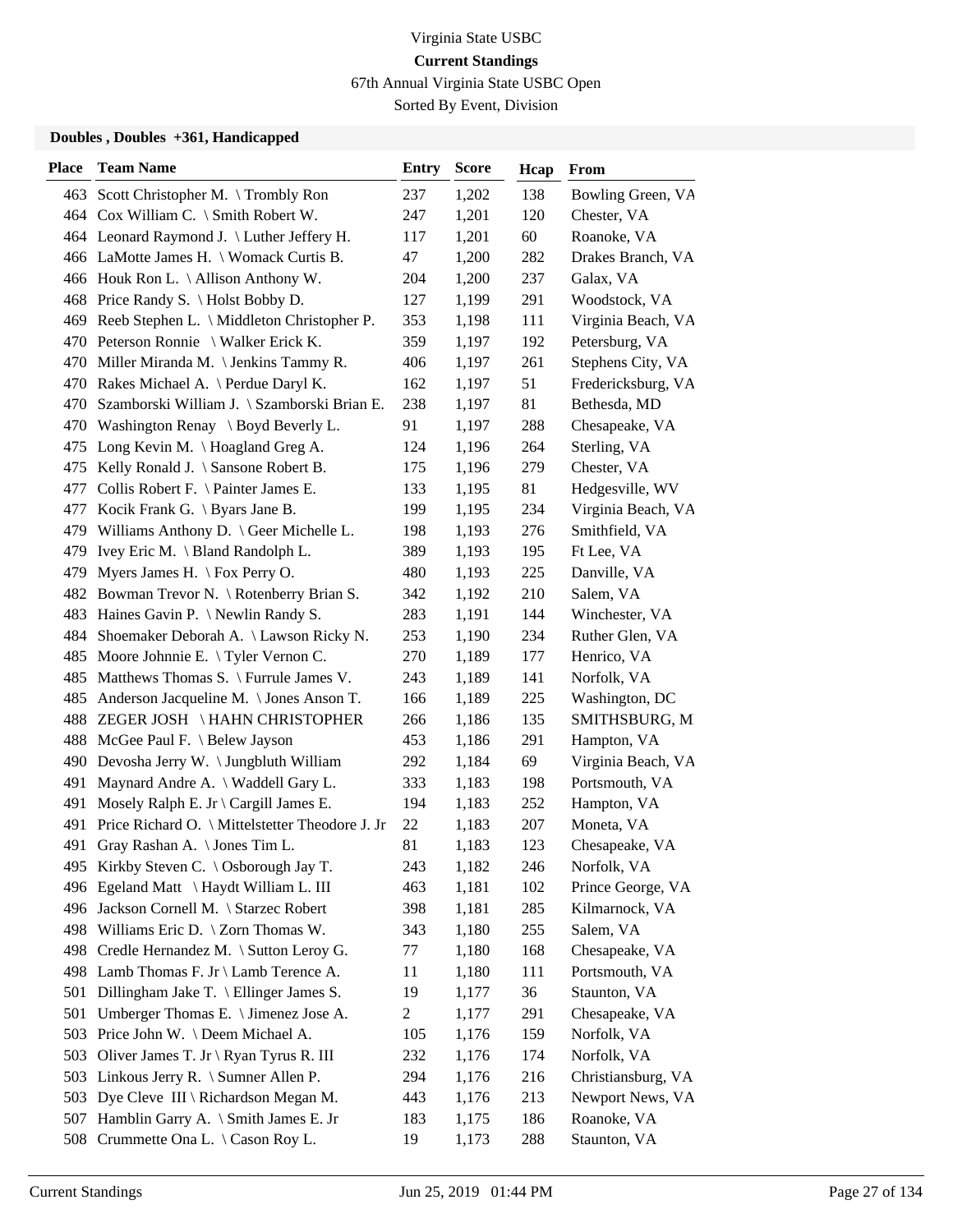67th Annual Virginia State USBC Open

Sorted By Event, Division

| <b>Place</b> | <b>Team Name</b>                                    | Entry | <b>Score</b> | Hcap             | <b>From</b>         |
|--------------|-----------------------------------------------------|-------|--------------|------------------|---------------------|
|              | 509 Bland Kevin R. \ Edmonds Stephen C.             | 145   | 1,170        | 27               | N Dinwiddie, VA     |
|              | 509 Allman Dallas W. \Hice Jason A.                 | 448   | 1,170        | 60               | Hampton, VA         |
|              | 511 Camp Gary L. \ Price Michael W.                 | 60    | 1,169        | 204              | Hertford, NC        |
|              | 512 Watford Mark T. \ Watford Michael W.            | 454   | 1,168        | 261              | Virginia Beach, VA  |
|              | 513 Hatton Jesse T. III \ Phelps Tony E.            | 180   | 1,167        | 39               | Lusby, MD           |
|              | 514 Gilliard Grady Sr \ Followell Timothy H.        | 234   | 1,165        | 240              | Norfolk, VA         |
|              | 514 Chappell Joylene L. \ Fox Curt D.               | 476   | 1,165        | 207              | Seaford, VA         |
|              | 516 Potter William M. \Hanes David E.               | 29    | 1,164        | 165              | Lexington, VA       |
|              | 517 El Charles L. \ Harper Vaughn K.                | 85    | 1,163        | 168              | Chesapeake, VA      |
|              | 518 Vereen Corey T. \ Slade Kelvin R.               | 75    | 1,160        | 102              | Chesapeake, VA      |
|              | 519 Hines Brian D. \ Wiggins Perry L.               | 89    | 1,159        | 78               | Chesapeake, VA      |
|              | 519 Purvis Ronald E. \ Feick Daniel S.              | 466   | 1,159        | 126              | Newport News, VA    |
|              | 519 Winters Montez Q. \ Williams Bennie G.          | 305   | 1,159        | 228              | King George, VA     |
|              | 522 Banchy Mark J. \ Simon Matthew A.               | 403   | 1,158        | 135              | Norfolk, VA         |
|              | 522 Clark Taylor \ Stanley Jeremy                   | 383   | 1,158        | 81               | Amherst, VA         |
|              | 524 Owens Brian K. \ Bailey Brian D.                | 439   | 1,157        | 177              | Leesburg, VA        |
|              | 525 Dixon Calvin L. \ Dixon James C.                | 114   | 1,156        | 294              | Randolph, VA        |
| 525          | Snyder David E. \ Cash Richard N.                   | 149   | 1,156        | 243              | Stuarts Draft, VA   |
| 527          | Moultrie Julius $Jr \ Bond$ Kenneth A.              | 191   | 1,154        | 276              | Woodbridge, VA      |
|              | 527 Dineen Joseph A. \ Campbell Charles M.          | 447   | 1,154        | 12               | Hampton, VA         |
|              | 527 Lee Garland L. \ Gee Lloyd E.                   | 252   | 1,154        | 159              | Petersburg, VA      |
|              | 530 Crawley Timothy A. \ Mason James B.             | 389   | 1,153        | 165              | Ft Lee, VA          |
|              | 531 DRZEWIECKI ANTHONY \ Sells Bo W.                | 396   | 1,152        | 117              | Ararat, NC          |
|              | 531 Jeffries Skipper A. \ Binkert Gino D.           | 48    | 1,152        | 63               | Culpeper, VA        |
|              | 533 Wines Neil D. \ Coleman Jobie R.                | 7     | 1,147        | 165              | Buena Vista, VA     |
|              | 534 Sumblin Richard \ Hailes Larry R. Jr            | 10    | 1,145        | 228              | Portsmouth, VA      |
|              | 534 Webster John A. Jr \ Taylor James M.            | 100   | 1,145        | 150              | Washington, DC      |
|              | 534 Gentry Daryl J. \ Williams Laura A.             | 463   | 1,145        | 51               | Prince George, VA   |
| 537          | Rogers Jesse C. $\setminus$ New Edward T.           | 437   | 1,143        | 231              | Stephens City, VA   |
| 538          | Wiegand Thomas A. Jr \ Wiegand Thomas A.<br>Sr      | 122   | 1,142        | 117              | Norfolk, VA         |
|              | 539 Nance Don J. \ Korff Donald H. Jr               | 232   | 1,139        | 165              | Norfolk, VA         |
|              | 540 Cavicchi Kathy \ Atwood Brandon D.              | 263   | 1,136        | 96               | Hampton, VA         |
| 541          | Turner George M. \ Durrer Richard W.                | 424   | 1,135        | 54               | Charlottesville, VA |
|              | 542 Dunbar Jonathan E. \ Burton Kenneth Wayne<br>W. | 402   | 1,132        | 102              | Powhatan, VA        |
|              | 542 Brooks Steve A. \ Chocklett Benjamin T.         | 160   | 1,132        | $\boldsymbol{0}$ | Newport News, VA    |
|              | 544 Cook Perry D. \ Parks Brandon A.                | 99    | 1,130        | 138              | Temple Hills, MD    |
|              | 545 McEntee Michael A. \ Buck Bobby (Buck) J.       | 62    | 1,128        | 156              | Hertford, NC        |
|              | 546 Bass-Campbell Dawn N. \ Gonzalez Frank          | 450   | 1,126        | 111              | Hampton, VA         |
| 547          | Negron Cristopher D. \ Davis John C.                | 451   | 1,125        | 120              | Hampton, VA         |
| 547          | GUSLER DAVID JR \ GUSLER DAVID SR                   | 431   | 1,125        | 291              |                     |
|              | 549 Giles Kevin L. \ Moore Sam N.                   | 90    | 1,123        | 60               | Chesapeake, VA      |
|              | 550 Newlin Michael J. \ Fletcher Carolyn L.         | 110   | 1,122        | 174              | Charles Town, WV    |
|              | 550 Cruz Joseph R. \ Hope Gordon B. III             | 188   | 1,122        | 48               | Aulander, NC        |
|              | 552 Green Lee A. \Turner Brenda J.                  | 304   | 1,121        | 231              | King George, VA     |
| 553          | Turner Kevin L. \ Woody Joey E.                     | 384   | 1,119        | 234              | Amherst, VA         |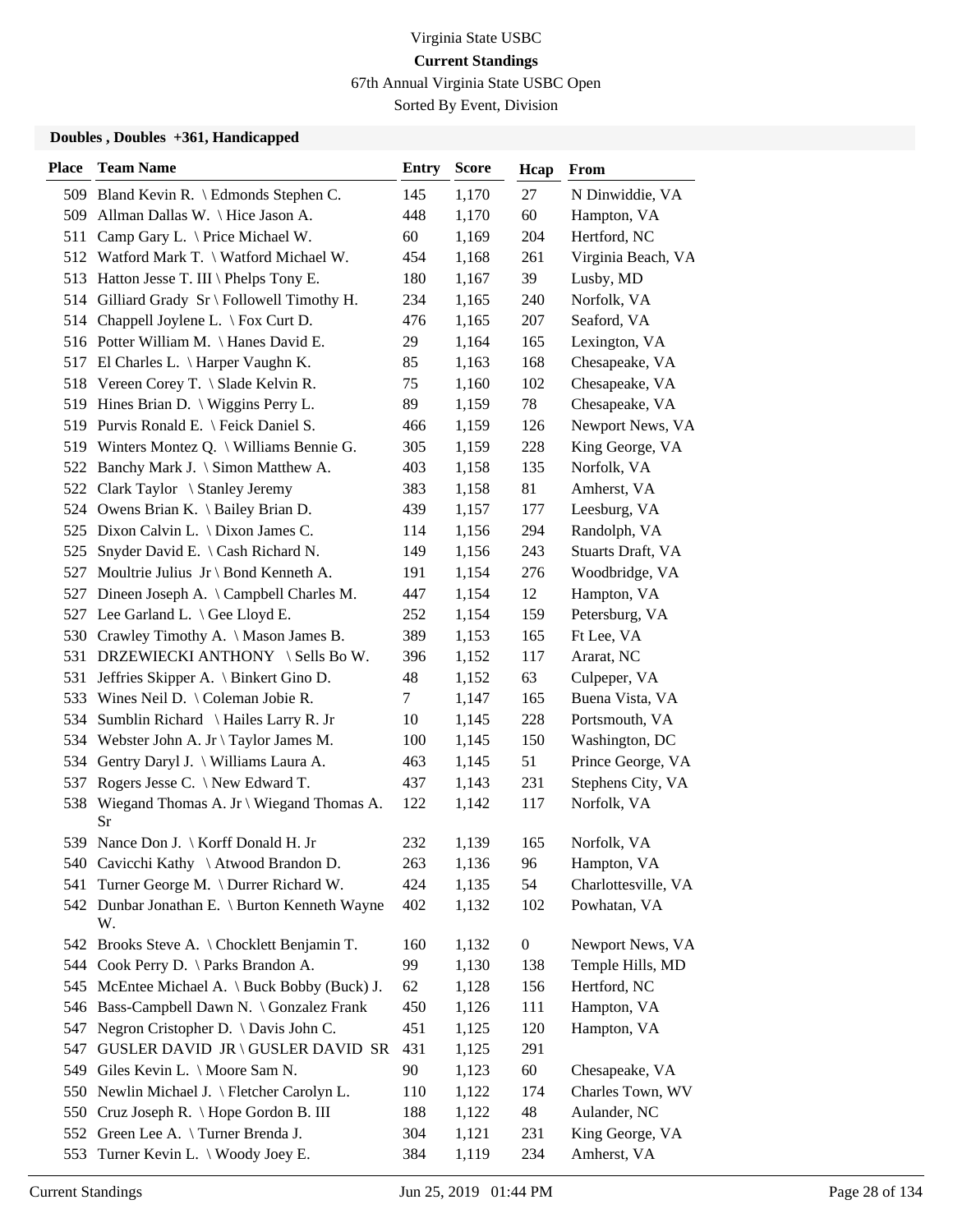67th Annual Virginia State USBC Open

Sorted By Event, Division

#### **Doubles , Doubles +361, Handicapped**

| <b>Place</b> | <b>Team Name</b>                                   | <b>Entry</b> | <b>Score</b> | Hcap | <b>From</b>       |
|--------------|----------------------------------------------------|--------------|--------------|------|-------------------|
| 554          | Shuler Karen E. \ Firman George "Nate" N. Sr       | 476          | 1,116        | 165  | Seaford, VA       |
| 555          | Keller Edward J. \ Powers Michael B.               | 364          | 1,115        | 279  | Newport News, VA  |
| 555          | Shifflett Robert A. \ Archer Harry C. Jr           | 41           | 1,115        | 117  | Weyers Cave, VA   |
| 557          | Thornton James E. Jr \ Bourne James E.             | 393          | 1,113        | 93   | Richmond, VA      |
| 558          | Whitlow Tim R. $\setminus$ Jobe Chad D.            | 342          | 1,108        | 204  | Salem, VA         |
| 559          | Fleming Michael D.   Kinkel Dwight C.              | 423          | 1,106        | 126  | Bunker Hill, WV   |
| 560          | Fregulia Frank A. $\setminus$ Cash Brandon S.      | 448          | 1,105        | 39   | Hampton, VA       |
| 561          | Orndorff Charles A. \Nagel Ronald D. Jr            | 35           | 1,100        | 144  | Strasburg, VA     |
|              | 562 WOJCIECHOWSKI SCOTT \ Rountree Gary            | 210          | 1,095        | 138  | Chesapeake, VA    |
|              | X. Sr                                              |              |              |      |                   |
| 563          | Carwile Patrick B. $\{Thompson Chris S.$           | 391          | 1,088        | 288  | Meherrin, VA      |
| 564          | Rhodes Carl S. Jr \ Boykin Michael G. Jr           | 82           | 1,081        | 60   | Chesapeake, VA    |
| 565          | Willard Jarrod R. $\setminus$ Carico Adam L.       | 203          | 1,079        | 66   | Hillsville, VA    |
| 566          | Shuttleworth Clyde (Ed) E. \ Strickland Wilson 409 |              | 1,076        | 285  | Boydton, VA       |
|              | D.                                                 |              |              |      |                   |
| 567          | Eastwood Christopher M. \ Minnick John A. Jr 449   |              | 1,075        | 72   | Hampton, VA       |
| 568          | Orndorff Jennifer M. \ Holliday Christopher D.     | 407          | 1,054        | 126  | Stephens City, VA |
| 568          | Burgess Eric J. $\setminus$ Wade Clint T.          | 392          | 1,054        | 114  | Chester, VA       |
| 570          | Pratt Chad A. \ Morlan Joseph R.                   | 449          | 1,025        | 21   | Hampton, VA       |
| 571          | Jennings Nicole N. \ Johnson Kevin A.              | 430          | 951          | 282  | Altavista, VA     |
|              | 572 Koch Tyler N. \ Lowe Gary W.                   | 108          | 938          | 72   | Staunton, VA      |
| 573          | Jenkins John M. Jr \ Eiland Darrell                | 471          | 908          | 93   | Inwood, WV        |
|              |                                                    |              |              |      |                   |

The lowest score to cash is 1387.

| Place | <b>Team Name</b>                                     | Entry | <b>Score</b> | Hcap | From               |
|-------|------------------------------------------------------|-------|--------------|------|--------------------|
|       | 1 Commodore Edward \ Turhan Tayale                   | 373   | 1,565        | 609  | Hampton, VA        |
| 2     | Smith James A. Sr \ Baumgartner Steven J. Jr         | 287   | 1,547        | 435  | Hopewell, VA       |
| 3     | Meadows Marcia L. \ Hamblin Kerry E.                 | 130   | 1,546        | 420  | Blacksburg, VA     |
| 4     | Rhodes Jennifer L. $\backslash$ Rhodes Charles H. Jr | 287   | 1,543        | 588  | Hopewell, VA       |
| 5     | Quinn Mildred A. \Gilley Adam                        | 418   | 1,518        | 411  | Richmond, VA       |
| 6     | Waddell Robert L. $\backslash$ Powers Tiffany R.     | 288   | 1,509        | 474  | Hopewell, VA       |
| 7     | Rose Antwon S. \ Preston Derek A.                    | 413   | 1,507        | 390  | Lynchburg, VA      |
| 7     | Sessoms Zack C. \ Morgan Bryant K.                   | 349   | 1,507        | 342  | Mechanicsville, VA |
| 9     | Nugent Steve W. \ Gay Cullen                         | 411   | 1,504        | 474  | Hopewell, VA       |
| 10    | Brown Evan A. \ McLean Charles E.                    | 227   | 1,502        | 477  | Hampton, VA        |
| 11    | Kirkley Kim M. \ Brown Darryl E.                     | 295   | 1,500        | 447  | Hampton, VA        |
| 12    | Crespo Antoinette \ Shideler Travis W.               | 263   | 1,492        | 351  | Hampton, VA        |
| 13    | McDowell James L. Jr \ Jackson George A.             | 57    | 1,489        | 411  | Hopewell, VA       |
| 14    | Jones Donna B. \ Fuller Jerry K.                     | 121   | 1,481        | 378  | Bassett, VA        |
| 14    | Cooper Deborah O. \Cooper Joey N.                    | 139   | 1,481        | 318  | Madison Hts, VA    |
| 16    | Wright Loretta T. \ Wright Doug A.                   | 329   | 1,475        | 399  | Madison Hts, VA    |
| 17    | Vaughters Alice F. \ Curtis Stafford J. Sr           | 73    | 1,472        | 306  | Nathalie, VA       |
| 17    | Cox-Martin Jonathan T. \ Ferguson Lauren E.          | 102   | 1,472        | 366  | Norfolk, VA        |
| 19    | Davenport Candace C. \ Woodard Edna M.               | 255   | 1,468        | 528  | Gloucester, VA     |
| 20    | Burns Maxine W. \ Burns Lawrence R.                  | 335   | 1,466        | 396  | Pelham, NC         |
|       |                                                      |       |              |      |                    |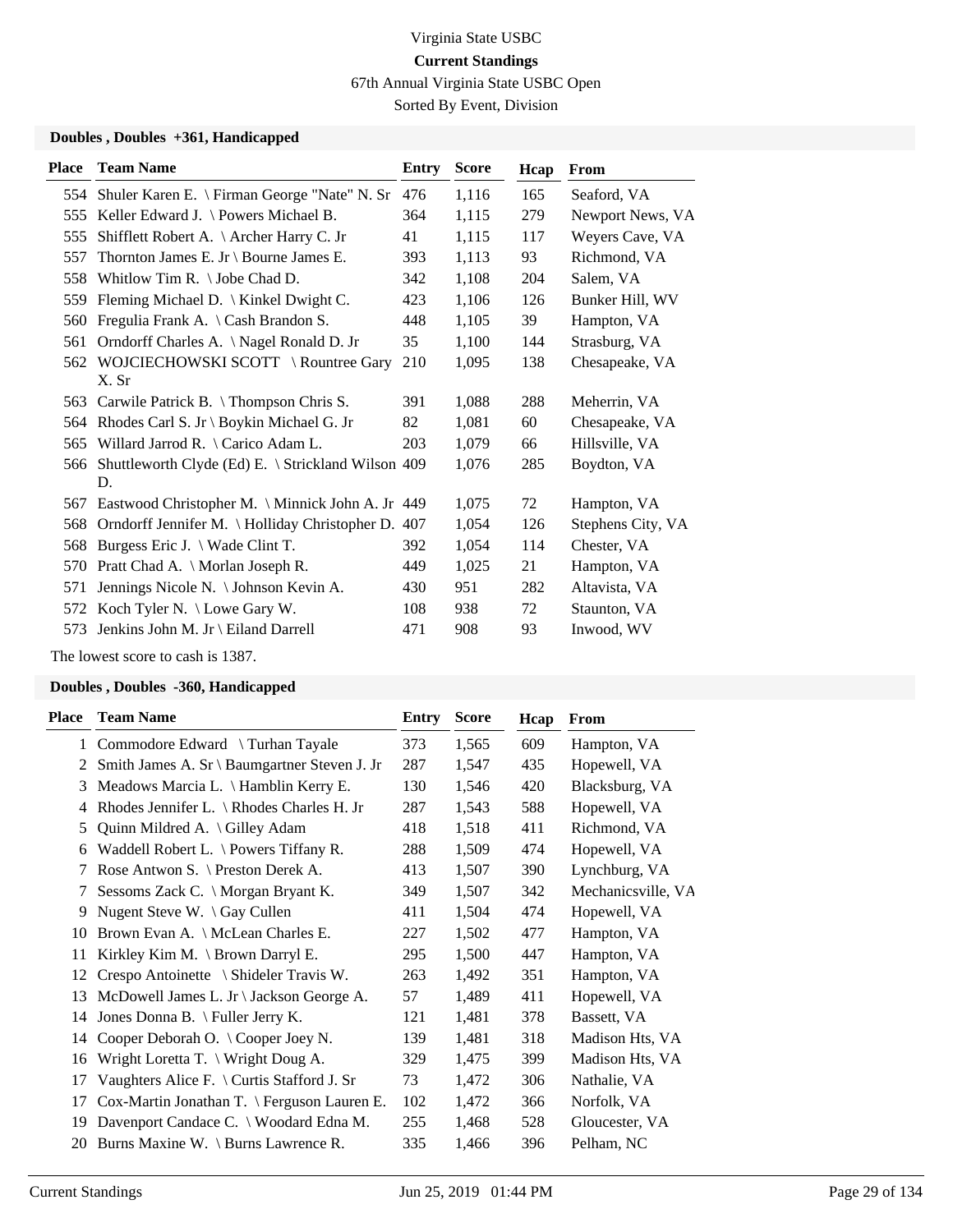67th Annual Virginia State USBC Open

Sorted By Event, Division

| <b>Place</b> | <b>Team Name</b>                                     | <b>Entry</b> | <b>Score</b> | Hcap | From               |
|--------------|------------------------------------------------------|--------------|--------------|------|--------------------|
|              | 20 Akers Tiara N. \ Grant Feria M.                   | 59           | 1,466        | 693  | Hopewell, VA       |
|              | 22 Akers Eric D. \ Warren David S.                   | 25           | 1,465        | 504  | Dublin, VA         |
| 23           | Wirt Jeffrey \ Sherman Keith                         | 168          | 1,458        | 303  | Madison Heights, V |
|              | 24 Lucas Clayton J. \ Arms Timothy W.                | 288          | 1,457        | 348  | Hopewell, VA       |
|              | 24 Thomas Norman "Pic" L. \ Richard Wilbert J.<br>Jr | 432          | 1,457        | 411  | Covington, VA      |
|              | 26 Cone Damon R. \ Jones Walter B.                   | 54           | 1,456        | 459  | Hopewell, VA       |
| 27           | Sprague Elenita P. \ Hawk John R.                    | 350          | 1,455        | 327  | Virginia Beach, VA |
|              | 28 Wilson Donald W. \Jackson Angela N.               | 324          | 1,454        | 348  | Glen Allen, VA     |
| 29           | Austin Carolyn W. \ Austin Kevin D.                  | 225          | 1,453        | 414  | newport news, VA   |
| 30           | Bynum Mabel (Cissy) Y. \ Gross Jerald E.             | 310          | 1,450        | 399  | King George, VA    |
| 31           | Owens Sidney J. \ Molloy Jack N.                     | 412          | 1,448        | 402  | Hampton, VA        |
|              | 32 Hubbard Thomas G. Jr \ SPELLMAN LANCE             | 420          | 1,446        | 486  | Covington, VA      |
|              | 32 Beaulac Michael J. \ Butts Danny L. II            | 169          | 1,446        | 327  | Yorktown, VA       |
|              | 32 McCue Fred A. \ Barnett William                   | 46           | 1,446        | 354  | Fredericksburg, VA |
| 35           | Rue Randy G. \Taylor Darla D.                        | 260          | 1,444        | 483  | Grottoes, VA       |
|              | 36 Atkinson James A. Jr \ Abbott Russell S.          | 190          | 1,443        | 489  | Charles City, VA   |
|              | 36 Overby Deborah D. \ Scott Wendy H.                | 369          | 1,443        | 459  | Midlothian, VA     |
| 36           | Epps Frank I. Jr \ Brown Barry                       | 379          | 1,443        | 393  | Chesterfield, VA   |
| 39           | Brown Tammy S. \ Comparetta Tom                      | 152          | 1,441        | 450  | Forest, VA         |
|              | 40 Cummings Stacey L. \ Koehn Nathan J.              | 363          | 1,440        | 369  | Newport News, VA   |
|              | 41 Preston Joe L. \ Hill Portia M.                   | 356          | 1,439        | 396  | Salem, VA          |
|              | 42 Ambler Ann \ Taylor Rose F.                       | 469          | 1,438        | 465  | Smithfield, VA     |
|              | 42 Branson M. Shawn \ VanHeuveln Henry L.            | 289          | 1,438        | 447  | Chester, VA        |
|              | 44 Jackson Brandon M. \ Kitt Darius                  | 297          | 1,437        | 423  | Covington, VA      |
| 44           | Presley Montrice C. \ Metger Thomas G.               | 241          | 1,437        | 372  | Norfolk, VA        |
|              | 44 Dixon Austin H. \ Grenell Rachel                  | 400          | 1,437        | 486  | Amelia, VA         |
| 47           | Young Dawn Y. \ Boerger John P.                      | 269          | 1,436        | 438  | Chesapeake, VA     |
| 48           | Milne Jacob S. \ Milne Scott A.                      | 380          | 1,435        | 366  | Yorktown, VA       |
| 49           | Thomas Herbert "Tommy" IV \ Leadbetter<br>Stephen E. | 157          | 1,434        | 318  | Newport News, VA   |
|              | 50 Reese Michael N. \ GRIMES WILLIAM                 | 422          | 1,431        | 534  | Virginia Beach, VA |
| 50           | Watson Kevin G. \ Reasonover Joan M.                 | 426          | 1,431        | 636  | Fredericksburg, VA |
| 50           | Stowe James D. \ Stowe Othelia M.                    | 115          | 1,431        | 588  | Stuart, VA         |
| 53           | Pargoe Robert 'Bob' T. Jr \ Pargoe Danny T.          | 269          | 1,430        | 300  | Chesapeake, VA     |
| 53           | Fazio Christina L. \ Hines-Ried Angelina T.          | 289          | 1,430        | 594  | Chester, VA        |
| 55           | Garrett Betty Jo \ Alexander Donald A.               | 14           | 1,429        | 330  | Lexington, VA      |
| 56           | Martin Valerie Kay K. \ Dillon Chad E.               | 382          | 1,428        | 453  | Amherst, VA        |
| 57           | Pancoast Mary C. \ Pancoast Bonnie E.                | 281          | 1,425        | 390  | Newport News, VA   |
| 58           | Gilliam Dwayne H. \ Gilliam Gerald S.                | 230          | 1,423        | 354  | Petersburg, VA     |
| 59           | Stike Brittney L. \ Wright Mary H.                   | 377          | 1,419        | 528  | Christiansburg, VA |
| 59           | Scott Joyce H. \Trail Jennifer S.                    | 458          | 1,419        | 543  | Forest, VA         |
| 61           | MONTGOMERY WAYNE \ JONES BRIAN                       | 427          | 1,417        | 357  |                    |
| 62           | Ashley Phyllis M. \Ashley Ronnie L.                  | 150          | 1,416        | 588  | Stuarts Draft, VA  |
| 63           | Ennis Brittany P. \ Brandon Juan M.                  | 382          | 1,415        | 450  | Amherst, VA        |
| 64           | McDaniel Sean C. \ Griscom Karen M.                  | 174          | 1,414        | 453  | Prince George, VA  |
|              | 64 Datcher Larry R. \ Madison Glenn A.               | 307          | 1,414        | 306  | King George, VA    |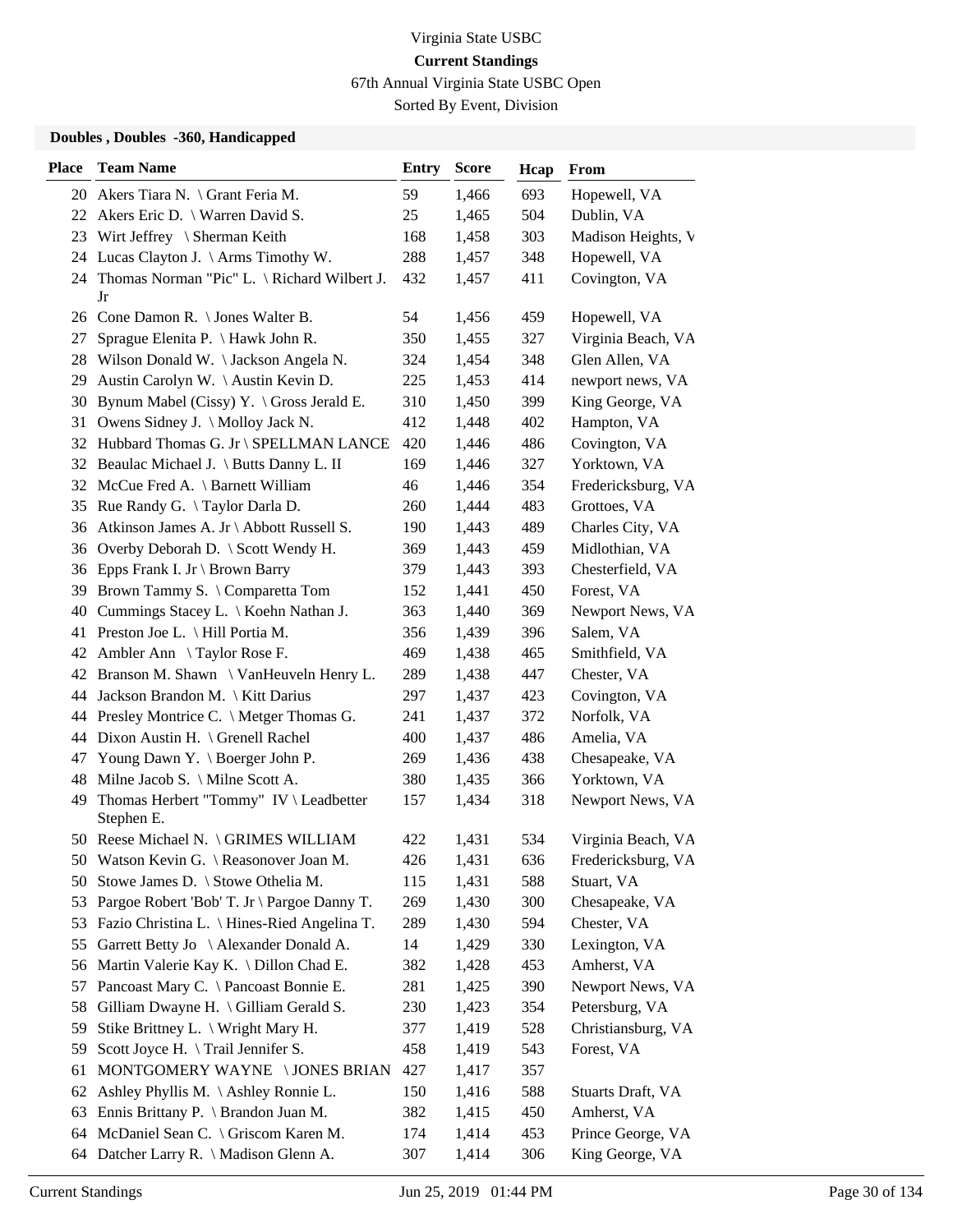67th Annual Virginia State USBC Open

Sorted By Event, Division

| <b>Place</b> | <b>Team Name</b>                                | <b>Entry</b> | <b>Score</b> | Hcap | From                |
|--------------|-------------------------------------------------|--------------|--------------|------|---------------------|
|              | 64 Rice Tyrus H. \ Rice Dana W.                 | 67           | 1,414        | 567  | Nathalie, VA        |
| 67           | Wright Tina M. \ Duncan Ronald E.               | 327          | 1,413        | 411  | Blacksburg, VA      |
| 68           | Barnes Lorrie P. \ Justice Roberta J.           | 36           | 1,411        | 558  | Glen Allen, VA      |
| 69           | Jackson Robert N. Jr \ Brown Jonathan M.        | 24           | 1,409        | 318  | Scottsburg, VA      |
| 69           | Leggette Larisha \ McClary Gregory P. Jr        | 39           | 1,409        | 327  | Newport News, VA    |
| 71           | Condon Edwin "Bubba" A. Jr \ Hays Sandra H.     | 367          | 1,405        | 420  | Newport News, VA    |
|              | 72 Richard Teresa D. \Thomas Robbie K.          | 432          | 1,404        | 597  | Covington, VA       |
|              | 72 Pearson Bernina S. \ Rankin William H. Jr    | 58           | 1,404        | 456  | Hopewell, VA        |
|              | 74 Will Virginia K \ Coleman David W.           | 16           | 1,402        | 504  | Stuarts Draft, VA   |
| 74           | Albright Ron E. $\langle$ Kirby Patrick D.      | 277          | 1,402        | 357  | Charlottesville, VA |
| 76           | Holliday Theresa M. \ Heltzel Deborah L.        | 408          | 1,401        | 465  | Stephens City, VA   |
| 76           | Jackson Bernice H. \ Baker Hollie               | 74           | 1,401        | 378  | Chesapeake, VA      |
| 78           | Neal Cynthia S. \Taggart Sean P.                | 290          | 1,400        | 495  | Prince George, VA   |
| 79           | Bauserman Gary S. \ Brill Earl M.               | 284          | 1,399        | 333  | Winchester, VA      |
| 79           | Phillips Harold D. $\Phi$ Phillips Timothy J.   | 325          | 1,399        | 504  | Blacksburg, VA      |
|              | 79 Palmer Dianna W. \Palmer Willie A.           | 357          | 1,399        | 549  | Salem, VA           |
| 79           | Treynor Victoria P. \ Payne Kathy D.            | 358          | 1,399        | 378  | Salem, VA           |
| 83           | Rainey Earl V. Sr \ Boone Jacqueline C.         | 480          | 1,398        | 480  | Danville, VA        |
| 83           | Adams Daryl C. \ MELVIN BRIDGET                 | 119          | 1,398        | 600  | Bassett, VA         |
| 85           | Camden Barry L. \ Camden Teresa J.              | 30           | 1,397        | 300  | Lexington, VA       |
| 85           | Stephenson O'Neil \ Twyman Joseph E. Jr         | 179          | 1,397        | 306  | Hampton, VA         |
| 87           | Smith Janay S. $\setminus$ Coles Thomas R.      | 445          | 1,395        | 423  | Lynchburg, VA       |
| 88           | Lathan Shirley J. \ Rials Kesha T.              | 462          | 1,393        | 498  | Norfolk, VA         |
| 89           | Fareed Mahdee W. \ Brown Charita L.             | 359          | 1,392        | 405  | Petersburg, VA      |
| 90           | Beshures Patricia K. \ Spellman Tammy L.        | 461          | 1,391        | 339  | Hampton, VA         |
| 90           | Cobb Toby E. $\setminus$ Wolfe Dewey W.         | 206          | 1,391        | 318  | Williamsburg, VA    |
| 90           | Brown Gwendolyn J. \ Lloyd Denise M.            | 308          | 1,391        | 501  | King George, VA     |
| 93           | Stowell Elizabeth A. \ Webb Edward (Greg) G. 37 |              | 1,390        | 414  | Glen Allen, VA      |
| 93           | Gross Anna V. \ Pearson Harry C. Jr             | 58           | 1,390        | 450  | Hopewell, VA        |
| 93           | Hatchett Herman L. Jr \ Scott Raymond W. Jr     | 56           | 1,390        | 393  | Hopewell, VA        |
|              | 96 PHIFERS JOHN T. JR \ Farrow Phillip L.       | 196          | 1,389        | 474  | Newport News, VA    |
|              | 96 Comparetta Tom \ Comparetta Mike A.          | 341          | 1,389        | 333  | Forest, VA          |
|              | 98 King Melissa C. \ Sprouse Laura E.           | 385          | 1,388        | 459  | Amherst, VA         |
| 99           | McNear Erica L. \ Smith Stanley                 | 72           | 1,387        | 315  | Nathalie, VA        |
| 100          | James Steven C. \ Patterson James L.            | 228          | 1,386        | 399  | Hampton, VA         |
| 101          | Scott Alinza \ Spence Albert M. III             | 212          | 1,385        | 309  | Chesapeake, VA      |
| 101          | Hudson Darlene W. \ Carter Deborah W.           | 218          | 1,385        | 519  | Danville, VA        |
| 101          | Barrett-Vaden Terri L. \ Watts Michael          | 146          | 1,385        | 303  | N Dinwiddie, VA     |
| 101          | Jones Leonard W. \ Martin William R. III        | 302          | 1,385        | 357  | Covington, VA       |
| 101          | Scott Shearl L. \Trail Daniel A.                | 458          | 1,385        | 327  | Forest, VA          |
| 101          | Porter Tiffany N. \ Neer Crystal A.             | 17           | 1,385        | 447  | Moyock, NC          |
| 107          | Landrum Lameenya \ Johnson Jeffrey B.           | 229          | 1,384        | 480  | Fredericksburg, VA  |
| 107          | McNally James P. \ Murray Jennifer M.           | 233          | 1,384        | 534  | Norfolk, VA         |
| 109          | Beasley Kenny L. \ Spencer Larry K.             | 207          | 1,383        | 363  | Charlottesville, VA |
| 109          | Harrison Terence L. \ Pierce Ryan M.            | 405          | 1,383        | 369  | Virginia Beach, VA  |
| 109          | Johnson Aaron L. \ Ashby Eugene                 | 56           | 1,383        | 348  | Hopewell, VA        |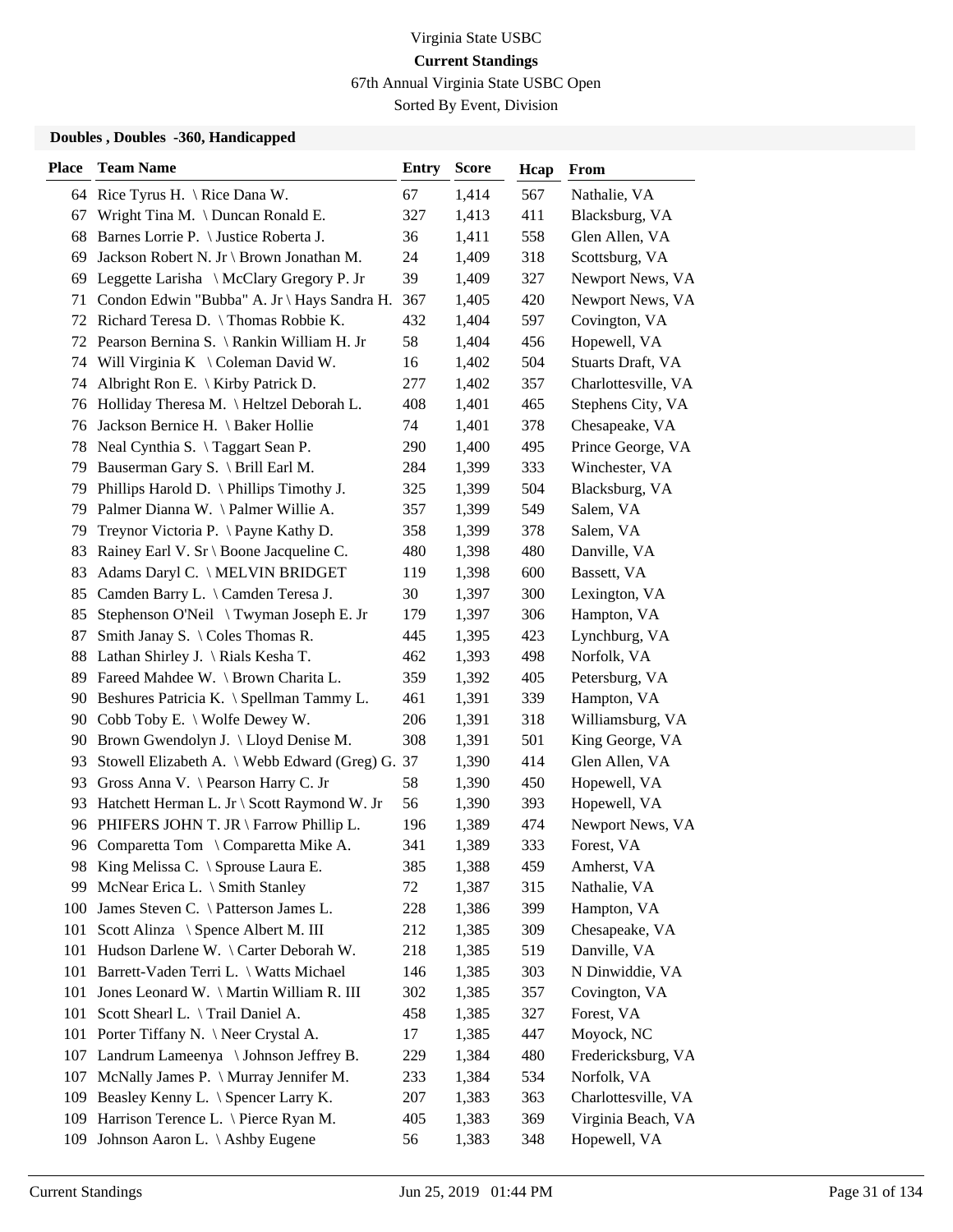67th Annual Virginia State USBC Open

Sorted By Event, Division

| <b>Place</b> | <b>Team Name</b>                                          | <b>Entry</b> | <b>Score</b> | Hcap | <b>From</b>          |
|--------------|-----------------------------------------------------------|--------------|--------------|------|----------------------|
|              | 112 Anderson Veronica W. \Anderson Steve L.               | 436          | 1,382        | 450  | Lynchburg, VA        |
|              | 113 Christine Bobby E. \ Christine Betty J.               | 364          | 1,381        | 354  | Newport News, VA     |
|              | 114 FOLEY NATHAN \FOSTER JOE                              | 323          | 1,380        | 486  |                      |
|              | 114 Thornburg Dawn C. \ Thornburg Donald L.               | 472          | 1,380        | 366  | Inwood, WV           |
|              | 116 Patrick Christy M. \ Collins Tammy J.                 | 250          | 1,379        | 318  | Chester, VA          |
|              | 116 Taylor Jamar D. \ VanMiddlesworth Charles N. 51<br>Jr |              | 1,379        | 354  | Sumerduck, VA        |
|              | 118 Pender Clyde \ Ward Nakia L.                          | 230          | 1,378        | 429  | Petersburg, VA       |
|              | 119 Scurry Carrie L. \ Boone Alfanisa                     | 457          | 1,377        | 312  | Suffolk, VA          |
|              | 119 Parks Geraldine N. \ Ballowe Dawn M.                  | 465          | 1,377        | 522  | Yorktown, VA         |
|              | 119 Woodley William H. \ Wade Otis V. Jr                  | 52           | 1,377        | 303  | Hopewell, VA         |
| 119          | Mays Wendy M. $\langle$ Mays Curtis W.                    | 138          | 1,377        | 417  | Lynchburg, VA        |
|              | 123 Mc Garry Sean D. \ Roadcap Timothy F.                 | 37           | 1,375        | 348  | Glen Allen, VA       |
|              | 123 Edwards Gail J. \ Raynor Ollie L.                     | 408          | 1,375        | 591  | Stephens City, VA    |
|              | 123 Hughes Sue F. \ Hughes Jimmie C.                      | 158          | 1,375        | 342  | South Boston, VA     |
|              | 126 Cowan Brett A. \ Cowan Matthew A.                     | 332          | 1,374        | 306  | Hampton, VA          |
|              | 126 Askew Natalae P. \Turner Darlene A.                   | 91           | 1,374        | 342  | Chesapeake, VA       |
|              | 126 Kerns Gary L. \ Blackford John M. Jr                  | 111          | 1,374        | 351  | Charles Town, WV     |
| 129          | Swann James M. \Lee Marvin V.                             | 47           | 1,373        | 399  | Drakes Branch, VA    |
| 129          | Smith Melvin L. \ Farmer Joanne                           | 163          | 1,373        | 498  | Washington, DC       |
|              | 129 Toney Logan E. \ Clarke Paul M.                       | 207          | 1,373        | 441  | Charlottesville, VA  |
|              | 129 Rountree Timothy E. \Young Joe L.                     | 213          | 1,373        | 309  | Chesapeake, VA       |
|              | 129 Dover Becky E. \ Pancoast Robert T.                   | 281          | 1,373        | 468  | Newport News, VA     |
|              | 134 Greenfield Daisy V. \ Greenfield Carl T.              | 309          | 1,372        | 456  | King George, VA      |
|              | 135 Young Valerie A. \Payne Noble L. II                   | 313          | 1,371        | 345  | King George, VA      |
|              | 135 Vest Harry L. \ Campbell Rusty (Russell)) W.          | 262          | 1,371        | 324  | Grottoes, VA         |
|              | 135 Rice Donna "Coco" M. \ Rice Jonathan M.               | 404          | 1,371        | 411  | Yorktown, VA         |
|              | 135 Euson Elizabeth \ Euson John D.                       | 478          | 1,371        | 588  | Charles Town, WV     |
|              | 139 Willis Evette T. \ Barlow Charles H. Jr               | 118          | 1,368        | 609  | Bassett, VA          |
|              | 140 Lester Fred R. \ Galenski Krista M.                   | 49           | 1,367        | 327  | Warrenton, VA        |
| 140          | Mayfield Herman L. \ Faine David A.                       | 456          | 1,367        | 354  | Virginia Beach, VA   |
|              | 142 Knode Angie \ Grant Thomas C. Jr                      | 55           | 1,366        | 405  | Hopewell, VA         |
|              | 143 WORLEY MARY \ Worley Gary A.                          | 139          | 1,365        | 477  | Madison Hts, VA      |
| 143          | Stillman Andy H. \ Brown Robert E.                        | 126          | 1,365        | 387  | Staunton, VA         |
| 143          | Bynum William L. \ Mullen John J.                         | 272          | 1,365        | 357  | Virgina Beach, VA    |
|              | 143 Davis Denise \ DAVIS MICHAEL                          | 211          | 1,365        | 390  | Chesapeake, VA       |
|              | 147 CALDWELL-NABORS AMANDA \<br>Hockaday Danielle D.      | 172          | 1,364        | 501  | Manassas, VA         |
|              | 147 Watson Theresa R. \ Harris Augusta D.                 | 426          | 1,364        | 579  | Fredericksburg, VA   |
| 147          | Payne Lucille M. \ Payne Linwood C.                       | 430          | 1,364        | 594  | Altavista, VA        |
| 147          | Ponton Kenny Scott Jr \ Ponton Kenneth L.                 | 384          | 1,364        | 435  | Amherst, VA          |
| 151          | Sluss Debra K.   Heroux Tracie L.                         | 461          | 1,362        | 498  | Hampton, VA          |
|              | 152 Harris Vivian M. \ Beasley John Jr                    | 309          | 1,361        | 426  | King George, VA      |
|              | 153 Jordan Bobby R. \ SHIFFLETT ELVIN                     | 265          | 1,359        | 396  | <b>FALLING WATER</b> |
|              | 153 Howland John H. \ Felmeten Andrew D.                  | 157          | 1,359        | 324  | Newport News, VA     |
|              | 153 Bennett James E. \ Blue Lois V.                       | 409          | 1,359        | 432  | Boydton, VA          |
|              | 156 Dixon Corrina A. \ Dixon Tim                          | 414          | 1,358        | 351  | Carrollton, VA       |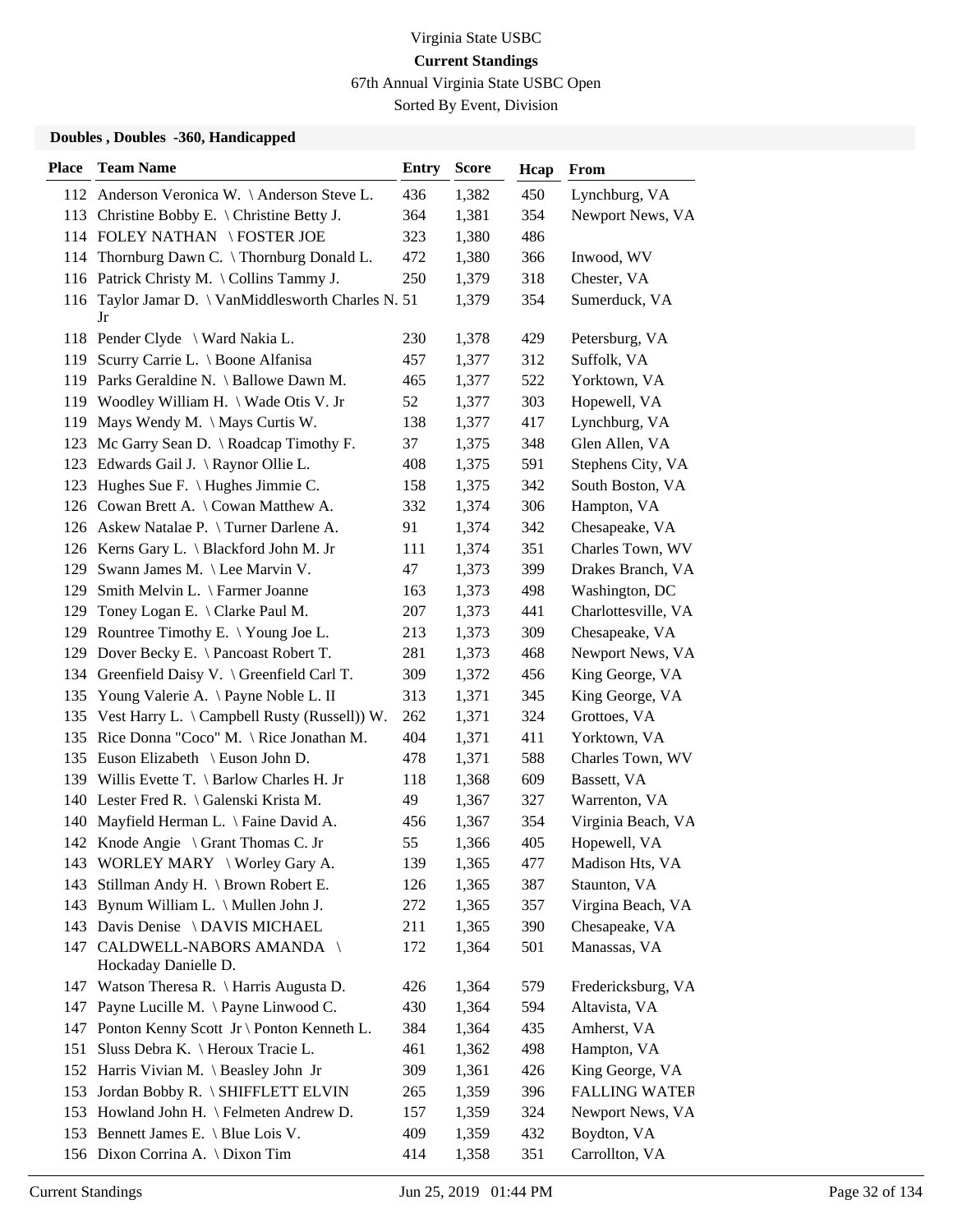67th Annual Virginia State USBC Open

Sorted By Event, Division

| <b>Place</b> | <b>Team Name</b>                                         | <b>Entry</b> | <b>Score</b> | Hcap | <b>From</b>        |
|--------------|----------------------------------------------------------|--------------|--------------|------|--------------------|
| 157          | Anderson Steven K. \ Staton Richie R.                    | 373          | 1,356        | 360  | Hampton, VA        |
| 157          | Truslow Jewel E. \Truslow Robert R.                      | 107          | 1,356        | 630  | Staunton, VA       |
|              | 159 Crawford C. Brantley \ Skaggs Harry A.               | 109          | 1,355        | 387  | Virginia Beach, VA |
|              | 159 Wright Gloria J. \ Merideth James E. Sr              | 44           | 1,355        | 330  | Fredericksburg, VA |
| 161          | Seifert Gina H. $\forall$ Wynn Ruth R.                   | 46           | 1,354        | 336  | Fredericksburg, VA |
| 161          | Smoke Russell J. \ Edwards David L.                      | 130          | 1,354        | 348  | Blacksburg, VA     |
| 161          | Jeffries Audra D. \ Jeffries Jon D.                      | 215          | 1,354        | 366  | Chesapeake, VA     |
|              | 164 Barlow Harry "Jerome" J. \ Hunt Sam H.               | 118          | 1,353        | 360  | Bassett, VA        |
|              | 165 Hagerman Anita L. \ Bernstein Keith C.               | 61           | 1,352        | 327  | Hertford, NC       |
|              | 166 McLaughlin Doris C. \ McLaughlin Vernon P.<br>П      | 303          | 1,351        | 312  | Covington, VA      |
|              | 167 Barber Jimmie L. \ Brown Rodney                      | 303          | 1,350        | 441  | Covington, VA      |
|              | 168 Ellis Jerry B. \ Ellis Jarvis "Doc"                  | 267          | 1,349        | 417  | Hampton, VA        |
|              | 168 Castle Will H. \ Campbell C Wade                     | 413          | 1,349        | 315  | Lynchburg, VA      |
|              | 168 Santana-Mojica Marcos A. \ Pritchett<br>Alexander M. | 453          | 1,349        | 372  | Hampton, VA        |
|              | 168 Lederle Thomas E. \ Richards David M.                | 6            | 1,349        | 312  | Hampton, VA        |
|              | 172 Perry Arnetta C. \ Perry Wayne J.                    | 96           | 1,348        | 345  | Landover, MD       |
|              | 172 Thompson John D. \ Rose Lewis                        | 329          | 1,348        | 396  | Madison Hts, VA    |
|              | 172 Walker Theresa A. \ Dixon Jimmy L.                   | 164          | 1,348        | 600  | Ft Washington, MD  |
|              | 172 Mills Patricia A. \ Rossi Sarah K.                   | 192          | 1,348        | 483  | Warrenton, VA      |
|              | 176 Warner Susan S. \Thomas Michael J.                   | 240          | 1,346        | 549  | Norfolk, VA        |
|              | 176 Ware Estelle A. \Taylor Addie M.                     | 97           | 1,346        | 450  | Bowie, MD          |
|              | 176 Wynn Frederick G. \ Moore Vernon E.                  | 63           | 1,346        | 315  | Hertford, NC       |
| 179          | Blackford Mallory A. \ Carvajal Ricardo E.               | 111          | 1,345        | 438  | Charles Town, WV   |
|              | 179 Poulin Eric A. \ Jordan Clarence "Ned"               | 302          | 1,345        | 450  | Covington, VA      |
| 179          | Adams Wendi \ Slusher Richard G.                         | 343          | 1,345        | 516  | Salem, VA          |
|              | 182 Voris Hayley C. \ Voris Joshua T.                    | 410          | 1,344        | 480  | Riner, VA          |
| 182          | Smith Christina M. \ Smith Lloyd H.                      | 68           | 1,344        | 471  | Nathalie, VA       |
|              | 182 Woodward Robert G. \ Willingham John W.              | 51           | 1,344        | 384  | Sumerduck, VA      |
| 185          | Atwell Allison (Nicky) H. \ Atwell Randy T.              | 36           | 1,343        | 552  | Glen Allen, VA     |
|              | 186 Greene Jennie M. \ Greene Gary "G-Man" W.            | 63           | 1,342        | 438  | Hertford, NC       |
|              | 187 Brown Ginger D. \ Brown Paul G.                      | 138          | 1,340        | 303  | Lynchburg, VA      |
|              | 187 Richards Dennis E. \GUSLER ASHLEY                    | 431          | 1,340        | 507  |                    |
| 187          | Gilbert Wayne $\setminus$ Gilbert Emily C.               | 473          | 1,340        | 396  | Rustburg, VA       |
| 187          | Bayliss Margaret A. \ Weaver Lisa J.                     | 472          | 1,340        | 489  | Inwood, WV         |
| 187          | Toye Theresa \ Hemsley Charlotte T.                      | 308          | 1,340        | 582  | King George, VA    |
|              | 192 Reese Pauline H. \ Simon Merrill C. III              | 260          | 1,339        | 420  | Grottoes, VA       |
|              | 192 Smith Robert P. Jr \ Smith Lauren A.                 | 401          | 1,339        | 330  | Christiansbrg, VA  |
|              | 194 Coffelt Rachel D. \ Knotts Theresa D.                | 470          | 1,338        | 531  | Inwood, WV         |
|              | 194 Sandidge Dorothy G. \ Sandidge Robert L.             | 436          | 1,338        | 480  | Lynchburg, VA      |
|              | 194 Haga Marty D. \ Overbay Brittany N.                  | 438          | 1,338        | 486  | Marion, VA         |
|              | 194 Layton Betty \Yeagley Kenny J.                       | 286          | 1,338        | 327  | Clifton Forge, VA  |
|              | 194 Kreh Melissa \ Stowe Jeryl D.                        | 115          | 1,338        | 534  | Stuart, VA         |
|              | 199 Lawson Edward C. \ Anderson Robert E.                | 26           | 1,336        | 363  | Yorktown, VA       |
|              | 199 Hunt Robert L. \Turpin Charles W.                    | 399          | 1,336        | 456  | Salem, VA          |
|              | 199 Vavrek-Vogt Ashley V. \ Varela-Hudson Nicole319      |              | 1,336        | 384  | Virginia Beach, VA |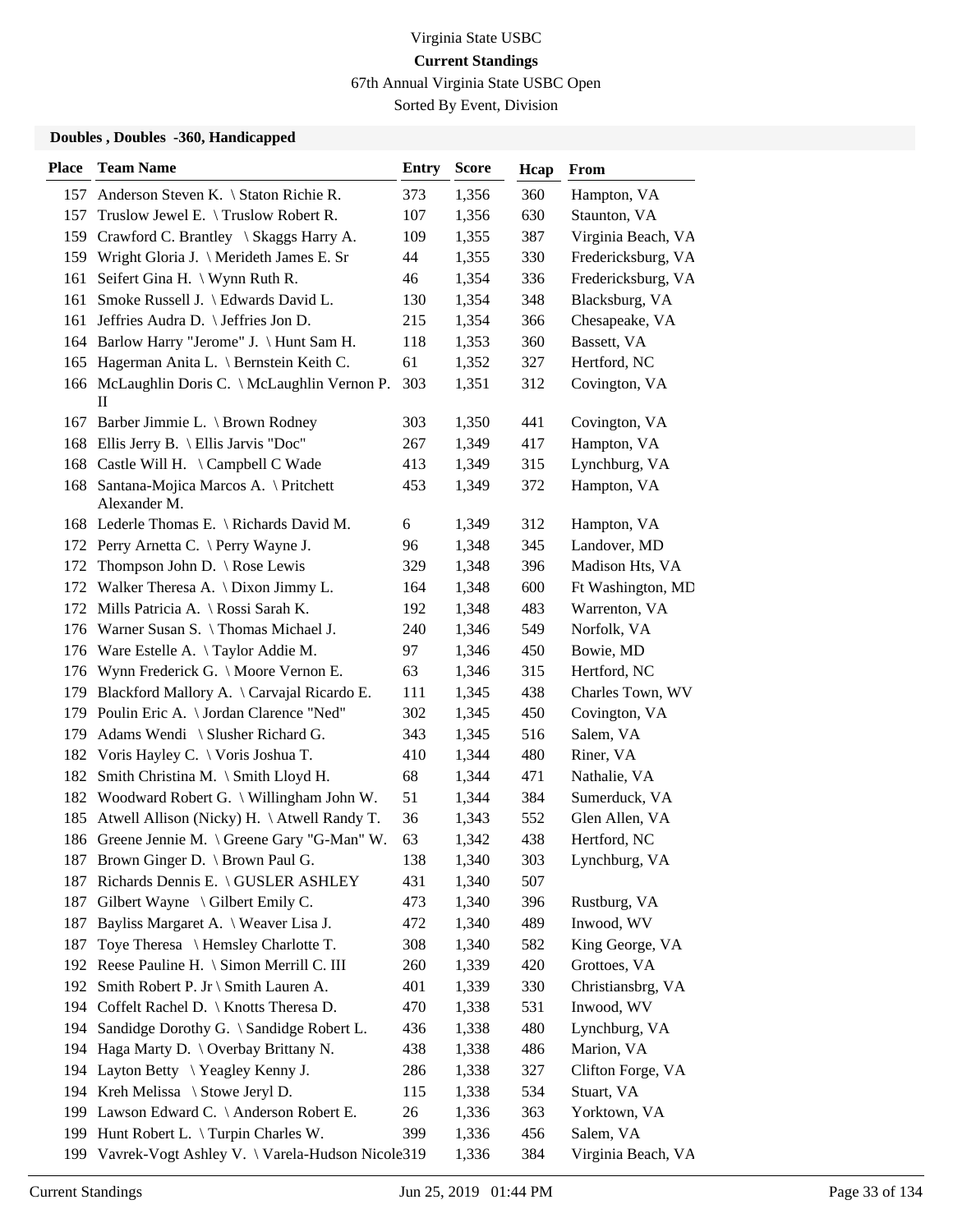67th Annual Virginia State USBC Open

Sorted By Event, Division

| <b>Place</b> | <b>Team Name</b>                                      | <b>Entry</b> | <b>Score</b> | Hcap | From               |
|--------------|-------------------------------------------------------|--------------|--------------|------|--------------------|
|              | R.                                                    |              |              |      |                    |
|              | 202 Hirsch Robin V. \ Hirsch Chuck K.                 | 455          | 1,335        | 528  | Virginia Beach, VA |
|              | 202 Ralston Krystal D. \ Ralston Stacy D.             | 440          | 1,335        | 507  | Stuarts Draft, VA  |
|              | 204 Berg Cathy C. \ Fleming Thomas W.                 | 407          | 1,333        | 414  | Stephens City, VA  |
|              | 204 Disbrow Nelson C. \ Fuller David C.               | 418          | 1,333        | 432  | Richmond, VA       |
|              | 204 Howard Marshall E. Jr \ Suplicki Matthew J.       | 45           | 1,333        | 321  | Fredericksburg, VA |
|              | 204 Dodson Jacob \ Smith David R.                     | 48           | 1,333        | 360  | Culpeper, VA       |
|              | 208 Briscoe-Jarrells Agnes M. \Alston Daryl K.        | 163          | 1,332        | 411  | Washington, DC     |
|              | 209 Oliver Tom \Pultz Lorie                           | 170          | 1,331        | 462  | Clifton Forge, VA  |
|              | 210 Graves Clara W. \ Graves Michael W. Sr            | 236          | 1,329        | 390  | Norfolk, VA        |
|              | 210 Barrick Matthew D. \ McDonald John A.             | 380          | 1,329        | 303  | Yorktown, VA       |
| 210          | Jackson Robert N. Sr \ Ellis Ricky D.                 | 24           | 1,329        | 450  | Scottsburg, VA     |
|              | 213 Fallen Lowell H. Jr \ Talley Wayland              | 40           | 1,328        | 348  | South Boston, VA   |
| 213          | Womack Steven G. \ Hackney Frank W. Jr                | 279          | 1,328        | 348  | Evington, VA       |
|              | 215 Scott Karen F. \ Jones Dennis L.                  | 93           | 1,325        | 303  | Chesapeake, VA     |
|              | 216 Taggart Charlie D. \ Potter John G. Jr            | 290          | 1,324        | 432  | Prince George, VA  |
|              | 216 Billips Anthony D. \ Lester James R.              | 183          | 1,324        | 327  | Roanoke, VA        |
|              | 216 Hinton-Smith Carlette L. DR \ Thomas Juwan<br>Е.  | 462          | 1,324        | 498  | Norfolk, VA        |
|              | 219 Taylor Timothy L. \Ajetunmobl A J A.              | 454          | 1,323        | 321  | Virginia Beach, VA |
|              | 219 Scott Katherine \ Scott Comsee                    | 212          | 1,323        | 429  | Chesapeake, VA     |
| 221          | Bobik Michelle L. \ Breeden Jason A.                  | 273          | 1,321        | 459  | Charles Town, WV   |
| 221          | Campbell Cynthia D. \ Puffenbarger Kenny<br>(Kenneth  | 261          | 1,321        | 513  | Grottoes, VA       |
|              | 223 Adams Terry \ Long Lillie Ann C.                  | 220          | 1,319        | 399  | Lynchburg, VA      |
|              | 223 Meeks Anita L. \ Glenn Doris B.                   | 161          | 1,319        | 432  | Roxboro, NC        |
|              | 223 Guill David E. \ Greene Kenneth J.                | 479          | 1,319        | 324  | Rustburg, VA       |
| 223          | Naulty Nick M. $\setminus$ Naulty Mike N.             | 411          | 1,319        | 372  | Hopewell, VA       |
|              | 223 Dixon John H. \ Hughes Travis                     | 69           | 1,319        | 351  | Nathalie, VA       |
|              | 228 Chandler Bellfield \ Robertson Ryron M.           | 339          | 1,318        | 384  | Pelham, NC         |
| 228          | Blackwell Rex A. \ Stephens Russell                   | 336          | 1,318        | 324  | Pelham, NC         |
|              | 230 Tweedy Cheryl L. \Tweedy Alton D.                 | 152          | 1,317        | 390  | Forest, VA         |
|              | 231 Stewart Mary M. \ Willis Derondo                  | 153          | 1,316        | 378  | Salem, VA          |
| 231          | Jackson Michael L. \ Jackson Melissa L.               | 297          | 1,316        | 300  | Covington, VA      |
|              | 233 Fuqua Thomas \ Wright Walter L. Jr                | 435          | 1,314        | 390  | Lynchburg, VA      |
|              | 234 Carrington Adrienne F. \ Carrington William<br>C. | 314          | 1,313        | 351  | King George, VA    |
|              | 234 Martin Sharon L. \ French Robert E.               | 110          | 1,313        | 648  | Charles Town, WV   |
|              | 236 White Lamisha R. \ White Derrick                  | 52           | 1,311        | 369  | Hopewell, VA       |
|              | 237 Carden Emma J. \ Dixon Harvey L.                  | 23           | 1,310        | 585  | South Boston, VA   |
| 237          | Anderson Edith D. \ Dodson Kenneth L.                 | 425          | 1,310        | 501  | Fredericksburg, VA |
| 239          | Garnett John F. Sr \ Shoemaker Larry W.               | 253          | 1,309        | 309  | Ruther Glen, VA    |
|              | 239 Wade Christina P. \ Williamson Rebecca W.         | 250          | 1,309        | 315  | Chester, VA        |
| 241          | Nicholson Paula M. \Turner Paulette E.                | 215          | 1,308        | 447  | Chesapeake, VA     |
| 241          | Thompson Donald W. \ Brown Gregory A.                 | 216          | 1,308        | 369  | Forestville, MD    |
| 241          | Martin James L. \ Farmer Chester A. Jr                | 142          | 1,308        | 306  | Scottsburg, VA     |
|              | 244 Kyle Marvin S. \ Archambeau Thomas A.             | 17           | 1,307        | 303  | Moyock, NC         |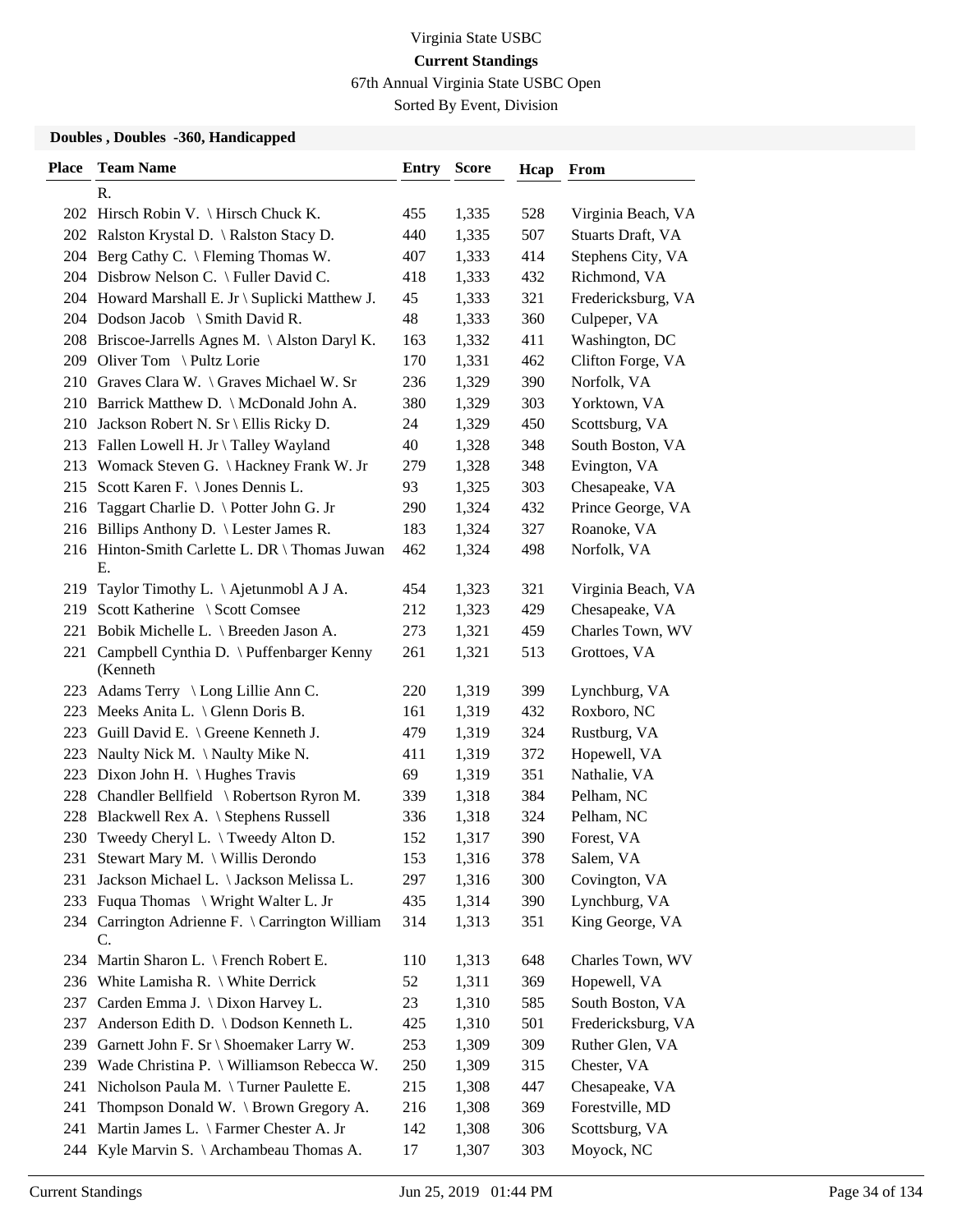67th Annual Virginia State USBC Open

Sorted By Event, Division

| 244 Chaney April D. \ Jackson Raymond L. III<br>246<br>1,307<br>330<br>Chester, VA<br>1,307<br>456<br>244 Bennett Kristen H. \ Cox BettyJo J.<br>244<br>Chester, VA<br>244 Parrish Dawn M. \ Fitzgerald Bruce G.<br>256<br>1,307<br>363<br>Greenville, VA<br>244 Journiette Cassandra L. \ Mack Naymon<br>356<br>1,307<br>363<br>Salem, VA<br>1,306<br>249 Campbell Jeff \ Reese Scott A.<br>440<br>351<br>Stuarts Draft, VA<br>250 Garnett Robert J. \Talak Jack D. II<br>272<br>1,305<br>378<br>Virgina Beach, VA<br>1,305<br>306<br>250 Belton Robbie J. \Houk Don E.<br>205<br>Woodlawn, VA<br>1,304<br>252 Matson Stephen L. \Turner Pete A.<br>293<br>363<br>Falling Waters, WV<br>1,303<br>253 Lyle Randall E. \ Woods Larry C.<br>154<br>321<br>Roanoke, VA<br>253 Simmons Tammy E. \ Simmons Brian<br>170<br>1,303<br>465<br>Clifton Forge, VA<br>393<br>1,303<br>393<br>Richmond, VA<br>James Thomas E. Sr \ James Charles C. Sr<br>253<br>1,302<br>256 Draper Betty M. \ Harris Rosie J.<br>214<br>465<br>Chesapeake, VA<br>1,302<br>Hampton, VA<br>256 Baker Darnell \ Driver Walter Jr<br>227<br>315<br>King George, VA<br>256 Scott Dianne C. \ Scott Richard D. Sr<br>311<br>1,302<br>411<br>262<br>1,302<br>504<br>256 Puffenbarger Betty J. \ Kibler Jeff R.<br>Grottoes, VA<br>260 Hamilton Terry A. \ Cox Lisa M.<br>146<br>1,301<br>300<br>N Dinwiddie, VA<br>1,301<br>260 Glass Maxwell \ Pennix George M.<br>435<br>336<br>Lynchburg, VA<br>262 Sova Kimberley D. \ Myers Amy J.<br>348<br>1,299<br>483<br>Forest, VA<br>231<br>1,299<br>262 Parham Diane H. \Ampy Kendall R.<br>339<br>Dinwiddie, VA<br>1,298<br>Chesapeake, VA<br>264 Wiggins Brian L. \ Rountree Marion<br>209<br>372<br>1,298<br>411<br>Fredericksburg, VA<br>Dupree Sharon A. \ Ball Felix M.<br>425<br>264<br>Trotter James W. $\Phi$ Phelps Peggy A.<br>455<br>1,298<br>474<br>Virginia Beach, VA<br>264<br>1,297<br>Amherst, VA<br>267 Miller Sandy C. \ Bowers Carol J.<br>385<br>519<br>1,297<br>267 Strotman Erin E. \ Bilyard Christopher S.<br>264<br>306<br>Chester, VA<br>1,294<br>Keene Shefford L. $\setminus$ Brockington Richard E.<br>267<br>462<br>Hampton, VA<br>269<br>Dugan Willa A. \Young Roger A.<br>271<br>1,294<br>324<br>Virgina Beach, VA<br>269<br>93<br>1,294<br>414<br>Williams Brenda D. \ Vinson Gigi M.<br>Chesapeake, VA<br>269<br>1,294<br>Roberts Nina D. $\backslash$ Roberts Greg O.<br>71<br>387<br>Nathalie, VA<br>269<br>1,293<br>Price Betty M. $\operatorname{\backslash}$ Brown Jimmy<br>50<br>333<br>Crystal Hill, VA<br>273<br>Shelton Kevin C. \ Mallory Marcus J.<br>200<br>1,293<br>585<br>Scottsville, VA<br>273<br>Schnablegger Janet C. \ Schnablegger David<br>408<br>167<br>1,293<br>Madison Heights, V<br>273<br>M.<br>276 Thomas Chris A. \ Williams Robert E.<br>339<br>1,292<br>459<br>Pelham, NC<br>Reynolds Carolyn M. \ Williams William C.<br>1,290<br>312<br>336<br>King George, VA<br>277<br>Enochs Billy $\langle$ Enochs William H. Sr<br>168<br>1,285<br>318<br>Madison Heights, V<br>278<br>Burrows Damon E. \ Wright Michael T. Jr<br>349<br>381<br>Mechanicsville, VA<br>278<br>1,285<br>Rapert Doris \ Rapert Mark<br>1,285<br>300<br>Lexington, VA<br>14<br>278<br>Bollinger Lester E. \ Holmes Gregory L.<br>433<br>1,284<br>306<br>Hampton, VA<br>281<br>Gravely Diane T. \ Miller Darian<br>119<br>456<br>Bassett, VA<br>282<br>1,283<br>Ketch Lana J. \ Ryan Sean M.<br>395<br>1,282<br>300<br>Gloucester, VA<br>283<br>Watkins Monica D. $\forall$ Wright Devin D.<br>1,281<br>342<br>Manassas, VA<br>284<br>172<br>284<br>Stradford William D. \ Prieur Corey J.<br>317<br>1,281<br>384<br>Virginia Beach, VA<br>Johnson Tracye A. \ Winters Ernest M.<br>305<br>1,280<br>369<br>King George, VA<br>286<br>287<br>Shifflett John E. Jr \ Lambert John<br>259<br>1,279<br>432<br>Grottoes, VA<br>Terry James \ Carter Ivey L.<br>1,279<br>456<br>Pelham, NC<br>287<br>337<br>Hess Gayle U. \ Hess Lloyd A.<br>$\overline{c}$<br>1,279<br>402<br>Chesapeake, VA<br>287<br>290 | <b>Place</b> | <b>Team Name</b>                | <b>Entry</b> | <b>Score</b> | Hcap | From       |
|-----------------------------------------------------------------------------------------------------------------------------------------------------------------------------------------------------------------------------------------------------------------------------------------------------------------------------------------------------------------------------------------------------------------------------------------------------------------------------------------------------------------------------------------------------------------------------------------------------------------------------------------------------------------------------------------------------------------------------------------------------------------------------------------------------------------------------------------------------------------------------------------------------------------------------------------------------------------------------------------------------------------------------------------------------------------------------------------------------------------------------------------------------------------------------------------------------------------------------------------------------------------------------------------------------------------------------------------------------------------------------------------------------------------------------------------------------------------------------------------------------------------------------------------------------------------------------------------------------------------------------------------------------------------------------------------------------------------------------------------------------------------------------------------------------------------------------------------------------------------------------------------------------------------------------------------------------------------------------------------------------------------------------------------------------------------------------------------------------------------------------------------------------------------------------------------------------------------------------------------------------------------------------------------------------------------------------------------------------------------------------------------------------------------------------------------------------------------------------------------------------------------------------------------------------------------------------------------------------------------------------------------------------------------------------------------------------------------------------------------------------------------------------------------------------------------------------------------------------------------------------------------------------------------------------------------------------------------------------------------------------------------------------------------------------------------------------------------------------------------------------------------------------------------------------------------------------------------------------------------------------------------------------------------------------------------------------------------------------------------------------------------------------------------------------------------------------------------------------------------------------------------------------------------------------------------------------------------------------------------------------------------------------------------------------------------------------------------------------------------------------------------------------------------------------------------------------------------------------------------------------------------------------------------------------------------------------------------------------------------------------------------------------------------------------|--------------|---------------------------------|--------------|--------------|------|------------|
|                                                                                                                                                                                                                                                                                                                                                                                                                                                                                                                                                                                                                                                                                                                                                                                                                                                                                                                                                                                                                                                                                                                                                                                                                                                                                                                                                                                                                                                                                                                                                                                                                                                                                                                                                                                                                                                                                                                                                                                                                                                                                                                                                                                                                                                                                                                                                                                                                                                                                                                                                                                                                                                                                                                                                                                                                                                                                                                                                                                                                                                                                                                                                                                                                                                                                                                                                                                                                                                                                                                                                                                                                                                                                                                                                                                                                                                                                                                                                                                                                                                     |              |                                 |              |              |      |            |
|                                                                                                                                                                                                                                                                                                                                                                                                                                                                                                                                                                                                                                                                                                                                                                                                                                                                                                                                                                                                                                                                                                                                                                                                                                                                                                                                                                                                                                                                                                                                                                                                                                                                                                                                                                                                                                                                                                                                                                                                                                                                                                                                                                                                                                                                                                                                                                                                                                                                                                                                                                                                                                                                                                                                                                                                                                                                                                                                                                                                                                                                                                                                                                                                                                                                                                                                                                                                                                                                                                                                                                                                                                                                                                                                                                                                                                                                                                                                                                                                                                                     |              |                                 |              |              |      |            |
|                                                                                                                                                                                                                                                                                                                                                                                                                                                                                                                                                                                                                                                                                                                                                                                                                                                                                                                                                                                                                                                                                                                                                                                                                                                                                                                                                                                                                                                                                                                                                                                                                                                                                                                                                                                                                                                                                                                                                                                                                                                                                                                                                                                                                                                                                                                                                                                                                                                                                                                                                                                                                                                                                                                                                                                                                                                                                                                                                                                                                                                                                                                                                                                                                                                                                                                                                                                                                                                                                                                                                                                                                                                                                                                                                                                                                                                                                                                                                                                                                                                     |              |                                 |              |              |      |            |
|                                                                                                                                                                                                                                                                                                                                                                                                                                                                                                                                                                                                                                                                                                                                                                                                                                                                                                                                                                                                                                                                                                                                                                                                                                                                                                                                                                                                                                                                                                                                                                                                                                                                                                                                                                                                                                                                                                                                                                                                                                                                                                                                                                                                                                                                                                                                                                                                                                                                                                                                                                                                                                                                                                                                                                                                                                                                                                                                                                                                                                                                                                                                                                                                                                                                                                                                                                                                                                                                                                                                                                                                                                                                                                                                                                                                                                                                                                                                                                                                                                                     |              |                                 |              |              |      |            |
|                                                                                                                                                                                                                                                                                                                                                                                                                                                                                                                                                                                                                                                                                                                                                                                                                                                                                                                                                                                                                                                                                                                                                                                                                                                                                                                                                                                                                                                                                                                                                                                                                                                                                                                                                                                                                                                                                                                                                                                                                                                                                                                                                                                                                                                                                                                                                                                                                                                                                                                                                                                                                                                                                                                                                                                                                                                                                                                                                                                                                                                                                                                                                                                                                                                                                                                                                                                                                                                                                                                                                                                                                                                                                                                                                                                                                                                                                                                                                                                                                                                     |              |                                 |              |              |      |            |
|                                                                                                                                                                                                                                                                                                                                                                                                                                                                                                                                                                                                                                                                                                                                                                                                                                                                                                                                                                                                                                                                                                                                                                                                                                                                                                                                                                                                                                                                                                                                                                                                                                                                                                                                                                                                                                                                                                                                                                                                                                                                                                                                                                                                                                                                                                                                                                                                                                                                                                                                                                                                                                                                                                                                                                                                                                                                                                                                                                                                                                                                                                                                                                                                                                                                                                                                                                                                                                                                                                                                                                                                                                                                                                                                                                                                                                                                                                                                                                                                                                                     |              |                                 |              |              |      |            |
|                                                                                                                                                                                                                                                                                                                                                                                                                                                                                                                                                                                                                                                                                                                                                                                                                                                                                                                                                                                                                                                                                                                                                                                                                                                                                                                                                                                                                                                                                                                                                                                                                                                                                                                                                                                                                                                                                                                                                                                                                                                                                                                                                                                                                                                                                                                                                                                                                                                                                                                                                                                                                                                                                                                                                                                                                                                                                                                                                                                                                                                                                                                                                                                                                                                                                                                                                                                                                                                                                                                                                                                                                                                                                                                                                                                                                                                                                                                                                                                                                                                     |              |                                 |              |              |      |            |
|                                                                                                                                                                                                                                                                                                                                                                                                                                                                                                                                                                                                                                                                                                                                                                                                                                                                                                                                                                                                                                                                                                                                                                                                                                                                                                                                                                                                                                                                                                                                                                                                                                                                                                                                                                                                                                                                                                                                                                                                                                                                                                                                                                                                                                                                                                                                                                                                                                                                                                                                                                                                                                                                                                                                                                                                                                                                                                                                                                                                                                                                                                                                                                                                                                                                                                                                                                                                                                                                                                                                                                                                                                                                                                                                                                                                                                                                                                                                                                                                                                                     |              |                                 |              |              |      |            |
|                                                                                                                                                                                                                                                                                                                                                                                                                                                                                                                                                                                                                                                                                                                                                                                                                                                                                                                                                                                                                                                                                                                                                                                                                                                                                                                                                                                                                                                                                                                                                                                                                                                                                                                                                                                                                                                                                                                                                                                                                                                                                                                                                                                                                                                                                                                                                                                                                                                                                                                                                                                                                                                                                                                                                                                                                                                                                                                                                                                                                                                                                                                                                                                                                                                                                                                                                                                                                                                                                                                                                                                                                                                                                                                                                                                                                                                                                                                                                                                                                                                     |              |                                 |              |              |      |            |
|                                                                                                                                                                                                                                                                                                                                                                                                                                                                                                                                                                                                                                                                                                                                                                                                                                                                                                                                                                                                                                                                                                                                                                                                                                                                                                                                                                                                                                                                                                                                                                                                                                                                                                                                                                                                                                                                                                                                                                                                                                                                                                                                                                                                                                                                                                                                                                                                                                                                                                                                                                                                                                                                                                                                                                                                                                                                                                                                                                                                                                                                                                                                                                                                                                                                                                                                                                                                                                                                                                                                                                                                                                                                                                                                                                                                                                                                                                                                                                                                                                                     |              |                                 |              |              |      |            |
|                                                                                                                                                                                                                                                                                                                                                                                                                                                                                                                                                                                                                                                                                                                                                                                                                                                                                                                                                                                                                                                                                                                                                                                                                                                                                                                                                                                                                                                                                                                                                                                                                                                                                                                                                                                                                                                                                                                                                                                                                                                                                                                                                                                                                                                                                                                                                                                                                                                                                                                                                                                                                                                                                                                                                                                                                                                                                                                                                                                                                                                                                                                                                                                                                                                                                                                                                                                                                                                                                                                                                                                                                                                                                                                                                                                                                                                                                                                                                                                                                                                     |              |                                 |              |              |      |            |
|                                                                                                                                                                                                                                                                                                                                                                                                                                                                                                                                                                                                                                                                                                                                                                                                                                                                                                                                                                                                                                                                                                                                                                                                                                                                                                                                                                                                                                                                                                                                                                                                                                                                                                                                                                                                                                                                                                                                                                                                                                                                                                                                                                                                                                                                                                                                                                                                                                                                                                                                                                                                                                                                                                                                                                                                                                                                                                                                                                                                                                                                                                                                                                                                                                                                                                                                                                                                                                                                                                                                                                                                                                                                                                                                                                                                                                                                                                                                                                                                                                                     |              |                                 |              |              |      |            |
|                                                                                                                                                                                                                                                                                                                                                                                                                                                                                                                                                                                                                                                                                                                                                                                                                                                                                                                                                                                                                                                                                                                                                                                                                                                                                                                                                                                                                                                                                                                                                                                                                                                                                                                                                                                                                                                                                                                                                                                                                                                                                                                                                                                                                                                                                                                                                                                                                                                                                                                                                                                                                                                                                                                                                                                                                                                                                                                                                                                                                                                                                                                                                                                                                                                                                                                                                                                                                                                                                                                                                                                                                                                                                                                                                                                                                                                                                                                                                                                                                                                     |              |                                 |              |              |      |            |
|                                                                                                                                                                                                                                                                                                                                                                                                                                                                                                                                                                                                                                                                                                                                                                                                                                                                                                                                                                                                                                                                                                                                                                                                                                                                                                                                                                                                                                                                                                                                                                                                                                                                                                                                                                                                                                                                                                                                                                                                                                                                                                                                                                                                                                                                                                                                                                                                                                                                                                                                                                                                                                                                                                                                                                                                                                                                                                                                                                                                                                                                                                                                                                                                                                                                                                                                                                                                                                                                                                                                                                                                                                                                                                                                                                                                                                                                                                                                                                                                                                                     |              |                                 |              |              |      |            |
|                                                                                                                                                                                                                                                                                                                                                                                                                                                                                                                                                                                                                                                                                                                                                                                                                                                                                                                                                                                                                                                                                                                                                                                                                                                                                                                                                                                                                                                                                                                                                                                                                                                                                                                                                                                                                                                                                                                                                                                                                                                                                                                                                                                                                                                                                                                                                                                                                                                                                                                                                                                                                                                                                                                                                                                                                                                                                                                                                                                                                                                                                                                                                                                                                                                                                                                                                                                                                                                                                                                                                                                                                                                                                                                                                                                                                                                                                                                                                                                                                                                     |              |                                 |              |              |      |            |
|                                                                                                                                                                                                                                                                                                                                                                                                                                                                                                                                                                                                                                                                                                                                                                                                                                                                                                                                                                                                                                                                                                                                                                                                                                                                                                                                                                                                                                                                                                                                                                                                                                                                                                                                                                                                                                                                                                                                                                                                                                                                                                                                                                                                                                                                                                                                                                                                                                                                                                                                                                                                                                                                                                                                                                                                                                                                                                                                                                                                                                                                                                                                                                                                                                                                                                                                                                                                                                                                                                                                                                                                                                                                                                                                                                                                                                                                                                                                                                                                                                                     |              |                                 |              |              |      |            |
|                                                                                                                                                                                                                                                                                                                                                                                                                                                                                                                                                                                                                                                                                                                                                                                                                                                                                                                                                                                                                                                                                                                                                                                                                                                                                                                                                                                                                                                                                                                                                                                                                                                                                                                                                                                                                                                                                                                                                                                                                                                                                                                                                                                                                                                                                                                                                                                                                                                                                                                                                                                                                                                                                                                                                                                                                                                                                                                                                                                                                                                                                                                                                                                                                                                                                                                                                                                                                                                                                                                                                                                                                                                                                                                                                                                                                                                                                                                                                                                                                                                     |              |                                 |              |              |      |            |
|                                                                                                                                                                                                                                                                                                                                                                                                                                                                                                                                                                                                                                                                                                                                                                                                                                                                                                                                                                                                                                                                                                                                                                                                                                                                                                                                                                                                                                                                                                                                                                                                                                                                                                                                                                                                                                                                                                                                                                                                                                                                                                                                                                                                                                                                                                                                                                                                                                                                                                                                                                                                                                                                                                                                                                                                                                                                                                                                                                                                                                                                                                                                                                                                                                                                                                                                                                                                                                                                                                                                                                                                                                                                                                                                                                                                                                                                                                                                                                                                                                                     |              |                                 |              |              |      |            |
|                                                                                                                                                                                                                                                                                                                                                                                                                                                                                                                                                                                                                                                                                                                                                                                                                                                                                                                                                                                                                                                                                                                                                                                                                                                                                                                                                                                                                                                                                                                                                                                                                                                                                                                                                                                                                                                                                                                                                                                                                                                                                                                                                                                                                                                                                                                                                                                                                                                                                                                                                                                                                                                                                                                                                                                                                                                                                                                                                                                                                                                                                                                                                                                                                                                                                                                                                                                                                                                                                                                                                                                                                                                                                                                                                                                                                                                                                                                                                                                                                                                     |              |                                 |              |              |      |            |
|                                                                                                                                                                                                                                                                                                                                                                                                                                                                                                                                                                                                                                                                                                                                                                                                                                                                                                                                                                                                                                                                                                                                                                                                                                                                                                                                                                                                                                                                                                                                                                                                                                                                                                                                                                                                                                                                                                                                                                                                                                                                                                                                                                                                                                                                                                                                                                                                                                                                                                                                                                                                                                                                                                                                                                                                                                                                                                                                                                                                                                                                                                                                                                                                                                                                                                                                                                                                                                                                                                                                                                                                                                                                                                                                                                                                                                                                                                                                                                                                                                                     |              |                                 |              |              |      |            |
|                                                                                                                                                                                                                                                                                                                                                                                                                                                                                                                                                                                                                                                                                                                                                                                                                                                                                                                                                                                                                                                                                                                                                                                                                                                                                                                                                                                                                                                                                                                                                                                                                                                                                                                                                                                                                                                                                                                                                                                                                                                                                                                                                                                                                                                                                                                                                                                                                                                                                                                                                                                                                                                                                                                                                                                                                                                                                                                                                                                                                                                                                                                                                                                                                                                                                                                                                                                                                                                                                                                                                                                                                                                                                                                                                                                                                                                                                                                                                                                                                                                     |              |                                 |              |              |      |            |
|                                                                                                                                                                                                                                                                                                                                                                                                                                                                                                                                                                                                                                                                                                                                                                                                                                                                                                                                                                                                                                                                                                                                                                                                                                                                                                                                                                                                                                                                                                                                                                                                                                                                                                                                                                                                                                                                                                                                                                                                                                                                                                                                                                                                                                                                                                                                                                                                                                                                                                                                                                                                                                                                                                                                                                                                                                                                                                                                                                                                                                                                                                                                                                                                                                                                                                                                                                                                                                                                                                                                                                                                                                                                                                                                                                                                                                                                                                                                                                                                                                                     |              |                                 |              |              |      |            |
|                                                                                                                                                                                                                                                                                                                                                                                                                                                                                                                                                                                                                                                                                                                                                                                                                                                                                                                                                                                                                                                                                                                                                                                                                                                                                                                                                                                                                                                                                                                                                                                                                                                                                                                                                                                                                                                                                                                                                                                                                                                                                                                                                                                                                                                                                                                                                                                                                                                                                                                                                                                                                                                                                                                                                                                                                                                                                                                                                                                                                                                                                                                                                                                                                                                                                                                                                                                                                                                                                                                                                                                                                                                                                                                                                                                                                                                                                                                                                                                                                                                     |              |                                 |              |              |      |            |
|                                                                                                                                                                                                                                                                                                                                                                                                                                                                                                                                                                                                                                                                                                                                                                                                                                                                                                                                                                                                                                                                                                                                                                                                                                                                                                                                                                                                                                                                                                                                                                                                                                                                                                                                                                                                                                                                                                                                                                                                                                                                                                                                                                                                                                                                                                                                                                                                                                                                                                                                                                                                                                                                                                                                                                                                                                                                                                                                                                                                                                                                                                                                                                                                                                                                                                                                                                                                                                                                                                                                                                                                                                                                                                                                                                                                                                                                                                                                                                                                                                                     |              |                                 |              |              |      |            |
|                                                                                                                                                                                                                                                                                                                                                                                                                                                                                                                                                                                                                                                                                                                                                                                                                                                                                                                                                                                                                                                                                                                                                                                                                                                                                                                                                                                                                                                                                                                                                                                                                                                                                                                                                                                                                                                                                                                                                                                                                                                                                                                                                                                                                                                                                                                                                                                                                                                                                                                                                                                                                                                                                                                                                                                                                                                                                                                                                                                                                                                                                                                                                                                                                                                                                                                                                                                                                                                                                                                                                                                                                                                                                                                                                                                                                                                                                                                                                                                                                                                     |              |                                 |              |              |      |            |
|                                                                                                                                                                                                                                                                                                                                                                                                                                                                                                                                                                                                                                                                                                                                                                                                                                                                                                                                                                                                                                                                                                                                                                                                                                                                                                                                                                                                                                                                                                                                                                                                                                                                                                                                                                                                                                                                                                                                                                                                                                                                                                                                                                                                                                                                                                                                                                                                                                                                                                                                                                                                                                                                                                                                                                                                                                                                                                                                                                                                                                                                                                                                                                                                                                                                                                                                                                                                                                                                                                                                                                                                                                                                                                                                                                                                                                                                                                                                                                                                                                                     |              |                                 |              |              |      |            |
|                                                                                                                                                                                                                                                                                                                                                                                                                                                                                                                                                                                                                                                                                                                                                                                                                                                                                                                                                                                                                                                                                                                                                                                                                                                                                                                                                                                                                                                                                                                                                                                                                                                                                                                                                                                                                                                                                                                                                                                                                                                                                                                                                                                                                                                                                                                                                                                                                                                                                                                                                                                                                                                                                                                                                                                                                                                                                                                                                                                                                                                                                                                                                                                                                                                                                                                                                                                                                                                                                                                                                                                                                                                                                                                                                                                                                                                                                                                                                                                                                                                     |              |                                 |              |              |      |            |
|                                                                                                                                                                                                                                                                                                                                                                                                                                                                                                                                                                                                                                                                                                                                                                                                                                                                                                                                                                                                                                                                                                                                                                                                                                                                                                                                                                                                                                                                                                                                                                                                                                                                                                                                                                                                                                                                                                                                                                                                                                                                                                                                                                                                                                                                                                                                                                                                                                                                                                                                                                                                                                                                                                                                                                                                                                                                                                                                                                                                                                                                                                                                                                                                                                                                                                                                                                                                                                                                                                                                                                                                                                                                                                                                                                                                                                                                                                                                                                                                                                                     |              |                                 |              |              |      |            |
|                                                                                                                                                                                                                                                                                                                                                                                                                                                                                                                                                                                                                                                                                                                                                                                                                                                                                                                                                                                                                                                                                                                                                                                                                                                                                                                                                                                                                                                                                                                                                                                                                                                                                                                                                                                                                                                                                                                                                                                                                                                                                                                                                                                                                                                                                                                                                                                                                                                                                                                                                                                                                                                                                                                                                                                                                                                                                                                                                                                                                                                                                                                                                                                                                                                                                                                                                                                                                                                                                                                                                                                                                                                                                                                                                                                                                                                                                                                                                                                                                                                     |              |                                 |              |              |      |            |
|                                                                                                                                                                                                                                                                                                                                                                                                                                                                                                                                                                                                                                                                                                                                                                                                                                                                                                                                                                                                                                                                                                                                                                                                                                                                                                                                                                                                                                                                                                                                                                                                                                                                                                                                                                                                                                                                                                                                                                                                                                                                                                                                                                                                                                                                                                                                                                                                                                                                                                                                                                                                                                                                                                                                                                                                                                                                                                                                                                                                                                                                                                                                                                                                                                                                                                                                                                                                                                                                                                                                                                                                                                                                                                                                                                                                                                                                                                                                                                                                                                                     |              |                                 |              |              |      |            |
|                                                                                                                                                                                                                                                                                                                                                                                                                                                                                                                                                                                                                                                                                                                                                                                                                                                                                                                                                                                                                                                                                                                                                                                                                                                                                                                                                                                                                                                                                                                                                                                                                                                                                                                                                                                                                                                                                                                                                                                                                                                                                                                                                                                                                                                                                                                                                                                                                                                                                                                                                                                                                                                                                                                                                                                                                                                                                                                                                                                                                                                                                                                                                                                                                                                                                                                                                                                                                                                                                                                                                                                                                                                                                                                                                                                                                                                                                                                                                                                                                                                     |              |                                 |              |              |      |            |
|                                                                                                                                                                                                                                                                                                                                                                                                                                                                                                                                                                                                                                                                                                                                                                                                                                                                                                                                                                                                                                                                                                                                                                                                                                                                                                                                                                                                                                                                                                                                                                                                                                                                                                                                                                                                                                                                                                                                                                                                                                                                                                                                                                                                                                                                                                                                                                                                                                                                                                                                                                                                                                                                                                                                                                                                                                                                                                                                                                                                                                                                                                                                                                                                                                                                                                                                                                                                                                                                                                                                                                                                                                                                                                                                                                                                                                                                                                                                                                                                                                                     |              |                                 |              |              |      |            |
|                                                                                                                                                                                                                                                                                                                                                                                                                                                                                                                                                                                                                                                                                                                                                                                                                                                                                                                                                                                                                                                                                                                                                                                                                                                                                                                                                                                                                                                                                                                                                                                                                                                                                                                                                                                                                                                                                                                                                                                                                                                                                                                                                                                                                                                                                                                                                                                                                                                                                                                                                                                                                                                                                                                                                                                                                                                                                                                                                                                                                                                                                                                                                                                                                                                                                                                                                                                                                                                                                                                                                                                                                                                                                                                                                                                                                                                                                                                                                                                                                                                     |              |                                 |              |              |      |            |
|                                                                                                                                                                                                                                                                                                                                                                                                                                                                                                                                                                                                                                                                                                                                                                                                                                                                                                                                                                                                                                                                                                                                                                                                                                                                                                                                                                                                                                                                                                                                                                                                                                                                                                                                                                                                                                                                                                                                                                                                                                                                                                                                                                                                                                                                                                                                                                                                                                                                                                                                                                                                                                                                                                                                                                                                                                                                                                                                                                                                                                                                                                                                                                                                                                                                                                                                                                                                                                                                                                                                                                                                                                                                                                                                                                                                                                                                                                                                                                                                                                                     |              |                                 |              |              |      |            |
|                                                                                                                                                                                                                                                                                                                                                                                                                                                                                                                                                                                                                                                                                                                                                                                                                                                                                                                                                                                                                                                                                                                                                                                                                                                                                                                                                                                                                                                                                                                                                                                                                                                                                                                                                                                                                                                                                                                                                                                                                                                                                                                                                                                                                                                                                                                                                                                                                                                                                                                                                                                                                                                                                                                                                                                                                                                                                                                                                                                                                                                                                                                                                                                                                                                                                                                                                                                                                                                                                                                                                                                                                                                                                                                                                                                                                                                                                                                                                                                                                                                     |              |                                 |              |              |      |            |
|                                                                                                                                                                                                                                                                                                                                                                                                                                                                                                                                                                                                                                                                                                                                                                                                                                                                                                                                                                                                                                                                                                                                                                                                                                                                                                                                                                                                                                                                                                                                                                                                                                                                                                                                                                                                                                                                                                                                                                                                                                                                                                                                                                                                                                                                                                                                                                                                                                                                                                                                                                                                                                                                                                                                                                                                                                                                                                                                                                                                                                                                                                                                                                                                                                                                                                                                                                                                                                                                                                                                                                                                                                                                                                                                                                                                                                                                                                                                                                                                                                                     |              |                                 |              |              |      |            |
|                                                                                                                                                                                                                                                                                                                                                                                                                                                                                                                                                                                                                                                                                                                                                                                                                                                                                                                                                                                                                                                                                                                                                                                                                                                                                                                                                                                                                                                                                                                                                                                                                                                                                                                                                                                                                                                                                                                                                                                                                                                                                                                                                                                                                                                                                                                                                                                                                                                                                                                                                                                                                                                                                                                                                                                                                                                                                                                                                                                                                                                                                                                                                                                                                                                                                                                                                                                                                                                                                                                                                                                                                                                                                                                                                                                                                                                                                                                                                                                                                                                     |              |                                 |              |              |      |            |
|                                                                                                                                                                                                                                                                                                                                                                                                                                                                                                                                                                                                                                                                                                                                                                                                                                                                                                                                                                                                                                                                                                                                                                                                                                                                                                                                                                                                                                                                                                                                                                                                                                                                                                                                                                                                                                                                                                                                                                                                                                                                                                                                                                                                                                                                                                                                                                                                                                                                                                                                                                                                                                                                                                                                                                                                                                                                                                                                                                                                                                                                                                                                                                                                                                                                                                                                                                                                                                                                                                                                                                                                                                                                                                                                                                                                                                                                                                                                                                                                                                                     |              |                                 |              |              |      |            |
|                                                                                                                                                                                                                                                                                                                                                                                                                                                                                                                                                                                                                                                                                                                                                                                                                                                                                                                                                                                                                                                                                                                                                                                                                                                                                                                                                                                                                                                                                                                                                                                                                                                                                                                                                                                                                                                                                                                                                                                                                                                                                                                                                                                                                                                                                                                                                                                                                                                                                                                                                                                                                                                                                                                                                                                                                                                                                                                                                                                                                                                                                                                                                                                                                                                                                                                                                                                                                                                                                                                                                                                                                                                                                                                                                                                                                                                                                                                                                                                                                                                     |              |                                 |              |              |      |            |
|                                                                                                                                                                                                                                                                                                                                                                                                                                                                                                                                                                                                                                                                                                                                                                                                                                                                                                                                                                                                                                                                                                                                                                                                                                                                                                                                                                                                                                                                                                                                                                                                                                                                                                                                                                                                                                                                                                                                                                                                                                                                                                                                                                                                                                                                                                                                                                                                                                                                                                                                                                                                                                                                                                                                                                                                                                                                                                                                                                                                                                                                                                                                                                                                                                                                                                                                                                                                                                                                                                                                                                                                                                                                                                                                                                                                                                                                                                                                                                                                                                                     |              |                                 |              |              |      |            |
|                                                                                                                                                                                                                                                                                                                                                                                                                                                                                                                                                                                                                                                                                                                                                                                                                                                                                                                                                                                                                                                                                                                                                                                                                                                                                                                                                                                                                                                                                                                                                                                                                                                                                                                                                                                                                                                                                                                                                                                                                                                                                                                                                                                                                                                                                                                                                                                                                                                                                                                                                                                                                                                                                                                                                                                                                                                                                                                                                                                                                                                                                                                                                                                                                                                                                                                                                                                                                                                                                                                                                                                                                                                                                                                                                                                                                                                                                                                                                                                                                                                     |              |                                 |              |              |      |            |
|                                                                                                                                                                                                                                                                                                                                                                                                                                                                                                                                                                                                                                                                                                                                                                                                                                                                                                                                                                                                                                                                                                                                                                                                                                                                                                                                                                                                                                                                                                                                                                                                                                                                                                                                                                                                                                                                                                                                                                                                                                                                                                                                                                                                                                                                                                                                                                                                                                                                                                                                                                                                                                                                                                                                                                                                                                                                                                                                                                                                                                                                                                                                                                                                                                                                                                                                                                                                                                                                                                                                                                                                                                                                                                                                                                                                                                                                                                                                                                                                                                                     |              |                                 |              |              |      |            |
|                                                                                                                                                                                                                                                                                                                                                                                                                                                                                                                                                                                                                                                                                                                                                                                                                                                                                                                                                                                                                                                                                                                                                                                                                                                                                                                                                                                                                                                                                                                                                                                                                                                                                                                                                                                                                                                                                                                                                                                                                                                                                                                                                                                                                                                                                                                                                                                                                                                                                                                                                                                                                                                                                                                                                                                                                                                                                                                                                                                                                                                                                                                                                                                                                                                                                                                                                                                                                                                                                                                                                                                                                                                                                                                                                                                                                                                                                                                                                                                                                                                     |              |                                 |              |              |      |            |
|                                                                                                                                                                                                                                                                                                                                                                                                                                                                                                                                                                                                                                                                                                                                                                                                                                                                                                                                                                                                                                                                                                                                                                                                                                                                                                                                                                                                                                                                                                                                                                                                                                                                                                                                                                                                                                                                                                                                                                                                                                                                                                                                                                                                                                                                                                                                                                                                                                                                                                                                                                                                                                                                                                                                                                                                                                                                                                                                                                                                                                                                                                                                                                                                                                                                                                                                                                                                                                                                                                                                                                                                                                                                                                                                                                                                                                                                                                                                                                                                                                                     |              |                                 |              |              |      |            |
|                                                                                                                                                                                                                                                                                                                                                                                                                                                                                                                                                                                                                                                                                                                                                                                                                                                                                                                                                                                                                                                                                                                                                                                                                                                                                                                                                                                                                                                                                                                                                                                                                                                                                                                                                                                                                                                                                                                                                                                                                                                                                                                                                                                                                                                                                                                                                                                                                                                                                                                                                                                                                                                                                                                                                                                                                                                                                                                                                                                                                                                                                                                                                                                                                                                                                                                                                                                                                                                                                                                                                                                                                                                                                                                                                                                                                                                                                                                                                                                                                                                     |              |                                 |              |              |      |            |
|                                                                                                                                                                                                                                                                                                                                                                                                                                                                                                                                                                                                                                                                                                                                                                                                                                                                                                                                                                                                                                                                                                                                                                                                                                                                                                                                                                                                                                                                                                                                                                                                                                                                                                                                                                                                                                                                                                                                                                                                                                                                                                                                                                                                                                                                                                                                                                                                                                                                                                                                                                                                                                                                                                                                                                                                                                                                                                                                                                                                                                                                                                                                                                                                                                                                                                                                                                                                                                                                                                                                                                                                                                                                                                                                                                                                                                                                                                                                                                                                                                                     |              | Boehm Dolores I. \ Vernon Trudy | 438          | 1,278        | 609  | Marion, VA |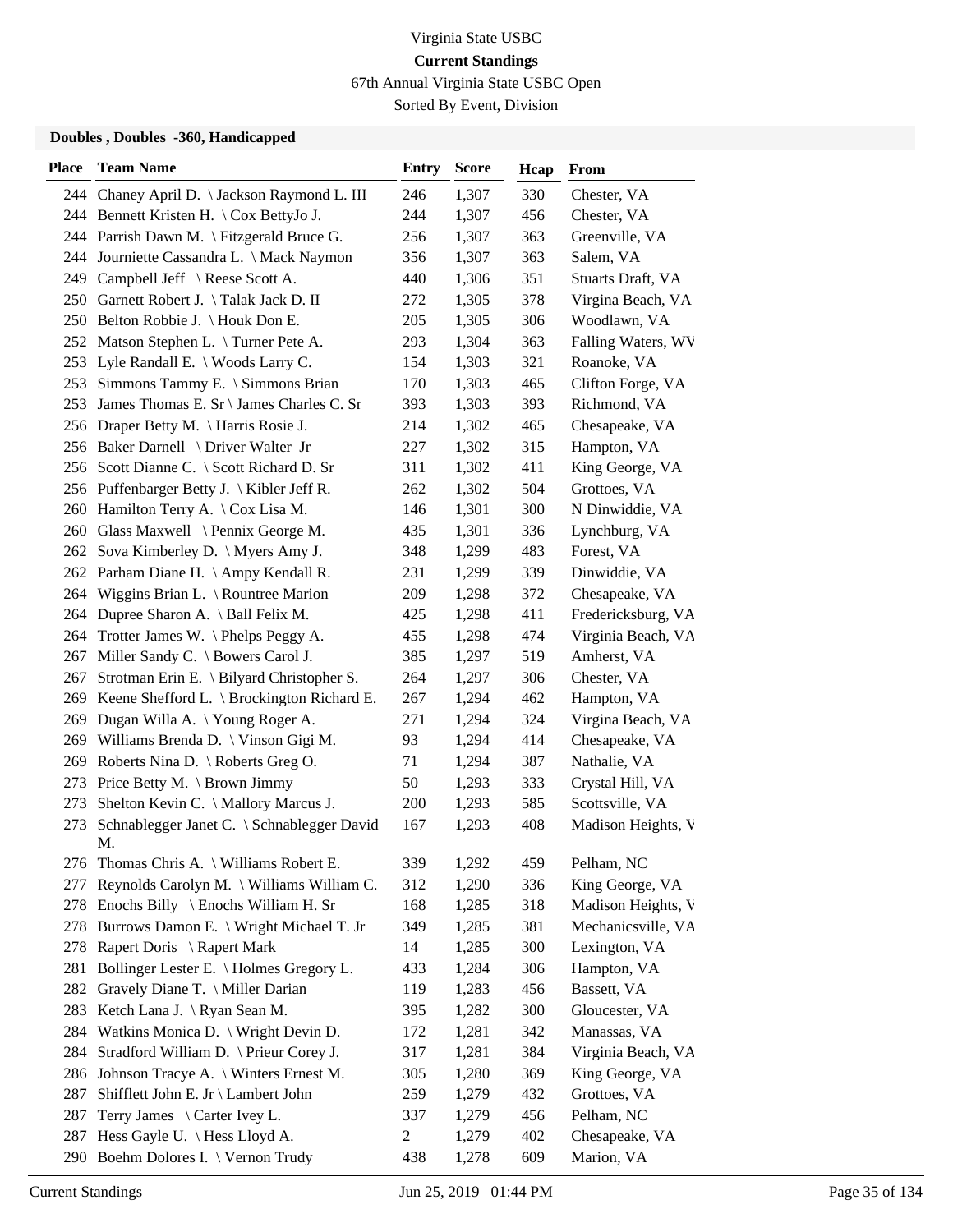67th Annual Virginia State USBC Open

Sorted By Event, Division

| <b>Place</b> | <b>Team Name</b>                                    | Entry        | <b>Score</b> | Hcap | From                |
|--------------|-----------------------------------------------------|--------------|--------------|------|---------------------|
|              | 291 Dale Dianna L. \ Collins Marvin"Butch" L.       | 259          | 1,277        | 453  | Grottoes, VA        |
|              | 292 Cuvelier Michael J. \ Cuvelier Jim F.           | $\mathbf{1}$ | 1,276        | 303  | Big Island, VA      |
|              | 292 Roberts Brenda L. \ Roberts Raymond A. Sr       | 71           | 1,276        | 312  | Nathalie, VA        |
|              | 294 James Henry T. \ Stone Larry W.                 | 338          | 1,275        | 402  | Pelham, NC          |
|              | 294 Pigg Mackenzie G. \ Pigg Ryan W.                | 381          | 1,275        | 318  | Amherst, VA         |
|              | 296 Hughes Terry W. \ Kurowski George C.            | 135          | 1,274        | 315  | Newport News, VA    |
|              | 297 Jones Jeffrey C. \ Slagle James H.              | 16           | 1,273        | 354  | Stuarts Draft, VA   |
|              | 297 Brown Tammy S. \Turnbow Tyler J.                | 341          | 1,273        | 396  | Forest, VA          |
| 297          | Mathias Beverly K. \ Blalock Beth J.                | 244          | 1,273        | 438  | Chester, VA         |
|              | 300 Cowell Augustus F. \ King Tommy L. Jr           | 210          | 1,272        | 330  | Chesapeake, VA      |
|              | 301 Dove Nikki N. \ Carney Andrew S.                | 410          | 1,270        | 312  | Riner, VA           |
|              | 302 Anderson David R. \ Pollett Rich A.             | 158          | 1,269        | 354  | South Boston, VA    |
|              | 302 Edwards Maude F. \ Edwards Phil R.              | 313          | 1,269        | 411  | King George, VA     |
|              | 304 Schnurr John R. \ Sutton Leslie P.              | 240          | 1,266        | 324  | Norfolk, VA         |
|              | 304 Pulliam John R. \ Smith James L.                | 68           | 1,266        | 306  | Nathalie, VA        |
|              | 306 Farmer Deborah M. \ Butler Rickey A.            | 165          | 1,265        | 435  | Capitol Hgts, MD    |
|              | 307 Weaver Rita O. \ Willoughby Henry L.            | 166          | 1,264        | 315  | Washington, DC      |
| 307          | Johnston Lisa S. \ Cline Robert D.                  | 396          | 1,264        | 300  | Ararat, NC          |
|              | 307 Brown Mary E. \ Wright Barbara A.               | 97           | 1,264        | 318  | Bowie, MD           |
|              | 310 Lamkin Sheila M. \Lamkin Steve C.               | 134          | 1,262        | 345  | S. Prince George, V |
| 311          | Griggs John C. Sr \ Dye Cleve III                   | 444          | 1,261        | 309  | Lanexa, VA          |
| 311          | Blackwell Betty J. \ Gibson Darreck M.              | 164          | 1,261        | 420  | Ft Washington, MD   |
|              | 313 Murray Anne M. \ Murray Hickey J. Jr            | 238          | 1,260        | 357  | Bethesda, MD        |
|              | 314 Ayers Melissa T. \Coffey Ryan S.                | 8            | 1,257        | 315  | Buena Vista, VA     |
|              | 315 Hutcherson Becky W. \ Hutcherson Richard C.     | 40           | 1,256        | 417  | South Boston, VA    |
|              | Jr                                                  |              |              |      |                     |
|              | 315 Ware Scott A. \ Grygier Marc A.                 | 53           | 1,256        | 339  | Hopewell, VA        |
|              | 315 Smith Cristina D. \ Campbell Danny R.           | 151          | 1,256        | 315  | Stuarts Draft, VA   |
|              | 315 Garnett Chet A. \ Cline Elisa P.                | 271          | 1,256        | 309  | Virgina Beach, VA   |
|              | 319 Herron Marty G. \Young Jerry M.                 | 251          | 1,255        | 321  | Max Meadows, VA     |
|              | 320 Utter Christopher N. \ Himelright Danny R. Sr   | 423          | 1,252        | 300  | Bunker Hill, WV     |
|              | 320 Dixon Floyd W. Jr \ Grenell Kay R.              | 400          | 1,252        | 375  | Amelia, VA          |
|              | 322 Rivenback Becky C. \ Rivenback Walter T. JE 257 |              | 1,251        | 381  | Greenville, VA      |
|              | 323 Reiver Allen D. Sr \ Arnold Charles P.          | 235          | 1,249        | 366  | Norfolk, VA         |
| 323          | Monroe Ronnie D. \ Rice Henry B. Jr                 | 195          | 1,249        | 339  | Newport News, VA    |
|              | 325 Holoman James A. \ Milloy Theresa T.            | 194          | 1,248        | 366  | Hampton, VA         |
|              | 325 Faulkner Theodis Jr \ Faulkner Alfred M.        | 23           | 1,248        | 315  | South Boston, VA    |
| 327          | Holley Linda A. \ Cuffee Louis E. Jr                | 456          | 1,247        | 354  | Virginia Beach, VA  |
| 328          | Dice Roger D. \ Ginger Jason S. Sr                  | 251          | 1,246        | 357  | Max Meadows, VA     |
| 328          | Bobik Vickie W. \ Goodnow Andrew T.                 | 273          | 1,246        | 306  | Charles Town, WV    |
|              | 330 Puffenbarger Samantha M. \ Buckner Darin        | 286          | 1,244        | 396  | Clifton Forge, VA   |
| 331          | Tate Anne C. \Tate Ira T. Sr                        | 433          | 1,243        | 336  | Hampton, VA         |
| 332          | Barlow Cornell A. \ Bland Wanda B.                  | 155          | 1,242        | 309  | Quinton, VA         |
| 333          | Johnston Mike \Johnston Tina A.                     | 220          | 1,236        | 312  | Lynchburg, VA       |
|              | 334 Newlin Michael E. \ Newlin Darin S.             | 283          | 1,234        | 312  | Winchester, VA      |
| 335          | Shupe Michael W. \ Atkins William G. Jr             | 223          | 1,230        | 339  | Chesterfield, VA    |
| 336          | Curtis Janice E. $\setminus$ Curtis William R.      | 478          | 1,228        | 357  | Charles Town, WV    |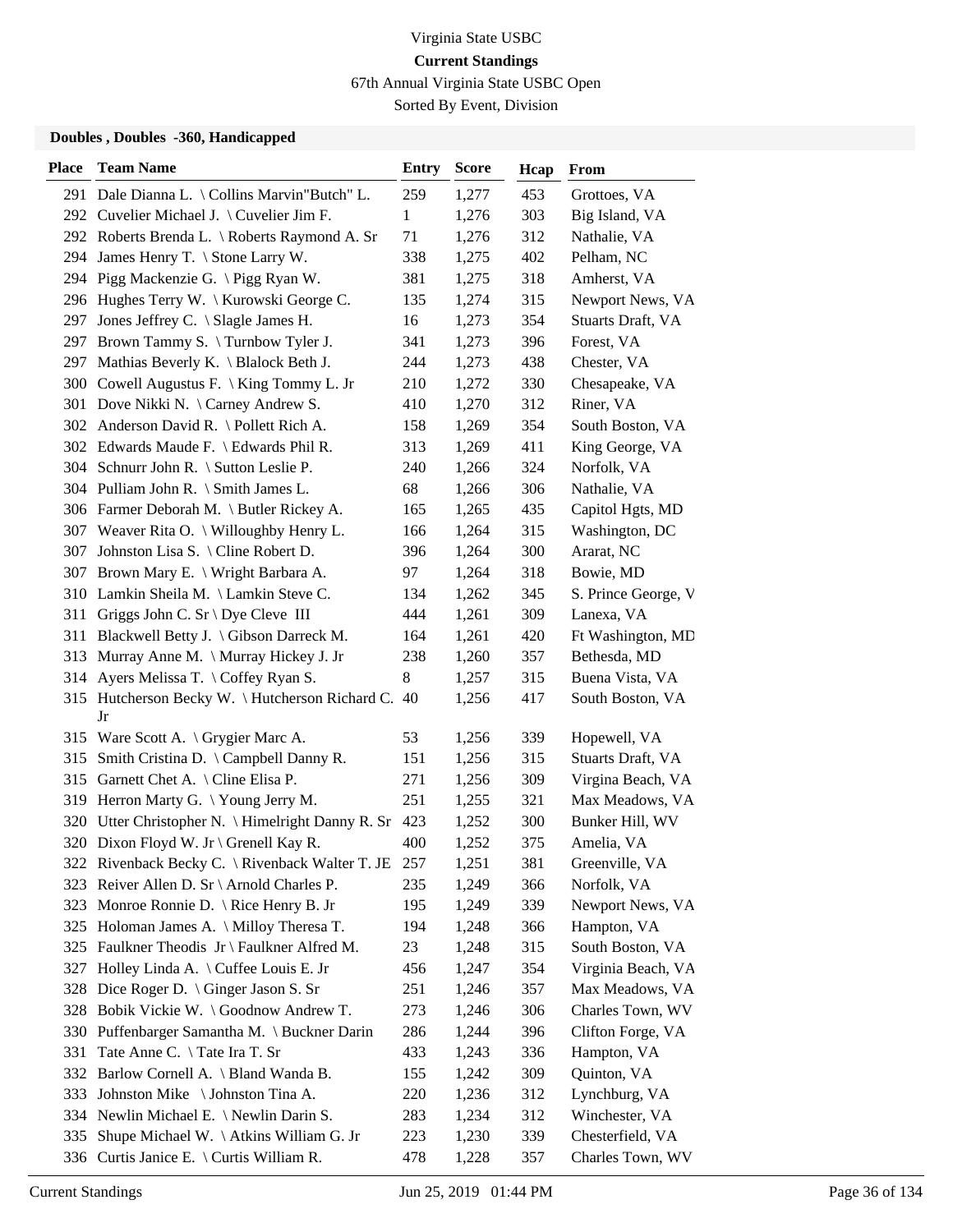67th Annual Virginia State USBC Open

Sorted By Event, Division

#### **Doubles , Doubles -360, Handicapped**

| <b>Place</b> | <b>Team Name</b>                                      | <b>Entry</b> | <b>Score</b> | Hcap | <b>From</b>         |
|--------------|-------------------------------------------------------|--------------|--------------|------|---------------------|
|              | 337 Graves Henry B. \ Johnson Robert M.               | 306          | 1,227        | 372  | King George, VA     |
|              | 338 Jones Doris E. \ Royal Nathaniel                  | 50           | 1,225        | 411  | Crystal Hill, VA    |
|              | 339 Reese Teresa D. \ Patterson Raymond O.            | 441          | 1,223        | 411  | Stuarts Draft, VA   |
|              | 340 BABEY JOHN \ Lamm Michael E.                      | 412          | 1,221        | 408  | Hampton, VA         |
| 341          | Brown Stephanie C. \ Brown Hezzie J. Jr               | 67           | 1,218        | 372  | Nathalie, VA        |
|              | 342 Sword Ronnie L. Jr \ Johnston Joshua C.           | 32           | 1,215        | 315  | Warrenton, VA       |
|              | 343 Lusk Kellie L. \ Cheek Richard C.                 | 300          | 1,214        | 327  | Gloucester, VA      |
|              | 344 Hoffman Peter B. \ Davis Timothy T.               | 134          | 1,212        | 342  | S. Prince George, V |
| 345          | Pilgram Harold \ Megginson Lorenzo                    | 445          | 1,211        | 303  | Lynchburg, VA       |
|              | 346 Cotterell Dewey H. Jr \ Cotterell Linda M.        | 61           | 1,209        | 387  | Hertford, NC        |
| 347          | Speidel James L. \ Sullivan Wayne P.                  | 174          | 1,208        | 339  | Prince George, VA   |
| 348          | Furman Theresa S. \ Lastinger Charles C. Jr           | 3            | 1,205        | 402  | Gates, NC           |
| 349          | Brady Karen E. \ Servais Michelle L.                  | 187          | 1,203        | 480  | Norfolk, VA         |
| 350          | Holland Lyvern F. \ Fuller Brenda R.                  | 165          | 1,202        | 453  | Capitol Hgts, MD    |
|              | 351 Patterson Brian A. \ Romero Ronald A.             | 6            | 1,200        | 324  | Hampton, VA         |
|              | 352 Herbaugh Jackie M. \ Holliday Franklin D.         | 406          | 1,193        | 384  | Stephens City, VA   |
|              | 353 Dixon James E. \ Johnson William L.               | 33           | 1,191        | 333  | SOUTH BOSTON,       |
| 354          | Mcdonald Jennifer Brooke \ Scott Jamie L.             | 383          | 1,190        | 420  | Amherst, VA         |
|              | 355 Priebe Millie A. \ Wright Robert W.               | 45           | 1,189        | 336  | Fredericksburg, VA  |
|              | 356 McCain Robert L. \ McCain Henry L.                | 33           | 1,163        | 393  | SOUTH BOSTON,       |
| 357          | Singleton Henry L. $\Im$ Singleton Haryn J.           | 129          | 1,161        | 363  | Petersburg, VA      |
| 358          | Logan Jerald M. $\setminus$ Cobbs James E.            | 336          | 1,157        | 342  | Pelham, NC          |
| 359          | BRANDON JAMES \ Eckard Douglas P.                     | 108          | 1,146        | 306  | Staunton, VA        |
| 360          | Clark Pamela W. \ Clark Brian A.                      | 143          | 1,142        | 303  | Henrico, VA         |
| 361          | Biby Delores F. \ Hendricks Frank                     | 257          | 1,135        | 330  | Greenville, VA      |
|              | 362 Willard James R. \ Leonard Daniel R.              | 204          | 1,100        | 324  | Galax, VA           |
|              | 363 Dickerson Nathan L. Jr \ Washington Rodrick<br>T. | 217          | 1,087        | 327  | Forestville, MD     |

The lowest score to cash is 1443.

#### **Doubles , Doubles -360, Scratch**

| <b>Place</b> Team Name                |     |     |                           | <b>Hcap</b> From   |
|---------------------------------------|-----|-----|---------------------------|--------------------|
| 1 Griggs John C. Sr \ Dye Cleve III   | 444 |     |                           | Lanexa, VA         |
| 2 Matson Stephen L. \Turner Pete A.   | 293 | 941 |                           | Falling Waters, WV |
| 3 Newlin Michael E. \ Newlin Darin S. | 283 | 922 |                           | Winchester, VA     |
|                                       |     |     | <b>Entry Score</b><br>952 |                    |

The lowest score to cash is 922.

| Entry                                                                                                                                                                                 | <b>Score</b> | Hcap | From                |
|---------------------------------------------------------------------------------------------------------------------------------------------------------------------------------------|--------------|------|---------------------|
| 434                                                                                                                                                                                   | 814          |      | Yorktown, VA        |
| 446                                                                                                                                                                                   | 783          |      | Hampton, VA         |
| 459                                                                                                                                                                                   | 779          |      | Dublin, VA          |
| 301                                                                                                                                                                                   | 762          |      | North Chesterfield, |
| 122                                                                                                                                                                                   | 754          |      | Norfolk, VA         |
| 117                                                                                                                                                                                   | 741          |      | Roanoke, VA         |
| 345                                                                                                                                                                                   | 735          |      | Stafford, VA        |
| <b>Team Name</b><br>1 Leonard Tacarci M.<br>2 Anderson Russell A.<br>3 Howell Robert D.<br>4 Dich Kenneth J.<br>5 Wiegand Thomas A. Jr<br>6 Lawhorn David W.<br>7 Rumbaugh Paul L. II |              |      |                     |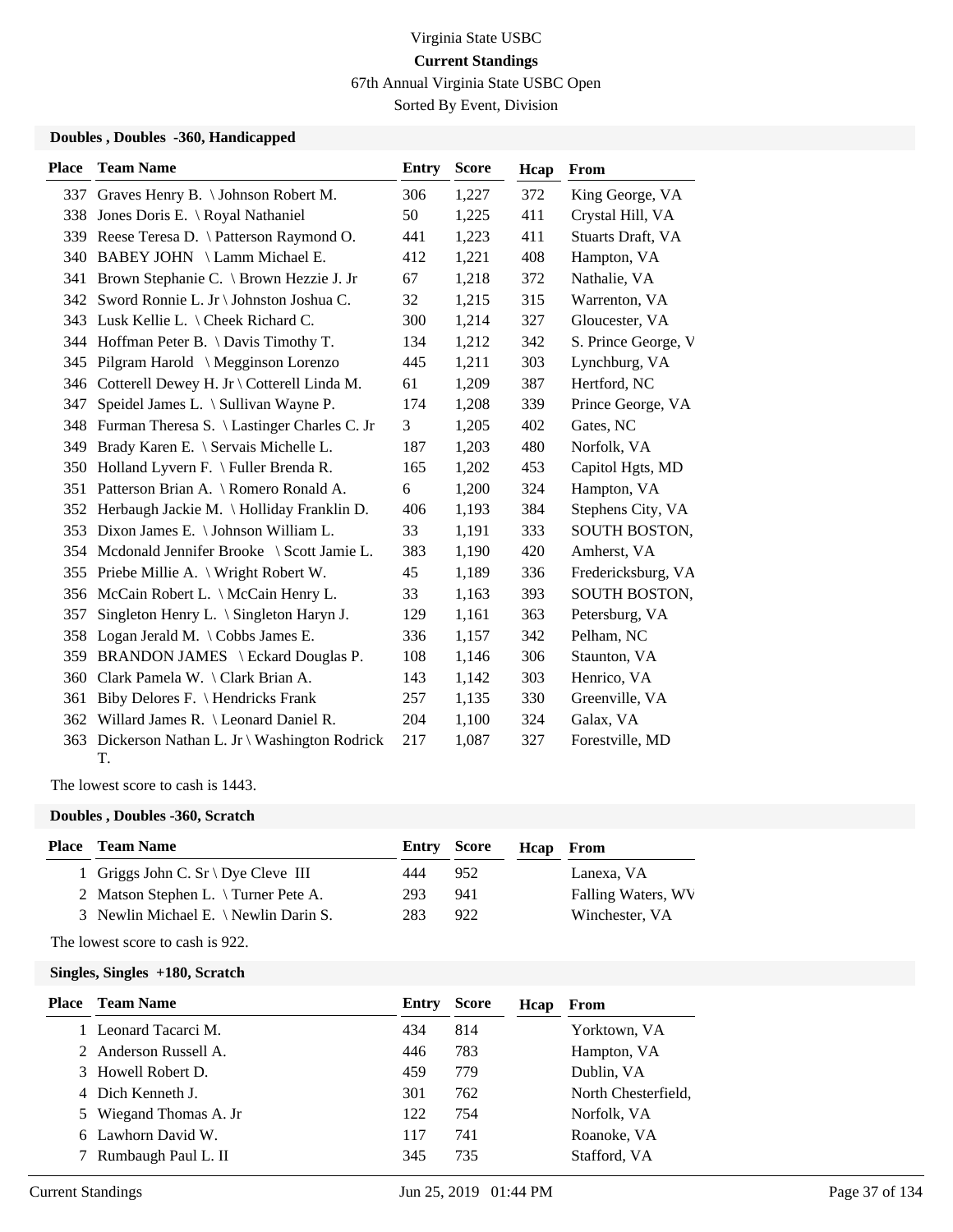67th Annual Virginia State USBC Open

Sorted By Event, Division

| <b>Place</b> | <b>Team Name</b>            | <b>Entry</b> | <b>Score</b> | Hcap | From               |
|--------------|-----------------------------|--------------|--------------|------|--------------------|
|              | 7 Keene Robert Jr           | 252          | 735          |      | Petersburg, VA     |
| 9            | Bolosan Chris L.            | 361          | 733          |      | Newport News, VA   |
| 10           | Bisner Brandon M.           | 94           | 731          |      | Chesapeake, VA     |
| 11           | Marshall James L.           | 193          | 730          |      | Dungannon, VA      |
|              | 12 Cox William C.           | 247          | 729          |      | Chester, VA        |
| 13           | Harlow Michael "Alan"       | 31           | 728          |      | Palmyra, VA        |
| 14           | Allman Dallas W.            | 448          | 726          |      | Hampton, VA        |
| 15           | Gomez Joseph A.             | 292          | 724          |      | Virginia Beach, VA |
| 16           | Sours Joshua A.             | 282          | 718          |      | Winchester, VA     |
| 16           | Arpe Kyle T.                | 386          | 718          |      | Amherst, VA        |
| 18           | Coffey Derick A.            | 9            | 717          |      | Blue Ridge, VA     |
| 19           | Ferguson Kevin R.           | 103          | 714          |      | Norfolk, VA        |
| 19           | Atkins Stephen D.           | 224          | 714          |      | Chesterfield, VA   |
| 19           | Johnson Jacob Sr            | 477          | 714          |      | Portsmouth, VA     |
| 22           | Watson Blake C.             | 248          | 713          |      | Chester, VA        |
| 22           | Wingfield Derek A.          | 136          | 713          |      | Forest, VA         |
|              | 24 Lavender Shawn E.        | 376          | 711          |      | Waynesboro, VA     |
| 25           | Pancoast Steven P.          | 280          | 709          |      | Newport News, VA   |
| 25           | Cruz Joseph R.              | 188          | 709          |      | Aulander, NC       |
| 27           | Arehart Steven S.           | 375          | 708          |      | Waynesboro, VA     |
| 28           | McKinney Troy D.            | 352          | 706          |      | Yorktown, VA       |
| 28           | Smith Michael B.            | 446          | 706          |      | Hampton, VA        |
| 28           | Jones David                 | 443          | 706          |      | Newport News, VA   |
| 28           | Orfield Robert D.           | 186          | 706          |      | Chesterfield, VA   |
| 32           | Rankin York C. Jr           | 101          | 704          |      | White Plains, MD   |
| 32           | Blow Joe C.                 | 78           | 704          |      | Chesapeake, VA     |
| 32           | Moore Anthony K.            | 78           | 704          |      | Chesapeake, VA     |
| 35           | Collins Chris M.            | 82           | 701          |      | Chesapeake, VA     |
| 35           | Muncher Brad                | 474          | 701          |      | Goode, VA          |
| 37           | Wiggins Perry L.            | 477          | 699          |      | Portsmouth, VA     |
| 37           | McClung Shane M.            | 103          | 699          |      | Norfolk, VA        |
| 39           | Tate Ira T. Jr              | 434          | 698          |      | Yorktown, VA       |
|              | 39 Chambers Lenzy D.        | 353          | 698          |      | Virginia Beach, VA |
| 41           | <b>Drakeford Antoinette</b> | 83           | 693          |      | Chesapeake, VA     |
| 42           | Hope Gordon B. III          | 188          | 692          |      | Aulander, NC       |
| 42           | Gant Walter L. Jr           | 226          | 692          |      | Bristow, VA        |
| 44           | Woodruff Paul T.            | 42           | 690          |      | Montpelier, VA     |
| 45           | Pancoast Andrew R.          | 280          | 689          |      | Newport News, VA   |
| 46           | Luddy Mike P.               | 350          | 688          |      | Virginia Beach, VA |
| 47           | Johnson Brandon D.          | 434          | 687          |      | Yorktown, VA       |
| 47           | Waldeck John E.             | 219          | 687          |      | Mechanicsville, VA |
| 49           | Ferrell Wayne               | 299          | 686          |      | Stafford, VA       |
| 50           | Lewis Nicholas H.           | 94           | 684          |      | Chesapeake, VA     |
| 51           | Pierce Nathan R.            | 83           | 683          |      | Chesapeake, VA     |
| 51           | Wilson Brian K.             | 186          | 683          |      | Chesterfield, VA   |
| 53           | Conner Jason W.             | 459          | 682          |      | Dublin, VA         |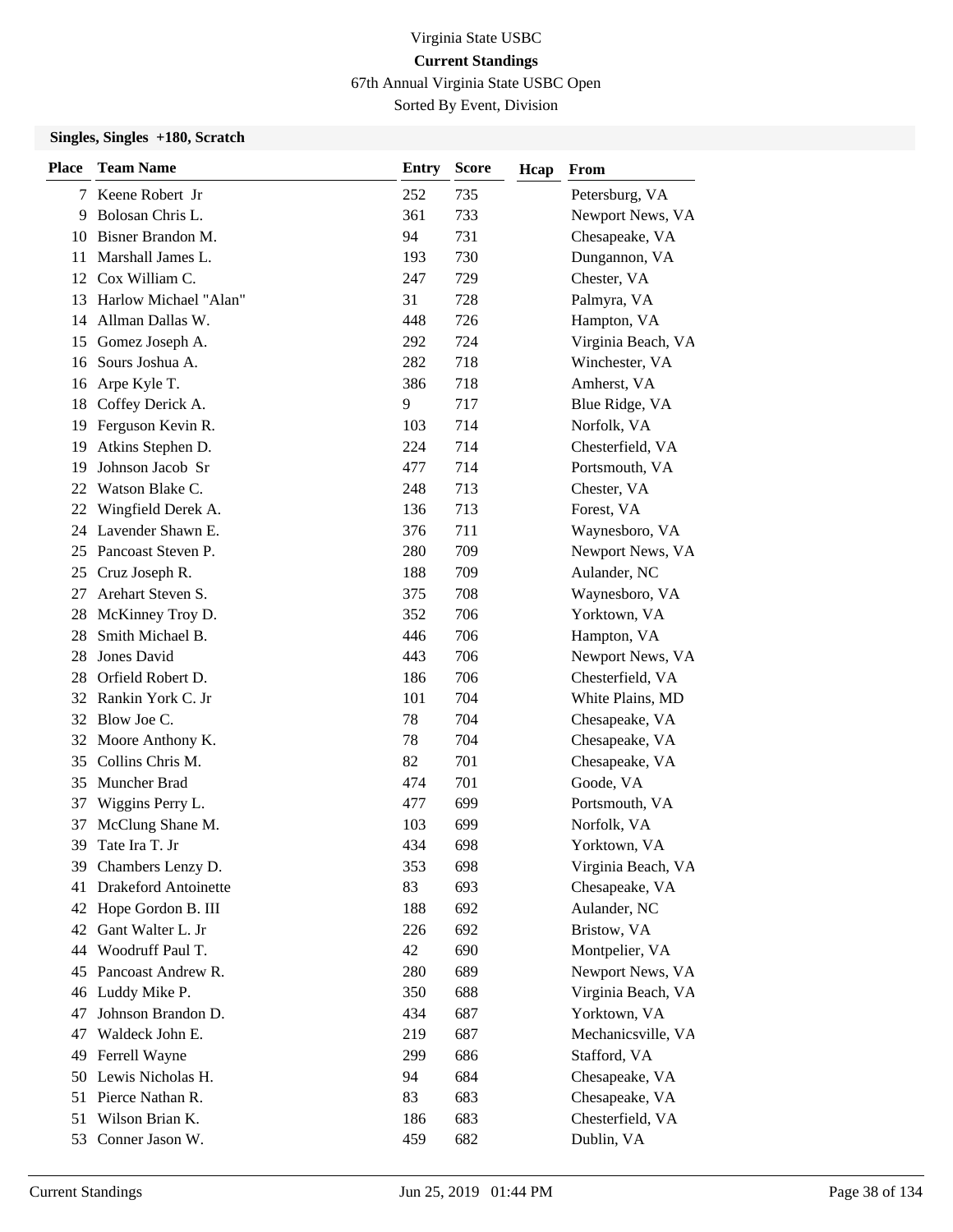67th Annual Virginia State USBC Open

Sorted By Event, Division

| <b>Place</b> | <b>Team Name</b>             | <b>Entry</b> | <b>Score</b> | Hcap | From                |
|--------------|------------------------------|--------------|--------------|------|---------------------|
|              | 54 Williams Michael D.       | 252          | 680          |      | Petersburg, VA      |
| 55           | Stowe Jeryl D.               | 115          | 679          |      | Stuart, VA          |
| 55           | Craig Robbie M.              | 137          | 679          |      | Forest, VA          |
| 57           | Brownie Robert A.            | 186          | 678          |      | Chesterfield, VA    |
| 57           | McDonnell Michael G.         | 375          | 678          |      | Waynesboro, VA      |
| 59           | Pickett Kevin T.             | 202          | 676          |      | St. Stephens Church |
| 60           | Szamborski William J.        | 238          | 675          |      | Bethesda, MD        |
| 61           | Gray Tyler L.                | 282          | 674          |      | Winchester, VA      |
| 61           | Flood Timothy L.             | 154          | 674          |      | Roanoke, VA         |
| 63           | Smith Scott D.               | 237          | 673          |      | Bowling Green, VA   |
| 64           | Head Kevin L.                | 340          | 672          |      | Weyers Cave, VA     |
| 64           | Fox Curt D.                  | 476          | 672          |      | Seaford, VA         |
| 66           | Reynolds Chelsea L.          | 31           | 671          |      | Palmyra, VA         |
| 67           | Martin Warren A.             | 442          | 670          |      | Chesapeake, VA      |
| 68           | Pierchal Todd M.             | 248          | 669          |      | Chester, VA         |
| 69           | Cox Brandyn J.               | 145          | 668          |      | N Dinwiddie, VA     |
| 70           | Jacobs Daveron L.            | 80           | 666          |      | Chesapeake, VA      |
| 71           | Hatton Jesse T. III          | 180          | 664          |      | Lusby, MD           |
| 71           | Spoor Craig A.               | 202          | 664          |      | St. Stephens Church |
| 71           | Poindexter-Greene Daneyta L. | 268          | 664          |      | Richmond, VA        |
| 71           | Middleton Christopher P.     | 353          | 664          |      | Virginia Beach, VA  |
| 75           | Turner Lisa F.               | 258          | 663          |      | Mechanicsville, VA  |
| 76           | McLane Thomas A.             | 182          | 662          |      | Lusby, MD           |
| 76           | Brooks Leo N.                | 148          | 662          |      | N Dinwiddie, VA     |
| 78           | Dixon Cleveland M.           | 414          | 661          |      | Carrollton, VA      |
| 79           | Rinehart Tyler R.            | 376          | 660          |      | Waynesboro, VA      |
| 79           | Lambert Kenneth D.           | 360          | 660          |      | Harrisonburg, VA    |
| 79           | Zentner John P.              | 345          | 660          |      | Stafford, VA        |
|              | 82 Franklin Brian P.         | 352          | 659          |      | Yorktown, VA        |
| 82           | Britt Skyler J.              | 159          | 659          |      | Hampton, VA         |
| 82           | Pack Ronnie W.               | 285          | 659          |      | Poquoson, VA        |
| 85           | Currier Shawn L.             | 137          | 658          |      | Forest, VA          |
|              | 85 Harris Chris M.           | 104          | 658          |      | Norfolk, VA         |
| 87           | Glass Arlea K.               | 226          | 657          |      | Bristow, VA         |
| 87           | Jones Woody V.               | 301          | 657          |      | North Chesterfield, |
| 89           | McDermott Jack "Danny" D. Sr | 106          | 656          |      | Norfolk, VA         |
| 89           | Binkert Gino D.              | 48           | 656          |      | Culpeper, VA        |
| 91           | Debord Daniel W.             | 301          | 655          |      | North Chesterfield, |
| 91           | Myers James L. II            | 162          | 655          |      | Fredericksburg, VA  |
| 91           | Faughnan David P.            | 144          | 655          |      | N Dinwiddie, VA     |
|              | 94 Leonard Raymond J.        | 117          | 654          |      | Roanoke, VA         |
| 95           | Steadman Andrew C.           | 122          | 653          |      | Norfolk, VA         |
| 95           | Brooks Steve A.              | 160          | 653          |      | Newport News, VA    |
| 95           | McCandless Joshua            | 352          | 653          |      | Yorktown, VA        |
| 95.          | Retan Derek E.               | 444          | 653          |      | Lanexa, VA          |
| 95           | Cash Brandon S.              | 448          | 653          |      | Hampton, VA         |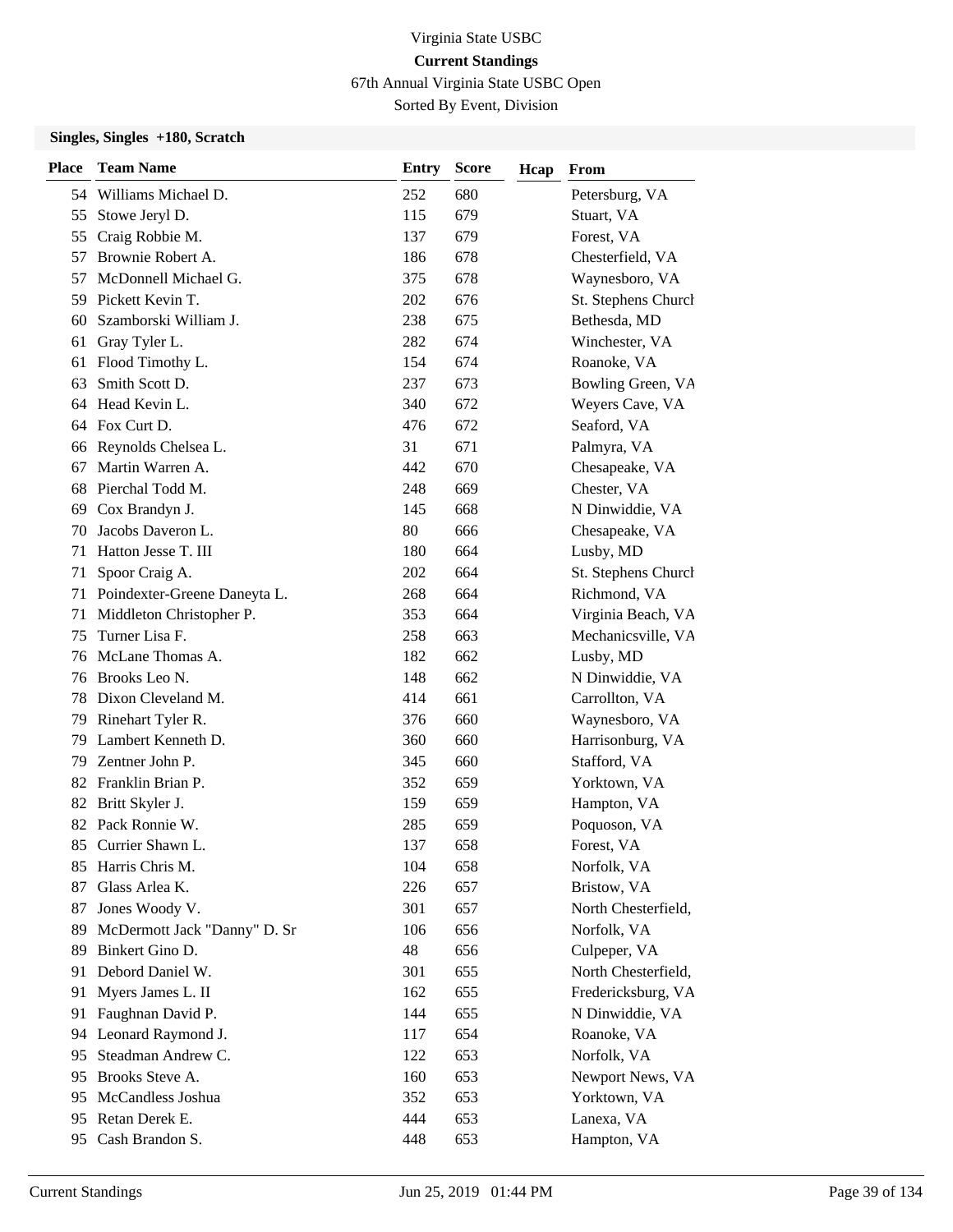67th Annual Virginia State USBC Open

Sorted By Event, Division

| <b>Place</b> | <b>Team Name</b>           | Entry | <b>Score</b> | Hcap | From                |
|--------------|----------------------------|-------|--------------|------|---------------------|
|              | 100 Smith Bobby J.         | 340   | 652          |      | Weyers Cave, VA     |
|              | 100 Banicky Melany A.      | 188   | 652          |      | Aulander, NC        |
|              | 100 Boykin Duane H.        | 104   | 652          |      | Norfolk, VA         |
|              | 100 Sook Tim R.            | 94    | 652          |      | Chesapeake, VA      |
|              | 104 Mallory Walter R.      | 368   | 651          |      | Midlothian, VA      |
|              | 105 Hans Chris T.          | 375   | 647          |      | Waynesboro, VA      |
|              | 106 Williamson Mark E.     | 248   | 644          |      | Chester, VA         |
|              | 107 Brads Chris            | 31    | 643          |      | Palmyra, VA         |
|              | 108 Eaton Aaron L.         | 84    | 641          |      | Chesapeake, VA      |
|              | 108 Atwood Brandon D.      | 263   | 641          |      | Hampton, VA         |
|              | 108 Arnett Charles D.      | 361   | 641          |      | Newport News, VA    |
| 111          | Coaxum James B.            | 82    | 640          |      | Chesapeake, VA      |
|              | 112 Manuel Troy F.         | 137   | 639          |      | Forest, VA          |
|              | 112 Jackson Raymond L. III | 246   | 639          |      | Chester, VA         |
|              | 112 Williamson Cory E.     | 246   | 639          |      | Chester, VA         |
|              | 112 Banicky John D.        | 188   | 639          |      | Aulander, NC        |
|              | 112 Chocklett Benjamin T.  | 160   | 639          |      | Newport News, VA    |
|              | 112 Tschupp Gregory A.     | 460   | 639          |      | Suffolk, VA         |
|              | 118 Edmonds Stephen C.     | 145   | 638          |      | N Dinwiddie, VA     |
|              | 118 Humphrey Andrew M.     | 247   | 638          |      | Chester, VA         |
|              | 118 Hawkins Shannon J.     | 81    | 638          |      | Chesapeake, VA      |
| 121          | McDaniels Keith Q.         | 84    | 637          |      | Chesapeake, VA      |
|              | 122 Holt Roger M.          | 90    | 636          |      | Chesapeake, VA      |
| 123          | Jones Darren W.            | 180   | 635          |      | Lusby, MD           |
|              | 124 Donathan William L.    | 401   | 634          |      | Christiansbrg, VA   |
|              | 124 Brinkley Jacobi R.     | 81    | 634          |      | Chesapeake, VA      |
| 126          | Sheets Robert C.           | 362   | 632          |      | Newport News, VA    |
|              | 126 Overby Troy T. Sr      | 368   | 632          |      | Midlothian, VA      |
| 128          | Wright Roland S. Jr        | 377   | 631          |      | Christiansburg, VA  |
| 128          | Campbell Charles M.        | 447   | 631          |      | Hampton, VA         |
| 128          | Smith Mike                 | 248   | 631          |      | Chester, VA         |
| 131          | Barksdale Michael R.       | 104   | 630          |      | Norfolk, VA         |
|              | 132 Yates Robert C. III    | 106   | 628          |      | Norfolk, VA         |
|              | 132 Banks Cecil Jr         | 1     | 628          |      | Big Island, VA      |
|              | 132 Johnson Charles L.     | 275   | 628          |      | Lynchburg, VA       |
|              | 135 Durrer Richard W.      | 424   | 627          |      | Charlottesville, VA |
|              | 135 Discioscia Sara R.     | 434   | 627          |      | Yorktown, VA        |
|              | 137 Barnette Tony L.       | 268   | 626          |      | Richmond, VA        |
| 137          | Murray Hickey J. Jr        | 238   | 626          |      | Bethesda, MD        |
| 139          | Gordon William N.          | 78    | 625          |      | Chesapeake, VA      |
| 139          | Jones Tim L.               | 81    | 625          |      | Chesapeake, VA      |
| 139          | Irvin Lawrence E. Jr       | 90    | 625          |      | Chesapeake, VA      |
|              | 142 Hickman P Phillip      | 245   | 624          |      | Chester, VA         |
|              | 142 Bain Tommy D. Jr       | 295   | 624          |      | Hampton, VA         |
| 142          | Tenan William E. Jr        | 355   | 624          |      | Hayes, VA           |
| 145          | Griffin Vernon N.          | 447   | 623          |      | Hampton, VA         |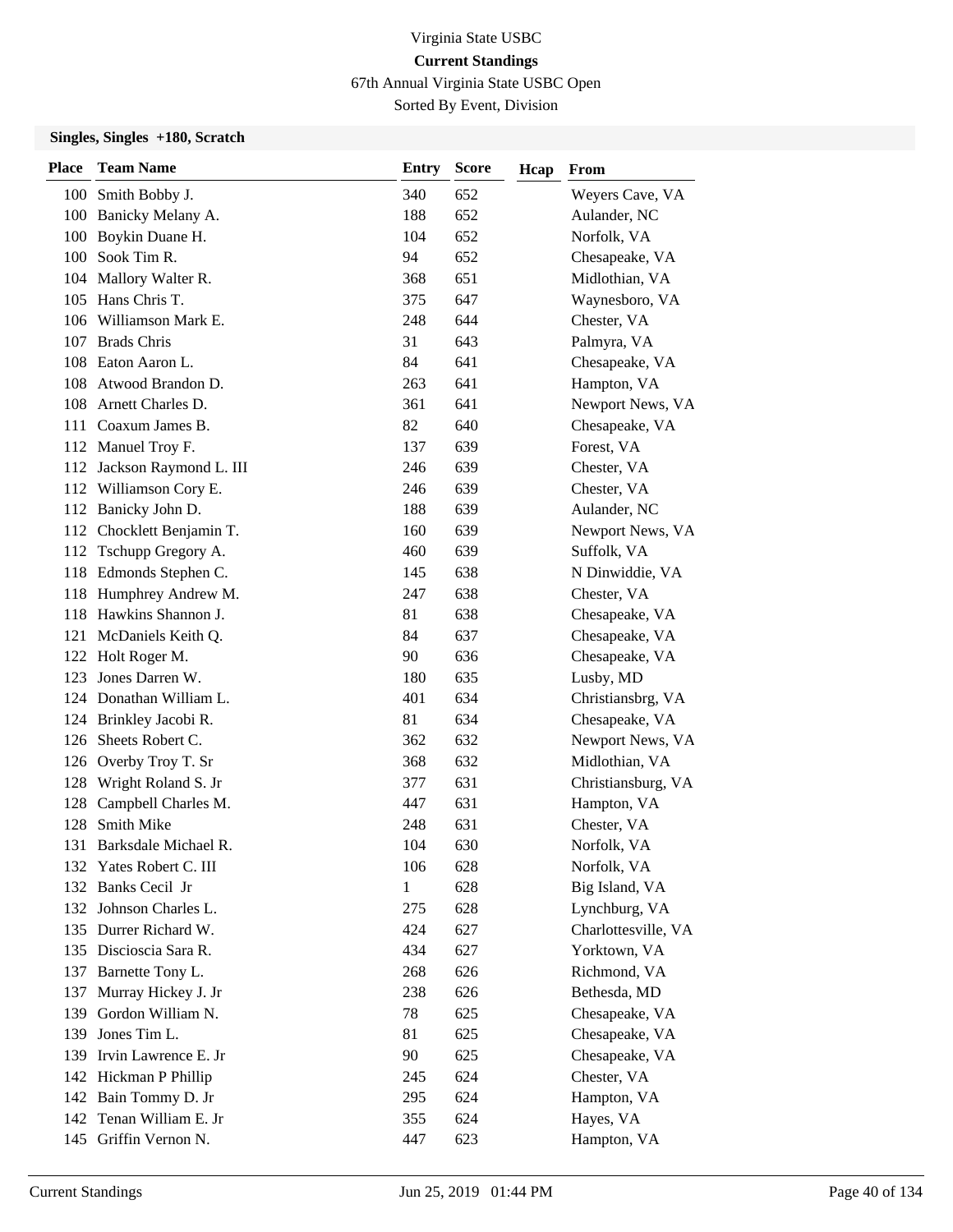67th Annual Virginia State USBC Open

Sorted By Event, Division

| <b>Place</b> | <b>Team Name</b>               | <b>Entry</b> | <b>Score</b> | Hcap | From               |
|--------------|--------------------------------|--------------|--------------|------|--------------------|
|              | 145 Newlin Randy S.            | 283          | 623          |      | Winchester, VA     |
|              | 145 McDermott Jack "Dan" D. Jr | 106          | 623          |      | Norfolk, VA        |
| 148          | Harris Tom                     | 85           | 622          |      | Chesapeake, VA     |
|              | 148 Dzon Timothy K.            | 366          | 622          |      | Newport News, VA   |
|              | 150 Gary Jonathan R.           | 352          | 621          |      | Yorktown, VA       |
|              | 150 Cole Kevin W.              | 226          | 621          |      | Bristow, VA        |
|              | 150 Cash Casey N.              | 149          | 621          |      | Stuarts Draft, VA  |
|              | 153 Verner Chris A.            | 459          | 620          |      | Dublin, VA         |
|              | 154 Herron Brad V.             | 219          | 619          |      | Mechanicsville, VA |
|              | 154 Brawn Jake                 | 443          | 619          |      | Newport News, VA   |
|              | 154 Kubyako Nicholas A.        | 42           | 619          |      | Montpelier, VA     |
| 157          | Stuart Vince L.                | 275          | 618          |      | Lynchburg, VA      |
| 158          | Marcus Skyler M. Sr            | 268          | 617          |      | Richmond, VA       |
| 158          | Ragland Larry D.               | 200          | 617          |      | Scottsville, VA    |
|              | 158 Scott Ashley T.            | 189          | 617          |      | Aulander, NC       |
|              | 158 Baez Rebecca L.            | 334          | 617          |      | Portsmouth, VA     |
| 158          | Jeffries Skipper A.            | 48           | 617          |      | Culpeper, VA       |
| 163          | Summers Donald D. Jr           | 460          | 616          |      | Suffolk, VA        |
|              | 164 Parker Richmond L.         | 388          | 615          |      | Ft Lee, VA         |
|              | 164 Frady Kevin B.             | 275          | 615          |      | Lynchburg, VA      |
|              | 166 Napier Thomas A. Jr        | 245          | 614          |      | Chester, VA        |
|              | 166 Rowley Roger D.            | 328          | 614          |      | Nokesville, VA     |
|              | 166 Perry Charles V. Jr        | 94           | 614          |      | Chesapeake, VA     |
|              | 169 Luther Jeffery H.          | 117          | 613          |      | Roanoke, VA        |
| 170          | Phelps Marcus C.               | 334          | 612          |      | Portsmouth, VA     |
| 170          | Blanton Jon D.                 | 345          | 612          |      | Stafford, VA       |
| 170          | <b>Esland CAREY</b>            | 76           | 612          |      | Chesapeake, VA     |
|              | 170 Graves Curtis L.           | 388          | 612          |      | Ft Lee, VA         |
| 174          | Stevens Craig C.               | 350          | 611          |      | Virginia Beach, VA |
| 174          | Carney David A.                | 355          | 611          |      | Hayes, VA          |
| 176          | Wingfield Danny W. Sr          | 136          | 610          |      | Forest, VA         |
|              | 176 Hawkins Anita M.           | 477          | 610          |      | Portsmouth, VA     |
|              | 178 Hunt Keith A.              | 415          | 609          |      | Bristol, VA        |
| 179          | Grove Kevin L.                 | 378          | 607          |      | Christiansburg, VA |
| 179          | Johnson Michael A.             | 92           | 607          |      | Chesapeake, VA     |
|              | 181 Carter Jon J.              | 276          | 605          |      | Mt Crawford, VA    |
|              | 182 Stike Terry W.             | 377          | 604          |      | Christiansburg, VA |
| 182          | <b>Bradley Scott J.</b>        | 378          | 604          |      | Christiansburg, VA |
| 182          | Staton Raymond R. Jr           | 86           | 604          |      | Chesapeake, VA     |
|              | 185 Rogers Milton              | 84           | 602          |      | Chesapeake, VA     |
| 185          | <b>HISER NATHAN</b>            | 363          | 602          |      | Newport News, VA   |
| 185          | Myers John C. Jr               | 347          | 602          |      | Forest, VA         |
|              | 185 Picariello Joe E.          | 292          | 602          |      | Virginia Beach, VA |
|              | 189 Walker Alfred L.           | 200          | 601          |      | Scottsville, VA    |
|              | 189 Felmeten Andrew D.         | 157          | 601          |      | Newport News, VA   |
| 191          | Byer Timmothy G.               | 298          | 600          |      | Covington, VA      |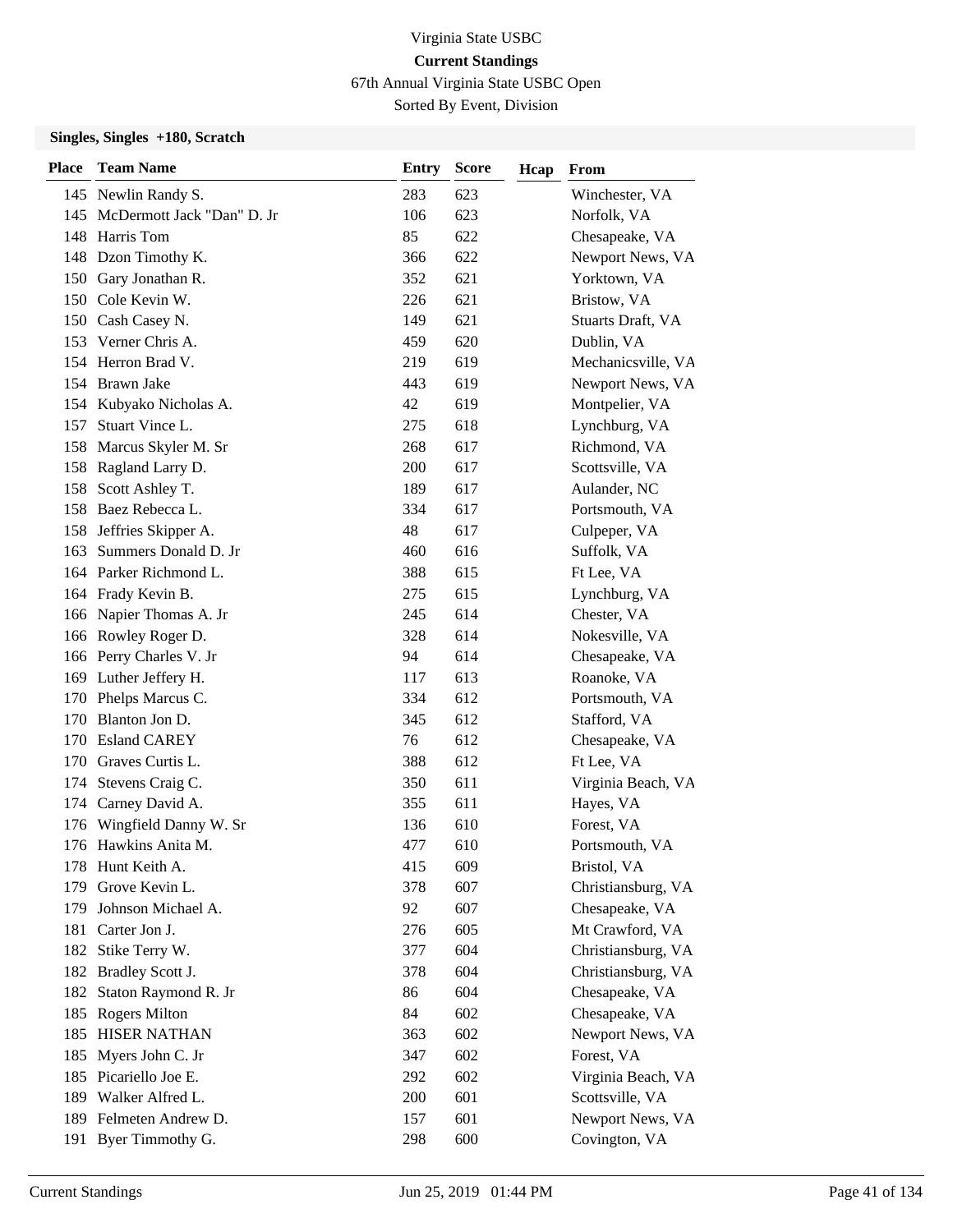67th Annual Virginia State USBC Open

Sorted By Event, Division

| <b>Place</b> | <b>Team Name</b>            | <b>Entry</b> | <b>Score</b> | Hcap | From               |
|--------------|-----------------------------|--------------|--------------|------|--------------------|
|              | 191 Heath Michael "Mike" E. | 447          | 600          |      | Hampton, VA        |
| 191          | Clark Calvin L. Sr          | 80           | 600          |      | Chesapeake, VA     |
| 191          | Comer Christopher           | 43           | 600          |      | Montpelier, VA     |
|              | 195 Hiser Jonathan C.       | 363          | 599          |      | Newport News, VA   |
|              | 195 Bond Kenneth A.         | 191          | 599          |      | Woodbridge, VA     |
|              | 197 Landrum Ray R. Jr       | 229          | 598          |      | Fredericksburg, VA |
| 198          | Williamson Michael C.       | 245          | 597          |      | Chester, VA        |
|              | 198 Hodges Thomas S.        | 331          | 597          |      | Broadway, VA       |
|              | 198 Horton Ronald B.        | 376          | 597          |      | Waynesboro, VA     |
| 201          | Walker Ronald M.            | 402          | 596          |      | Powhatan, VA       |
|              | 202 Harris Donnie R.        | 347          | 595          |      | Forest, VA         |
|              | 202 Simpson Larry A.        | 245          | 595          |      | Chester, VA        |
|              | 202 Cox Jimmy G.            | 145          | 595          |      | N Dinwiddie, VA    |
|              | 202 Corbin Terance A.       | 89           | 595          |      | Chesapeake, VA     |
|              | 206 Boone Bert L.           | 86           | 594          |      | Chesapeake, VA     |
|              | 206 Ahlgrim Keith A.        | 43           | 594          |      | Montpelier, VA     |
|              | 206 Lacy John B. Jr         | 258          | 594          |      | Mechanicsville, VA |
|              | 206 Dye Cleve III           | 444          | 594          |      | Lanexa, VA         |
|              | 206 Pratt Chad A.           | 449          | 594          |      | Hampton, VA        |
|              | 211 McLane Jerry G.         | 182          | 593          |      | Lusby, MD          |
|              | 212 Bryant Jeremiah R.      | 417          | 592          |      | Martinsville, VA   |
|              | 212 Ledger Jeff W.          | 390          | 592          |      | Farmville, VA      |
|              | 214 Beshures Edward J.      | 460          | 591          |      | Suffolk, VA        |
|              | 214 Papaleo Anthony V.      | 186          | 591          |      | Chesterfield, VA   |
|              | 214 Reeb Stephen L.         | 353          | 591          |      | Virginia Beach, VA |
|              | 217 Hinkle Craig W.         | 402          | 590          |      | Powhatan, VA       |
| 217          | Thornton James E. Jr        | 393          | 590          |      | Richmond, VA       |
| 217          | Staton James R.             | 79           | 590          |      | Chesapeake, VA     |
|              | 220 Buskey Kevin J.         | 392          | 589          |      | Chester, VA        |
| 220          | Christian Cory A.           | 451          | 589          |      | Hampton, VA        |
| 220          | Bayes Vincent L.            | 344          | 589          |      | Appomattox, VA     |
|              | 220 Glass Bernard R.        | 226          | 589          |      | Bristow, VA        |
|              | 224 Rengers Vickie B.       | 224          | 588          |      | Chesterfield, VA   |
| 224          | Elliott Paul A.             | 360          | 588          |      | Harrisonburg, VA   |
|              | 224 Dalton Steven W.        | 42           | 588          |      | Montpelier, VA     |
|              | 227 Hawk John R.            | 350          | 587          |      | Virginia Beach, VA |
| 227          | Cooper Maurice M.           | 388          | 587          |      | Ft Lee, VA         |
| 229          | Cubbage Jason B.            | 340          | 586          |      | Weyers Cave, VA    |
| 229          | Parrish Eric                | 258          | 586          |      | Mechanicsville, VA |
| 229          | Farley Brian K.             | 189          | 586          |      | Aulander, NC       |
| 229          | Rountree Gary X. Sr         | 210          | 586          |      | Chesapeake, VA     |
| 229          | Williams Sammie L.          | 78           | 586          |      | Chesapeake, VA     |
|              | 234 Hunter Gregory M.       | 79           | 585          |      | Chesapeake, VA     |
|              | 235 Montgomery Will C.      | 9            | 583          |      | Blue Ridge, VA     |
|              | 236 Giles Kevin L.          | 90           | 582          |      | Chesapeake, VA     |
| 237          | Cox Billy J.                | 247          | 581          |      | Chester, VA        |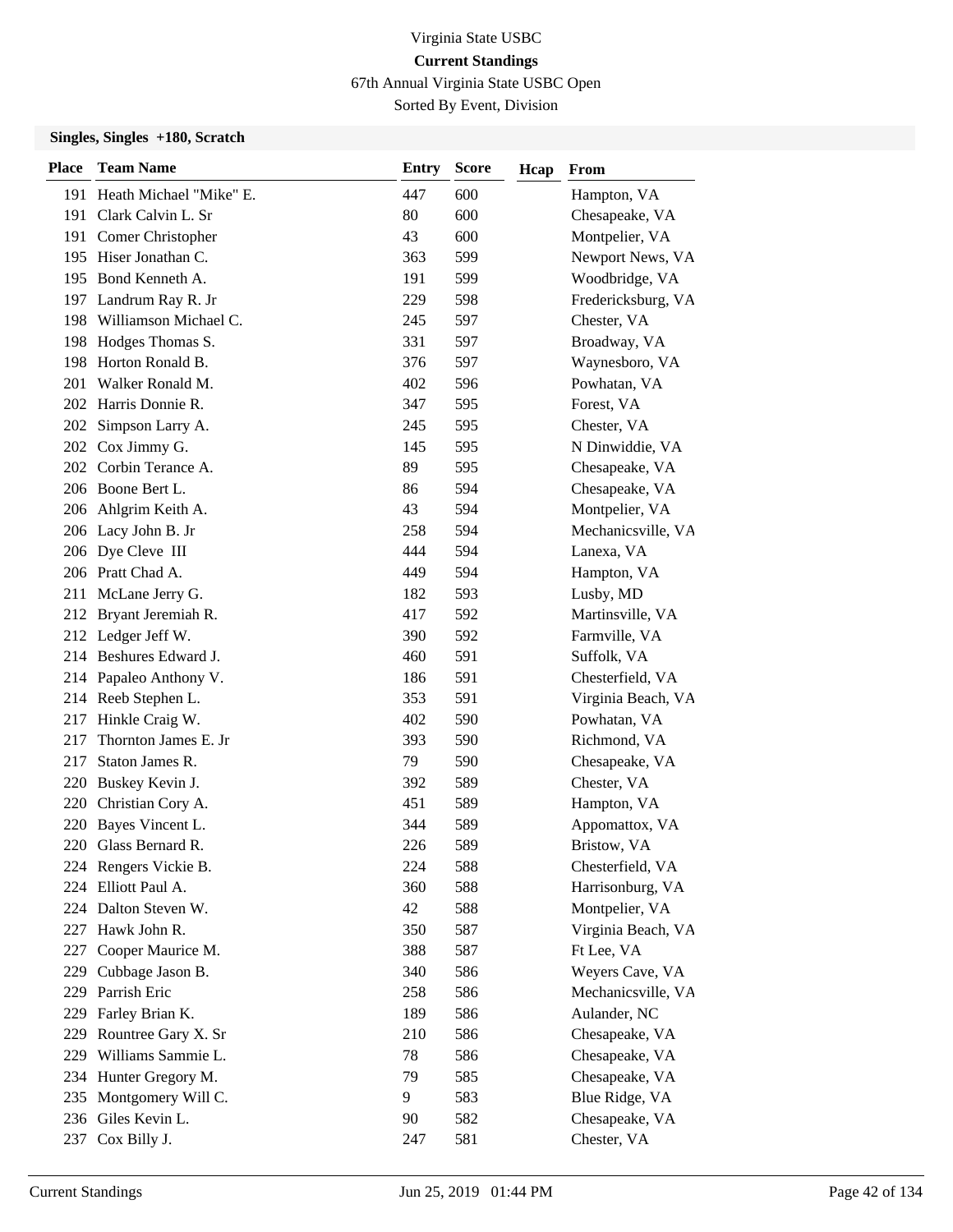67th Annual Virginia State USBC Open

Sorted By Event, Division

| <b>Place</b> | <b>Team Name</b>              | <b>Entry</b> | <b>Score</b> | Hcap | From                |
|--------------|-------------------------------|--------------|--------------|------|---------------------|
|              | 238 Linkous Jerry R.          | 294          | 580          |      | Christiansburg, VA  |
| 238          | <b>Ramsey Andrew</b>          | 391          | 580          |      | Meherrin, VA        |
| 238          | Sailor Brian A.               | 415          | 580          |      | Bristol, VA         |
| 241          | Pigg Ryan W.                  | 381          | 579          |      | Amherst, VA         |
|              | 242 Christine Bobby E.        | 364          | 578          |      | Newport News, VA    |
|              | 242 Hawk Daniel E.            | 189          | 578          |      | Aulander, NC        |
|              | 242 Millard James A.          | 101          | 578          |      | White Plains, MD    |
|              | 245 Day Kenneth L.            | 88           | 577          |      | Chesapeake, VA      |
|              | 246 Washington Michael B.     | 101          | 576          |      | White Plains, MD    |
|              | 246 Harris Kevin              | 104          | 576          |      | Norfolk, VA         |
|              | 246 Lisk Tyler D.             | 459          | 576          |      | Dublin, VA          |
|              | 249 Stowe Jeff D.             | 334          | 575          |      | Portsmouth, VA      |
| 249          | Smith David S.                | 189          | 575          |      | Aulander, NC        |
| 251          | Creasman Olas G. Jr           | 285          | 574          |      | Poquoson, VA        |
|              | 252 Smith Robert W.           | 247          | 573          |      | Chester, VA         |
|              | 252 Phelps Tony E.            | 180          | 573          |      | Lusby, MD           |
|              | 252 Palmer Jesse W. JE        | 344          | 573          |      | Appomattox, VA      |
|              | 255 Blevins James T.          | 9            | 572          |      | Blue Ridge, VA      |
|              | 256 Faircloth Myrick J.       | 88           | 571          |      | Chesapeake, VA      |
|              | 256 Griffin Allen L.          | 358          | 571          |      | Salem, VA           |
|              | 256 Davis John C.             | 451          | 571          |      | Hampton, VA         |
|              | 256 Wade Clint T.             | 392          | 571          |      | Chester, VA         |
|              | 256 Overton Jessica N.        | 477          | 571          |      | Portsmouth, VA      |
|              | 261 Crawford Andrew P.        | 420          | 570          |      | Covington, VA       |
|              | 261 McLane Michael A.         | 181          | 570          |      | Lusby, MD           |
| 261          | Wade B. Neil                  | 249          | 570          |      | Chester, VA         |
| 261          | <b>Updike Ralph</b>           | 123          | 570          |      | Sterling, VA        |
|              | 265 Whitaker Arthur J. Jr     | 86           | 569          |      | Chesapeake, VA      |
|              | 265 Tuminello Joseph(Tony) A. | 219          | 569          |      | Mechanicsville, VA  |
| 265          | <b>Adams Wes</b>              | 193          | 569          |      | Dungannon, VA       |
|              | 265 Crandall Jack R.          | 344          | 569          |      | Appomattox, VA      |
|              | 265 Lee Jimmy D.              | 331          | 569          |      | Broadway, VA        |
|              | 265 Rust R Craig              | 301          | 569          |      | North Chesterfield, |
| 271          | <b>BENNETT VINCENT</b>        | 442          | 568          |      | Chesapeake, VA      |
| 271          | Carter Derek W.               | 43           | 568          |      | Montpelier, VA      |
|              | 273 Coffey Allen W.           | 9            | 567          |      | Blue Ridge, VA      |
|              | 273 Perdue Daryl K.           | 162          | 567          |      | Fredericksburg, VA  |
| 273          | Brill Earl M.                 | 282          | 567          |      | Winchester, VA      |
| 276          | Swegan Clair G.               | 106          | 566          |      | Norfolk, VA         |
| 277          | Kerzic Joseph M.              | 180          | 565          |      | Lusby, MD           |
| 277          | Thomas Charles W.             | 355          | 565          |      | Hayes, VA           |
| 279          | Dineen Joseph A.              | 447          | 564          |      | Hampton, VA         |
| 279          | Crisp Oscar L.                | 159          | 564          |      | Hampton, VA         |
|              | 279 Foster Ronald             | 299          | 564          |      | Stafford, VA        |
| 279          | Bentley Dewey T. Jr           | 249          | 564          |      | Chester, VA         |
|              | 283 Hamby James M.            | 376          | 563          |      | Waynesboro, VA      |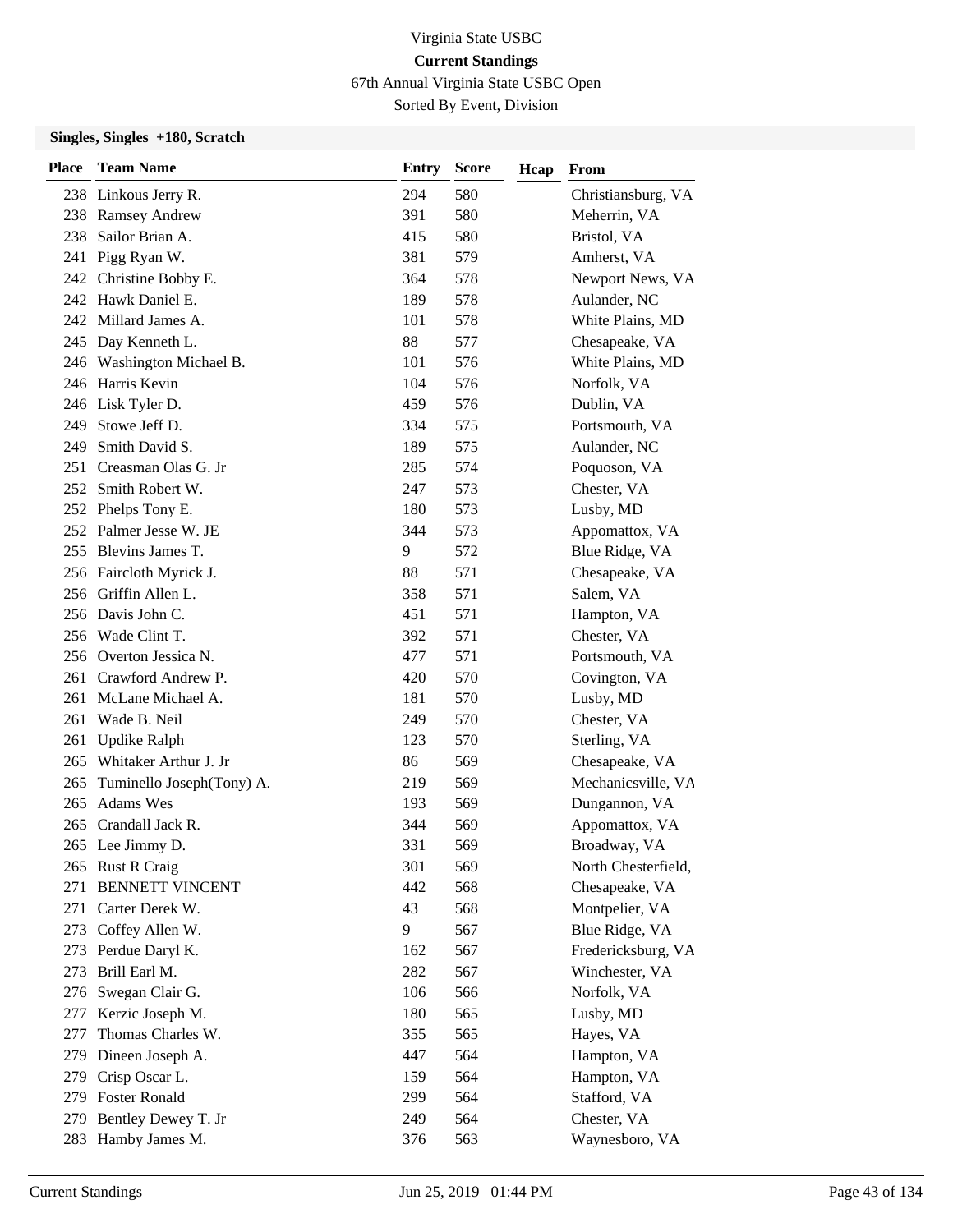67th Annual Virginia State USBC Open

Sorted By Event, Division

| <b>Place</b> | <b>Team Name</b>            | <b>Entry</b> | <b>Score</b> | Hcap | From               |
|--------------|-----------------------------|--------------|--------------|------|--------------------|
|              | 283 Holofchak Chris         | 136          | 563          |      | Forest, VA         |
| 285          | Moore Sam N.                | 90           | 562          |      | Chesapeake, VA     |
| 285          | Johnson Alan M.             | 371          | 562          |      | Midlothian, VA     |
|              | 285 Bland Kevin R.          | 145          | 562          |      | N Dinwiddie, VA    |
|              | 288 Hartsell Tyler M.       | 249          | 561          |      | Chester, VA        |
| 289          | Sova Walter H. Jr           | 347          | 560          |      | Forest, VA         |
|              | 290 Crawford Ira L.         | 144          | 558          |      | N Dinwiddie, VA    |
|              | 291 Blanchard Kenneth A.    | 347          | 557          |      | Forest, VA         |
|              | 292 Sharp Andrea            | 345          | 556          |      | Stafford, VA       |
|              | 292 Haines Gavin P.         | 283          | 556          |      | Winchester, VA     |
| 292          | Gray Rashan A.              | 81           | 556          |      | Chesapeake, VA     |
|              | 295 Upshur Marvin L.        | 89           | 555          |      | Chesapeake, VA     |
| 295          | Layne Aaron F.              | 224          | 555          |      | Chesterfield, VA   |
| 295          | Collins Ryon M.             | 375          | 555          |      | Waynesboro, VA     |
| 298          | WOJCIECHOWSKI SCOTT         | 210          | 554          |      | Chesapeake, VA     |
| 299          | Szamborski Brian E.         | 238          | 553          |      | Bethesda, MD       |
|              | 299 Dixon Tim               | 414          | 553          |      | Carrollton, VA     |
| 301          | Negron Cristopher D.        | 451          | 552          |      | Hampton, VA        |
| 301          | Rakes Michael A.            | 162          | 552          |      | Fredericksburg, VA |
|              | 303 Heard John D.           | 299          | 551          |      | Stafford, VA       |
| 303          | Turner Pete A.              | 293          | 551          |      | Falling Waters, WV |
|              | 305 Morlan Joseph R.        | 449          | 550          |      | Hampton, VA        |
| 305          | Johnson Daniel B. Sr        | 42           | 550          |      | Montpelier, VA     |
|              | 307 Mento Samuel A.         | 444          | 549          |      | Lanexa, VA         |
|              | 307 Walker Andre M. Sr      | 368          | 549          |      | Midlothian, VA     |
|              | 307 Hall Darrick L.         | 371          | 549          |      | Midlothian, VA     |
| 307          | Jones Kasonn M.             | 344          | 549          |      | Appomattox, VA     |
|              | 307 Carter William M.       | 246          | 549          |      | Chester, VA        |
|              | 312 Reed Alejandro L.       | 84           | 548          |      | Chesapeake, VA     |
| 313          | Dennis Charles E.           | 79           | 547          |      | Chesapeake, VA     |
| 313          | Woods Larry C.              | 154          | 547          |      | Roanoke, VA        |
|              | 313 Couch Matt R.           | 353          | 547          |      | Virginia Beach, VA |
|              | 316 Rizzo Michael A.        | 328          | 545          |      | Nokesville, VA     |
|              | 316 Griffin Kelly A.        | 181          | 545          |      | Lusby, MD          |
|              | 318 Carico Adam L.          | 203          | 544          |      | Hillsville, VA     |
|              | 318 Hart Jason A.           | 203          | 544          |      | Hillsville, VA     |
|              | 318 Burton Kenneth Wayne W. | 402          | 544          |      | Powhatan, VA       |
|              | 321 Farrell Jonathan E.     | 193          | 542          |      | Dungannon, VA      |
| 321          | Taylor Tracy A.             | 117          | 542          |      | Roanoke, VA        |
| 321          | Spellman G. Michael         | 460          | 542          |      | Suffolk, VA        |
| 324          | Wright Emmett L.            | 76           | 539          |      | Chesapeake, VA     |
| 325          | Riley Harvey R.             | 358          | 538          |      | Salem, VA          |
|              | 326 Ahner Ashby F.          | 450          | 537          |      | Hampton, VA        |
|              | 326 Creel James M.          | 182          | 537          |      | Lusby, MD          |
|              | 328 McLane Laurie M.        | 182          | 536          |      | Lusby, MD          |
|              | 328 Perkerson Derrick T.    | 148          | 536          |      | N Dinwiddie, VA    |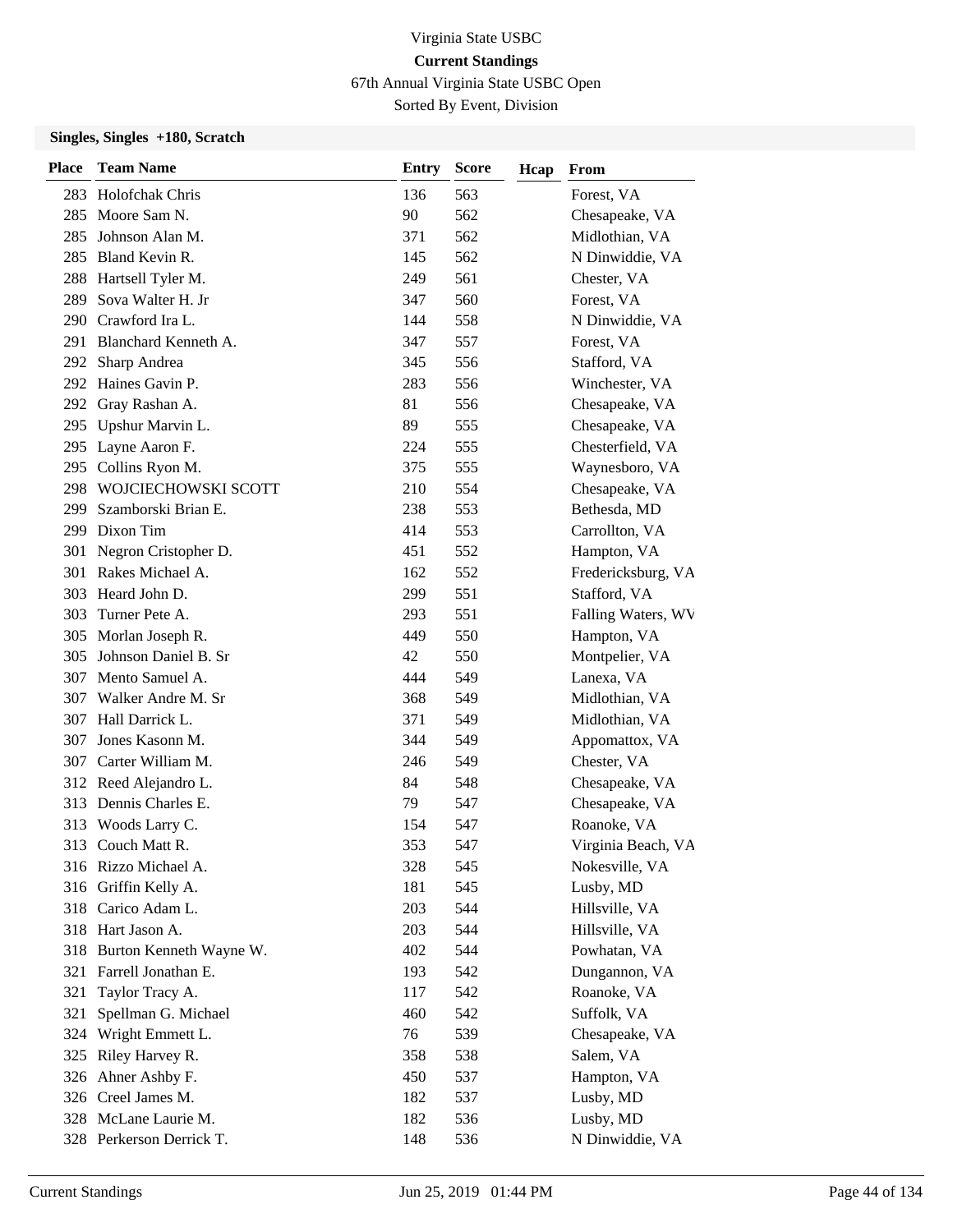67th Annual Virginia State USBC Open

Sorted By Event, Division

| <b>Place</b> | <b>Team Name</b>               | <b>Entry</b> | <b>Score</b> | Hcap | From                |
|--------------|--------------------------------|--------------|--------------|------|---------------------|
|              | 328 Moore Thomas P.            | 285          | 536          |      | Poquoson, VA        |
| 331          | Chase Richard T.               | 160          | 534          |      | Newport News, VA    |
|              | 331 Ramsey David M.            | 390          | 534          |      | Farmville, VA       |
|              | 333 Dillingham Jake T.         | 19           | 533          |      | Staunton, VA        |
|              | 333 Firman George "Nate" N. Sr | 476          | 533          |      | Seaford, VA         |
| 335          | James Guy Jeff                 | 355          | 532          |      | Hayes, VA           |
|              | 335 Hal Adrienne B.            | 368          | 532          |      | Midlothian, VA      |
|              | 337 West Thomas W. Sr          | 451          | 531          |      | Hampton, VA         |
|              | 338 Bass-Campbell Dawn N.      | 450          | 530          |      | Hampton, VA         |
| 338          | Johnston Tina A.               | 220          | 530          |      | Lynchburg, VA       |
|              | 338 Knight Marvin O. Sr        | 86           | 530          |      | Chesapeake, VA      |
|              | 341 Butts James V. Jr          | 293          | 529          |      | Falling Waters, WV  |
|              | 341 Gonzalez Frank             | 450          | 529          |      | Hampton, VA         |
|              | 343 Cuffee Louis E. Jr         | 456          | 528          |      | Virginia Beach, VA  |
|              | 343 Bourne James E.            | 393          | 528          |      | Richmond, VA        |
|              | 343 Hurst Troy W.              | 25           | 528          |      | Dublin, VA          |
|              | 346 Williams Albert G. Sr      | 148          | 527          |      | N Dinwiddie, VA     |
| 347          | O'Neill Ryan T.                | 181          | 526          |      | Lusby, MD           |
| 347          | Thompson Frank A.              | 299          | 526          |      | Stafford, VA        |
|              | 347 Craft Jason R.             | 420          | 526          |      | Covington, VA       |
| 347          | Turner George M.               | 424          | 526          |      | Charlottesville, VA |
|              | 347 Rhodes Carl S. Jr          | 82           | 526          |      | Chesapeake, VA      |
|              | 352 Maxey Richard L.           | 391          | 524          |      | Meherrin, VA        |
|              | 352 Snyder David M.            | 149          | 524          |      | Stuarts Draft, VA   |
|              | 352 Collins Tammy J.           | 250          | 524          |      | Chester, VA         |
|              | 355 Lykes Trenton J.           | 148          | 523          |      | N Dinwiddie, VA     |
|              | 355 Walsh Daniel A. Jr         | 181          | 523          |      | Lusby, MD           |
|              | 355 Jordan Michael J.          | 101          | 523          |      | White Plains, MD    |
|              | 358 Boykin Michael G. Jr       | 82           | 522          |      | Chesapeake, VA      |
| 358          | Campbell Clayton J. Jr         | 150          | 522          |      | Stuarts Draft, VA   |
|              | 358 Hall Kevin L.              | 239          | 522          |      | Bethesda, MD        |
|              | 358 Watkins Wade T.            | 387          | 522          |      | Ft Lee, VA          |
|              | 358 White Terrance L.          | 446          | 522          |      | Hampton, VA         |
| 363          | Dennison Johnny W.             | 415          | 520          |      | Bristol, VA         |
| 363          | Smith Adam M.                  | 258          | 520          |      | Mechanicsville, VA  |
|              | 365 Minnick John A. Jr         | 449          | 518          |      | Hampton, VA         |
|              | 366 Mason Jacob W.             | 116          | 517          |      | Martinsburg, WV     |
| 367          | Clark Samuel A. Jr             | 351          | 516          |      | Rockville, MD       |
|              | 367 Foor Robert L.             | 239          | 516          |      | Bethesda, MD        |
|              | 367 McDonald George W.         | 275          | 516          |      | Lynchburg, VA       |
|              | 370 Ellinger James S.          | 19           | 515          |      | Staunton, VA        |
| 371          | Swartz Robert R.               | 276          | 514          |      | Mt Crawford, VA     |
| 371          | Lambert Bradley S.             | 360          | 514          |      | Harrisonburg, VA    |
| 371          | Spencer Gail H.                | 417          | 514          |      | Martinsville, VA    |
|              | 374 Adams Aaron M.             | 282          | 513          |      | Winchester, VA      |
|              | 375 Heflin Tom H.              | 331          | 510          |      | Broadway, VA        |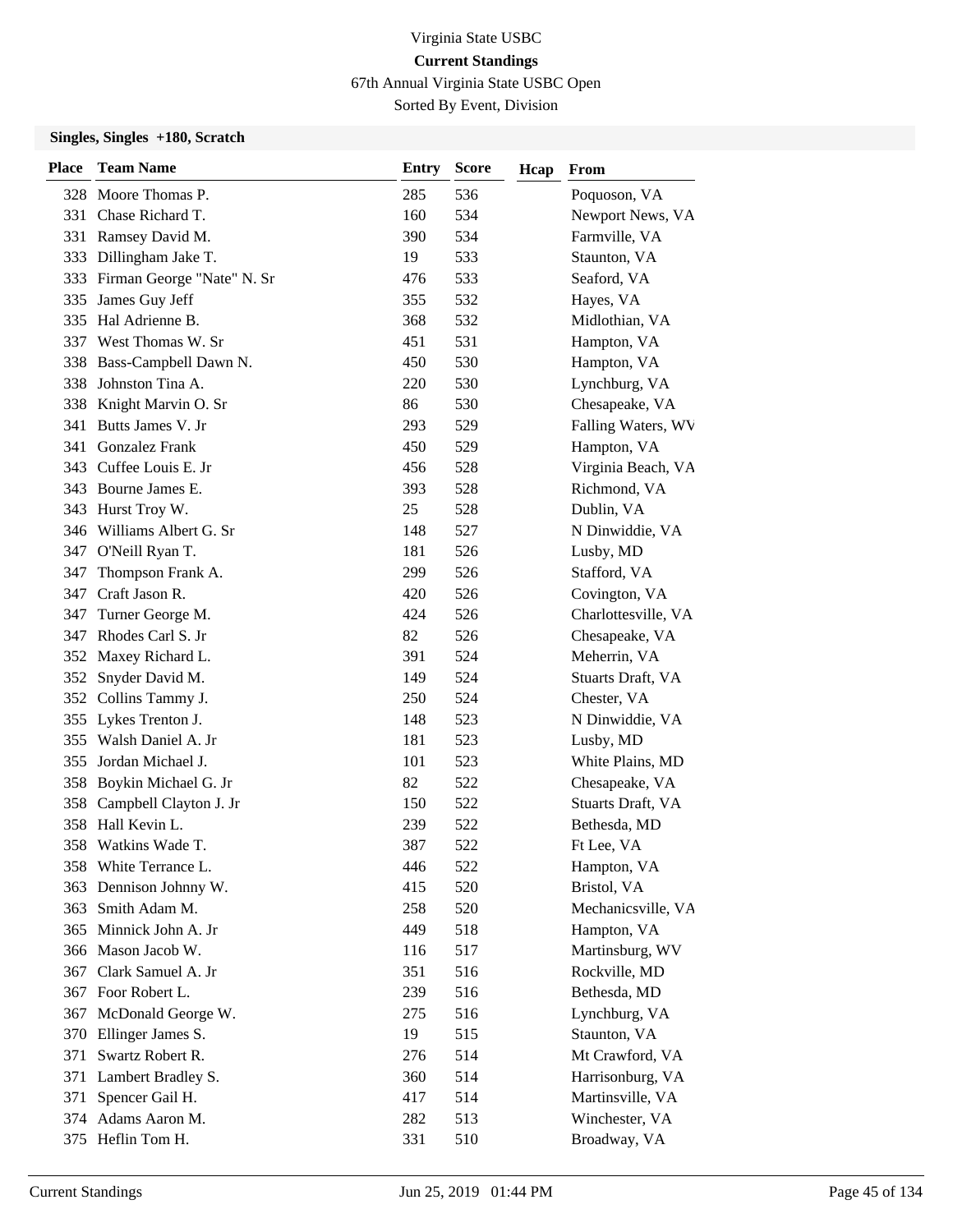67th Annual Virginia State USBC Open

Sorted By Event, Division

#### **Singles, Singles +180, Scratch**

| <b>Place</b> | <b>Team Name</b>             | <b>Entry</b> | <b>Score</b> | Hcap | From               |
|--------------|------------------------------|--------------|--------------|------|--------------------|
|              | 375 Short Justin A.          | 31           | 510          |      | Palmyra, VA        |
| 377          | Brooks Richard K.            | 59           | 508          |      | Hopewell, VA       |
| 377          | Jones Milton E.              | 388          | 508          |      | Ft Lee, VA         |
|              | 379 Eastridge Christopher C. | 294          | 506          |      | Christiansburg, VA |
|              | 380 Ott Ryan L.              | 293          | 505          |      | Falling Waters, WV |
|              | 381 Campbell Robert L.       | 137          | 503          |      | Forest, VA         |
|              | 382 Hice Jason A.            | 448          | 502          |      | Hampton, VA        |
| 383          | Smith Terence T.             | 147          | 501          |      | N Dinwiddie, VA    |
|              | 383 Cave Michael L.          | 144          | 501          |      | N Dinwiddie, VA    |
|              | 385 Moretz Charles E.        | 203          | 500          |      | Hillsville, VA     |
|              | 385 Smith James E. Jr        | 183          | 500          |      | Roanoke, VA        |
| 387          | Burgess Eric J.              | 392          | 498          |      | Chester, VA        |
|              | 388 Govan Colin M. IV        | 362          | 497          |      | Newport News, VA   |
| 389          | Hines Brian D.               | 89           | 494          |      | Chesapeake, VA     |
| 390          | Fregulia Frank A.            | 448          | 491          |      | Hampton, VA        |
| 391          | Barlow Cornell A.            | 155          | 490          |      | Quinton, VA        |
|              | 392 Shuler Karen E.          | 476          | 487          |      | Seaford, VA        |
|              | 393 Kendrick Donald W.       | 417          | 485          |      | Martinsville, VA   |
|              | 394 Walker Lindsey H.        | 417          | 479          |      | Martinsville, VA   |
|              | 394 Shifflett Scott E.       | 331          | 479          |      | Broadway, VA       |
|              | 396 Reynolds Arthur B.       | 179          | 474          |      | Hampton, VA        |
|              | 397 Rogers Patrick D.        | 83           | 470          |      | Chesapeake, VA     |
|              | 398 Hoagland Greg A.         | 124          | 469          |      | Sterling, VA       |
|              | 398 Dunbar Jonathan E.       | 402          | 469          |      | Powhatan, VA       |
|              | 400 Williamson Rebecca W.    | 250          | 464          |      | Chester, VA        |
|              | 401 Rainey William S.        | 147          | 463          |      | N Dinwiddie, VA    |
| 401          | Bradham Joseph C.            | 43           | 463          |      | Montpelier, VA     |
|              | 403 Clark Taylor             | 383          | 462          |      | Amherst, VA        |
|              | 403 Eastwood Christopher M.  | 449          | 462          |      | Hampton, VA        |
| 405          | Smith Richard                | 340          | 449          |      | Weyers Cave, VA    |
|              | 406 Willard Jarrod R.        | 203          | 448          |      | Hillsville, VA     |
| 407          | Smith Robert P. Jr           | 401          | 445          |      | Christiansbrg, VA  |
|              | 408 Flowers Ronald M.        | 64           | 435          |      | Glen Allen, VA     |
|              | 409 Linkous Glenn S.         | 334          | 428          |      | Portsmouth, VA     |
|              | 410 Chappell Joylene L.      | 476          | 421          |      | Seaford, VA        |

The lowest score to cash is 693.

| <b>Place</b> | <b>Team Name</b>      | Entry | <b>Score</b> | Hcap | From               |
|--------------|-----------------------|-------|--------------|------|--------------------|
|              | <b>GRIMES WILLIAM</b> | 422   | 855          | 381  | Virginia Beach, VA |
|              | 2 Gay Cullen          | 411   | 831          | 282  | Hopewell, VA       |
|              | 3 Turhan Tayale       | 373   | 830          | 282  | Hampton, VA        |
| 4            | Holmes Cecil H.       | 179   | 824          | 201  | Hampton, VA        |
|              | 5 FOLEY NATHAN        | 323   | 816          | 294  |                    |
| 5.           | Milne Jacob S.        | 380   | 816          | 228  | Yorktown, VA       |
|              | Dillon Chad E.        | 382   | 815          | 255  | Amherst. VA        |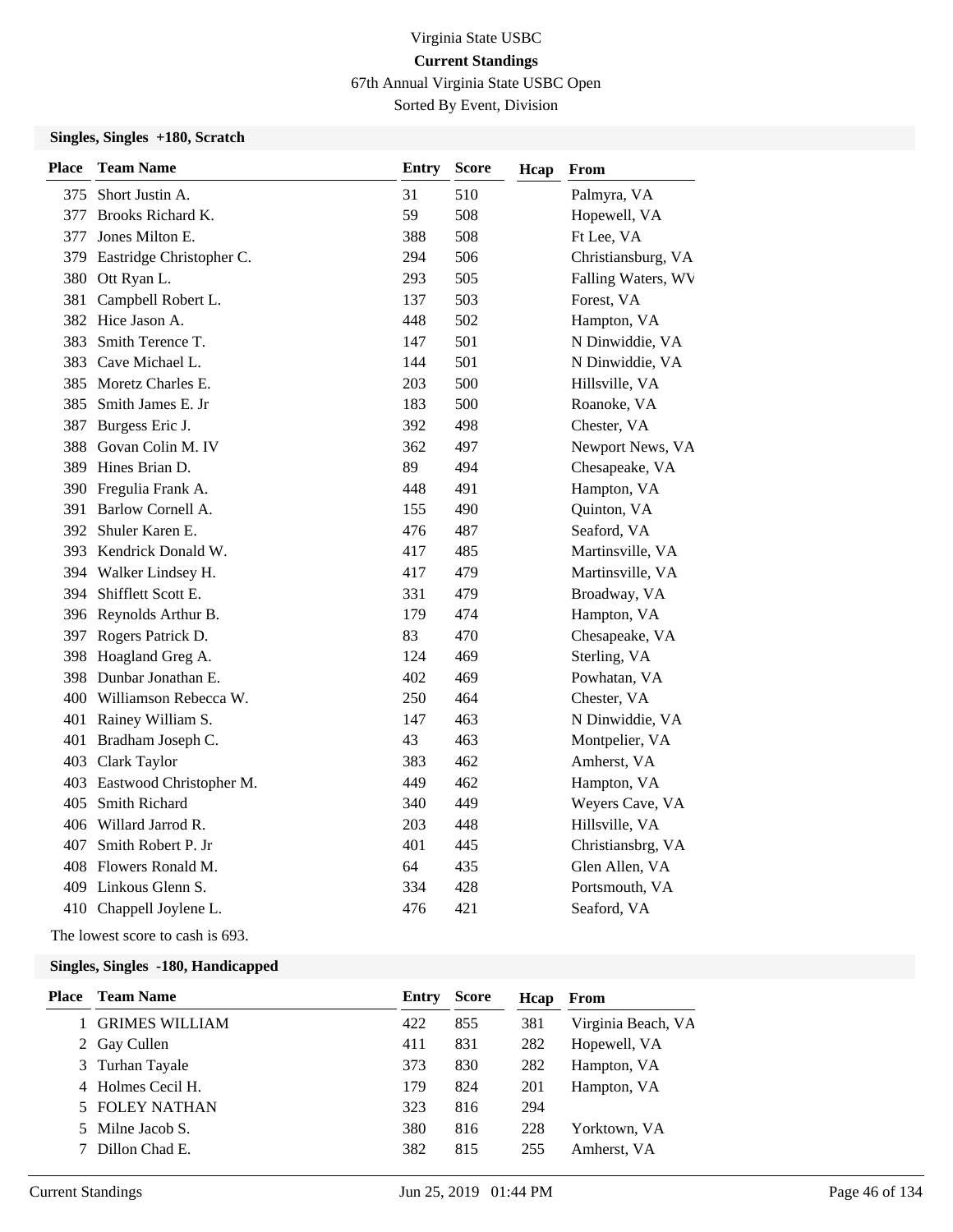67th Annual Virginia State USBC Open

Sorted By Event, Division

| Place | <b>Team Name</b>         | <b>Entry</b> | <b>Score</b> | Hcap | From               |
|-------|--------------------------|--------------|--------------|------|--------------------|
| 8     | Tate Amanda C.           | 374          | 814          | 177  | Newport News, VA   |
| 9     | Dixon Austin H.          | 400          | 805          | 348  | Amelia, VA         |
| 10    | Scott Wendy H.           | 369          | 804          | 201  | Midlothian, VA     |
| 11    | Howland John H.          | 157          | 798          | 255  | Newport News, VA   |
| 12    | Euson Elizabeth          | 478          | 793          | 327  | Charles Town, WV   |
| 12    | Stradford William D.     | 317          | 793          | 285  | Virginia Beach, VA |
| 12    | Rhodes Charles H. Jr     | 287          | 793          | 297  | Hopewell, VA       |
| 12    | Mays Coles M.            | 233          | 793          | 183  | Norfolk, VA        |
| 12    | Slade Clyde L. Jr        | 239          | 793          | 156  | Bethesda, MD       |
| 17    | Taylor Jamar D.          | 51           | 787          | 204  | Sumerduck, VA      |
| 18    | Crespo Antoinette        | 263          | 784          | 276  | Hampton, VA        |
| 19    | Molloy Jack N.           | 412          | 781          | 252  | Hampton, VA        |
| 20    | Atkinson James A. Jr     | 190          | 776          | 330  | Charles City, VA   |
| 21    | Bonine Andrew W.         | 54           | 774          | 159  | Hopewell, VA       |
| 22    | James Henry T.           | 338          | 773          | 201  | Pelham, NC         |
| 23    | Updike Ian               | 123          | 772          | 156  | Sterling, VA       |
| 23    | Houts Gary E.            | 66           | 772          | 171  | Falls Church, VA   |
| 25    | Rhodes Jennifer L.       | 287          | 770          | 291  | Hopewell, VA       |
| 26    | Martin William R. III    | 302          | 768          | 153  | Covington, VA      |
|       | 26 Ponton Kenny Scott Jr | 384          | 768          | 258  | Amherst, VA        |
|       | 28 Lucas Clayton J.      | 288          | 764          | 189  | Hopewell, VA       |
| 29    | McNally James P.         | 233          | 762          | 294  | Norfolk, VA        |
| 30    | Jackson Robert N. Jr     | 24           | 760          | 150  | Scottsburg, VA     |
| 31    | Willingham John W.       | 51           | 759          | 159  | Sumerduck, VA      |
| 31    | Brown Darryl E.          | 295          | 759          | 171  | Hampton, VA        |
| 31    | Watson Theresa R.        | 426          | 759          | 348  | Fredericksburg, VA |
| 34    | Akers Eric D.            | 25           | 756          | 261  | Dublin, VA         |
| 34    | Jackson Bernice H.       | 74           | 756          | 198  | Chesapeake, VA     |
| 36    | Bobik Michelle L.        | 273          | 755          | 354  | Charles Town, WV   |
| 37    | Lambert John             | 259          | 754          | 234  | Grottoes, VA       |
| 38    | Sechrist Jerry L.        | 177          | 753          | 180  | Clear Brook, VA    |
| 38    | Lamm Michael E.          | 412          | 753          | 171  | Hampton, VA        |
|       | 38 Hirsch Chuck K.       | 455          | 753          | 243  | Virginia Beach, VA |
| 41    | Watson George L. IV      | 213          | 751          | 150  | Chesapeake, VA     |
| 41    | Preston Joe L.           | 356          | 751          | 159  | Salem, VA          |
| 43    | Neal Cynthia S.          | 290          | 750          | 273  | Prince George, VA  |
| 43    | Roberts Nina D.          | 71           | 750          | 237  | Nathalie, VA       |
| 45    | Alston Daryl K.          | 163          | 749          | 198  | Washington, DC     |
| 45    | Venable Holly A.         | 317          | 749          | 183  | Virginia Beach, VA |
| 45    | James Steven C.          | 228          | 749          | 216  | Hampton, VA        |
| 45    | Brown Charita L.         | 359          | 749          | 222  | Petersburg, VA     |
| 49    | Waddell Robert L.        | 288          | 748          | 198  | Hopewell, VA       |
| 50    | Voris Hayley C.          | 410          | 747          | 369  | Riner, VA          |
| 50    | Ralston Krystal D.       | 440          | 747          | 270  | Stuarts Draft, VA  |
| 52    | Griggs John C. Sr        | 444          | 745          | 201  | Lanexa, VA         |
| 52    | <b>Buckner Darin</b>     | 286          | 745          | 153  | Clifton Forge, VA  |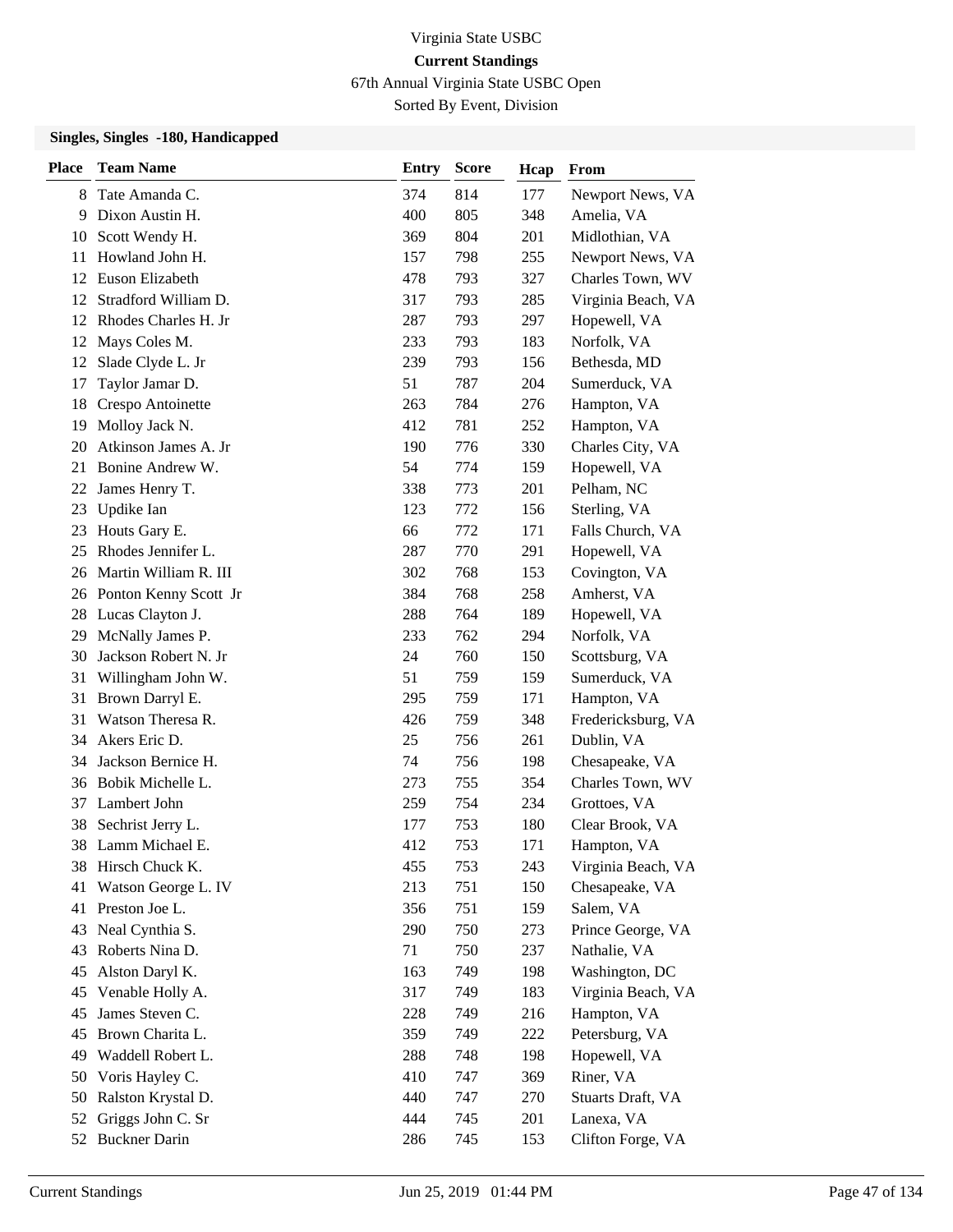67th Annual Virginia State USBC Open

Sorted By Event, Division

| <b>Place</b> | <b>Team Name</b>       | <b>Entry</b>   | <b>Score</b> | Hcap | From               |
|--------------|------------------------|----------------|--------------|------|--------------------|
|              | 54 Greene Kenneth J.   | 479            | 744          | 198  | Rustburg, VA       |
| 54           | Smith Lauren A.        | 401            | 744          | 216  | Christiansbrg, VA  |
| 56           | Norman Angela H.       | 224            | 743          | 162  | Chesterfield, VA   |
| 56           | Ashley Ronnie L.       | 150            | 743          | 300  | Stuarts Draft, VA  |
| 56           | Johnson Aaron L.       | 56             | 743          | 174  | Hopewell, VA       |
| 59           | Roadcap Timothy F.     | 37             | 741          | 150  | Glen Allen, VA     |
| 59           | Pigg Mackenzie G.      | 381            | 741          | 255  | Amherst, VA        |
| 61           | Trail Daniel A.        | 458            | 739          | 171  | Forest, VA         |
| 62           | Johnson Jerome A.      | 270            | 738          | 153  | Henrico, VA        |
| 62           | Hess Gayle U.          | $\overline{c}$ | 738          | 249  | Chesapeake, VA     |
| 64           | Lusk Kellie L.         | 300            | 737          | 288  | Gloucester, VA     |
| 65           | Barber Jimmie L.       | 303            | 736          | 231  | Covington, VA      |
| 65           | Austin Carolyn W.      | 225            | 736          | 267  | newport news, VA   |
| 67           | Thomas Norman "Pic" L. | 432            | 735          | 267  | Covington, VA      |
| 68           | Holley Linda A.        | 456            | 734          | 276  | Virginia Beach, VA |
| 68           | <b>Adams Terry</b>     | 220            | 734          | 168  | Lynchburg, VA      |
| 70           | Gross Jerald E.        | 310            | 733          | 186  | King George, VA    |
| 71           | Vavrek-Vogt Ashley V.  | 319            | 732          | 150  | Virginia Beach, VA |
| 71           | Burns Lawrence R.      | 335            | 732          | 198  | Pelham, NC         |
| 71           | Fazio Christina L.     | 289            | 732          | 339  | Chester, VA        |
| 71           | Fareed Mahdee W.       | 359            | 732          | 183  | Petersburg, VA     |
| 71           | Skutt Gordon S.        | 105            | 732          | 162  | Norfolk, VA        |
| 76           | Parrish George M.      | 100            | 731          | 171  | Washington, DC     |
| 76           | Clark Pamela W.        | 143            | 731          | 210  | Henrico, VA        |
| 76           | Palmer Dianna W.       | 357            | 731          | 399  | Salem, VA          |
| 79           | Jackson Brandon M.     | 297            | 730          | 204  | Covington, VA      |
| 79           | Dickerson Nathan L. Jr | 217            | 730          | 159  | Forestville, MD    |
| 79           | Kirkby Steven C.       | 243            | 730          | 174  | Norfolk, VA        |
| 79           | Spence David L.        | 140            | 730          | 156  | Lynchburg, VA      |
| 83           | Daniel Doreen G.       | 143            | 729          | 219  | Henrico, VA        |
| 83           | Brown Evan A.          | 227            | 729          | 228  | Hampton, VA        |
| 85           | Wolfe Dewey W.         | 206            | 728          | 171  | Williamsburg, VA   |
| 85           | VAN DUSEN STEPHANIE    | 429            | 728          | 240  |                    |
| 85           | Meadows Marcia L.      | 130            | 728          | 198  | Blacksburg, VA     |
| 88           | Woodley William H.     | 52             | 727          | 192  | Hopewell, VA       |
| 88           | Knotts Theresa D.      | 470            | 727          | 315  | Inwood, WV         |
| 88           | Johnson Mark S.        | 222            | 727          | 198  | Chesterfield, VA   |
| 91           | Mallory Marcus J.      | 200            | 725          | 216  | Scottsville, VA    |
| 91           | DAVIS MICHAEL          | 211            | 725          | 162  | Chesapeake, VA     |
| 93           | Hill Portia M.         | 356            | 724          | 237  | Salem, VA          |
| 93           | Sprouse Laura E.       | 385            | 724          | 177  | Amherst, VA        |
| 93           | Lederle Thomas E.      | 6              | 724          | 249  | Hampton, VA        |
| 93           | Brown Tammy S.         | 152            | 724          | 249  | Forest, VA         |
| 97           | Smith Tyrese           | 147            | 723          | 183  | N Dinwiddie, VA    |
| 97           | Brown Ginger D.        | 138            | 723          | 204  | Lynchburg, VA      |
| 97           | Griscom Karen M.       | 174            | 723          | 276  | Prince George, VA  |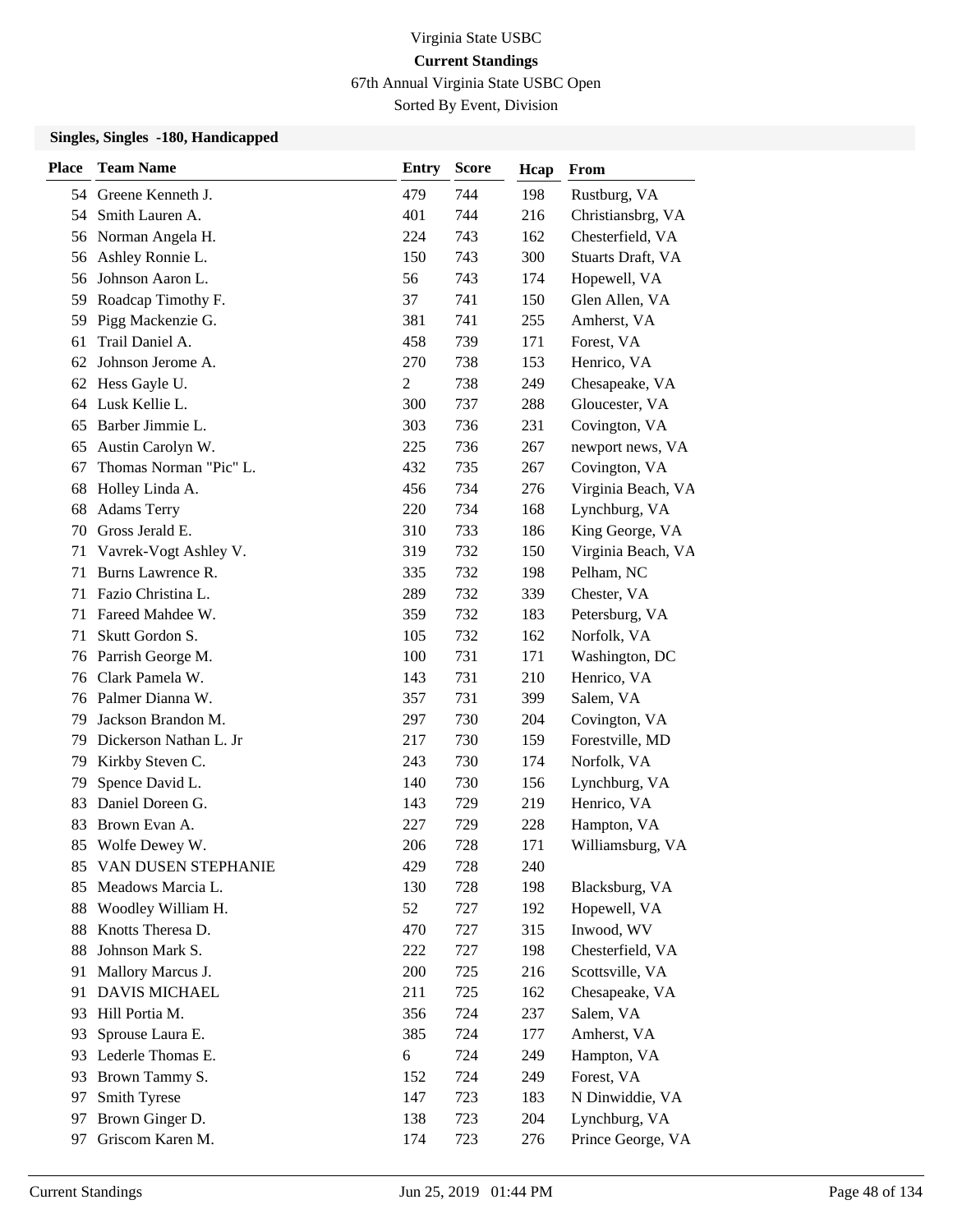67th Annual Virginia State USBC Open

Sorted By Event, Division

| <b>Place</b> | <b>Team Name</b>              | <b>Entry</b> | <b>Score</b> | Hcap | From               |
|--------------|-------------------------------|--------------|--------------|------|--------------------|
|              | 100 Schnurr John R.           | 240          | 722          | 225  | Norfolk, VA        |
|              | 100 Dice Roger D.             | 251          | 722          | 165  | Max Meadows, VA    |
| 100          | Brockington Richard E.        | 267          | 722          | 237  | Hampton, VA        |
|              | 100 Camden Teresa J.          | 30           | 722          | 210  | Lexington, VA      |
|              | 104 Anderson Robert E.        | 26           | 721          | 183  | Yorktown, VA       |
| 104          | Smith Melvin L.               | 163          | 721          | 255  | Washington, DC     |
|              | 104 Hines-Ried Angelina T.    | 289          | 721          | 255  | Chester, VA        |
|              | 104 Cowan Patricia L.         | 332          | 721          | 189  | Hampton, VA        |
|              | 104 GUSLER ASHLEY             | 431          | 721          | 372  |                    |
|              | 104 Coffelt Rachel D.         | 470          | 721          | 216  | Inwood, WV         |
|              | 104 Trail Jennifer S.         | 458          | 721          | 249  | Forest, VA         |
| 111          | Dove Nikki N.                 | 410          | 720          | 246  | Riner, VA          |
|              | 111 Murray Jennifer M.        | 233          | 720          | 240  | Norfolk, VA        |
| 111          | Hall William R.               | 184          | 720          | 150  | Richmond, VA       |
|              | 111 Dixon Harvey L.           | 23           | 720          | 315  | South Boston, VA   |
|              | 115 Gross Anna V.             | 58           | 719          | 309  | Hopewell, VA       |
| 115          | Vaughters Alice F.            | 73           | 719          | 180  | Nathalie, VA       |
| 115          | Wright Michael T. Jr          | 349          | 719          | 249  | Mechanicsville, VA |
| 118          | Womack Steven G.              | 279          | 718          | 180  | Evington, VA       |
| 118          | Stowell Elizabeth A.          | 37           | 718          | 213  | Glen Allen, VA     |
|              | 120 Atwell Allison (Nicky) H. | 36           | 717          | 345  | Glen Allen, VA     |
|              | 120 Long Kevin M.             | 124          | 717          | 177  | Sterling, VA       |
|              | 120 Webb Frank R. Jr          | 285          | 717          | 198  | Poquoson, VA       |
|              | 120 CALDWELL-NABORS AMANDA    | 172          | 717          | 264  | Manassas, VA       |
|              | 120 Hirsch Robin V.           | 455          | 717          | 285  | Virginia Beach, VA |
| 125          | Taggart Sean P.               | 290          | 716          | 222  | Prince George, VA  |
| 125          | Carvajal Ricardo E.           | 111          | 716          | 180  | Charles Town, WV   |
| 125          | Hatchett Herman L. Jr         | 56           | 716          | 198  | Hopewell, VA       |
| 128          | Johnson William L.            | 33           | 715          | 174  | SOUTH BOSTON,      |
| 128          | Taylor Darla D.               | 260          | 715          | 207  | Grottoes, VA       |
| 128          | Patterson James L.            | 228          | 715          | 183  | Hampton, VA        |
| 128          | Watson Kevin G.               | 426          | 715          | 351  | Fredericksburg, VA |
|              | 132 Martin Duchess E.         | 442          | 714          | 192  | Chesapeake, VA     |
|              | 132 VanHeuveln Henry L.       | 289          | 714          | 222  | Chester, VA        |
| 132          | Scott Raymond W. Jr           | 56           | 714          | 195  | Hopewell, VA       |
| 132          | Painter Nathaniel C.          | 12           | 714          | 153  | Portsmouth, VA     |
| 136          | White Lamisha R.              | 52           | 713          | 225  | Hopewell, VA       |
| 136          | Augustine Daniel J.           | 28           | 713          | 186  | Virginia Beach, VA |
| 138          | Wiggins James A.              | 77           | 712          | 156  | Chesapeake, VA     |
| 138          | Williams Brenda D.            | 93           | 712          | 213  | Chesapeake, VA     |
| 138          | Smoke Russell J.              | 130          | 712          | 210  | Blacksburg, VA     |
| 138          | Talak Jack D. II              | 272          | 712          | 258  | Virgina Beach, VA  |
|              | 138 Commodore Edward          | 373          | 712          | 327  | Hampton, VA        |
| 143          | Adams Wendi                   | 343          | 711          | 414  | Salem, VA          |
|              | 143 Abbott Russell S.         | 190          | 711          | 159  | Charles City, VA   |
|              | 143 MELVIN BRIDGET            | 119          | 711          | 351  | Bassett, VA        |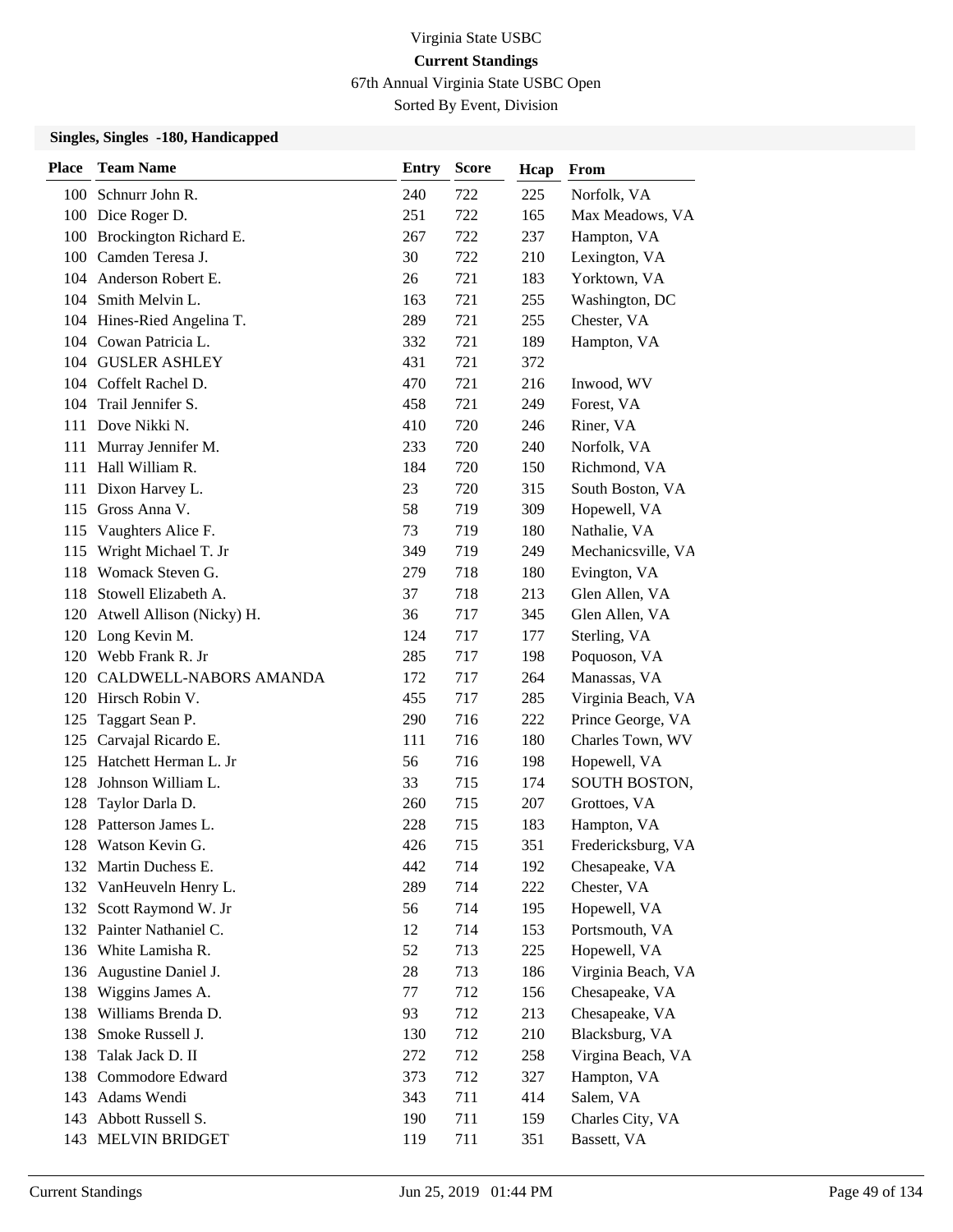67th Annual Virginia State USBC Open

Sorted By Event, Division

| <b>Place</b> | <b>Team Name</b>           | <b>Entry</b> | <b>Score</b> | Hcap | From               |
|--------------|----------------------------|--------------|--------------|------|--------------------|
|              | 143 Stowe Othelia M.       | 115          | 711          | 381  | Stuart, VA         |
|              | 147 Rice Tyrus H.          | 67           | 710          | 351  | Nathalie, VA       |
| 147          | Hamblin Kerry E.           | 130          | 710          | 222  | Blacksburg, VA     |
| 147          | Simmons Tammy E.           | 170          | 710          | 285  | Clifton Forge, VA  |
| 147          | Monroe Ronnie D.           | 195          | 710          | 198  | Newport News, VA   |
| 147          | Murray Anne M.             | 238          | 710          | 276  | Bethesda, MD       |
| 147          | Robertson Ryron M.         | 339          | 710          | 186  | Pelham, NC         |
| 147          | Payne Lucille M.           | 430          | 710          | 363  | Altavista, VA      |
| 147          | Overby Deborah D.          | 369          | 710          | 258  | Midlothian, VA     |
| 155          | Mills Patricia A.          | 192          | 709          | 237  | Warrenton, VA      |
| 155          | McCargo Kermit A.          | 70           | 709          | 174  | Nathalie, VA       |
| 157          | Shoemaker Deborah A.       | 253          | 708          | 234  | Ruther Glen, VA    |
| 157          | Sandidge Dorothy G.        | 436          | 708          | 276  | Lynchburg, VA      |
| 157          | Thornburg Donald L.        | 472          | 708          | 180  | Inwood, WV         |
| 160          | Carter Ivey L.             | 337          | 707          | 213  | Pelham, NC         |
| 160          | Jones Leonard W.           | 302          | 707          | 204  | Covington, VA      |
|              | 162 Robertson Jose O.      | 328          | 706          | 171  | Nokesville, VA     |
| 162          | Truslow Jewel E.           | 107          | 706          | 369  | Staunton, VA       |
| 164          | Blackwell Betty J.         | 164          | 705          | 288  | Ft Washington, MD  |
| 164          | McCain Robert L.           | 33           | 705          | 234  | SOUTH BOSTON,      |
| 164          | Thompson Ronald D.         | 38           | 705          | 183  | Ivor, VA           |
| 164          | Wright Loretta T.          | 329          | 705          | 234  | Madison Hts, VA    |
| 164          | Mayfield Herman L.         | 456          | 705          | 231  | Virginia Beach, VA |
| 164          | SPELLMAN LANCE             | 420          | 705          | 306  | Covington, VA      |
| 164          | Castle Will H.             | 413          | 705          | 174  | Lynchburg, VA      |
| 164          | Preston Derek A.           | 413          | 705          | 174  | Lynchburg, VA      |
|              | 164 Brooks Felix L.        | 374          | 705          | 219  | Newport News, VA   |
| 173          | Utter Christopher N.       | 423          | 704          | 189  | Bunker Hill, WV    |
| 173          | Anderson Veronica W.       | 436          | 704          | 294  | Lynchburg, VA      |
| 173          | Scott Katherine            | 212          | 704          | 288  | Chesapeake, VA     |
| 173          | Simmons Brian              | 170          | 704          | 180  | Clifton Forge, VA  |
| 173          | Wells William (Billy) W.   | 34           | 704          | 165  | Glen Allen, VA     |
| 173          | Akers Tiara N.             | 59           | 704          | 384  | Hopewell, VA       |
| 173          | Kreh Melissa               | 115          | 704          | 426  | Stuart, VA         |
| 180          | Sherman Keith              | 168          | 703          | 213  | Madison Heights, V |
| 180          | Servais Michelle L.        | 187          | 703          | 246  | Norfolk, VA        |
| 180          | Smith Janay S.             | 445          | 703          | 318  | Lynchburg, VA      |
|              | 180 Rose Antwon S.         | 413          | 703          | 216  | Lynchburg, VA      |
| 184          | Chavis Thomas L. III       | 392          | 702          | 153  | Chester, VA        |
|              | 184 Phillips Timothy J.    | 325          | 702          | 243  | Blacksburg, VA     |
|              | 184 Ogden-Miller Angela D. | 120          | 702          | 150  | Bassett, VA        |
|              | 184 Porter Tiffany N.      | 17           | 702          | 213  | Moyock, NC         |
| 188          | Ginger Jason S. Sr         | 251          | 701          | 192  | Max Meadows, VA    |
|              | 188 Reese Pauline H.       | 260          | 701          | 273  | Grottoes, VA       |
|              | 188 Parham Diane H.        | 231          | 701          | 249  | Dinwiddie, VA      |
| 188          | <b>JONES BRIAN</b>         | 427          | 701          | 258  |                    |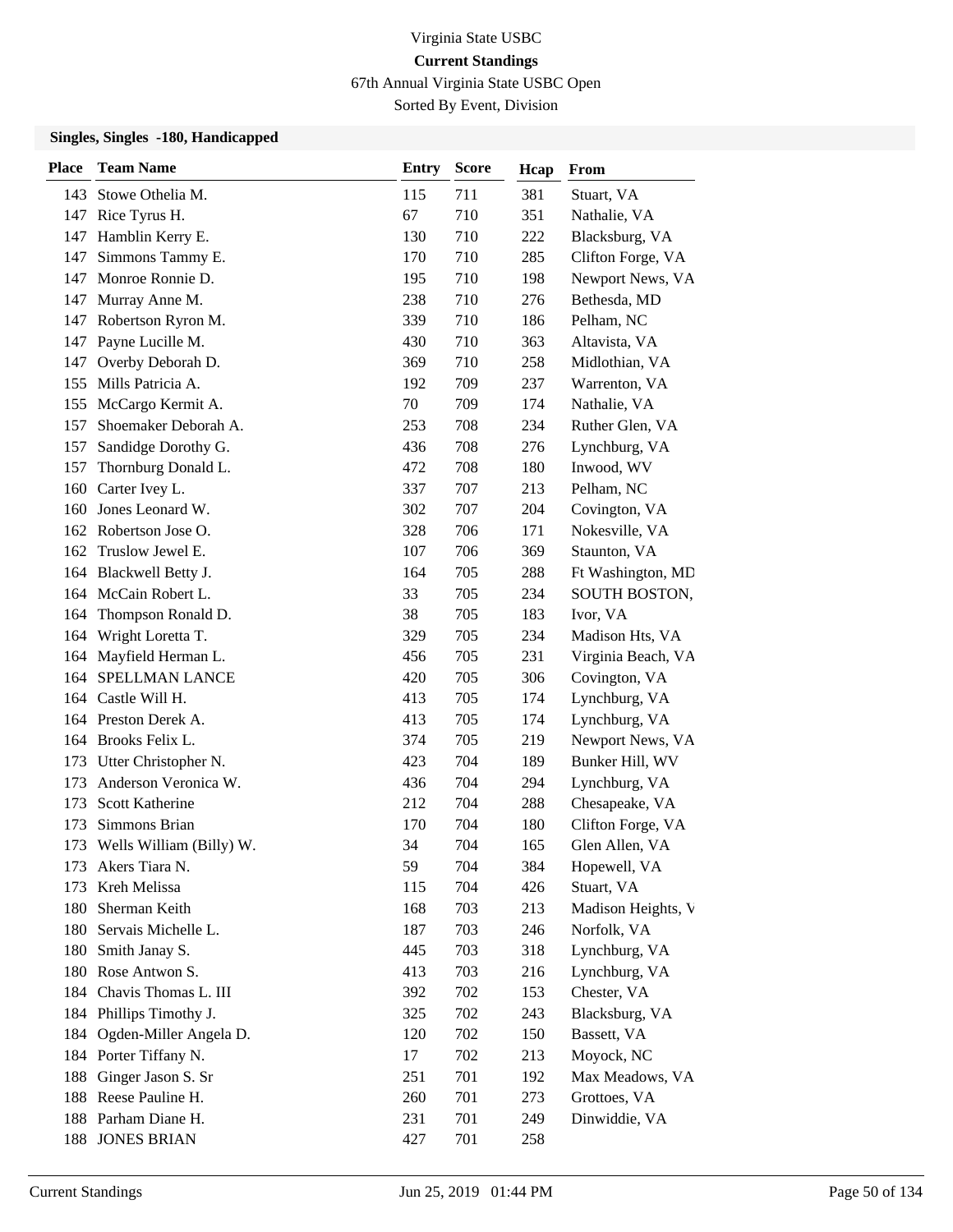67th Annual Virginia State USBC Open

Sorted By Event, Division

| <b>Place</b> | <b>Team Name</b>             | <b>Entry</b> | <b>Score</b> | Hcap | From                |
|--------------|------------------------------|--------------|--------------|------|---------------------|
|              | 192 BABEY JOHN               | 412          | 700          | 237  | Hampton, VA         |
|              | 192 Dixon Corrina A.         | 414          | 700          | 225  | Carrollton, VA      |
|              | 192 Cowan Brett A.           | 332          | 700          | 150  | Hampton, VA         |
|              | 192 Powers Tiffany R.        | 288          | 700          | 276  | Hopewell, VA        |
|              | 196 Byer Summer V.           | 298          | 699          | 303  | Covington, VA       |
| 196          | Shelton Kevin C.             | 200          | 699          | 369  | Scottsville, VA     |
|              | 196 Reese Teresa D.          | 441          | 699          | 297  | Stuarts Draft, VA   |
|              | 196 Knotts Buddy A.          | 470          | 699          | 168  | Inwood, WV          |
|              | 196 Kerns Gary L.            | 111          | 699          | 237  | Charles Town, WV    |
| 201          | Wynn Frederick G.            | 63           | 698          | 207  | Hertford, NC        |
| 201          | <b>Matthews Christopher</b>  | 466          | 698          | 213  | Newport News, VA    |
| 201          | Vernon Trudy                 | 438          | 698          | 249  | Marion, VA          |
| 201          | Johnson Kevin A.             | 430          | 698          | 282  | Altavista, VA       |
| 201          | Harris Augusta D.            | 426          | 698          | 231  | Fredericksburg, VA  |
| 201          | Carmichael James T. Jr       | 387          | 698          | 165  | Ft Lee, VA          |
|              | 201 Bain Deseree R.          | 295          | 698          | 240  | Hampton, VA         |
| 208          | Strotman Erin E.             | 264          | 697          | 156  | Chester, VA         |
|              | 208 Ellis Jerry B.           | 267          | 697          | 240  | Hampton, VA         |
|              | 208 Bennett Kristen H.       | 244          | 697          | 258  | Chester, VA         |
|              | 208 Brown Barry              | 379          | 697          | 201  | Chesterfield, VA    |
|              | 208 Burdine George M.        | 365          | 697          | 174  | Newport News, VA    |
| 208          | Wingfield Danny W. Jr        | 136          | 697          | 177  | Forest, VA          |
| 208          | Womack Curtis B.             | 47           | 697          | 168  | Drakes Branch, VA   |
| 208          | Johnston Joshua C.           | 32           | 697          | 231  | Warrenton, VA       |
|              | 216 Ferguson Lauren E.       | 102          | 696          | 183  | Norfolk, VA         |
|              | 216 Cummings Stacey L.       | 363          | 696          | 294  | Newport News, VA    |
|              | 216 Collins Marvin"Butch" L. | 259          | 696          | 195  | Grottoes, VA        |
| 216          | Steele Randy S.              | 173          | 696          | 159  | Appomattox, VA      |
| 220          | Albright Ron E.              | 277          | 695          | 228  | Charlottesville, VA |
| 220          | Adams Amie E.                | 404          | 695          | 219  | Yorktown, VA        |
| 220          | Sluss Debra K.               | 461          | 695          | 288  | Hampton, VA         |
|              | 220 Adams Daryl C.           | 119          | 695          | 249  | Bassett, VA         |
|              | 220 Justice Roberta J.       | 36           | 695          | 348  | Glen Allen, VA      |
| 225          | Comparetta Tom               | 341          | 694          | 201  | Forest, VA          |
|              | 226 Boerger John P.          | 269          | 693          | 171  | Chesapeake, VA      |
|              | 226 King Melissa C.          | 385          | 693          | 282  | Amherst, VA         |
|              | 226 Nugent Steve W.          | 411          | 693          | 192  | Hopewell, VA        |
|              | 226 Woodward Robert G.       | 51           | 693          | 225  | Sumerduck, VA       |
| 230          | Tabb Charlotte D.            | 27           | 692          | 207  | Toano, VA           |
| 230          | Stowe James D.               | 115          | 692          | 207  | Stuart, VA          |
|              | 230 Pennix George M.         | 435          | 692          | 153  | Lynchburg, VA       |
|              | 230 Ball Felix M.            | 425          | 692          | 204  | Fredericksburg, VA  |
| 230          | Creasey Anna E.              | 386          | 692          | 186  | Amherst, VA         |
|              | 230 Kirkley Kim M.           | 295          | 692          | 276  | Hampton, VA         |
|              | 230 Kitt Darius              | 297          | 692          | 219  | Covington, VA       |
|              | 230 Jackson Michael L.       | 297          | 692          | 207  | Covington, VA       |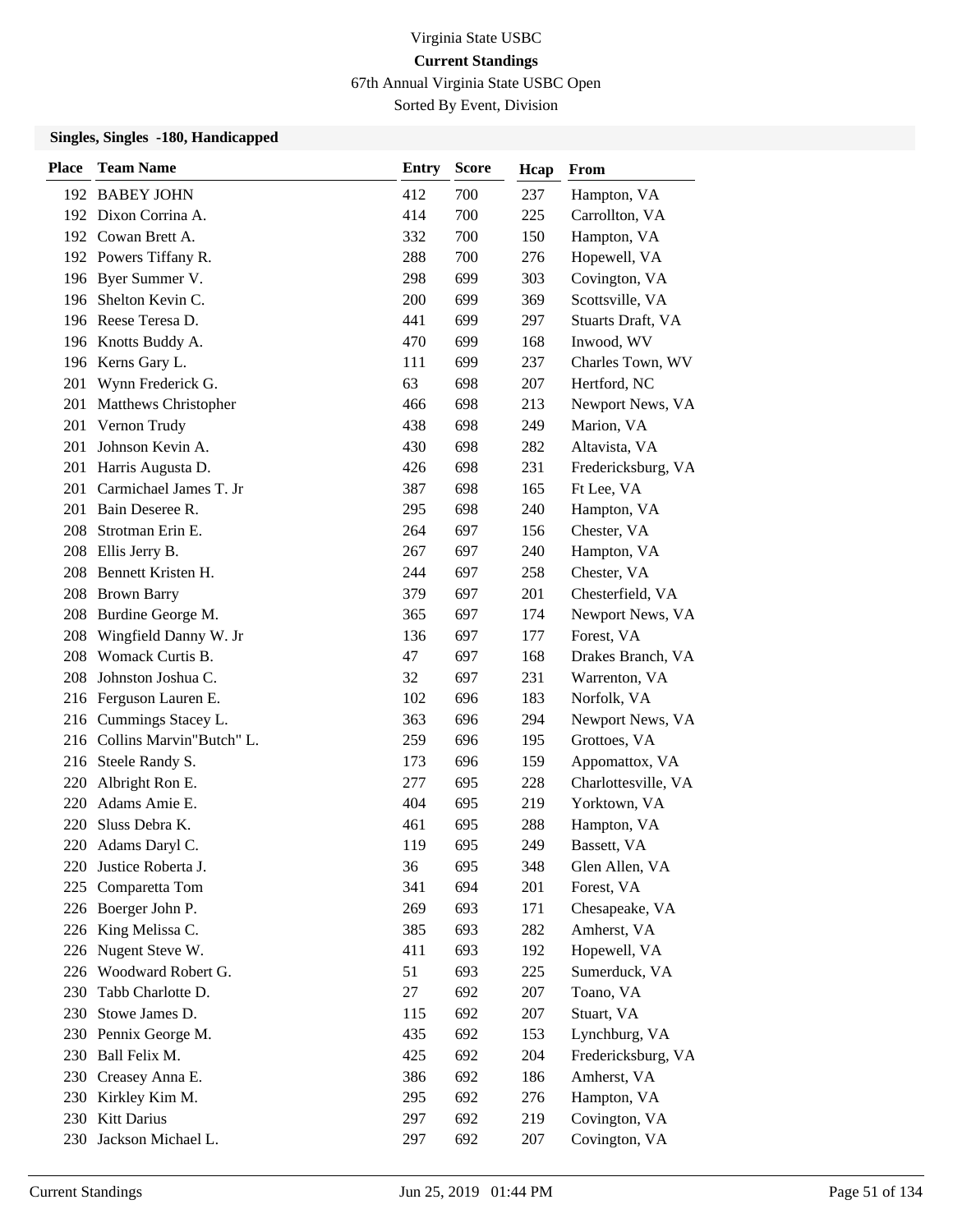67th Annual Virginia State USBC Open

Sorted By Event, Division

| <b>Place</b> | <b>Team Name</b>          | <b>Entry</b> | <b>Score</b> | Hcap | From                |
|--------------|---------------------------|--------------|--------------|------|---------------------|
|              | 230 Hamblin Garry A.      | 183          | 692          | 162  | Roanoke, VA         |
|              | 230 Chaney April D.       | 246          | 692          | 252  | Chester, VA         |
|              | 240 Pancoast Bonnie E.    | 281          | 691          | 168  | Newport News, VA    |
|              | 240 Ambler Ann            | 469          | 691          | 246  | Smithfield, VA      |
|              | 240 Thornburg Dawn C.     | 472          | 691          | 186  | Inwood, WV          |
| 243          | Thurman Robert C.         | 397          | 690          | 192  | Hardy, VA           |
| 243          | Rice Donna "Coco" M.      | 404          | 690          | 240  | Yorktown, VA        |
| 243          | Johnston Lisa S.          | 396          | 690          | 177  | Ararat, NC          |
| 243          | Holliday Theresa M.       | 408          | 690          | 252  | Stephens City, VA   |
| 243          | Jordan Clarence "Ned"     | 302          | 690          | 261  | Covington, VA       |
| 243          | <b>Layton Betty</b>       | 286          | 690          | 228  | Clifton Forge, VA   |
| 243          | Cowan Matthew A.          | 332          | 690          | 156  | Hampton, VA         |
| 243          | Jeffries Audra D.         | 215          | 690          | 204  | Chesapeake, VA      |
| 243          | Tweedy Alton D.           | 152          | 690          | 204  | Forest, VA          |
| 243          | Skaggs Harry A.           | 109          | 690          | 165  | Virginia Beach, VA  |
| 243          | Griffin William J.        | 112          | 690          | 177  | Hampton, VA         |
| 243          | Smith Christina M.        | 68           | 690          | 339  | Nathalie, VA        |
| 255          | Garnett John F. Sr        | 253          | 689          | 180  | Ruther Glen, VA     |
|              | 255 Pender Clyde          | 230          | 689          | 258  | Petersburg, VA      |
| 255          | Wright Tina M.            | 327          | 689          | 288  | Blacksburg, VA      |
|              | 255 Robinson Joseph R. Sr | 306          | 689          | 216  | King George, VA     |
| 255          | Young Dawn Y.             | 269          | 689          | 267  | Chesapeake, VA      |
| 255          | Naulty Nick M.            | 411          | 689          | 201  | Hopewell, VA        |
|              | 255 Dupree Sharon A.      | 425          | 689          | 207  | Fredericksburg, VA  |
| 255          | Tate Anne C.              | 433          | 689          | 201  | Hampton, VA         |
| 255          | Wright Mary H.            | 377          | 689          | 315  | Christiansburg, VA  |
| 255          | Lathan Shirley J.         | 462          | 689          | 297  | Norfolk, VA         |
| 265          | Clark Barbara J.          | 351          | 688          | 225  | Rockville, MD       |
| 265          | Welcher William A.        | 357          | 688          | 189  | Salem, VA           |
| 265          | Herbaugh Jackie M.        | 406          | 688          | 222  | Stephens City, VA   |
| 265          | Cooper Deborah O.         | 139          | 688          | 249  | Madison Hts, VA     |
|              | 265 Will Virginia K       | 16           | 688          | 282  | Stuarts Draft, VA   |
|              | 270 Joyner Robert E.      | 4            | 687          | 156  | Virginia Beach, VA  |
| 270          | Hutcherson Richard C. Jr  | 40           | 687          | 186  | South Boston, VA    |
| 270          | Taylor Addie M.           | 97           | 687          | 153  | Bowie, MD           |
|              | 270 Holliday Franklin D.  | 406          | 687          | 162  | Stephens City, VA   |
|              | 270 Bobik Vickie W.       | 273          | 687          | 279  | Charles Town, WV    |
|              | 270 Rose Lewis            | 329          | 687          | 174  | Madison Hts, VA     |
| 270          | Landrum Lameenya          | 229          | 687          | 327  | Fredericksburg, VA  |
| 270          | Stephenson O'Neil         | 179          | 687          | 207  | Hampton, VA         |
|              | 278 Beasley Kenny L.      | 207          | 686          | 165  | Charlottesville, VA |
| 278          | Baumgartner Steven J. Jr  | 287          | 686          | 186  | Hopewell, VA        |
| 278          | <b>GUSLER DAVID SR</b>    | 431          | 686          | 291  |                     |
|              | 278 Boehm Dolores I.      | 438          | 686          | 360  | Marion, VA          |
|              | 278 Heltzel Deborah L.    | 408          | 686          | 213  | Stephens City, VA   |
| 278          | Spellman Tammy L.         | 461          | 686          | 183  | Hampton, VA         |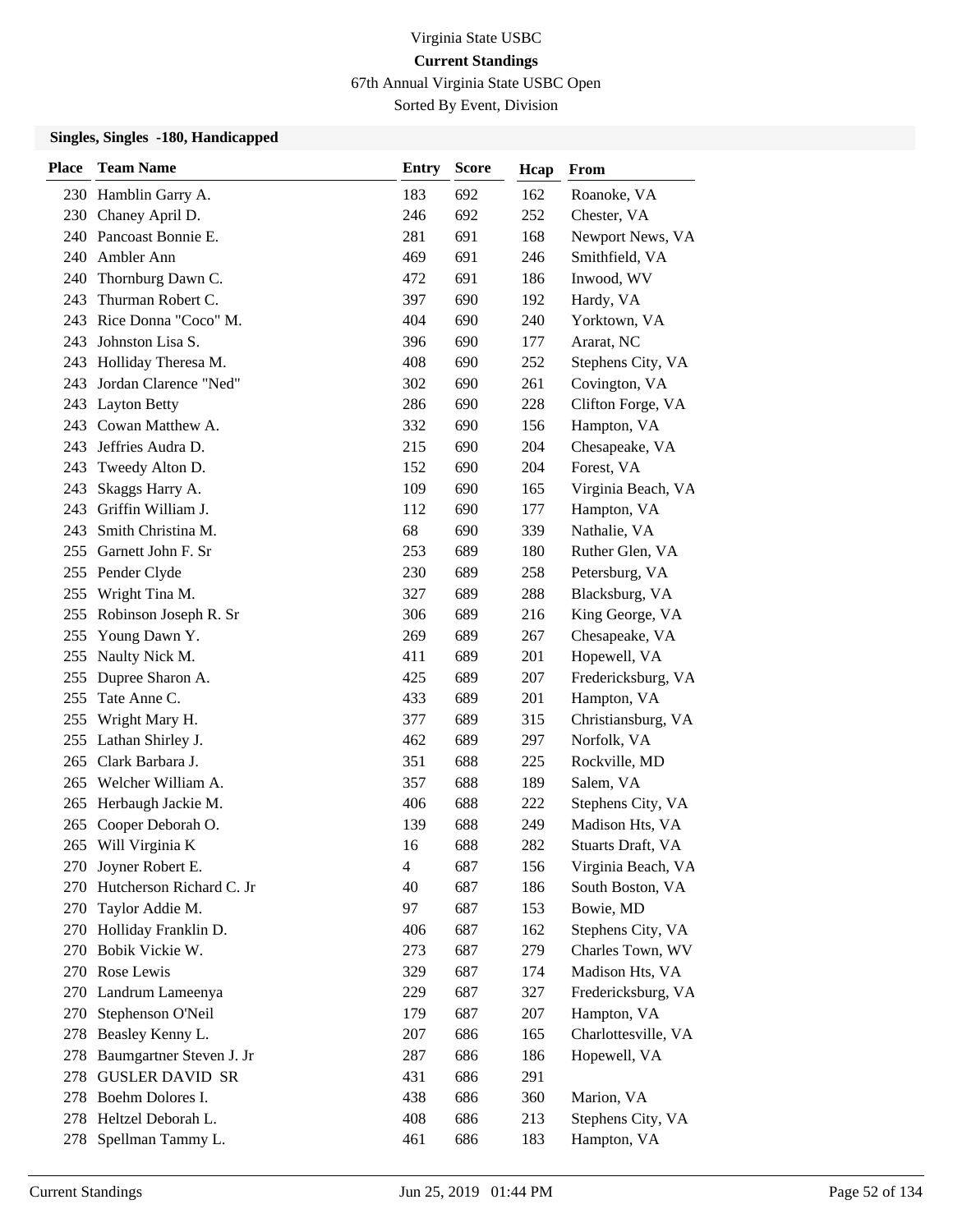67th Annual Virginia State USBC Open

Sorted By Event, Division

| <b>Place</b> | <b>Team Name</b>              | <b>Entry</b>   | <b>Score</b> | Hcap | From               |
|--------------|-------------------------------|----------------|--------------|------|--------------------|
|              | 278 Pezzella Tony J.          | 109            | 686          | 222  | Virginia Beach, VA |
|              | 278 Leadbetter Stephen E.     | 157            | 686          | 222  | Newport News, VA   |
|              | 278 Cone Damon R.             | 54             | 686          | 297  | Hopewell, VA       |
|              | 287 Heroux Tracie L.          | 461            | 685          | 210  | Hampton, VA        |
| 287          | Richard Teresa D.             | 432            | 685          | 324  | Covington, VA      |
| 287          | Pancoast Robert T.            | 281            | 685          | 240  | Newport News, VA   |
| 287          | Ellis Jarvis "Doc"            | 267            | 685          | 177  | Hampton, VA        |
|              | 287 Palmer Willie A.          | 357            | 685          | 150  | Salem, VA          |
| 287 -        | Watkins Monica D.             | 172            | 685          | 237  | Manassas, VA       |
| 287          | Enochs William H. Sr          | 168            | 685          | 174  | Madison Heights, V |
| 287          | Johnson Jeffrey B.            | 229            | 685          | 153  | Fredericksburg, VA |
|              | 295 Rue Randy G.              | 260            | 684          | 276  | Grottoes, VA       |
|              | 296 Lambert Benny S.          | 360            | 683          | 228  | Harrisonburg, VA   |
|              | 296 Arms Timothy W.           | 288            | 683          | 159  | Hopewell, VA       |
|              | 296 Branson M. Shawn          | 289            | 683          | 225  | Chester, VA        |
|              | 296 Taggart Charlie D.        | 290            | 683          | 252  | Prince George, VA  |
|              | 296 Cuvelier Michael J.       | 1              | 683          | 168  | Big Island, VA     |
|              | 296 Rock Frederick S.         | 159            | 683          | 159  | Hampton, VA        |
|              | 296 Hughes Jimmie C.          | 158            | 683          | 171  | South Boston, VA   |
| 303          | Vanorsdale Louis A.           | 132            | 682          | 177  | Bunker Hill, WV    |
|              | 303 Furman Theresa S.         | 3              | 682          | 276  | Gates, NC          |
| 303          | Fallen Lowell H. Jr           | 40             | 682          | 153  | South Boston, VA   |
|              | 303 Keene Shefford L.         | 267            | 682          | 225  | Hampton, VA        |
|              | 303 Carner Terrell J. W. Jr   | 346            | 682          | 150  | Newport News, VA   |
| 303          | Scott Richard D. Sr           | 311            | 682          | 204  | King George, VA    |
| 303          | Warner Susan S.               | 240            | 682          | 285  | Norfolk, VA        |
| 303          | Disbrow Nelson C.             | 418            | 682          | 213  | Richmond, VA       |
|              | 303 Luddy Melissa B.          | 468            | 682          | 156  | Virginia Beach, VA |
| 312          | Scott Joyce H.                | 458            | 681          | 294  | Forest, VA         |
|              | 312 Carter Deborah W.         | 218            | 681          | 276  | Danville, VA       |
| 312          | Garrett Betty Jo              | 14             | 681          | 279  | Lexington, VA      |
|              | 312 Webb Tiffany M.           | 126            | 681          | 180  | Staunton, VA       |
|              | 312 Briscoe-Jarrells Agnes M. | 163            | 681          | 213  | Washington, DC     |
|              | 312 Ferguson Tracie M.        | 103            | 681          | 168  | Norfolk, VA        |
|              | 312 French Robert E.          | 110            | 681          | 291  | Charles Town, WV   |
|              | 319 Hess Lloyd A.             | $\overline{c}$ | 680          | 153  | Chesapeake, VA     |
| 319          | <b>Rapert Doris</b>           | 14             | 680          | 201  | Lexington, VA      |
|              | 319 Ellis Ricky D.            | 24             | 680          | 210  | Scottsburg, VA     |
| 319          | <b>Terry James</b>            | 337            | 680          | 243  | Pelham, NC         |
| 319          | Beshures Patricia K.          | 461            | 680          | 156  | Hampton, VA        |
|              | 324 Rainey Earl V. Sr         | 480            | 679          | 219  | Danville, VA       |
| 324          | Euson John D.                 | 478            | 679          | 261  | Charles Town, WV   |
| 324          | Puffenbarger Samantha M.      | 286            | 679          | 243  | Clifton Forge, VA  |
|              | 324 Kelly Ronald J.           | 175            | 679          | 168  | Chester, VA        |
|              | 324 WORLEY MARY               | 139            | 679          | 366  | Madison Hts, VA    |
| 329          | Stillman Andy H.              | 126            | 678          | 276  | Staunton, VA       |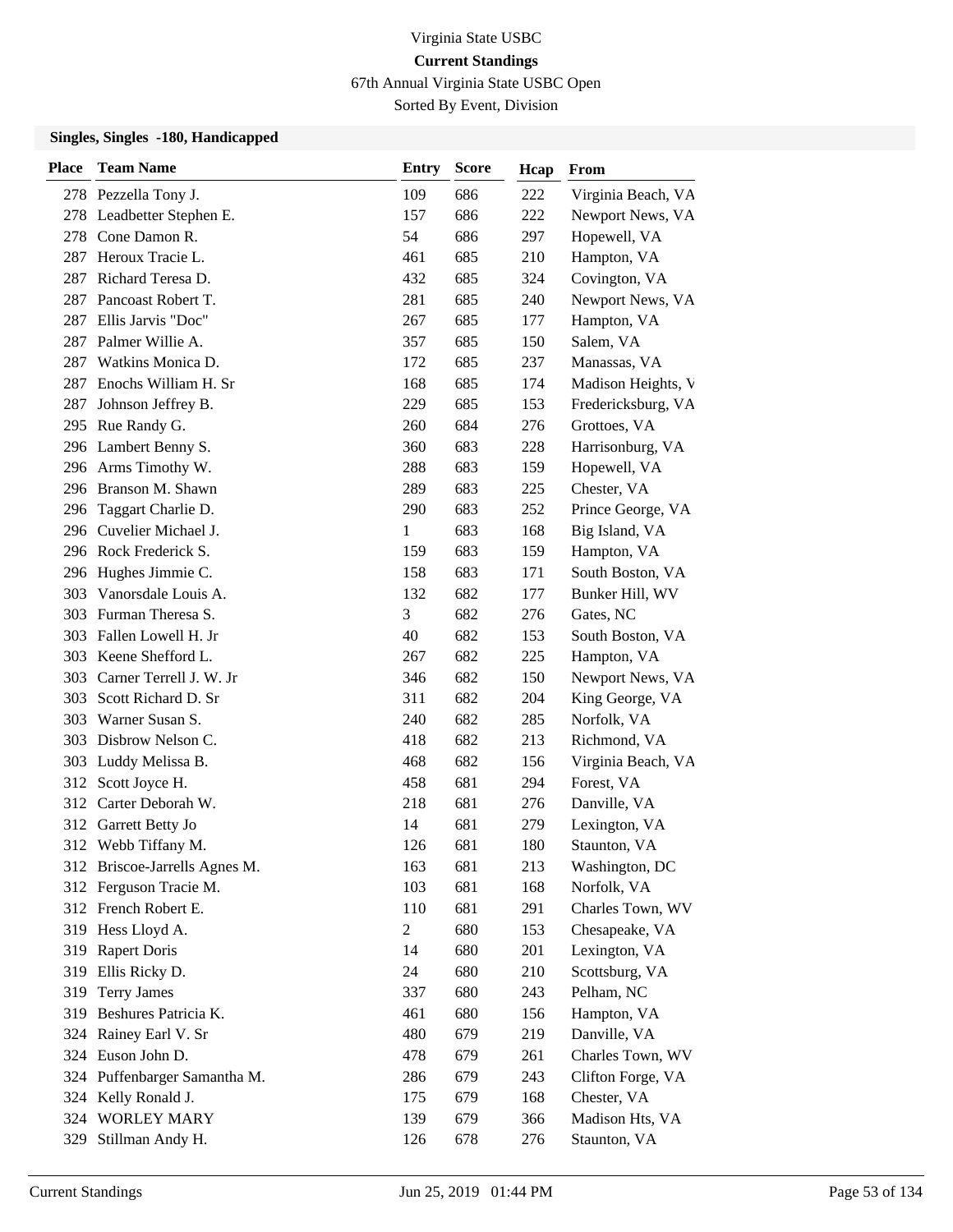67th Annual Virginia State USBC Open

Sorted By Event, Division

| <b>Place</b> | <b>Team Name</b>             | <b>Entry</b> | <b>Score</b> | Hcap | From                 |
|--------------|------------------------------|--------------|--------------|------|----------------------|
|              | 329 Jackson Robert N. Sr     | 24           | 678          | 240  | Scottsburg, VA       |
| 329          | Boone Jacqueline C.          | 480          | 678          | 261  | Danville, VA         |
| 329          | Watford Mark T.              | 454          | 678          | 150  | Virginia Beach, VA   |
| 329          | Raynor Ollie L.              | 408          | 678          | 252  | Stephens City, VA    |
|              | 334 Newlin Michael E.        | 283          | 677          | 159  | Winchester, VA       |
|              | 334 Fowlkes James A. Sr      | 155          | 677          | 159  | Quinton, VA          |
| 334          | Butler Rickey A.             | 165          | 677          | 186  | Capitol Hgts, MD     |
|              | 334 Barlow Harry "Jerome" J. | 118          | 677          | 165  | Bassett, VA          |
|              | 338 Butner Tim W.            | $\tau$       | 676          | 150  | Buena Vista, VA      |
| 338          | Jackson George A.            | 57           | 676          | 183  | Hopewell, VA         |
|              | 338 Pearson Bernina S.       | 58           | 676          | 234  | Hopewell, VA         |
| 338          | Mayer Diane S.               | 395          | 676          | 180  | Gloucester, VA       |
| 338          | Bowers Carol J.              | 385          | 676          | 267  | Amherst, VA          |
| 338          | Presley Montrice C.          | 241          | 676          | 234  | Norfolk, VA          |
| 338          | Thompson John D.             | 329          | 676          | 222  | Madison Hts, VA      |
| 345          | Anderson Steve L.            | 436          | 675          | 156  | Lynchburg, VA        |
|              | 346 Martin Valerie Kay K.    | 382          | 674          | 198  | Amherst, VA          |
|              | 346 Bayliss Margaret A.      | 472          | 674          | 249  | Inwood, WV           |
| 346          | Wright Doug A.               | 329          | 674          | 165  | Madison Hts, VA      |
|              | 346 Milloy Theresa T.        | 194          | 674          | 186  | Hampton, VA          |
| 346          | Singleton Steven W.          | 197          | 674          | 195  | Glen Allen, VA       |
|              | 346 Holloway James W.        | 95           | 674          | 231  | Forestville, MD      |
| 346          | Montgomery Seneeka T.        | 13           | 674          | 174  | Portsmouth, VA       |
|              | 353 Willis Derondo           | 153          | 673          | 192  | Salem, VA            |
| 353          | Cimino Ralph L. Jr           | 64           | 673          | 162  | Glen Allen, VA       |
| 353          | Gilliam Dwayne H.            | 230          | 673          | 207  | Petersburg, VA       |
| 353          | Chavez Ricardo R.            | 322          | 673          | 204  | Virginia Beach, VA   |
|              | 353 Graves Henry B.          | 306          | 673          | 174  | King George, VA      |
| 353          | Greenfield Daisy V.          | 309          | 673          | 264  | King George, VA      |
| 359          | SHIFFLETT ELVIN              | 265          | 672          | 174  | <b>FALLING WATER</b> |
| 359          | King Tommy L. Jr             | 210          | 672          | 174  | Chesapeake, VA       |
| 359          | Taylor Timothy L.            | 454          | 672          | 171  | Virginia Beach, VA   |
|              | 359 Meeks Anita L.           | 161          | 672          | 192  | Roxboro, NC          |
| 359          | Jones Doris E.               | 50           | 672          | 231  | Crystal Hill, VA     |
| 359          | Brown Bob L.                 | 20           | 672          | 162  | Yorktown, VA         |
|              | 365 Berson Charles W.        | 34           | 671          | 165  | Glen Allen, VA       |
|              | 365 Greene Jennie M.         | 63           | 671          | 225  | Hertford, NC         |
|              | 365 Weaver Lisa J.           | 472          | 671          | 240  | Inwood, WV           |
| 365          | Anderson Steven K.           | 373          | 671          | 168  | Hampton, VA          |
| 365          | James Charles C. Sr          | 393          | 671          | 204  | Richmond, VA         |
| 365          | Blue Lois V.                 | 409          | 671          | 222  | Boydton, VA          |
| 365          | Rountree Timothy E.          | 213          | 671          | 189  | Chesapeake, VA       |
| 365          | Richardson Paula D.          | 178          | 671          | 186  | Hampton, VA          |
| 365          | <b>Brown Rodney</b>          | 303          | 671          | 210  | Covington, VA        |
|              | 374 Stephens Russell         | 336          | 670          | 213  | Pelham, NC           |
|              | 374 Cowell Augustus F.       | 210          | 670          | 156  | Chesapeake, VA       |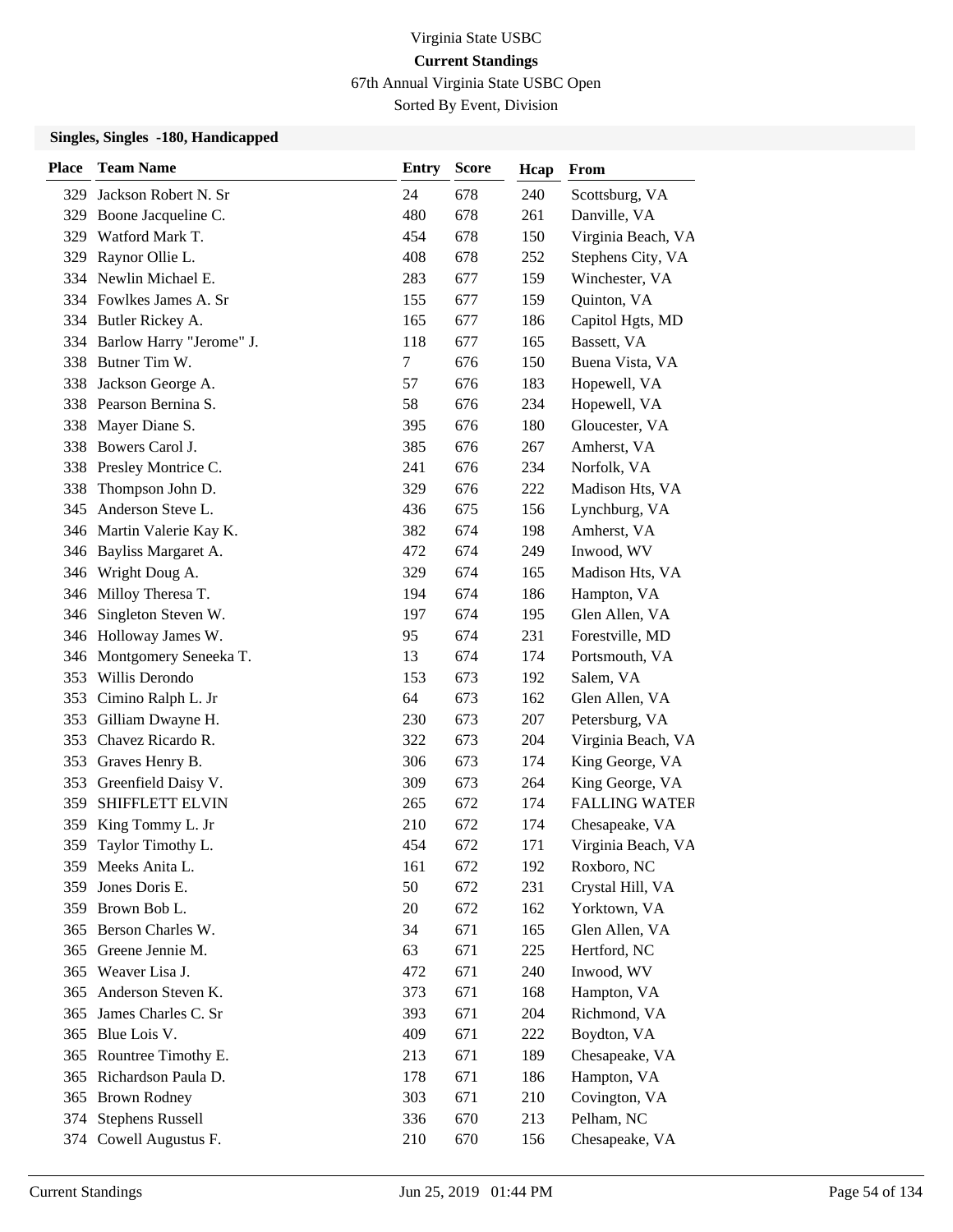67th Annual Virginia State USBC Open

Sorted By Event, Division

| <b>Place</b> | <b>Team Name</b>               | <b>Entry</b> | <b>Score</b> | Hcap | From               |
|--------------|--------------------------------|--------------|--------------|------|--------------------|
|              | 374 Shuttleworth Clyde (Ed) E. | 409          | 670          | 180  | Boydton, VA        |
| 374          | Ajetunmobl A J A.              | 454          | 670          | 150  | Virginia Beach, VA |
| 374          | Gray Cheryl T.                 | 113          | 670          | 183  | Henrico, VA        |
| 374          | Mays Wendy M.                  | 138          | 670          | 369  | Lynchburg, VA      |
| 380          | Mathias Beverly K.             | 244          | 669          | 240  | Chester, VA        |
| 381          | Smith John E.                  | 195          | 668          | 174  | Newport News, VA   |
| 381          | Webb Raymond W.                | 15           | 668          | 192  | Lexington, VA      |
| 381          | Hughes Sue F.                  | 158          | 668          | 171  | South Boston, VA   |
|              | 381 Dixon John H.              | 69           | 668          | 180  | Nathalie, VA       |
|              | 381 Knode Angie                | 55           | 668          | 279  | Hopewell, VA       |
| 381          | McDowell James L. Jr           | 57           | 668          | 228  | Hopewell, VA       |
| 387          | Gilbert Patricia E.            | 184          | 667          | 180  | Richmond, VA       |
| 388          | Lester James R.                | 183          | 666          | 207  | Roanoke, VA        |
| 388          | Holoman James A.               | 194          | 666          | 180  | Hampton, VA        |
| 388          | Ledger Daniel S.               | 390          | 666          | 165  | Farmville, VA      |
| 388          | Mcdonald Jennifer Brooke       | 383          | 666          | 303  | Amherst, VA        |
| 388          | Rankin William H. Jr           | 58           | 666          | 222  | Hopewell, VA       |
| 388          | Hogue Sylvia A.                | 73           | 666          | 192  | Nathalie, VA       |
| 394          | McNear Erica L.                | 72           | 665          | 162  | Nathalie, VA       |
|              | 394 Atwell Randy T.            | 36           | 665          | 207  | Glen Allen, VA     |
|              | 394 Pilgram Harold             | 445          | 665          | 171  | Lynchburg, VA      |
| 394          | Johnston Mike                  | 220          | 665          | 201  | Lynchburg, VA      |
|              | 394 Poulin Eric A.             | 302          | 665          | 189  | Covington, VA      |
|              | 394 Potter John G. Jr          | 290          | 665          | 180  | Prince George, VA  |
|              | 394 Hackney Frank W. Jr        | 279          | 665          | 168  | Evington, VA       |
| 401          | Kibler Jeff R.                 | 262          | 664          | 249  | Grottoes, VA       |
| 401          | Stike Brittney L.              | 377          | 664          | 213  | Christiansburg, VA |
| 401          | Barnes Lorrie P.               | 36           | 664          | 210  | Glen Allen, VA     |
|              | 401 Dixon James E.             | 33           | 664          | 159  | SOUTH BOSTON,      |
| 401          | Roberts Raymond A. Sr          | 71           | 664          | 159  | Nathalie, VA       |
| 401          | Dixon Calvin L.                | 114          | 664          | 171  | Randolph, VA       |
|              | 407 Fletcher Carolyn L.        | 110          | 663          | 174  | Charles Town, WV   |
|              | 407 Washington Renay           | 91           | 663          | 159  | Chesapeake, VA     |
| 407          | Vinson Gigi M.                 | 93           | 663          | 201  | Chesapeake, VA     |
| 407          | Williams Keith A.              | 147          | 663          | 180  | N Dinwiddie, VA    |
| 407          | Cline Dale S.                  | 141          | 663          | 171  | Maurertown, VA     |
|              | 407 Howard Marshall E. Jr      | 45           | 663          | 162  | Fredericksburg, VA |
| 407          | Ennis Brittany P.              | 382          | 663          | 327  | Amherst, VA        |
| 407          | Staton Richie R.               | 373          | 663          | 192  | Hampton, VA        |
| 407          | Gaddis Colette G.              | 450          | 663          | 177  | Hampton, VA        |
| 407          | Sprague Elenita P.             | 350          | 663          | 213  | Virginia Beach, VA |
| 407          | Toye Theresa                   | 308          | 663          | 321  | King George, VA    |
| 407          | Harris Rosie J.                | 214          | 663          | 204  | Chesapeake, VA     |
| 419          | Williams Robert E.             | 339          | 662          | 240  | Pelham, NC         |
|              | 419 Fuller David C.            | 418          | 662          | 219  | Richmond, VA       |
|              | 419 Christine Betty J.         | 364          | 662          | 240  | Newport News, VA   |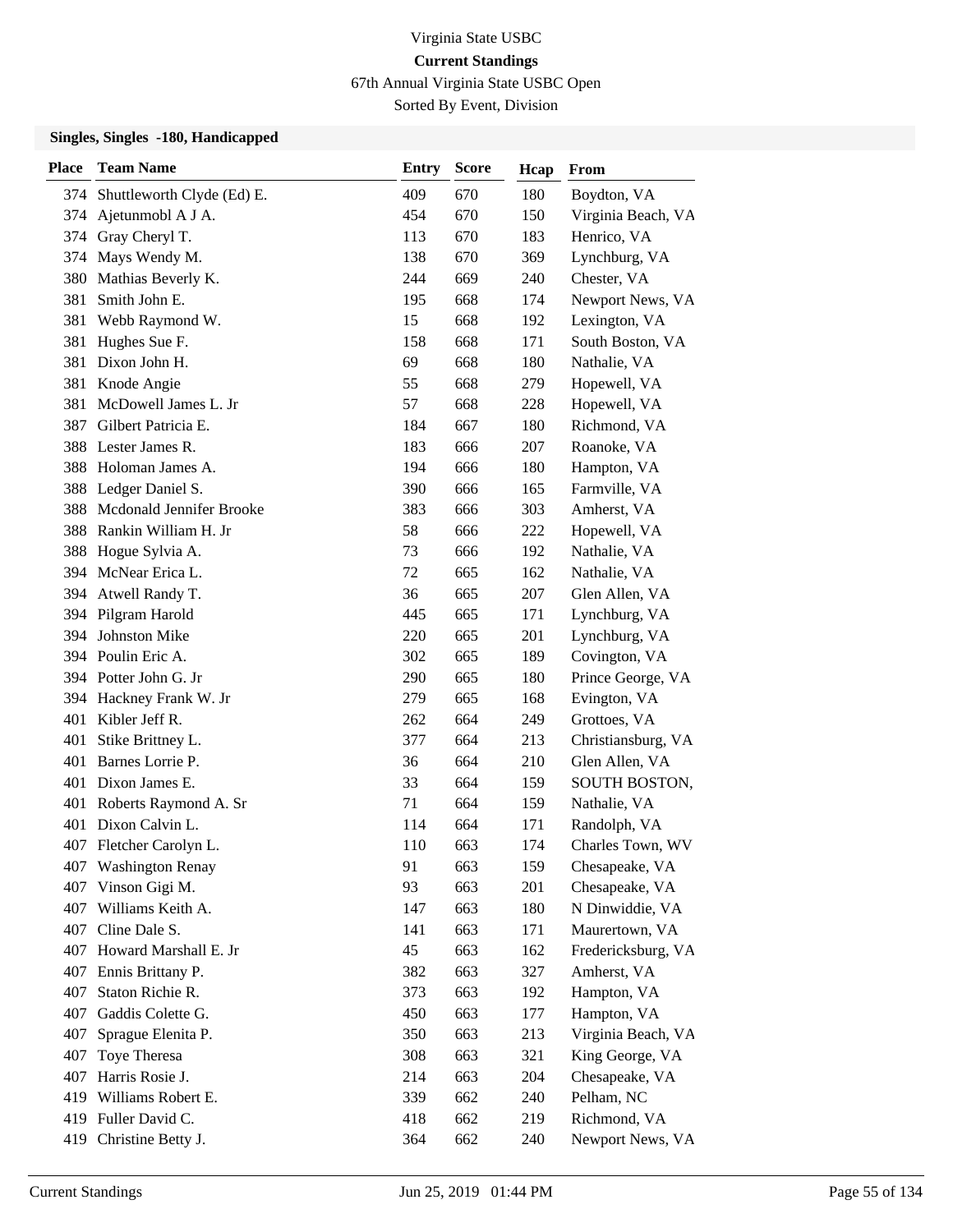67th Annual Virginia State USBC Open

Sorted By Event, Division

| <b>Place</b> | <b>Team Name</b>                | <b>Entry</b> | <b>Score</b> | Hcap | From                 |
|--------------|---------------------------------|--------------|--------------|------|----------------------|
| 419.         | Seifert Gina H.                 | 46           | 662          | 165  | Fredericksburg, VA   |
|              | 419 Brown Jonathan M.           | 24           | 662          | 168  | Scottsburg, VA       |
| 419          | Byrum Roy R.                    | 21           | 662          | 168  | Zuni, VA             |
|              | 419 Truslow Robert R.           | 107          | 662          | 261  | Staunton, VA         |
|              | 426 Perry Wayne J.              | 96           | 661          | 168  | Landover, MD         |
|              | 426 Hinton-Smith Carlette L. DR | 462          | 661          | 279  | Norfolk, VA          |
|              | 426 Savoy E Janet               | 310          | 661          | 222  | King George, VA      |
|              | 426 Johnson Tracye A.           | 305          | 661          | 222  | King George, VA      |
|              | 426 Green-Riley Benita          | 242          | 661          | 201  | Norfolk, VA          |
| 431          | Oliver Tom                      | 170          | 660          | 231  | Clifton Forge, VA    |
| 431          | Scott Dianne C.                 | 311          | 660          | 207  | King George, VA      |
|              | 431 Phillips Harold D.          | 325          | 660          | 261  | Blacksburg, VA       |
| 431          | Bilyard Christopher S.          | 264          | 660          | 150  | Chester, VA          |
| 431          | Dover Becky E.                  | 281          | 660          | 228  | Newport News, VA     |
| 431          | Hunt Sam H.                     | 118          | 660          | 195  | Bassett, VA          |
| 431          | Hughes Terry W.                 | 135          | 660          | 210  | Newport News, VA     |
| 431          | Ayers Melissa T.                | 8            | 660          | 255  | Buena Vista, VA      |
|              | 439 Luck Donna L.               | 62           | 659          | 180  | Hertford, NC         |
|              | 439 Edwards Phil R.             | 313          | 659          | 201  | King George, VA      |
|              | 439 Chandler Bellfield          | 339          | 659          | 198  | Pelham, NC           |
|              | 439 Haley Randolph              | 338          | 659          | 177  | Pelham, NC           |
| 439          | Murphy Penny K.                 | 239          | 659          | 156  | Bethesda, MD         |
|              | 439 Ponton Kenneth L.           | 384          | 659          | 177  | Amherst, VA          |
|              | 439 Hill Abbie                  | 416          | 659          | 165  | Hampton, VA          |
|              | 446 Clarke Paul M.              | 207          | 658          | 180  | Charlottesville, VA  |
|              | 446 Cline Elisa P.              | 271          | 658          | 204  | Virgina Beach, VA    |
|              | 448 Greenfield Carl T.          | 309          | 657          | 192  | King George, VA      |
|              | 448 Nicholson Paula M.          | 215          | 657          | 207  | Chesapeake, VA       |
| 448          | Redd Roxanne E.                 | 231          | 657          | 273  | Dinwiddie, VA        |
| 448          | Berg Cathy C.                   | 407          | 657          | 306  | Stephens City, VA    |
| 448          | Smith Stanley                   | 72           | 657          | 153  | Nathalie, VA         |
| 453          | Day Deanna E.                   | 88           | 656          | 174  | Chesapeake, VA       |
|              | 453 Michael David D.            | 133          | 656          | 162  | Hedgesville, WV      |
| 453          | McCain Henry L.                 | 33           | 656          | 159  | <b>SOUTH BOSTON,</b> |
| 453          | Maloney Thomas A.               | 53           | 656          | 198  | Hopewell, VA         |
| 453          | Pleasant Jerry L. Sr            | 369          | 656          | 195  | Midlothian, VA       |
| 453          | Cox BettyJo J.                  | 244          | 656          | 198  | Chester, VA          |
| 453          | Blizzard David L.               | 178          | 656          | 189  | Hampton, VA          |
| 453          | Dale Dianna L.                  | 259          | 656          | 258  | Grottoes, VA         |
| 461          | Jackson Angela N.               | 324          | 655          | 231  | Glen Allen, VA       |
| 461          | Sullivan Wayne P.               | 174          | 655          | 159  | Prince George, VA    |
| 461          | Loving Alicia W.                | 202          | 655          | 153  | St. Stephens Church  |
| 461          | Woodard Edna M.                 | 255          | 655          | 243  | Gloucester, VA       |
|              | 461 Jones Dennis L.             | 93           | 655          | 150  | Chesapeake, VA       |
|              | 466 Lee Marvin V.               | 47           | 654          | 228  | Drakes Branch, VA    |
|              | 466 Herron Marty G.             | 251          | 654          | 165  | Max Meadows, VA      |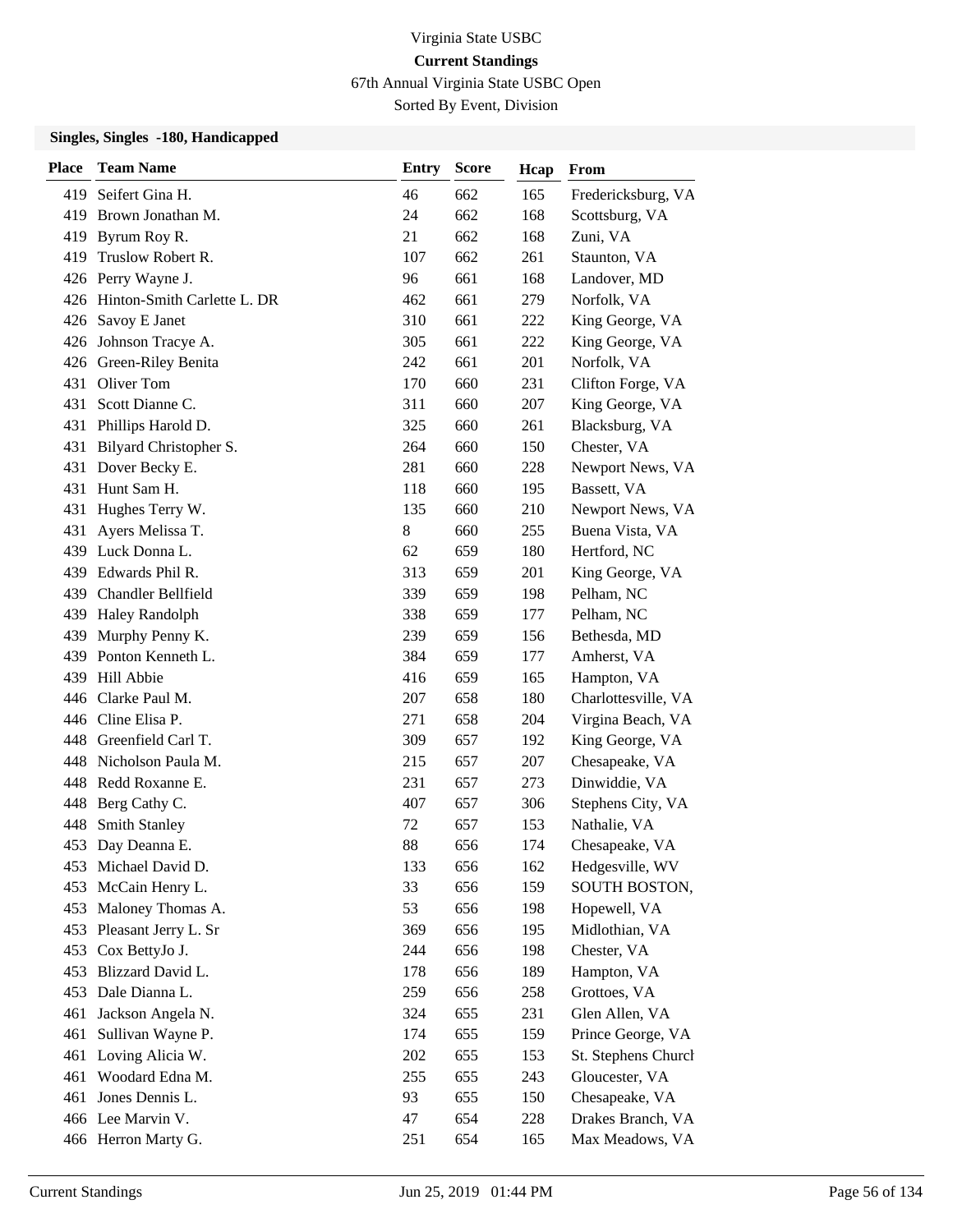67th Annual Virginia State USBC Open

Sorted By Event, Division

| <b>Place</b> | <b>Team Name</b>                    | Entry | <b>Score</b> | Hcap | From               |
|--------------|-------------------------------------|-------|--------------|------|--------------------|
|              | 466 Edwards Gail J.                 | 408   | 654          | 339  | Stephens City, VA  |
|              | 469 Newman Anthony F. Sr            | 191   | 653          | 168  | Woodbridge, VA     |
| 469          | Brown Gwendolyn J.                  | 308   | 653          | 276  | King George, VA    |
|              | 469 Puffenbarger Kenny (Kenneth) E. | 261   | 653          | 216  | Grottoes, VA       |
|              | 469 Webb Edward (Greg) G.           | 37    | 653          | 201  | Glen Allen, VA     |
| 469          | Holland Lyvern F.                   | 165   | 653          | 264  | Capitol Hgts, MD   |
| 474          | Cox Lisa M.                         | 146   | 652          | 162  | N Dinwiddie, VA    |
|              | 474 Jackson Sylvester "Sonny" V.    | 20    | 652          | 150  | Yorktown, VA       |
| 474          | Taylor Rose F.                      | 469   | 652          | 219  | Smithfield, VA     |
| 477          | Thomas Chris A.                     | 339   | 651          | 219  | Pelham, NC         |
| 477          | Hockaday Danielle D.                | 172   | 651          | 237  | Manassas, VA       |
| 477          | Carden Emma J.                      | 23    | 651          | 270  | South Boston, VA   |
| 477          | Lawson Edward C.                    | 26    | 651          | 180  | Yorktown, VA       |
| 477          | Dixon Jimmy L.                      | 164   | 651          | 258  | Ft Washington, MD  |
| 477          | Perry Arnetta C.                    | 96    | 651          | 177  | Landover, MD       |
| 477          | Williams Tamika A.                  | 112   | 651          | 189  | Hampton, VA        |
|              | 484 Pulliam John R.                 | 68    | 650          | 180  | Nathalie, VA       |
|              | 484 Patterson Brian A.              | 6     | 650          | 156  | Hampton, VA        |
|              | 484 PHIFERS JOHN T. JR              | 196   | 650          | 222  | Newport News, VA   |
|              | 484 Sessoms Zack C.                 | 349   | 650          | 207  | Mechanicsville, VA |
| 484          | Scott Shearl L.                     | 458   | 650          | 156  | Forest, VA         |
|              | 484 Cox Emily P.                    | 144   | 650          | 180  | N Dinwiddie, VA    |
|              | 484 Dixon Floyd W. Jr               | 400   | 650          | 174  | Amelia, VA         |
|              | 491 Hays Sandra H.                  | 367   | 649          | 249  | Newport News, VA   |
| 491          | Hubbard Thomas G. Jr                | 420   | 649          | 180  | Covington, VA      |
| 491          | Winters Montez Q.                   | 305   | 649          | 156  | King George, VA    |
| 491          | McLean Charles E.                   | 227   | 649          | 249  | Hampton, VA        |
|              | 491 Holland Bill W.                 | 64    | 649          | 153  | Glen Allen, VA     |
|              | 496 Greene Gary "G-Man" W.          | 63    | 648          | 213  | Hertford, NC       |
|              | 496 Barrett-Vaden Terri L.          | 146   | 648          | 162  | N Dinwiddie, VA    |
|              | 496 Price Betty M.                  | 50    | 648          | 192  | Crystal Hill, VA   |
|              | 496 Wade Christina P.               | 250   | 648          | 234  | Chester, VA        |
|              | 496 Rossi Sarah K.                  | 192   | 648          | 246  | Warrenton, VA      |
| 496          | Gilbert Emily C.                    | 473   | 648          | 261  | Rustburg, VA       |
|              | 496 Irick Mayfield Jr               | 98    | 648          | 156  | Alexandria, VA     |
| 503          | Naulty Mike N.                      | 411   | 647          | 171  | Hopewell, VA       |
| 503          | Clanton Willie                      | 394   | 647          | 153  | Richmond, VA       |
|              | 503 Leonard Daniel R.               | 204   | 647          | 174  | Galax, VA          |
| 503          | McLean Christine                    | 254   | 647          | 162  | Hampton, VA        |
|              | 503 Lloyd Denise M.                 | 308   | 647          | 225  | King George, VA    |
| 503          | Reid Elwood F.                      | 261   | 647          | 159  | Grottoes, VA       |
| 503          | Baber Susan D.                      | 8     | 647          | 165  | Buena Vista, VA    |
| 510          | McDaniel Sean C.                    | 174   | 646          | 177  | Prince George, VA  |
|              | 510 Dodson Kenneth L.               | 425   | 646          | 237  | Fredericksburg, VA |
|              | 512 Payne Linwood C.                | 430   | 645          | 231  | Altavista, VA      |
|              | 512 Jackson Cornell M.              | 398   | 645          | 213  | Kilmarnock, VA     |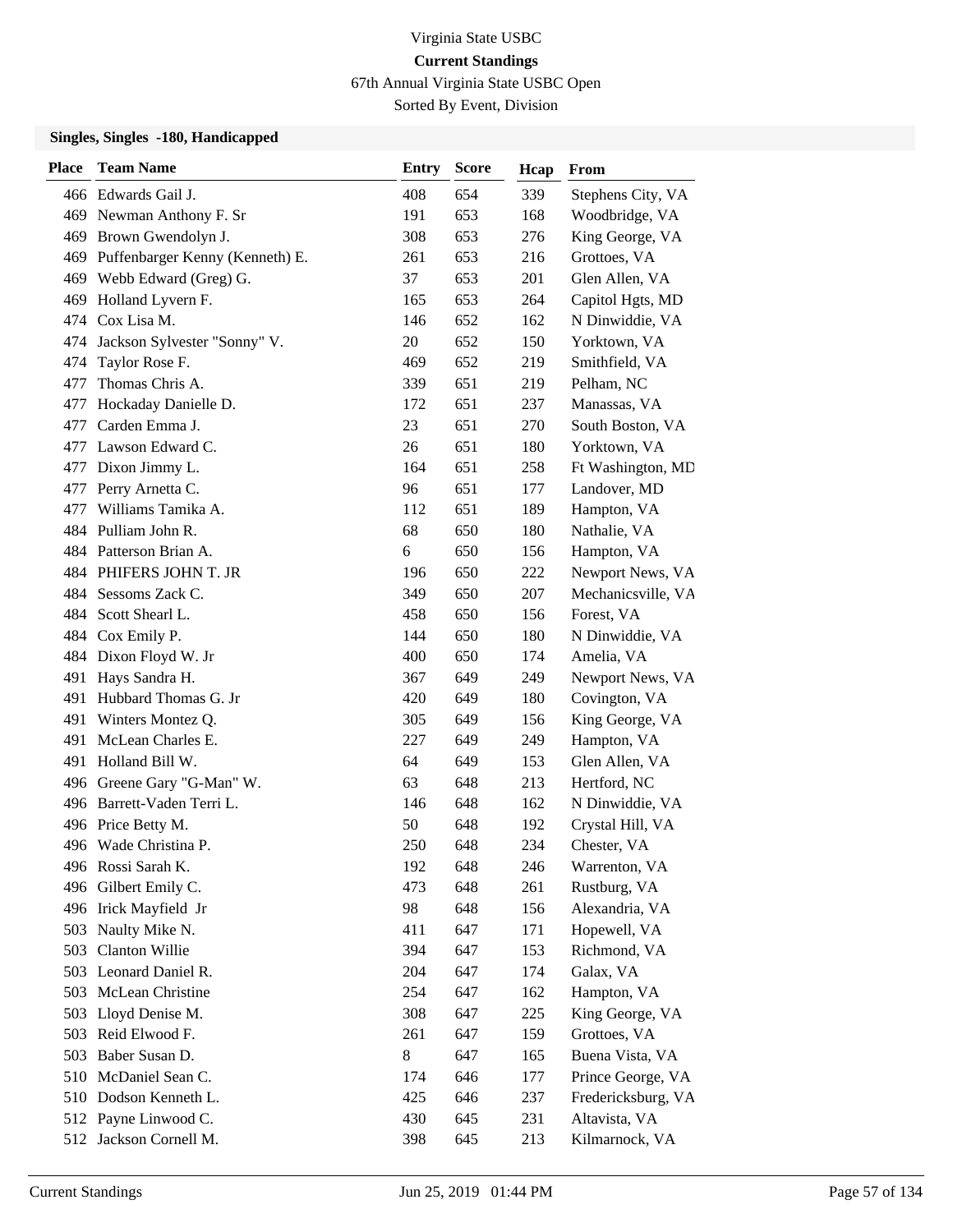67th Annual Virginia State USBC Open

Sorted By Event, Division

| <b>Place</b> | <b>Team Name</b>                  | <b>Entry</b>   | <b>Score</b> | Hcap | From                 |
|--------------|-----------------------------------|----------------|--------------|------|----------------------|
|              | 512 Rice Jonathan M.              | 404            | 645          | 171  | Yorktown, VA         |
|              | 512 Pierce Ryan M.                | 405            | 645          | 183  | Virginia Beach, VA   |
|              | 512 Willard James R.              | 204            | 645          | 150  | Galax, VA            |
|              | 512 Alford Moses W.               | 216            | 645          | 192  | Forestville, MD      |
|              | 512 Wright Gloria J.              | 44             | 645          | 237  | Fredericksburg, VA   |
| 512          | Gravely Diane T.                  | 119            | 645          | 207  | Bassett, VA          |
| 520          | Askew Natalae P.                  | 91             | 644          | 180  | Chesapeake, VA       |
|              | 520 Davenport Candace C.          | 255            | 644          | 285  | Gloucester, VA       |
|              | 520 Thomas Michael J.             | 240            | 644          | 264  | Norfolk, VA          |
| 520          | Dugan Willa A.                    | 271            | 644          | 204  | Virgina Beach, VA    |
| 520          | Caffee Jacinta Y.                 | 405            | 644          | 171  | Virginia Beach, VA   |
|              | 520 Bennett James E.              | 409            | 644          | 210  | Boydton, VA          |
|              | 526 Bynum Mabel (Cissy) Y.        | 310            | 643          | 213  | King George, VA      |
|              | 526 Journiette Cassandra L.       | 356            | 643          | 252  | Salem, VA            |
|              | 526 Rivenback Becky C.            | 257            | 643          | 276  | Greenville, VA       |
|              | 526 Toney Logan E.                | 207            | 643          | 261  | Charlottesville, VA  |
|              | 526 Burnett Savannah E.           | 153            | 643          | 168  | Salem, VA            |
|              | 526 Oakes Julie V.                | 15             | 643          | 189  | Lexington, VA        |
|              | 532 Barlow Charles H. Jr          | 118            | 642          | 315  | Bassett, VA          |
|              | 532 Helton Brian L.               | 66             | 642          | 204  | Falls Church, VA     |
|              | 532 Dunning David W. Sr           | 99             | 642          | 159  | Temple Hills, MD     |
|              | 532 Bynum William L.              | 272            | 642          | 234  | Virgina Beach, VA    |
|              | 532 Parks Geraldine N.            | 465            | 642          | 288  | Yorktown, VA         |
| 537          | Turner Darlene A.                 | 91             | 641          | 162  | Chesapeake, VA       |
|              | 538 Lamkin Steve C.               | 134            | 640          | 153  | S. Prince George, V  |
|              | 538 Hudson Darlene W.             | 218            | 640          | 243  | Danville, VA         |
|              | 540 Hemsley Charlotte T.          | 308            | 639          | 261  | King George, VA      |
|              | 540 Madison Glenn A.              | 307            | 639          | 174  | King George, VA      |
|              | 540 Edwards Maude F.              | 313            | 639          | 210  | King George, VA      |
| 540          | Martin Sharon L.                  | 110            | 639          | 357  | Charles Town, WV     |
|              | 540 Willis Evette T.              | 118            | 639          | 294  | Bassett, VA          |
|              | 540 Warren David S.               | 25             | 639          | 243  | Dublin, VA           |
|              | 540 VanMiddlesworth Charles N. Jr | 51             | 639          | 150  | Sumerduck, VA        |
| 547          | Umberger Thomas E.                | $\overline{2}$ | 638          | 150  | Chesapeake, VA       |
| 547          | Carter SHANDY N.                  | 265            | 638          | 258  | <b>FALLING WATER</b> |
|              | 547 Overbay Brittany N.           | 438            | 638          | 258  | Marion, VA           |
|              | 550 Phelps Peggy A.               | 455            | 637          | 222  | Virginia Beach, VA   |
|              | 550 Scott Alinza                  | 212            | 637          | 162  | Chesapeake, VA       |
| 550          | Butts Danny L. II                 | 169            | 637          | 159  | Yorktown, VA         |
|              | 550 Jones Jeffrey C.              | 16             | 637          | 207  | Stuarts Draft, VA    |
|              | 550 Lester Fred R.                | 49             | 637          | 240  | Warrenton, VA        |
|              | 550 Roberts Brenda L.             | 71             | 637          | 153  | Nathalie, VA         |
| 556          | Mc Garry Sean D.                  | 37             | 636          | 198  | Glen Allen, VA       |
|              | 556 Dennison Phillip W.           | 193            | 636          | 186  | Dungannon, VA        |
|              | 556 Washington Rodrick T.         | 217            | 636          | 168  | Forestville, MD      |
|              | 559 Zawiske John                  | $\overline{4}$ | 635          | 183  | Virginia Beach, VA   |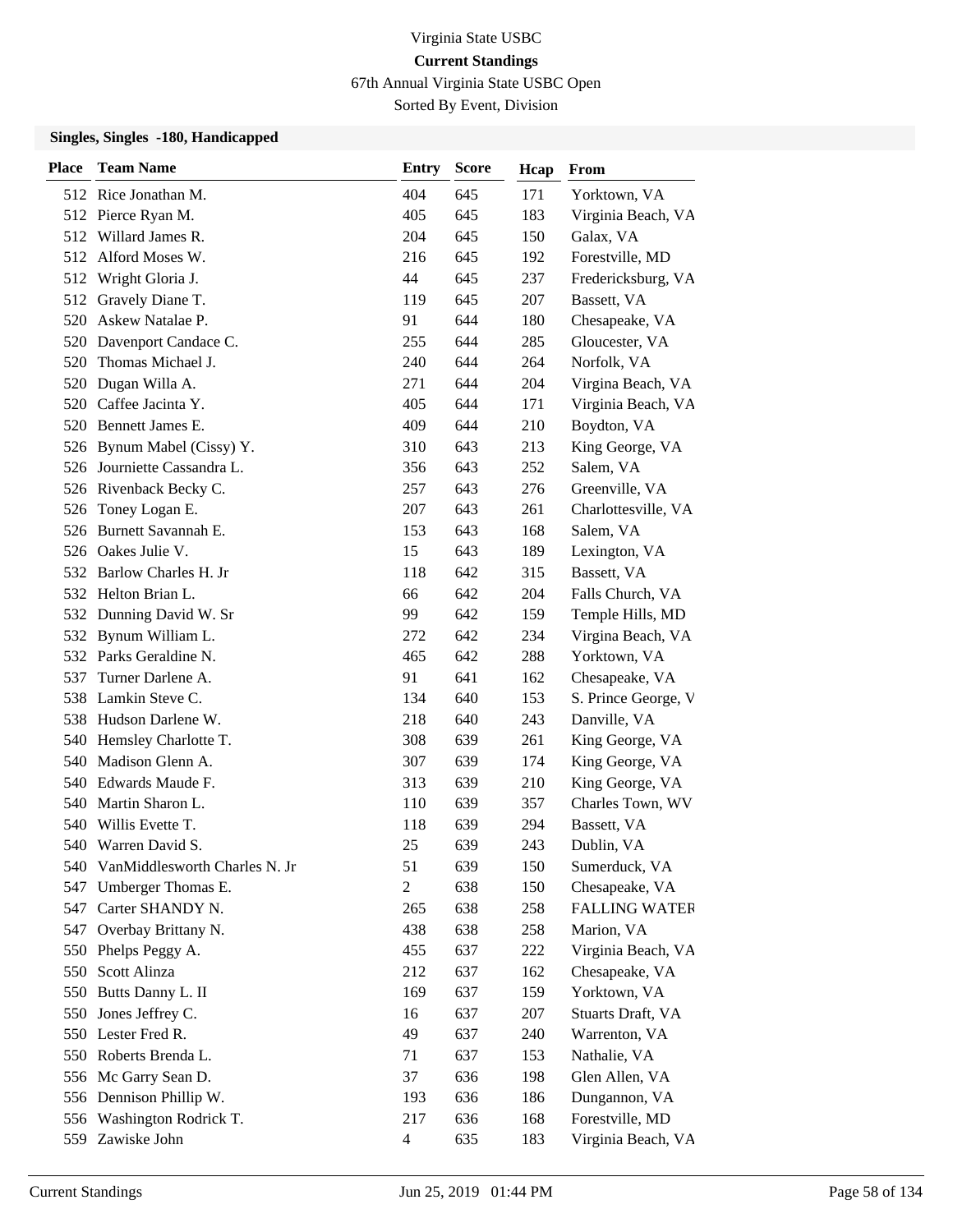67th Annual Virginia State USBC Open

Sorted By Event, Division

| <b>Place</b> | <b>Team Name</b>           | <b>Entry</b> | <b>Score</b> | Hcap | From               |
|--------------|----------------------------|--------------|--------------|------|--------------------|
| 559          | Turner Paulette E.         | 215          | 635          | 240  | Chesapeake, VA     |
| 559          | McLaughlin Doris C.        | 303          | 635          | 195  | Covington, VA      |
| 559          | Harris Vivian M.           | 309          | 635          | 267  | King George, VA    |
| 559          | Treynor Victoria P.        | 358          | 635          | 237  | Salem, VA          |
| 559          | Grant Feria M.             | 59           | 635          | 309  | Hopewell, VA       |
|              | 559 Farmer Chester A. Jr   | 142          | 635          | 216  | Scottsburg, VA     |
| 559          | Collins Bobby W.           | 140          | 635          | 153  | Lynchburg, VA      |
| 567          | Jones Donna B.             | 121          | 634          | 240  | Bassett, VA        |
| 567          | Brown Mary E.              | 97           | 634          | 183  | Bowie, MD          |
| 567          | Turpin Charles W.          | 399          | 634          | 213  | Salem, VA          |
| 567          | Johnson Robert M.          | 306          | 634          | 198  | King George, VA    |
| 571          | Young Valerie A.           | 313          | 633          | 207  | King George, VA    |
| 571          | Puffenbarger Betty J.      | 262          | 633          | 255  | Grottoes, VA       |
| 571          | Vest Harry L.              | 262          | 633          | 177  | Grottoes, VA       |
| 571          | Thompson Donald W.         | 216          | 633          | 243  | Forestville, MD    |
| 571          | Speidel James L.           | 174          | 633          | 180  | Prince George, VA  |
| 571          | Atkins William G. Jr       | 223          | 633          | 204  | Chesterfield, VA   |
| 571          | Reasonover Joan M.         | 426          | 633          | 285  | Fredericksburg, VA |
| 571          | Scott Karen F.             | 93           | 633          | 153  | Chesapeake, VA     |
| 571          | Tweedy Cheryl L.           | 152          | 633          | 186  | Forest, VA         |
| 571          | Cotterell Linda M.         | 61           | 633          | 198  | Hertford, NC       |
| 571          | Fullerton Gloria N.        | 18           | 633          | 156  | Moyock, NC         |
|              | 582 Faulkner Theodis Jr    | 23           | 632          | 213  | South Boston, VA   |
|              | 582 Drake Brigitte E.      | 398          | 632          | 165  | Kilmarnock, VA     |
| 582          | Draper Betty M.            | 214          | 632          | 261  | Chesapeake, VA     |
| 585          | Graves Clara W.            | 236          | 631          | 243  | Norfolk, VA        |
| 585          | Bauserman Gary S.          | 284          | 631          | 207  | Winchester, VA     |
| 585          | Ryan Sean M.               | 395          | 631          | 156  | Gloucester, VA     |
| 585          | Thomas Juwan E.            | 462          | 631          | 219  | Norfolk, VA        |
| 585          | Jones Walter B.            | 54           | 631          | 162  | Hopewell, VA       |
| 585          | Talley Wayland             | 40           | 631          | 195  | South Boston, VA   |
|              | 585 Brown Stephanie C.     | 67           | 631          | 246  | Nathalie, VA       |
|              | 592 Drakeford Christine R. | 74           | 630          | 195  | Chesapeake, VA     |
| 592.         | Ballowe Dawn M.            | 465          | 630          | 234  | Yorktown, VA       |
|              | 592 Hunt Robert L.         | 399          | 630          | 243  | Salem, VA          |
|              | 595 Carrington William C.  | 314          | 629          | 156  | King George, VA    |
|              | 595 Parrish Dawn M.        | 256          | 629          | 261  | Greenville, VA     |
| 595          | Atkins Steven R. Sr        | 187          | 629          | 150  | Norfolk, VA        |
| 595          | Cullers Robert E.          | 131          | 629          | 183  | Elkton, VA         |
|              | 595 Dodson Jacob           | 48           | 629          | 186  | Culpeper, VA       |
| 600          | Schnablegger Janet C.      | 167          | 628          | 315  | Madison Heights, V |
| 600          | Sova Kimberley D.          | 348          | 628          | 252  | Forest, VA         |
|              | 600 Pancoast Mary C.       | 281          | 628          | 222  | Newport News, VA   |
| 600          | James Thomas E. Sr         | 393          | 628          | 189  | Richmond, VA       |
| 600          | Speelman Jason E.          | 365          | 628          | 186  | Newport News, VA   |
|              | 605 Barrick Matthew D.     | 380          | 627          | 165  | Yorktown, VA       |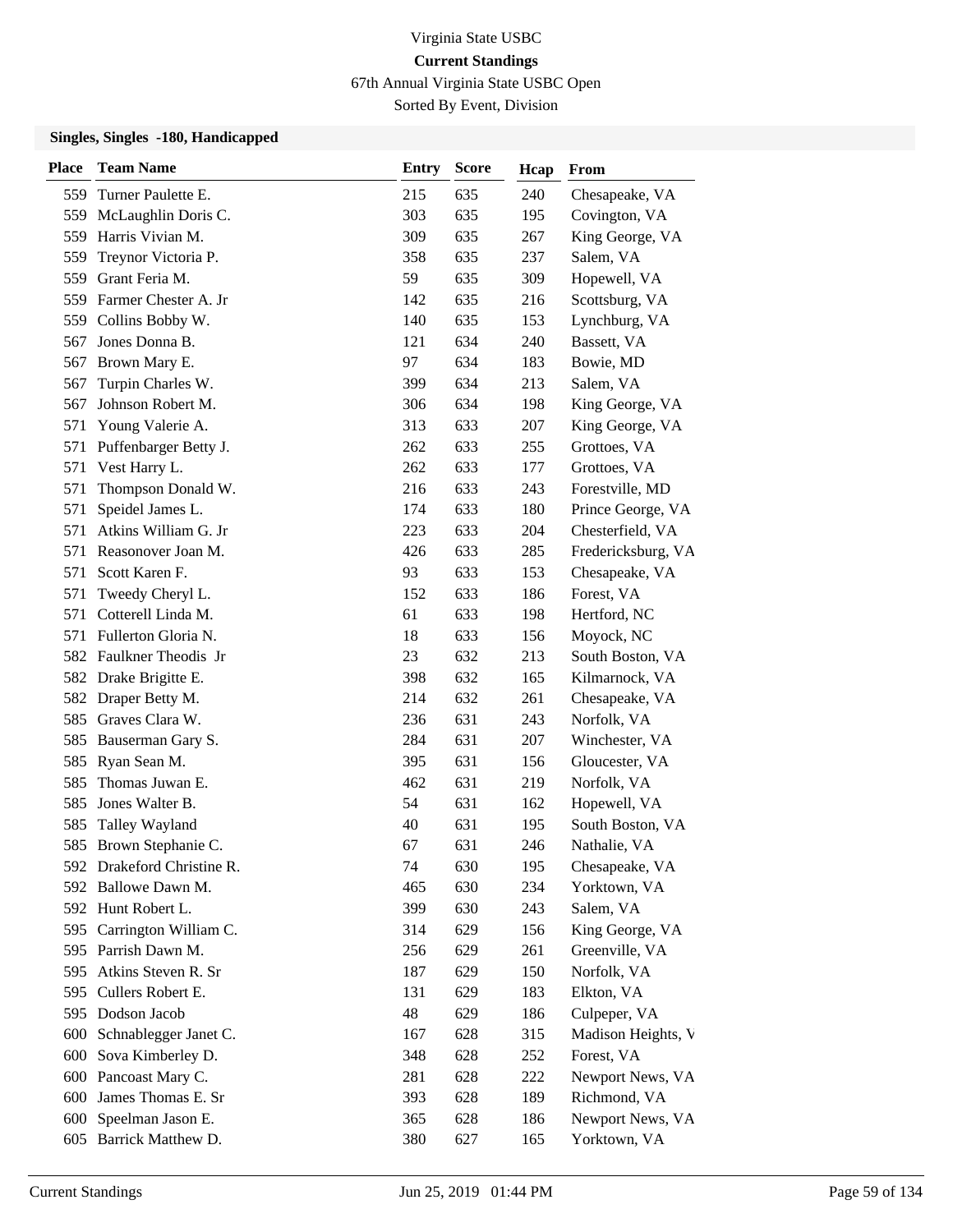67th Annual Virginia State USBC Open

Sorted By Event, Division

| <b>Place</b> | <b>Team Name</b>              | <b>Entry</b> | <b>Score</b> | Hcap | From                |
|--------------|-------------------------------|--------------|--------------|------|---------------------|
|              | 605 Pargoe Robert 'Bob' T. Jr | 269          | 627          | 162  | Chesapeake, VA      |
|              | 605 Rosener Janie A.          | 255          | 627          | 285  | Gloucester, VA      |
| 605          | Priebe Millie A.              | 45           | 627          | 231  | Fredericksburg, VA  |
|              | 605 Lamkin Sheila M.          | 134          | 627          | 192  | S. Prince George, V |
|              | 610 Collins James E. Jr       | 236          | 626          | 168  | Norfolk, VA         |
|              | 611 Lockett Rhonda J.         | 304          | 625          | 168  | King George, VA     |
| 611          | Good George R.                | 141          | 625          | 159  | Maurertown, VA      |
|              | 613 Richardson Janice B.      | 13           | 624          | 180  | Portsmouth, VA      |
|              | 613 Beaulac Michael J.        | 169          | 624          | 168  | Yorktown, VA        |
|              | 613 Ralston Stacy D.          | 440          | 624          | 237  | Stuarts Draft, VA   |
| 616          | Condon Edwin "Bubba" A. Jr    | 367          | 623          | 171  | Newport News, VA    |
|              | 616 Pultz Lorie               | 170          | 623          | 231  | Clifton Forge, VA   |
| 618          | Jeffries Jon D.               | 215          | 622          | 162  | Chesapeake, VA      |
| 618          | Reiver Allen D. Sr            | 235          | 622          | 207  | Norfolk, VA         |
| 618          | Bland Wanda B.                | 155          | 622          | 186  | Quinton, VA         |
|              | 618 Lyle Randall E.           | 154          | 622          | 192  | Roanoke, VA         |
|              | 618 Ashley Phyllis M.         | 150          | 622          | 288  | Stuarts Draft, VA   |
| 623          | Blackford Mallory A.          | 111          | 621          | 258  | Charles Town, WV    |
| 623          | Suplicki Matthew J.           | 45           | 621          | 159  | Fredericksburg, VA  |
| 623          | Blalock Beth J.               | 244          | 621          | 198  | Chester, VA         |
| 623          | Davis Denise                  | 211          | 621          | 228  | Chesapeake, VA      |
| 623          | Campbell Cynthia D.           | 261          | 621          | 297  | Grottoes, VA        |
| 628          | Matson Stephen L.             | 293          | 620          | 222  | Falling Waters, WV  |
| 628          | Burns Maxine W.               | 335          | 620          | 198  | Pelham, NC          |
|              | 628 Curtis Janice E.          | 478          | 620          | 201  | Charles Town, WV    |
| 628          | Quinn Mildred A.              | 418          | 620          | 261  | Richmond, VA        |
| 632          | Smith James A. Sr             | 287          | 619          | 249  | Hopewell, VA        |
| 632          | Moultrie Julius Jr            | 191          | 619          | 216  | Woodbridge, VA      |
|              | 632 Rice Dana W.              | 67           | 619          | 216  | Nathalie, VA        |
| 635          | Stewart Mary M.               | 153          | 618          | 186  | Salem, VA           |
| 635          | Reynolds Carolyn M.           | 312          | 618          | 210  | King George, VA     |
|              | 635 Chandler Sandy M.         | 414          | 618          | 168  | Carrollton, VA      |
|              | 635 Haga Marty D.             | 438          | 618          | 228  | Marion, VA          |
| 635          | Leach Price T.                | 457          | 618          | 156  | Suffolk, VA         |
| 640          | Miller Derek                  | 415          | 617          | 159  | Bristol, VA         |
|              | 640 Grenell Kay R.            | 400          | 617          | 201  | Amelia, VA          |
|              | 642 Curtis William R.         | 478          | 616          | 156  | Charles Town, WV    |
|              | 642 Hoffman Peter B.          | 134          | 616          | 231  | S. Prince George, V |
| 642          | Ware Scott A.                 | 53           | 616          | 213  | Hopewell, VA        |
|              | 645 Cason Roy L.              | 19           | 614          | 159  | Staunton, VA        |
| 645          | Miller Darian                 | 119          | 614          | 249  | Bassett, VA         |
| 645          | Glass Maxwell                 | 435          | 614          | 183  | Lynchburg, VA       |
| 648          | <b>BENNETT HELEN</b>          | 442          | 613          | 177  | Chesapeake, VA      |
|              | 648 Stone Larry W.            | 338          | 613          | 201  | Pelham, NC          |
|              | 648 Long Lillie Ann C.        | 220          | 613          | 231  | Lynchburg, VA       |
|              | 648 Crawford C. Brantley      | 109          | 613          | 222  | Virginia Beach, VA  |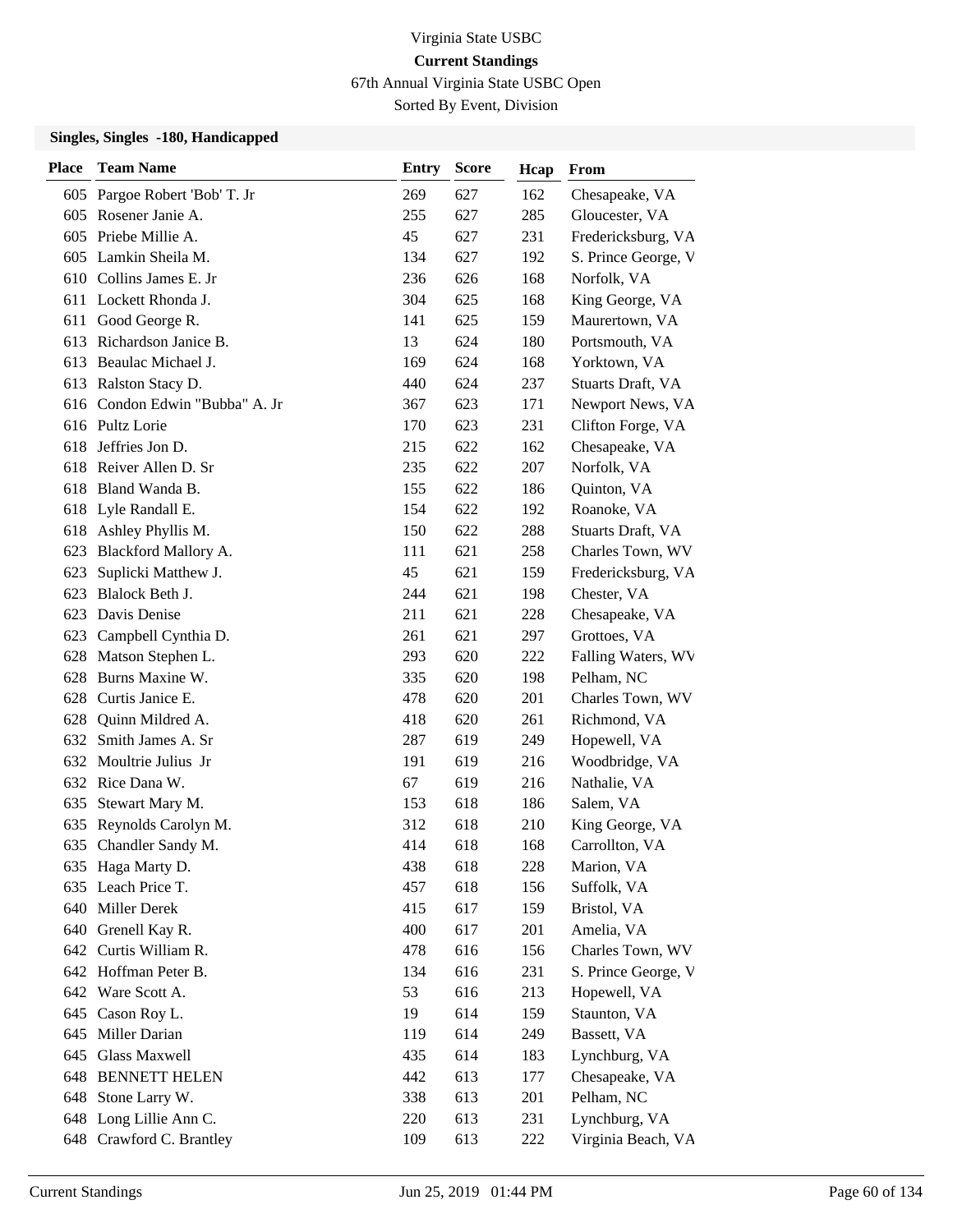67th Annual Virginia State USBC Open

Sorted By Event, Division

| <b>Place</b> | <b>Team Name</b>           | <b>Entry</b> | <b>Score</b> | Hcap | From                      |
|--------------|----------------------------|--------------|--------------|------|---------------------------|
|              | 652 Roberts Greg O.        | 71           | 612          | 150  | Nathalie, VA              |
|              | 652 Hutcherson Becky W.    | 40           | 612          | 231  | South Boston, VA          |
|              | 652 Anderson Edith D.      | 425          | 612          | 264  | Fredericksburg, VA        |
|              | 652 Pritchett Alexander M. | 453          | 612          | 183  | Hampton, VA               |
|              | 656 Anderson Jacqueline M. | 166          | 611          | 210  | Washington, DC            |
| 657          | Lane John E. III           | 96           | 610          | 186  | Landover, MD              |
|              | 657 Neer Crystal A.        | 17           | 610          | 234  | Moyock, NC                |
| 657          | Archambeau Thomas A.       | 17           | 610          | 210  | Moyock, NC                |
|              | 657 Nicholas Denise L.     | 333          | 610          | 195  | Portsmouth, VA            |
| 661          | Maynard Andre A.           | 333          | 609          | 168  | Portsmouth, VA            |
| 661          | Myers Amy J.               | 348          | 609          | 231  | Forest, VA                |
|              | 661 Rials Kesha T.         | 462          | 609          | 201  | Norfolk, VA               |
| 661          | Holloway Samuel L.         | 441          | 609          | 162  | Stuarts Draft, VA         |
| 661          | Griffin Alex V.            | 401          | 609          | 174  | Christiansbrg, VA         |
| 661          | Coleman David W.           | 16           | 609          | 222  | <b>Stuarts Draft</b> , VA |
|              | 667 Glenn Doris B.         | 161          | 608          | 240  | Roxboro, NC               |
| 667          | Board Michael W. Jr        | 173          | 608          | 150  | Appomattox, VA            |
| 669          | Selby Kenneth H.           | 169          | 607          | 216  | Yorktown, VA              |
| 669          | <b>FOSTER JOE</b>          | 323          | 607          | 192  |                           |
| 669          | Gale James W.              | 274          | 607          | 180  | Stuarts Draft, VA         |
| 672          | Jordan Bobby R.            | 265          | 606          | 222  | <b>FALLING WATER</b>      |
| 672          | Anderson David R.          | 158          | 606          | 216  | South Boston, VA          |
| 674          | Cox-Martin Jonathan T.     | 102          | 605          | 183  | Norfolk, VA               |
|              | 675 Swann James M.         | 47           | 604          | 171  | Drakes Branch, VA         |
| 676          | Hagerman Anita L.          | 61           | 603          | 183  | Hertford, NC              |
|              | 676 Weaver Rita O.         | 166          | 603          | 171  | Washington, DC            |
|              | 676 Miller Sandy C.        | 385          | 603          | 252  | Amherst, VA               |
|              | 679 Wynn Ruth R.           | 46           | 602          | 171  | Fredericksburg, VA        |
| 680          | Owens Sidney J.            | 412          | 601          | 150  | Hampton, VA               |
| 680          | Shifflett John E. Jr       | 259          | 601          | 198  | Grottoes, VA              |
| 682          | Borum Andrea L.            | 3            | 600          | 162  | Gates, NC                 |
|              | <b>682 BRANDON JAMES</b>   | 108          | 600          | 213  | Staunton, VA              |
|              | 684 Baker Hollie           | 74           | 599          | 180  | Chesapeake, VA            |
|              | 684 Patrick Christy M.     | 250          | 599          | 201  | Chester, VA               |
| 684          | Scurry Carrie L.           | 457          | 599          | 189  | Suffolk, VA               |
|              | 687 Farmer Deborah M.      | 165          | 598          | 249  | Capitol Hgts, MD          |
| 687          | Farrow Phillip L.          | 196          | 598          | 252  | Newport News, VA          |
| 687          | Beasley John Jr            | 309          | 598          | 159  | King George, VA           |
| 690          | Varela-Hudson Nicole R.    | 319          | 597          | 234  | Virginia Beach, VA        |
|              | 690 Ward Nakia L.          | 230          | 597          | 171  | Petersburg, VA            |
| 692          | Gilley Adam                | 418          | 595          | 150  | Richmond, VA              |
| 692          | Singleton Henry L.         | 129          | 595          | 231  | Petersburg, VA            |
| 694          | Smith David R.             | 48           | 594          | 174  | Culpeper, VA              |
|              | 694 Epps Frank I. Jr       | 379          | 594          | 192  | Chesterfield, VA          |
| 694          | Trotter James W.           | 455          | 594          | 252  | Virginia Beach, VA        |
| 697          | Romero Ronald A.           | 6            | 593          | 168  | Hampton, VA               |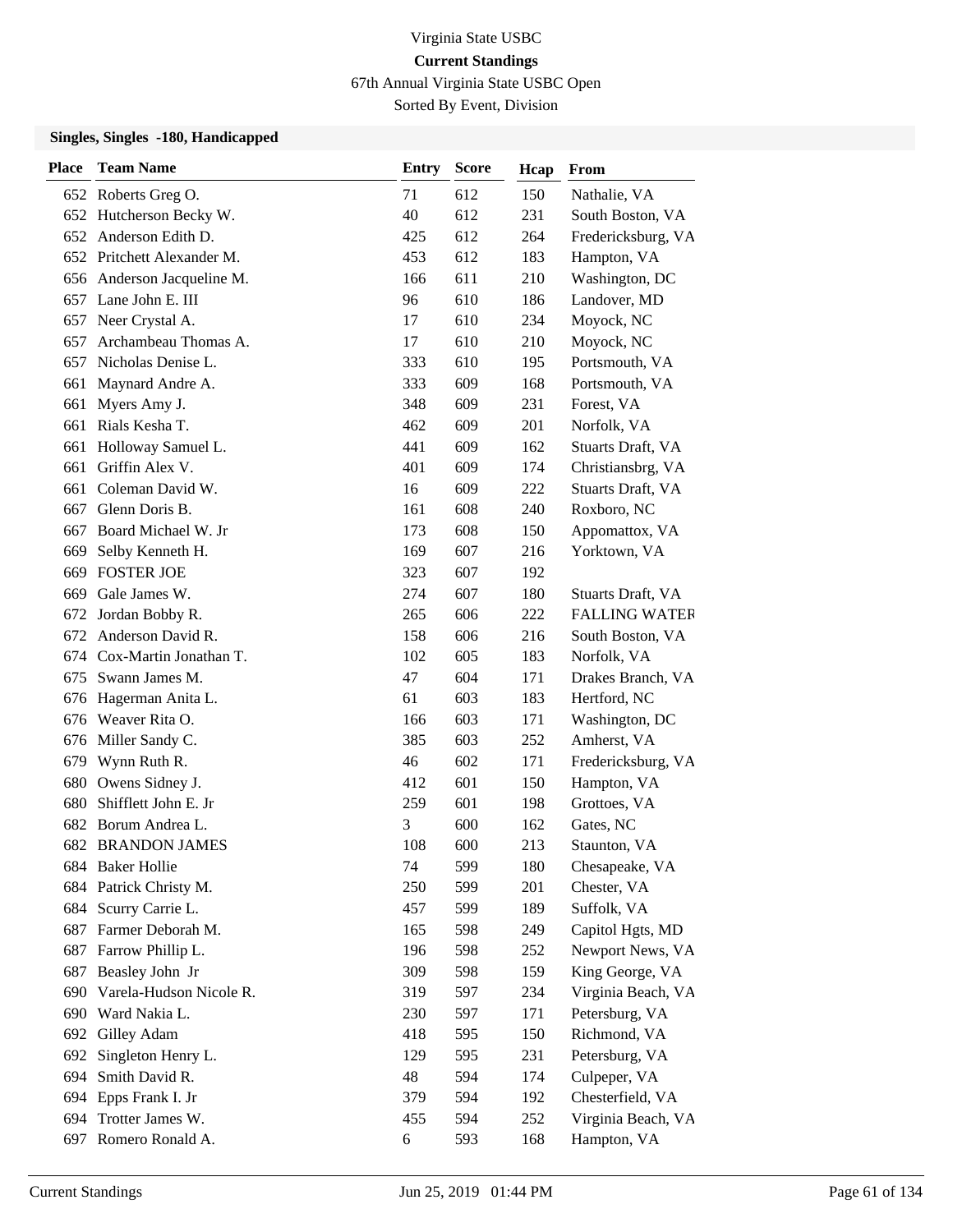67th Annual Virginia State USBC Open

Sorted By Event, Division

### **Singles, Singles -180, Handicapped**

| <b>Place</b> | <b>Team Name</b>           | <b>Entry</b> | <b>Score</b> | Hcap | From                |
|--------------|----------------------------|--------------|--------------|------|---------------------|
| 697          | Fuller Brenda R.           | 165          | 593          | 189  | Capitol Hgts, MD    |
| 699          | Thomas Robbie K.           | 432          | 592          | 273  | Covington, VA       |
| 700          | Spencer Larry K.           | 207          | 591          | 198  | Charlottesville, VA |
| 701          | Ashby Eugene               | 56           | 590          | 174  | Hopewell, VA        |
| 701          | McCue Fred A.              | 46           | 590          | 210  | Fredericksburg, VA  |
|              | 703 Belton Robbie J.       | 205          | 589          | 159  | Woodlawn, VA        |
|              | 704 Fuqua Thomas           | 435          | 586          | 195  | Lynchburg, VA       |
|              | 704 Farmer Joanne          | 163          | 586          | 243  | Washington, DC      |
|              | 706 McGee Paul F.          | 453          | 585          | 162  | Hampton, VA         |
| 706          | Young Jerry M.             | 251          | 585          | 156  | Max Meadows, VA     |
| 708          | Brady Karen E.             | 187          | 583          | 234  | Norfolk, VA         |
|              | 708 Bauer Daniel J.        | $\mathbf{1}$ | 583          | 168  | Big Island, VA      |
|              | 710 Price Randy S.         | 127          | 582          | 183  | Woodstock, VA       |
| 710          | Driver Walter Jr           | 227          | 582          | 189  | Hampton, VA         |
|              | 712 Ware Estelle A.        | 97           | 580          | 297  | Bowie, MD           |
|              | 713 Rizak Jamie L.         | 225          | 579          | 180  | newport news, VA    |
|              | 714 Newlin Darin S.        | 283          | 577          | 153  | Winchester, VA      |
| 715          | Campbell Jeff              | 440          | 576          | 255  | Stuarts Draft, VA   |
| 716          | Sandidge Robert L.         | 436          | 574          | 204  | Lynchburg, VA       |
|              | 716 Rye Lance M.           | 176          | 574          | 159  | Chester, VA         |
| 718          | Delp Charles M.            | 205          | 573          | 153  | Woodlawn, VA        |
| 718          | Arnold Charles P.          | 235          | 573          | 159  | Norfolk, VA         |
| 720          | Santana-Mojica Marcos A.   | 453          | 572          | 189  | Hampton, VA         |
|              | 720 Leggette Larisha       | 39           | 572          | 216  | Newport News, VA    |
|              | 722 Royal Nathaniel        | 50           | 571          | 180  | Crystal Hill, VA    |
|              | 722 Logan Jerald M.        | 336          | 571          | 240  | Pelham, NC          |
|              | 724 Carrington Adrienne F. | 314          | 570          | 195  | King George, VA     |
| 725          | Mott Donald J. Sr          | 397          | 569          | 153  | Hardy, VA           |
| 726          | Smith Cristina D.          | 151          | 565          | 243  | Stuarts Draft, VA   |
| 727          | Hughes Travis              | 69           | 564          | 171  | Nathalie, VA        |
| 728          | Gill Dustin R.             | 129          | 560          | 150  | Petersburg, VA      |
|              | 728 Hendricks Frank        | 257          | 560          | 186  | Greenville, VA      |
|              | 730 Harrison Terence L.    | 405          | 559          | 186  | Virginia Beach, VA  |
| 731          | Cotterell Dewey H. Jr      | 61           | 558          | 189  | Hertford, NC        |
|              | 732 Walker Theresa A.      | 164          | 554          | 342  | Ft Washington, MD   |
|              | 732 Pierce Joshua F. Jr    | 370          | 554          | 168  | Midlothian, VA      |
|              | 734 Reese Michael N.       | 422          | 548          | 153  | Virginia Beach, VA  |
|              | 735 Welch David Q.         | 222          | 544          | 156  | Chesterfield, VA    |
| 736          | Wright Walter L. Jr        | 435          | 540          | 195  | Lynchburg, VA       |
| 736          | Wines Neil D.              | 7            | 540          | 153  | Buena Vista, VA     |
| 738          | Gabbard Joseph L.          | 123          | 532          | 171  | Sterling, VA        |
| 739          | Keller Edward J.           | 364          | 531          | 156  | Newport News, VA    |
| 740          | Bollinger Lester E.        | 433          | 514          | 165  | Hampton, VA         |

The lowest score to cash is 732.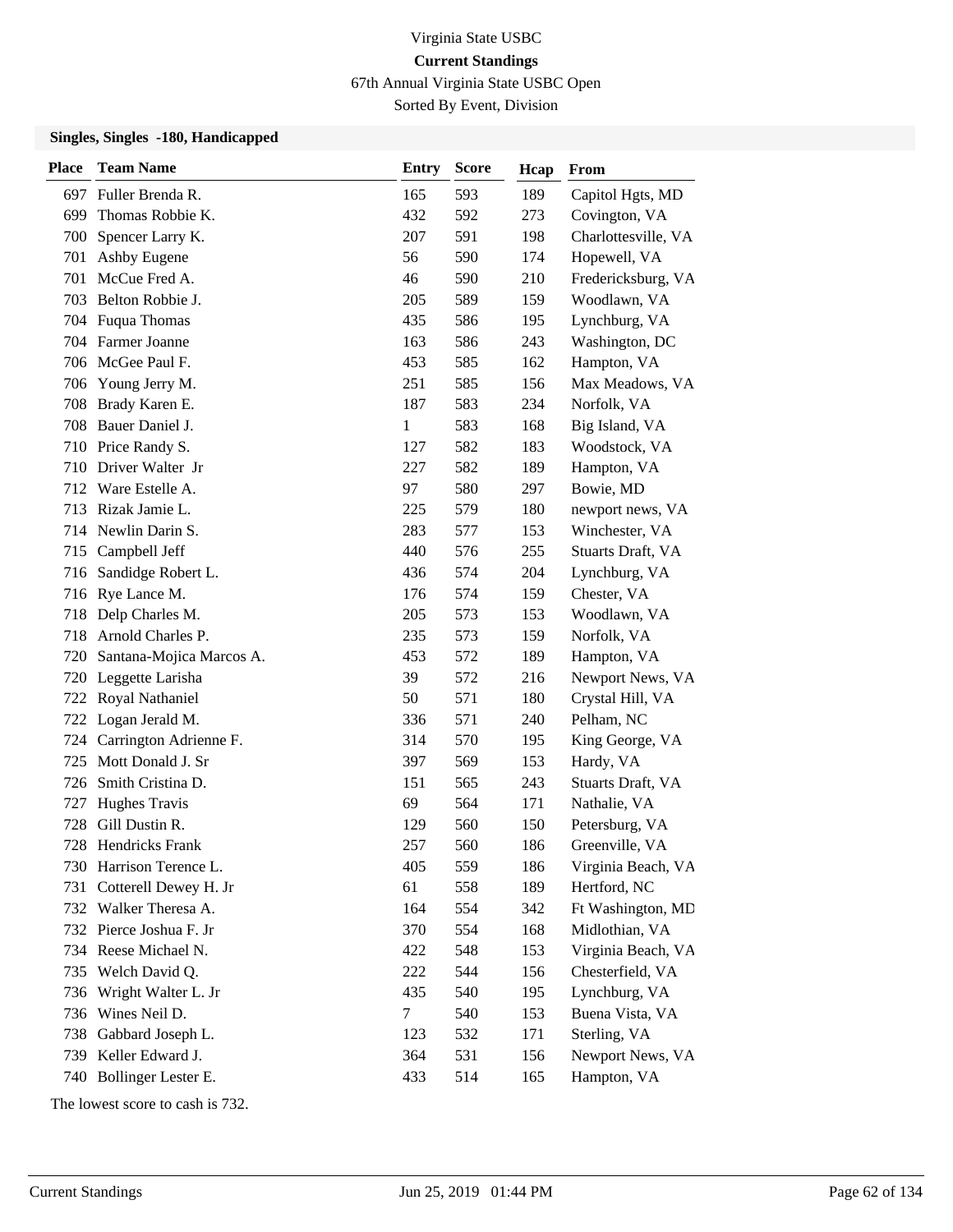67th Annual Virginia State USBC Open

Sorted By Event, Division

| <b>Place</b> | <b>Team Name</b>             | <b>Entry</b> | <b>Score</b> | Hcap             | From                |
|--------------|------------------------------|--------------|--------------|------------------|---------------------|
| $\mathbf{1}$ | Abbott Jeremy P.             | 190          | 848          | 105              | Charles City, VA    |
|              | 2 Leonard Tacarci M.         | 434          | 847          | 33               | Yorktown, VA        |
| 3            | Sims Edward "Tim" Jr         | 277          | 827          | 120              | Charlottesville, VA |
| 4            | Arpe Kyle T.                 | 386          | 826          | 108              | Amherst, VA         |
| 5            | Pearson Harry C. Jr          | 58           | 825          | 141              | Hopewell, VA        |
| 6            | Wade Otis V. Jr              | 52           | 810          | 111              | Hopewell, VA        |
| 7            | Cox William C.               | 247          | 807          | 78               | Chester, VA         |
| 8            | <b>THOMAS JOE</b>            | 268          | 806          | 51               | Richmond, VA        |
| 9            | Howell Robert D.             | 459          | 803          | 24               | Dublin, VA          |
| 10           | Collins Bradon H.            | 264          | 797          | 87               | Chester, VA         |
| 10           | Wilson Brian K.              | 186          | 797          | 114              | Chesterfield, VA    |
| 12           | Kolbe Douglas K.             | 76           | 794          | 66               | Chesapeake, VA      |
| 12           | <b>Layton Mike</b>           | 298          | 794          | 81               | Covington, VA       |
| 14           | <b>Drakeford Antoinette</b>  | 83           | 792          | 99               | Chesapeake, VA      |
| 15           | Stowe Jeryl D.               | 115          | 787          | 108              | Stuart, VA          |
| 16           | Blow Joe C.                  | 78           | 785          | 81               | Chesapeake, VA      |
| 17           | Anderson Russell A.          | 446          | 783          | $\boldsymbol{0}$ | Hampton, VA         |
| 18           | Felicia Mark D.              | 319          | 781          | 57               | Virginia Beach, VA  |
| 18           | Poindexter-Greene Daneyta L. | 268          | 781          | 117              | Richmond, VA        |
| 20           | Myrick Cathryn               | 83           | 779          | 99               | Chesapeake, VA      |
| 21           | LIDA MICHAEL II              | 266          | 778          | 81               | SMITHSBURG, M       |
| 22           | Brown Paul G.                | 138          | 777          | 99               | Lynchburg, VA       |
| 22           | Borum Al L. Jr               | 3            | 777          | 69               | Gates, NC           |
| 24           | Wingfield Derek A.           | 136          | 776          | 63               | Forest, VA          |
| 25           | Wiegand Thomas A. Jr         | 122          | 775          | 21               | Norfolk, VA         |
| 26           | Watson Blake C.              | 248          | 773          | 60               | Chester, VA         |
| 27           | Woodson Benjamin A. Jr       | 171          | 772          | 69               | Fairfax, VA         |
| 28           | Smith Adam L.                | 205          | 768          | 78               | Woodlawn, VA        |
| 28           | Turner Lisa F.               | 258          | 768          | 105              | Mechanicsville, VA  |
| 28           | Coffey Derick A.             | 9            | 768          | 51               | Blue Ridge, VA      |
| 28           | Fox Curt D.                  | 476          | 768          | 96               | Seaford, VA         |
| 32           | Collins Chris M.             | 82           | 767          | 66               | Chesapeake, VA      |
| 33           | Dich Kenneth J.              | 301          | 765          | 3                | North Chesterfield, |
| 34           | Blackford John M. Jr         | 111          | 762          | 114              | Charles Town, WV    |
| 35           | Flood Timothy L.             | 154          | 761          | 87               | Roanoke, VA         |
| 35           | Eaton Aaron L.               | 84           | 761          | 120              | Chesapeake, VA      |
| 35           | Ragland Larry D.             | 200          | 761          | 144              | Scottsville, VA     |
| 35           | Carlton Richard G.           | 201          | 761          | 138              | Clifton Forge, VA   |
| 35           | <b>Enochs Billy</b>          | 168          | 761          | 144              | Madison Heights, V  |
| 40           | Gomez Joseph A.              | 292          | 760          | 36               | Virginia Beach, VA  |
| 40           | Luddy Mike P.                | 350          | 760          | 72               | Virginia Beach, VA  |
| 42           | Bouchard Paul R.             | 315          | 759          | 42               | Virginia Beach, VA  |
| 43           | Lamb Thomas F. III           | 11           | 758          | 69               | Portsmouth, VA      |
| 44           | Cruz Joseph R.               | 188          | 757          | 48               | Aulander, NC        |
| 45           | Manuel Troy F.               | 137          | 756          | 117              | Forest, VA          |
| 45           | Johnson Jacob Sr             | 477          | 756          | 42               | Portsmouth, VA      |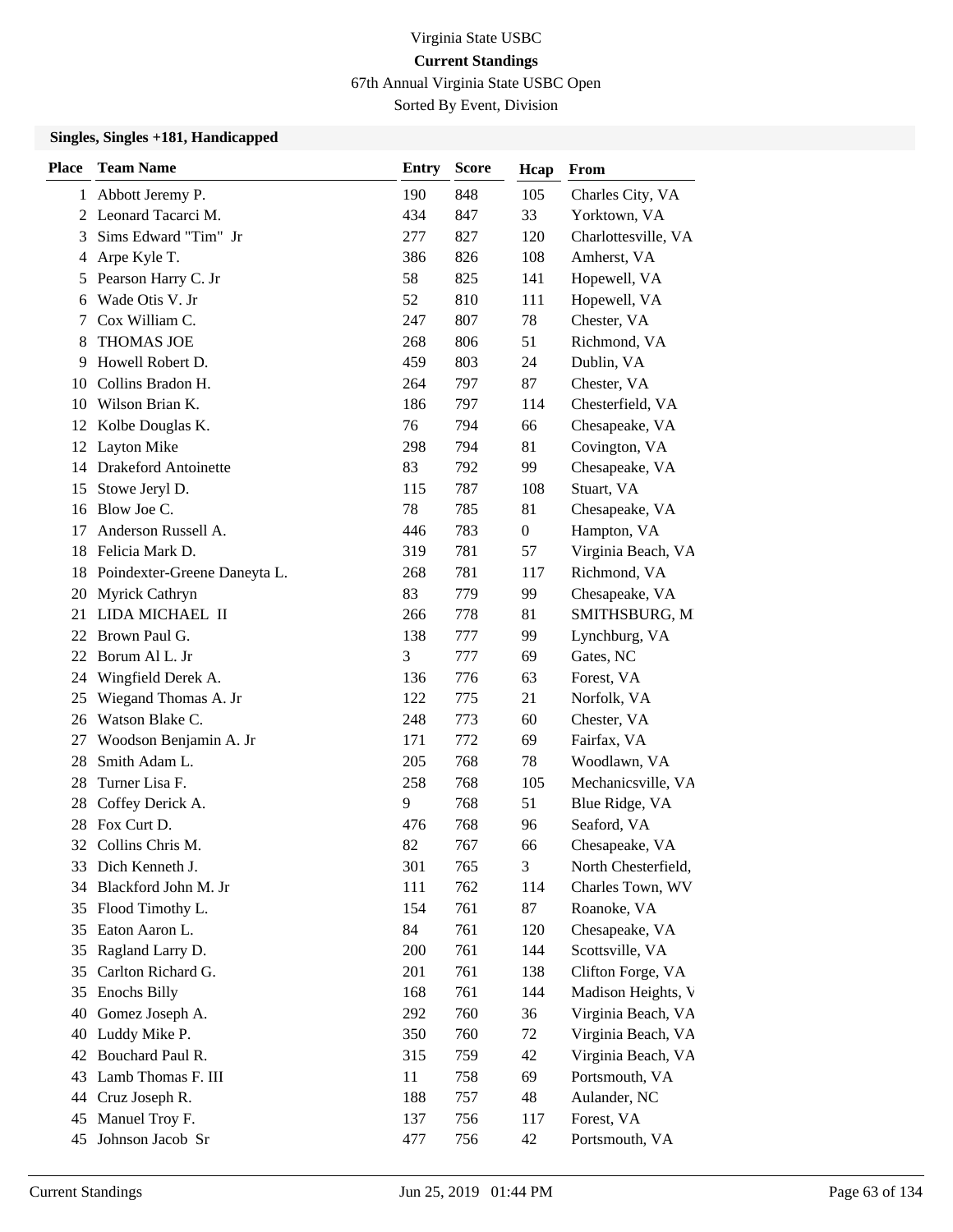67th Annual Virginia State USBC Open

Sorted By Event, Division

| <b>Place</b> | <b>Team Name</b>           | <b>Entry</b> | <b>Score</b> | Hcap             | From                |
|--------------|----------------------------|--------------|--------------|------------------|---------------------|
|              | 47 Lightfoot Jeronn L.     | 370          | 755          | 114              | Midlothian, VA      |
| 47           | Lingle J Sean              | 208          | 755          | 51               | Troy, VA            |
| 49           | McLaughlin Vernon P. II    | 303          | 754          | 117              | Covington, VA       |
| 50           | Ferguson Kevin R.          | 103          | 753          | 39               | Norfolk, VA         |
| 51           | Williams Robert A.         | 386          | 752          | 60               | Amherst, VA         |
| 52           | Weigand Bryan              | 122          | 751          | 60               | Norfolk, VA         |
| 53           | Young Jimmy R. Jr          | 177          | 750          | 93               | Clear Brook, VA     |
| 53           | Keene Robert Jr            | 252          | 750          | 15               | Petersburg, VA      |
| 55           | Sours Joshua A.            | 282          | 748          | 30               | Winchester, VA      |
| 56           | Britt Skyler J.            | 159          | 746          | 87               | Hampton, VA         |
| 56           | Reynolds Chelsea L.        | 31           | 746          | 75               | Palmyra, VA         |
|              | 56 Holliday Christopher D. | 407          | 746          | 126              | Stephens City, VA   |
| 59           | Donathan William L.        | 401          | 745          | 111              | Christiansbrg, VA   |
| 59           | Campbell C Wade            | 413          | 745          | 141              | Lynchburg, VA       |
| 59           | Pahuta Richard A. Jr       | 35           | 745          | 117              | Strasburg, VA       |
| 59           | Spoor Craig A.             | 202          | 745          | 81               | St. Stephens Church |
| 59           | Walker Alfred L.           | 200          | 745          | 144              | Scottsville, VA     |
| 59           | Marshall James L.          | 193          | 745          | 15               | Dungannon, VA       |
| 59           | McDaniels Keith Q.         | 84           | 745          | 108              | Chesapeake, VA      |
|              | 66 Lastinger Charles C. Jr | 3            | 744          | 126              | Gates, NC           |
| 67           | Sweat Glenn R.             | 214          | 743          | 129              | Chesapeake, VA      |
| 68           | Mills Brett A.             | 192          | 742          | 27               | Warrenton, VA       |
| 69           | Billips Anthony D.         | 183          | 741          | 120              | Roanoke, VA         |
| 69           | Lawhorn David W.           | 117          | 741          | $\boldsymbol{0}$ | Roanoke, VA         |
| 69           | Lambert Kenneth D.         | 360          | 741          | 81               | Harrisonburg, VA    |
| 72           | Moore Johnnie E.           | 270          | 740          | 114              | Henrico, VA         |
| 73           | Twyman Joseph E. Jr        | 179          | 738          | 99               | Hampton, VA         |
| 73           | Rumbaugh Paul L. II        | 345          | 738          | 3                | Stafford, VA        |
| 75           | Gray Tyler L.              | 282          | 737          | 63               | Winchester, VA      |
| 75           | Miller Ronald A.           | 141          | 737          | 108              | Maurertown, VA      |
| 75           | Moore Anthony K.           | 78           | 737          | 33               | Chesapeake, VA      |
| 78           | <b>Grenell Rachel</b>      | 400          | 736          | 138              | Amelia, VA          |
|              | 78 Martin Warren A.        | 442          | 736          | 66               | Chesapeake, VA      |
|              | 80 Ledger Steve R.         | 390          | 735          | 81               | Farmville, VA       |
| 80           | Comer Christopher          | 43           | 735          | 135              | Montpelier, VA      |
| 80           | Atkins Stephen D.          | 224          | 735          | 21               | Chesterfield, VA    |
|              | 80 Lamb Thomas F. Jr       | 11           | 735          | 63               | Portsmouth, VA      |
| 84           | Harlow Michael "Alan"      | 31           | 734          | 6                | Palmyra, VA         |
| 84           | Tate Ira T. Jr             | 434          | 734          | 36               | Yorktown, VA        |
| 86           | Bolosan Chris L.           | 361          | 733          | $\boldsymbol{0}$ | Newport News, VA    |
| 86           | Archer Harry C. Jr         | 41           | 733          | 72               | Weyers Cave, VA     |
| 86           | Goodman William E.         | 75           | 733          | 87               | Chesapeake, VA      |
| 89           | Szamborski William J.      | 238          | 732          | 57               | Bethesda, MD        |
| 89           | Williamson Cory E.         | 246          | 732          | 93               | Chester, VA         |
| 89           | Young Joe L.               | 213          | 732          | 120              | Chesapeake, VA      |
| 89           | Crawley Timothy A.         | 389          | 732          | 69               | Ft Lee, VA          |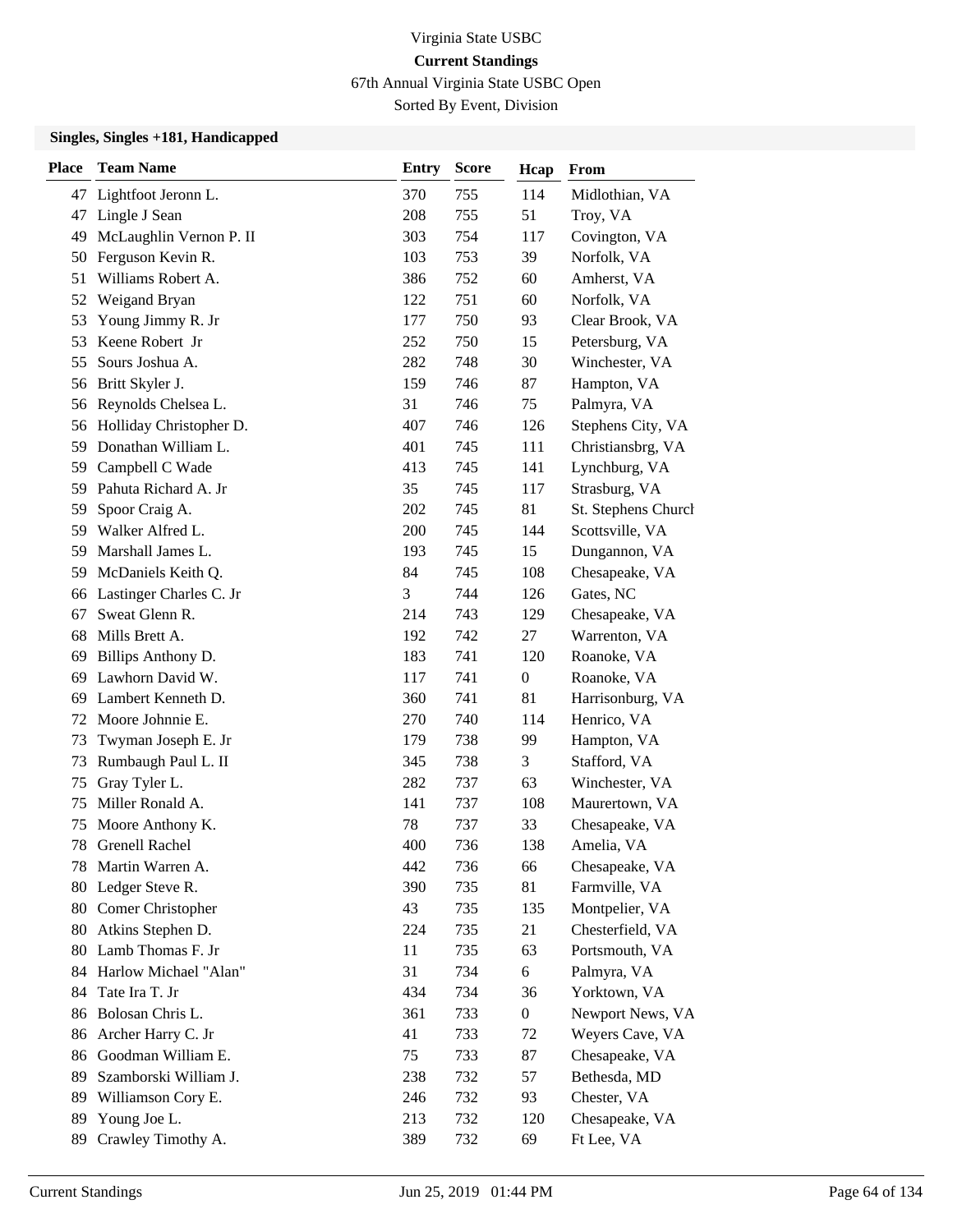67th Annual Virginia State USBC Open

Sorted By Event, Division

| <b>Place</b> | <b>Team Name</b>             | <b>Entry</b> | <b>Score</b> | Hcap             | From                |
|--------------|------------------------------|--------------|--------------|------------------|---------------------|
| 93.          | Muncher Brad                 | 474          | 731          | 30               | Goode, VA           |
| 93           | Turnbow Tyler J.             | 341          | 731          | 147              | Forest, VA          |
| 93           | Woolf Brian L.               | 242          | 731          | 18               | Norfolk, VA         |
|              | 93 Newton Charles N. Jr      | 201          | 731          | 48               | Clifton Forge, VA   |
| 93           | Farrow Jeffery B.            | 178          | 731          | 60               | Hampton, VA         |
| 93           | Bisner Brandon M.            | 94           | 731          | $\overline{0}$   | Chesapeake, VA      |
| 93           | Rankin York C. Jr            | 101          | 731          | 27               | White Plains, MD    |
|              | 100 Cooper Joey N.           | 139          | 730          | 69               | Madison Hts, VA     |
|              | 100 Rickard Eric J.          | 175          | 730          | 135              | Chester, VA         |
| 100          | Jones David                  | 443          | 730          | 24               | Newport News, VA    |
|              | 103 Wirt Jeffrey             | 168          | 729          | 90               | Madison Heights, V  |
|              | 104 Gant Walter L. Jr        | 226          | 728          | 36               | Bristow, VA         |
|              | 104 Brooks Leo N.            | 148          | 728          | 66               | N Dinwiddie, VA     |
| 104          | Ebeling Fred W. Jr           | 318          | 728          | 105              | Virginia Beach, VA  |
|              | 107 Parker Josiah B.         | 416          | 727          | 108              | Hampton, VA         |
|              | 107 Kossan Robert J.         | 125          | 727          | 102              | Sterling, VA        |
| 109          | Suckart Richard B.           | 53           | 726          | 96               | Hopewell, VA        |
|              | 109 Pierchal Todd M.         | 248          | 726          | 57               | Chester, VA         |
| 109          | Allman Dallas W.             | 448          | 726          | $\boldsymbol{0}$ | Hampton, VA         |
|              | 109 Venable Anthony R.       | 317          | 726          | 78               | Virginia Beach, VA  |
| 109          | Chumley-Brockner Sherry E.   | 354          | 726          | 120              | Stanardsville, VA   |
|              | 114 Pierce Nathan R.         | 83           | 725          | 42               | Chesapeake, VA      |
| 115          | Boykin Duane H.              | 104          | 724          | 72               | Norfolk, VA         |
| 115          | Faughnan David P.            | 144          | 724          | 69               | N Dinwiddie, VA     |
| 115          | Orfield Robert D.            | 186          | 724          | 18               | Chesterfield, VA    |
|              | 118 Rosenberger Austin M.    | 177          | 723          | 126              | Clear Brook, VA     |
| 118          | Boudy Dedric X.              | 214          | 723          | 114              | Chesapeake, VA      |
| 118          | Jones Woody V.               | 301          | 723          | 66               | North Chesterfield, |
|              | 118 Lavender Shawn E.        | 376          | 723          | 12               | Waynesboro, VA      |
| 122          | Mcdaniel Tyler C.            | 176          | 722          | 108              | Chester, VA         |
| 122          | Williams Michael D.          | 252          | 722          | 42               | Petersburg, VA      |
|              | 122 Edwards David L.         | 130          | 722          | 138              | Blacksburg, VA      |
|              | 122 Koger LaFonza            | 120          | 722          | 126              | Bassett, VA         |
|              | 126 Pickett Kevin T.         | 202          | 721          | 45               | St. Stephens Church |
|              | 126 Ferguson Clyde "Buck" Jr | 474          | 721          | 87               | Goode, VA           |
|              | 126 Brady James R.           | 338          | 721          | 60               | Pelham, NC          |
|              | 129 Brown Isaac "Ike" R.     | 419          | 720          | 81               | Newport News, VA    |
| 129          | Turman Scotty J.             | 276          | 720          | 36               | Mt Crawford, VA     |
| 129          | Shifflett James E.           | 276          | 720          | 57               | Mt Crawford, VA     |
|              | 132 Crawford Leigh Ann N.    | 5            | 719          | 147              | Suffolk, VA         |
| 133          | Curtis Stafford J. Sr        | 73           | 718          | 126              | Nathalie, VA        |
| 133          | Smith Bobby J.               | 340          | 718          | 66               | Weyers Cave, VA     |
|              | 135 Boone Moses H.           | 479          | 717          | 66               | Rustburg, VA        |
|              | 135 Lewis Nicholas H.        | 94           | 717          | 33               | Chesapeake, VA      |
|              | 135 Jackson Raymond L. III   | 246          | 717          | 78               | Chester, VA         |
|              | 138 Jones Darren W.          | 180          | 716          | 81               | Lusby, MD           |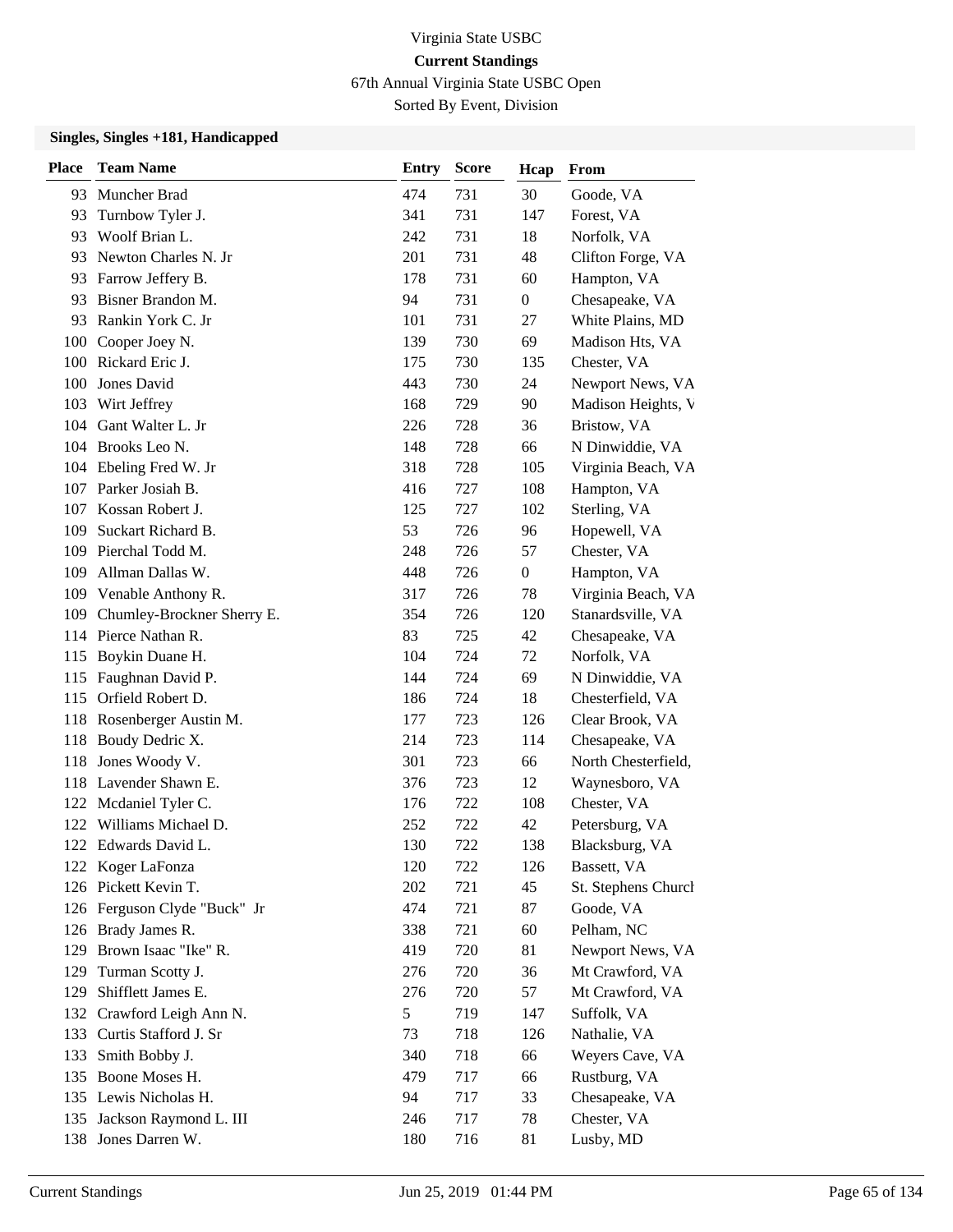67th Annual Virginia State USBC Open

Sorted By Event, Division

| <b>Place</b> | <b>Team Name</b>           | Entry | <b>Score</b> | Hcap             | From               |
|--------------|----------------------------|-------|--------------|------------------|--------------------|
|              | 138 Glasgow Alan E.        | 38    | 716          | 132              | Ivor, VA           |
|              | 138 Wright Barbara A.      | 97    | 716          | 135              | Bowie, MD          |
| 141          | Board Steven L.            | 120   | 715          | 99               | Bassett, VA        |
| 141          | Jackson Jacob              | 397   | 715          | 27               | Hardy, VA          |
|              | 143 Huffman Michael L.     | 221   | 714          | 144              | Newport, VA        |
| 143          | Honore' Palmer J. Jr       | 80    | 714          | 60               | Chesapeake, VA     |
| 143          | Jacobs Daveron L.          | 80    | 714          | 48               | Chesapeake, VA     |
| 143          | Faulkner Alfred M.         | 23    | 714          | 102              | South Boston, VA   |
| 147          | McDonald Robert O.         | 21    | 713          | 87               | Zuni, VA           |
| 147          | Franklin James W. III      | 173   | 713          | 63               | Appomattox, VA     |
| 147          | Pancoast Andrew R.         | 280   | 713          | 24               | Newport News, VA   |
|              | 150 Glass Bernard R.       | 226   | 712          | 123              | Bristow, VA        |
|              | 150 Hazlewood Frank V. III | 65    | 712          | 141              | Richmond, VA       |
|              | 150 Hudson Oscar D.        | 112   | 712          | 105              | Hampton, VA        |
|              | 150 Richardson Megan M.    | 443   | 712          | 105              | Newport News, VA   |
|              | 150 Anderson Kevin G.      | 284   | 712          | 141              | Winchester, VA     |
|              | 155 Brockner David K.      | 354   | 711          | 135              | Stanardsville, VA  |
|              | 155 McClung Shane M.       | 103   | 711          | 12               | Norfolk, VA        |
| 155          | Blowers Don E.             | 222   | 711          | 36               | Chesterfield, VA   |
|              | 158 Bivens James E.        | 208   | 710          | 36               | Troy, VA           |
|              | 158 Knight Frank R.        | 120   | 710          | 96               | Bassett, VA        |
| 158          | Binkert Gino D.            | 48    | 710          | 54               | Culpeper, VA       |
|              | 158 Milne Scott A.         | 380   | 710          | 138              | Yorktown, VA       |
|              | 158 Emerson Michael A.     | 296   | 710          | 57               | Martinsville, VA   |
|              | 158 Hooper Eric S.         | 318   | 710          | 147              | Virginia Beach, VA |
| 158          | Baez Rebecca L.            | 334   | 710          | 93               | Portsmouth, VA     |
| 165          | Faine David A.             | 456   | 709          | 123              | Virginia Beach, VA |
| 165          | Muncher Patrick E.         | 474   | 709          | 69               | Goode, VA          |
| 165          | Cox Timothy B.             | 103   | 709          | 39               | Norfolk, VA        |
| 165          | Gibson Darreck M.          | 164   | 709          | 132              | Ft Washington, MD  |
| 165          | Smith Mike                 | 248   | 709          | 78               | Chester, VA        |
|              | 165 Pancoast Steven P.     | 280   | 709          | $\boldsymbol{0}$ | Newport News, VA   |
| 171          | Stuart Vince L.            | 275   | 708          | 90               | Lynchburg, VA      |
| 171          | Woodruff Paul T.           | 42    | 708          | 18               | Montpelier, VA     |
| 171          | Peterson Ronnie            | 359   | 708          | 105              | Petersburg, VA     |
| 171          | Arehart Steven S.          | 375   | 708          | $\boldsymbol{0}$ | Waynesboro, VA     |
| 175          | <b>Rogers Milton</b>       | 84    | 707          | 105              | Chesapeake, VA     |
| 175          | Marcus Skyler M. Sr        | 268   | 707          | 90               | Richmond, VA       |
| 175          | Murray Hickey J. Jr        | 238   | 707          | 81               | Bethesda, MD       |
| 178          | Martell Alain L.           | 241   | 706          | 105              | Norfolk, VA        |
| 178          | Shupe Michael W.           | 223   | 706          | 135              | Chesterfield, VA   |
| 178          | Austin Kevin D.            | 225   | 706          | 147              | newport news, VA   |
| 178          | Johnson Charles L.         | 275   | 706          | 78               | Lynchburg, VA      |
| 178          | Adams Henry A.             | 95    | 706          | 57               | Forestville, MD    |
|              | 178 McKinney Troy D.       | 352   | 706          | $\boldsymbol{0}$ | Yorktown, VA       |
|              | 178 Glazier Rebecca L.     | 361   | 706          | 33               | Newport News, VA   |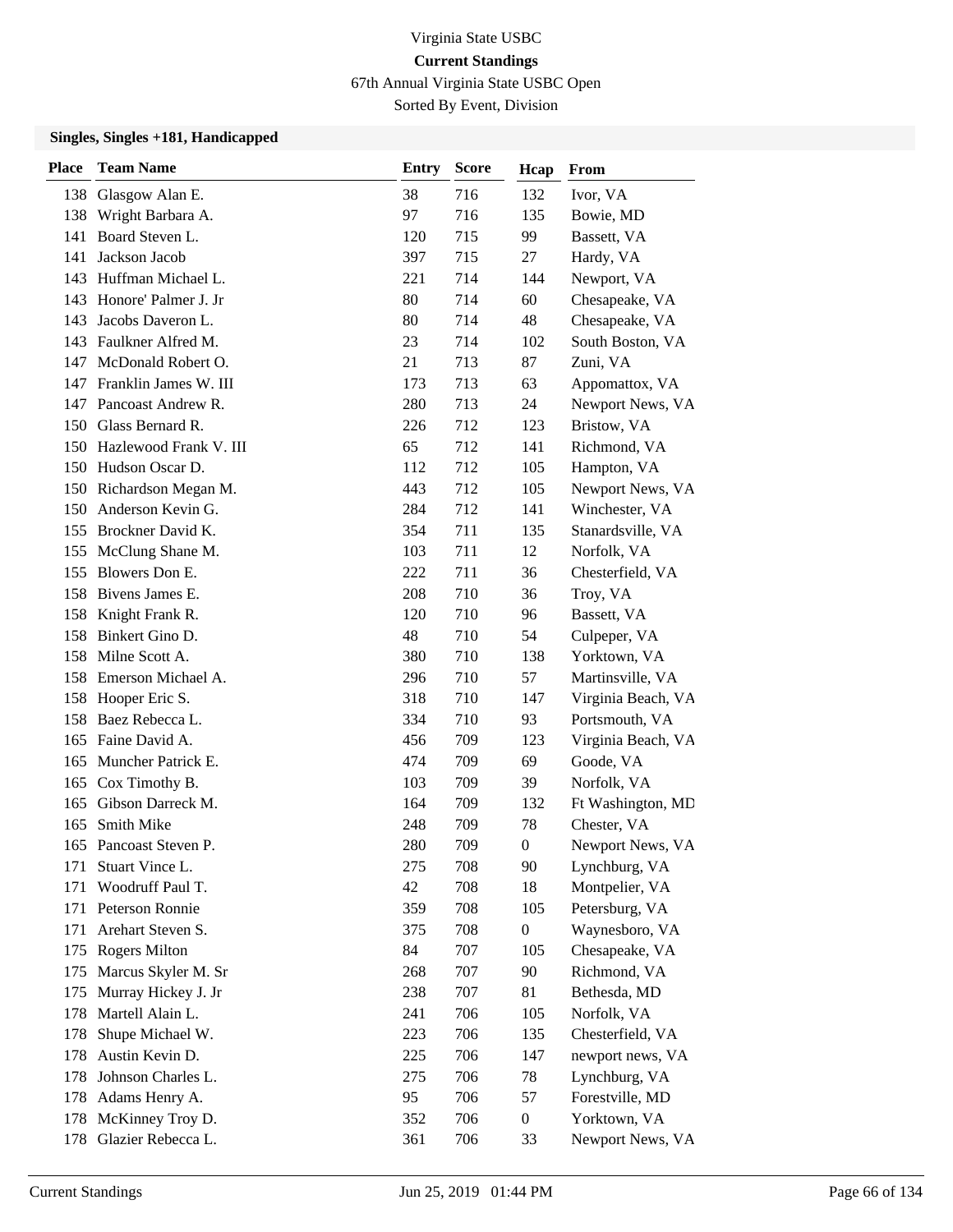67th Annual Virginia State USBC Open

Sorted By Event, Division

| <b>Place</b> | <b>Team Name</b>             | <b>Entry</b> | <b>Score</b> | Hcap             | From                |
|--------------|------------------------------|--------------|--------------|------------------|---------------------|
|              | 178 Franklin Jeffery K.      | 366          | 706          | 102              | Newport News, VA    |
| 178          | Smith Michael B.             | 446          | 706          | $\boldsymbol{0}$ | Hampton, VA         |
| 187          | Avallone Michael G.          | 467          | 705          | 33               | Virginia Beach, VA  |
| 187          | Huff Mikki D.                | 378          | 705          | 96               | Christiansburg, VA  |
| 187          | Byer Roger G.                | 298          | 705          | 126              | Covington, VA       |
| 187          | <b>Brown Alphonsa</b>        | 102          | 705          | 108              | Norfolk, VA         |
| 187          | <b>Updike Ralph</b>          | 123          | 705          | 135              | Sterling, VA        |
| 187          | Waldeck John E.              | 219          | 705          | 18               | Mechanicsville, VA  |
| 193          | Smith David S.               | 189          | 704          | 129              | Aulander, NC        |
| 193          | Vaughan Robert C.            | 184          | 704          | 54               | Richmond, VA        |
| 193          | Gilliard Grady Sr            | 234          | 704          | 105              | Norfolk, VA         |
| 193          | McDermott Jack "Danny" D. Sr | 106          | 704          | 48               | Norfolk, VA         |
| 193          | Moore Vernon E.              | 63           | 704          | 108              | Hertford, NC        |
| 193          | Richards David M.            | 6            | 704          | 63               | Hampton, VA         |
| 193          | Brooks Jim R.                | 346          | 704          | 75               | Newport News, VA    |
|              | 193 Hinkle Craig W.          | 402          | 704          | 114              | Powhatan, VA        |
|              | 193 Bradford Christopher C.  | 437          | 704          | 126              | Stephens City, VA   |
| 202          | Wright Roland S. Jr          | 377          | 703          | 72               | Christiansburg, VA  |
| 202          | Debord Daniel W.             | 301          | 703          | 48               | North Chesterfield, |
| 202          | Morton Michael P.            | 185          | 703          | 87               | Chester, VA         |
| 205          | Cobb Toby E.                 | 206          | 702          | 147              | Williamsburg, VA    |
| 205          | Glass Arlea K.               | 226          | 702          | 45               | Bristow, VA         |
| 205          | Luck Michael E.              | 62           | 702          | 90               | Hertford, NC        |
| 205          | King William A.              | 72           | 702          | 126              | Nathalie, VA        |
| 205          | Williams Terry               | 112          | 702          | 96               | Hampton, VA         |
| 205          | Massenburg Grady III         | 13           | 702          | 81               | Portsmouth, VA      |
| 205          | VanLeuven Allen J.           | 316          | 702          | 72               | Virginia Beach, VA  |
| 205          | Dye Cleve III                | 444          | 702          | 108              | Lanexa, VA          |
| 213          | LaFon David C.               | 18           | 701          | 90               | Moyock, NC          |
| 213          | Riggleman Aaron L. Jr        | 362          | 701          | 93               | Newport News, VA    |
| 213          | Hawk John R.                 | 350          | 701          | 114              | Virginia Beach, VA  |
| 213          | Steadman Andrew C.           | 122          | 701          | 48               | Norfolk, VA         |
| 213          | McDermott Jack "Dan" D. Jr   | 106          | 701          | 78               | Norfolk, VA         |
| 213          | Whitaker Arthur J. Jr        | 86           | 701          | 132              | Chesapeake, VA      |
| 219          | Smith Lloyd H.               | 68           | 700          | 132              | Nathalie, VA        |
|              | 219 Currier Shawn L.         | 137          | 700          | 42               | Forest, VA          |
|              | 219 Cochran Steven R.        | 223          | 700          | 75               | Chesterfield, VA    |
| 219          | Matthews Thomas S.           | 243          | 700          | 141              | Norfolk, VA         |
| 219          | Pargoe Danny T.              | 269          | 700          | 138              | Chesapeake, VA      |
| 219          | Buskey Kevin J.              | 392          | 700          | 111              | Chester, VA         |
| 225          | Mason James B.               | 389          | 699          | 96               | Ft Lee, VA          |
| 225          | Graves Curtis L.             | 388          | 699          | 87               | Ft Lee, VA          |
| 225          | Wiggins Perry L.             | 477          | 699          | $\boldsymbol{0}$ | Portsmouth, VA      |
| 225          | Edmonds Jeffrey L.           | 70           | 699          | 120              | Nathalie, VA        |
| 229          | Wright Devin D.              | 172          | 698          | 105              | Manassas, VA        |
| 229          | Alexander Donald A.          | 14           | 698          | 51               | Lexington, VA       |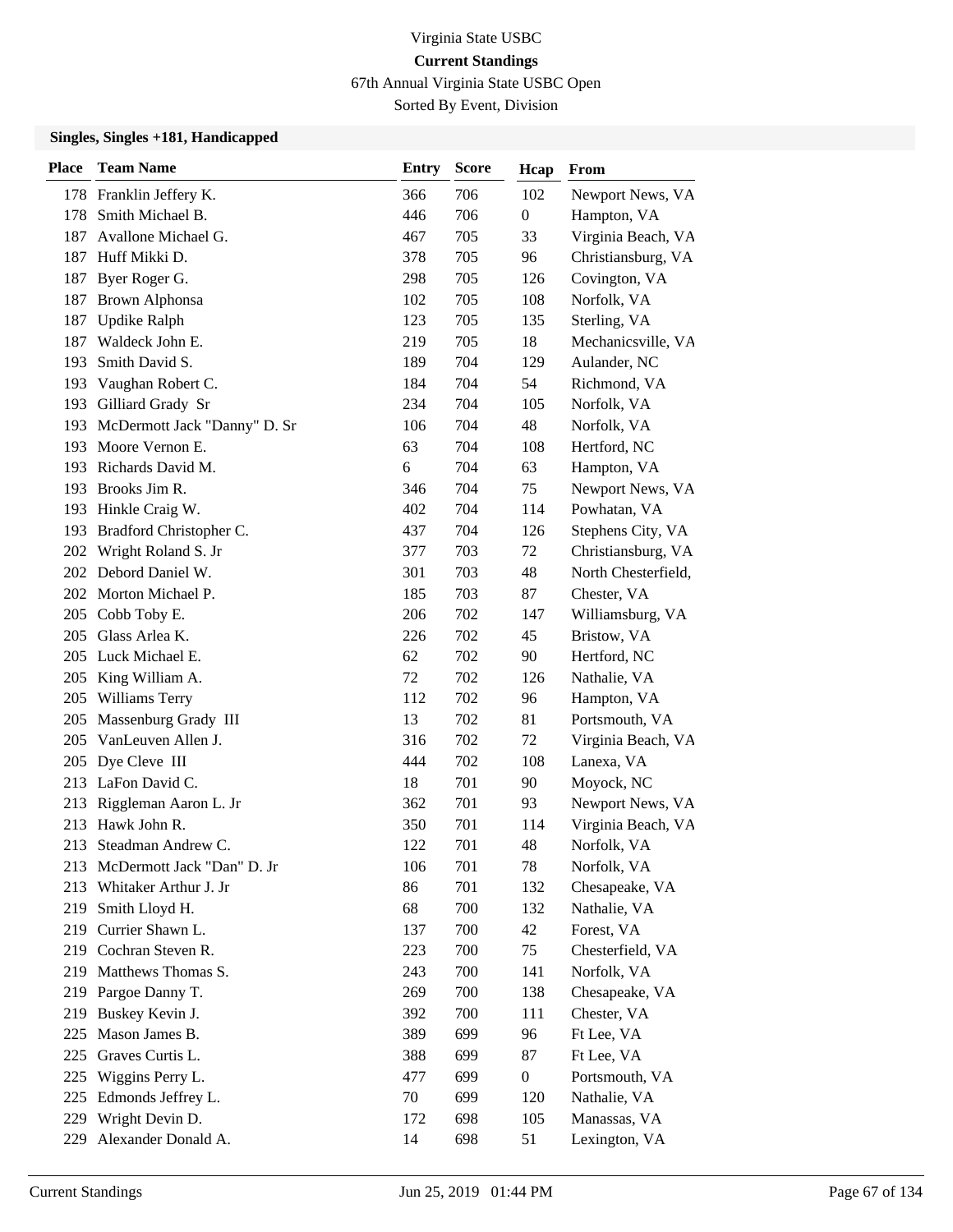67th Annual Virginia State USBC Open

Sorted By Event, Division

| <b>Place</b> | <b>Team Name</b>         | <b>Entry</b> | <b>Score</b> | Hcap             | From               |
|--------------|--------------------------|--------------|--------------|------------------|--------------------|
|              | 229 Carwile Patrick B.   | 391          | 698          | 147              | Meherrin, VA       |
|              | 229 Chambers Lenzy D.    | 353          | 698          | $\boldsymbol{0}$ | Virginia Beach, VA |
|              | 229 Powers Michael B.    | 364          | 698          | 123              | Newport News, VA   |
|              | 229 Ferrell Wayne        | 299          | 698          | 12               | Stafford, VA       |
| 235          | Conner Jason W.          | 459          | 697          | 15               | Dublin, VA         |
|              | 235 Corbin Terance A.    | 89           | 697          | 102              | Chesapeake, VA     |
|              | 235 Irvin Lawrence E. Jr | 90           | 697          | 72               | Chesapeake, VA     |
|              | 235 Watts Michael        | 146          | 697          | 141              | N Dinwiddie, VA    |
| 235          | Shankle Clint T. Sr      | 116          | 697          | 105              | Martinsburg, WV    |
| 240          | Garnett Chet A.          | 271          | 696          | 105              | Virgina Beach, VA  |
| 240          | Cutshaw William R.       | 464          | 696          | 96               | Yorktown, VA       |
|              | 240 Rackley Stephen L.   | 322          | 696          | 12               | Virginia Beach, VA |
| 243          | Moffett Stephen J.       | 318          | 695          | 120              | Virginia Beach, VA |
| 243          | Brown Anthony A. Jr      | 312          | 695          | 72               | King George, VA    |
| 245          | Bradley Scott J.         | 378          | 694          | 90               | Christiansburg, VA |
| 245          | Sanders Elick            | 155          | 694          | 114              | Quinton, VA        |
| 245          | Terry Danny L.           | 114          | 694          | 114              | Randolph, VA       |
| 245          | Smith James L.           | 68           | 694          | 126              | Nathalie, VA       |
| 245          | Neer Keith R.            | 18           | 694          | 39               | Moyock, NC         |
|              | 250 Kroboth Greg A. Sr   | 116          | 693          | 75               | Martinsburg, WV    |
|              | 250 Fitzgerald Bruce G.  | 256          | 693          | 102              | Greenville, VA     |
|              | 250 Swinson William T.   | 87           | 693          | 78               | Chesapeake, VA     |
|              | 250 Reeb Stephen L.      | 353          | 693          | 102              | Virginia Beach, VA |
|              | 254 Christine Bobby E.   | 364          | 692          | 114              | Newport News, VA   |
| 254          | Turner Pete A.           | 293          | 692          | 141              | Falling Waters, WV |
| 254          | Short David R.           | 242          | 692          | 81               | Norfolk, VA        |
| 254          | Hope Gordon B. III       | 188          | 692          | $\boldsymbol{0}$ | Aulander, NC       |
|              | 258 Herron Brad V.       | 219          | 691          | 72               | Mechanicsville, VA |
|              | 258 Mountz John D.       | 233          | 691          | 72               | Norfolk, VA        |
|              | 258 Foltz Clay A.        | 127          | 691          | 87               | Woodstock, VA      |
|              | 258 Linkous Jerry R.     | 294          | 691          | 111              | Christiansburg, VA |
|              | 258 Summers Donald D. Jr | 460          | 691          | 75               | Suffolk, VA        |
|              | 263 VAN DUSEN TIMOTHY    | 429          | 690          | 51               |                    |
| 263          | Cash Casey N.            | 149          | 690          | 69               | Stuarts Draft, VA  |
|              | 263 Barksdale Michael R. | 104          | 690          | 60               | Norfolk, VA        |
|              | 266 Perry Martin E.      | 96           | 689          | 69               | Landover, MD       |
|              | 266 Bernstein Keith C.   | 61           | 689          | 144              | Hertford, NC       |
|              | 266 Jenkins John M. Jr   | 471          | 689          | 93               | Inwood, WV         |
|              | 266 Ivey Eric M.         | 389          | 689          | 126              | Ft Lee, VA         |
|              | 266 Jungbluth William    | 292          | 689          | 27               | Virginia Beach, VA |
|              | 266 Smoot Michael A. Sr  | 307          | 689          | 120              | King George, VA    |
|              | 266 Linkous Jordan A.    | 325          | 689          | 105              | Blacksburg, VA     |
|              | 266 Cline Robert D.      | 396          | 689          | 123              | Ararat, NC         |
|              | 274 Williams William C.  | 312          | 688          | 126              | King George, VA    |
|              | 274 Alston Troy M.       | 65           | 688          | 132              | Richmond, VA       |
|              | 274 Golden Glenn D. Sr   | 211          | 688          | 126              | Chesapeake, VA     |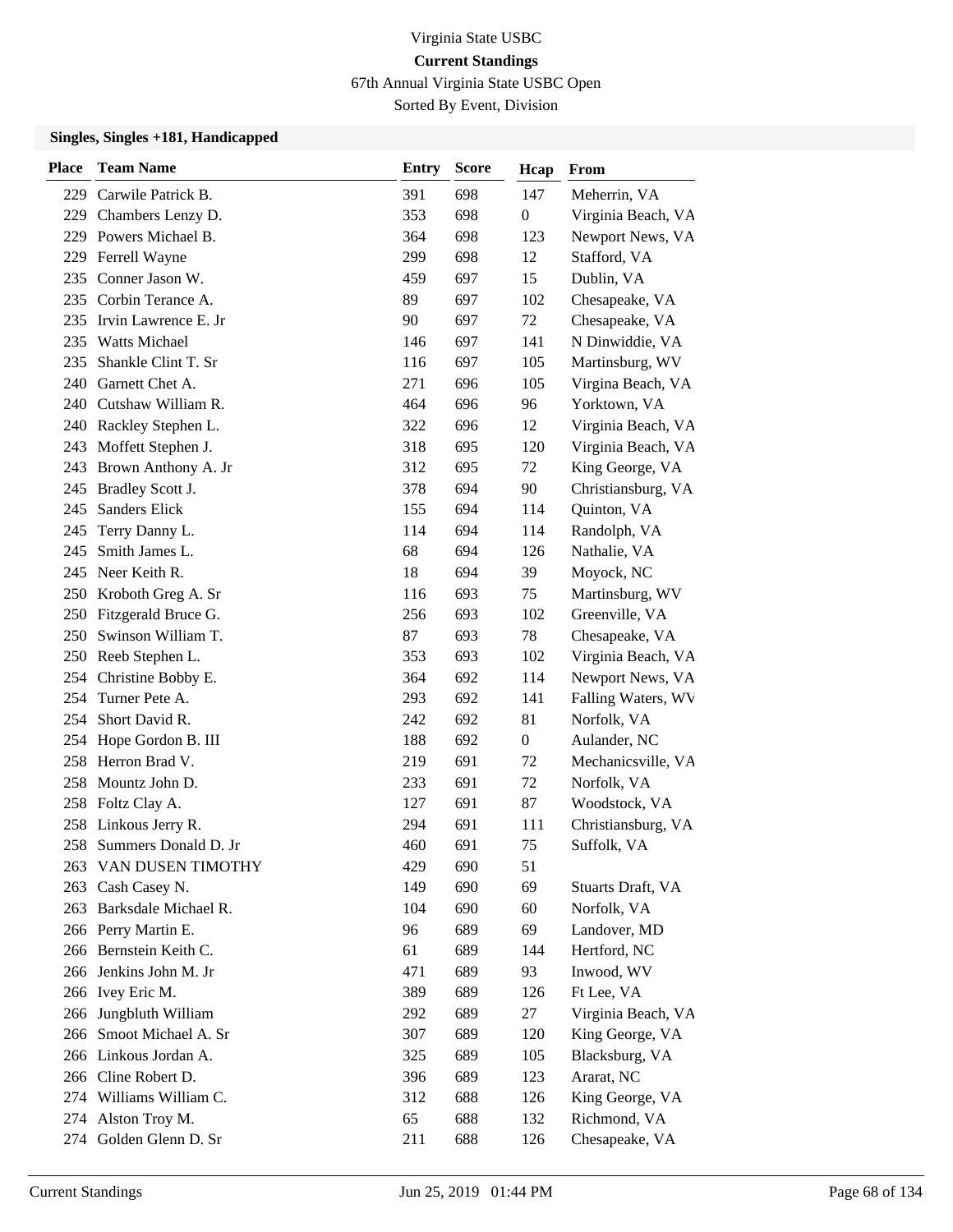67th Annual Virginia State USBC Open

Sorted By Event, Division

| <b>Place</b> | <b>Team Name</b>              | <b>Entry</b> | <b>Score</b> | Hcap           | From               |
|--------------|-------------------------------|--------------|--------------|----------------|--------------------|
|              | 274 Bradley Michael S.        | 29           | 688          | 27             | Lexington, VA      |
|              | 278 Datcher Larry R.          | 307          | 687          | 132            | King George, VA    |
| 278          | Sumner Allen P.               | 294          | 687          | 105            | Christiansburg, VA |
| 278          | Hall Scott J.                 | 321          | 687          | 51             | Virginia Beach, VA |
| 278          | Johnson Brandon D.            | 434          | 687          | $\overline{0}$ | Yorktown, VA       |
| 282          | Bodon Frank R. Jr             | 452          | 686          | 135            | Hampton, VA        |
|              | 282 Cooper Windy              | 362          | 686          | 135            | Newport News, VA   |
|              | 282 Cox Brandyn J.            | 145          | 686          | 18             | N Dinwiddie, VA    |
|              | 285 Craig Robbie M.           | 137          | 685          | 6              | Forest, VA         |
|              | 285 Coaxum James B.           | 82           | 685          | 45             | Chesapeake, VA     |
| 285          | Thomas Charles W.             | 355          | 685          | 120            | Hayes, VA          |
| 288          | Sells Bo W.                   | 396          | 684          | 45             | Ararat, NC         |
| 288          | Coles Thomas R.               | 445          | 684          | 105            | Lynchburg, VA      |
| 288          | Griffin Reginald D.           | 92           | 684          | 132            | Chesapeake, VA     |
| 288          | <b>Barnett William</b>        | 46           | 684          | 144            | Fredericksburg, VA |
|              | 288 Penn Leonard E.           | 121          | 684          | 132            | Bassett, VA        |
| 288          | Papaleo Anthony V.            | 186          | 684          | 93             | Chesterfield, VA   |
|              | 288 Gilliam Gerald S.         | 230          | 684          | 147            | Petersburg, VA     |
|              | 288 Lee Garland L.            | 252          | 684          | 111            | Petersburg, VA     |
|              | 288 Canby Martin A.           | 35           | 684          | 120            | Strasburg, VA      |
|              | 297 Cobbs Robin O.            | 121          | 683          | 84             | Bassett, VA        |
| 297          | Worley Gary A.                | 139          | 683          | 111            | Madison Hts, VA    |
| 297          | Smith Simon C.                | 421          | 683          | 84             | Newport News, VA   |
| 297          | Thornton James E. Jr          | 393          | 683          | 93             | Richmond, VA       |
| 297          | Stevens Craig C.              | 350          | 683          | 72             | Virginia Beach, VA |
| 297          | Myers John C. Jr              | 347          | 683          | 81             | Forest, VA         |
| 297          | Cobbs James E.                | 336          | 683          | 102            | Pelham, NC         |
|              | 297 Moore Thomas P.           | 285          | 683          | 147            | Poquoson, VA       |
| 305          | Green Lee A.                  | 304          | 682          | 108            | King George, VA    |
| 305          | Turner Brenda J.              | 304          | 682          | 123            | King George, VA    |
| 305          | Harris Ralph L.               | 337          | 682          | 84             | Pelham, NC         |
|              | 305 Dzon Timothy K.           | 366          | 682          | 60             | Newport News, VA   |
|              | 305 Cullers Robbie E. II      | 131          | 682          | 90             | Elkton, VA         |
|              | 305 Waldron Theodore (Ted) L. | 143          | 682          | 72             | Henrico, VA        |
|              | 305 Johnson Michael A.        | 92           | 682          | 75             | Chesapeake, VA     |
|              | 312 Brownie Robert A.         | 186          | 681          | 3              | Chesterfield, VA   |
|              | 312 Brown Gregory A.          | 216          | 681          | 126            | Forestville, MD    |
|              | 312 Banicky John D.           | 188          | 681          | 42             | Aulander, NC       |
|              | 312 Mallory Walter R.         | 368          | 681          | 30             | Midlothian, VA     |
|              | 312 Parker Richmond L.        | 388          | 681          | 66             | Ft Lee, VA         |
|              | 312 Blanton Jon D.            | 345          | 681          | 69             | Stafford, VA       |
|              | 312 Head Kevin L.             | 340          | 681          | 9              | Weyers Cave, VA    |
|              | 319 Pack Ronnie W.            | 285          | 680          | 21             | Poquoson, VA       |
|              | 319 Brill Earl M.             | 284          | 680          | 126            | Winchester, VA     |
|              | 319 Williamson Mark E.        | 248          | 680          | 36             | Chester, VA        |
|              | 319 Breeden Jason A.          | 273          | 680          | 105            | Charles Town, WV   |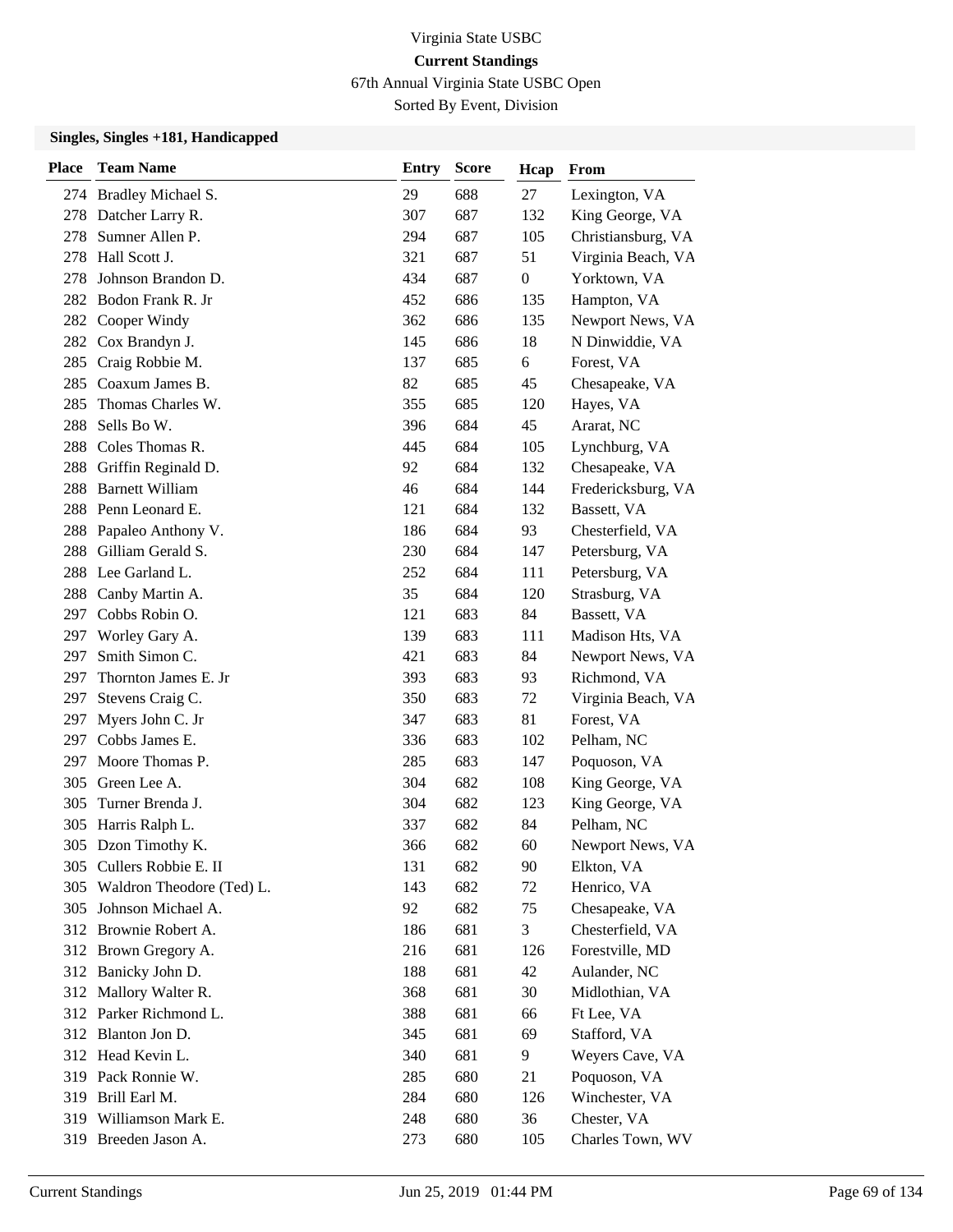67th Annual Virginia State USBC Open

Sorted By Event, Division

| <b>Place</b> | <b>Team Name</b>             | <b>Entry</b> | <b>Score</b> | Hcap             | From               |
|--------------|------------------------------|--------------|--------------|------------------|--------------------|
|              | 319 Cobb Darrell O.          | 126          | 680          | 45               | Staunton, VA       |
|              | 324 Jones Tim L.             | 81           | 679          | 54               | Chesapeake, VA     |
|              | 324 HAHN CHRISTOPHER         | 266          | 679          | 60               | SMITHSBURG, M      |
|              | 324 Myers James L. II        | 162          | 679          | 24               | Fredericksburg, VA |
|              | 324 Stike Terry W.           | 377          | 679          | 75               | Christiansburg, VA |
| 324          | Dixon Tim                    | 414          | 679          | 126              | Carrollton, VA     |
|              | 324 Langley Jonathan R.      | 452          | 679          | 84               | Hampton, VA        |
|              | 330 Broadney Robert L. Jr    | 464          | 678          | 69               | Yorktown, VA       |
|              | 330 Pretlow Jarrell A.       | 419          | 678          | 39               | Newport News, VA   |
| 330          | McDonnell Michael G.         | 375          | 678          | 0                | Waynesboro, VA     |
| 330          | Wright Eurvin M.             | 270          | 678          | 144              | Henrico, VA        |
| 330          | Fullerton Steven W.          | 18           | 678          | 141              | Moyock, NC         |
| 335          | Sword Ronnie L. Jr           | 32           | 677          | 84               | Warrenton, VA      |
| 335          | <b>Bratton Tim</b>           | 153          | 677          | 123              | Salem, VA          |
| 335          | Arnett Charles D.            | 361          | 677          | 36               | Newport News, VA   |
|              | 335 Graham Tyler A.          | 326          | 677          | 87               | Blacksburg, VA     |
|              | 335 Broadney Robert L. III   | 464          | 677          | 60               | Yorktown, VA       |
|              | 340 Ledger Jeff W.           | 390          | 676          | 84               | Farmville, VA      |
| 340          | Harris Donnie R.             | 347          | 676          | 81               | Forest, VA         |
|              | 340 Woods Larry C.           | 154          | 676          | 129              | Roanoke, VA        |
| 340          | Banicky Melany A.            | 188          | 676          | 24               | Aulander, NC       |
| 340          | Wade Riner B. III            | 221          | 676          | 138              | Newport, VA        |
|              | 345 Crawford Ira L.          | 144          | 675          | 117              | N Dinwiddie, VA    |
|              | 345 Harris Kevin             | 104          | 675          | 99               | Norfolk, VA        |
|              | 345 Clark Calvin L. Sr       | 80           | 675          | 75               | Chesapeake, VA     |
|              | 345 Palmer Jesse W. JE       | 344          | 675          | 102              | Appomattox, VA     |
|              | 345 Elliott Paul A.          | 360          | 675          | 87               | Harrisonburg, VA   |
| 345          | <b>Starzec Robert</b>        | 398          | 675          | 72               | Kilmarnock, VA     |
| 345          | Duncan Ronald E.             | 327          | 675          | 123              | Blacksburg, VA     |
|              | 352 Stubbs Ernest A. II      | 326          | 674          | 135              | Blacksburg, VA     |
|              | 352 Butts Michael B.         | 367          | 674          | 15               | Newport News, VA   |
|              | 352 Earnhardt Brady G.       | 421          | 674          | 105              | Newport News, VA   |
|              | 352 Staton Johnny J.         | 419          | 674          | 117              | Newport News, VA   |
|              | 352 Owens Brian K.           | 439          | 674          | 96               | Leesburg, VA       |
|              | 352 Atwood Brandon D.        | 263          | 674          | 33               | Hampton, VA        |
|              | 352 Napier Thomas A. Jr      | 245          | 674          | 60               | Chester, VA        |
|              | 352 Grady James W. Sr        | 34           | 674          | 102              | Glen Allen, VA     |
|              | 360 Landrum Ray R. Jr        | 229          | 673          | 75               | Fredericksburg, VA |
| 360          | Smith Scott D.               | 237          | 673          | $\boldsymbol{0}$ | Bowling Green, VA  |
|              | 360 Hatton Jesse T. III      | 180          | 673          | 9                | Lusby, MD          |
|              | 360 Middleton Christopher P. | 353          | 673          | 9                | Virginia Beach, VA |
|              | 364 Bellemare Jennifer L.    | 354          | 672          | 141              | Stanardsville, VA  |
|              | 364 Patterson Raymond O.     | 441          | 672          | 114              | Stuarts Draft, VA  |
|              | 364 Hickman P Phillip        | 245          | 672          | 48               | Chester, VA        |
|              | 364 Carter William M.        | 246          | 672          | 123              | Chester, VA        |
|              | 364 Frady Kevin B.           | 275          | 672          | 57               | Lynchburg, VA      |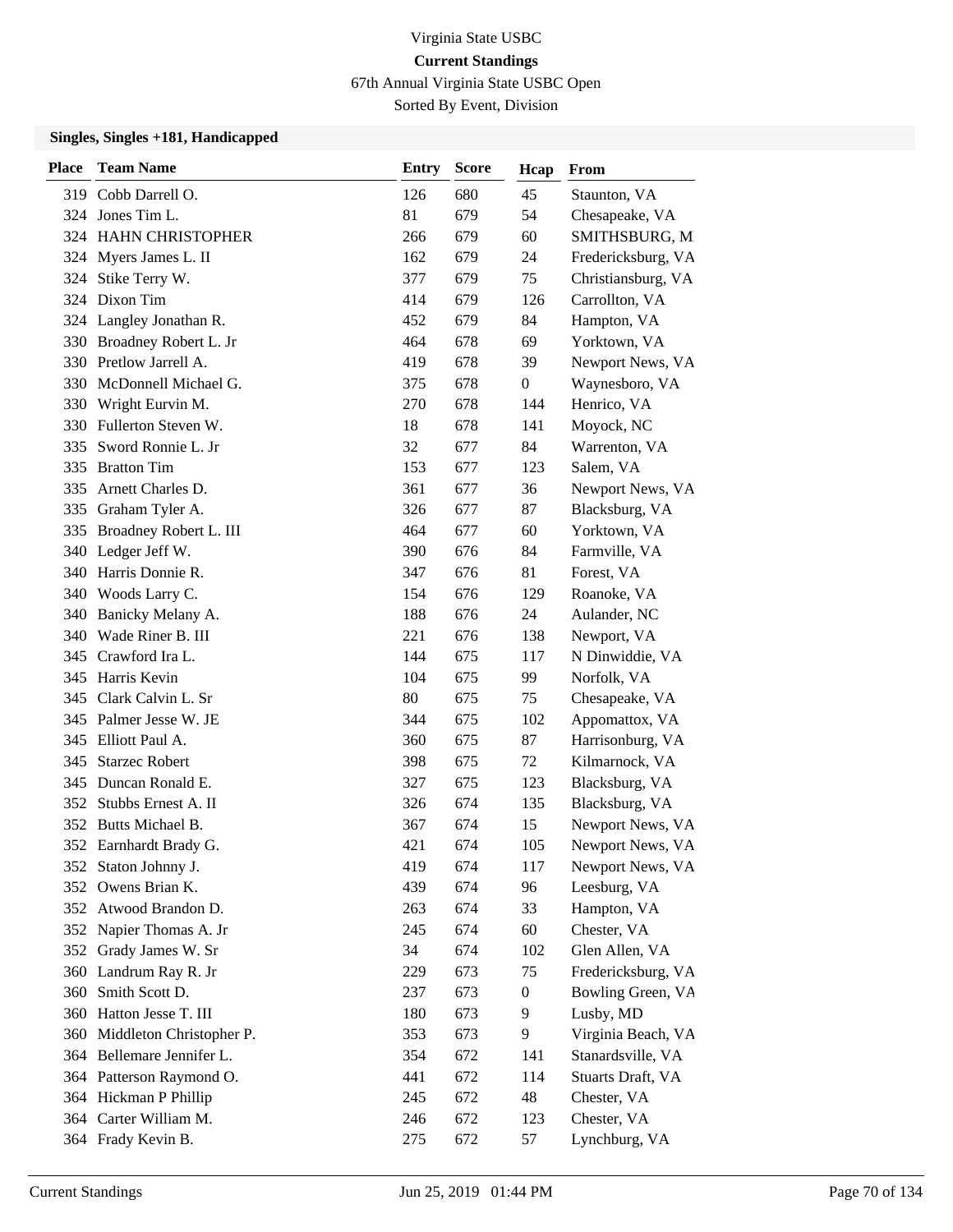67th Annual Virginia State USBC Open

Sorted By Event, Division

| <b>Place</b> | <b>Team Name</b>         | Entry | <b>Score</b> | Hcap | From                |
|--------------|--------------------------|-------|--------------|------|---------------------|
|              | 369 Followell Timothy H. | 234   | 671          | 135  | Norfolk, VA         |
|              | 369 Scott Ashley T.      | 189   | 671          | 54   | Aulander, NC        |
| 369          | Camp Gary L.             | 60    | 671          | 132  | Hertford, NC        |
| 369          | Solomon James D.         | 124   | 671          | 105  | Sterling, VA        |
| 369          | Hiser Jonathan C.        | 363   | 671          | 72   | Newport News, VA    |
| 374          | <b>BENNETT VINCENT</b>   | 442   | 670          | 102  | Chesapeake, VA      |
| 374          | Harris Chris M.          | 104   | 670          | 12   | Norfolk, VA         |
| 374          | Wingfield Danny W. Sr    | 136   | 670          | 60   | Forest, VA          |
|              | 374 Gordon William N.    | 78    | 670          | 45   | Chesapeake, VA      |
|              | 374 Felmeten Andrew D.   | 157   | 670          | 69   | Newport News, VA    |
| 374          | Carlton Michael R.       | 201   | 670          | 60   | Clifton Forge, VA   |
|              | 374 Durrett Joseph A.    | 22    | 670          | 63   | Moneta, VA          |
| 374          | Thornton Joseph E.       | 20    | 670          | 120  | Yorktown, VA        |
| 382          | Discioscia Sara R.       | 434   | 669          | 42   | Yorktown, VA        |
|              | 382 Bland Randolph L.    | 389   | 669          | 69   | Ft Lee, VA          |
| 384          | Thompson Jeffrey A.      | 361   | 668          | 54   | Newport News, VA    |
| 385          | Williams Chris C.        | 291   | 667          | 66   | Rice, VA            |
| 385          | <b>Brads Chris</b>       | 31    | 667          | 24   | Palmyra, VA         |
| 385          | Luther Jeffery H.        | 117   | 667          | 54   | Roanoke, VA         |
| 388          | Metger Thomas G.         | 241   | 666          | 138  | Norfolk, VA         |
| 388          | Fox Jody L.              | 206   | 666          | 126  | Williamsburg, VA    |
| 388          | Holt Roger M.            | 90    | 666          | 30   | Chesapeake, VA      |
| 388          | Clark Wayne H.           | 151   | 666          | 132  | Stuarts Draft, VA   |
| 388          | <b>Rapert Mark</b>       | 14    | 666          | 99   | Lexington, VA       |
| 388          | Freeman Willie F.        | 311   | 666          | 129  | King George, VA     |
| 388          | Burke Brian M.           | 315   | 666          | 105  | Virginia Beach, VA  |
| 388          | Zentner John P.          | 345   | 666          | 6    | Stafford, VA        |
| 388          | DRZEWIECKI ANTHONY       | 396   | 666          | 72   | Ararat, NC          |
| 388          | Bailey Helen K.          | 386   | 666          | 51   | Amherst, VA         |
| 388          | <b>Esland CAREY</b>      | 76    | 666          | 54   | Chesapeake, VA      |
| 399          | Moloney James M.         | 468   | 665          | 84   | Virginia Beach, VA  |
| 399          | Hal Robert L.            | 369   | 665          | 90   | Midlothian, VA      |
| 399          | Shideler Travis W.       | 404   | 665          | 75   | Yorktown, VA        |
| 399          | Gilliam R.C. Jr          | 381   | 665          | 141  | Amherst, VA         |
| 399          | McDonald John A.         | 380   | 665          | 138  | Yorktown, VA        |
|              | 399 Wright Joyce O.      | 10    | 665          | 141  | Portsmouth, VA      |
| 399          | Best Wesley A.           | 21    | 665          | 84   | Zuni, VA            |
| 399          | Clark Philip T.          | 156   | 665          | 144  | Norfolk, VA         |
| 399          | Perkerson Derrick T.     | 148   | 665          | 129  | N Dinwiddie, VA     |
|              | 399 Lovelace Kevin       | 70    | 665          | 111  | Nathalie, VA        |
| 399          | Byars Jerry "Doug"       | 199   | 665          | 51   | Virginia Beach, VA  |
| 399          | Kirby Patrick D.         | 277   | 665          | 129  | Charlottesville, VA |
| 411          | Gorman Bojo J.           | 219   | 664          | 126  | Mechanicsville, VA  |
| 411          | Galenski Krista M.       | 49    | 664          | 87   | Warrenton, VA       |
| 411          | Staton Raymond R. Jr     | 86    | 664          | 60   | Chesapeake, VA      |
| 411          | Brinkley Jacobi R.       | 81    | 664          | 30   | Chesapeake, VA      |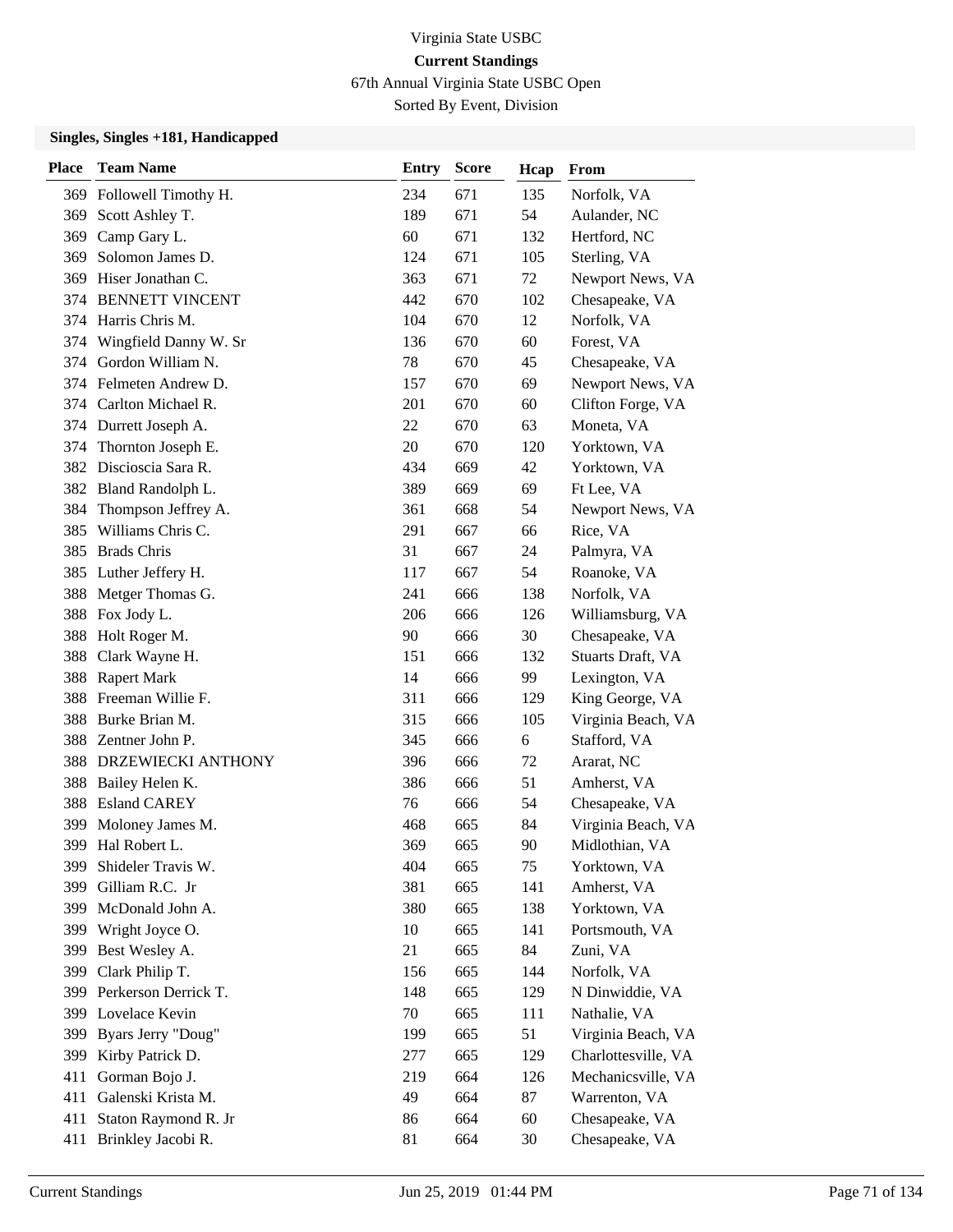67th Annual Virginia State USBC Open

Sorted By Event, Division

| <b>Place</b> | <b>Team Name</b>          | <b>Entry</b> | <b>Score</b> | Hcap             | From               |
|--------------|---------------------------|--------------|--------------|------------------|--------------------|
| 411          | Ashley Robert B.          | 150          | 664          | 84               | Stuarts Draft, VA  |
| 411          | Bayes Vincent L.          | 344          | 664          | 75               | Appomattox, VA     |
| 417          | Ratcliff Jacob P.         | 327          | 663          | 102              | Blacksburg, VA     |
|              | 417 Rogers Jesse C.       | 437          | 663          | 132              | Stephens City, VA  |
|              | 417 Rosa Jonathan A.      | 125          | 663          | 87               | Sterling, VA       |
| 417          | <b>Brown Jimmy</b>        | 50           | 663          | 141              | Crystal Hill, VA   |
| 417          | Grant Brandon C.          | 59           | 663          | 33               | Hopewell, VA       |
|              | 417 Crisp Oscar L.        | 159          | 663          | 99               | Hampton, VA        |
| 417          | Jones Kenneth R.          | 21           | 663          | 117              | Zuni, VA           |
| 424          | Twitty Levin F.           | 12           | 662          | 138              | Portsmouth, VA     |
| 424          | <b>Anderson Abraham</b>   | 27           | 662          | 60               | Toano, VA          |
|              | 424 Hedges Eric B.        | 32           | 662          | 123              | Warrenton, VA      |
|              | 424 McLane Thomas A.      | 182          | 662          | $\boldsymbol{0}$ | Lusby, MD          |
| 424          | Lee Eugene H.             | 278          | 662          | 141              | Ashburn, VA        |
|              | 424 McClary Gregory P. Jr | 39           | 662          | 111              | Newport News, VA   |
|              | 424 Waddler George L.     | 77           | 662          | 132              | Chesapeake, VA     |
|              | 424 Newlin Randy S.       | 283          | 662          | 39               | Winchester, VA     |
| 424          | Jenkins Tammy R.          | 406          | 662          | 123              | Stephens City, VA  |
|              | 424 Sova Walter H. Jr     | 347          | 662          | 102              | Forest, VA         |
|              | 434 Jones Carroll J.      | 354          | 661          | 99               | Stanardsville, VA  |
| 434          | Thompson Chris S.         | 391          | 661          | 141              | Meherrin, VA       |
| 434          | Brandon Juan M.           | 382          | 661          | 123              | Amherst, VA        |
|              | 434 Butts James V. Jr     | 293          | 661          | 132              | Falling Waters, WV |
|              | 434 Vandusen Thomas J.    | 429          | 661          | 117              |                    |
|              | 434 Dixon Cleveland M.    | 414          | 661          | $\mathbf{0}$     | Carrollton, VA     |
|              | 434 Credle Hernandez M.   | 77           | 661          | 87               | Chesapeake, VA     |
|              | 434 Pribble David W.      | 156          | 661          | 27               | Norfolk, VA        |
|              | 434 Hartsel Craig W.      | 154          | 661          | 90               | Roanoke, VA        |
|              | 434 Haines Gavin P.       | 283          | 661          | 105              | Winchester, VA     |
|              | 434 Parrish Eric          | 258          | 661          | 75               | Mechanicsville, VA |
| 434          | Shoemaker Larry W.        | 253          | 661          | 129              | Ruther Glen, VA    |
|              | 434 Mann David C.         | 235          | 661          | 84               | Norfolk, VA        |
|              | 434 Banks Cecil Jr        | $\mathbf{1}$ | 661          | 33               | Big Island, VA     |
| 448          | Francis Steven G.         | 25           | 660          | 141              | Dublin, VA         |
|              | 448 Warren-Woods Lois D.  | 161          | 660          | 147              | Roxboro, NC        |
|              | 448 Leonard Raymond J.    | 117          | 660          | 6                | Roanoke, VA        |
|              | 448 Parks Cumberland A.   | 100          | 660          | 33               | Washington, DC     |
| 448          | Upshur Marvin L.          | 89           | 660          | 105              | Chesapeake, VA     |
| 448          | Sand Cooper T.            | 475          | 660          | 141              | Lynchburg, VA      |
|              | 448 Gilliam Cameron       | 381          | 660          | 111              | Amherst, VA        |
|              | 448 Rinehart Tyler R.     | 376          | 660          | $\boldsymbol{0}$ | Waynesboro, VA     |
|              | 456 Turner Kevin L.       | 384          | 659          | 138              | Amherst, VA        |
|              | 456 Franklin Brian P.     | 352          | 659          | $\boldsymbol{0}$ | Yorktown, VA       |
|              | 456 Larrabee Brian S.     | 321          | 659          | $\boldsymbol{0}$ | Virginia Beach, VA |
|              | 456 Webster John A. Jr    | 100          | 659          | 66               | Washington, DC     |
|              | 456 Farthing Sam N. Jr    | 218          | 659          | 117              | Danville, VA       |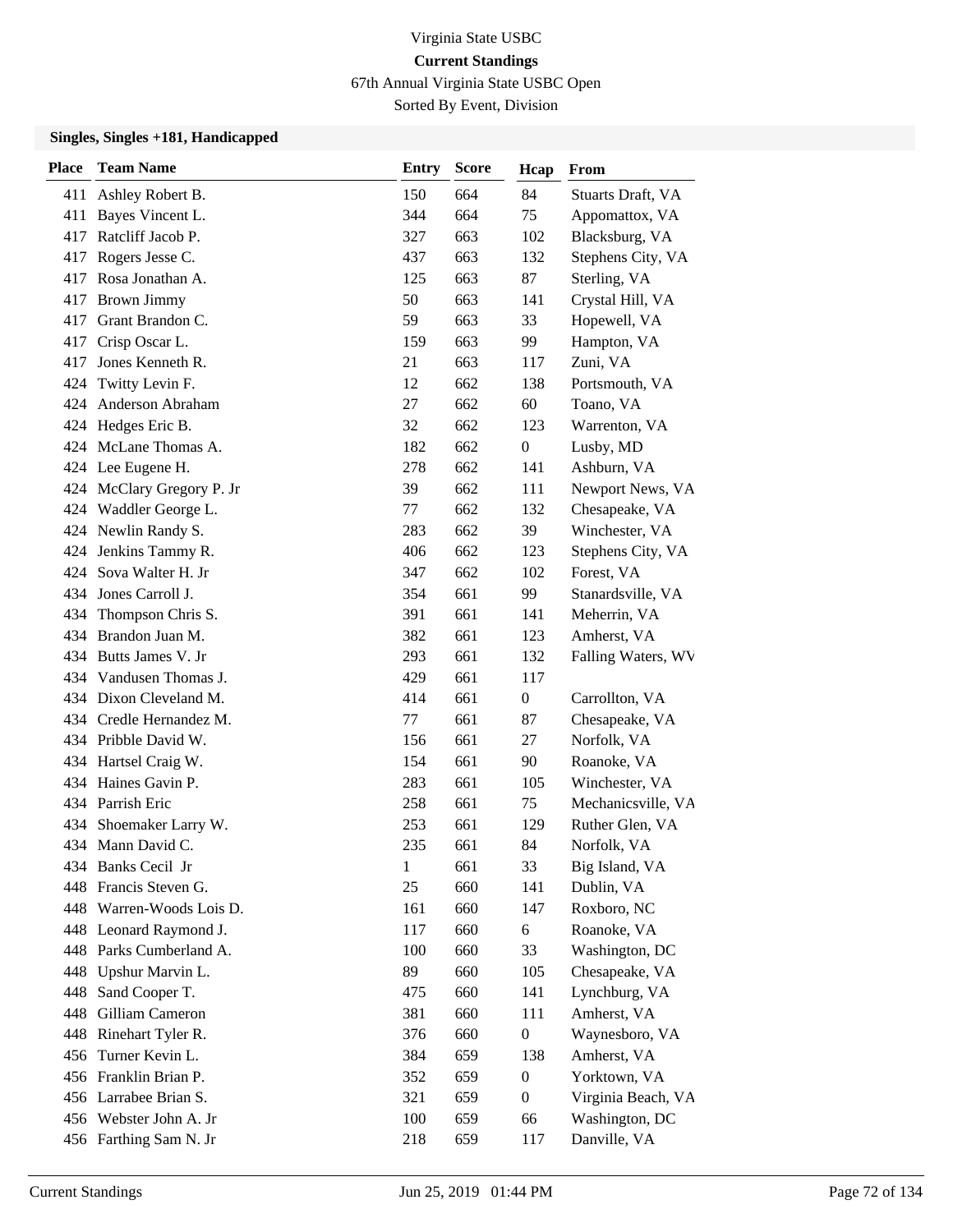67th Annual Virginia State USBC Open

Sorted By Event, Division

| <b>Place</b> | <b>Team Name</b>             | Entry | <b>Score</b> | Hcap             | From                |
|--------------|------------------------------|-------|--------------|------------------|---------------------|
|              | 456 Bond Kenneth A.          | 191   | 659          | 60               | Woodbridge, VA      |
|              | 456 Sutton Leslie P.         | 240   | 659          | 99               | Norfolk, VA         |
|              | 456 Hooker Marvin L. Jr      | 5     | 659          | 48               | Suffolk, VA         |
|              | 464 Gaines Stacey E.         | 197   | 658          | 69               | Glen Allen, VA      |
|              | 464 Spence Albert M. III     | 212   | 658          | 147              | Chesapeake, VA      |
| 464          | Johnston David J.            | 113   | 658          | 114              | Henrico, VA         |
|              | 464 Petrello Anthony M.      | 315   | 658          | $\boldsymbol{0}$ | Virginia Beach, VA  |
|              | 464 Martin George Jr         | 314   | 658          | 105              | King George, VA     |
|              | 464 Spencer Gail H.          | 417   | 658          | 144              | Martinsville, VA    |
|              | 464 Deloatch Rodney D.       | 457   | 658          | 96               | Suffolk, VA         |
| 471          | Mento Samuel A.              | 444   | 657          | 108              | Lanexa, VA          |
| 471          | Moore Mark D.                | 424   | 657          | 108              | Charlottesville, VA |
| 471          | Davis Adam O.                | 346   | 657          | 63               | Newport News, VA    |
| 471          | Zorn Thomas W.               | 343   | 657          | 123              | Salem, VA           |
| 471          | Orth Steven J.               | 66    | 657          | 126              | Falls Church, VA    |
| 471          | Lahouchuc Steve              | 199   | 657          | 123              | Virginia Beach, VA  |
| 471          | Vetter Steven A.             | 187   | 657          | 102              | Norfolk, VA         |
| 478          | Tuminello Joseph(Tony) A.    | 219   | 656          | 87               | Mechanicsville, VA  |
| 478          | <b>ZEGER JOSH</b>            | 266   | 656          | 75               | SMITHSBURG, M       |
| 478          | King John K.                 | 22    | 656          | 129              | Moneta, VA          |
|              | 478 Clark Calvin L. Jr       | 11    | 656          | 12               | Portsmouth, VA      |
| 478          | Hensley Nicholas E.          | 332   | 656          | 48               | Hampton, VA         |
| 478          | Hans Chris T.                | 375   | 656          | 9                | Waynesboro, VA      |
| 478          | Broadney Colin D.            | 464   | 656          | 96               | Yorktown, VA        |
|              | 485 Ballowe Sonchai "Tom" P. | 465   | 655          | 132              | Yorktown, VA        |
|              | 485 Rustchak Christopher P.  | 318   | 655          | 99               | Virginia Beach, VA  |
| 485          | Cunningham John P.           | 399   | 655          | 126              | Salem, VA           |
|              | 485 Reason Cailean A.        | 321   | 655          | 114              | Virginia Beach, VA  |
| 485          | Twitty Levin F. II           | 12    | 655          | 63               | Portsmouth, VA      |
| 485          | Price Richard O.             | 22    | 655          | 117              | Moneta, VA          |
| 485          | Rountree Gary X. Sr          | 210   | 655          | 69               | Chesapeake, VA      |
|              | 485 Best Reginald A.         | 195   | 655          | 90               | Newport News, VA    |
|              | 485 Kerzic Joseph M.         | 180   | 655          | 90               | Lusby, MD           |
| 485          | Buck Bobby (Buck) J.         | 62    | 655          | 51               | Hertford, NC        |
| 485          | Wiggins Gerald R. Sr         | 85    | 655          | 135              | Chesapeake, VA      |
| 485          | Yates Robert C. III          | 106   | 655          | 27               | Norfolk, VA         |
| 485          | Cox Jimmy G.                 | 145   | 655          | 60               | N Dinwiddie, VA     |
| 498          | Merideth James E. Sr         | 44    | 654          | 93               | Fredericksburg, VA  |
| 498          | Simon Merrill C. III         | 260   | 654          | 147              | Grottoes, VA        |
| 498          | Cole Kevin W.                | 226   | 654          | 33               | Bristow, VA         |
|              | 498 Foster Ronald            | 299   | 654          | 90               | Stafford, VA        |
| 498          | <b>MONBECK BRIAN</b>         | 346   | 654          | 93               | Newport News, VA    |
| 503          | McCandless Joshua            | 352   | 653          | $\boldsymbol{0}$ | Yorktown, VA        |
|              | 503 Overby Troy T. Sr        | 368   | 653          | 21               | Midlothian, VA      |
|              | 503 Cresic Robert L.         | 367   | 653          | 126              | Newport News, VA    |
|              | 503 Blanchard Kenneth A.     | 347   | 653          | 96               | Forest, VA          |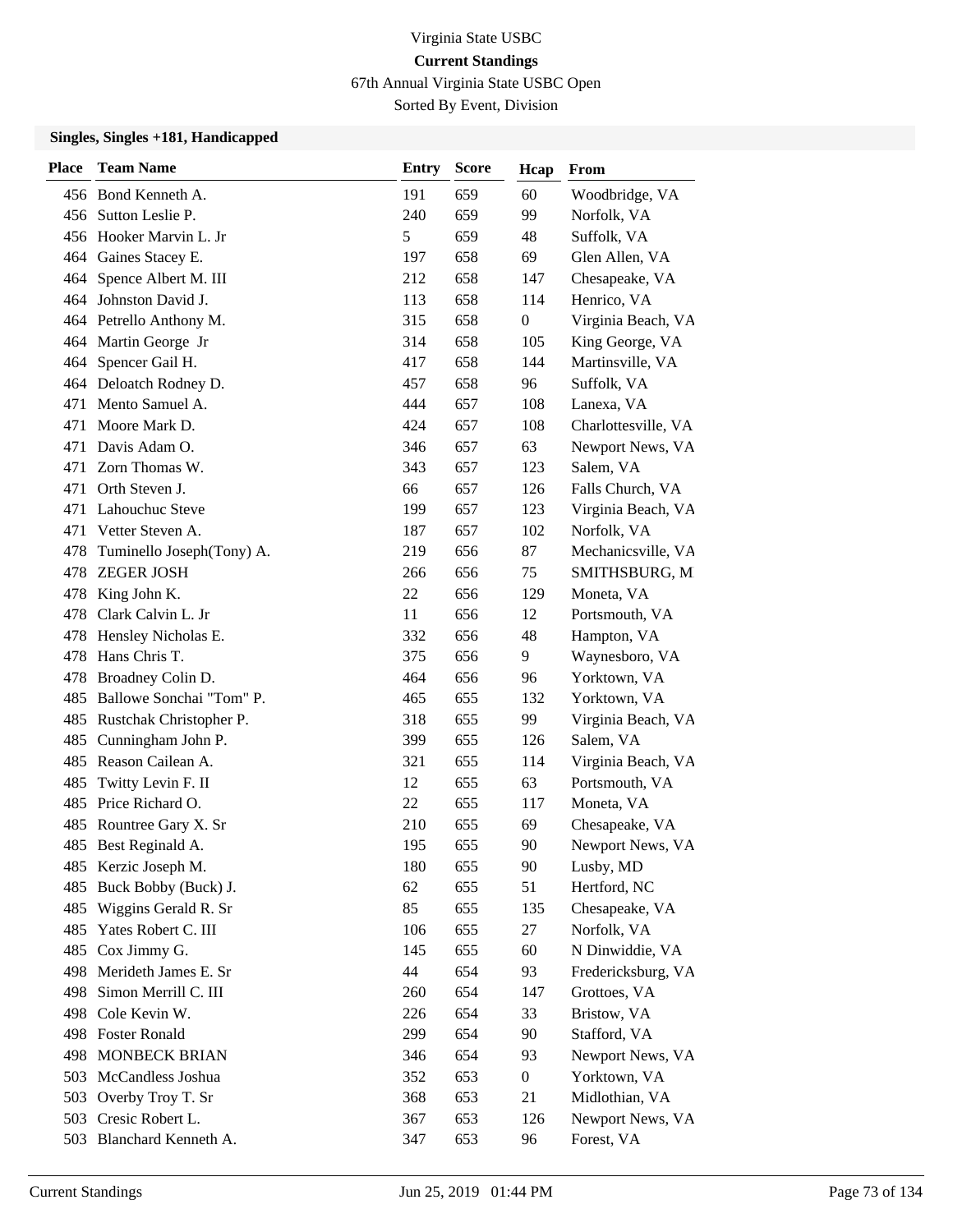67th Annual Virginia State USBC Open

Sorted By Event, Division

| <b>Place</b> | <b>Team Name</b>          | <b>Entry</b> | <b>Score</b> | Hcap             | From                |
|--------------|---------------------------|--------------|--------------|------------------|---------------------|
|              | 503 Cash Brandon S.       | 448          | 653          | $\boldsymbol{0}$ | Hampton, VA         |
|              | 503 Retan Derek E.        | 444          | 653          | $\boldsymbol{0}$ | Lanexa, VA          |
| 503          | Voris Joshua T.           | 410          | 653          | 111              | Riner, VA           |
| 503          | Huie Christopher L.       | 185          | 653          | 111              | Chester, VA         |
| 503          | Brooks Steve A.           | 160          | 653          | $\boldsymbol{0}$ | Newport News, VA    |
| 503          | Staton James R.           | 79           | 653          | 63               | Chesapeake, VA      |
| 503          | Wager William J.          | 105          | 653          | 66               | Norfolk, VA         |
| 514          | Martin James L.           | 142          | 652          | 90               | Scottsburg, VA      |
| 514          | Sook Tim R.               | 94           | 652          | $\boldsymbol{0}$ | Chesapeake, VA      |
| 514          | Ware Jeanna M.            | 41           | 652          | 57               | Weyers Cave, VA     |
|              | 514 Pattin Francis W.     | 66           | 652          | 81               | Falls Church, VA    |
|              | 514 Howell Steven N.      | 178          | 652          | 96               | Hampton, VA         |
|              | 514 Wilkerson Winston R.  | 191          | 652          | 105              | Woodbridge, VA      |
| 514          | Montgomery Will C.        | 9            | 652          | 69               | Blue Ridge, VA      |
|              | 514 Peters Daniel W.      | 15           | 652          | 102              | Lexington, VA       |
|              | 514 Payne Noble L. II     | 313          | 652          | 138              | King George, VA     |
|              | 514 Lockett Vincent P. II | 304          | 652          | 63               | King George, VA     |
| 524          | Tenan William E. Jr       | 355          | 651          | 27               | Hayes, VA           |
| 524          | Scott Jamie L.            | 383          | 651          | 117              | Amherst, VA         |
| 524          | Kyle Marvin S.            | 17           | 651          | 93               | Moyock, NC          |
| 527          | Sutton Leroy G.           | 77           | 650          | 81               | Chesapeake, VA      |
| 527          | <b>Stanley Jeremy</b>     | 383          | 650          | 63               | Amherst, VA         |
| 529          | Sharp Andrea              | 345          | 649          | 93               | Stafford, VA        |
| 529          | Hawkins Anita M.          | 477          | 649          | 39               | Portsmouth, VA      |
| 529          | Sailor Brian A.           | 415          | 649          | 69               | Bristol, VA         |
| 529          | Williams Sammie L.        | 78           | 649          | 63               | Chesapeake, VA      |
| 529          | Eason Gene L.             | 87           | 649          | 90               | Chesapeake, VA      |
| 529          | Loeb Bret W.              | 113          | 649          | 105              | Henrico, VA         |
| 535          | Chase Richard T.          | 160          | 648          | 114              | Newport News, VA    |
| 535          | Tschupp Gregory A.        | 460          | 648          | 9                | Suffolk, VA         |
| 535          | Vogt Elaine C.            | 322          | 648          | 69               | Virginia Beach, VA  |
| 535          | Anders Michael (Shawn) S. | 291          | 648          | 42               | Rice, VA            |
|              | 535 Ross Keith L. Sr      | 371          | 648          | 147              | Midlothian, VA      |
| 540          | Brown Phillip W.          | 473          | 647          | 99               | Rustburg, VA        |
|              | 540 Richard Wilbert J. Jr | 432          | 647          | 144              | Covington, VA       |
|              | 540 Myers Jack W. Jr      | 169          | 647          | 81               | Yorktown, VA        |
|              | 540 Fletcher Kevin C.     | 192          | 647          | 114              | Warrenton, VA       |
| 540          | <b>Trombly Ron</b>        | 237          | 647          | 42               | Bowling Green, VA   |
| 540          | Taylor Tracy A.           | 117          | 647          | 105              | Roanoke, VA         |
| 540          | Mays Curtis W.            | 138          | 647          | 48               | Lynchburg, VA       |
| 547          | Davis Timothy T.          | 134          | 646          | 111              | S. Prince George, V |
| 547          | Faircloth Myrick J.       | 88           | 646          | 75               | Chesapeake, VA      |
| 547          | White Derrick             | 52           | 646          | 144              | Hopewell, VA        |
| 547          | Swartz Robert R.          | 276          | 646          | 132              | Mt Crawford, VA     |
| 547          | Sand Thomas R.            | 475          | 646          | 129              | Lynchburg, VA       |
|              | 547 Grove Kevin L.        | 378          | 646          | 39               | Christiansburg, VA  |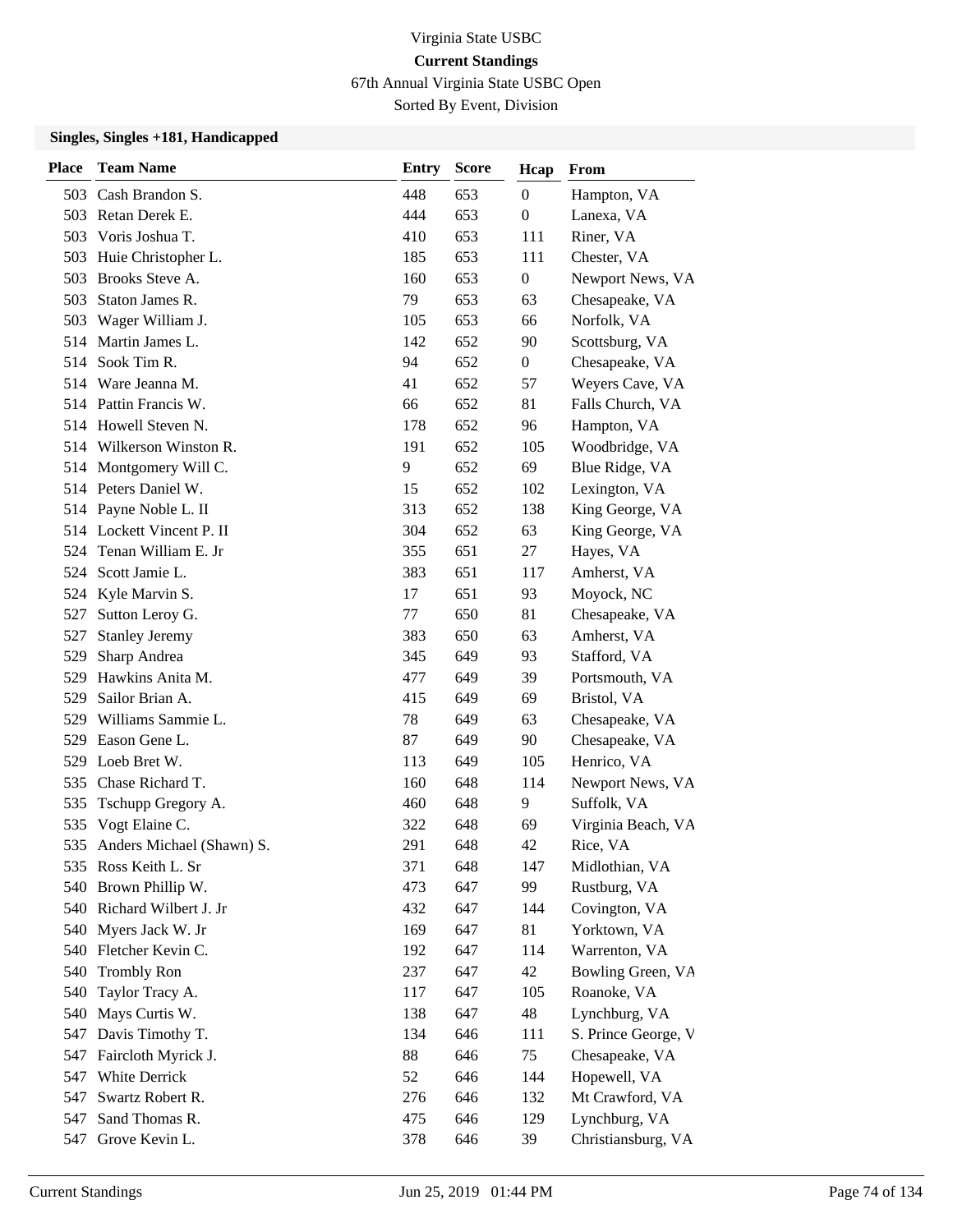67th Annual Virginia State USBC Open

Sorted By Event, Division

| <b>Place</b> | <b>Team Name</b>          | <b>Entry</b> | <b>Score</b> | Hcap | From                |
|--------------|---------------------------|--------------|--------------|------|---------------------|
| 547          | Hooper Scott R.           | 315          | 646          | 123  | Virginia Beach, VA  |
| 554          | Scott Roland T.           | 306          | 645          | 36   | King George, VA     |
|              | 554 Phelps Marcus C.      | 334          | 645          | 33   | Portsmouth, VA      |
|              | 554 Ramsey David M.       | 390          | 645          | 111  | Farmville, VA       |
|              | 554 Ketch Lana J.         | 395          | 645          | 144  | Gloucester, VA      |
| 554          | Morgan Bryant K.          | 349          | 645          | 135  | Mechanicsville, VA  |
|              | 554 Beshures Edward J.    | 460          | 645          | 54   | Suffolk, VA         |
|              | 554 Hill William O.       | 254          | 645          | 96   | Hampton, VA         |
| 554          | Osby Juanita D.           | 88           | 645          | 117  | Chesapeake, VA      |
|              | 562 Robison Michael A.    | 60           | 644          | 69   | Hertford, NC        |
| 562          | Clayton Kenneth A.        | 278          | 644          | 114  | Ashburn, VA         |
|              | 562 Nance Don J.          | 232          | 644          | 78   | Norfolk, VA         |
| 562          | McLane Jerry G.           | 182          | 644          | 51   | Lusby, MD           |
| 562          | Coffelt Troy A.           | 470          | 644          | 81   | Inwood, WV          |
|              | 562 Carney David A.       | 355          | 644          | 33   | Hayes, VA           |
|              | 562 Banchy Mark J.        | 403          | 644          | 63   | Norfolk, VA         |
| 562          | Crandall Jack R.          | 344          | 644          | 75   | Appomattox, VA      |
| 570          | Chavez Reginald R. Jr     | 322          | 643          | 87   | Virginia Beach, VA  |
| 570          | Creasman Olas G. Jr       | 285          | 643          | 69   | Poquoson, VA        |
| 570          | Smith David Jr            | 419          | 643          | 39   | Newport News, VA    |
| 570          | Grant Thomas C. Jr        | 55           | 643          | 126  | Hopewell, VA        |
| 570          | Thomas Herbert "Tommy" IV | 157          | 643          | 96   | Newport News, VA    |
| 570          | Culmer Steve C.           | 124          | 643          | 96   | Sterling, VA        |
| 570          | Mason Jacob W.            | 116          | 643          | 126  | Martinsburg, WV     |
| 577          | Washington Michael B.     | 101          | 642          | 66   | White Plains, MD    |
| 577          | Gwyn Bryan G.             | 141          | 642          | 138  | Maurertown, VA      |
| 577          | Scott Christopher M.      | 237          | 642          | 96   | Bowling Green, VA   |
| 577          | Williamson Michael C.     | 245          | 642          | 45   | Chester, VA         |
| 577          | Wade B. Neil              | 249          | 642          | 72   | Chester, VA         |
| 577          | Haydt William L. III      | 463          | 642          | 30   | Prince George, VA   |
| 577          | Pigg Ryan W.              | 381          | 642          | 63   | Amherst, VA         |
| 577          | Griffin Brian T.          | 326          | 642          | 120  | Blacksburg, VA      |
| 585          | Jackson Melissa L.        | 297          | 641          | 93   | Covington, VA       |
| 585          | <b>Rust R Craig</b>       | 301          | 641          | 72   | North Chesterfield, |
| 585          | Sheets Robert C.          | 362          | 641          | 9    | Newport News, VA    |
| 585          | Walker Ronald M.          | 402          | 641          | 45   | Powhatan, VA        |
| 585          | Collins Tammy J.          | 250          | 641          | 117  | Chester, VA         |
| 585          | Thomas John W.            | 441          | 641          | 123  | Stuarts Draft, VA   |
| 585          | Humphrey Andrew M.        | 247          | 641          | 3    | Chester, VA         |
| 585          | Johnston Tina A.          | 220          | 641          | 111  | Lynchburg, VA       |
| 585          | Edmonds Stephen C.        | 145          | 641          | 3    | N Dinwiddie, VA     |
| 594          | Manry William C.          | 135          | 640          | 69   | Newport News, VA    |
|              | 594 Poe David C. Jr       | 95           | 640          | 63   | Forestville, MD     |
|              | 594 Harris Tom            | 85           | 640          | 18   | Chesapeake, VA      |
|              | 594 Vereen Corey T.       | 75           | 640          | 90   | Chesapeake, VA      |
| 594          | Simpson Larry A.          | 245          | 640          | 45   | Chester, VA         |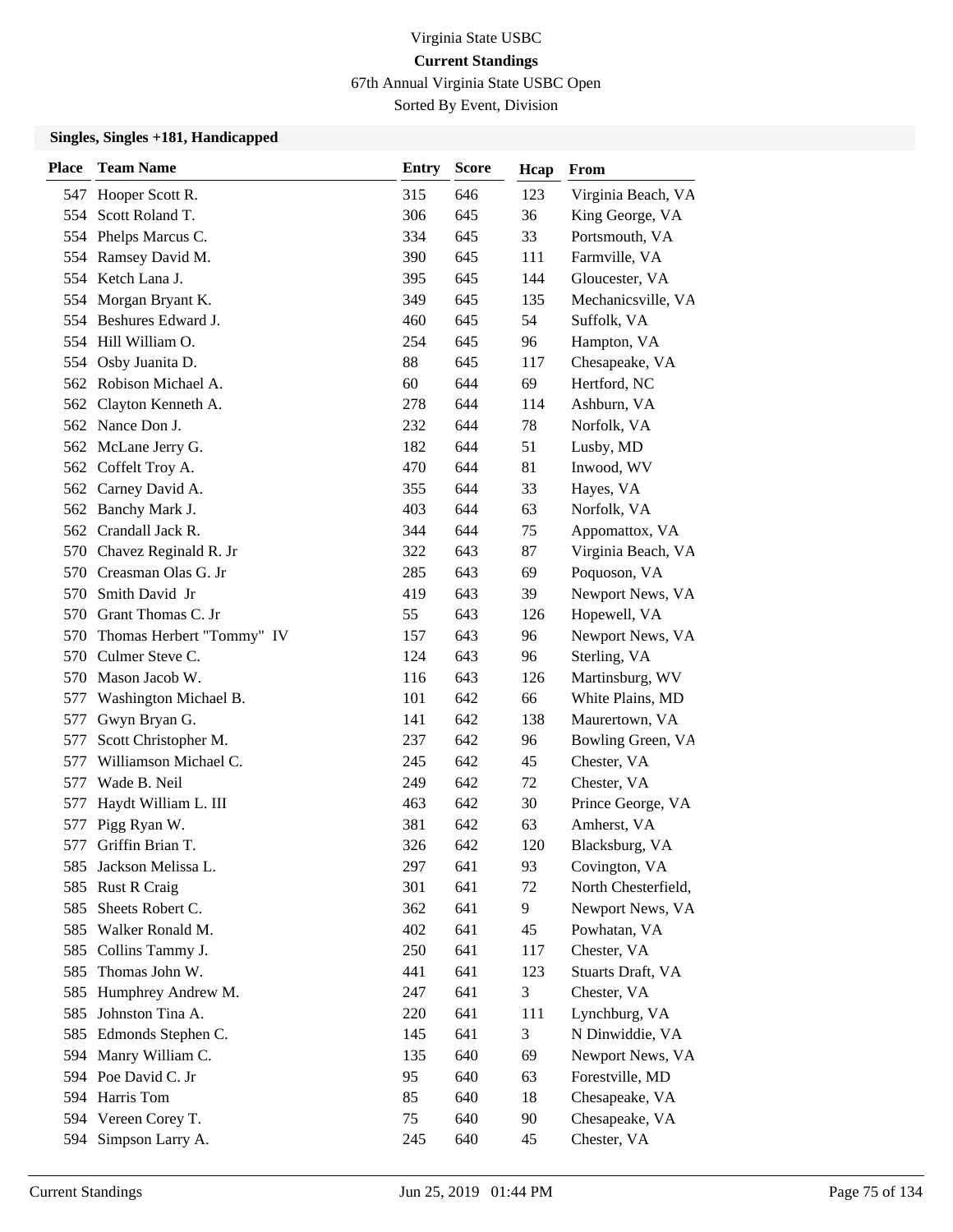67th Annual Virginia State USBC Open

Sorted By Event, Division

| <b>Place</b> | <b>Team Name</b>         | <b>Entry</b> | <b>Score</b> | Hcap             | <b>From</b>        |
|--------------|--------------------------|--------------|--------------|------------------|--------------------|
|              | 594 Johnson Alan M.      | 371          | 640          | 78               | Midlothian, VA     |
| 594          | Yeagley Kenny J.         | 286          | 640          | 99               | Clifton Forge, VA  |
| 601          | <b>Comstock Zack</b>     | 397          | 639          | 99               | Hardy, VA          |
| 601          | Hall Darrick L.          | 371          | 639          | 90               | Midlothian, VA     |
| 601          | Hunt Keith A.            | 415          | 639          | 30               | Bristol, VA        |
| 601          | Purvis Ronald E.         | 466          | 639          | 60               | Newport News, VA   |
| 601          | Higdon Richard E. Jr     | 471          | 639          | 123              | Inwood, WV         |
|              | 601 Prince Susan D.      | 201          | 639          | 111              | Clifton Forge, VA  |
| 601          | Chocklett Benjamin T.    | 160          | 639          | 0                | Newport News, VA   |
| 608          | Geer Michelle L.         | 198          | 638          | 138              | Smithfield, VA     |
|              | 608 Robinson Chester A.  | 74           | 638          | 60               | Chesapeake, VA     |
| 608          | Hawkins Shannon J.       | 81           | 638          | $\boldsymbol{0}$ | Chesapeake, VA     |
|              | 608 Wilson John R. Jr    | 95           | 638          | 132              | Forestville, MD    |
| 608          | Wilson Dowery O.         | 102          | 638          | 123              | Norfolk, VA        |
|              | 608 Rowley Roger D.      | 328          | 638          | 24               | Nokesville, VA     |
|              | 614 Ott Ryan L.          | 293          | 637          | 132              | Falling Waters, WV |
|              | 614 Hines Donald W.      | 374          | 637          | 87               | Newport News, VA   |
|              | 614 Fallings Justin E.   | 437          | 637          | 60               | Stephens City, VA  |
| 614          | <b>TISMAN MICHAEL</b>    | 427          | 637          | 102              |                    |
|              | 614 Fuller Jerry K.      | 121          | 637          | 138              | Bassett, VA        |
|              | 614 Day John H.          | 39           | 637          | 54               | Newport News, VA   |
| 614          | <b>Brooks Richard K.</b> | 59           | 637          | 129              | Hopewell, VA       |
|              | 614 Mosely Ralph E. Jr   | 194          | 637          | 138              | Hampton, VA        |
|              | 614 CALLOWAY MICHAEL W.  | 266          | 637          | 0                | SMITHSBURG, M      |
|              | 614 Brown Simon I.       | 20           | 637          | 147              | Yorktown, VA       |
| 614          | Sumblin Richard          | 10           | 637          | 132              | Portsmouth, VA     |
| 625          | Coffey Edward L.         | $\tau$       | 636          | 141              | Buena Vista, VA    |
|              | 625 Ahlgrim Keith A.     | 43           | 636          | 42               | Montpelier, VA     |
| 625          | Boone Bert L.            | 86           | 636          | 42               | Chesapeake, VA     |
| 625          | Herring Brandon S.       | 421          | 636          | 81               | Newport News, VA   |
| 625          | Watkins Wade T.          | 387          | 636          | 114              | Ft Lee, VA         |
|              | 625 Bain Tommy D. Jr     | 295          | 636          | 12               | Hampton, VA        |
|              | 625 Eason Shaun          | 326          | 636          | 75               | Blacksburg, VA     |
| 632          | Webster Pete A.          | 327          | 635          | 90               | Blacksburg, VA     |
|              | 632 Rizzo Michael A.     | 328          | 635          | 90               | Nokesville, VA     |
|              | 632 Koehn Nathan J.      | 363          | 635          | 75               | Newport News, VA   |
|              | 632 Simms Marvin V. Sr   | 439          | 635          | 144              | Leesburg, VA       |
|              | 632 DelRosario Lorena C. | 468          | 635          | 108              | Virginia Beach, VA |
|              | 632 White Charles E.     | 57           | 635          | 120              | Hopewell, VA       |
|              | 632 Cavicchi Kathy       | 263          | 635          | 63               | Hampton, VA        |
|              | 632 Cox Billy J.         | 247          | 635          | 54               | Chester, VA        |
|              | 632 Farrell Jonathan E.  | 193          | 635          | 93               | Dungannon, VA      |
|              | 632 Blevins James T.     | 9            | 635          | 63               | Blue Ridge, VA     |
|              | 642 Kubyako Nicholas A.  | 42           | 634          | 15               | Montpelier, VA     |
|              | 642 Moore Michael L.     | 57           | 634          | 54               | Hopewell, VA       |
|              | 642 Slade Kelvin R.      | 75           | 634          | 12               | Chesapeake, VA     |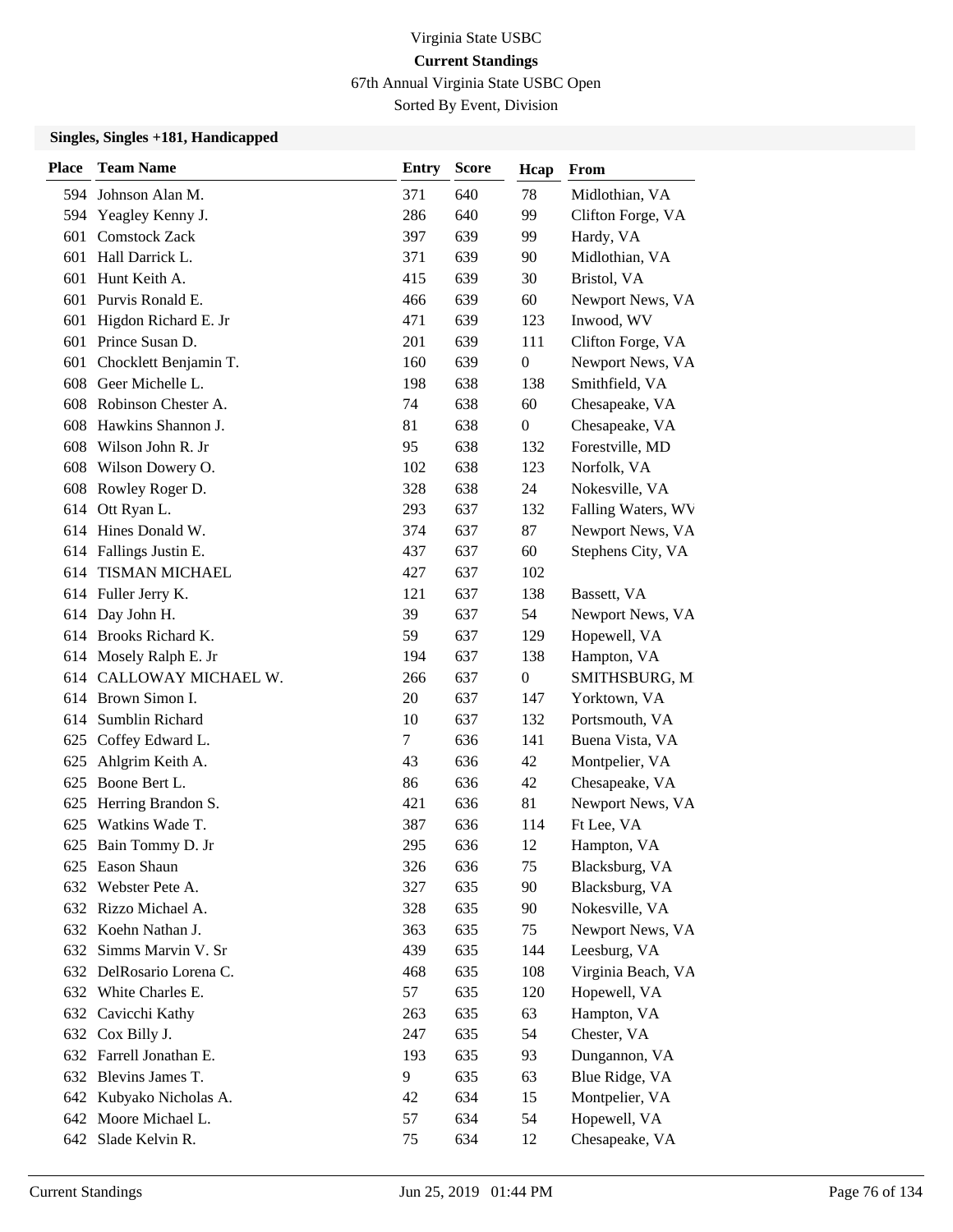67th Annual Virginia State USBC Open

Sorted By Event, Division

| <b>Place</b> | <b>Team Name</b>           | <b>Entry</b>   | <b>Score</b> | Hcap             | From               |
|--------------|----------------------------|----------------|--------------|------------------|--------------------|
|              | 642 Carlyle Richard V.     | 264            | 634          | 126              | Chester, VA        |
|              | 642 Bryant Jeremiah R.     | 417            | 634          | 42               | Martinsville, VA   |
|              | 642 Mitchell Franklin D.   | 371            | 634          | 93               | Midlothian, VA     |
|              | 648 Mack Naymon            | 356            | 633          | 111              | Salem, VA          |
|              | 648 Vaughan Linwood M. Sr  | 394            | 633          | 108              | Richmond, VA       |
| 648          | Miltner Michael J.         | 421            | 633          | 69               | Newport News, VA   |
|              | 648 Griffin Nathaniel      | 92             | 633          | 144              | Chesapeake, VA     |
|              | 648 Jackson Willie B.      | 70             | 633          | 135              | Nathalie, VA       |
|              | 648 Glover Alfed L.        | 72             | 633          | 129              | Nathalie, VA       |
|              | 648 Campbell Clayton J. Jr | 150            | 633          | 111              | Stuarts Draft, VA  |
|              | 648 Layne Aaron F.         | 224            | 633          | 78               | Chesterfield, VA   |
|              | 648 Young Roger A.         | 271            | 633          | 120              | Virgina Beach, VA  |
| 657          | Cuvelier Jim F.            | $\mathbf{1}$   | 632          | 135              | Big Island, VA     |
| 657          | Holmes Gregory L.          | 433            | 632          | 141              | Hampton, VA        |
| 657          | Guill David E.             | 479            | 632          | 126              | Rustburg, VA       |
| 657          | Shumaker Thomas "Drake"    | 291            | 632          | 87               | Rice, VA           |
| 661          | Welcher Roy A.             | 357            | 631          | 90               | Salem, VA          |
| 661          | Griffin Allen L.           | 358            | 631          | 60               | Salem, VA          |
| 661          | Walker Erick K.            | 359            | 631          | 87               | Petersburg, VA     |
| 661          | Phillips Weston Z.         | 278            | 631          | 120              | Ashburn, VA        |
| 661          | Campbell Charles M.        | 447            | 631          | $\boldsymbol{0}$ | Hampton, VA        |
| 661          | Kavanagh Victor D.         | 4              | 631          | 93               | Virginia Beach, VA |
|              | 661 Roberts Jim (Jimmy) H. | 261            | 631          | 120              | Grottoes, VA       |
|              | 668 Bentley Dewey T. Jr    | 249            | 630          | 66               | Chester, VA        |
| 668          | Burton John D.             | $\overline{4}$ | 630          | 72               | Virginia Beach, VA |
| 668          | Creel James M.             | 182            | 630          | 93               | Lusby, MD          |
| 668          | Martin David W.            | 60             | 630          | 66               | Hertford, NC       |
|              | 668 Ahner Ashby F.         | 450            | 630          | 93               | Hampton, VA        |
| 668          | Evans Raymond G D.         | 320            | 630          | 120              | Virginia Beach, VA |
|              | 674 Pierce John J.         | 370            | 629          | 120              | Midlothian, VA     |
|              | <b>674 HISER NATHAN</b>    | 363            | 629          | 27               | Newport News, VA   |
|              | 674 Belew Jayson           | 453            | 629          | 129              | Hampton, VA        |
|              | 674 DelRosario Ron A.      | 467            | 629          | 27               | Virginia Beach, VA |
|              | 674 Fox Perry O.           | 480            | 629          | 129              | Danville, VA       |
| 674          | Garnett Leon D.            | 64             | 629          | 126              | Glen Allen, VA     |
|              | 674 Hamilton Terry A.      | 146            | 629          | 138              | N Dinwiddie, VA    |
|              | 674 McLane Laurie M.       | 182            | 629          | 93               | Lusby, MD          |
|              | 674 Martin Henry A.        | 242            | 629          | 123              | Norfolk, VA        |
|              | 674 Parrish Charles M.     | 256            | 629          | 66               | Greenville, VA     |
|              | 684 Redd Stanley E.        | 231            | 628          | 21               | Dinwiddie, VA      |
| 684          | Munger Nicholas E.         | 208            | 628          | 111              | Troy, VA           |
| 684          | El Charles L.              | 85             | 628          | 72               | Chesapeake, VA     |
| 684          | Christian Cory A.          | 451            | 628          | 39               | Hampton, VA        |
|              | 684 Mayer Dustin C.        | 395            | 628          | 54               | Gloucester, VA     |
| 684          | Amos Derrick L.            | 330            | 628          | 111              | Wirtz, VA          |
| 684          | Stone Mike J.              | 335            | 628          | 117              | Pelham, NC         |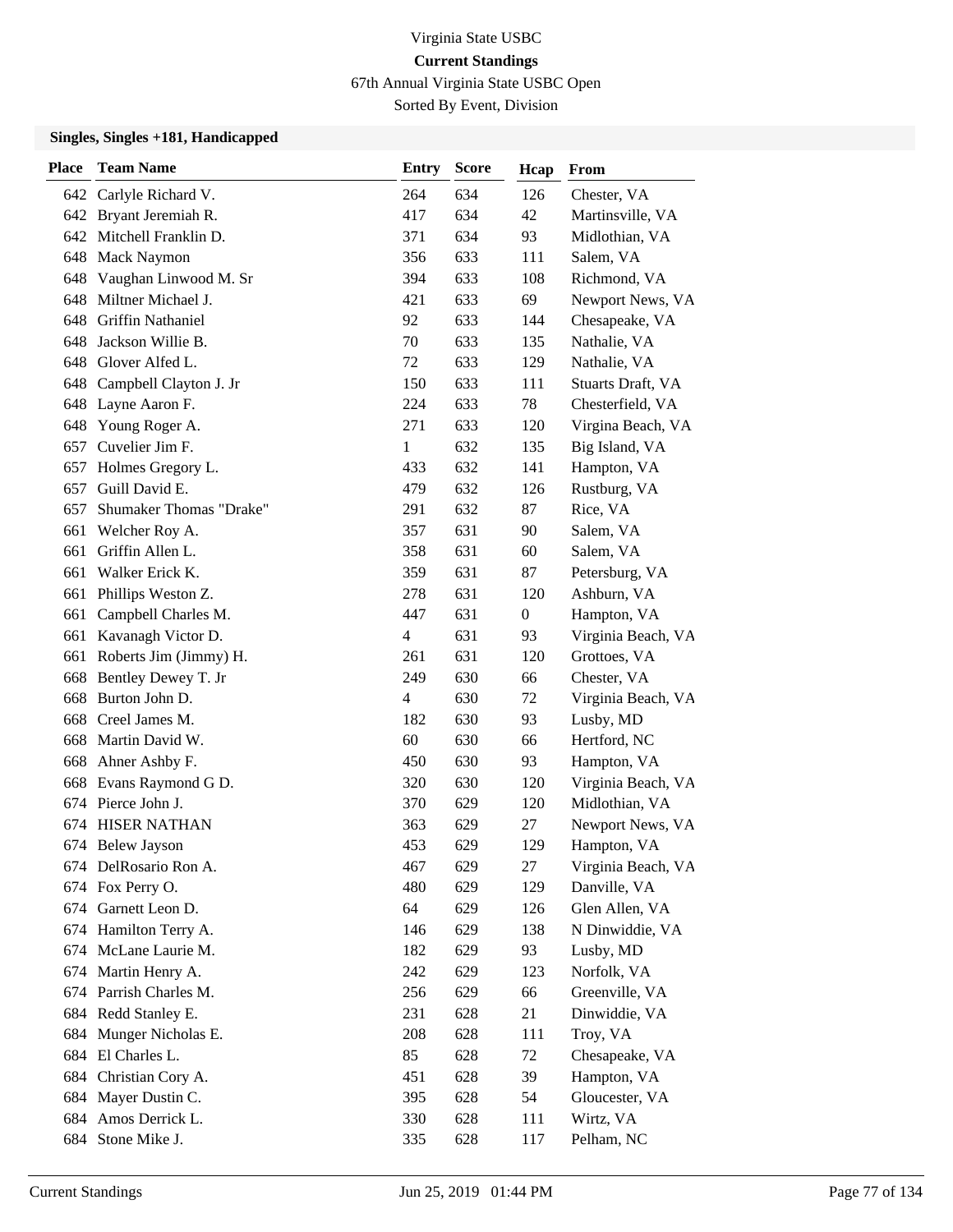67th Annual Virginia State USBC Open

Sorted By Event, Division

| <b>Place</b> | <b>Team Name</b>            | <b>Entry</b> | <b>Score</b> | Hcap             | From                |
|--------------|-----------------------------|--------------|--------------|------------------|---------------------|
|              | 684 Dunbar Stan             | 316          | 628          | 129              | Virginia Beach, VA  |
|              | 692 Heath Michael "Mike" E. | 447          | 627          | 27               | Hampton, VA         |
|              | 692 Durrer Richard W.       | 424          | 627          | $\boldsymbol{0}$ | Charlottesville, VA |
|              | 692 Cash Richard N.         | 149          | 627          | 138              | Stuarts Draft, VA   |
|              | 692 Waller James L. Jr      | 99           | 627          | 123              | Temple Hills, MD    |
|              | 692 Rengers Vickie B.       | 224          | 627          | 39               | Chesterfield, VA    |
|              | 692 Brill Earl M.           | 282          | 627          | 60               | Winchester, VA      |
|              | 698 Tyler Vernon C.         | 270          | 626          | 63               | Henrico, VA         |
| 698          | Barnette Tony L.            | 268          | 626          | $\boldsymbol{0}$ | Richmond, VA        |
| 698          | Ball William A. Jr          | 237          | 626          | 126              | Bowling Green, VA   |
| 698          | <b>Harper James Scott</b>   | 202          | 626          | 75               | St. Stephens Church |
| 698          | Swegan Clair G.             | 106          | 626          | 60               | Norfolk, VA         |
| 698          | Wright Emmett L.            | 76           | 626          | 87               | Chesapeake, VA      |
| 698          | Jeffries Skipper A.         | 48           | 626          | 9                | Culpeper, VA        |
| 698          | Coffey Ryan S.              | 8            | 626          | 60               | Buena Vista, VA     |
|              | 698 Kitts Charles M. Jr     | 28           | 626          | 102              | Virginia Beach, VA  |
| 698          | MONTGOMERY WAYNE            | 427          | 626          | 99               |                     |
| 698          | Williams Danny R.           | 291          | 626          | 93               | Rice, VA            |
|              | 698 Chinavare Darin J.      | 328          | 626          | 99               | Nokesville, VA      |
|              | 710 Rotenberry Brian S.     | 342          | 625          | 93               | Salem, VA           |
| 710          | Cook Matthew E.             | 366          | 625          | 57               | Newport News, VA    |
|              | 710 Hal Adrienne B.         | 368          | 625          | 93               | Midlothian, VA      |
| 710          | Himelright Danny R. Sr      | 423          | 625          | 111              | Bunker Hill, WV     |
| 710          | Shuler Karen E.             | 476          | 625          | 138              | Seaford, VA         |
| 710          | Gray Rashan A.              | 81           | 625          | 69               | Chesapeake, VA      |
|              | 710 Lykes Trenton J.        | 148          | 625          | 102              | N Dinwiddie, VA     |
|              | 710 Dogoli Chris W.         | 197          | 625          | 60               | Glen Allen, VA      |
|              | 710 McLean Curtis           | 254          | 625          | 90               | Hampton, VA         |
| 719          | Lacy John B. Jr             | 258          | 624          | 30               | Mechanicsville, VA  |
| 719          | Ampy Kendall R.             | 231          | 624          | 90               | Dinwiddie, VA       |
| 719          | McDowney Lamar D.           | 197          | 624          | 138              | Glen Allen, VA      |
|              | 719 Pollett Rich A.         | 158          | 624          | 138              | South Boston, VA    |
|              | 719 Hunter Tyrone J.        | 98           | 624          | 126              | Alexandria, VA      |
|              | 719 Dalton Steven W.        | 42           | 624          | 36               | Montpelier, VA      |
|              | 719 Hurst Troy W.           | 25           | 624          | 96               | Dublin, VA          |
|              | 719 Coffey Allen W.         | 9            | 624          | 57               | Blue Ridge, VA      |
| 719          | Crawford Andrew P.          | 420          | 624          | 54               | Covington, VA       |
|              | 719 Reese Scott A.          | 440          | 624          | 96               | Stuarts Draft, VA   |
| 719          | Negron Cristopher D.        | 451          | 624          | 72               | Hampton, VA         |
| 719          | Bailey Michael D.           | 330          | 624          | 99               | Wirtz, VA           |
| 719          | Hodges Thomas S.            | 331          | 624          | 27               | Broadway, VA        |
| 719          | McDonough Brian G.          | 296          | 624          | 138              | Martinsville, VA    |
| 733          | Griffin Vernon N.           | 447          | 623          | $\boldsymbol{0}$ | Hampton, VA         |
|              | 733 Boone Alfanisa          | 457          | 623          | 123              | Suffolk, VA         |
| 733          | Grygier Marc A.             | 53           | 623          | 126              | Hopewell, VA        |
| 733          | WOJCIECHOWSKI SCOTT         | 210          | 623          | 69               | Chesapeake, VA      |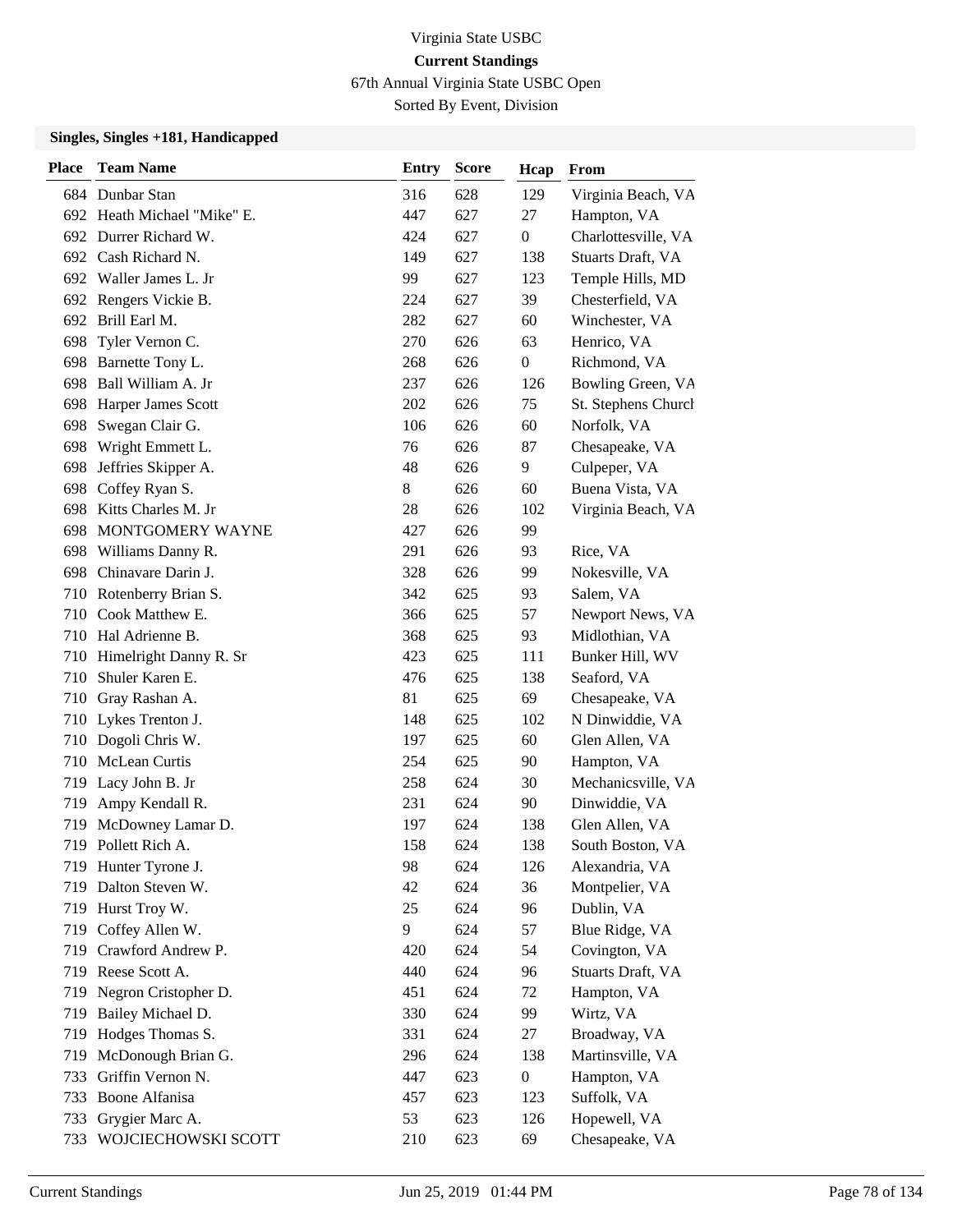67th Annual Virginia State USBC Open

Sorted By Event, Division

| <b>Place</b> | <b>Team Name</b>             | Entry | <b>Score</b> | Hcap             | From               |
|--------------|------------------------------|-------|--------------|------------------|--------------------|
| 733          | Abbitt Jim H.                | 279   | 623          | 72               | Evington, VA       |
|              | 738 Nabinett Paul M.         | 217   | 622          | 123              | Forestville, MD    |
| 738          | Layne Andrew F. Jr           | 156   | 622          | 84               | Norfolk, VA        |
| 738          | Hailes Larry R. Jr           | 10    | 622          | 96               | Portsmouth, VA     |
| 738          | Beasley Brandon W.           | 452   | 622          | 141              | Hampton, VA        |
| 738          | Dennison Johnny W.           | 415   | 622          | 102              | Bristol, VA        |
| 738          | Bowman Trevor N.             | 342   | 622          | 117              | Salem, VA          |
| 738          | James Guy Jeff               | 355   | 622          | 90               | Hayes, VA          |
| 738          | <b>Ramsey Andrew</b>         | 391   | 622          | 42               | Meherrin, VA       |
| 738          | Wade Clint T.                | 392   | 622          | 51               | Chester, VA        |
| 738          | Simon Matthew A.             | 403   | 622          | 72               | Norfolk, VA        |
| 748          | Gary Jonathan R.             | 352   | 621          | $\boldsymbol{0}$ | Yorktown, VA       |
| 748          | Walker Andre M. Sr           | 368   | 621          | 72               | Midlothian, VA     |
| 748          | Devosha Jerry W.             | 292   | 621          | 42               | Virginia Beach, VA |
| 748          | Prieur Corey J.              | 317   | 621          | 99               | Virginia Beach, VA |
| 748          | Daugherty Harvey L.          | 142   | 621          | 114              | Scottsburg, VA     |
| 748          | Gill Steven J.               | 129   | 621          | 117              | Petersburg, VA     |
| 748          | Kocik Frank G.               | 199   | 621          | 105              | Virginia Beach, VA |
| 748          | Oliver James T. Jr           | 232   | 621          | 102              | Norfolk, VA        |
| 748          | Hartsell Tyler M.            | 249   | 621          | 60               | Chester, VA        |
| 757          | Cook Perry D.                | 99    | 620          | 81               | Temple Hills, MD   |
| 757          | Williams Michael B.          | 80    | 620          | 51               | Chesapeake, VA     |
| 757          | Orndorff Charles A.          | 35    | 620          | 144              | Strasburg, VA      |
| 757          | Cooper Maurice M.            | 388   | 620          | 33               | Ft Lee, VA         |
| 757          | Verner Chris A.              | 459   | 620          | $\boldsymbol{0}$ | Dublin, VA         |
| 757          | Jenifer George G.            | 312   | 620          | 93               | King George, VA    |
| 757          | Picariello Joe E.            | 292   | 620          | 18               | Virginia Beach, VA |
| 757          | Varela Thomas J.             | 319   | 620          | 78               | Virginia Beach, VA |
| 765          | Davis John C.                | 451   | 619          | 48               | Hampton, VA        |
| 765          | Brawn Jake                   | 443   | 619          | $\mathbf{0}$     | Newport News, VA   |
| 765          | Bailey Brian D.              | 439   | 619          | 81               | Leesburg, VA       |
|              | 765 Mapp David K. Jr         | 12    | 619          | 123              | Portsmouth, VA     |
|              | 765 Slagle James H.          | 16    | 619          | 147              | Stuarts Draft, VA  |
| 765          | Boyd Beverly L.              | 91    | 619          | 129              | Chesapeake, VA     |
| 771          | Hunter Gregory M.            | 79    | 618          | 33               | Chesapeake, VA     |
| 771          | Blanks Wiley C.              | 55    | 618          | 123              | Hopewell, VA       |
| 771          | Campbell Rusty (Russell)) W. | 262   | 618          | 147              | Grottoes, VA       |
| 771          | Trites Christopher M.        | 184   | 618          | 63               | Richmond, VA       |
| 771          | MERRITT Jennifer M.          | 296   | 618          | 57               | Martinsville, VA   |
|              | 776 Blackwell Darryl F.      | 335   | 617          | 126              | Pelham, NC         |
|              | 776 Hawk Daniel E.           | 189   | 617          | 39               | Aulander, NC       |
|              | 776 Adams Wes                | 193   | 617          | 48               | Dungannon, VA      |
|              | 776 Perry Charles V. Jr      | 94    | 617          | 3                | Chesapeake, VA     |
|              | 776 Williams Albert G. Sr    | 148   | 617          | 90               | N Dinwiddie, VA    |
| 781          | Sandridge Jeff A.            | 123   | 616          | 81               | Sterling, VA       |
| 781          | O'Neill Ryan T.              | 181   | 616          | 90               | Lusby, MD          |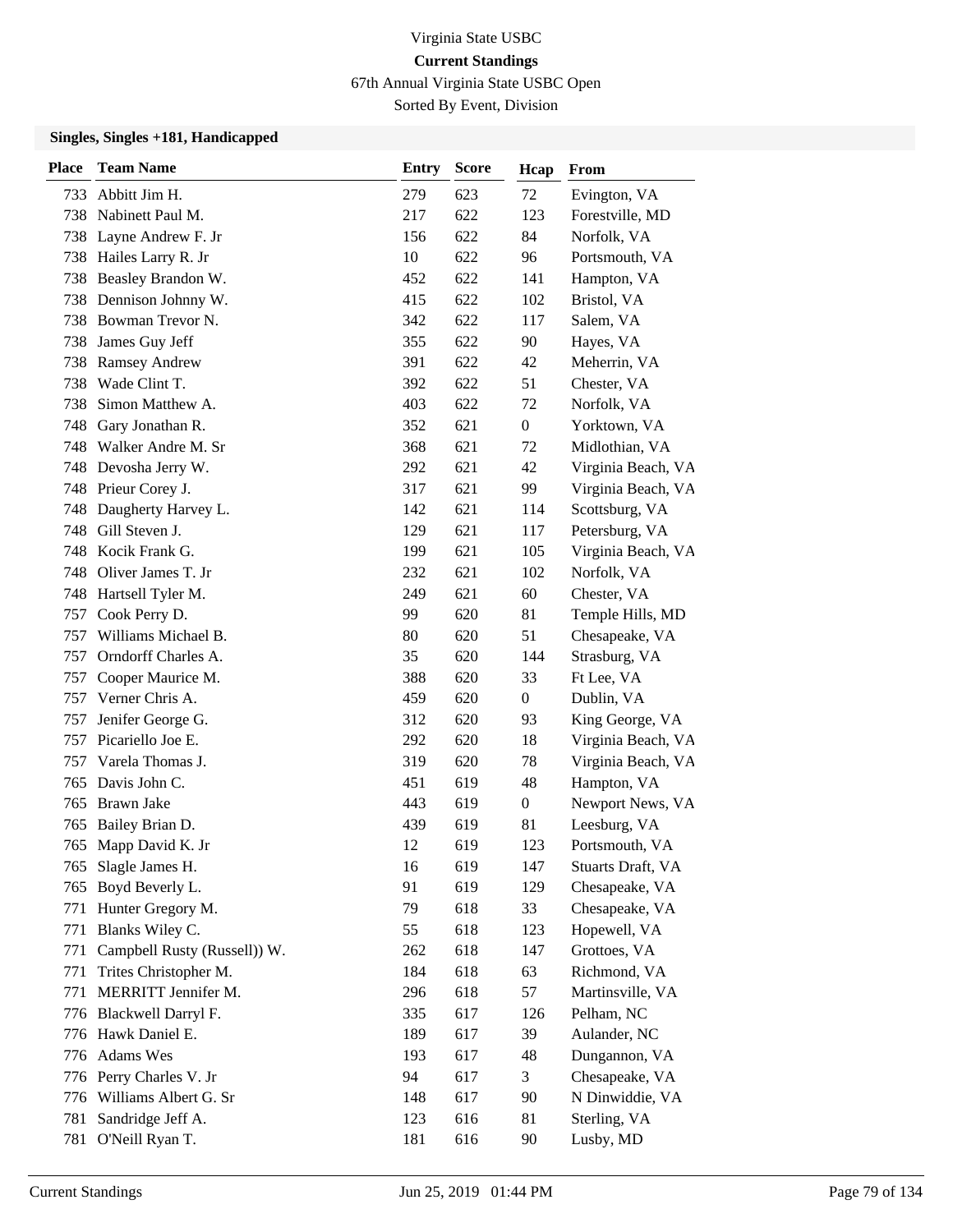67th Annual Virginia State USBC Open

Sorted By Event, Division

| <b>Place</b> | <b>Team Name</b>          | <b>Entry</b> | <b>Score</b> | Hcap             | From               |
|--------------|---------------------------|--------------|--------------|------------------|--------------------|
|              | 781 Cubbage Jason B.      | 340          | 616          | 30               | Weyers Cave, VA    |
| 781          | Phillips Michael D.       | 325          | 616          | 138              | Blacksburg, VA     |
| 781          | PERRY MICHAEL             | 427          | 616          | 66               |                    |
|              | 786 Anderson James L.     | 370          | 615          | 48               | Midlothian, VA     |
|              | 786 Schnablegger David M. | 167          | 615          | 93               | Madison Heights, V |
|              | 786 Rhind Kyle J.         | 206          | 615          | 132              | Williamsburg, VA   |
| 786          | McDonald George W.        | 275          | 615          | 99               | Lynchburg, VA      |
| 786          | Smith Robert W.           | 247          | 615          | 42               | Chester, VA        |
|              | 786 Deem Michael A.       | 105          | 615          | 75               | Norfolk, VA        |
|              | 786 Smith Terence T.      | 147          | 615          | 114              | N Dinwiddie, VA    |
| 786          | Augustine Joseph D.       | 28           | 615          | 6                | Virginia Beach, VA |
|              | 786 Barnes Michael        | 5            | 615          | 57               | Suffolk, VA        |
|              | 795 Eppard Ricky A.       | 131          | 614          | 57               | Elkton, VA         |
|              | 795 Lett Michael S.       | 135          | 614          | 51               | Newport News, VA   |
|              | 795 Lee Jimmy D.          | 331          | 614          | 45               | Broadway, VA       |
| 795          | Slusher Richard G.        | 343          | 614          | 102              | Salem, VA          |
| 795.         | New Edward T.             | 437          | 614          | 99               | Stephens City, VA  |
| 800          | Tate Ira T. Sr            | 433          | 613          | 135              | Hampton, VA        |
| 800          | Myers James H.            | 480          | 613          | 96               | Danville, VA       |
|              | 800 Overton Jessica N.    | 477          | 613          | 42               | Portsmouth, VA     |
| 800          | Barlow Cornell A.         | 155          | 613          | 123              | Quinton, VA        |
| 800          | Jones Frank H.            | 310          | 613          | 75               | King George, VA    |
| 800          | Book James E.             | 132          | 613          | 90               | Bunker Hill, WV    |
|              | 800 Winston Anthony K. Jr | 98           | 613          | $\boldsymbol{0}$ | Alexandria, VA     |
|              | 800 Geary Christopher E.  | 198          | 613          | 51               | Smithfield, VA     |
| 808          | Nash Mark D.              | 279          | 612          | 123              | Evington, VA       |
| 808          | Jones Kasonn M.           | 344          | 612          | 63               | Appomattox, VA     |
|              | 808 Easter Mark A.        | 394          | 612          | 129              | Richmond, VA       |
| 811          | Maxey Richard L.          | 391          | 611          | 87               | Meherrin, VA       |
| 811          | Blackwell Rex A.          | 336          | 611          | 111              | Pelham, NC         |
| 811          | Edwards David L.          | 296          | 611          | 69               | Martinsville, VA   |
| 811          | Kinkel Dwight C.          | 423          | 611          | 21               | Bunker Hill, WV    |
|              | 811 Richards Dennis E.    | 431          | 611          | 135              |                    |
| 811          | Hairfield Destiny N.      | 176          | 611          | 15               | Chester, VA        |
| 811          | Reed Alejandro L.         | 84           | 611          | 63               | Chesapeake, VA     |
|              | 818 Harper Vaughn K.      | 85           | 610          | 96               | Chesapeake, VA     |
|              | 818 Morat Patrick M.      | 125          | 610          | 135              | Sterling, VA       |
| 818          | Huff Jimmie E. Jr         | 216          | 610          | 90               | Forestville, MD    |
| 818          | Trimble Sean D.           | 15           | 610          | 15               | Lexington, VA      |
| 818          | Burrows Damon E.          | 349          | 610          | 132              | Mechanicsville, VA |
| 823          | Wilson Maurice E.         | 324          | 609          | 108              | Glen Allen, VA     |
| 823          | Byars Jane B.             | 199          | 609          | 129              | Virginia Beach, VA |
| 823          | Baldwin Thomas A.         | 185          | 609          | 60               | Chester, VA        |
|              | 823 Cash Andy W.          | 274          | 609          | 84               | Stuarts Draft, VA  |
|              | 823 Brown Hezzie J. Jr    | 67           | 609          | 126              | Nathalie, VA       |
|              | 828 LaMotte James H.      | 47           | 608          | 114              | Drakes Branch, VA  |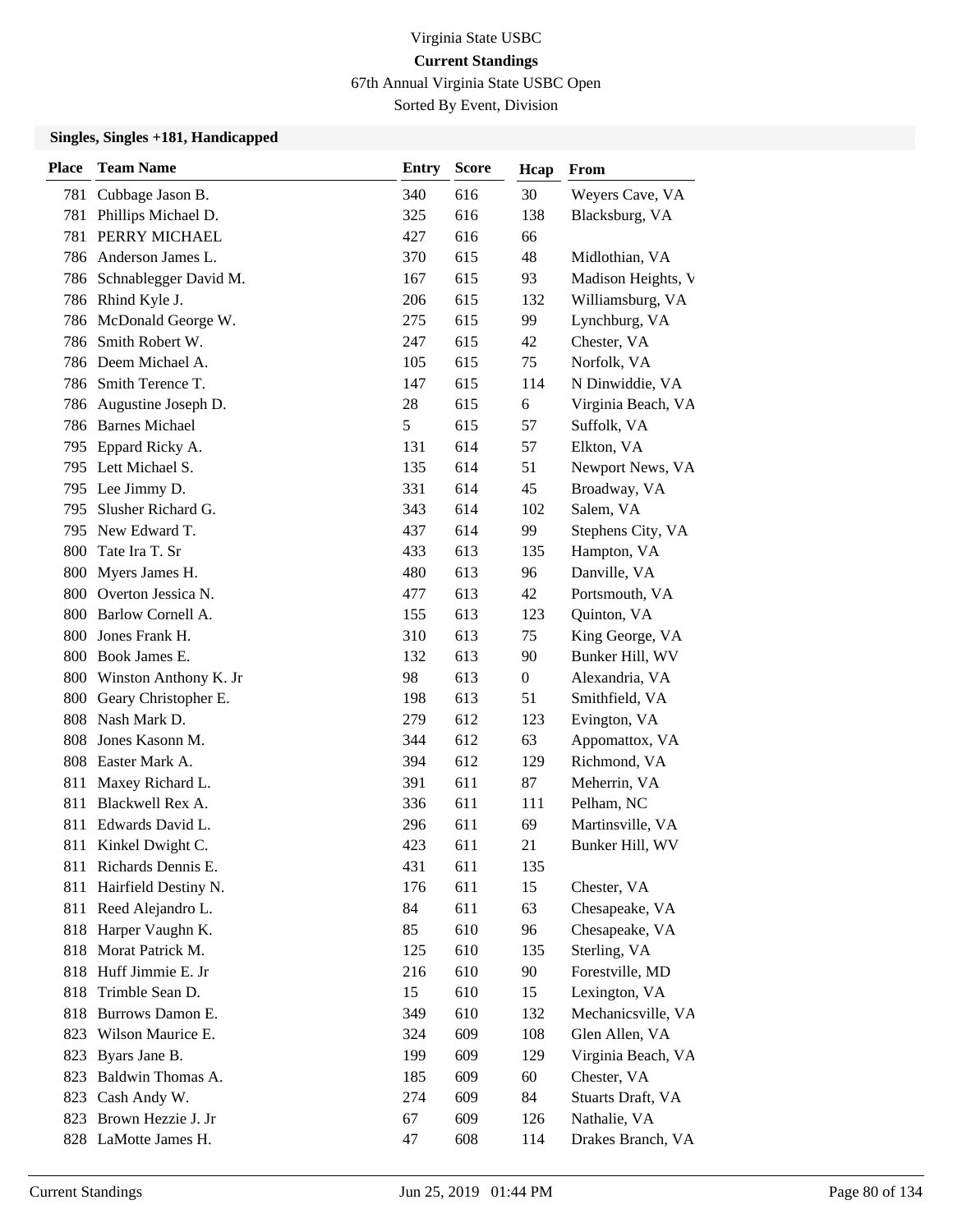67th Annual Virginia State USBC Open

Sorted By Event, Division

| <b>Place</b> | <b>Team Name</b>         | <b>Entry</b> | <b>Score</b> | Hcap         | From                 |
|--------------|--------------------------|--------------|--------------|--------------|----------------------|
|              | 828 Michael Stanley A.   | 41           | 608          | 39           | Weyers Cave, VA      |
| 828          | Snyder David M.          | 149          | 608          | 84           | Stuarts Draft, VA    |
| 828          | Johnson Keith            | 171          | 608          | 60           | Fairfax, VA          |
| 828          | Bailey Aaron J.          | 330          | 608          | 99           | Wirtz, VA            |
| 828          | Winters Ernest M.        | 305          | 608          | 147          | King George, VA      |
| 828          | Wright Cedric R.         | 365          | 608          | 15           | Newport News, VA     |
| 835          | Kalaikai Blake M.        | 468          | 607          | 120          | Virginia Beach, VA   |
| 835          | Walsh Daniel A. Jr       | 181          | 607          | 84           | Lusby, MD            |
| 835          | Speller Alan L. Sr       | 213          | 607          | 135          | Chesapeake, VA       |
|              | 835 Wojcik Randolph F.   | 255          | 607          | 3            | Gloucester, VA       |
| 835          | Smith Herald G. Jr       | 131          | 607          | 81           | Elkton, VA           |
|              | 835 Carter Derek W.      | 43           | 607          | 39           | Montpelier, VA       |
| 835          | Krehel Robert L.         | 87           | 607          | 84           | Chesapeake, VA       |
| 835          | Day Kenneth L.           | 88           | 607          | 30           | Chesapeake, VA       |
| 843          | Giles Kevin L.           | 90           | 606          | 24           | Chesapeake, VA       |
|              | 843 Winter Richard D.    | 256          | 606          | 72           | Greenville, VA       |
|              | 843 Cuffee Louis E. Jr   | 456          | 606          | 78           | Virginia Beach, VA   |
|              | 846 Kendrick Donald W.   | 417          | 605          | 120          | Martinsville, VA     |
|              | 846 Altizer Brandon G.   | 294          | 605          | 126          | Christiansburg, VA   |
|              | 846 CARTER JOSEPH        | 265          | 605          | 30           | <b>FALLING WATER</b> |
|              | 846 Carter Jon J.        | 276          | 605          | $\mathbf{0}$ | Mt Crawford, VA      |
|              | 846 Agcaoili Brian K.    | 223          | 605          | 87           | Chesterfield, VA     |
|              | 846 Williams Anthony D.  | 198          | 605          | 138          | Smithfield, VA       |
|              | 846 Johnson Kevin B.     | 75           | 605          | 132          | Chesapeake, VA       |
|              | 846 Motley Stanley B.    | 39           | 605          | 81           | Newport News, VA     |
|              | 846 Laughlin Douglas L.  | 54           | 605          | 69           | Hopewell, VA         |
|              | 846 Millard James A.     | 101          | 605          | 27           | White Plains, MD     |
|              | 846 Lowe Gary W.         | 108          | 605          | 72           | Staunton, VA         |
|              | 846 Twyman Nelson L.     | 29           | 605          | 81           | Lexington, VA        |
| 858          | <b>Williams Daniel</b>   | 333          | 604          | 54           | Portsmouth, VA       |
| 858          | Gentry Daryl J.          | 463          | 604          | 51           | Prince George, VA    |
|              | 860 McAlister Melvin O.  | 405          | 603          | 93           | Virginia Beach, VA   |
|              | 860 Houk Ron L.          | 204          | 603          | 123          | Galax, VA            |
| 860          | Estrada Jose R. II       | 28           | 603          | 45           | Virginia Beach, VA   |
|              | 860 Perron Matt W.       | 127          | 603          | 120          | Woodstock, VA        |
|              | 860 Cave Michael L.      | 144          | 603          | 102          | N Dinwiddie, VA      |
|              | 860 Isley Artie N.       | 65           | 603          | 84           | Richmond, VA         |
| 860          | Phelps Tony E.           | 180          | 603          | 30           | Lusby, MD            |
| 860          | Perdue Daryl K.          | 162          | 603          | 36           | Fredericksburg, VA   |
|              | 868 Rosenberger Shawn M. | 177          | 602          | 108          | Clear Brook, VA      |
| 868          | Wilson Rudolph V. Jr     | 76           | 602          | 78           | Chesapeake, VA       |
| 868          | Rogers Patrick D.        | 83           | 602          | 132          | Chesapeake, VA       |
| 868          | Shankle Mark W.          | 116          | 602          | 36           | Martinsburg, WV      |
| 872          | Campbell Clayton J. Sr   | 151          | 601          | 123          | Stuarts Draft, VA    |
|              | 872 Napier Earl E. III   | 79           | 601          | 111          | Chesapeake, VA       |
|              | 872 Johnson Daniel B. Sr | 42           | 601          | 51           | Montpelier, VA       |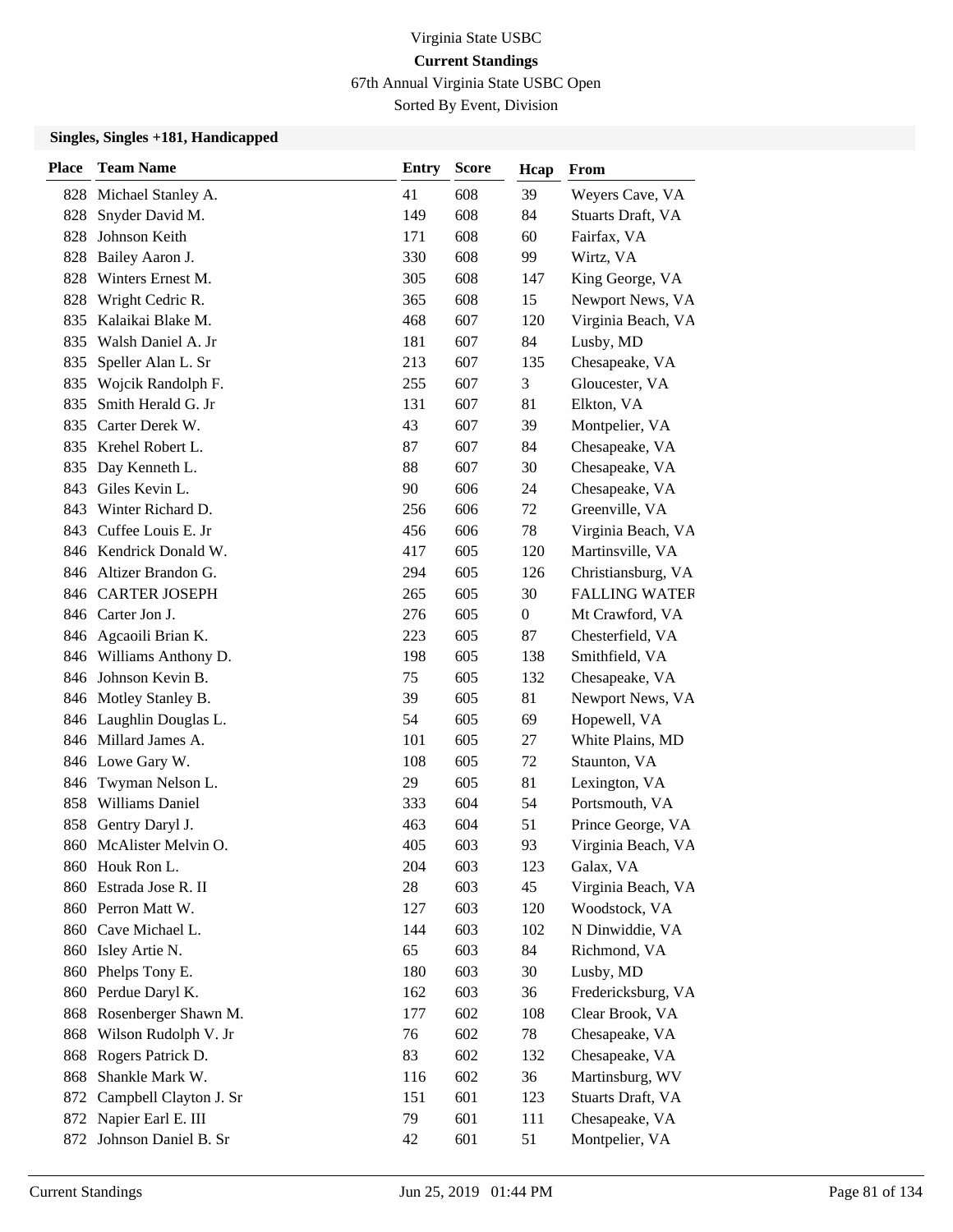67th Annual Virginia State USBC Open

Sorted By Event, Division

| <b>Place</b> | <b>Team Name</b>             | <b>Entry</b> | <b>Score</b> | Hcap             | From               |
|--------------|------------------------------|--------------|--------------|------------------|--------------------|
|              | 872 Farley Brian K.          | 189          | 601          | 15               | Aulander, NC       |
| 872          | Hart Jason A.                | 203          | 601          | 57               | Hillsville, VA     |
| 872          | Smith Adam M.                | 258          | 601          | 81               | Mechanicsville, VA |
| 872          | Mittelstetter Theodore J. Jr | 22           | 601          | 90               | Moneta, VA         |
|              | 872 Davies Peter T.          | 32           | 601          | 120              | Warrenton, VA      |
|              | 872 Parks Mark A.            | 466          | 601          | 72               | Newport News, VA   |
|              | 872 Cheek Richard C.         | 300          | 601          | 39               | Gloucester, VA     |
|              | 872 Burton Kenneth Wayne W.  | 402          | 601          | 57               | Powhatan, VA       |
| 883          | Minter Brian K.              | 387          | 600          | 99               | Ft Lee, VA         |
| 883          | Horton Ronald B.             | 376          | 600          | 3                | Waynesboro, VA     |
| 883          | Byer Timmothy G.             | 298          | 600          | $\boldsymbol{0}$ | Covington, VA      |
|              | 883 Comparetta Mike A.       | 341          | 600          | 132              | Forest, VA         |
| 883          | Wilson Donald W.             | 324          | 600          | 117              | Glen Allen, VA     |
| 883          | Pratt Chad A.                | 449          | 600          | 6                | Hampton, VA        |
| 883          | Fleming Michael D.           | 423          | 600          | 105              | Bunker Hill, WV    |
| 883          | Hanes David E.               | 29           | 600          | 36               | Lexington, VA      |
| 883          | Schram Mark E.               | 190          | 600          | 105              | Charles City, VA   |
| 883          | Holst Bobby D.               | 127          | 600          | 108              | Woodstock, VA      |
| 893          | Himelright Max C.            | 132          | 599          | 147              | Bunker Hill, WV    |
|              | 893 Knode Paul A.            | 55           | 599          | 129              | Hopewell, VA       |
| 893          | Ford Donald C. III           | 69           | 599          | 123              | Nathalie, VA       |
|              | 893 Porter Frank Jr          | 65           | 599          | 132              | Richmond, VA       |
| 893          | Spellman G. Michael          | 460          | 599          | 57               | Suffolk, VA        |
|              | 893 Pannell David R.         | 399          | 599          | 138              | Salem, VA          |
|              | 899 Couch Matt R.            | 353          | 598          | 51               | Virginia Beach, VA |
| 899          | Wright Tim W.                | 44           | 598          | $\mathbf{0}$     | Fredericksburg, VA |
| 899          | Moore Sam N.                 | 90           | 598          | 36               | Chesapeake, VA     |
|              | 902 Painter James E.         | 133          | 597          | 27               | Hedgesville, WV    |
|              | 902 Crummette Ona L.         | 19           | 597          | 129              | Staunton, VA       |
|              | 902 Gilbert Chris W. Sr      | 473          | 597          | 99               | Rustburg, VA       |
|              | 902 Megginson Lorenzo        | 445          | 597          | 132              | Lynchburg, VA      |
|              | 906 Bass-Campbell Dawn N.    | 450          | 596          | 66               | Hampton, VA        |
|              | 906 Pollard James F. Jr      | 311          | 596          | 102              | King George, VA    |
|              | 906 Yancey Charles D. III    | 316          | 596          | 81               | Virginia Beach, VA |
|              | 906 Knight Marvin O. Sr      | 86           | 596          | 66               | Chesapeake, VA     |
|              | 910 Bullock Willis           | 156          | 595          | 81               | Norfolk, VA        |
|              | 910 Gray John M.             | 113          | 595          | 96               | Henrico, VA        |
| 910          | Wright Eric L.               | 173          | 595          | 132              | Appomattox, VA     |
|              | 910 Hannah Sherrie R.        | 161          | 595          | 111              | Roxboro, NC        |
|              | 910 Rice Henry B. Jr         | 195          | 595          | 141              | Newport News, VA   |
|              | 910 Pittman Steven C.        | 229          | 595          | 102              | Fredericksburg, VA |
| 910          | James John H.                | 234          | 595          | 111              | Norfolk, VA        |
| 910          | Williams Bennie G.           | 305          | 595          | 72               | King George, VA    |
|              | 910 Stike Edwin              | 378          | 595          | 138              | Christiansburg, VA |
|              | 919 Williams Eric D.         | 343          | 594          | 132              | Salem, VA          |
|              | 919 Cousineau Mike S.        | 185          | 594          | 96               | Chester, VA        |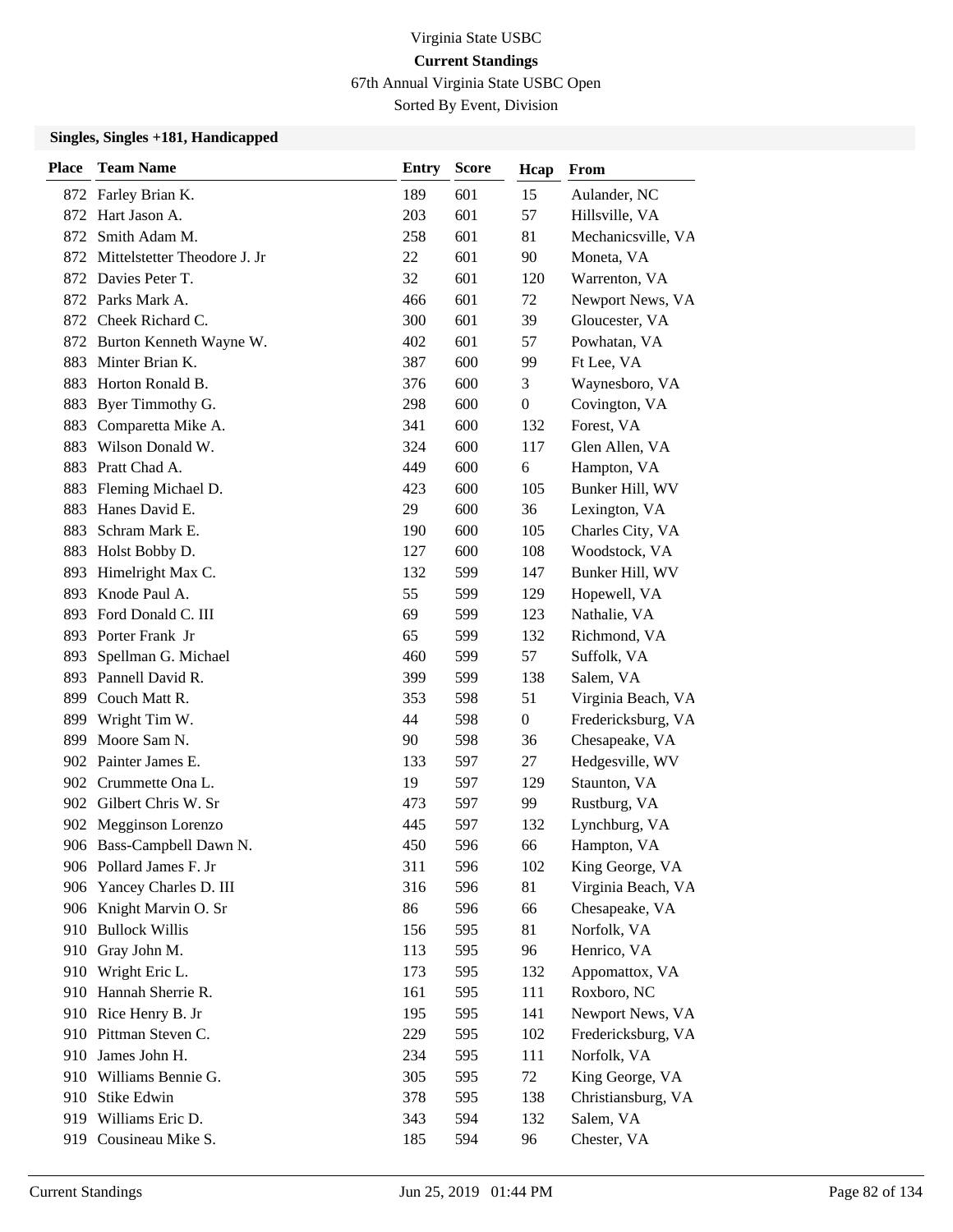67th Annual Virginia State USBC Open

Sorted By Event, Division

| <b>Place</b> | <b>Team Name</b>         | <b>Entry</b>   | <b>Score</b> | Hcap             | From               |
|--------------|--------------------------|----------------|--------------|------------------|--------------------|
|              | 919 Lamb Terence A.      | 11             | 594          | 48               | Portsmouth, VA     |
| 922 -        | Stowe Jeff D.            | 334            | 593          | 18               | Portsmouth, VA     |
|              | 922 Heard John D.        | 299            | 593          | 42               | Stafford, VA       |
|              | 922 Miller Miranda M.    | 406            | 593          | 138              | Stephens City, VA  |
|              | 922 Wingfield Robert H.  | 394            | 593          | 102              | Richmond, VA       |
| 922          | Kenny Bud                | 467            | 593          | 57               | Virginia Beach, VA |
| 927          | Riley Harvey R.          | 358            | 592          | 54               | Salem, VA          |
|              | 927 Pannell David L.     | 274            | 592          | 57               | Stuarts Draft, VA  |
| 927          | Terry Michael D. Sr      | 114            | 592          | 99               | Randolph, VA       |
| 927          | Dennis Charles E.        | 79             | 592          | 45               | Chesapeake, VA     |
| 927          | Thomas Kerry L.          | 38             | 592          | 81               | Ivor, VA           |
|              | 932 McEntee Michael A.   | 62             | 591          | 105              | Hertford, NC       |
|              | 932 Wright David J.      | 225            | 591          | 111              | newport news, VA   |
| 932          | Smith John T.            | 236            | 591          | 117              | Norfolk, VA        |
|              | 932 Hudson William G.    | 218            | 591          | 63               | Danville, VA       |
|              | 932 Jimenez Jose A.      | $\overline{2}$ | 591          | 141              | Chesapeake, VA     |
|              | 932 Fleming Thomas W.    | 407            | 591          | 108              | Stephens City, VA  |
| 932          | Jobe Chad D.             | 342            | 591          | 87               | Salem, VA          |
| 939          | Eastridge Christopher C. | 294            | 590          | 84               | Christiansburg, VA |
|              | 939 Payne Kathy D.       | 358            | 590          | 141              | Salem, VA          |
|              | 939 Camden Barry L.      | 30             | 590          | 90               | Lexington, VA      |
| 939          | Whitley Gary M.          | 38             | 590          | 111              | Ivor, VA           |
| 939          | Banton Victor E.         | 167            | 590          | 138              | Madison Heights, V |
|              | 939 Graves Michael W. Sr | 236            | 590          | 147              | Norfolk, VA        |
|              | 939 Lafon C W.           | 109            | 590          | 69               | Virginia Beach, VA |
| 939          | Holofchak Chris          | 136            | 590          | 27               | Forest, VA         |
| 947          | White James "Harold"     | 140            | 589          | 120              | Lynchburg, VA      |
|              | 947 Eiland Darrell       | 471            | 589          | $\boldsymbol{0}$ | Inwood, WV         |
| 949          | Jackson James L.         | 142            | 588          | 123              | Scottsburg, VA     |
| 949          | Hall Kevin L.            | 239            | 588          | 66               | Bethesda, MD       |
| 949          | Garnett Robert J.        | 272            | 588          | 120              | Virgina Beach, VA  |
|              | 949 McLane Michael A.    | 181            | 588          | 18               | Lusby, MD          |
|              | 953 Moretz Charles E.    | 203            | 587          | 87               | Hillsville, VA     |
| 953          | Rivenback Walter T. JE   | 257            | 587          | 105              | Greenville, VA     |
| 953          | Taylor Christopher W.    | 133            | 587          | 78               | Hedgesville, WV    |
|              | 953 Parks Warren L. Sr   | 98             | 587          | 144              | Alexandria, VA     |
| 957          | Kurowski George C.       | 135            | 586          | 105              | Newport News, VA   |
| 957          | Bland Kevin R.           | 145            | 586          | 24               | N Dinwiddie, VA    |
| 957          | Willoughby Henry L.      | 166            | 586          | 144              | Washington, DC     |
| 960          | Adams Aaron M.           | 282            | 585          | 72               | Winchester, VA     |
|              | 960 Egeland Matt         | 463            | 585          | 72               | Prince George, VA  |
| 962          | Shifflett Scott E.       | 331            | 584          | 105              | Broadway, VA       |
|              | 962 Eisner Edward H. Jr  | 175            | 584          | 93               | Chester, VA        |
|              | 962 Dixon James C.       | 114            | 584          | 123              | Randolph, VA       |
|              | 965 Esposito Dominic     | 27             | 583          | 117              | Toano, VA          |
|              | 965 Montgomery Roshad J. | 13             | 583          | 75               | Portsmouth, VA     |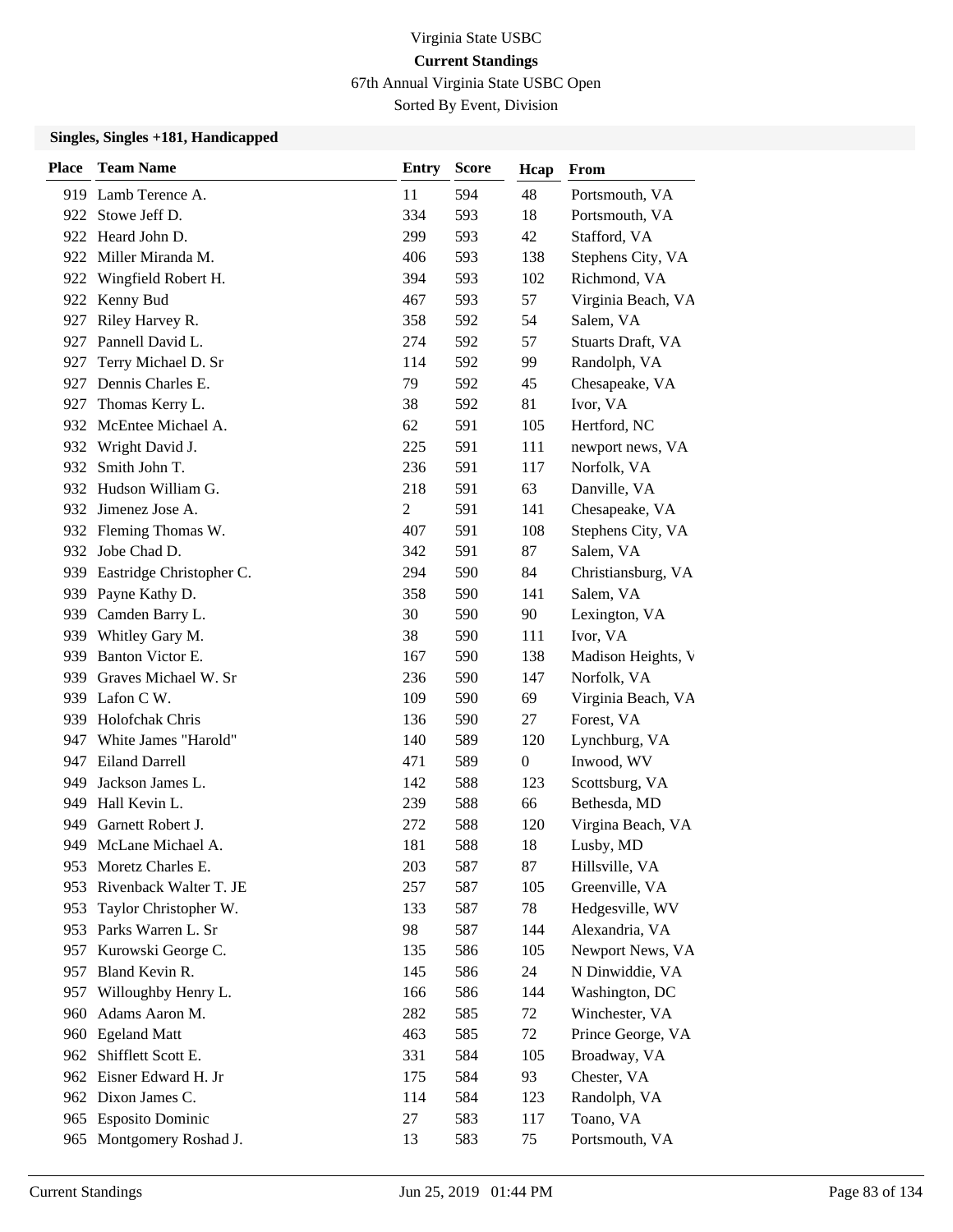67th Annual Virginia State USBC Open

Sorted By Event, Division

| <b>Place</b> | <b>Team Name</b>          | <b>Entry</b> | <b>Score</b> | Hcap           | From                |
|--------------|---------------------------|--------------|--------------|----------------|---------------------|
|              | 965 Harman Preston K.     | 284          | 583          | 114            | Winchester, VA      |
|              | 965 Oller Gilbert R.      | 467          | 583          | 27             | Virginia Beach, VA  |
|              | 965 Holbrook Henry W.     | 474          | 583          | 96             | Goode, VA           |
|              | 970 Ware Earl B.          | 314          | 582          | 114            | King George, VA     |
| 971          | Douglas Frederick H. Jr   | 439          | 581          | 51             | Leesburg, VA        |
| 971          | Williams Michael D.       | 217          | 581          | 66             | Forestville, MD     |
| 973          | Coburn Lloyd W.           | 125          | 580          | 126            | Sterling, VA        |
|              | 973 Rainey William S.     | 147          | 580          | 117            | N Dinwiddie, VA     |
| 973          | Yohe David E. Jr          | 5            | 580          | 111            | Suffolk, VA         |
| 973          | Turner George M.          | 424          | 580          | 54             | Charlottesville, VA |
| 973          | Lambert Bradley S.        | 360          | 580          | 66             | Harrisonburg, VA    |
|              | 978 Clark Samuel A. Jr    | 351          | 579          | 63             | Rockville, MD       |
|              | 978 West Thomas W. Sr     | 451          | 579          | 48             | Hampton, VA         |
| 978          | Houk Don E.               | 205          | 579          | 147            | Woodlawn, VA        |
| 978          | Goodnow Andrew T.         | 273          | 579          | 27             | Charles Town, WV    |
|              | 982 Feick Daniel S.       | 466          | 578          | 66             | Newport News, VA    |
|              | 982 Owens James E.        | 398          | 578          | 81             | Kilmarnock, VA      |
|              | 982 Woody Joey E.         | 384          | 578          | 96             | Amherst, VA         |
| 985          | Jones Milton E.           | 388          | 577          | 69             | Ft Lee, VA          |
|              | 985 Waddell Gary L.       | 333          | 577          | 30             | Portsmouth, VA      |
| 985          | Szamborski Brian E.       | 238          | 577          | 24             | Bethesda, MD        |
|              | 985 Riddick Terence W.    | 87           | 577          | 108            | Chesapeake, VA      |
| 989          | Osborough Jay T.          | 243          | 576          | 72             | Norfolk, VA         |
|              | 989 White Vernon T. Jr    | 10           | 576          | 93             | Portsmouth, VA      |
|              | 989 Lisk Tyler D.         | 459          | 576          | $\overline{0}$ | Dublin, VA          |
|              | 989 Dineen Joseph A.      | 447          | 576          | 12             | Hampton, VA         |
| 993          | Minnick John A. Jr        | 449          | 575          | 57             | Hampton, VA         |
|              | 993 Blackburn John L.     | 471          | 575          | 21             | Inwood, WV          |
|              | 993 Hamby James M.        | 376          | 575          | 12             | Waynesboro, VA      |
|              | 993 Varela Thomas R.      | 241          | 575          | 87             | Norfolk, VA         |
| 993          | Ryan Tyrus R. III         | 232          | 575          | 72             | Norfolk, VA         |
|              | 993 Price John W.         | 105          | 575          | 84             | Norfolk, VA         |
|              | 999 Parks Brandon A.      | 99           | 574          | 57             | Temple Hills, MD    |
| 999          | <b>Gonzalez Frank</b>     | 450          | 574          | 45             | Hampton, VA         |
| 1001         | White David W.            | 140          | 573          | 84             | Lynchburg, VA       |
|              | 1002 Snyder David E.      | 149          | 572          | 105            | Stuarts Draft, VA   |
|              | 1002 Hines Brian D.       | 89           | 572          | 78             | Chesapeake, VA      |
|              | 1002 Kelding Dennis P. Jr | 465          | 572          | 102            | Yorktown, VA        |
|              | 1002 Govan Colin M. IV    | 362          | 572          | 75             | Newport News, VA    |
|              | 1006 Tucker Dan T. Jr     | 222          | 571          | 87             | Chesterfield, VA    |
|              | 1006 Adams Steven E.      | 176          | 571          | 45             | Chester, VA         |
|              | 1008 Sansone Robert B.    | 175          | 570          | 111            | Chester, VA         |
|              | 1008 Vance Jonathan       | 274          | 570          | 75             | Stuarts Draft, VA   |
|              | 1010 Sims Edward L. Jr    | 171          | 569          | 33             | Fairfax, VA         |
|              | 1010 Campbell Robert L.   | 137          | 569          | 66             | Forest, VA          |
|              | 1010 Vaden Michael W.     | 337          | 569          | 81             | Pelham, NC          |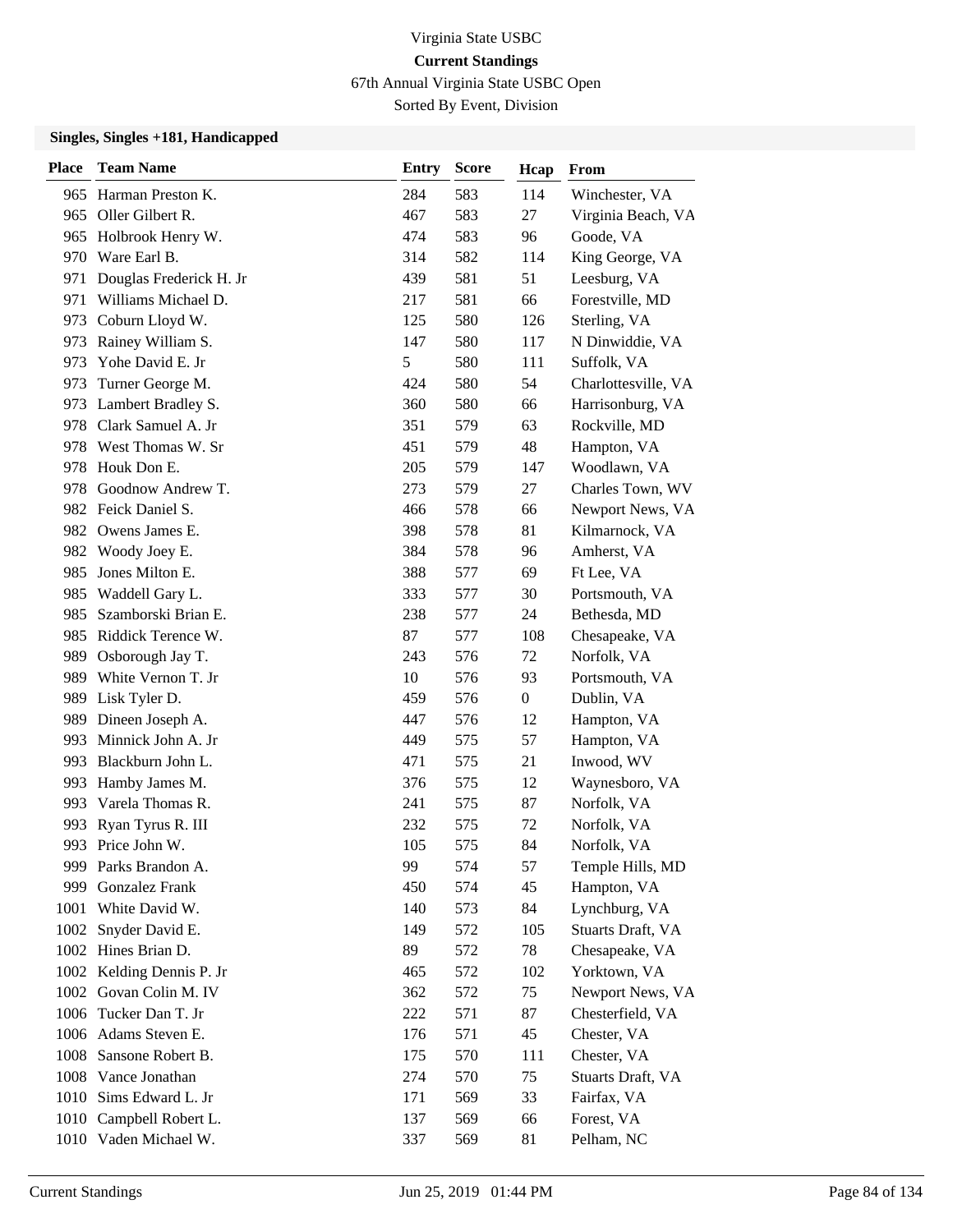67th Annual Virginia State USBC Open

Sorted By Event, Division

| <b>Place</b> | <b>Team Name</b>                | <b>Entry</b> | <b>Score</b> | Hcap             | From               |
|--------------|---------------------------------|--------------|--------------|------------------|--------------------|
|              | 1013 Beasley Gary T.            | 452          | 568          | 123              | Hampton, VA        |
|              | 1013 Craft Jason R.             | 420          | 568          | 42               | Covington, VA      |
|              | 1013 Ferrell Patrick A.         | 479          | 568          | 138              | Rustburg, VA       |
|              | 1013 Beer Johnathan N.          | 44           | 568          | 129              | Fredericksburg, VA |
|              | 1013 Carico Adam L.             | 203          | 568          | 24               | Hillsville, VA     |
|              | 1013 Geary Donna M.             | 198          | 568          | 105              | Smithfield, VA     |
|              | 1019 Rakes Michael A.           | 162          | 567          | 15               | Fredericksburg, VA |
|              | 1019 Wright Robert W.           | 45           | 567          | 105              | Fredericksburg, VA |
| 1019         | Short Justin A.                 | 31           | 567          | 57               | Palmyra, VA        |
| 1022         | Dillingham Jake T.              | 19           | 566          | 33               | Staunton, VA       |
| 1022         | Taylor James M.                 | 100          | 566          | 84               | Washington, DC     |
|              | 1022 Griffin Kelly A.           | 181          | 566          | 21               | Lusby, MD          |
|              | 1022 Tackett Zachary C.         | 321          | 566          | $\boldsymbol{0}$ | Virginia Beach, VA |
|              | 1026 Morlan Joseph R.           | 449          | 565          | 15               | Hampton, VA        |
| 1026         | Taylor Todd A.                  | 167          | 565          | 117              | Madison Heights, V |
|              | 1026 Monsam Peter L.            | 235          | 565          | 87               | Norfolk, VA        |
|              | 1029 Baker Darnell              | 227          | 564          | 126              | Hampton, VA        |
|              | 1029 Reynolds Arthur B.         | 179          | 564          | 90               | Hampton, VA        |
| 1029         | Boykin Michael G. Jr            | 82           | 564          | 42               | Chesapeake, VA     |
|              | 1029 Rumburg Billy L. II        | 374          | 564          | 15               | Newport News, VA   |
|              | 1033 Gee Lloyd E.               | 252          | 563          | 48               | Petersburg, VA     |
|              | 1034 Price Michael W.           | 60           | 562          | 72               | Hertford, NC       |
|              | 1034 Jordan Michael J.          | 101          | 562          | 39               | White Plains, MD   |
|              | 1034 Hice Jason A.              | 448          | 562          | 60               | Hampton, VA        |
|              | 1037 Burgess Eric J.            | 392          | 561          | 63               | Chester, VA        |
| 1037         | Heflin Tom H.                   | 331          | 561          | 51               | Broadway, VA       |
| 1037         | Foor Robert L.                  | 239          | 561          | 45               | Bethesda, MD       |
| 1037         | Nabors TONY                     | 171          | 561          | 81               | Fairfax, VA        |
|              | 1041 Richardson David E.        | 34           | 560          | 99               | Glen Allen, VA     |
|              | 1041 Firman George "Nate" N. Sr | 476          | 560          | 27               | Seaford, VA        |
| 1043         | Thompson Frank A.               | 299          | 559          | 33               | Stafford, VA       |
| 1043         | Smith Robert P. Jr              | 401          | 559          | 114              | Christiansbrg, VA  |
|              | 1045 Austin Randal L.           | 330          | 558          | 117              | Wirtz, VA          |
|              | 1046 Rogers James Jr            | 320          | 557          | 87               | Virginia Beach, VA |
| 1046         | Smith Richard                   | 340          | 557          | 108              | Weyers Cave, VA    |
|              | 1046 Jones Anson T.             | 166          | 557          | 15               | Washington, DC     |
|              | 1049 Hoagland Greg A.           | 124          | 556          | 87               | Sterling, VA       |
|              | 1050 Clark Brian A.             | 143          | 555          | 93               | Henrico, VA        |
|              | 1050 Rutan John L.              | 278          | 555          | 36               | Ashburn, VA        |
|              | 1050 Collins Ryon M.            | 375          | 555          | $\boldsymbol{0}$ | Waynesboro, VA     |
| 1053         | Campbell Danny R.               | 151          | 553          | 72               | Stuarts Draft, VA  |
|              | 1054 Flowers Ronald M.          | 64           | 552          | 117              | Glen Allen, VA     |
| 1055         | Medley Jarrus J.                | 69           | 550          | 126              | Nathalie, VA       |
|              | 1055 Potter William M.          | 29           | 550          | 129              | Lexington, VA      |
| 1057         | Horn Michael L.                 | 366          | 548          | 96               | Newport News, VA   |
| 1057         | Dandridge Russell W.            | 324          | 548          | 66               | Glen Allen, VA     |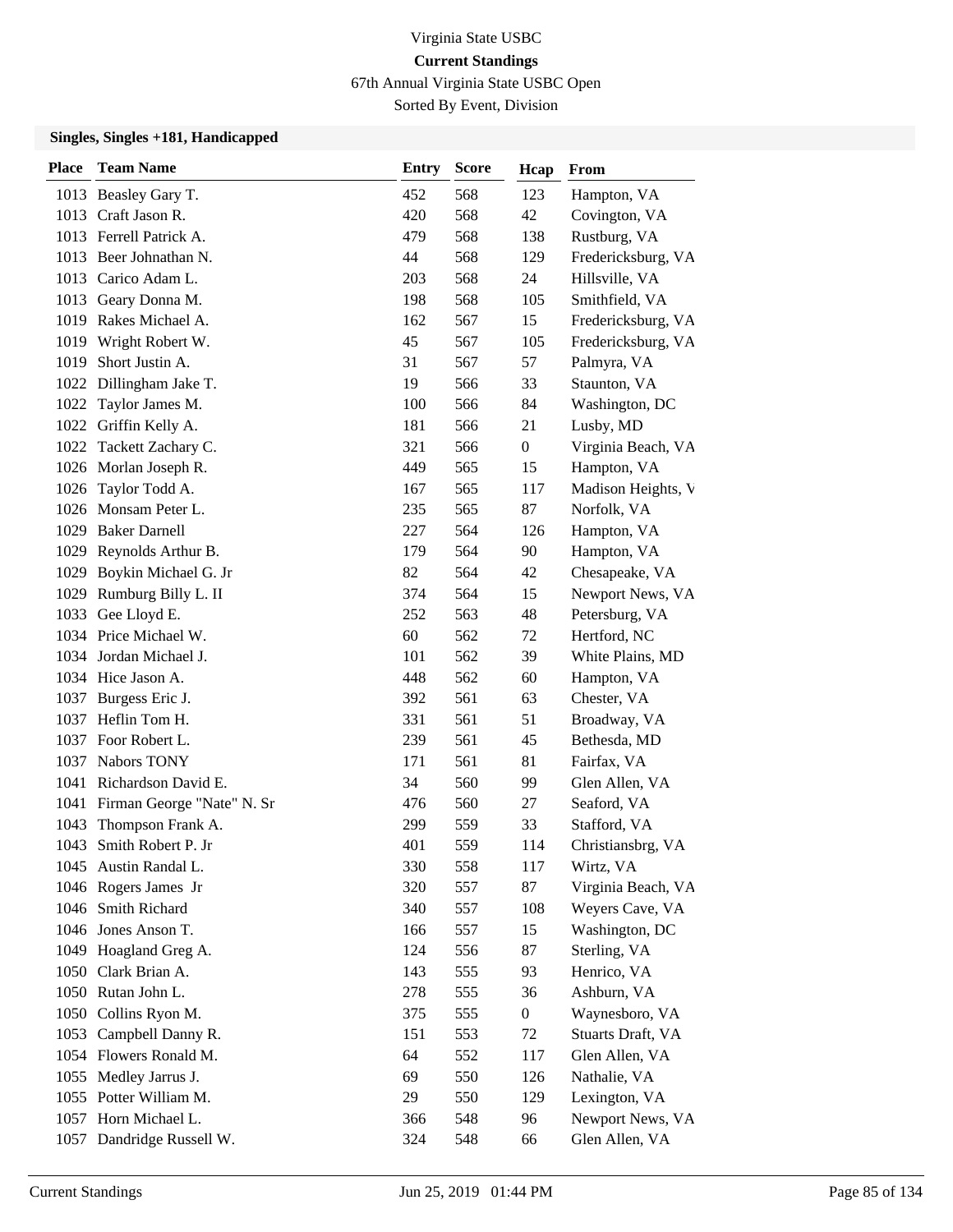67th Annual Virginia State USBC Open

Sorted By Event, Division

| <b>Place</b> | <b>Team Name</b>              | <b>Entry</b> | <b>Score</b> | Hcap             | From                |
|--------------|-------------------------------|--------------|--------------|------------------|---------------------|
| 1059         | Stamps Reginald C.            | 211          | 547          | 108              | Chesapeake, VA      |
| 1060         | Williamson Rebecca W.         | 250          | 545          | 81               | Chester, VA         |
|              | 1060 SMOOT MARCUS SR          | 307          | 545          | 45               | King George, VA     |
|              | 1062 Carney Andrew S.         | 410          | 544          | 66               | Riner, VA           |
|              | 1062 Rhodes Carl S. Jr        | 82           | 544          | 18               | Chesapeake, VA      |
|              | 1062 Canady Christopher H. Sr | 92           | 544          | 87               | Chesapeake, VA      |
|              | 1065 Brown Robert E.          | 126          | 543          | 111              | Staunton, VA        |
|              | 1066 Singleton Haryn J.       | 129          | 542          | 132              | Petersburg, VA      |
|              | 1067 Cargill James E.         | 194          | 540          | 114              | Hampton, VA         |
|              | 1068 Eckard Douglas P.        | 108          | 539          | 93               | Staunton, VA        |
| 1068         | Staton Albert L.              | 8            | 539          | 81               | Buena Vista, VA     |
|              | 1070 Wade Joseph L. Jr        | 249          | 538          | 93               | Chester, VA         |
| 1071         | Allison Anthony W.            | 204          | 537          | 114              | Galax, VA           |
|              | 1072 Bradham Joseph C.        | 43           | 535          | 72               | Montpelier, VA      |
| 1073         | Walker Lindsey H.             | 417          | 533          | 54               | Martinsville, VA    |
|              | 1074 Chappell Joylene L.      | 476          | 532          | 111              | Seaford, VA         |
| 1075         | Shifflett Robert A.           | 41           | 531          | 45               | Weyers Cave, VA     |
|              | 1076 Scott Comsee             | 212          | 530          | 141              | Chesapeake, VA      |
|              | 1076 Fregulia Frank A.        | 448          | 530          | 39               | Hampton, VA         |
|              | 1078 Tabb Ivan "Buster" M.    | 27           | 529          | 54               | Toano, VA           |
| 1079         | Bourne James E.               | 393          | 528          | $\mathbf{0}$     | Richmond, VA        |
|              | 1080 Walker Walter W.         | 277          | 527          | 135              | Charlottesville, VA |
|              | 1081 Coleman Jobie R.         | 7            | 526          | 12               | Buena Vista, VA     |
|              | 1081 Watford Michael W.       | 454          | 526          | 111              | Virginia Beach, VA  |
|              | 1083 Lawson Ricky N.          | 253          | 524          | $\mathbf{0}$     | Ruther Glen, VA     |
| 1083         | Smith James E. Jr             | 183          | 524          | 24               | Roanoke, VA         |
| 1085         | White Terrance L.             | 446          | 522          | $\boldsymbol{0}$ | Hampton, VA         |
|              | 1086 Wiegand Thomas A. Sr     | 122          | 518          | 96               | Norfolk, VA         |
|              | 1086 Ellinger James S.        | 19           | 518          | 3                | Staunton, VA        |
|              | 1088 Dunbar David L.          | 316          | 516          | 51               | Virginia Beach, VA  |
| 1089         | Newlin Michael J.             | 110          | 515          | $\mathbf{0}$     | Charles Town, WV    |
|              | 1090 Dunbar Jonathan E.       | 402          | 514          | 45               | Powhatan, VA        |
|              | 1091 Hogue Cecil C.           | 73           | 513          | 66               | Nathalie, VA        |
| 1091         | Mullen John J.                | 272          | 513          | 123              | Virgina Beach, VA   |
| 1093         | Sylvia Michael L. Jr          | 365          | 507          | 75               | Newport News, VA    |
|              | 1094 Drake James H.           | 234          | 506          | 87               | Norfolk, VA         |
|              | 1095 Korff Donald H. Jr       | 232          | 502          | 87               | Norfolk, VA         |
|              | 1095 Whitlow Tim R.           | 342          | 502          | 117              | Salem, VA           |
|              | 1097 Linkous Glenn S.         | 334          | 497          | 69               | Portsmouth, VA      |
|              | 1098 Napier Gary L.           | 208          | 495          | 93               | Troy, VA            |
|              | 1099 Collis Robert F.         | 133          | 492          | 54               | Hedgesville, WV     |
|              | 1099 Gilbert Wayne            | 473          | 492          | 135              | Rustburg, VA        |
| 1101         | Willard Jarrod R.             | 203          | 490          | 42               | Hillsville, VA      |
|              | 1102 Derkay Brian M.          | 221          | 482          | 63               | Newport, VA         |
|              | 1103 Clark Taylor             | 383          | 480          | 18               | Amherst, VA         |
|              | 1104 Van Dusen Brian          | 429          | 479          | $\boldsymbol{0}$ |                     |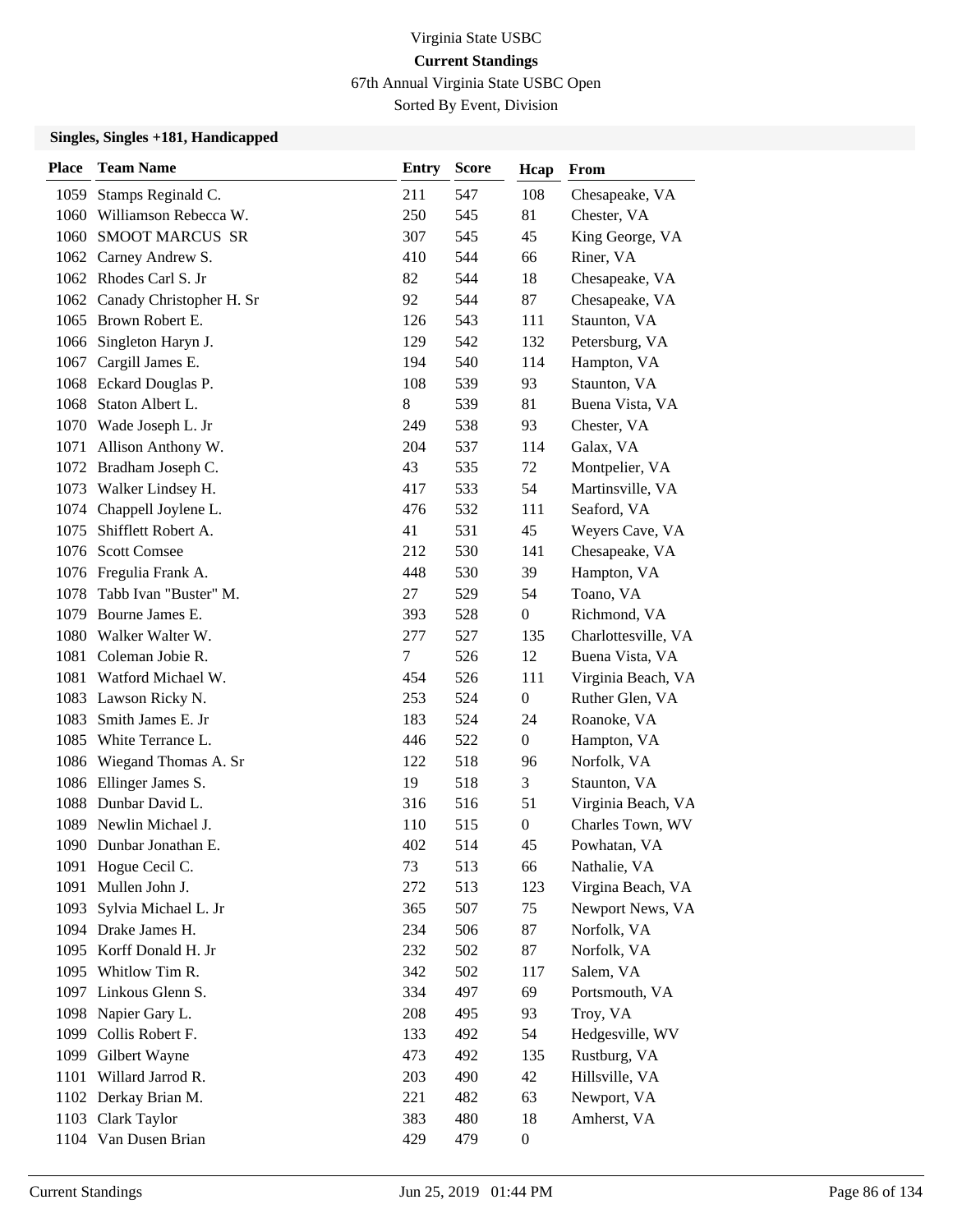67th Annual Virginia State USBC Open

Sorted By Event, Division

#### **Singles, Singles +181, Handicapped**

|      | <b>Place</b> Team Name           | Entry | <b>Score</b> | Hcap           | From                |
|------|----------------------------------|-------|--------------|----------------|---------------------|
|      | 1105 Eastwood Christopher M.     | 449   | 477          | 15             | Hampton, VA         |
|      | 1106 Nagel Ronald D. Jr          | 35    | 474          | $\overline{0}$ | Strasburg, VA       |
| 1107 | Furrule James V.                 | 243   | 471          | $\overline{0}$ | Norfolk, VA         |
| 1107 | Strickland Wilson D. Jr.         | 409   | 471          | 105            | Boydton, VA         |
| 1109 | Williams Laura A.                | 463   | 391          | $\overline{0}$ | Prince George, VA   |
|      | 1109 Koch Tyler N.               | 108   | 391          | $\overline{0}$ | Staunton, VA        |
|      | 1111 Orndorff Jennifer M.        | 407   | 353          | $\overline{0}$ | Stephens City, VA   |
|      | 1112 Jennings Nicole N.          | 430   | 342          | $\Omega$       | Altavista, VA       |
| 1113 | Brown Stewart L.                 | 221   | 341          | 45             | Newport, VA         |
|      | 1114 GUSLER DAVID JR             | 431   | 304          | $\overline{0}$ |                     |
|      | 1115 Gill Christopher A.         | 424   | 189          | $\overline{0}$ | Charlottesville, VA |
|      | The lowest score to cash is 725. |       |              |                |                     |

#### **Singles, Singles -180, Scratch**

| Place | <b>Team Name</b>      | Entry | <b>Score</b> | Hcap | From               |
|-------|-----------------------|-------|--------------|------|--------------------|
| 1     | Updike Ian            | 123   | 616          |      | Sterling, VA       |
|       | Wiggins James A.      | 77    | 556          |      | Chesapeake, VA     |
| 3     | Griggs John C. Sr     | 444   | 544          |      | Lanexa, VA         |
| 4     | Smith Tyrese          | 147   | 540          |      | N Dinwiddie, VA    |
| 5     | Rock Frederick S.     | 159   | 524          |      | Hampton, VA        |
| 6     | Martin Duchess E.     | 442   | 522          |      | Chesapeake, VA     |
|       | Wingfield Danny W. Jr | 136   | 520          |      | Forest, VA         |
| 8     | Webb Frank R. Jr.     | 285   | 519          |      | Poquoson, VA       |
| 9     | Newlin Michael E.     | 283   | 518          |      | Winchester, VA     |
| 10    | Thurman Robert C.     | 397   | 498          |      | Hardy, VA          |
| 11    | Holland Bill W.       | 64    | 496          |      | Glen Allen, VA     |
| 12    | Gaddis Colette G.     | 450   | 486          |      | Hampton, VA        |
| 13    | Williams Keith A.     | 147   | 483          |      | N Dinwiddie, VA    |
| 14    | Cox Emily P.          | 144   | 470          |      | N Dinwiddie, VA    |
| 15    | <b>Miller Derek</b>   | 415   | 458          |      | Bristol, VA        |
| 16    | Overby Deborah D.     | 369   | 452          |      | Midlothian, VA     |
| 17    | Chandler Sandy M.     | 414   | 450          |      | Carrollton, VA     |
| 18    | <b>BENNETT HELEN</b>  | 442   | 436          |      | Chesapeake, VA     |
| 19    | Newlin Darin S.       | 283   | 424          |      | Winchester, VA     |
| 20    | Matson Stephen L.     | 293   | 398          |      | Falling Waters, WV |
| 21    | Wright Mary H.        | 377   | 374          |      | Christiansburg, VA |
| 22    | Grant Feria M.        | 59    | 326          |      | Hopewell, VA       |
|       |                       |       |              |      |                    |

The lowest score to cash is 556.

|                        | <b>Place</b> Team Name |     | <b>Entry Score</b> | Hcap | From                |
|------------------------|------------------------|-----|--------------------|------|---------------------|
| 1 Leonard Tacarci M.   |                        | 434 | 2,179              |      | Yorktown, VA        |
| 2 Anderson Russell A.  |                        | 446 | 2,177              |      | Hampton, VA         |
| 2 Wiggins Perry L.     |                        | 477 | 2.177              |      | Portsmouth, VA      |
| 4 McDonnell Michael G. |                        | 375 | 2.167              |      | Waynesboro, VA      |
| 5 Dich Kenneth J.      |                        | 301 | 2.138              |      | North Chesterfield, |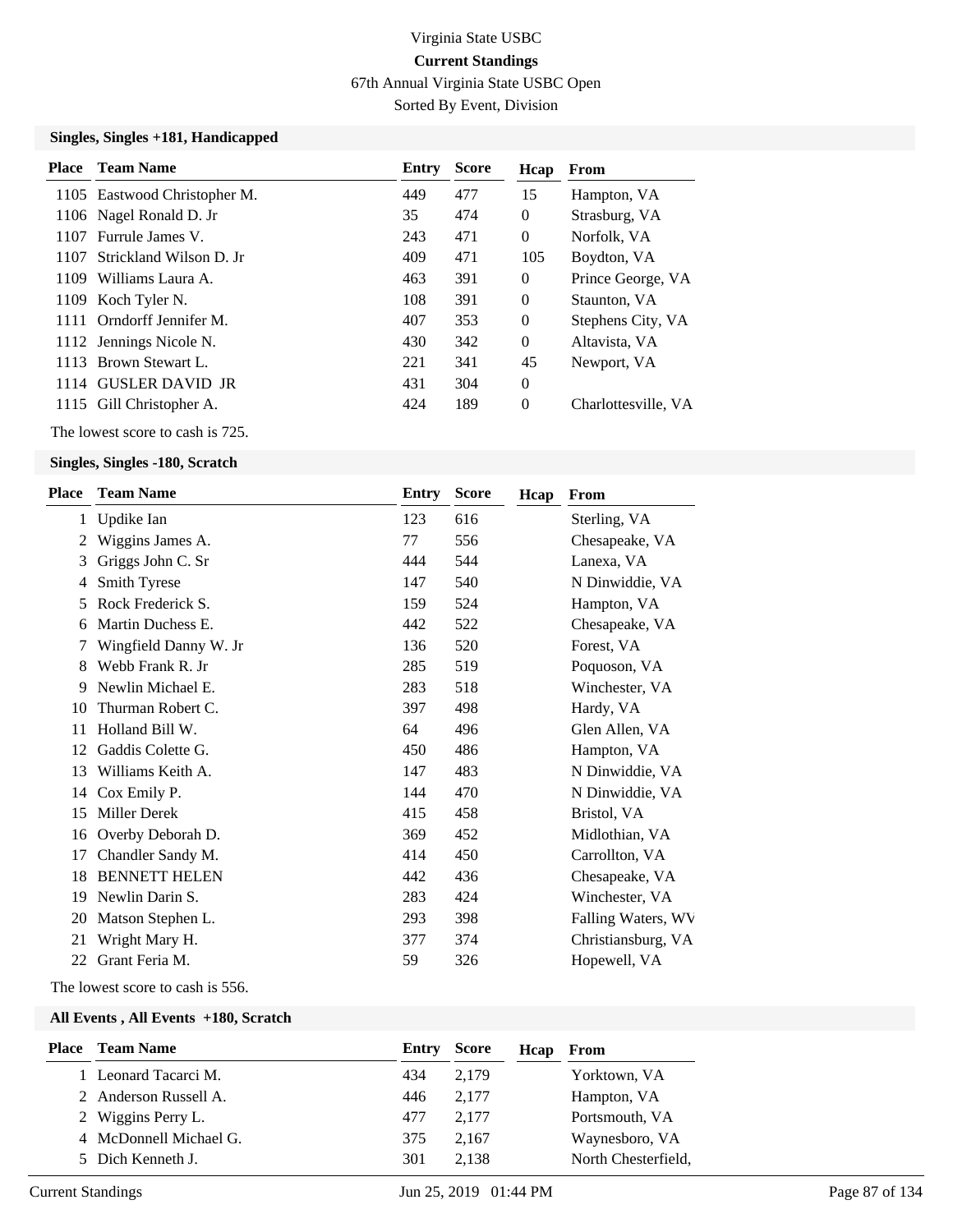67th Annual Virginia State USBC Open

Sorted By Event, Division

| <b>Place</b> | <b>Team Name</b>        | <b>Entry</b> | <b>Score</b> | Hcap | From               |
|--------------|-------------------------|--------------|--------------|------|--------------------|
|              | 6 Rinehart Tyler R.     | 376          | 2,128        |      | Waynesboro, VA     |
| 7            | Pancoast Steven P.      | 280          | 2,116        |      | Newport News, VA   |
| 8            | Humphrey Andrew M.      | 247          | 2,112        |      | Chester, VA        |
| 9            | Steadman Andrew C.      | 122          | 2,105        |      | Norfolk, VA        |
| 10           | Marshall James L.       | 193          | 2,083        |      | Dungannon, VA      |
| 11           | Franklin Brian P.       | 352          | 2,082        |      | Yorktown, VA       |
| 12           | Watson Blake C.         | 248          | 2,066        |      | Chester, VA        |
| 12           | Bisner Brandon M.       | 94           | 2,066        |      | Chesapeake, VA     |
| 14           | Tate Ira T. Jr          | 434          | 2,062        |      | Yorktown, VA       |
| 15           | Augustine Joseph D.     | 28           | 2,061        |      | Virginia Beach, VA |
| 15           | Gomez Joseph A.         | 292          | 2,061        |      | Virginia Beach, VA |
| 17           | Sours Joshua A.         | 282          | 2,057        |      | Winchester, VA     |
| 18           | Johnson Brandon D.      | 434          | 2,054        |      | Yorktown, VA       |
| 19           | Conner Jason W.         | 459          | 2,050        |      | Dublin, VA         |
| 20           | Chambers Lenzy D.       | 353          | 2,042        |      | Virginia Beach, VA |
| 21           | Jones David             | 443          | 2,036        |      | Newport News, VA   |
| 22           | Gant Walter L. Jr       | 226          | 2,033        |      | Bristow, VA        |
| 22           | McLane Thomas A.        | 182          | 2,033        |      | Lusby, MD          |
| 24           | Bolosan Chris L.        | 361          | 2,029        |      | Newport News, VA   |
| 25           | <b>Brawn Jake</b>       | 443          | 2,016        |      | Newport News, VA   |
| 25           | Harlow Michael "Alan"   | 31           | 2,016        |      | Palmyra, VA        |
| 27           | Butts Michael B.        | 367          | 2,010        |      | Newport News, VA   |
| 28           | Howell Robert D.        | 459          | 2,004        |      | Dublin, VA         |
| 29           | Craig Robbie M.         | 137          | 2,000        |      | Forest, VA         |
| 30           | Lewis Nicholas H.       | 94           | 1,995        |      | Chesapeake, VA     |
| 31           | Couch Matt R.           | 353          | 1,994        |      | Virginia Beach, VA |
|              | 32 Hatton Jesse T. III  | 180          | 1,991        |      | Lusby, MD          |
| 33           | Kubyako Nicholas A.     | 42           | 1,986        |      | Montpelier, VA     |
|              | 34 Lawhorn David W.     | 117          | 1,985        |      | Roanoke, VA        |
| 34           | Pancoast Andrew R.      | 280          | 1,985        |      | Newport News, VA   |
| 34           | Lavender Shawn E.       | 375          | 1,985        |      | Waynesboro, VA     |
| 37           | McCandless Joshua       | 352          | 1,980        |      | Yorktown, VA       |
|              | 37 Banks Cecil Jr       | $\mathbf{1}$ | 1,980        |      | Big Island, VA     |
|              | 39 Wiegand Thomas A. Jr | 122          | 1,975        |      | Norfolk, VA        |
| 40           | Hans Chris T.           | 376          | 1,974        |      | Waynesboro, VA     |
| 41           | Atkins Stephen D.       | 224          | 1,972        |      | Chesterfield, VA   |
|              | 42 Mills Brett A.       | 192          | 1,966        |      | Warrenton, VA      |
|              | 42 Retan Derek E.       | 444          | 1,966        |      | Lanexa, VA         |
| 44           | Avallone Michael G.     | 467          | 1,965        |      | Virginia Beach, VA |
| 44           | Turner Lisa F.          | 258          | 1,965        |      | Mechanicsville, VA |
| 44           | Wingfield Derek A.      | 136          | 1,965        |      | Forest, VA         |
| 47           | Williamson Cory E.      | 246          | 1,964        |      | Chester, VA        |
| 48           | Stevens Craig C.        | 350          | 1,961        |      | Virginia Beach, VA |
| 48           | McClung Shane M.        | 103          | 1,961        |      | Norfolk, VA        |
| 48           | Brownie Robert A.       | 186          | 1,961        |      | Chesterfield, VA   |
| 48           | Sheets Robert C.        | 362          | 1,961        |      | Newport News, VA   |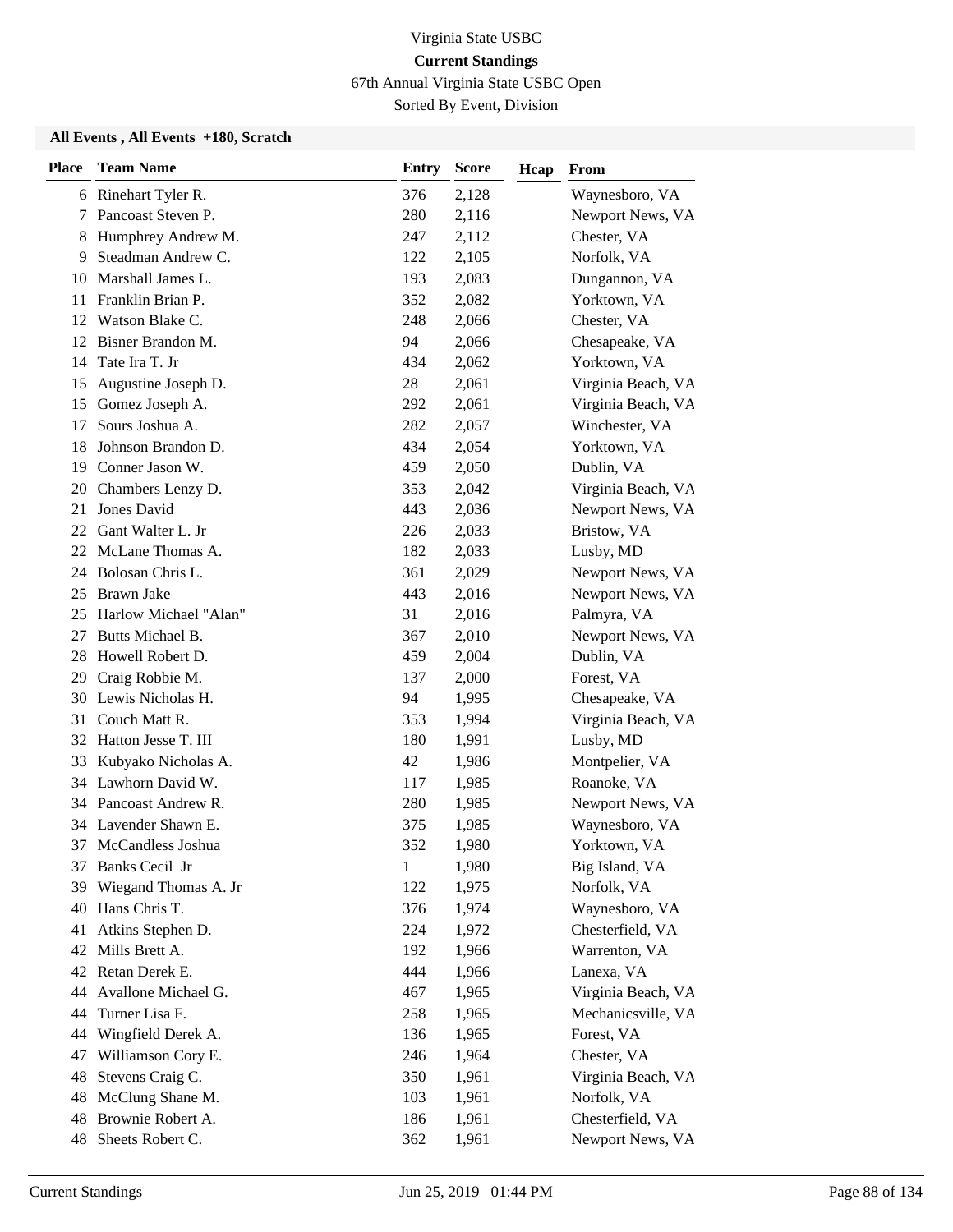67th Annual Virginia State USBC Open

Sorted By Event, Division

| <b>Place</b> | <b>Team Name</b>         | <b>Entry</b> | <b>Score</b> | Hcap | From                |
|--------------|--------------------------|--------------|--------------|------|---------------------|
|              | 52 Williamson Mark E.    | 248          | 1,960        |      | Chester, VA         |
| 53           | Flood Timothy L.         | 154          | 1,957        |      | Roanoke, VA         |
| 54           | Ferguson Kevin R.        | 103          | 1,954        |      | Norfolk, VA         |
| 55           | Brooks Steve A.          | 160          | 1,952        |      | Newport News, VA    |
| 55           | Tenan William E. Jr      | 355          | 1,952        |      | Hayes, VA           |
| 57           | Smith Michael B.         | 446          | 1,951        |      | Hampton, VA         |
| 58           | Tschupp Gregory A.       | 460          | 1,946        |      | Suffolk, VA         |
| 59           | Cox William C.           | 247          | 1,945        |      | Chester, VA         |
|              | 60 Coffey Derick A.      | 9            | 1,938        |      | Blue Ridge, VA      |
| 60           | Mallory Walter R.        | 368          | 1,938        |      | Midlothian, VA      |
| 62           | Grove Kevin L.           | 378          | 1,937        |      | Christiansburg, VA  |
| 63           | Woodruff Paul T.         | 42           | 1,936        |      | Montpelier, VA      |
|              | 64 McKinney Troy D.      | 352          | 1,935        |      | Yorktown, VA        |
| 64           | Rumbaugh Paul L. II      | 345          | 1,935        |      | Stafford, VA        |
| 66           | Pickett Kevin T.         | 202          | 1,934        |      | St. Stephens Church |
| 67           | Rankin York C. Jr        | 101          | 1,933        |      | White Plains, MD    |
| 68           | Hensley Nicholas E.      | 332          | 1,932        |      | Hampton, VA         |
| 69           | Wright Roland S. Jr      | 377          | 1,926        |      | Christiansburg, VA  |
| 69           | Muncher Brad             | 474          | 1,926        |      | Goode, VA           |
| 71           | Cubbage Jason B.         | 340          | 1,922        |      | Weyers Cave, VA     |
| 72           | White Terrance L.        | 446          | 1,918        |      | Hampton, VA         |
| 73           | Horton Ronald B.         | 376          | 1,916        |      | Waynesboro, VA      |
| 74           | Arehart Steven S.        | 375          | 1,915        |      | Waynesboro, VA      |
| 74           | Rowley Roger D.          | 328          | 1,915        |      | Nokesville, VA      |
| 76           | Gary Jonathan R.         | 352          | 1,914        |      | Yorktown, VA        |
| 76           | Davis Adam O.            | 346          | 1,914        |      | Newport News, VA    |
| 78           | DelRosario Ron A.        | 467          | 1,913        |      | Virginia Beach, VA  |
| 79           | Middleton Christopher P. | 353          | 1,908        |      | Virginia Beach, VA  |
| 80           | Glass Arlea K.           | 226          | 1,906        |      | Bristow, VA         |
| 81           | Redd Stanley E.          | 231          | 1,905        |      | Dinwiddie, VA       |
| 81           | Dixon Cleveland M.       | 414          | 1,905        |      | Carrollton, VA      |
| 83           | Gray Tyler L.            | 282          | 1,904        |      | Winchester, VA      |
|              | 84 Pierchal Todd M.      | 248          | 1,903        |      | Chester, VA         |
|              | 84 Overby Troy T. Sr     | 368          | 1,903        |      | Midlothian, VA      |
|              | 84 Cash Brandon S.       | 448          | 1,903        |      | Hampton, VA         |
| 87           | Myers James L. II        | 162          | 1,902        |      | Fredericksburg, VA  |
| 88           | Jackson Jacob            | 397          | 1,900        |      | Hardy, VA           |
| 89           | Allman Dallas W.         | 448          | 1,896        |      | Hampton, VA         |
| 89           | Lee Jimmy D.             | 331          | 1,896        |      | Broadway, VA        |
| 91           | Bain Tommy D. Jr         | 295          | 1,895        |      | Hampton, VA         |
|              | 92 Wade B. Neil          | 249          | 1,893        |      | Chester, VA         |
| 92           | Griffin Vernon N.        | 447          | 1,893        |      | Hampton, VA         |
|              | 94 Verner Chris A.       | 459          | 1,892        |      | Dublin, VA          |
| 95           | Lett Michael S.          | 135          | 1,888        |      | Newport News, VA    |
|              | 96 Debord Daniel W.      | 301          | 1,887        |      | North Chesterfield, |
| 97           | Smith Mike               | 248          | 1,885        |      | Chester, VA         |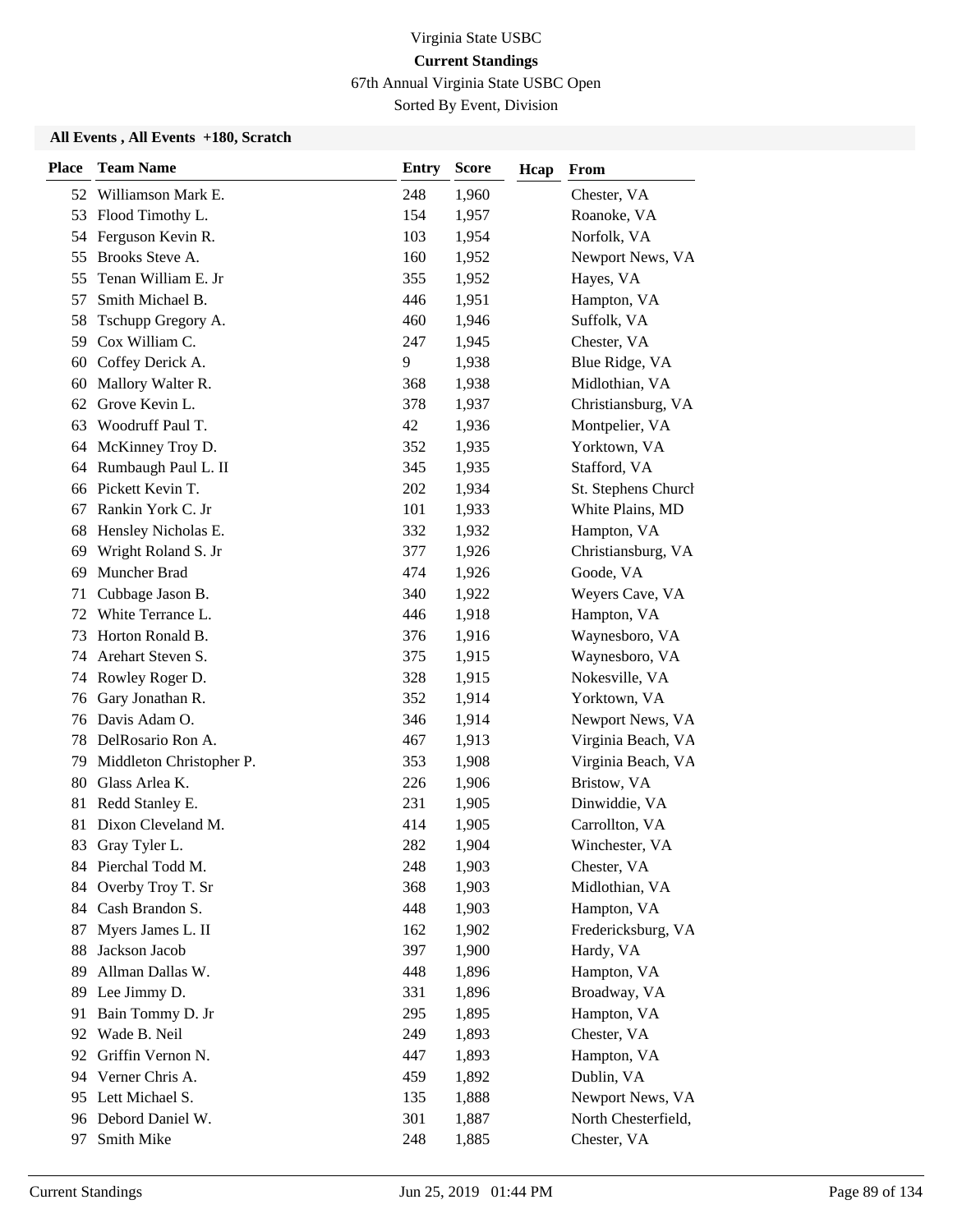67th Annual Virginia State USBC Open

Sorted By Event, Division

| <b>Place</b> | <b>Team Name</b>            | <b>Entry</b> | <b>Score</b> | Hcap | From                |
|--------------|-----------------------------|--------------|--------------|------|---------------------|
|              | 98 Zentner John P.          | 345          | 1,884        |      | Stafford, VA        |
| 99           | Frady Kevin B.              | 275          | 1,883        |      | Lynchburg, VA       |
| 99           | Orfield Robert D.           | 186          | 1,883        |      | Chesterfield, VA    |
|              | 99 Cooper Maurice M.        | 388          | 1,883        |      | Ft Lee, VA          |
|              | 102 Head Kevin L.           | 340          | 1,880        |      | Weyers Cave, VA     |
| 102          | Phelps Marcus C.            | 334          | 1,880        |      | Portsmouth, VA      |
|              | 102 Faughnan David P.       | 144          | 1,880        |      | N Dinwiddie, VA     |
|              | 105 Ferrell Wayne           | 162          | 1,878        |      | Fredericksburg, VA  |
|              | 105 Cole Kevin W.           | 226          | 1,878        |      | Bristow, VA         |
| 107          | Dineen Joseph A.            | 447          | 1,877        |      | Hampton, VA         |
| 108          | Currier Shawn L.            | 137          | 1,876        |      | Forest, VA          |
|              | 109 Cox Brandyn J.          | 145          | 1,873        |      | N Dinwiddie, VA     |
|              | 109 Edmonds Stephen C.      | 145          | 1,873        |      | N Dinwiddie, VA     |
| 111          | Byer Timmothy G.            | 298          | 1,872        |      | Covington, VA       |
|              | 112 Arnett Charles D.       | 361          | 1,871        |      | Newport News, VA    |
|              | 113 Lisk Tyler D.           | 459          | 1,870        |      | Dublin, VA          |
|              | 114 Elliott Paul A.         | 360          | 1,867        |      | Harrisonburg, VA    |
|              | 115 Shideler Travis W.      | 404          | 1,865        |      | Yorktown, VA        |
|              | 116 Spoor Craig A.          | 202          | 1,861        |      | St. Stephens Church |
|              | 117 Banicky Melany A.       | 188          | 1,856        |      | Aulander, NC        |
| 118          | Stowe Jeryl D.              | 115          | 1,855        |      | Stuart, VA          |
| 119          | Layne Aaron F.              | 224          | 1,854        |      | Chesterfield, VA    |
|              | 120 Carter Jon J.           | 276          | 1,851        |      | Mt Crawford, VA     |
| 121          | <b>Brads Chris</b>          | 31           | 1,849        |      | Palmyra, VA         |
|              | 122 Reynolds Chelsea L.     | 31           | 1,848        |      | Palmyra, VA         |
|              | 122 Foster Ronald           | 299          | 1,848        |      | Stafford, VA        |
| 124          | Hodges Thomas S.            | 331          | 1,847        |      | Broadway, VA        |
| 125          | Johnson Daniel B. Sr        | 42           | 1,843        |      | Montpelier, VA      |
|              | 126 Hope Gordon B. III      | 188          | 1,842        |      | Aulander, NC        |
|              | 126 Discioscia Sara R.      | 434          | 1,842        |      | Yorktown, VA        |
|              | 128 Landrum Ray R. Jr       | 229          | 1,841        |      | Fredericksburg, VA  |
|              | 129 Hartsell Tyler M.       | 249          | 1,839        |      | Chester, VA         |
|              | 130 Smith Bobby J.          | 340          | 1,838        |      | Weyers Cave, VA     |
|              | 131 Lacy John B. Jr         | 258          | 1,836        |      | Mechanicsville, VA  |
|              | 132 Jackson Raymond L. III  | 246          | 1,835        |      | Chester, VA         |
|              | 133 Palmer Jesse W. JE      | 344          | 1,832        |      | Appomattox, VA      |
|              | 134 Stuart Vince L.         | 275          | 1,830        |      | Lynchburg, VA       |
|              | 134 Heath Michael "Mike" E. | 447          | 1,830        |      | Hampton, VA         |
|              | 136 Sailor Brian A.         | 415          | 1,827        |      | Bristol, VA         |
|              | 136 Parker Richmond L.      | 388          | 1,827        |      | Ft Lee, VA          |
|              | 138 Pack Ronnie W.          | 285          | 1,825        |      | Poquoson, VA        |
|              | 139 Heflin Tom H.           | 331          | 1,824        |      | Broadway, VA        |
| 139          | Marcus Skyler M. Sr         | 268          | 1,824        |      | Richmond, VA        |
|              | 141 Williamson Michael C.   | 245          | 1,818        |      | Chester, VA         |
|              | 142 Mcdaniel Tyler C.       | 176          | 1,813        |      | Chester, VA         |
|              | 143 Leonard Raymond J.      | 117          | 1,812        |      | Roanoke, VA         |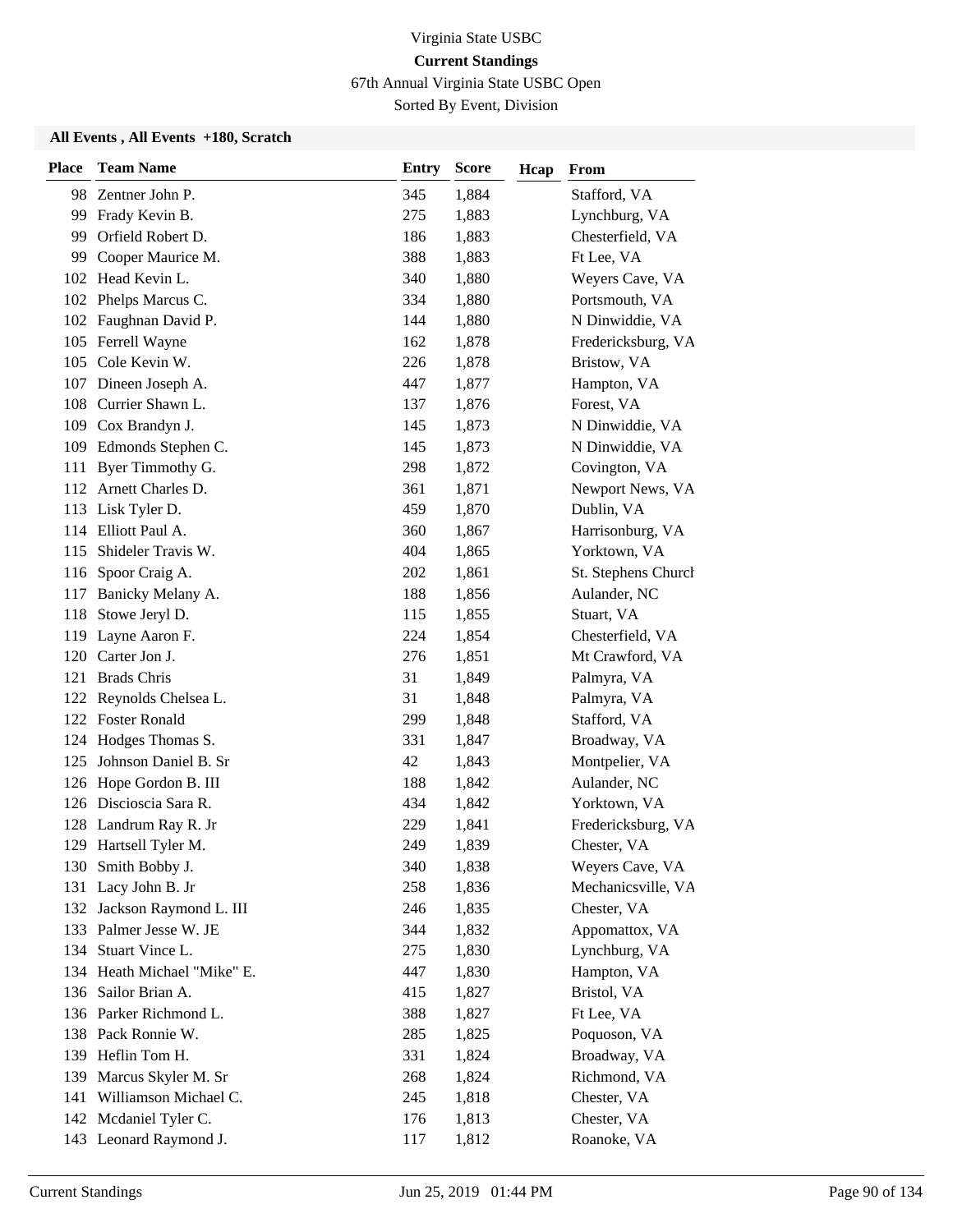67th Annual Virginia State USBC Open

Sorted By Event, Division

| <b>Place</b> | <b>Team Name</b>                 | <b>Entry</b> | <b>Score</b> | Hcap | From                |
|--------------|----------------------------------|--------------|--------------|------|---------------------|
|              | 144 Hamby James M.               | 376          | 1,811        |      | Waynesboro, VA      |
|              | 144 Lambert Kenneth D.           | 360          | 1,811        |      | Harrisonburg, VA    |
|              | 146 Johnson Charles L.           | 275          | 1,809        |      | Lynchburg, VA       |
| 147          | Simpson Larry A.                 | 245          | 1,807        |      | Chester, VA         |
| 147          | Crandall Jack R.                 | 344          | 1,807        |      | Appomattox, VA      |
| 149          | Campbell Charles M.              | 447          | 1,806        |      | Hampton, VA         |
| 150          | <b>Updike Ralph</b>              | 123          | 1,805        |      | Sterling, VA        |
|              | 151 Felmeten Andrew D.           | 157          | 1,804        |      | Newport News, VA    |
| 151          | Stike Terry W.                   | 377          | 1,804        |      | Christiansburg, VA  |
| 153          | Bryant Jeremiah R.               | 417          | 1,803        |      | Martinsville, VA    |
| 154          | Scott Ashley T.                  | 189          | 1,801        |      | Aulander, NC        |
|              | 155 Martin Warren A.             | 442          | 1,799        |      | Chesapeake, VA      |
|              | 156 Perdue Daryl K.              | 162          | 1,795        |      | Fredericksburg, VA  |
|              | 157 Perry Charles V. Jr          | 94           | 1,792        |      | Chesapeake, VA      |
|              | 157 Picariello Joe E.            | 292          | 1,792        |      | Virginia Beach, VA  |
| 159          | Jacobs Daveron L.                | 209          | 1,785        |      | Chesapeake, VA      |
|              | 159 Binkert Gino D.              | 48           | 1,785        |      | Culpeper, VA        |
| 159          | Collins Ryon M.                  | 375          | 1,785        |      | Waynesboro, VA      |
|              | 162 Hall Darrick L.              | 371          | 1,784        |      | Midlothian, VA      |
|              | 162 Parrish Eric                 | 258          | 1,784        |      | Mechanicsville, VA  |
| 164          | Smith Adam M.                    | 258          | 1,783        |      | Mechanicsville, VA  |
|              | 164 Donathan William L.          | 401          | 1,783        |      | Christiansbrg, VA   |
|              | 166 Brooks Leo N.                | 148          | 1,781        |      | N Dinwiddie, VA     |
|              | 167 Blevins James T.             | 9            | 1,778        |      | Blue Ridge, VA      |
| 168          | Walker Ronald M.                 | 402          | 1,777        |      | Powhatan, VA        |
| 169          | Hunt Keith A.                    | 415          | 1,776        |      | Bristol, VA         |
| 169          | Durrer Richard W.                | 424          | 1,776        |      | Charlottesville, VA |
| 169          | Holofchak Chris                  | 136          | 1,776        |      | Forest, VA          |
| 169          | Wingfield Danny W. Sr            | 136          | 1,776        |      | Forest, VA          |
| 169          | Newlin Randy S.                  | 283          | 1,776        |      | Winchester, VA      |
| 174          | Hickman P Phillip                | 245          | 1,775        |      | Chester, VA         |
|              | 175 Banicky John D.              | 188          | 1,773        |      | Aulander, NC        |
|              | 175 Graves Curtis L.             | 388          | 1,773        |      | Ft Lee, VA          |
| 177          | Montgomery Will C.               | 9            | 1,772        |      | Blue Ridge, VA      |
| 177          | Farley Brian K.                  | 189          | 1,772        |      | Aulander, NC        |
|              | 179 Papaleo Anthony V.           | 186          | 1,771        |      | Chesterfield, VA    |
| 180          | Dillingham Jake T.               | 19           | 1,769        |      | Staunton, VA        |
| 181          | Govan Colin M. IV                | 362          | 1,767        |      | Newport News, VA    |
|              | 182 Martin David W.              | 60           | 1,766        |      | Hertford, NC        |
|              | 182 Brooks Jim R.                | 346          | 1,766        |      | Newport News, VA    |
| 184          | Stowe Jeff D.                    | 334          | 1,765        |      | Portsmouth, VA      |
| 185          | Williamson Rebecca W.            | 250          | 1,764        |      | Chester, VA         |
|              | 186 Barnette Tony L.             | 268          | 1,762        |      | Richmond, VA        |
|              | 187 Poindexter-Greene Daneyta L. | 268          | 1,761        |      | Richmond, VA        |
|              | 188 Kenny Bud                    | 467          | 1,760        |      | Virginia Beach, VA  |
|              | 188 Hawk Daniel E.               | 189          | 1,760        |      | Aulander, NC        |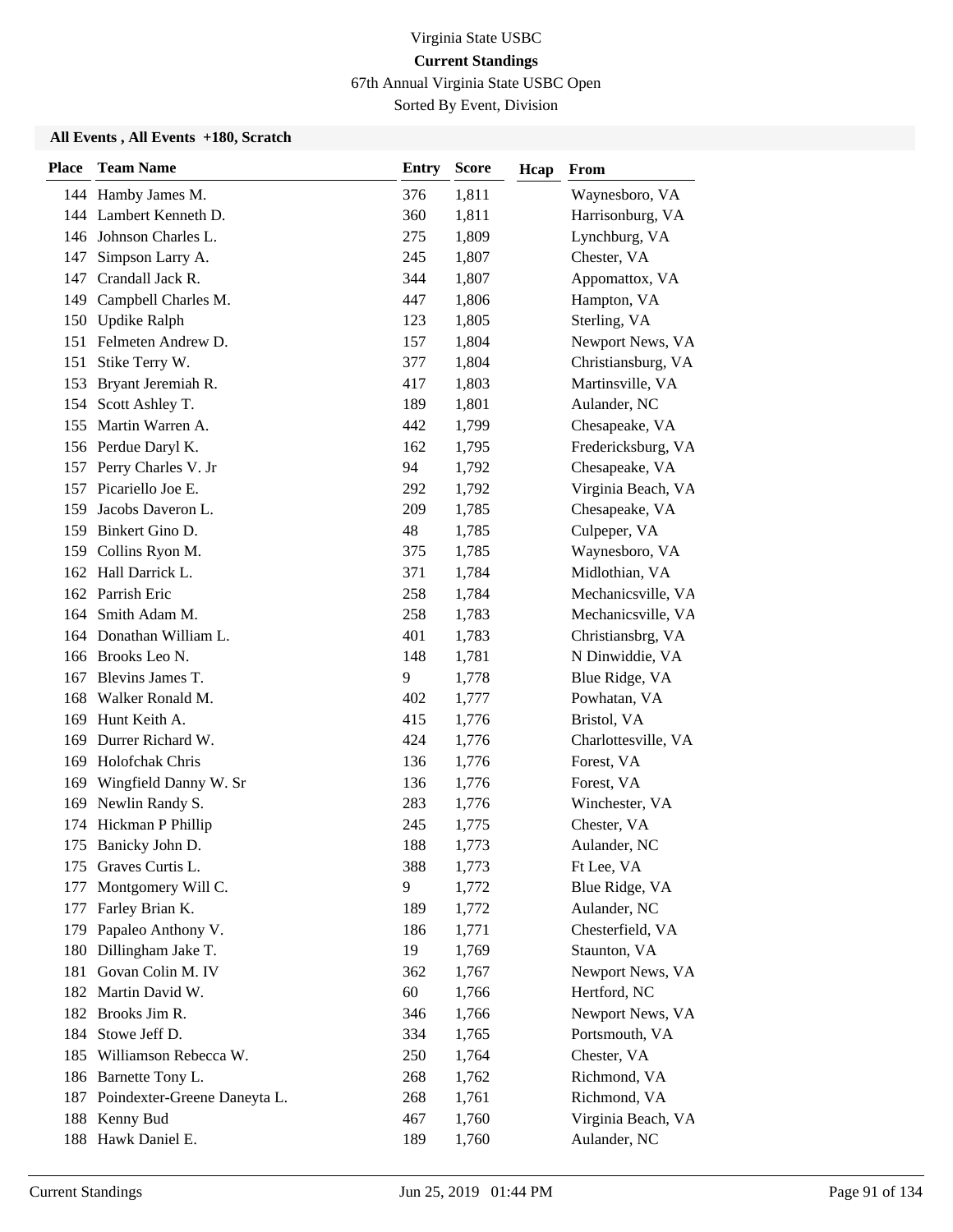67th Annual Virginia State USBC Open

Sorted By Event, Division

| <b>Place</b> | <b>Team Name</b>          | <b>Entry</b> | <b>Score</b> | Hcap | From                |
|--------------|---------------------------|--------------|--------------|------|---------------------|
|              | 190 Napier Thomas A. Jr   | 245          | 1,758        |      | Chester, VA         |
|              | 190 Blanton Jon D.        | 345          | 1,758        |      | Stafford, VA        |
| 192          | Sharp Andrea              | 345          | 1,757        |      | Stafford, VA        |
| 192          | Sook Tim R.               | 94           | 1,757        |      | Chesapeake, VA      |
|              | 194 Dalton Steven W.      | 42           | 1,756        |      | Montpelier, VA      |
| 195          | Bradley Scott J.          | 378          | 1,755        |      | Christiansburg, VA  |
| 196          | Craft Jason R.            | 420          | 1,754        |      | Covington, VA       |
|              | 197 Christian Cory A.     | 451          | 1,753        |      | Hampton, VA         |
| 198          | Short Justin A.           | 31           | 1,751        |      | Palmyra, VA         |
|              | 198 Chocklett Benjamin T. | 160          | 1,751        |      | Newport News, VA    |
|              | 198 Brill Earl M.         | 282          | 1,751        |      | Winchester, VA      |
|              | 201 Cash Casey N.         | 149          | 1,750        |      | Stuarts Draft, VA   |
|              | 202 Bland Kevin R.        | 145          | 1,749        |      | N Dinwiddie, VA     |
| 203          | Szamborski William J.     | 238          | 1,745        |      | Bethesda, MD        |
| 204          | Cruz Joseph R.            | 188          | 1,744        |      | Aulander, NC        |
|              | 205 Bentley Dewey T. Jr   | 249          | 1,741        |      | Chester, VA         |
|              | 205 Bayes Vincent L.      | 344          | 1,741        |      | Appomattox, VA      |
| 205          | Pigg Ryan W.              | 381          | 1,741        |      | Amherst, VA         |
|              | 208 Hall Kevin L.         | 239          | 1,740        |      | Bethesda, MD        |
| 209          | Murray Hickey J. Jr       | 238          | 1,739        |      | Bethesda, MD        |
| 209          | Manuel Troy F.            | 137          | 1,739        |      | Forest, VA          |
| 211          | Griffin Kelly A.          | 181          | 1,738        |      | Lusby, MD           |
|              | 212 Kalaikai Blake M.     | 468          | 1,737        |      | Virginia Beach, VA  |
|              | 213 Carney David A.       | 355          | 1,735        |      | Hayes, VA           |
|              | 214 Atwood Brandon D.     | 263          | 1,733        |      | Hampton, VA         |
| 215          | Jones Kasonn M.           | 344          | 1,730        |      | Appomattox, VA      |
|              | 216 Adams Wes             | 193          | 1,729        |      | Dungannon, VA       |
|              | 216 Comer Christopher     | 43           | 1,729        |      | Montpelier, VA      |
|              | 216 Moloney James M.      | 468          | 1,729        |      | Virginia Beach, VA  |
|              | 216 Britt Skyler J.       | 159          | 1,729        |      | Hampton, VA         |
| 220          | Hart Jason A.             | 203          | 1,727        |      | Hillsville, VA      |
| 221          | McLane Jerry G.           | 182          | 1,726        |      | Lusby, MD           |
|              | 221 BENNETT VINCENT       | 442          | 1,726        |      | Chesapeake, VA      |
| 223          | Moore Thomas P.           | 285          | 1,725        |      | Poquoson, VA        |
|              | 224 Overton Jessica N.    | 477          | 1,724        |      | Portsmouth, VA      |
|              | 224 Beshures Edward J.    | 460          | 1,724        |      | Suffolk, VA         |
|              | 226 Harris Donnie R.      | 347          | 1,723        |      | Forest, VA          |
| 227          | Heard John D.             | 299          | 1,718        |      | Stafford, VA        |
| 227          | McLane Michael A.         | 182          | 1,718        |      | Lusby, MD           |
| 229          | Turner George M.          | 424          | 1,714        |      | Charlottesville, VA |
| 230          | Myers John C. Jr          | 347          | 1,713        |      | Forest, VA          |
| 231          | Ledger Jeff W.            | 390          | 1,712        |      | Farmville, VA       |
| 232          | Williams Chris C.         | 291          | 1,711        |      | Rice, VA            |
| 233          | Luther Jeffery H.         | 117          | 1,704        |      | Roanoke, VA         |
| 233          | Spencer Gail H.           | 417          | 1,704        |      | Martinsville, VA    |
| 235          | Ahlgrim Keith A.          | 43           | 1,700        |      | Montpelier, VA      |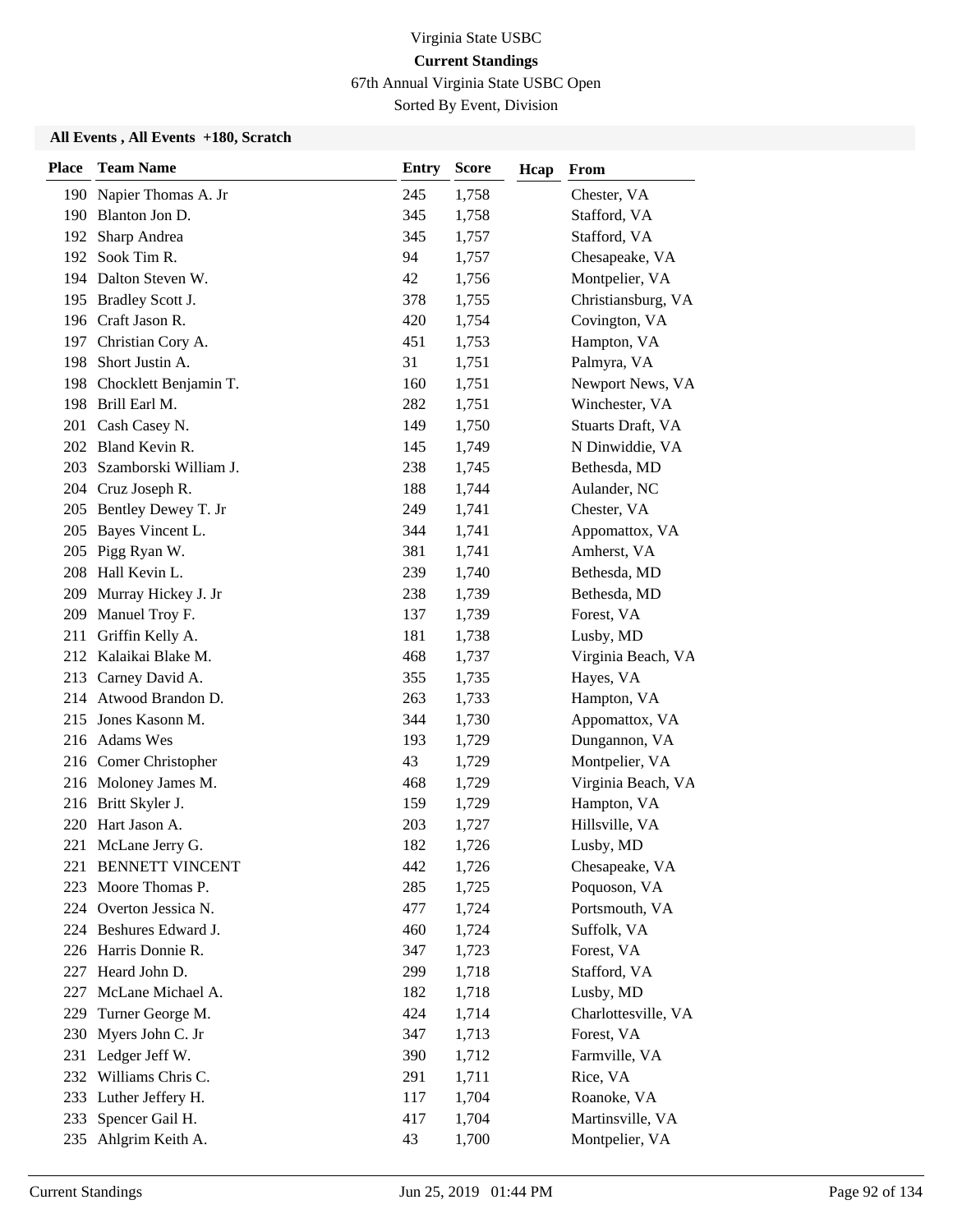67th Annual Virginia State USBC Open

Sorted By Event, Division

| <b>Place</b> | <b>Team Name</b>               | <b>Entry</b> | <b>Score</b><br>Hcap | From                |
|--------------|--------------------------------|--------------|----------------------|---------------------|
| 235          | Jeffries Skipper A.            | 48           | 1,700                | Culpeper, VA        |
| 237          | Rengers Vickie B.              | 224          | 1,698                | Chesterfield, VA    |
| 237          | Sova Walter H. Jr              | 347          | 1,698                | Forest, VA          |
| 237          | MONTGOMERY WAYNE               | 427          | 1,698                |                     |
| 240          | Summers Donald D. Jr           | 460          | 1,697                | Suffolk, VA         |
| 240          | Williams Albert G. Sr          | 148          | 1,697                | N Dinwiddie, VA     |
| 242          | Thompson Frank A.              | 299          | 1,696                | Stafford, VA        |
|              | 242 Hawkins Anita M.           | 477          | 1,696                | Portsmouth, VA      |
|              | 244 Ramsey Andrew              | 391          | 1,695                | Meherrin, VA        |
| 245          | Jones Darren W.                | 180          | 1,693                | Lusby, MD           |
|              | 246 Butts James V. Jr          | 293          | 1,692                | Falling Waters, WV  |
|              | 247 Moore Johnnie E.           | 270          | 1,691                | Henrico, VA         |
| 247          | Hinkle Craig W.                | 402          | 1,691                | Powhatan, VA        |
| 249          | Kerzic Joseph M.               | 180          | 1,689                | Lusby, MD           |
| 250          | Szamborski Brian E.            | 238          | 1,688                | Bethesda, MD        |
|              | 250 Bourne James E.            | 393          | 1,688                | Richmond, VA        |
|              | 252 Ellinger James S.          | 19           | 1,686                | Staunton, VA        |
| 253          | Rizzo Michael A.               | 328          | 1,685                | Nokesville, VA      |
| 254          | Wilson Brian K.                | 186          | 1,683                | Chesterfield, VA    |
|              | 255 Campbell Robert L.         | 137          | 1,682                | Forest, VA          |
| 255          | Thornton James E. Jr           | 393          | 1,682                | Richmond, VA        |
| 257          | Ahner Ashby F.                 | 450          | 1,681                | Hampton, VA         |
| 258          | Jones Woody V.                 | 301          | 1,680                | North Chesterfield, |
|              | 259 Firman George "Nate" N. Sr | 476          | 1,679                | Seaford, VA         |
|              | 260 Fregulia Frank A.          | 448          | 1,677                | Hampton, VA         |
|              | 260 Cox Billy J.               | 247          | 1,677                | Chester, VA         |
| 262          | Walker Andre M. Sr             | 368          | 1,676                | Midlothian, VA      |
| 263          | Glass Bernard R.               | 226          | 1,675                | Bristow, VA         |
| 263          | Creel James M.                 | 180          | 1,675                | Lusby, MD           |
| 265          | Hal Adrienne B.                | 368          | 1,673                | Midlothian, VA      |
| 266          | O'Neill Ryan T.                | 181          | 1,670                | Lusby, MD           |
|              | 266 Washington Michael B.      | 101          | 1,670                | White Plains, MD    |
|              | 268 Adams Steven E.            | 176          | 1,668                | Chester, VA         |
| 269          | Rountree Gary X. Sr            | 210          | 1,667                | Chesapeake, VA      |
| 270          | James Guy Jeff                 | 355          | 1,665                | Hayes, VA           |
| 270          | Mento Samuel A.                | 444          | 1,665                | Lanexa, VA          |
| 272          | Spellman G. Michael            | 460          | 1,662                | Suffolk, VA         |
| 272          | Baez Rebecca L.                | 334          | 1,662                | Portsmouth, VA      |
| 272          | WOJCIECHOWSKI SCOTT            | 210          | 1,662                | Chesapeake, VA      |
| 275          | MONBECK BRIAN                  | 346          | 1,661                | Newport News, VA    |
| 276          | Eastridge Christopher C.       | 294          | 1,660                | Christiansburg, VA  |
| 276          | DelRosario Lorena C.           | 468          | 1,660                | Virginia Beach, VA  |
|              | 276 Riley Harvey R.            | 358          | 1,660                | Salem, VA           |
| 279          | Millard James A.               | 101          | 1,659                | White Plains, MD    |
| 280          | Shifflett Scott E.             | 331          | 1,658                | Broadway, VA        |
|              | 281 Morlan Joseph R.           | 449          | 1,657                | Hampton, VA         |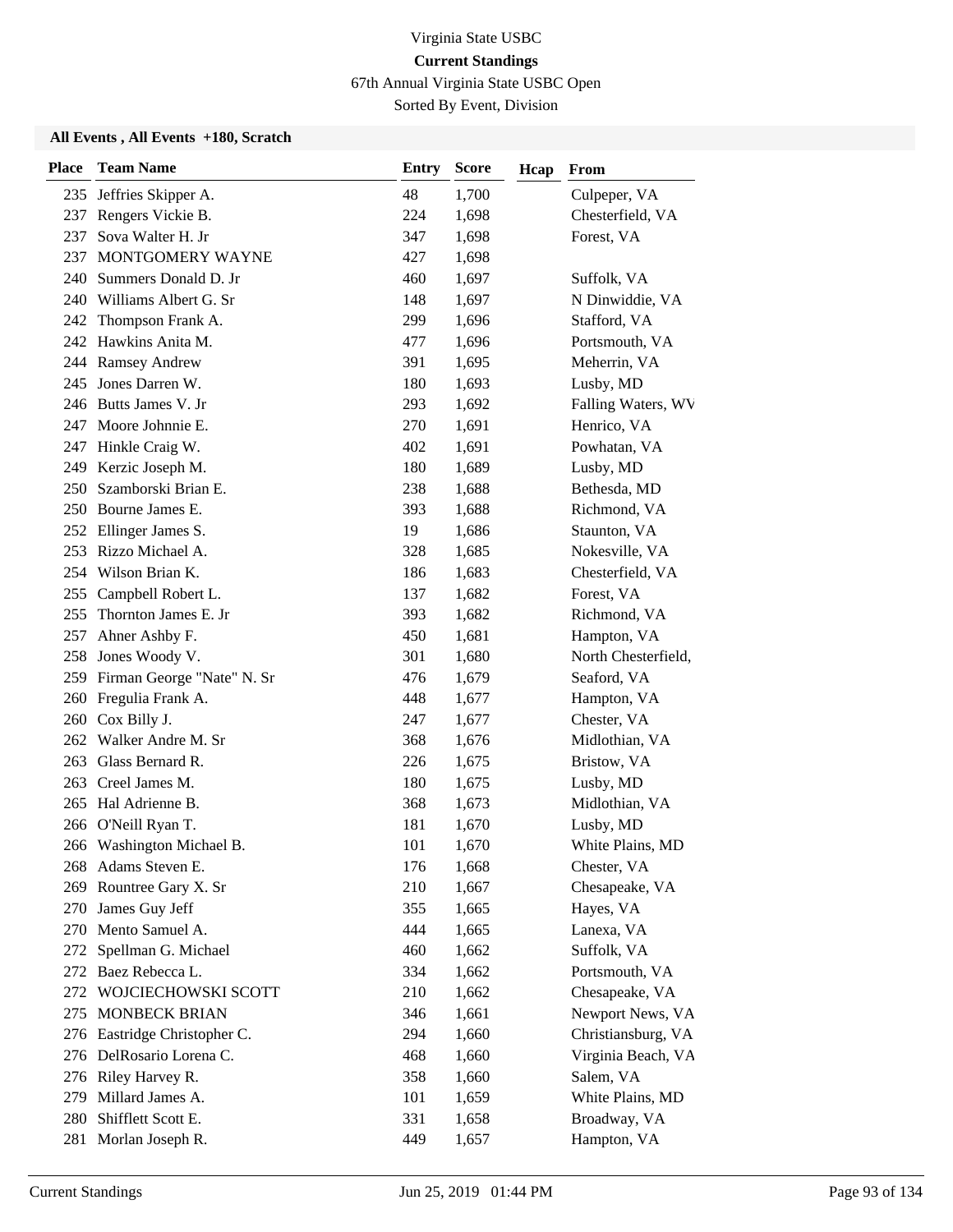67th Annual Virginia State USBC Open

Sorted By Event, Division

| <b>Place</b> | <b>Team Name</b>           | <b>Entry</b> | <b>Score</b><br>Hcap | From                |
|--------------|----------------------------|--------------|----------------------|---------------------|
| 282          | Williams Danny R.          | 291          | 1,654                | Rice, VA            |
| 283          | Rakes Michael A.           | 162          | 1,652                | Fredericksburg, VA  |
| 284          | Carter Derek W.            | 43           | 1,650                | Montpelier, VA      |
|              | 285 Linkous Jerry R.       | 294          | 1,649                | Christiansburg, VA  |
|              | 286 Griffin Allen L.       | 358          | 1,648                | Salem, VA           |
| 287          | Cresic Robert L.           | 367          | 1,646                | Newport News, VA    |
| 287          | Pratt Chad A.              | 449          | 1,646                | Hampton, VA         |
|              | 289 Ott Ryan L.            | 293          | 1,645                | Falling Waters, WV  |
|              | 290 Dixon Tim              | 414          | 1,644                | Carrollton, VA      |
| 291          | McDonald George W.         | 275          | 1,643                | Lynchburg, VA       |
| 292          | Walsh Daniel A. Jr         | 181          | 1,642                | Lusby, MD           |
|              | 293 Oller Gilbert R.       | 467          | 1,641                | Virginia Beach, VA  |
|              | 294 Bass-Campbell Dawn N.  | 450          | 1,638                | Hampton, VA         |
|              | 294 Fox Curt D.            | 476          | 1,638                | Seaford, VA         |
|              | 296 Perkerson Derrick T.   | 148          | 1,637                | N Dinwiddie, VA     |
|              | 297 Negron Cristopher D.   | 451          | 1,635                | Hampton, VA         |
| 298          | Johnson Alan M.            | 371          | 1,634                | Midlothian, VA      |
| 298          | Crawford Ira L.            | 144          | 1,634                | N Dinwiddie, VA     |
|              | 300 Crisp Oscar L.         | 159          | 1,633                | Hampton, VA         |
|              | 300 Smith David S.         | 189          | 1,633                | Aulander, NC        |
|              | 302 Lambert Bradley S.     | 360          | 1,631                | Harrisonburg, VA    |
| 303          | Coffey Allen W.            | 9            | 1,630                | Blue Ridge, VA      |
|              | 304 Foor Robert L.         | 239          | 1,629                | Bethesda, MD        |
|              | 305 Davis John C.          | 451          | 1,628                | Hampton, VA         |
| 306          | TISMAN MICHAEL             | 427          | 1,624                |                     |
| 306          | Thomas Charles W.          | 355          | 1,624                | Hayes, VA           |
|              | 306 Campbell Clayton J. Jr | 150          | 1,624                | Stuarts Draft, VA   |
|              | 309 Phelps Tony E.         | 181          | 1,623                | Lusby, MD           |
|              | 310 Hice Jason A.          | 448          | 1,622                | Hampton, VA         |
| 311          | Hairfield Destiny N.       | 176          | 1,616                | Chester, VA         |
| 312          | Carico Adam L.             | 203          | 1,615                | Hillsville, VA      |
|              | 313 Carter William M.      | 246          | 1,613                | Chester, VA         |
|              | 314 Smith James E. Jr      | 183          | 1,607                | Roanoke, VA         |
| 315          | Moore Michael L.           | 160          | 1,606                | Newport News, VA    |
| 315          | <b>Rust R Craig</b>        | 301          | 1,606                | North Chesterfield, |
| 317          | Rainey William S.          | 147          | 1,603                | N Dinwiddie, VA     |
| 318          | Turner Pete A.             | 293          | 1,601                | Falling Waters, WV  |
|              | 319 Creasman Olas G. Jr    | 285          | 1,599                | Poquoson, VA        |
|              | 319 Linkous Glenn S.       | 334          | 1,599                | Portsmouth, VA      |
| 321          | Jones Milton E.            | 388          | 1,598                | Ft Lee, VA          |
|              | 322 West Thomas W. Sr      | 451          | 1,597                | Hampton, VA         |
| 323          | Smith Terence T.           | 147          | 1,593                | N Dinwiddie, VA     |
| 324          | Reeb Stephen L.            | 353          | 1,592                | Virginia Beach, VA  |
|              | 325 Lykes Trenton J.       | 148          | 1,590                | N Dinwiddie, VA     |
|              | 326 McLane Laurie M.       | 182          | 1,588                | Lusby, MD           |
|              | 327 Chase Richard T.       | 160          | 1,586                | Newport News, VA    |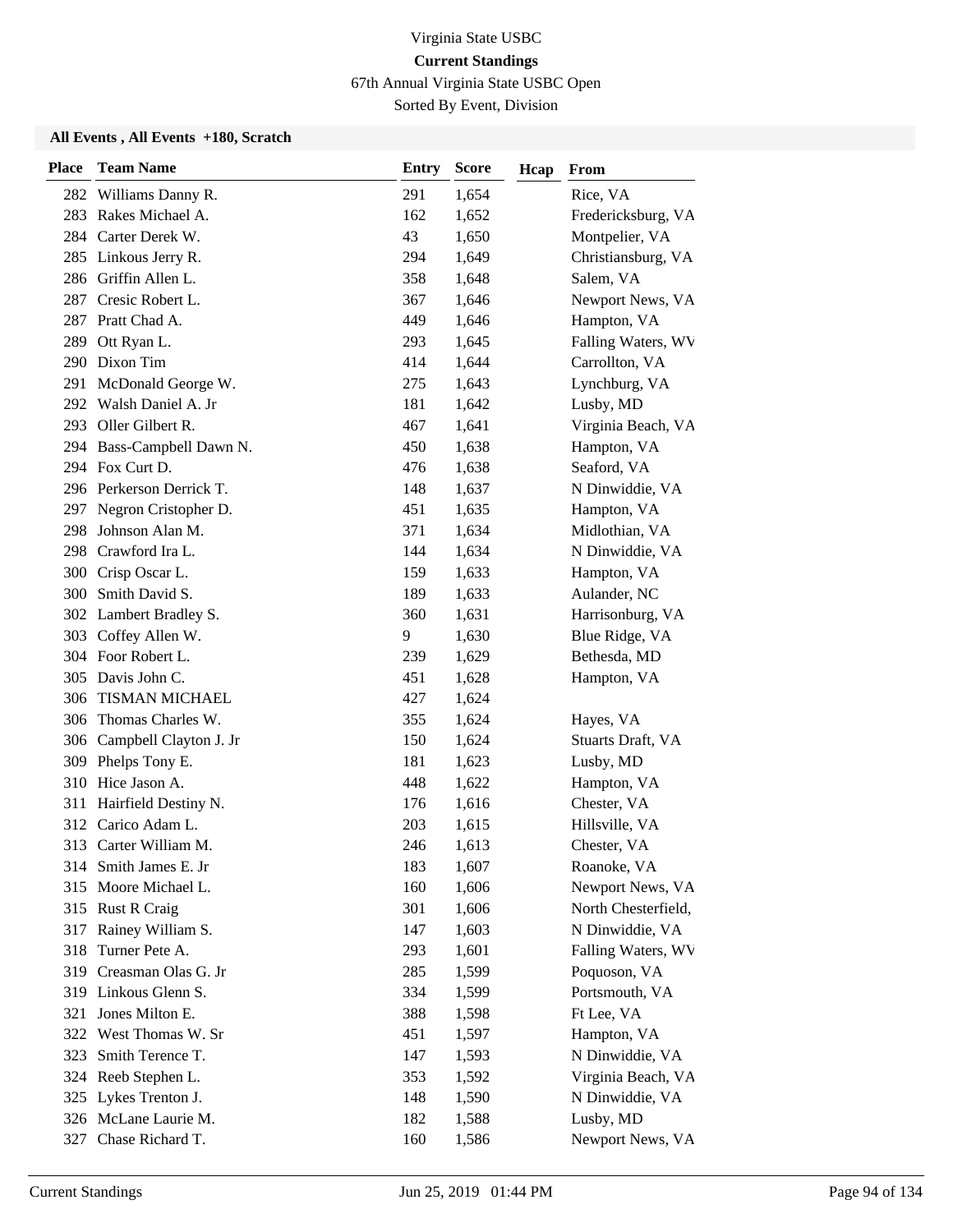67th Annual Virginia State USBC Open

Sorted By Event, Division

#### **All Events , All Events +180, Scratch**

| <b>Place</b> | <b>Team Name</b>        | <b>Entry</b> | <b>Score</b> | Hcap | From               |
|--------------|-------------------------|--------------|--------------|------|--------------------|
|              | 328 Farrell Jonathan E. | 193          | 1,582        |      | Dungannon, VA      |
| 329          | Haines Gavin P.         | 283          | 1,580        |      | Winchester, VA     |
| 330          | Watkins Wade T.         | 387          | 1,579        |      | Ft Lee, VA         |
| 331          | Snyder David M.         | 149          | 1,577        |      | Stuarts Draft, VA  |
| 332          | Reynolds Arthur B.      | 179          | 1,573        |      | Hampton, VA        |
| 332          | <b>Sanders Elick</b>    | 155          | 1,573        |      | Quinton, VA        |
| 334          | Sumner Allen P.         | 294          | 1,572        |      | Christiansburg, VA |
| 335          | Burton Kenneth Wayne W. | 402          | 1,570        |      | Powhatan, VA       |
| 336          | Smith Robert P. Jr      | 401          | 1,561        |      | Christiansbrg, VA  |
| 337          | Dunbar Jonathan E.      | 402          | 1,559        |      | Powhatan, VA       |
| 338          | Maxey Richard L.        | 391          | 1,558        |      | Meherrin, VA       |
|              | 339 Bradham Joseph C.   | 43           | 1,556        |      | Montpelier, VA     |
| 340          | Taylor Tracy A.         | 117          | 1,555        |      | Roanoke, VA        |
| 341          | Hurst Troy W.           | 25           | 1,553        |      | Dublin, VA         |
| 342          | Eastwood Christopher M. | 449          | 1,552        |      | Hampton, VA        |
| 343          | Smith Robert W.         | 247          | 1,548        |      | Chester, VA        |
| 344          | Minnick John A. Jr      | 449          | 1,545        |      | Hampton, VA        |
| 345          | Moretz Charles E.       | 203          | 1,544        |      | Hillsville, VA     |
| 346          | Ramsey David M.         | 390          | 1,537        |      | Farmville, VA      |
| 347          | Fletcher Kevin C.       | 192          | 1,535        |      | Warrenton, VA      |
| 348          | Crawford Andrew P.      | 420          | 1,532        |      | Covington, VA      |
| 349          | Adams Aaron M.          | 282          | 1,529        |      | Winchester, VA     |
| 350          | Blanchard Kenneth A.    | 347          | 1,522        |      | Forest, VA         |
| 351          | Johnson Frankie L. Jr   | 209          | 1,520        |      | Chesapeake, VA     |
| 352          | Kendrick Donald W.      | 417          | 1,516        |      | Martinsville, VA   |
| 353          | Shuler Karen E.         | 476          | 1,511        |      | Seaford, VA        |
| 354          | Brooks Richard K.       | 59           | 1,507        |      | Hopewell, VA       |
| 355          | Cave Michael L.         | 144          | 1,501        |      | N Dinwiddie, VA    |
| 356          | <b>Gonzalez Frank</b>   | 450          | 1,500        |      | Hampton, VA        |
| 357          | Barlow Cornell A.       | 155          | 1,494        |      | Quinton, VA        |
| 358          | Johnston Tina A.        | 220          | 1,492        |      | Lynchburg, VA      |
|              | 359 Woods Larry C.      | 154          | 1,471        |      | Roanoke, VA        |
|              | 360 Chappell Joylene L. | 476          | 1,463        |      | Seaford, VA        |
| 361          | Faulkner Alfred M.      | 159          | 1,460        |      | Hampton, VA        |
| 362          | Walker Lindsey H.       | 417          | 1,453        |      | Martinsville, VA   |
| 363          | Willard Jarrod R.       | 203          | 1,412        |      | Hillsville, VA     |
| 364          | Hoagland Greg A.        | 124          | 1,371        |      | Sterling, VA       |
| 365          | Flowers Ronald M.       | 64           | 1,367        |      | Glen Allen, VA     |
| 366          | Johnson Jacob Jr        | 477          | 1,336        |      | Portsmouth, VA     |
| 367          | Johnson L. Keith        | 361          | 1,241        |      | Newport News, VA   |

The lowest score to cash is 2054.

| <b>Place</b> Team Name |     | Entry Score Heap From |                           |
|------------------------|-----|-----------------------|---------------------------|
| 1 Turhan Tayale        |     |                       | 373 2,472 846 Hampton, VA |
| 2 Dillon Chad E.       | 382 |                       | 2,446 765 Amherst, VA     |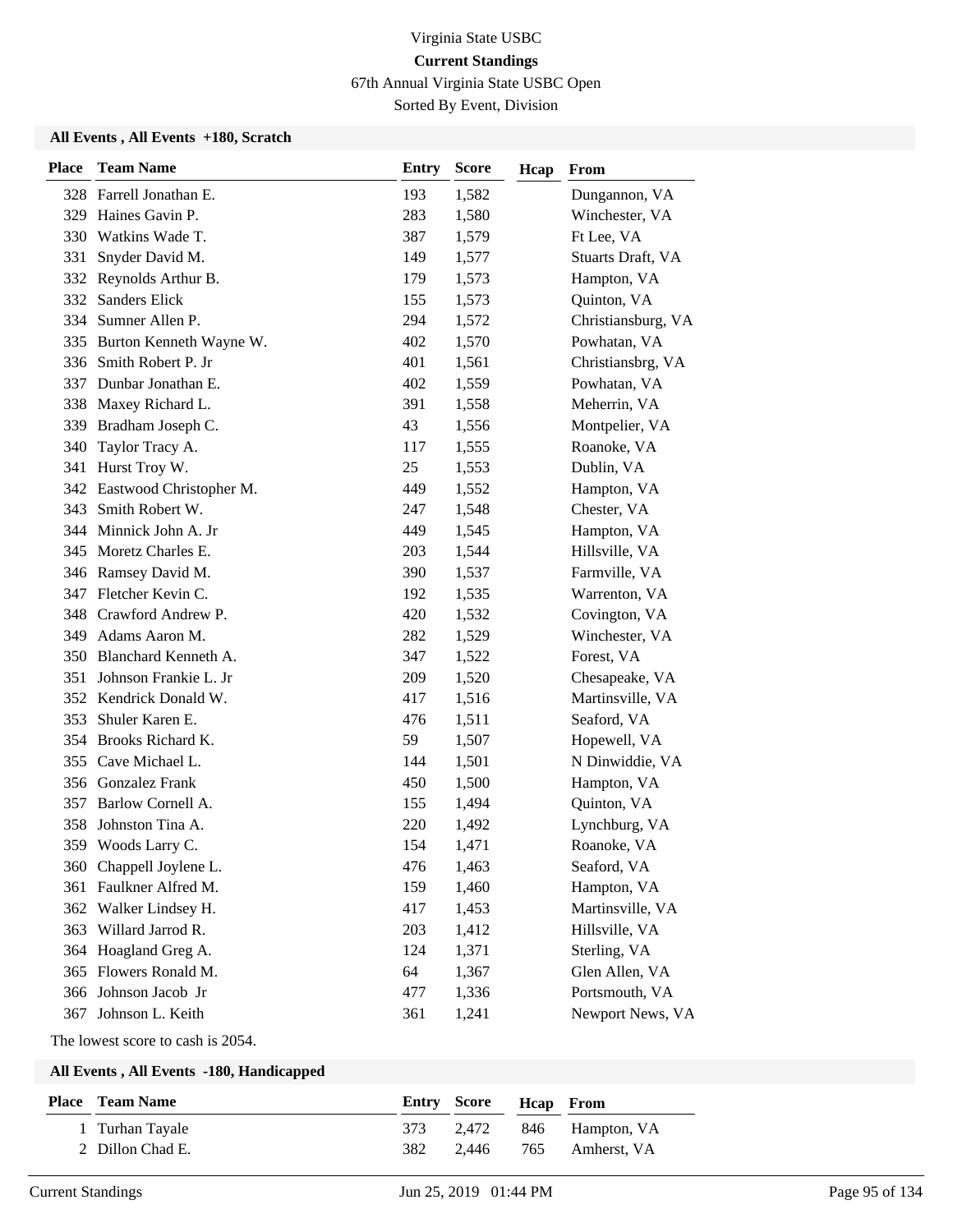67th Annual Virginia State USBC Open

Sorted By Event, Division

| <b>Place</b> | <b>Team Name</b>         | <b>Entry</b> | <b>Score</b> | Hcap | From               |
|--------------|--------------------------|--------------|--------------|------|--------------------|
|              | 3 Ponton Kenny Scott Jr  | 384          | 2,387        | 774  | Amherst, VA        |
| 4            | Jackson Robert N. Jr     | 24           | 2,374        | 450  | Scottsburg, VA     |
| 5            | Taylor Jamar D.          | 51           | 2,354        | 612  | Sumerduck, VA      |
| 6            | Bonine Andrew W.         | 54           | 2,353        | 477  | Hopewell, VA       |
| 7            | Milne Jacob S.           | 380          | 2,351        | 684  | Yorktown, VA       |
| 8            | Rhodes Jennifer L.       | 287          | 2,339        | 873  | Hopewell, VA       |
| 9            | Dixon Austin H.          | 400          | 2,337        | 1044 | Amelia, VA         |
| 10           | Atkinson James A. Jr     | 190          | 2,329        | 990  | Charles City, VA   |
| 11           | Howland John H.          | 157          | 2,326        | 765  | Newport News, VA   |
| 12           | Rhodes Charles H. Jr     | 287          | 2,323        | 891  | Hopewell, VA       |
| 13           | Willingham John W.       | 51           | 2,303        | 477  | Sumerduck, VA      |
| 14           | Ashley Ronnie L.         | 150          | 2,292        | 900  | Stuarts Draft, VA  |
| 15           | Rice Tyrus H.            | 67           | 2,289        | 1053 | Nathalie, VA       |
| 16           | Hill Portia M.           | 356          | 2,282        | 711  | Salem, VA          |
| 17           | Hamblin Kerry E.         | 130          | 2,281        | 666  | Blacksburg, VA     |
| 18           | Mays Coles M.            | 233          | 2,265        | 549  | Norfolk, VA        |
| 19           | Baumgartner Steven J. Jr | 287          | 2,264        | 558  | Hopewell, VA       |
| 20           | Adams Wendi              | 343          | 2,261        | 1242 | Salem, VA          |
| 21           | <b>GUSLER ASHLEY</b>     | 431          | 2,258        | 1116 |                    |
| 21           | Updike Ian               | 123          | 2,258        | 468  | Sterling, VA       |
| 21           | Holmes Cecil H.          | 179          | 2,258        | 603  | Hampton, VA        |
| 24           | Brown Charita L.         | 359          | 2,257        | 666  | Petersburg, VA     |
| 25           | Molloy Jack N.           | 412          | 2,246        | 756  | Hampton, VA        |
| 26           | Comparetta Tom           | 152          | 2,244        | 603  | Forest, VA         |
| 27           | Overby Deborah D.        | 369          | 2,243        | 774  | Midlothian, VA     |
| 28           | Stillman Andy H.         | 126          | 2,240        | 828  | Staunton, VA       |
| 28           | Watson George L. IV      | 213          | 2,240        | 450  | Chesapeake, VA     |
| 30           | Gay Cullen               | 411          | 2,236        | 846  | Hopewell, VA       |
| 31           | Thomas Norman "Pic" L.   | 432          | 2,232        | 801  | Covington, VA      |
| 32           | Rose Antwon S.           | 413          | 2,229        | 648  | Lynchburg, VA      |
| 33           | Lambert John             | 259          | 2,223        | 702  | Grottoes, VA       |
|              | 34 Jackson Bernice H.    | 74           | 2,217        | 594  | Chesapeake, VA     |
| 35           | Dixon Corrina A.         | 414          | 2,214        | 675  | Carrollton, VA     |
| 36           | <b>GUSLER DAVID SR</b>   | 431          | 2,211        | 873  |                    |
| 36           | Gilbert Emily C.         | 473          | 2,211        | 783  | Rustburg, VA       |
| 38           | Brown Evan A.            | 227          | 2,208        | 684  | Hampton, VA        |
| 39           | Commodore Edward         | 373          | 2,207        | 981  | Hampton, VA        |
| 40           | Jackson Brandon M.       | 297          | 2,206        | 612  | Covington, VA      |
| 41           | Sessoms Zack C.          | 349          | 2,203        | 621  | Mechanicsville, VA |
| 41           | Sprouse Laura E.         | 385          | 2,203        | 531  | Amherst, VA        |
| 43           | Stradford William D.     | 317          | 2,201        | 855  | Virginia Beach, VA |
| 44           | Burns Lawrence R.        | 335          | 2,199        | 594  | Pelham, NC         |
| 45           | Pigg Mackenzie G.        | 381          | 2,198        | 765  | Amherst, VA        |
| 46           | Voris Hayley C.          | 410          | 2,195        | 1107 | Riner, VA          |
| 47           | Akers Eric D.            | 25           | 2,193        | 783  | Dublin, VA         |
| 48           | McDowell James L. Jr     | 57           | 2,191        | 684  | Hopewell, VA       |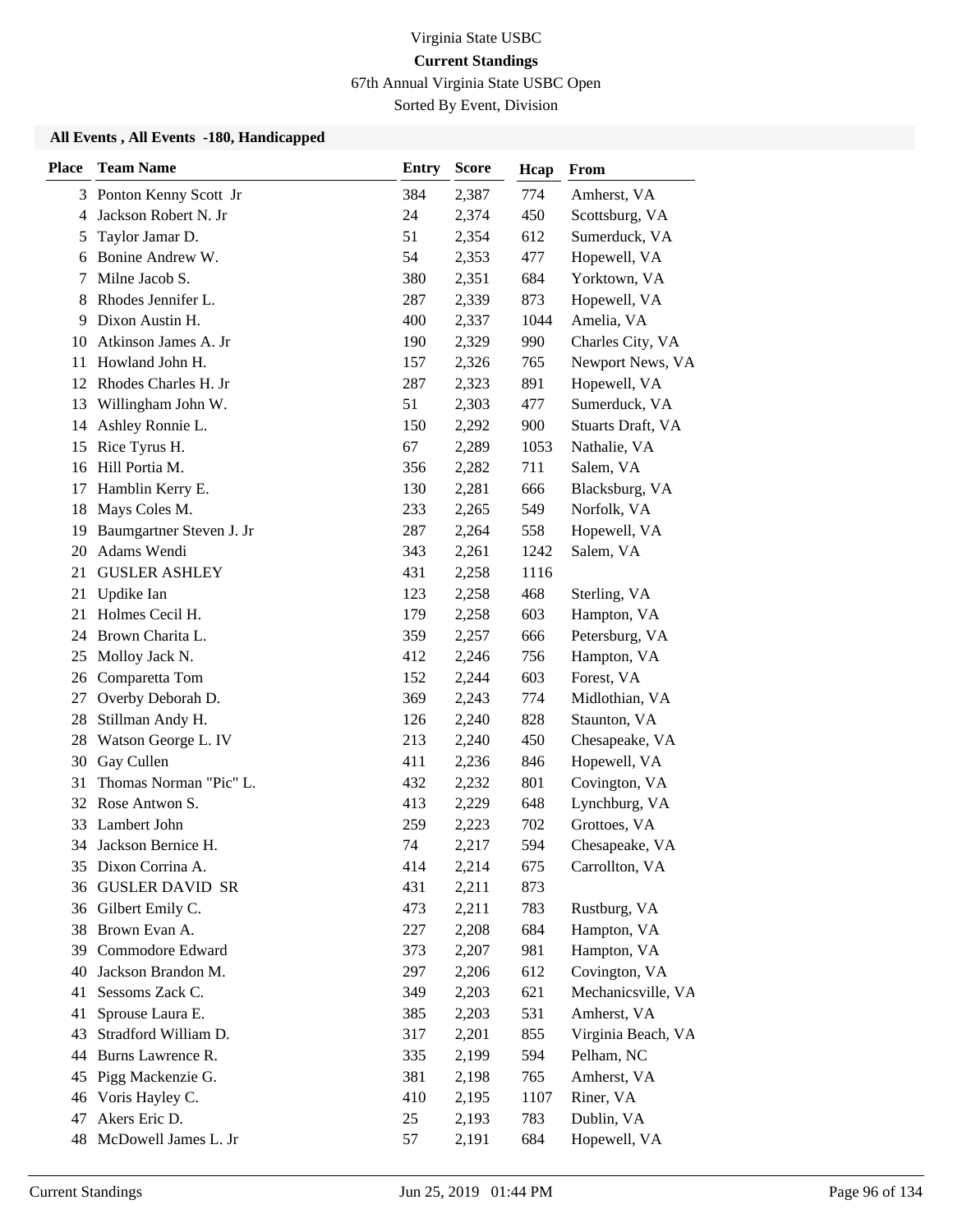67th Annual Virginia State USBC Open

Sorted By Event, Division

| <b>Place</b> | <b>Team Name</b>      | <b>Entry</b> | <b>Score</b> | Hcap | From               |
|--------------|-----------------------|--------------|--------------|------|--------------------|
| 49           | Crespo Antoinette     | 263          | 2,187        | 828  | Hampton, VA        |
|              | 50 Lederle Thomas E.  | 6            | 2,177        | 747  | Hampton, VA        |
| 51           | Jones Leonard W.      | 302          | 2,175        | 612  | Covington, VA      |
| 52           | Taggart Sean P.       | 290          | 2,174        | 666  | Prince George, VA  |
| 52           | Bobik Michelle L.     | 273          | 2,174        | 1062 | Charles Town, WV   |
| 52           | Powers Tiffany R.     | 288          | 2,174        | 828  | Hopewell, VA       |
| 55           | Watson Theresa R.     | 426          | 2,172        | 1044 | Fredericksburg, VA |
| 56           | Martin William R. III | 302          | 2,171        | 459  | Covington, VA      |
| 57           | Talak Jack D. II      | 272          | 2,170        | 774  | Virgina Beach, VA  |
| 57           | Stowe Othelia M.      | 115          | 2,170        | 1143 | Stuart, VA         |
| 59           | Watson Kevin G.       | 426          | 2,169        | 1053 | Fredericksburg, VA |
| 60           | Pennix George M.      | 435          | 2,167        | 459  | Lynchburg, VA      |
| 61           | <b>JONES BRIAN</b>    | 427          | 2,165        | 774  |                    |
| 61           | Waddell Robert L.     | 288          | 2,165        | 594  | Hopewell, VA       |
| 61           | Ellis Ricky D.        | 24           | 2,165        | 630  | Scottsburg, VA     |
| 64           | Rue Randy G.          | 260          | 2,164        | 828  | Grottoes, VA       |
| 65           | Green-Riley Benita    | 242          | 2,163        | 603  | Norfolk, VA        |
| 66           | Smith James A. Sr     | 287          | 2,161        | 879  | Hopewell, VA       |
| 67           | Parham Diane H.       | 231          | 2,160        | 747  | Dinwiddie, VA      |
| 67           | Venable Holly A.      | 317          | 2,160        | 549  | Virginia Beach, VA |
| 67           | Sherman Keith         | 168          | 2,160        | 639  | Madison Heights, V |
| 70           | Norman Angela H.      | 224          | 2,159        | 486  | Chesterfield, VA   |
| 70           | Barber Jimmie L.      | 303          | 2,159        | 693  | Covington, VA      |
| 72           | Carvajal Ricardo E.   | 111          | 2,156        | 540  | Charles Town, WV   |
| 72           | Kerns Gary L.         | 111          | 2,156        | 711  | Charles Town, WV   |
| 74           | Akers Tiara N.        | 59           | 2,155        | 1152 | Hopewell, VA       |
| 74           | Greenfield Daisy V.   | 309          | 2,155        | 792  | King George, VA    |
| 74           | Wright Tina M.        | 327          | 2,155        | 864  | Blacksburg, VA     |
| 74           | Hirsch Chuck K.       | 455          | 2,155        | 729  | Virginia Beach, VA |
| 78           | Kirkley Kim M.        | 295          | 2,152        | 828  | Hampton, VA        |
| 79           | Brooks Felix L.       | 374          | 2,151        | 657  | Newport News, VA   |
| 80           | Arms Timothy W.       | 288          | 2,150        | 477  | Hopewell, VA       |
| 81           | <b>DAVIS MICHAEL</b>  | 211          | 2,149        | 486  | Chesapeake, VA     |
| 82           | Disbrow Nelson C.     | 418          | 2,148        | 639  | Richmond, VA       |
| 83           | Landrum Lameenya      | 229          | 2,146        | 981  | Fredericksburg, VA |
|              | 84 Roadcap Timothy F. | 37           | 2,145        | 450  | Glen Allen, VA     |
| 85           | <b>Layton Betty</b>   | 286          | 2,143        | 684  | Clifton Forge, VA  |
| 85           | Jackson Michael L.    | 297          | 2,143        | 621  | Covington, VA      |
| 87           | Pancoast Bonnie E.    | 281          | 2,142        | 504  | Newport News, VA   |
| 87           | Sechrist Jerry L.     | 177          | 2,142        | 540  | Clear Brook, VA    |
| 89           | Trail Jennifer S.     | 458          | 2,141        | 747  | Forest, VA         |
| 90           | Fareed Mahdee W.      | 359          | 2,140        | 549  | Petersburg, VA     |
| 91           | Ellis Jerry B.        | 267          | 2,139        | 720  | Hampton, VA        |
| 91           | Abbott Russell S.     | 190          | 2,139        | 477  | Charles City, VA   |
| 93           | Wright Doug A.        | 329          | 2,138        | 495  | Madison Hts, VA    |
| 94           | Cummings Stacey L.    | 363          | 2,137        | 882  | Newport News, VA   |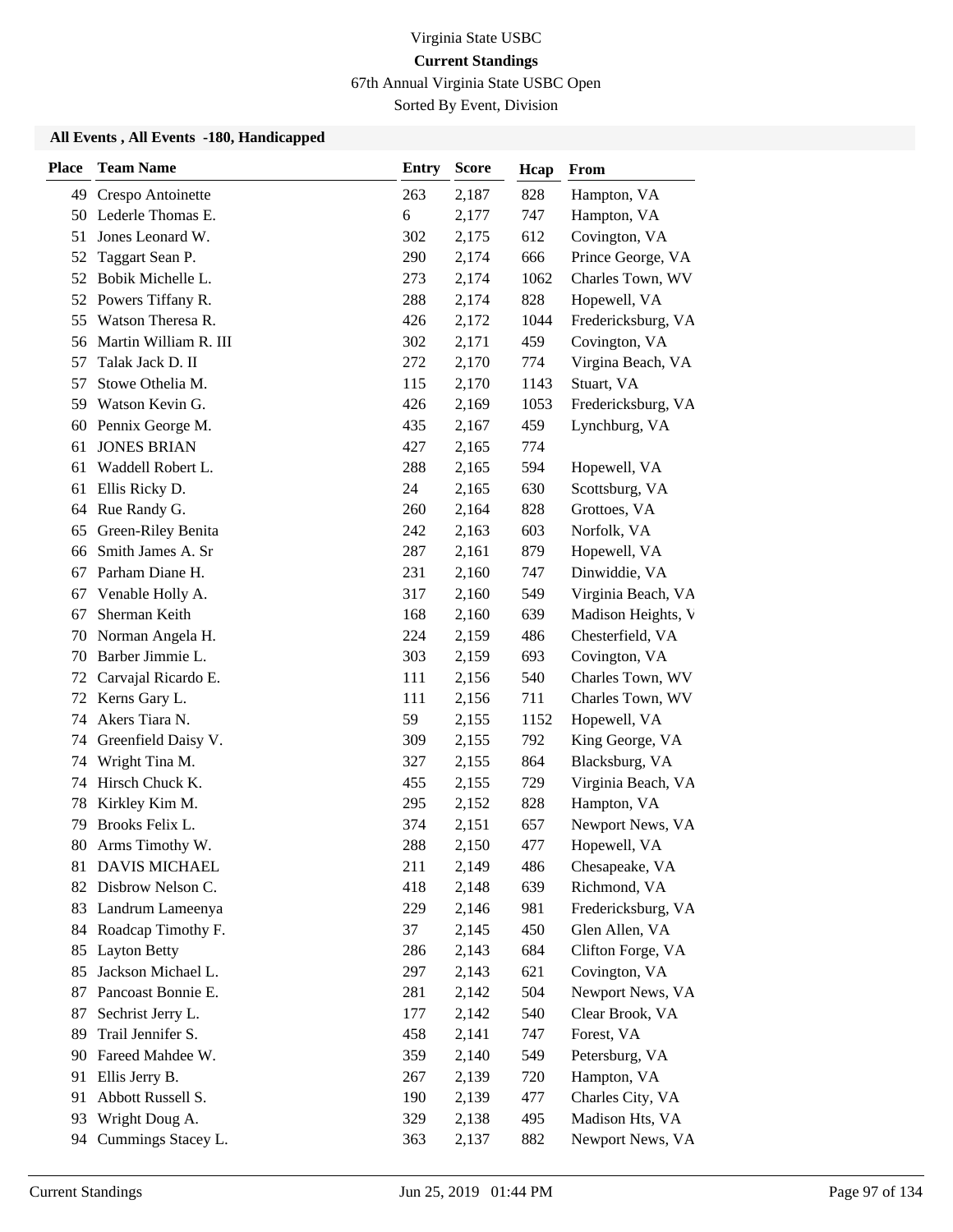67th Annual Virginia State USBC Open

Sorted By Event, Division

| <b>Place</b> | <b>Team Name</b>          | <b>Entry</b> | <b>Score</b> | Hcap | From                |
|--------------|---------------------------|--------------|--------------|------|---------------------|
|              | 94 Smith Janay S.         | 445          | 2,137        | 954  | Lynchburg, VA       |
|              | 94 Beasley Kenny L.       | 207          | 2,137        | 495  | Charlottesville, VA |
|              | 97 Leadbetter Stephen E.  | 157          | 2,136        | 666  | Newport News, VA    |
| 97           | Trail Daniel A.           | 458          | 2,136        | 513  | Forest, VA          |
| 99           | Cowan Patricia L.         | 332          | 2,134        | 567  | Hampton, VA         |
| 99           | Fazio Christina L.        | 289          | 2,134        | 1017 | Chester, VA         |
|              | 101 Lucas Clayton J.      | 288          | 2,133        | 567  | Hopewell, VA        |
|              | 102 McLean Charles E.     | 227          | 2,132        | 747  | Hampton, VA         |
|              | 102 VAN DUSEN STEPHANIE   | 429          | 2,132        | 720  |                     |
|              | 102 Ralston Krystal D.    | 440          | 2,132        | 810  | Stuarts Draft, VA   |
| 105          | VanHeuveln Henry L.       | 289          | 2,131        | 666  | Chester, VA         |
| 106          | Wright Michael T. Jr      | 349          | 2,130        | 747  | Mechanicsville, VA  |
| 106          | Cimino Ralph L. Jr        | 64           | 2,130        | 486  | Glen Allen, VA      |
|              | 108 Wolfe Dewey W.        | 206          | 2,129        | 513  | Williamsburg, VA    |
| 109          | Richardson Paula D.       | 178          | 2,128        | 558  | Hampton, VA         |
| 109          | Johnson Aaron L.          | 56           | 2,128        | 522  | Hopewell, VA        |
| 111          | Johnson Mark S.           | 222          | 2,127        | 594  | Chesterfield, VA    |
| 111          | Gross Jerald E.           | 310          | 2,127        | 558  | King George, VA     |
| 113          | Sluss Debra K.            | 461          | 2,126        | 864  | Hampton, VA         |
|              | 114 Neal Cynthia S.       | 290          | 2,120        | 819  | Prince George, VA   |
|              | 114 Payne Lucille M.      | 430          | 2,120        | 1089 | Altavista, VA       |
|              | 114 Nugent Steve W.       | 411          | 2,120        | 576  | Hopewell, VA        |
| 117          | Carmichael James T. Jr    | 387          | 2,119        | 495  | Ft Lee, VA          |
| 118          | Austin Carolyn W.         | 225          | 2,118        | 801  | newport news, VA    |
|              | 118 Lee Marvin V.         | 47           | 2,118        | 684  | Drakes Branch, VA   |
|              | 120 Houts Gary E.         | 66           | 2,117        | 513  | Falls Church, VA    |
| 121          | Vaughters Alice F.        | 73           | 2,115        | 540  | Nathalie, VA        |
|              | 121 Overbay Brittany N.   | 438          | 2,115        | 774  | Marion, VA          |
| 121          | Richard Teresa D.         | 432          | 2,115        | 972  | Covington, VA       |
|              | 124 Ennis Brittany P.     | 382          | 2,114        | 981  | Amherst, VA         |
| 124          | Collins Bobby W.          | 140          | 2,114        | 459  | Lynchburg, VA       |
|              | 126 Palmer Willie A.      | 357          | 2,111        | 450  | Salem, VA           |
| 127          | Hines-Ried Angelina T.    | 289          | 2,109        | 765  | Chester, VA         |
| 127          | Spellman Tammy L.         | 461          | 2,109        | 549  | Hampton, VA         |
| 127          | Poulin Eric A.            | 302          | 2,109        | 567  | Covington, VA       |
| 127          | Scott Katherine           | 212          | 2,109        | 864  | Chesapeake, VA      |
| 131          | Boone Jacqueline C.       | 480          | 2,107        | 783  | Danville, VA        |
|              | 132 Hirsch Robin V.       | 455          | 2,106        | 855  | Virginia Beach, VA  |
|              | 132 Preston Derek A.      | 413          | 2,106        | 522  | Lynchburg, VA       |
|              | 132 Hatchett Herman L. Jr | 56           | 2,106        | 594  | Hopewell, VA        |
| 135          | Adams Amie E.             | 404          | 2,105        | 657  | Yorktown, VA        |
| 135          | Ginger Jason S. Sr        | 251          | 2,105        | 576  | Max Meadows, VA     |
| 135          | Holley Linda A.           | 456          | 2,105        | 828  | Virginia Beach, VA  |
| 135          | Branson M. Shawn          | 289          | 2,105        | 675  | Chester, VA         |
| 139          | Justice Roberta J.        | 36           | 2,104        | 1044 | Glen Allen, VA      |
|              | 140 Kibler Jeff R.        | 262          | 2,103        | 747  | Grottoes, VA        |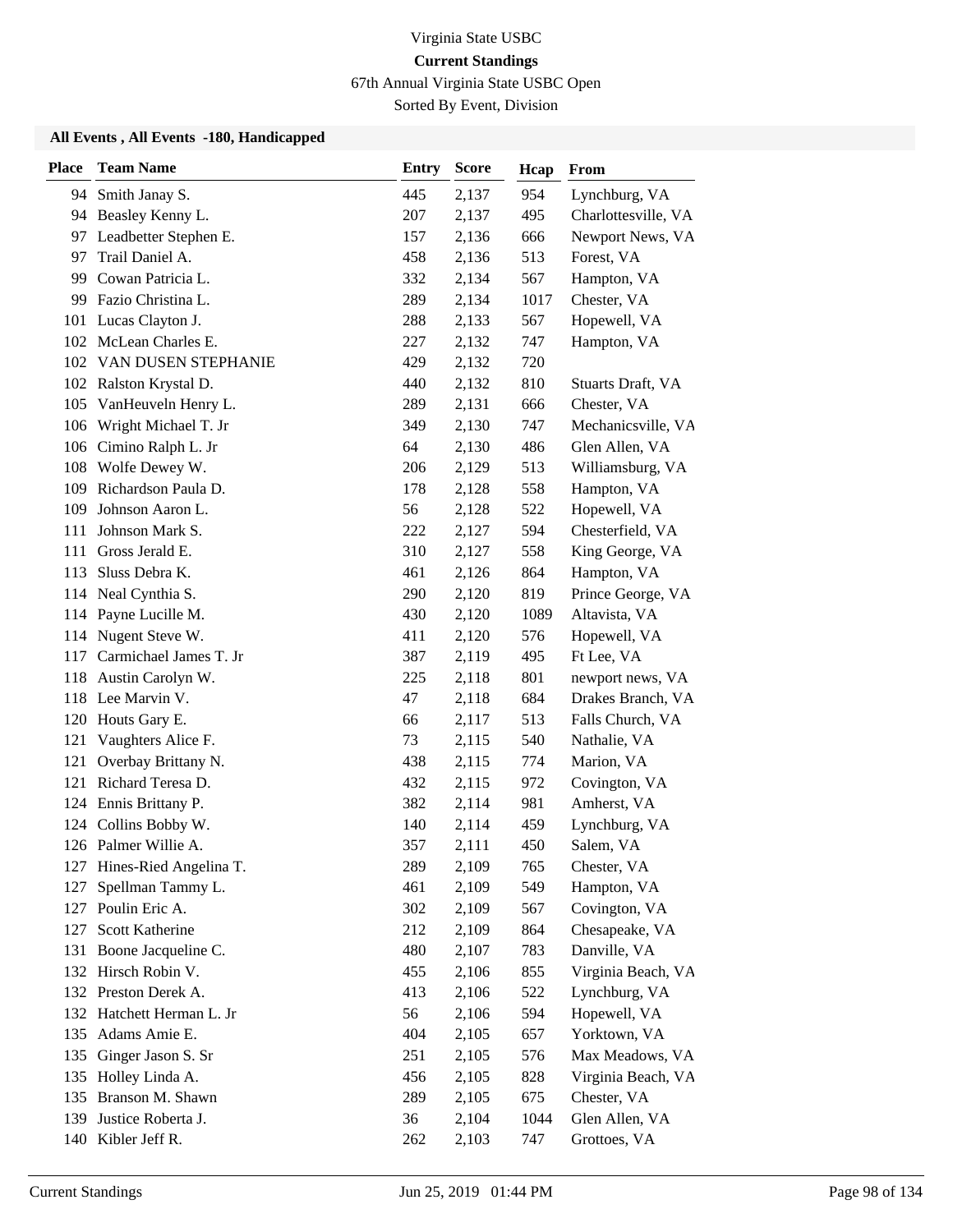67th Annual Virginia State USBC Open

Sorted By Event, Division

| <b>Place</b> | <b>Team Name</b>           | <b>Entry</b>             | <b>Score</b> | Hcap | From               |
|--------------|----------------------------|--------------------------|--------------|------|--------------------|
| 141          | Murray Jennifer M.         | 233                      | 2,102        | 720  | Norfolk, VA        |
| 142          | Castle Will H.             | 413                      | 2,100        | 522  | Lynchburg, VA      |
| 142          | Hill Abbie                 | 254                      | 2,100        | 495  | Hampton, VA        |
|              | 144 Griscom Karen M.       | 174                      | 2,099        | 828  | Prince George, VA  |
| 144          | Heltzel Deborah L.         | 408                      | 2,099        | 639  | Stephens City, VA  |
| 144          | James Henry T.             | 338                      | 2,099        | 603  | Pelham, NC         |
| 144          | Chavez Ricardo R.          | 322                      | 2,099        | 612  | Virginia Beach, VA |
|              | 144 Mallory Marcus J.      | 200                      | 2,099        | 648  | Scottsville, VA    |
| 144          | Stephenson O'Neil          | 179                      | 2,099        | 621  | Hampton, VA        |
| 144          | <b>MELVIN BRIDGET</b>      | 119                      | 2,099        | 1053 | Bassett, VA        |
| 151          | Meadows Marcia L.          | 130                      | 2,098        | 594  | Blacksburg, VA     |
|              | 151 Pritchett Alexander M. | 453                      | 2,098        | 549  | Hampton, VA        |
| 153          | Matthews Christopher       | 466                      | 2,096        | 639  | Newport News, VA   |
|              | 153 Palmer Dianna W.       | 357                      | 2,096        | 1197 | Salem, VA          |
| 153          | Young Dawn Y.              | 269                      | 2,096        | 801  | Chesapeake, VA     |
| 156          | Creasey Anna E.            | 386                      | 2,095        | 558  | Amherst, VA        |
|              | 156 Harris Augusta D.      | 426                      | 2,095        | 693  | Fredericksburg, VA |
| 158          | Greene Kenneth J.          | 479                      | 2,094        | 594  | Rustburg, VA       |
| 158          | Slade Clyde L. Jr          | 239                      | 2,094        | 468  | Bethesda, MD       |
|              | 158 Redd Roxanne E.        | 231                      | 2,094        | 819  | Dinwiddie, VA      |
| 158          | Beaulac Michael J.         | 169                      | 2,094        | 504  | Yorktown, VA       |
|              | 158 Holloway James W.      | 95                       | 2,094        | 693  | Forestville, MD    |
| 158          | Joyner Robert E.           | $\overline{\mathcal{L}}$ | 2,094        | 468  | Virginia Beach, VA |
|              | 164 Brockington Richard E. | 267                      | 2,092        | 711  | Hampton, VA        |
|              | 165 Lester James R.        | 183                      | 2,091        | 621  | Roanoke, VA        |
| 165          | Griggs John C. Sr          | 444                      | 2,091        | 603  | Lanexa, VA         |
| 165          | McCain Robert L.           | 33                       | 2,091        | 702  | SOUTH BOSTON,      |
| 165          | Atwell Allison (Nicky) H.  | 36                       | 2,091        | 1035 | Glen Allen, VA     |
| 169          | Steele Randy S.            | 173                      | 2,090        | 477  | Appomattox, VA     |
| 169          | Baber Susan D.             | 8                        | 2,090        | 495  | Buena Vista, VA    |
| 171          | Taylor Timothy L.          | 454                      | 2,089        | 513  | Virginia Beach, VA |
|              | 172 Vavrek-Vogt Ashley V.  | 319                      | 2,088        | 450  | Virginia Beach, VA |
| 172          | SPELLMAN LANCE             | 420                      | 2,088        | 918  | Covington, VA      |
| 172          | Daniel Doreen G.           | 143                      | 2,088        | 657  | Henrico, VA        |
| 175          | Parrish George M.          | 100                      | 2,087        | 513  | Washington, DC     |
|              | 176 Griffin William J.     | 112                      | 2,086        | 531  | Hampton, VA        |
|              | 176 Harris Rosie J.        | 214                      | 2,086        | 612  | Chesapeake, VA     |
|              | 176 Preston Joe L.         | 356                      | 2,086        | 477  | Salem, VA          |
| 176          | Staton Richie R.           | 373                      | 2,086        | 576  | Hampton, VA        |
|              | 180 Edwards Phil R.        | 313                      | 2,085        | 603  | King George, VA    |
| 180          | Blizzard David L.          | 178                      | 2,085        | 567  | Hampton, VA        |
| 182          | Selby Kenneth H.           | 169                      | 2,084        | 648  | Yorktown, VA       |
| 182          | Barlow Harry "Jerome" J.   | 118                      | 2,084        | 495  | Bassett, VA        |
| 182          | Thompson John D.           | 329                      | 2,084        | 666  | Madison Hts, VA    |
| 182          | Presley Montrice C.        | 241                      | 2,084        | 702  | Norfolk, VA        |
|              | 182 Webb Frank R. Jr       | 285                      | 2,084        | 594  | Poquoson, VA       |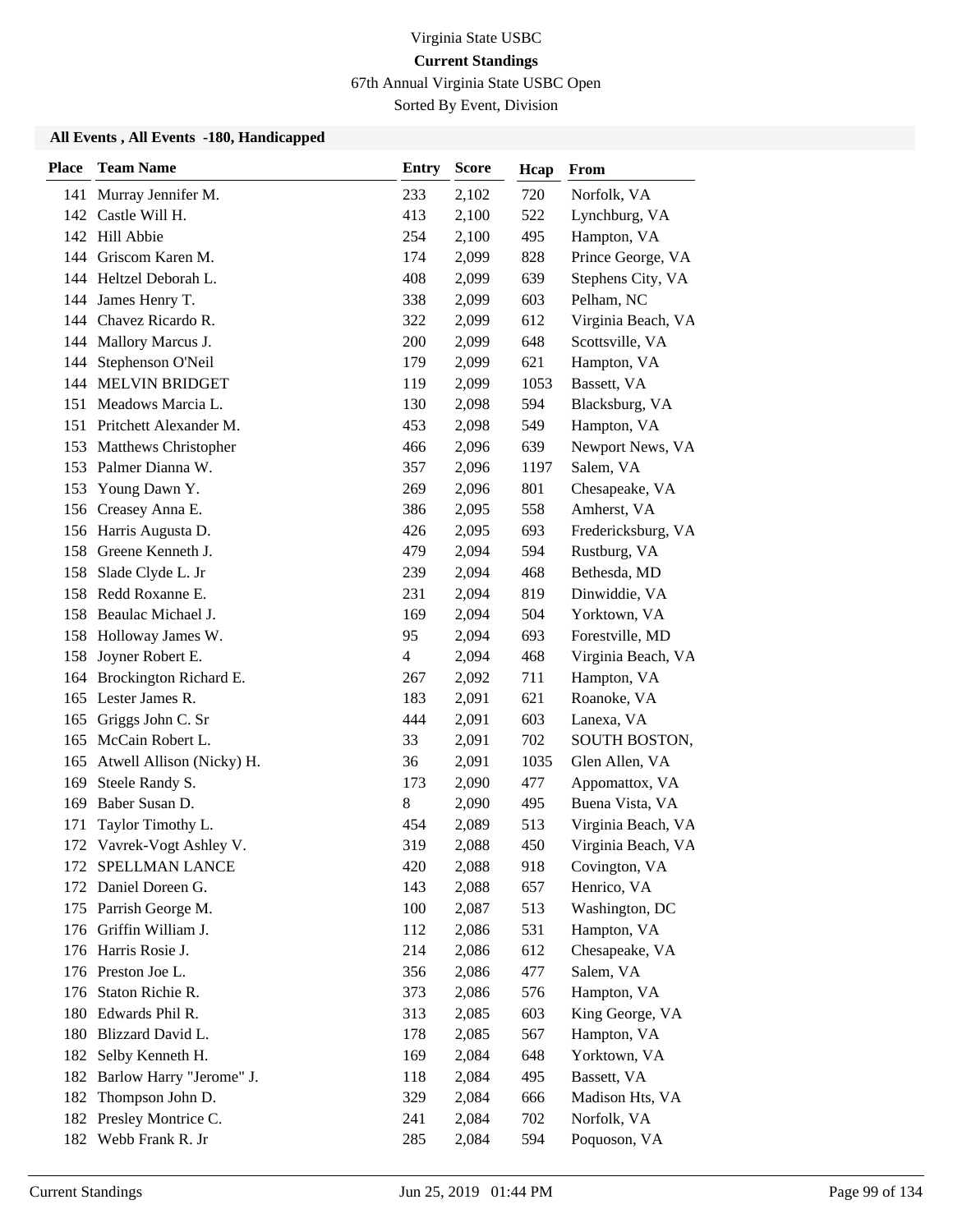67th Annual Virginia State USBC Open

Sorted By Event, Division

| <b>Place</b> | <b>Team Name</b>          | <b>Entry</b>   | <b>Score</b> | Hcap | From                |
|--------------|---------------------------|----------------|--------------|------|---------------------|
|              | 187 Bynum William L.      | 272            | 2,083        | 702  | Virgina Beach, VA   |
| 187          | Thornburg Donald L.       | 472            | 2,083        | 540  | Inwood, WV          |
| 187          | CALDWELL-NABORS AMANDA    | 172            | 2,083        | 792  | Manassas, VA        |
|              | 187 Hamblin Garry A.      | 183            | 2,083        | 486  | Roanoke, VA         |
| 191          | Alston Daryl K.           | 163            | 2,082        | 594  | Washington, DC      |
|              | 191 Davenport Candace C.  | 255            | 2,082        | 861  | Gloucester, VA      |
|              | 191 Reese Pauline H.      | 260            | 2,082        | 819  | Grottoes, VA        |
|              | 194 Johnson Kevin A.      | 430            | 2,081        | 846  | Altavista, VA       |
|              | 194 Will Virginia K       | 16             | 2,081        | 846  | Stuarts Draft, VA   |
|              | 196 Cone Damon R.         | 54             | 2,080        | 891  | Hopewell, VA        |
| 196          | Sandidge Dorothy G.       | 436            | 2,080        | 828  | Lynchburg, VA       |
|              | 198 Murray Anne M.        | 238            | 2,079        | 828  | Bethesda, MD        |
| 198          | Garrett Betty Jo          | 14             | 2,079        | 837  | Lexington, VA       |
| 200          | Askew Natalae P.          | 91             | 2,078        | 540  | Chesapeake, VA      |
| 200          | Anderson Veronica W.      | 436            | 2,078        | 882  | Lynchburg, VA       |
| 202          | Singleton Steven W.       | 197            | 2,077        | 585  | Glen Allen, VA      |
|              | 203 Hall William R.       | 184            | 2,076        | 450  | Richmond, VA        |
| 203          | Griffin Alex V.           | 401            | 2,076        | 522  | Christiansbrg, VA   |
|              | 205 Newman Anthony F. Sr  | 191            | 2,075        | 504  | Woodbridge, VA      |
|              | 205 Mills Patricia A.     | 192            | 2,075        | 711  | Warrenton, VA       |
|              | 205 Porter Tiffany N.     | 17             | 2,075        | 639  | Moyock, NC          |
| 208          | Thompson Ronald D.        | 38             | 2,074        | 549  | Ivor, VA            |
| 208          | Shelton Kevin C.          | 200            | 2,074        | 1107 | Scottsville, VA     |
|              | 208 Carter Deborah W.     | 218            | 2,074        | 828  | Danville, VA        |
|              | 208 Montgomery Seneeka T. | 13             | 2,074        | 522  | Portsmouth, VA      |
|              | 212 Jeffries Audra D.     | 215            | 2,073        | 612  | Chesapeake, VA      |
|              | 212 Archambeau Thomas A.  | 17             | 2,073        | 630  | Moyock, NC          |
| 214          | Smith Tyrese              | 147            | 2,072        | 549  | N Dinwiddie, VA     |
| 214          | Smith Lauren A.           | 401            | 2,072        | 648  | Christiansbrg, VA   |
|              | 214 Woodard Edna M.       | 255            | 2,072        | 729  | Gloucester, VA      |
| 217          | <b>Adams Terry</b>        | 220            | 2,071        | 504  | Lynchburg, VA       |
| 217          | Jones Walter B.           | 54             | 2,071        | 486  | Hopewell, VA        |
|              | 219 Kreh Melissa          | 115            | 2,070        | 1278 | Stuart, VA          |
| 219          | Bennett Kristen H.        | 244            | 2,070        | 774  | Chester, VA         |
| 219          | Albright Ron E.           | 277            | 2,070        | 684  | Charlottesville, VA |
|              | 219 Utter Christopher N.  | 423            | 2,070        | 567  | Bunker Hill, WV     |
| 223          | King Melissa C.           | 385            | 2,069        | 846  | Amherst, VA         |
| 223          | Cowan Matthew A.          | 332            | 2,069        | 468  | Hampton, VA         |
| 223          | Hess Gayle U.             | $\overline{c}$ | 2,069        | 747  | Chesapeake, VA      |
|              | 226 Kitt Darius           | 297            | 2,068        | 657  | Covington, VA       |
| 227          | Gilliam Dwayne H.         | 230            | 2,067        | 621  | Petersburg, VA      |
| 227          | Taylor Darla D.           | 260            | 2,067        | 621  | Grottoes, VA        |
| 227          | Jackson Angela N.         | 324            | 2,067        | 693  | Glen Allen, VA      |
| 227          | Scott Raymond W. Jr       | 56             | 2,067        | 585  | Hopewell, VA        |
| 227          | Hughes Sue F.             | 158            | 2,067        | 513  | South Boston, VA    |
| 227          | Wingfield Danny W. Jr     | 136            | 2,067        | 531  | Forest, VA          |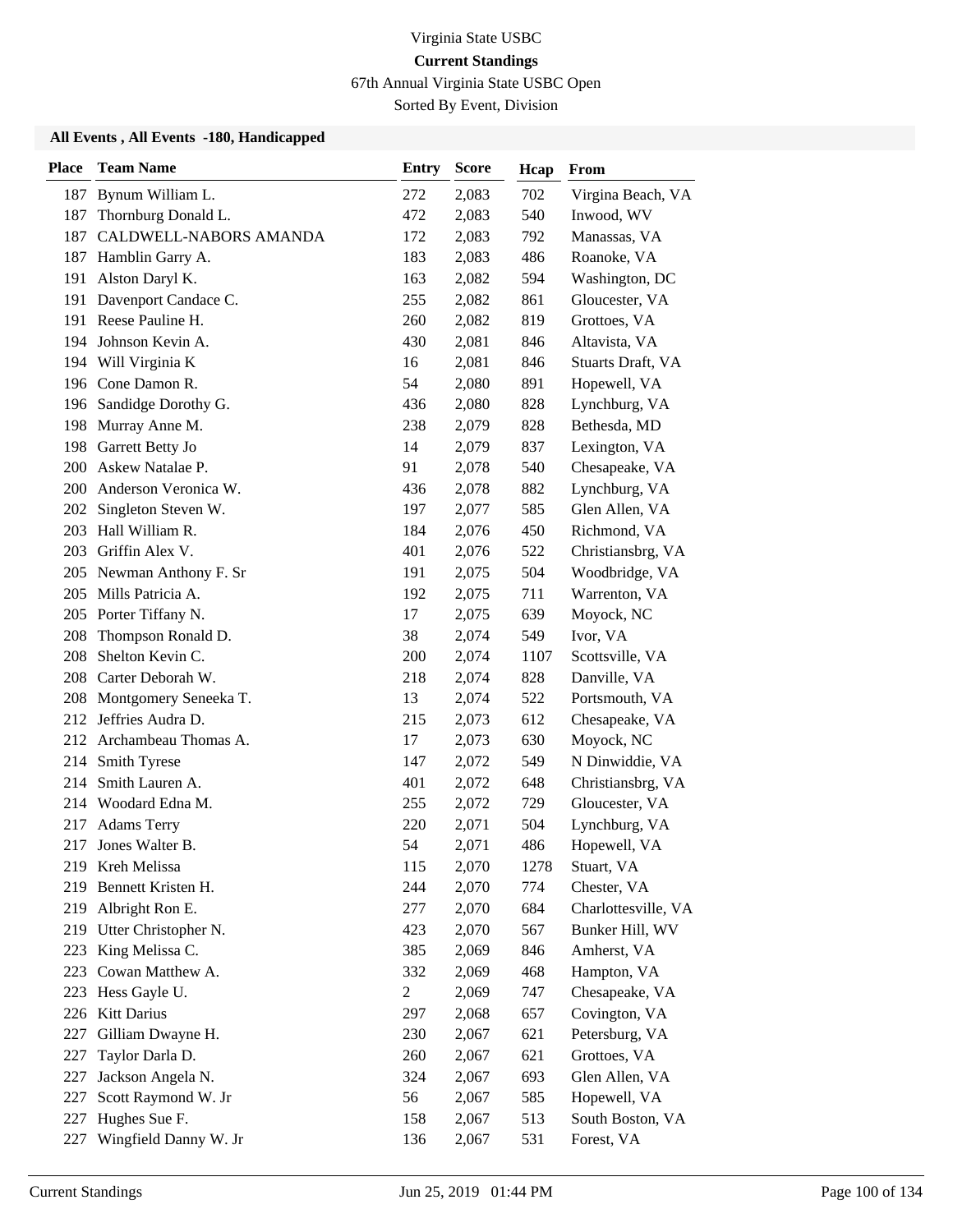67th Annual Virginia State USBC Open

Sorted By Event, Division

| <b>Place</b> | <b>Team Name</b>             | <b>Entry</b> | <b>Score</b> | Hcap | From               |
|--------------|------------------------------|--------------|--------------|------|--------------------|
| 233          | McDaniel Sean C.             | 174          | 2,066        | 531  | Prince George, VA  |
| 233          | Ferguson Lauren E.           | 102          | 2,066        | 549  | Norfolk, VA        |
| 235          | Wright Loretta T.            | 329          | 2,065        | 702  | Madison Hts, VA    |
|              | 235 Puffenbarger Samantha M. | 286          | 2,065        | 729  | Clifton Forge, VA  |
| 237          | Phillips Timothy J.          | 325          | 2,064        | 729  | Blacksburg, VA     |
| 237          | Atkins Steven R. Sr          | 187          | 2,064        | 450  | Norfolk, VA        |
| 239          | Cooper Deborah O.            | 139          | 2,063        | 747  | Madison Hts, VA    |
|              | 240 Simmons Tammy E.         | 170          | 2,062        | 855  | Clifton Forge, VA  |
|              | 240 Hubbard Thomas G. Jr     | 420          | 2,062        | 540  | Covington, VA      |
| 242          | Board Michael W. Jr          | 173          | 2,061        | 450  | Appomattox, VA     |
| 243          | Spence David L.              | 140          | 2,060        | 468  | Lynchburg, VA      |
|              | 244 Watkins Monica D.        | 172          | 2,059        | 711  | Manassas, VA       |
| 244          | Skaggs Harry A.              | 109          | 2,059        | 495  | Virginia Beach, VA |
| 244          | Maloney Thomas A.            | 53           | 2,059        | 594  | Hopewell, VA       |
| 244          | Pancoast Robert T.           | 281          | 2,059        | 720  | Newport News, VA   |
| 244          | Mayfield Herman L.           | 456          | 2,059        | 693  | Virginia Beach, VA |
| 249          | Knotts Theresa D.            | 470          | 2,058        | 945  | Inwood, WV         |
| 249          | Robertson Jose O.            | 328          | 2,058        | 513  | Nokesville, VA     |
| 251          | Jordan Clarence "Ned"        | 302          | 2,057        | 783  | Covington, VA      |
|              | 252 Dupree Sharon A.         | 425          | 2,056        | 621  | Fredericksburg, VA |
| 252          | Stowe James D.               | 115          | 2,056        | 621  | Stuart, VA         |
| 252          | Long Kevin M.                | 124          | 2,056        | 531  | Sterling, VA       |
| 255          | Fallen Lowell H. Jr          | 40           | 2,055        | 459  | South Boston, VA   |
|              | 255 Cox Emily P.             | 144          | 2,055        | 540  | N Dinwiddie, VA    |
| 257          | Dove Nikki N.                | 410          | 2,054        | 738  | Riner, VA          |
| 257          | Williams Brenda D.           | 93           | 2,054        | 639  | Chesapeake, VA     |
| 259          | Pearson Bernina S.           | 58           | 2,053        | 702  | Hopewell, VA       |
| 259          | Toye Theresa                 | 308          | 2,053        | 963  | King George, VA    |
| 259          | Scott Joyce H.               | 458          | 2,053        | 882  | Forest, VA         |
| 262          | Boerger John P.              | 269          | 2,052        | 513  | Chesapeake, VA     |
| 263          | Shoemaker Deborah A.         | 253          | 2,051        | 702  | Ruther Glen, VA    |
|              | 263 McNally James P.         | 233          | 2,051        | 882  | Norfolk, VA        |
| 263          | Ogden-Miller Angela D.       | 120          | 2,051        | 450  | Bassett, VA        |
| 263          | Mays Wendy M.                | 138          | 2,051        | 1107 | Lynchburg, VA      |
| 267          | Johnson Jerome A.            | 270          | 2,050        | 459  | Henrico, VA        |
| 267          | Taggart Charlie D.           | 290          | 2,050        | 756  | Prince George, VA  |
| 269          | Martin Duchess E.            | 442          | 2,048        | 576  | Chesapeake, VA     |
| 269          | Simmons Brian                | 170          | 2,048        | 540  | Clifton Forge, VA  |
| 271          | Carden Emma J.               | 23           | 2,047        | 828  | South Boston, VA   |
| 271          | Burdine George M.            | 365          | 2,047        | 522  | Newport News, VA   |
| 273          | Pargoe Robert 'Bob' T. Jr    | 269          | 2,046        | 486  | Chesapeake, VA     |
| 273          | Coffelt Rachel D.            | 470          | 2,046        | 648  | Inwood, WV         |
| 273          | Mc Garry Sean D.             | 37           | 2,046        | 594  | Glen Allen, VA     |
| 276          | McCargo Kermit A.            | 70           | 2,045        | 522  | Nathalie, VA       |
| 276          | Johnson Tracye A.            | 305          | 2,045        | 678  | King George, VA    |
|              | 278 Scott Wendy H.           | 369          | 2,043        | 603  | Midlothian, VA     |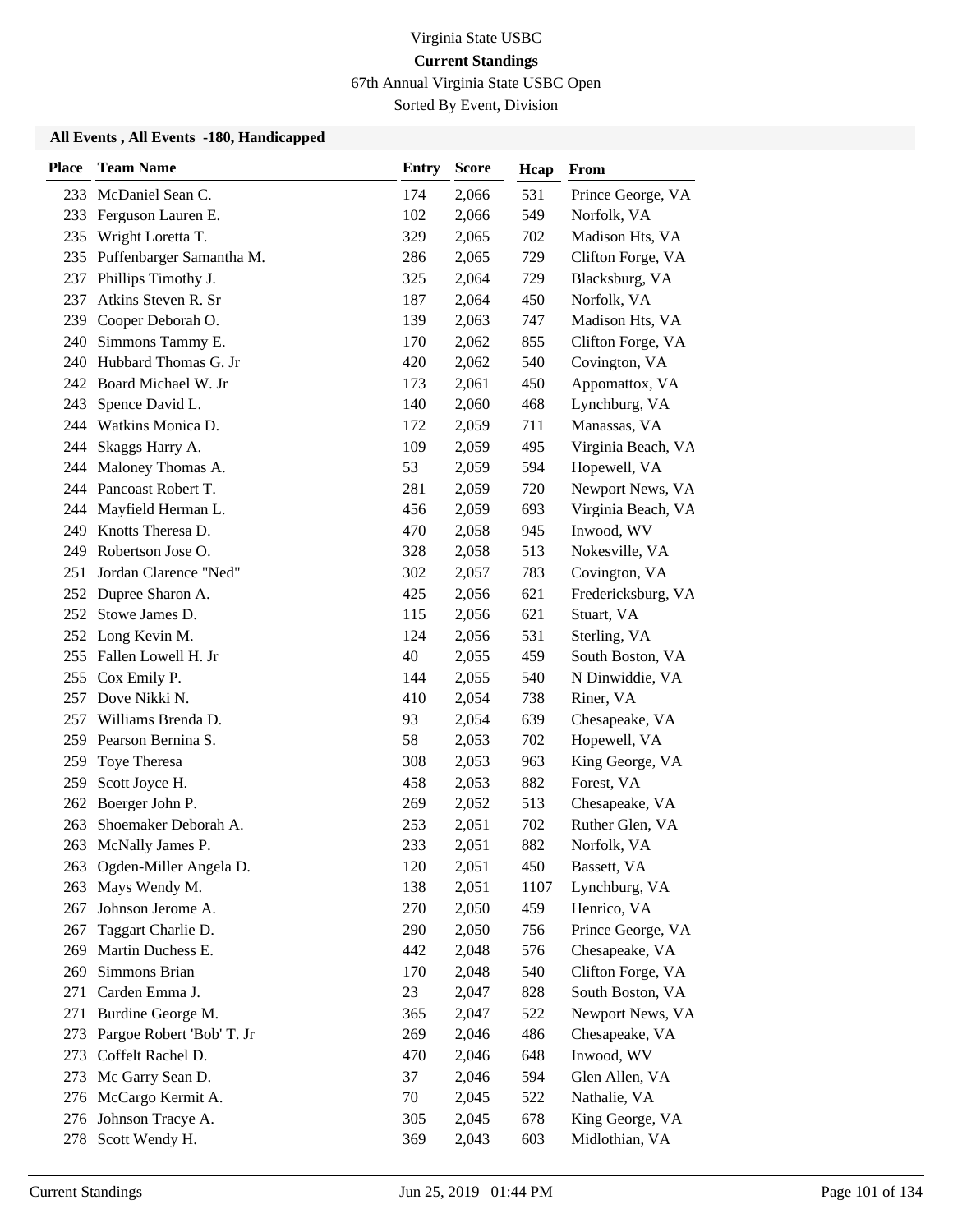67th Annual Virginia State USBC Open

Sorted By Event, Division

| <b>Place</b> | <b>Team Name</b>           | <b>Entry</b>   | <b>Score</b> | Hcap | From               |
|--------------|----------------------------|----------------|--------------|------|--------------------|
|              | 278 Roberts Nina D.        | 71             | 2,043        | 711  | Nathalie, VA       |
| 278          | Oliver Tom                 | 170            | 2,043        | 693  | Clifton Forge, VA  |
|              | 278 Hess Lloyd A.          | $\overline{2}$ | 2,043        | 459  | Chesapeake, VA     |
| 282          | Webb Tiffany M.            | 126            | 2,042        | 540  | Staunton, VA       |
| 282          | Womack Curtis B.           | 47             | 2,042        | 504  | Drakes Branch, VA  |
| 284          | Smoke Russell J.           | 130            | 2,041        | 630  | Blacksburg, VA     |
|              | 284 Ledger Daniel S.       | 390            | 2,041        | 495  | Farmville, VA      |
|              | 284 Womack Steven G.       | 279            | 2,041        | 540  | Evington, VA       |
| 284          | Rosener Janie A.           | 255            | 2,041        | 855  | Gloucester, VA     |
| 284          | Blue Lois V.               | 409            | 2,041        | 666  | Boydton, VA        |
| 289          | Carner Terrell J. W. Jr    | 346            | 2,040        | 450  | Newport News, VA   |
| 290          | Gross Anna V.              | 58             | 2,039        | 927  | Hopewell, VA       |
| 291          | Skutt Gordon S.            | 105            | 2,038        | 486  | Norfolk, VA        |
| 291          | Thomas Chris A.            | 339            | 2,038        | 657  | Pelham, NC         |
| 291          | Byer Summer V.             | 298            | 2,038        | 909  | Covington, VA      |
|              | 294 Schnurr John R.        | 240            | 2,037        | 675  | Norfolk, VA        |
| 294          | Tabb Charlotte D.          | 27             | 2,037        | 621  | Toano, VA          |
| 294          | Clark Pamela W.            | 143            | 2,037        | 630  | Henrico, VA        |
|              | 297 Robertson Ryron M.     | 339            | 2,036        | 558  | Pelham, NC         |
| 297          | Reasonover Joan M.         | 426            | 2,036        | 855  | Fredericksburg, VA |
| 299          | James Charles C. Sr        | 393            | 2,035        | 612  | Richmond, VA       |
| 300          | Parrish Dawn M.            | 256            | 2,034        | 783  | Greenville, VA     |
| 301          | Garnett John F. Sr         | 253            | 2,033        | 540  | Ruther Glen, VA    |
| 302          | Savoy E Janet              | 310            | 2,032        | 666  | King George, VA    |
| 302          | Rankin William H. Jr       | 58             | 2,032        | 666  | Hopewell, VA       |
|              | 304 Fletcher Carolyn L.    | 110            | 2,031        | 522  | Charles Town, WV   |
|              | 304 Lamm Michael E.        | 412            | 2,031        | 513  | Hampton, VA        |
|              | 306 Caffee Jacinta Y.      | 405            | 2,030        | 513  | Virginia Beach, VA |
| 306          | <b>Haley Randolph</b>      | 338            | 2,030        | 531  | Pelham, NC         |
| 306          | Bobik Vickie W.            | 273            | 2,030        | 837  | Charles Town, WV   |
| 306          | Weaver Lisa J.             | 472            | 2,030        | 720  | Inwood, WV         |
|              | 306 Jones Donna B.         | 121            | 2,030        | 720  | Bassett, VA        |
|              | 306 Butner Tim W.          | $\tau$         | 2,030        | 450  | Buena Vista, VA    |
| 312          | Woodley William H.         | 52             | 2,028        | 576  | Hopewell, VA       |
|              | 312 Pender Clyde           | 230            | 2,028        | 774  | Petersburg, VA     |
|              | 314 Bynum Mabel (Cissy) Y. | 310            | 2,027        | 639  | King George, VA    |
|              | 314 Stowell Elizabeth A.   | 37             | 2,027        | 639  | Glen Allen, VA     |
| 314          | Vanorsdale Louis A.        | 132            | 2,027        | 531  | Bunker Hill, WV    |
| 317          | Rountree Timothy E.        | 213            | 2,026        | 567  | Chesapeake, VA     |
| 317          | Treynor Victoria P.        | 358            | 2,026        | 711  | Salem, VA          |
| 319          | Bowers Carol J.            | 385            | 2,025        | 801  | Amherst, VA        |
| 319          | Dover Becky E.             | 281            | 2,025        | 684  | Newport News, VA   |
| 321          | Jones Jeffrey C.           | 16             | 2,023        | 621  | Stuarts Draft, VA  |
|              | 322 Enochs William H. Sr   | 168            | 2,022        | 522  | Madison Heights, V |
|              | 322 Farmer Chester A. Jr   | 142            | 2,022        | 648  | Scottsburg, VA     |
|              | 324 Graves Clara W.        | 236            | 2,021        | 729  | Norfolk, VA        |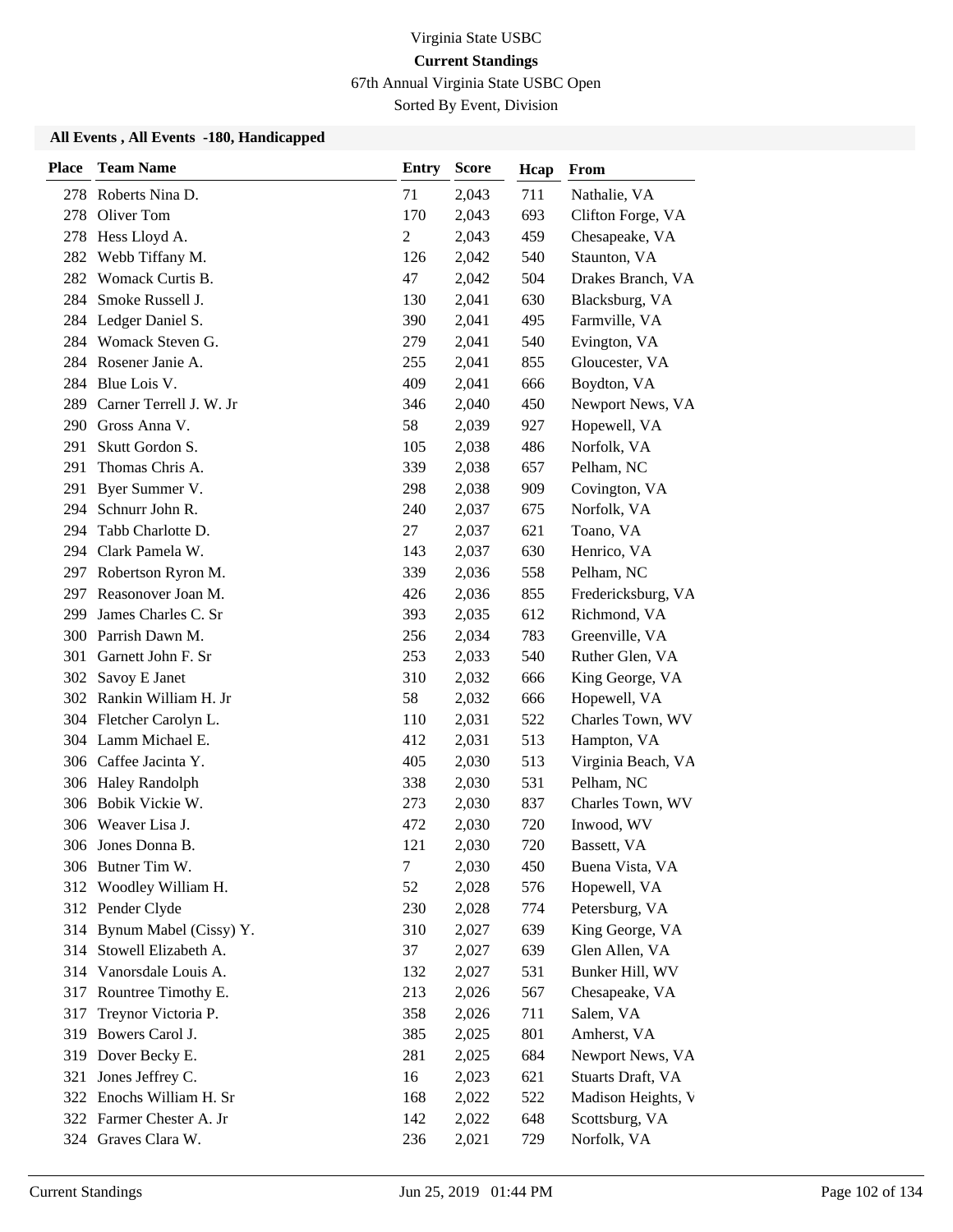67th Annual Virginia State USBC Open

Sorted By Event, Division

| <b>Place</b> | <b>Team Name</b>                    | <b>Entry</b> | <b>Score</b> | Hcap | From                |
|--------------|-------------------------------------|--------------|--------------|------|---------------------|
|              | 324 Chavis Thomas L. III            | 392          | 2,021        | 459  | Chester, VA         |
|              | 326 Cline Elisa P.                  | 271          | 2,020        | 612  | Virgina Beach, VA   |
|              | 326 Brown Ginger D.                 | 138          | 2,020        | 612  | Lynchburg, VA       |
|              | 326 Webb Edward (Greg) G.           | 37           | 2,020        | 603  | Glen Allen, VA      |
| 329          | Gray Cheryl T.                      | 113          | 2,019        | 549  | Henrico, VA         |
| 329          | Jones Dennis L.                     | 93           | 2,019        | 450  | Chesapeake, VA      |
| 329          | Adams Daryl C.                      | 119          | 2,019        | 747  | Bassett, VA         |
| 329          | Servais Michelle L.                 | 187          | 2,019        | 738  | Norfolk, VA         |
|              | 333 Wynn Frederick G.               | 63           | 2,018        | 621  | Hertford, NC        |
| 333          | Barnes Lorrie P.                    | 36           | 2,018        | 630  | Glen Allen, VA      |
|              | 333 Painter Nathaniel C.            | 12           | 2,018        | 459  | Portsmouth, VA      |
|              | 333 Lambert Benny S.                | 360          | 2,018        | 684  | Harrisonburg, VA    |
| 337          | Jackson George A.                   | 57           | 2,017        | 549  | Hopewell, VA        |
| 337          | Johnston Joshua C.                  | 32           | 2,017        | 693  | Warrenton, VA       |
| 339          | Toney Logan E.                      | 207          | 2,016        | 783  | Charlottesville, VA |
| 339          | Hughes Terry W.                     | 135          | 2,016        | 630  | Newport News, VA    |
|              | 339 Brown Tammy S.                  | 152          | 2,016        | 747  | Forest, VA          |
|              | 342 Williams Keith A.               | 147          | 2,015        | 540  | N Dinwiddie, VA     |
|              | 342 Loving Alicia W.                | 202          | 2,015        | 459  | St. Stephens Church |
|              | 342 Knode Angie                     | 55           | 2,015        | 837  | Hopewell, VA        |
|              | 342 Condon Edwin "Bubba" A. Jr      | 367          | 2,015        | 513  | Newport News, VA    |
|              | 342 Rose Lewis                      | 329          | 2,015        | 522  | Madison Hts, VA     |
|              | 342 Rice Donna "Coco" M.            | 404          | 2,015        | 720  | Yorktown, VA        |
|              | 342 Gilley Adam                     | 418          | 2,015        | 450  | Richmond, VA        |
|              | 342 Kirkby Steven C.                | 243          | 2,015        | 522  | Norfolk, VA         |
|              | 350 French Robert E.                | 110          | 2,014        | 873  | Charles Town, WV    |
| 350          | Tweedy Cheryl L.                    | 152          | 2,014        | 558  | Forest, VA          |
|              | 352 Greene Jennie M.                | 63           | 2,013        | 675  | Hertford, NC        |
|              | 352 Gaddis Colette G.               | 450          | 2,013        | 531  | Hampton, VA         |
| 354          | Euson John D.                       | 478          | 2,012        | 783  | Charles Town, WV    |
|              | 354 Warner Susan S.                 | 240          | 2,012        | 855  | Norfolk, VA         |
|              | 354 Johnson Jeffrey B.              | 229          | 2,012        | 459  | Fredericksburg, VA  |
|              | 357 Driver Walter Jr                | 227          | 2,009        | 567  | Hampton, VA         |
| 357          | Fuller David C.                     | 418          | 2,009        | 657  | Richmond, VA        |
| 357          | Scott Karen F.                      | 93           | 2,009        | 459  | Chesapeake, VA      |
| 357          | Jeffries Jon D.                     | 215          | 2,009        | 486  | Chesapeake, VA      |
| 357          | Nicholson Paula M.                  | 215          | 2,009        | 621  | Chesapeake, VA      |
| 362          | Gravely Diane T.                    | 119          | 2,008        | 621  | Bassett, VA         |
|              | 362 Carter Ivey L.                  | 337          | 2,008        | 639  | Pelham, NC          |
|              | 362 Stephens Russell                | 336          | 2,008        | 639  | Pelham, NC          |
|              | 362 Mcdonald Jennifer Brooke        | 383          | 2,008        | 909  | Amherst, VA         |
| 362          | Murphy Penny K.                     | 239          | 2,008        | 468  | Bethesda, MD        |
|              | 362 Puffenbarger Kenny (Kenneth) E. | 261          | 2,008        | 648  | Grottoes, VA        |
|              | 368 Stone Larry W.                  | 338          | 2,007        | 603  | Pelham, NC          |
|              | 368 Washington Renay                | 91           | 2,007        | 477  | Chesapeake, VA      |
|              | 370 Cuvelier Michael J.             | 1            | 2,006        | 504  | Big Island, VA      |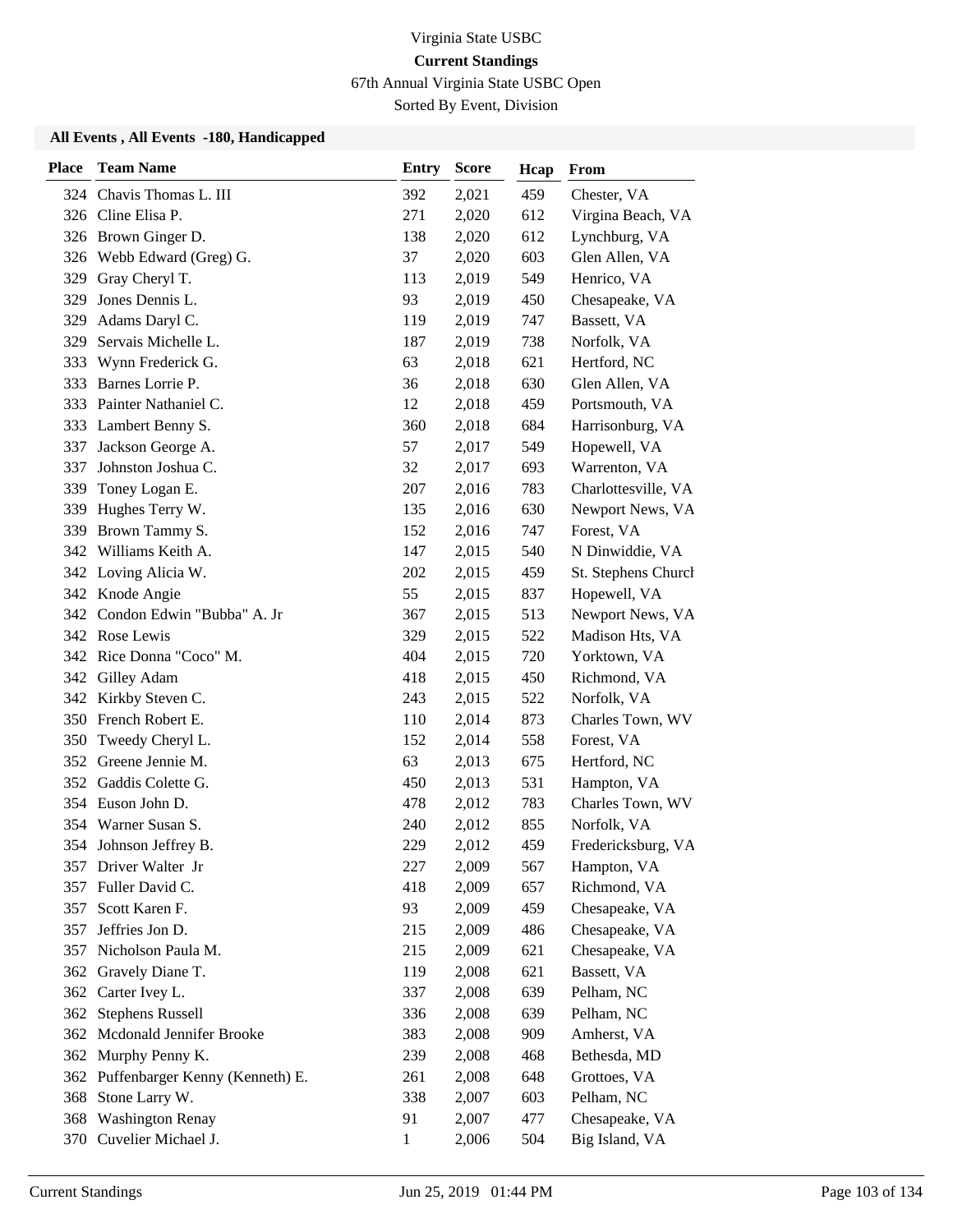67th Annual Virginia State USBC Open

Sorted By Event, Division

| <b>Place</b> | <b>Team Name</b>             | <b>Entry</b> | <b>Score</b> | Hcap | From               |
|--------------|------------------------------|--------------|--------------|------|--------------------|
| 370          | <b>Johnston Mike</b>         | 220          | 2,006        | 603  | Lynchburg, VA      |
| 370          | Dugan Willa A.               | 271          | 2,006        | 612  | Virgina Beach, VA  |
| 370          | Winters Montez Q.            | 305          | 2,006        | 468  | King George, VA    |
| 370          | Thornburg Dawn C.            | 472          | 2,006        | 558  | Inwood, WV         |
| 375          | Anderson Steven K.           | 373          | 2,005        | 504  | Hampton, VA        |
| 375          | Rice Jonathan M.             | 404          | 2,005        | 513  | Yorktown, VA       |
| 375          | Warren David S.              | 25           | 2,005        | 729  | Dublin, VA         |
| 375          | Meeks Anita L.               | 161          | 2,005        | 576  | Roxboro, NC        |
|              | 379 WORLEY MARY              | 139          | 2,004        | 1098 | Madison Hts, VA    |
| 379          | Dixon Harvey L.              | 23           | 2,004        | 945  | South Boston, VA   |
| 379          | Perry Wayne J.               | 96           | 2,004        | 504  | Landover, MD       |
| 379          | Martin Sharon L.             | 110          | 2,004        | 1071 | Charles Town, WV   |
| 379          | Naulty Mike N.               | 411          | 2,004        | 513  | Hopewell, VA       |
| 379          | Journiette Cassandra L.      | 356          | 2,004        | 756  | Salem, VA          |
| 379          | Webb Raymond W.              | 15           | 2,004        | 576  | Lexington, VA      |
|              | 386 Beshures Patricia K.     | 461          | 2,003        | 468  | Hampton, VA        |
| 386          | Rainey Earl V. Sr            | 480          | 2,003        | 657  | Danville, VA       |
|              | 386 Ball Felix M.            | 425          | 2,003        | 612  | Fredericksburg, VA |
| 386          | Scott Richard D. Sr          | 311          | 2,003        | 612  | King George, VA    |
|              | 386 Day Deanna E.            | 88           | 2,003        | 522  | Chesapeake, VA     |
|              | 391 Perry Arnetta C.         | 96           | 2,002        | 531  | Landover, MD       |
| 391          | Drakeford Christine R.       | 74           | 2,002        | 585  | Chesapeake, VA     |
| 391          | Thurman Robert C.            | 397          | 2,002        | 576  | Hardy, VA          |
|              | 391 Cowan Brett A.           | 332          | 2,002        | 450  | Hampton, VA        |
|              | 395 Lockett Rhonda J.        | 304          | 2,001        | 504  | King George, VA    |
|              | 396 Woodward Robert G.       | 51           | 2,000        | 675  | Sumerduck, VA      |
| 396          | Willis Evette T.             | 118          | 2,000        | 882  | Bassett, VA        |
| 398          | Monroe Ronnie D.             | 195          | 1,999        | 594  | Newport News, VA   |
| 398          | White Lamisha R.             | 52           | 1,999        | 675  | Hopewell, VA       |
| 398          | Jackson Robert N. Sr         | 24           | 1,999        | 720  | Scottsburg, VA     |
| 398          | Turpin Charles W.            | 399          | 1,999        | 639  | Salem, VA          |
| 402          | Ajetunmobl A J A.            | 454          | 1,998        | 450  | Virginia Beach, VA |
|              | 402 Rock Frederick S.        | 159          | 1,998        | 477  | Hampton, VA        |
|              | 404 Rountree Marion          | 209          | 1,997        | 567  | Chesapeake, VA     |
|              | 404 Butts Danny L. II        | 169          | 1,997        | 477  | Yorktown, VA       |
|              | 404 Luddy Melissa B.         | 468          | 1,997        | 468  | Virginia Beach, VA |
|              | 404 Reese Teresa D.          | 441          | 1,997        | 891  | Stuarts Draft, VA  |
|              | 404 Burns Maxine W.          | 335          | 1,997        | 594  | Pelham, NC         |
| 409          | Lloyd Denise M.              | 308          | 1,996        | 675  | King George, VA    |
|              | 409 Furman Theresa S.        | 3            | 1,996        | 828  | Gates, NC          |
|              | 411 Pierce Ryan M.           | 405          | 1,994        | 549  | Virginia Beach, VA |
| 412          | Jackson Sylvester "Sonny" V. | 20           | 1,993        | 450  | Yorktown, VA       |
|              | 412 Roberts Brenda L.        | 71           | 1,993        | 459  | Nathalie, VA       |
|              | 414 Atwell Randy T.          | 36           | 1,992        | 621  | Glen Allen, VA     |
|              | 414 Boehm Dolores I.         | 438          | 1,992        | 1080 | Marion, VA         |
| 414          | Mayer Diane S.               | 395          | 1,992        | 540  | Gloucester, VA     |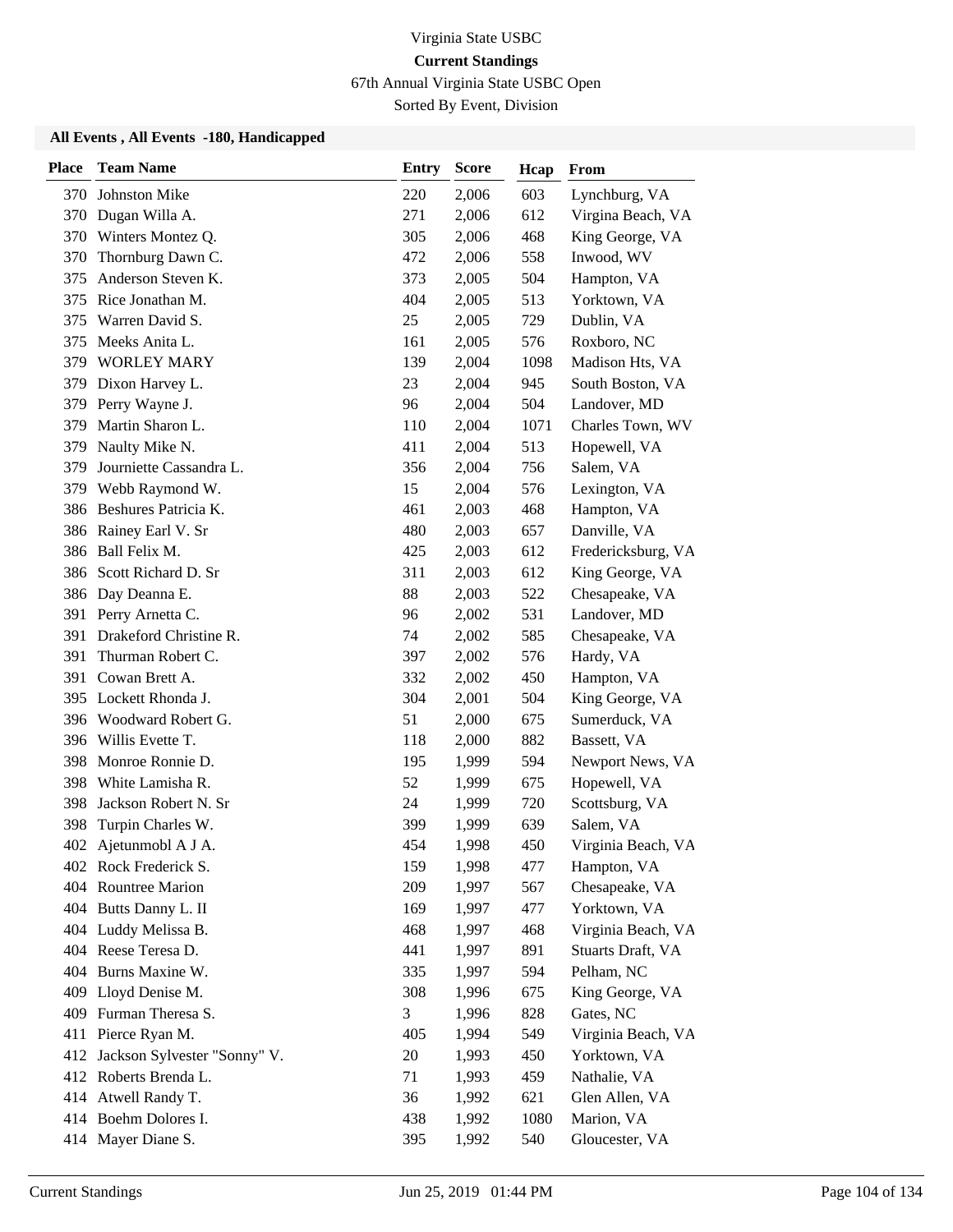67th Annual Virginia State USBC Open

Sorted By Event, Division

| <b>Place</b> | <b>Team Name</b>             | <b>Entry</b> | <b>Score</b> | Hcap | From               |
|--------------|------------------------------|--------------|--------------|------|--------------------|
|              | 417 Clanton Willie           | 394          | 1,991        | 459  | Richmond, VA       |
| 417          | Heroux Tracie L.             | 461          | 1,991        | 630  | Hampton, VA        |
| 417          | Willis Derondo               | 153          | 1,991        | 576  | Salem, VA          |
|              | 420 Cox Lisa M.              | 146          | 1,990        | 486  | N Dinwiddie, VA    |
|              | 420 Roberts Raymond A. Sr    | 71           | 1,990        | 477  | Nathalie, VA       |
| 420          | Chandler Bellfield           | 339          | 1,990        | 594  | Pelham, NC         |
|              | 420 Reiver Allen D. Sr       | 235          | 1,990        | 621  | Norfolk, VA        |
|              | 424 Ralston Stacy D.         | 440          | 1,989        | 711  | Stuarts Draft, VA  |
| 424          | Augustine Daniel J.          | 28           | 1,989        | 558  | Virginia Beach, VA |
|              | 426 Brown Jonathan M.        | 24           | 1,988        | 504  | Scottsburg, VA     |
| 427          | Smith Stanley                | 72           | 1,987        | 459  | Nathalie, VA       |
|              | 427 Pezzella Tony J.         | 109          | 1,987        | 666  | Virginia Beach, VA |
| 427          | Tweedy Alton D.              | 152          | 1,987        | 612  | Forest, VA         |
| 427          | <b>BABEY JOHN</b>            | 412          | 1,987        | 711  | Hampton, VA        |
| 431          | Sprague Elenita P.           | 350          | 1,986        | 639  | Virginia Beach, VA |
| 431          | Scott Dianne C.              | 311          | 1,986        | 621  | King George, VA    |
| 431          | Hughes Jimmie C.             | 158          | 1,986        | 513  | South Boston, VA   |
| 431          | Milloy Theresa T.            | 194          | 1,986        | 558  | Hampton, VA        |
| 435          | Phillips Harold D.           | 325          | 1,985        | 783  | Blacksburg, VA     |
|              | 435 Hunt Robert L.           | 399          | 1,985        | 729  | Salem, VA          |
| 437          | Bauserman Gary S.            | 284          | 1,984        | 621  | Winchester, VA     |
| 437          | Rossi Sarah K.               | 192          | 1,984        | 738  | Warrenton, VA      |
| 437          | Hogue Sylvia A.              | 73           | 1,984        | 576  | Nathalie, VA       |
|              | 440 Dodson Kenneth L.        | 425          | 1,983        | 711  | Fredericksburg, VA |
|              | 441 Christine Betty J.       | 364          | 1,982        | 720  | Newport News, VA   |
|              | 441 Brown Gwendolyn J.       | 308          | 1,982        | 828  | King George, VA    |
| 443          | Tate Anne C.                 | 433          | 1,981        | 603  | Hampton, VA        |
| 443          | Scott Shearl L.              | 458          | 1,981        | 468  | Forest, VA         |
| 445          | Anderson Steve L.            | 436          | 1,980        | 468  | Lynchburg, VA      |
| 445          | Beasley John Jr              | 309          | 1,980        | 477  | King George, VA    |
| 445          | Madison Glenn A.             | 307          | 1,980        | 522  | King George, VA    |
|              | 445 Hackney Frank W. Jr      | 279          | 1,980        | 504  | Evington, VA       |
|              | 445 Ware Estelle A.          | 97           | 1,980        | 891  | Bowie, MD          |
|              | 450 Herron Marty G.          | 251          | 1,979        | 495  | Max Meadows, VA    |
|              | 450 Wells William (Billy) W. | 34           | 1,979        | 495  | Glen Allen, VA     |
|              | 452 Owens Sidney J.          | 412          | 1,978        | 450  | Hampton, VA        |
|              | 452 Ponton Kenneth L.        | 384          | 1,978        | 531  | Amherst, VA        |
| 452          | Crawford C. Brantley         | 109          | 1,978        | 666  | Virginia Beach, VA |
|              | 455 Berson Charles W.        | 34           | 1,977        | 495  | Glen Allen, VA     |
| 455          | Thompson Donald W.           | 216          | 1,977        | 729  | Forestville, MD    |
| 457          | Bayliss Margaret A.          | 472          | 1,976        | 747  | Inwood, WV         |
| 458          | Pancoast Mary C.             | 281          | 1,975        | 666  | Newport News, VA   |
| 458          | Smith John E.                | 195          | 1,975        | 522  | Newport News, VA   |
|              | 458 Hutcherson Richard C. Jr | 40           | 1,975        | 558  | South Boston, VA   |
| 461          | Gilbert Patricia E.          | 184          | 1,974        | 540  | Richmond, VA       |
|              | 462 Smith Christina M.       | 68           | 1,973        | 1017 | Nathalie, VA       |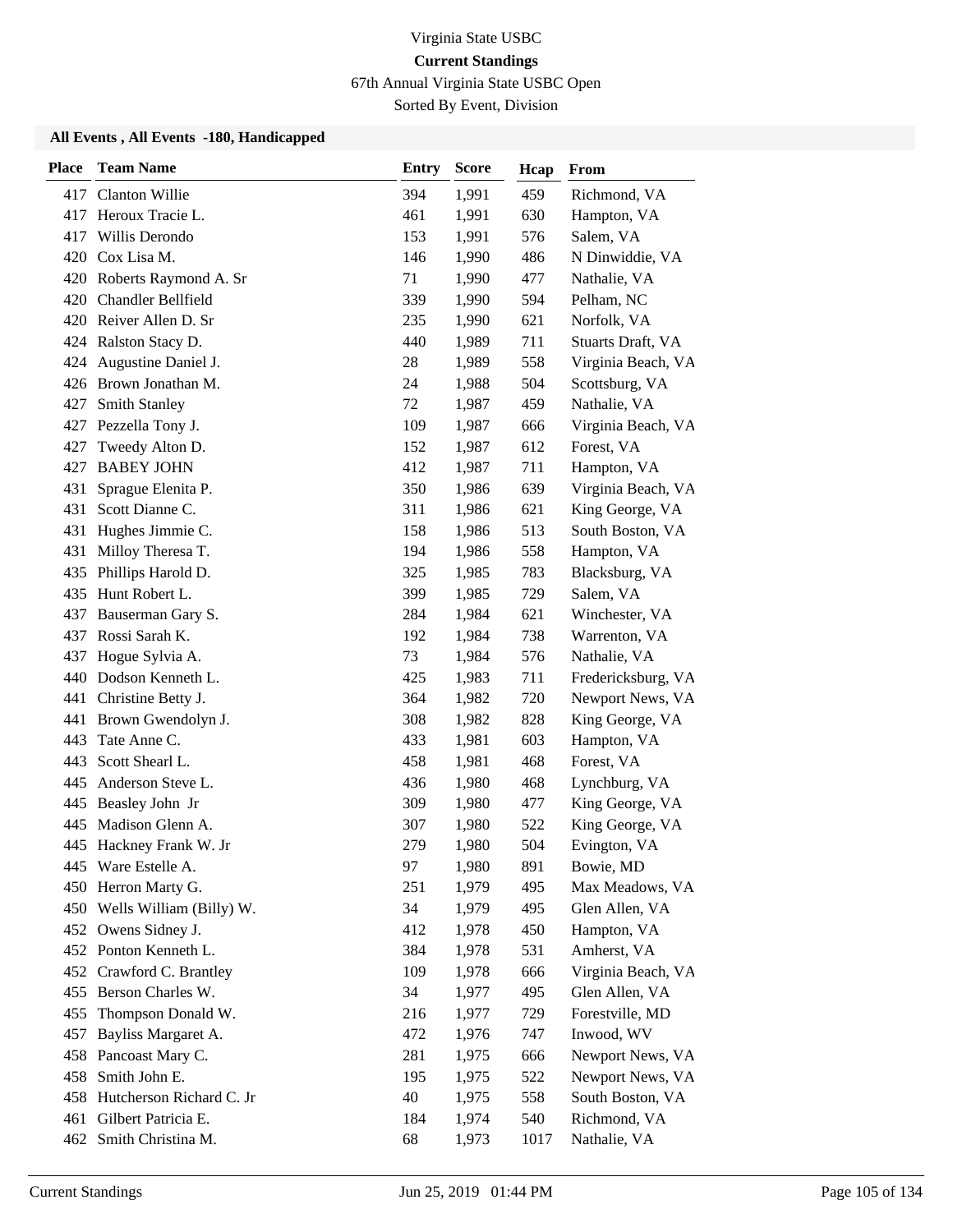67th Annual Virginia State USBC Open

Sorted By Event, Division

| <b>Place</b> | <b>Team Name</b>         | <b>Entry</b>   | <b>Score</b> | Hcap | From                |
|--------------|--------------------------|----------------|--------------|------|---------------------|
|              | 462 Campbell Cynthia D.  | 261            | 1,973        | 891  | Grottoes, VA        |
|              | 462 Vernon Trudy         | 438            | 1,973        | 747  | Marion, VA          |
|              | 465 Vest Harry L.        | 262            | 1,972        | 531  | Grottoes, VA        |
| 465          | Young Valerie A.         | 313            | 1,972        | 621  | King George, VA     |
| 467          | <b>Brown Rodney</b>      | 303            | 1,971        | 630  | Covington, VA       |
| 467          | McLean Christine         | 254            | 1,971        | 486  | Hampton, VA         |
| 467          | Bennett James E.         | 409            | 1,971        | 630  | Boydton, VA         |
| 470          | Cotterell Linda M.       | 61             | 1,970        | 594  | Hertford, NC        |
| 471          | Robinson Joseph R. Sr    | 306            | 1,969        | 648  | King George, VA     |
| 472          | Dale Dianna L.           | 259            | 1,968        | 774  | Grottoes, VA        |
| 472          | <b>BENNETT HELEN</b>     | 442            | 1,968        | 531  | Chesapeake, VA      |
| 472          | Turner Darlene A.        | 91             | 1,968        | 486  | Chesapeake, VA      |
| 472          | Hunt Sam H.              | 118            | 1,968        | 585  | Bassett, VA         |
| 476          | Matson Stephen L.        | 293            | 1,967        | 666  | Falling Waters, WV  |
| 476          | <b>Terry James</b>       | 337            | 1,967        | 729  | Pelham, NC          |
| 478          | Faulkner Theodis Jr      | 23             | 1,966        | 639  | South Boston, VA    |
|              | 479 Welcher William A.   | 357            | 1,965        | 567  | Salem, VA           |
| 479.         | Reynolds Carolyn M.      | 312            | 1,965        | 630  | King George, VA     |
| 479          | <b>Buckner Darin</b>     | 286            | 1,965        | 459  | Clifton Forge, VA   |
| 482          | Vinson Gigi M.           | 93             | 1,964        | 603  | Chesapeake, VA      |
| 483          | Dunning David W. Sr      | 99             | 1,963        | 477  | Temple Hills, MD    |
| 483          | Hemsley Charlotte T.     | 308            | 1,963        | 783  | King George, VA     |
| 485          | Collins Marvin"Butch" L. | 259            | 1,962        | 585  | Grottoes, VA        |
|              | 485 Rivenback Becky C.   | 257            | 1,962        | 828  | Greenville, VA      |
| 485          | Mathias Beverly K.       | 244            | 1,962        | 720  | Chester, VA         |
| 485          | Ballowe Dawn M.          | 465            | 1,962        | 702  | Yorktown, VA        |
| 485          | Holoman James A.         | 194            | 1,962        | 540  | Hampton, VA         |
| 485          | Clarke Paul M.           | 207            | 1,962        | 540  | Charlottesville, VA |
| 491          | Barlow Charles H. Jr     | 118            | 1,961        | 945  | Bassett, VA         |
| 491          | Michael David D.         | 133            | 1,961        | 486  | Hedgesville, WV     |
| 491          | Blackford Mallory A.     | 111            | 1,961        | 774  | Charles Town, WV    |
| 491          | Grant Feria M.           | 59             | 1,961        | 927  | Hopewell, VA        |
|              | 495 Harris Vivian M.     | 309            | 1,959        | 801  | King George, VA     |
| 496          | Patrick Christy M.       | 250            | 1,958        | 603  | Chester, VA         |
| 496          | Williams Tamika A.       | 112            | 1,958        | 567  | Hampton, VA         |
| 498          | Holland Bill W.          | 64             | 1,957        | 459  | Glen Allen, VA      |
| 498          | Zawiske John             | $\overline{4}$ | 1,957        | 549  | Virginia Beach, VA  |
| 498          | Holloway Samuel L.       | 441            | 1,957        | 486  | Stuarts Draft, VA   |
| 501          | Dixon John H.            | 69             | 1,956        | 540  | Nathalie, VA        |
|              | 502 Byrum Roy R.         | 21             | 1,955        | 504  | Zuni, VA            |
| 502          | Thomas Michael J.        | 240            | 1,955        | 792  | Norfolk, VA         |
| 502          | Strotman Erin E.         | 264            | 1,955        | 468  | Chester, VA         |
| 505          | Bain Deseree R.          | 295            | 1,954        | 720  | Hampton, VA         |
| 505          | <b>Rapert Doris</b>      | 14             | 1,954        | 603  | Lexington, VA       |
| 507          | Johnson William L.       | 33             | 1,953        | 522  | SOUTH BOSTON,       |
| 507          | Wiggins James A.         | 77             | 1,953        | 468  | Chesapeake, VA      |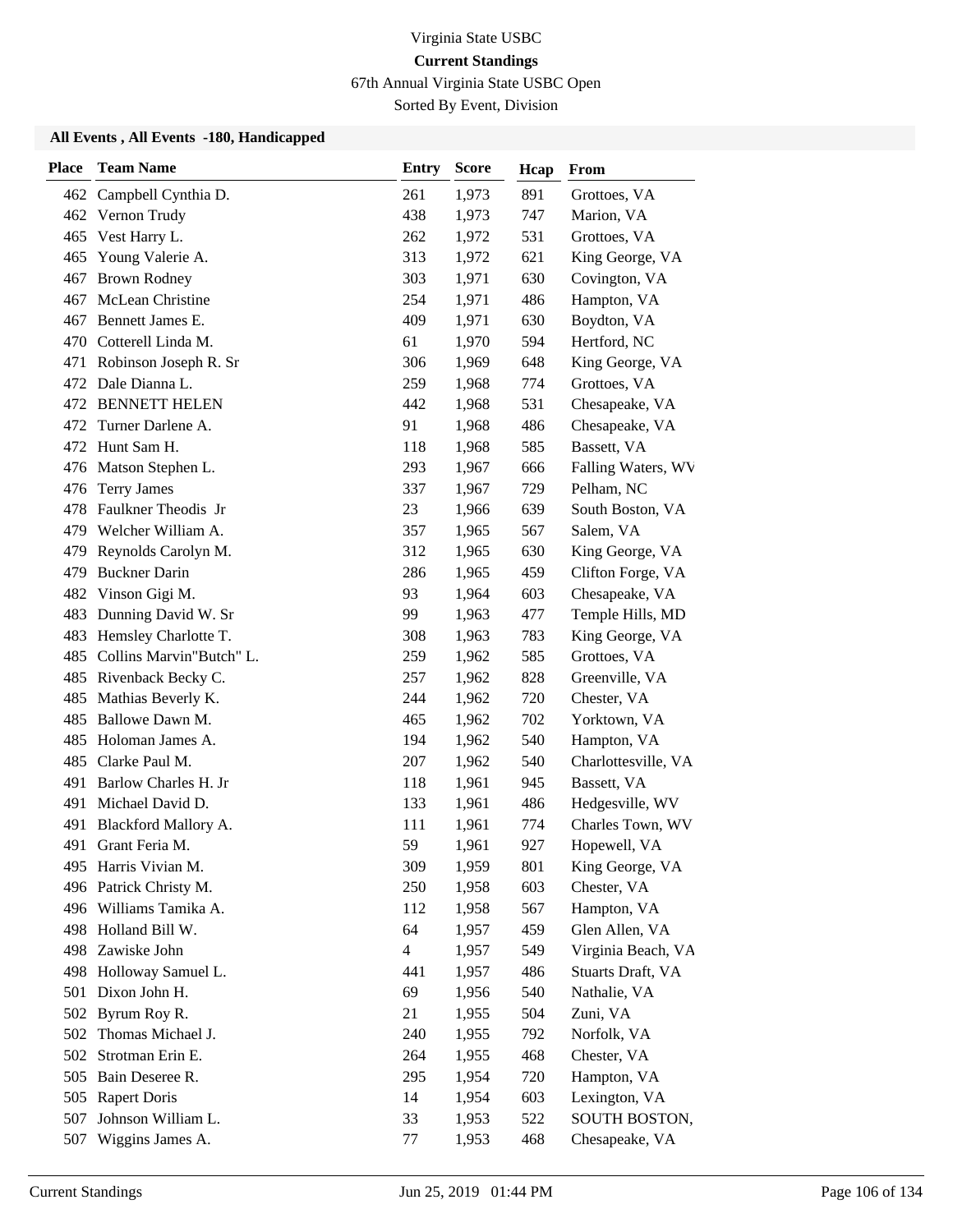67th Annual Virginia State USBC Open

Sorted By Event, Division

| <b>Place</b> | <b>Team Name</b>                  | Entry | Score | Hcap | From               |
|--------------|-----------------------------------|-------|-------|------|--------------------|
|              | 509 Ellis Jarvis "Doc"            | 267   | 1,952 | 531  | Hampton, VA        |
|              | 510 Cox BettyJo J.                | 244   | 1,951 | 594  | Chester, VA        |
|              | 510 Knotts Buddy A.               | 470   | 1,951 | 504  | Inwood, WV         |
|              | 512 Curtis Janice E.              | 478   | 1,950 | 603  | Charles Town, WV   |
| 512          | Haga Marty D.                     | 438   | 1,950 | 684  | Marion, VA         |
| 512          | Speelman Jason E.                 | 365   | 1,950 | 558  | Newport News, VA   |
|              | 515 Pleasant Jerry L. Sr          | 369   | 1,949 | 585  | Midlothian, VA     |
|              | 515 Chandler Sandy M.             | 414   | 1,949 | 504  | Carrollton, VA     |
|              | 515 Chaney April D.               | 246   | 1,949 | 756  | Chester, VA        |
| 515          | Greenfield Carl T.                | 309   | 1,949 | 576  | King George, VA    |
| 519          | Shuttleworth Clyde (Ed) E.        | 409   | 1,948 | 540  | Boydton, VA        |
|              | 519 Luck Donna L.                 | 62    | 1,948 | 540  | Hertford, NC       |
|              | 519 VanMiddlesworth Charles N. Jr | 51    | 1,948 | 450  | Sumerduck, VA      |
| 519          | Dennison Phillip W.               | 193   | 1,948 | 558  | Dungannon, VA      |
| 523          | Fuller Brenda R.                  | 163   | 1,947 | 567  | Washington, DC     |
| 523          | James Thomas E. Sr                | 393   | 1,947 | 567  | Richmond, VA       |
| 523          | Graves Henry B.                   | 306   | 1,947 | 522  | King George, VA    |
| 526          | Quinn Mildred A.                  | 418   | 1,946 | 783  | Richmond, VA       |
| 527          | Naulty Nick M.                    | 411   | 1,945 | 603  | Hopewell, VA       |
|              | 528 Ferguson Tracie M.            | 103   | 1,944 | 504  | Norfolk, VA        |
| 528          | Cox-Martin Jonathan T.            | 102   | 1,944 | 549  | Norfolk, VA        |
|              | 528 Dixon Calvin L.               | 114   | 1,944 | 513  | Randolph, VA       |
| 531          | Long Lillie Ann C.                | 220   | 1,943 | 693  | Lynchburg, VA      |
|              | 531 Potter John G. Jr             | 290   | 1,943 | 540  | Prince George, VA  |
| 531          | Wade Christina P.                 | 250   | 1,943 | 702  | Chester, VA        |
| 534          | Varela-Hudson Nicole R.           | 319   | 1,942 | 702  | Virginia Beach, VA |
| 535          | Gale James W.                     | 274   | 1,941 | 540  | Stuarts Draft, VA  |
|              | 536 Helton Brian L.               | 66    | 1,940 | 612  | Falls Church, VA   |
| 537          | McNear Erica L.                   | 72    | 1,938 | 486  | Nathalie, VA       |
| 537          | Mott Donald J. Sr                 | 397   | 1,938 | 459  | Hardy, VA          |
| 539          | Bilyard Christopher S.            | 264   | 1,937 | 450  | Chester, VA        |
| 539          | Trotter James W.                  | 455   | 1,937 | 756  | Virginia Beach, VA |
|              | 539 Wiggins Brian L.              | 209   | 1,937 | 549  | Chesapeake, VA     |
| 542          | Pilgram Harold                    | 445   | 1,936 | 513  | Lynchburg, VA      |
| 542          | Ashley Phyllis M.                 | 150   | 1,936 | 864  | Stuarts Draft, VA  |
|              | 544 Reid Elwood F.                | 261   | 1,935 | 477  | Grottoes, VA       |
|              | 545 Cullers Robert E.             | 131   | 1,932 | 549  | Elkton, VA         |
| 545          | Sullivan Wayne P.                 | 174   | 1,932 | 477  | Prince George, VA  |
| 545          | Patterson Brian A.                | 6     | 1,932 | 468  | Hampton, VA        |
|              | 548 Scott Alinza                  | 212   | 1,931 | 486  | Chesapeake, VA     |
| 549          | Hudson Darlene W.                 | 218   | 1,930 | 729  | Danville, VA       |
|              | 550 Davis Denise                  | 211   | 1,927 | 684  | Chesapeake, VA     |
|              | 550 Dodson Jacob                  | 48    | 1,927 | 558  | Culpeper, VA       |
|              | 550 Drake Brigitte E.             | 398   | 1,927 | 495  | Kilmarnock, VA     |
|              | 553 Dice Roger D.                 | 251   | 1,926 | 495  | Max Meadows, VA    |
|              | 553 Greene Gary "G-Man" W.        | 63    | 1,926 | 639  | Hertford, NC       |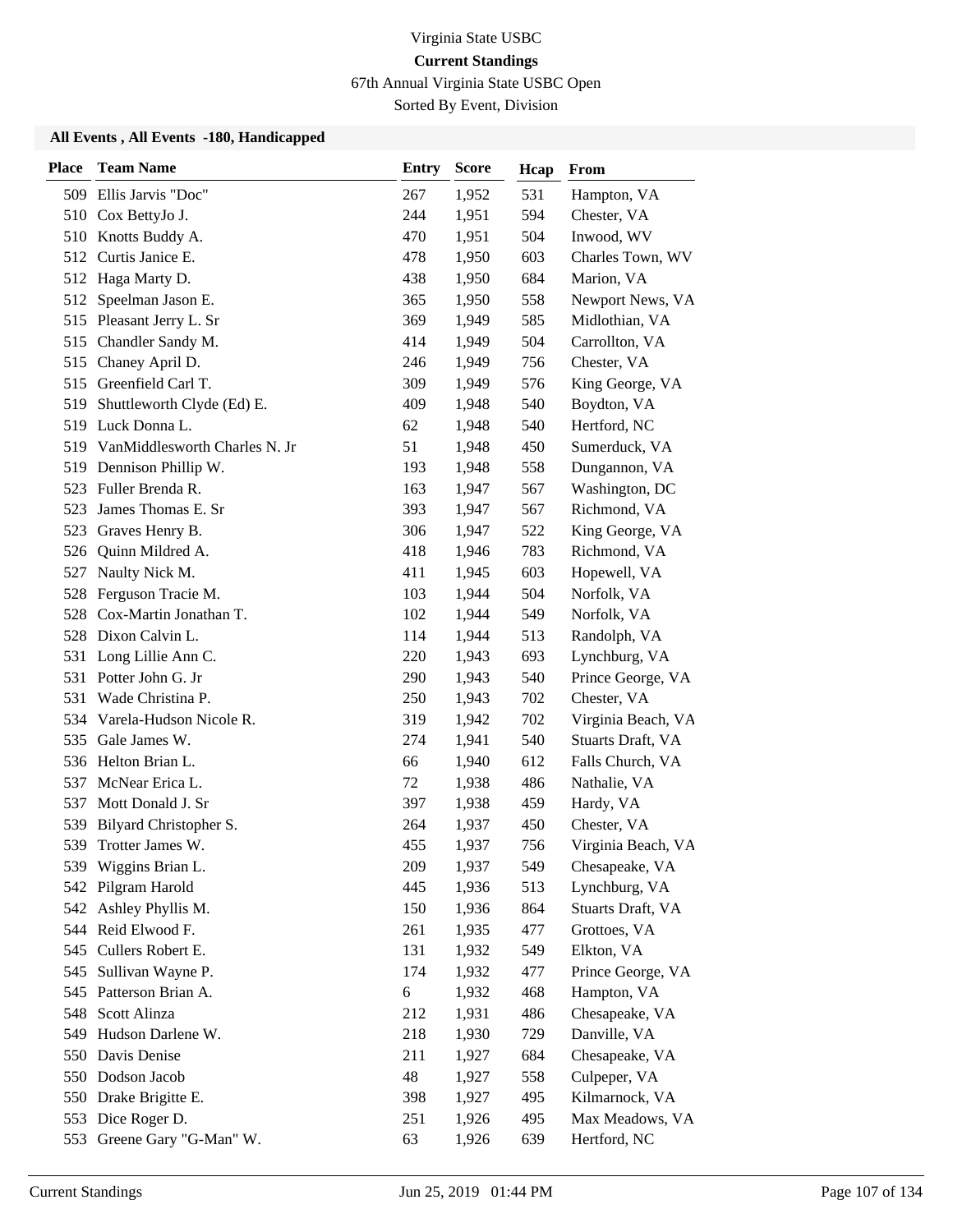67th Annual Virginia State USBC Open

Sorted By Event, Division

| <b>Place</b> | <b>Team Name</b>           | <b>Entry</b> | <b>Score</b> | Hcap | From                |
|--------------|----------------------------|--------------|--------------|------|---------------------|
|              | 555 Rice Dana W.           | 67           | 1,925        | 648  | Nathalie, VA        |
| 555          | Irick Mayfield Jr          | 98           | 1,925        | 468  | Alexandria, VA      |
|              | 555 Lyle Randall E.        | 154          | 1,925        | 576  | Roanoke, VA         |
| 558          | Thomas Robbie K.           | 432          | 1,924        | 819  | Covington, VA       |
| 559          | Brown Stephanie C.         | 67           | 1,923        | 738  | Nathalie, VA        |
| 559          | Jones Doris E.             | 50           | 1,923        | 693  | Crystal Hill, VA    |
| 559          | Ashby Eugene               | 56           | 1,923        | 522  | Hopewell, VA        |
| 562          | Harrison Terence L.        | 405          | 1,922        | 558  | Virginia Beach, VA  |
| 563          | Lamkin Steve C.            | 134          | 1,921        | 459  | S. Prince George, V |
|              | 564 Barrett-Vaden Terri L. | 146          | 1,919        | 486  | N Dinwiddie, VA     |
|              | 564 Pultz Lorie            | 170          | 1,919        | 693  | Clifton Forge, VA   |
|              | 564 Ware Scott A.          | 53           | 1,919        | 639  | Hopewell, VA        |
| 564          | Shifflett John E. Jr       | 259          | 1,919        | 594  | Grottoes, VA        |
| 568          | Blalock Beth J.            | 244          | 1,918        | 594  | Chester, VA         |
| 568          | Newlin Michael E.          | 283          | 1,918        | 477  | Winchester, VA      |
|              | 568 Martin Valerie Kay K.  | 382          | 1,918        | 594  | Amherst, VA         |
| 568          | Brown Bob L.               | 20           | 1,918        | 486  | Yorktown, VA        |
| 568          | Hockaday Danielle D.       | 172          | 1,918        | 711  | Manassas, VA        |
| 573          | Dixon Floyd W. Jr          | 400          | 1,917        | 522  | Amelia, VA          |
| 573          | Campbell Jeff              | 440          | 1,917        | 765  | Stuarts Draft, VA   |
| 575          | Anderson Jacqueline M.     | 166          | 1,916        | 630  | Washington, DC      |
| 575          | Oakes Julie V.             | 15           | 1,916        | 567  | Lexington, VA       |
| 577          | Neer Crystal A.            | 17           | 1,915        | 702  | Moyock, NC          |
| 577          | Nicholas Denise L.         | 333          | 1,915        | 585  | Portsmouth, VA      |
| 579          | Hays Sandra H.             | 367          | 1,914        | 747  | Newport News, VA    |
| 579          | Anderson Edith D.          | 425          | 1,914        | 792  | Fredericksburg, VA  |
| 581          | Turner Paulette E.         | 215          | 1,911        | 720  | Chesapeake, VA      |
| 582          | Hoffman Peter B.           | 134          | 1,910        | 693  | S. Prince George, V |
| 582          | Singleton Henry L.         | 129          | 1,910        | 693  | Petersburg, VA      |
| 582          | Dixon James E.             | 33           | 1,910        | 477  | SOUTH BOSTON,       |
| 582          | Keene Shefford L.          | 267          | 1,910        | 675  | Hampton, VA         |
|              | 586 Ward Nakia L.          | 230          | 1,909        | 513  | Petersburg, VA      |
|              | 586 Watford Mark T.        | 454          | 1,909        | 450  | Virginia Beach, VA  |
| 586          | Draper Betty M.            | 214          | 1,909        | 783  | Chesapeake, VA      |
| 589          | Fuqua Thomas               | 435          | 1,908        | 585  | Lynchburg, VA       |
| 590          | Herbaugh Jackie M.         | 406          | 1,907        | 666  | Stephens City, VA   |
| 590          | Maynard Andre A.           | 333          | 1,907        | 504  | Portsmouth, VA      |
| 590          | Ryan Sean M.               | 395          | 1,907        | 468  | Gloucester, VA      |
| 593          | Carrington Adrienne F.     | 314          | 1,906        | 585  | King George, VA     |
| 593          | McLaughlin Doris C.        | 303          | 1,906        | 585  | Covington, VA       |
| 593          | Taylor Addie M.            | 97           | 1,906        | 459  | Bowie, MD           |
| 596          | Grenell Kay R.             | 400          | 1,905        | 603  | Amelia, VA          |
| 597          | Kelly Ronald J.            | 175          | 1,904        | 504  | Chester, VA         |
| 598          | Bland Wanda B.             | 155          | 1,903        | 558  | Quinton, VA         |
| 599          | Miller Sandy C.            | 385          | 1,900        | 756  | Amherst, VA         |
|              | 600 Edwards Maude F.       | 313          | 1,899        | 630  | King George, VA     |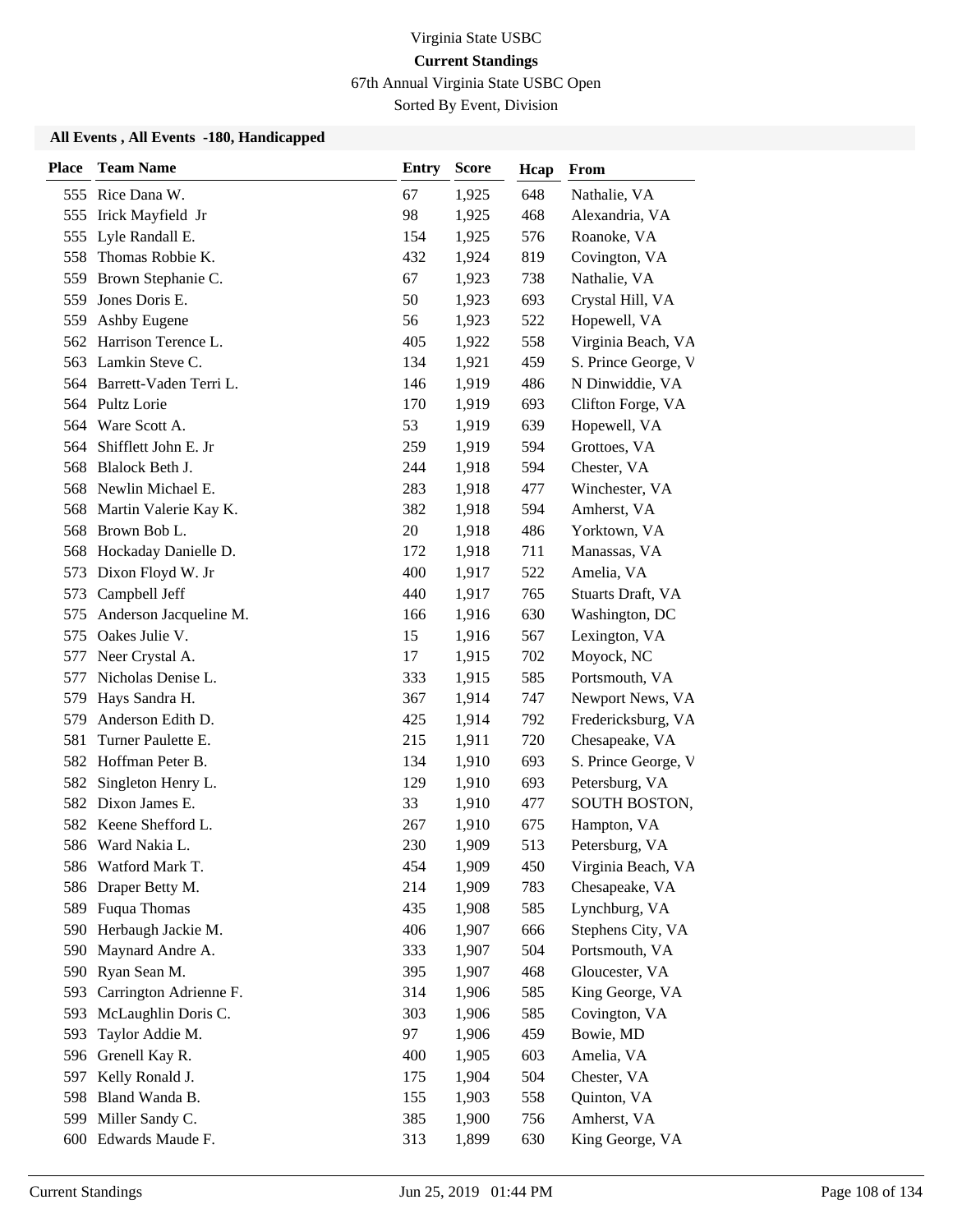67th Annual Virginia State USBC Open

Sorted By Event, Division

| <b>Place</b> | <b>Team Name</b>          | <b>Entry</b> | <b>Score</b> | Hcap | From                |
|--------------|---------------------------|--------------|--------------|------|---------------------|
| 600          | Wright Walter L. Jr       | 435          | 1,899        | 585  | Lynchburg, VA       |
| 600          | Swann James M.            | 47           | 1,899        | 513  | Drakes Branch, VA   |
| 603          | Lamkin Sheila M.          | 134          | 1,898        | 576  | S. Prince George, V |
|              | 604 Fullerton Gloria N.   | 18           | 1,897        | 468  | Moyock, NC          |
|              | 604 Payne Linwood C.      | 430          | 1,897        | 693  | Altavista, VA       |
|              | 606 Puffenbarger Betty J. | 262          | 1,896        | 765  | Grottoes, VA        |
|              | 607 Fowlkes James A. Sr   | 155          | 1,895        | 477  | Quinton, VA         |
| 608          | Burnett Savannah E.       | 153          | 1,894        | 504  | Salem, VA           |
| 609          | Williams Robert E.        | 339          | 1,893        | 720  | Pelham, NC          |
| 610          | Leggette Larisha          | 39           | 1,892        | 648  | Newport News, VA    |
| 611          | Spencer Larry K.          | 207          | 1,887        | 594  | Charlottesville, VA |
| 612          | Cline Dale S.             | 141          | 1,886        | 513  | Maurertown, VA      |
| 613          | Pulliam John R.           | 68           | 1,885        | 540  | Nathalie, VA        |
| 613          | Hagerman Anita L.         | 61           | 1,885        | 549  | Hertford, NC        |
| 613          | Phelps Peggy A.           | 455          | 1,885        | 666  | Virginia Beach, VA  |
| 616          | Talley Wayland            | 40           | 1,884        | 585  | South Boston, VA    |
| 616          | Bauer Daniel J.           | 1            | 1,884        | 504  | Big Island, VA      |
| 618          | Wines Neil D.             | 7            | 1,883        | 459  | Buena Vista, VA     |
| 618          | Speidel James L.          | 174          | 1,883        | 540  | Prince George, VA   |
|              | 620 Richardson Janice B.  | 13           | 1,881        | 540  | Portsmouth, VA      |
| 621          | Carrington William C.     | 314          | 1,880        | 468  | King George, VA     |
|              | 622 McGee Paul F.         | 453          | 1,879        | 486  | Hampton, VA         |
|              | 622 Hutcherson Becky W.   | 40           | 1,879        | 693  | South Boston, VA    |
| 624          | Smith David R.            | 48           | 1,877        | 522  | Culpeper, VA        |
| 625          | Moultrie Julius Jr        | 191          | 1,875        | 648  | Woodbridge, VA      |
| 625          | Weaver Rita O.            | 166          | 1,875        | 513  | Washington, DC      |
| 625          | Johnson Robert M.         | 306          | 1,875        | 594  | King George, VA     |
| 628          | Atkins William G. Jr      | 223          | 1,873        | 612  | Chesterfield, VA    |
| 628          | King Tommy L. Jr          | 210          | 1,873        | 522  | Chesapeake, VA      |
| 630          | Sandidge Robert L.        | 436          | 1,872        | 612  | Lynchburg, VA       |
| 631          | Stewart Mary M.           | 153          | 1,869        | 558  | Salem, VA           |
| 631          | Price Betty M.            | 50           | 1,869        | 576  | Crystal Hill, VA    |
|              | 633 Rizak Jamie L.        | 225          | 1,868        | 540  | newport news, VA    |
| 634          | Rye Lance M.              | 176          | 1,867        | 477  | Chester, VA         |
|              | 635 Lane John E. III      | 96           | 1,865        | 558  | Landover, MD        |
|              | 636 Welch David Q.        | 222          | 1,862        | 468  | Chesterfield, VA    |
|              | 636 Barrick Matthew D.    | 380          | 1,862        | 495  | Yorktown, VA        |
| 638          | Leonard Daniel R.         | 204          | 1,861        | 522  | Galax, VA           |
| 638          | Brown Mary E.             | 97           | 1,861        | 549  | Bowie, MD           |
| 638          | Coleman David W.          | 16           | 1,861        | 666  | Stuarts Draft, VA   |
| 641          | Ayers Melissa T.          | 8            | 1,860        | 765  | Buena Vista, VA     |
|              | 642 Newlin Darin S.       | 283          | 1,858        | 459  | Winchester, VA      |
| 643          | Jackson Cornell M.        | 398          | 1,853        | 639  | Kilmarnock, VA      |
| 643          | Gill Dustin R.            | 129          | 1,853        | 450  | Petersburg, VA      |
|              | 645 Roberts Greg O.       | 71           | 1,852        | 450  | Nathalie, VA        |
|              | 646 Hughes Travis         | 69           | 1,851        | 513  | Nathalie, VA        |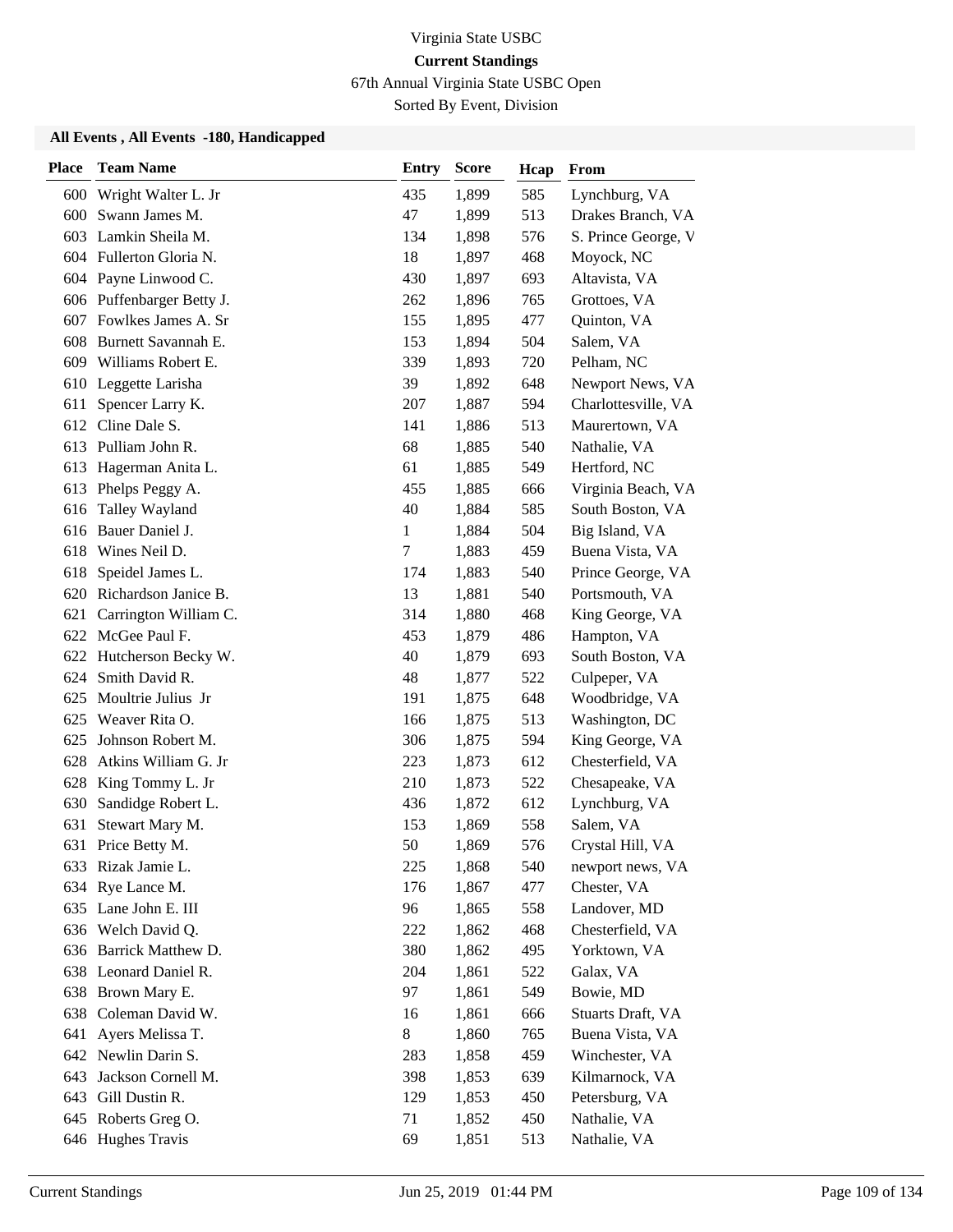67th Annual Virginia State USBC Open

Sorted By Event, Division

#### **All Events , All Events -180, Handicapped**

| <b>Place</b> | <b>Team Name</b>                  | <b>Entry</b> | <b>Score</b> | Hcap | From               |
|--------------|-----------------------------------|--------------|--------------|------|--------------------|
| 647          | Cason Roy L.                      | 19           | 1,849        | 477  | Staunton, VA       |
| 647          | Curtis William R.                 | 478          | 1,849        | 468  | Charles Town, WV   |
| 649          | McCain Henry L.                   | 33           | 1,848        | 477  | SOUTH BOSTON,      |
| 650          | Glenn Doris B.                    | 161          | 1,845        | 720  | Roxboro, NC        |
| 650          | Collins James E. Jr               | 236          | 1,845        | 504  | Norfolk, VA        |
|              | 652 Holliday Franklin D.          | 406          | 1,844        | 486  | Stephens City, VA  |
| 653          | <b>Baker Hollie</b>               | 74           | 1,842        | 540  | Chesapeake, VA     |
| 654          | Schnablegger Janet C.             | 167          | 1,841        | 945  | Madison Heights, V |
| 655          | Euson Elizabeth                   | 478          | 1,838        | 654  | Charles Town, WV   |
| 656          | Smith Cristina D.                 | 151          | 1,836        | 729  | Stuarts Draft, VA  |
| 657          | Miller Derek                      | 415          | 1,835        | 477  | Bristol, VA        |
| 658          | Umberger Thomas E.                | 2            | 1,826        | 450  | Chesapeake, VA     |
| 659          | Belton Robbie J.                  | 205          | 1,823        | 477  | Woodlawn, VA       |
| 660          | Alford Moses W.                   | 216          | 1,821        | 576  | Forestville, MD    |
| 660          | Young Jerry M.                    | 251          | 1,821        | 468  | Max Meadows, VA    |
| 662          | Arnold Charles P.                 | 235          | 1,818        | 477  | Norfolk, VA        |
| 662          | Borum Andrea L.                   | 3            | 1,818        | 486  | Gates, NC          |
| 664          | Brady Karen E.                    | 187          | 1,817        | 702  | Norfolk, VA        |
| 665          | Dickerson Nathan L. Jr            | 217          | 1,814        | 424  | Forestville, MD    |
| 665          | Santana-Mojica Marcos A.          | 453          | 1,814        | 567  | Hampton, VA        |
| 667          | Anderson David R.                 | 158          | 1,813        | 648  | South Boston, VA   |
| 668          | Romero Ronald A.                  | 6            | 1,812        | 504  | Hampton, VA        |
| 669          | Miller Darian                     | 119          | 1,800        | 747  | Bassett, VA        |
| 670          | Pierce Joshua F. Jr               | 370          | 1,789        | 504  | Midlothian, VA     |
| 671          | Price Randy S.                    | 127          | 1,786        | 549  | Woodstock, VA      |
| 671          | Good George R.                    | 141          | 1,786        | 477  | Maurertown, VA     |
| 673          | Royal Nathaniel                   | 50           | 1,784        | 540  | Crystal Hill, VA   |
| 673          | <b>Glass Maxwell</b>              | 435          | 1,784        | 549  | Lynchburg, VA      |
| 675          | Willard James R.                  | 204          | 1,782        | 450  | Galax, VA          |
| 676          | Keller Edward J.                  | 364          | 1,781        | 468  | Newport News, VA   |
|              | 676 Logan Jerald M.               | 336          | 1,781        | 720  | Pelham, NC         |
|              | 678 Washington Rodrick T.         | 217          | 1,758        | 448  | Forestville, MD    |
|              | 679 Gabbard Joseph L.             | 123          | 1,741        | 513  | Sterling, VA       |
| 680          | Hendricks Frank                   | 257          | 1,730        | 558  | Greenville, VA     |
| 680          | Bollinger Lester E.               | 433          | 1,730        | 495  | Hampton, VA        |
| 682          | Nagel Ronald D. Jr                | 35           | 1,689        | 183  | Strasburg, VA      |
| 683          | Delp Charles M.                   | 204          | 1,673        | 459  | Galax, VA          |
| 684          | Cotterell Dewey H. Jr             | 61           | 1,596        | 504  | Hertford, NC       |
|              | 685 Brown Darryl E.               | 295          | 1,506        | 342  | Hampton, VA        |
|              | 686 Lusk Kellie L.                | 300          | 1,423        | 576  | Gloucester, VA     |
| 687          | Cowell Augustus F.                | 210          | 1,321        | 312  | Chesapeake, VA     |
|              | 688 Kelly Catherine M.            | 320          | 672          | 285  | Virginia Beach, VA |
|              | The lowest score to cash is 2217. |              |              |      |                    |

#### **All Events , All Events -180, Scratch**

| Place |  | <b>Team Name</b> |
|-------|--|------------------|
|-------|--|------------------|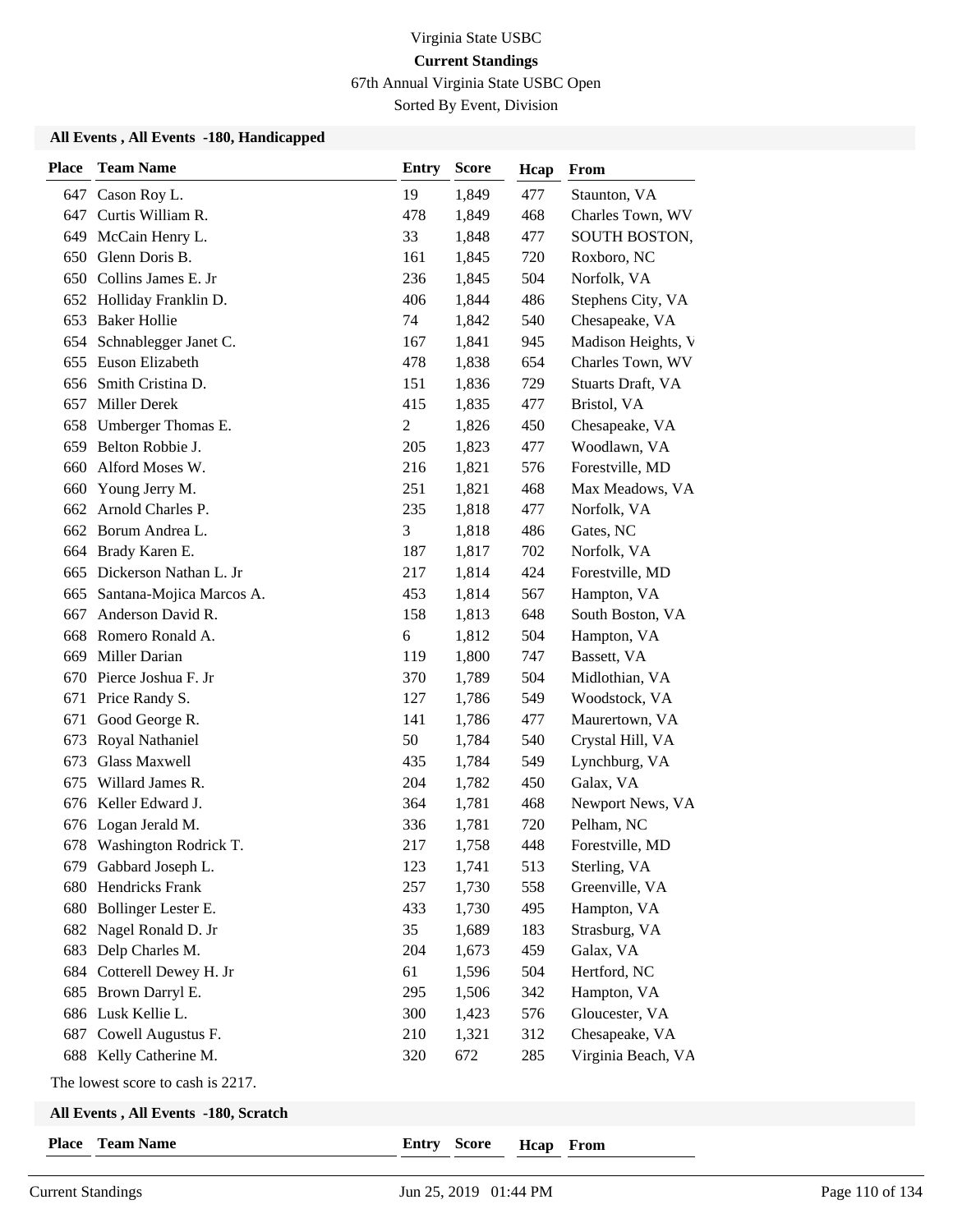67th Annual Virginia State USBC Open

Sorted By Event, Division

#### **All Events , All Events -180, Scratch**

| <b>Place</b> | <b>Team Name</b>      | Entry | <b>Score</b> | Hcap | From               |
|--------------|-----------------------|-------|--------------|------|--------------------|
| $\mathbf{1}$ | Updike Ian            | 123   | 1,790        |      | Sterling, VA       |
| 2            | Wingfield Danny W. Jr | 136   | 1,536        |      | Forest, VA         |
| 3            | Luddy Melissa B.      | 468   | 1,529        |      | Virginia Beach, VA |
| 4            | Smith Tyrese          | 147   | 1,523        |      | N Dinwiddie, VA    |
| 5            | Rock Frederick S.     | 159   | 1,521        |      | Hampton, VA        |
| 6            | Cox Emily P.          | 144   | 1,515        |      | N Dinwiddie, VA    |
| 7            | Holland Bill W.       | 64    | 1,498        |      | Glen Allen, VA     |
| 8            | Webb Frank R. Jr      | 285   | 1,490        |      | Poquoson, VA       |
| 9            | Griggs John C. Sr     | 444   | 1,488        |      | Lanexa, VA         |
| 10           | Gaddis Colette G.     | 450   | 1,482        |      | Hampton, VA        |
| 11           | Williams Keith A.     | 147   | 1,475        |      | N Dinwiddie, VA    |
| 12           | Martin Duchess E.     | 442   | 1,472        |      | Chesapeake, VA     |
| 13           | Chandler Sandy M.     | 414   | 1,445        |      | Carrollton, VA     |
| 14           | Newlin Michael E.     | 283   | 1,441        |      | Winchester, VA     |
| 15           | <b>BENNETT HELEN</b>  | 442   | 1,437        |      | Chesapeake, VA     |
| 16           | Newlin Darin S.       | 283   | 1,399        |      | Winchester, VA     |
| 17           | Miller Derek          | 415   | 1,358        |      | Bristol, VA        |
| 18           | Cox BettyJo J.        | 250   | 1,357        |      | Chester, VA        |
| 19           | Matson Stephen L.     | 293   | 1,301        |      | Falling Waters, WV |
| 20           | Grant Feria M.        | 59    | 1,034        |      | Hopewell, VA       |

The lowest score to cash is 1790.

| Place        | <b>Team Name</b>       | Entry | <b>Score</b> | Hcap             | From               |
|--------------|------------------------|-------|--------------|------------------|--------------------|
| $\mathbf{1}$ | Abbott Jeremy P.       | 190   | 2,327        | 315              | Charles City, VA   |
| 2            | Turner Lisa F.         | 258   | 2,280        | 315              | Mechanicsville, VA |
| 3            | Leonard Tacarci M.     | 434   | 2,278        | 99               | Yorktown, VA       |
| 4            | Arpe Kyle T.           | 386   | 2,252        | 324              | Amherst, VA        |
| 4            | Pearson Harry C. Jr    | 58    | 2,252        | 423              | Hopewell, VA       |
| 6            | Steadman Andrew C.     | 122   | 2,249        | 144              | Norfolk, VA        |
| 7            | Watson Blake C.        | 248   | 2,246        | 180              | Chester, VA        |
| 8            | Williamson Cory E.     | 246   | 2,243        | 279              | Chester, VA        |
| 8            | Layton Mike            | 298   | 2,243        | 243              | Covington, VA      |
| 10           | Pahuta Richard A. Jr   | 35    | 2,236        | 351              | Strasburg, VA      |
| 11           | Walker Alfred L.       | 200   | 2,234        | 432              | Scottsville, VA    |
| 12           | Flood Timothy L.       | 154   | 2,218        | 261              | Roanoke, VA        |
| 13           | Updike Ralph           | 123   | 2,210        | 405              | Sterling, VA       |
| 14           | Ragland Larry D.       | 200   | 2,195        | 432              | Scottsville, VA    |
| 15           | Woodson Benjamin A. Jr | 171   | 2,194        | 207              | Fairfax, VA        |
| 16           | Rickard Eric J.        | 175   | 2,183        | 405              | Chester, VA        |
| 17           | Stowe Jeryl D.         | 115   | 2,179        | 324              | Stuart, VA         |
| 17           | Cox William C.         | 247   | 2,179        | 234              | Chester, VA        |
| 19           | Stevens Craig C.       | 350   | 2,177        | 216              | Virginia Beach, VA |
| 19           | Anderson Russell A.    | 446   | 2,177        | $\boldsymbol{0}$ | Hampton, VA        |
| 19           | Wiggins Perry L.       | 477   | 2,177        | $\boldsymbol{0}$ | Portsmouth, VA     |
| 22           | Collins Chris M.       | 82    | 2,171        | 201              | Chesapeake, VA     |
|              |                        |       |              |                  |                    |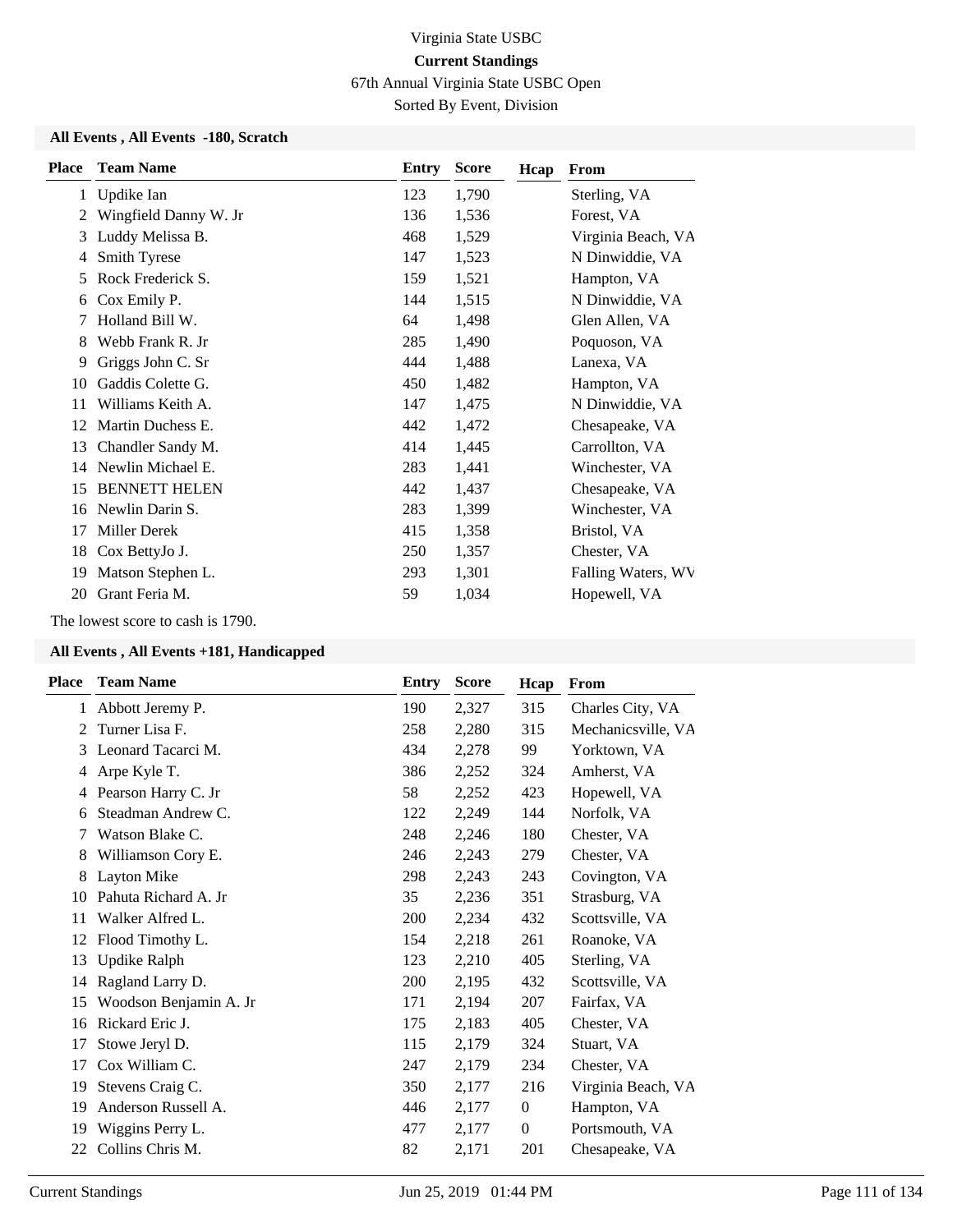67th Annual Virginia State USBC Open

Sorted By Event, Division

| <b>Place</b> | <b>Team Name</b>                         | <b>Entry</b> | <b>Score</b>   | Hcap             | From                           |
|--------------|------------------------------------------|--------------|----------------|------------------|--------------------------------|
| 23           | Tate Ira T. Jr                           | 434          | 2,170          | 108              | Yorktown, VA                   |
|              | 24 Hawk John R.                          | 350          | 2,169          | 342              | Virginia Beach, VA             |
| 24           | Gomez Joseph A.                          | 292          | 2,169          | 108              | Virginia Beach, VA             |
| 26           | Brill Earl M.                            | 284          | 2,168          | 378              | Winchester, VA                 |
| 27           | Bouchard Paul R.                         | 315          | 2,167          | 126              | Virginia Beach, VA             |
| 27           | McDonnell Michael G.                     | 375          | 2,167          | $\boldsymbol{0}$ | Waynesboro, VA                 |
| 29           | Moore Thomas P.                          | 285          | 2,166          | 441              | Poquoson, VA                   |
| 30           | Sims Edward "Tim" Jr                     | 277          | 2,164          | 360              | Charlottesville, VA            |
| 31           | Reason Cailean A.                        | 321          | 2,155          | 342              | Virginia Beach, VA             |
| 32           | Wingfield Derek A.                       | 136          | 2,154          | 189              | Forest, VA                     |
| 33           | Short David R.                           | 242          | 2,152          | 243              | Norfolk, VA                    |
| 34           | Blow Joe C.                              | 78           | 2,151          | 243              | Chesapeake, VA                 |
| 35           | Sweat Glenn R.                           | 214          | 2,149          | 387              | Chesapeake, VA                 |
| 35           | Austin Kevin D.                          | 225          | 2,149          | 441              | newport news, VA               |
| 37           | Sours Joshua A.                          | 282          | 2,147          | 90               | Winchester, VA                 |
| 37           | Dich Kenneth J.                          | 301          | 2,147          | 9                | North Chesterfield,            |
| 37           | Couch Matt R.                            | 353          | 2,147          | 153              | Virginia Beach, VA             |
| 40           | Felicia Mark D.                          | 319          | 2,145          | 171              | Virginia Beach, VA             |
| 41           | Foltz Clay A.                            | 127          | 2,144          | 261              | Woodstock, VA                  |
| 42           | Wright Roland S. Jr                      | 377          | 2,142          | 216              | Christiansburg, VA             |
| 43           | Gant Walter L. Jr                        | 226          | 2,141          | 108              | Bristow, VA                    |
| 43           | Canby Martin A.                          | 35           | 2,141          | 360              | Strasburg, VA                  |
| 45           | Mountz John D.                           | 233          | 2,139          | 216              | Norfolk, VA                    |
|              | 46 Palmer Jesse W. JE                    | 344          | 2,138          | 306              | Appomattox, VA                 |
|              | <b>46 VAN DUSEN TIMOTHY</b>              | 429          | 2,138          | 153              |                                |
|              | 48 Richardson Megan M.                   | 443          | 2,137          | 315              | Newport News, VA               |
| 48           | Mcdaniel Tyler C.                        | 176          | 2,137          | 324              | Chester, VA                    |
| 50           | Newton Charles N. Jr                     | 201          | 2,136          | 144              | Clifton Forge, VA              |
| 50           | Spencer Gail H.                          | 417          | 2,136          | 432              | Martinsville, VA               |
| 52           | Pretlow Jarrell A.<br>Wade Otis V. Jr    | 419          | 2,135          | 117<br>333       | Newport News, VA               |
| 52           |                                          | 52<br>43     | 2,135<br>2,134 | 405              | Hopewell, VA<br>Montpelier, VA |
|              | 54 Comer Christopher<br>55 Lingle J Sean | 208          | 2,133          | 153              | Troy, VA                       |
| 56           | Ebeling Fred W. Jr                       | 318          | 2,132          | 315              | Virginia Beach, VA             |
| 57           | Collins Bradon H.                        | 264          | 2,129          | 261              | Chester, VA                    |
| 57           | Boudy Dedric X.                          | 214          | 2,129          | 342              | Chesapeake, VA                 |
| 57           | Twyman Joseph E. Jr                      | 179          | 2,129          | 297              | Hampton, VA                    |
| 60           | Marshall James L.                        | 193          | 2,128          | 45               | Dungannon, VA                  |
| 60           | Brown Paul G.                            | 138          | 2,128          | 297              | Lynchburg, VA                  |
| 60           | Elliott Paul A.                          | 360          | 2,128          | 261              | Harrisonburg, VA               |
| 60           | Rinehart Tyler R.                        | 376          | 2,128          | $\boldsymbol{0}$ | Waynesboro, VA                 |
| 64           | Campbell C Wade                          | 413          | 2,126          | 423              | Lynchburg, VA                  |
| 65           | Eason Shaun                              | 326          | 2,122          | 225              | Blacksburg, VA                 |
| 66           | Humphrey Andrew M.                       | 247          | 2,121          | 9                | Chester, VA                    |
| 67           | Smith Mike                               | 248          | 2,119          | 234              | Chester, VA                    |
| 68           | <b>Foster Ronald</b>                     | 299          | 2,118          | 270              | Stafford, VA                   |
|              |                                          |              |                |                  |                                |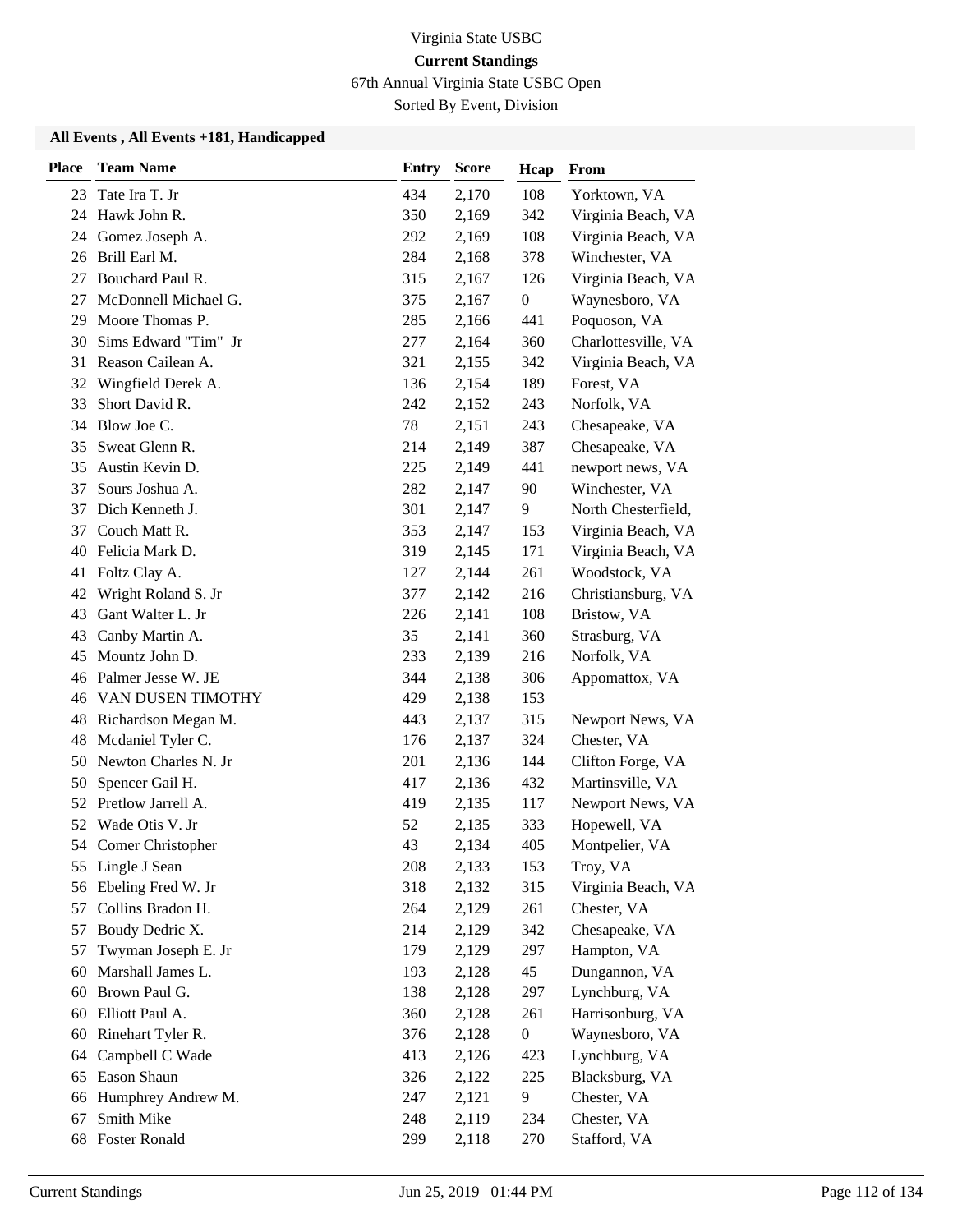67th Annual Virginia State USBC Open

Sorted By Event, Division

| <b>Place</b> | <b>Team Name</b>             | <b>Entry</b> | <b>Score</b> | Hcap         | From                |
|--------------|------------------------------|--------------|--------------|--------------|---------------------|
|              | 69 McDonald John A.          | 380          | 2,117        | 414          | Yorktown, VA        |
|              | 70 Donathan William L.       | 401          | 2,116        | 333          | Christiansbrg, VA   |
| 70           | Venable Anthony R.           | 317          | 2,116        | 234          | Virginia Beach, VA  |
|              | 70 Pancoast Steven P.        | 280          | 2,116        | $\mathbf{0}$ | Newport News, VA    |
| 73           | Poindexter-Greene Daneyta L. | 268          | 2,112        | 351          | Richmond, VA        |
| 73           | Kolbe Douglas K.             | 76           | 2,112        | 198          | Chesapeake, VA      |
| 75           | Spence Albert M. III         | 212          | 2,111        | 441          | Chesapeake, VA      |
| 76           | Rosa Jonathan A.             | 125          | 2,109        | 261          | Sterling, VA        |
| 76           | Wade B. Neil                 | 249          | 2,109        | 216          | Chester, VA         |
| 78           | Luddy Mike P.                | 350          | 2,108        | 216          | Virginia Beach, VA  |
| 78           | Jones David                  | 443          | 2,108        | 72           | Newport News, VA    |
| 78           | McAlister Melvin O.          | 405          | 2,108        | 279          | Virginia Beach, VA  |
| 81           | Cobb Toby E.                 | 206          | 2,107        | 441          | Williamsburg, VA    |
| 82           | <b>Drakeford Antoinette</b>  | 83           | 2,106        | 297          | Chesapeake, VA      |
| 83           | Spoor Craig A.               | 202          | 2,104        | 243          | St. Stephens Church |
| 83           | Koger LaFonza                | 120          | 2,104        | 378          | Bassett, VA         |
| 83           | Chavez Reginald R. Jr        | 322          | 2,104        | 261          | Virginia Beach, VA  |
|              | 86 Davis Adam O.             | 346          | 2,103        | 189          | Newport News, VA    |
| 86           | Chumley-Brockner Sherry E.   | 354          | 2,103        | 360          | Stanardsville, VA   |
| 88           | Martin Henry A.              | 242          | 2,102        | 369          | Norfolk, VA         |
| 89           | <b>Grenell Rachel</b>        | 400          | 2,101        | 414          | Amelia, VA          |
| 89           | Broadney Colin D.            | 464          | 2,101        | 288          | Yorktown, VA        |
| 91           | Keene Robert Jr              | 252          | 2,100        | 45           | Petersburg, VA      |
| 91           | Kirby Patrick D.             | 277          | 2,100        | 387          | Charlottesville, VA |
| 91           | Stuart Vince L.              | 275          | 2,100        | 270          | Lynchburg, VA       |
| 94           | Ivey Eric M.                 | 389          | 2,098        | 378          | Ft Lee, VA          |
| 94           | Buskey Kevin J.              | 392          | 2,098        | 333          | Chester, VA         |
|              | 96 Kalaikai Blake M.         | 468          | 2,097        | 360          | Virginia Beach, VA  |
|              | 96 Freeman Willie F.         | 311          | 2,097        | 387          | King George, VA     |
| 98           | Anderson Abraham             | 27           | 2,096        | 180          | Toano, VA           |
| 99           | Hazlewood Frank V. III       | 65           | 2,095        | 423          | Richmond, VA        |
| 99           | Conner Jason W.              | 459          | 2,095        | 45           | Dublin, VA          |
|              | 101 Marcus Skyler M. Sr      | 268          | 2,094        | 270          | Richmond, VA        |
|              | 101 Lewis Nicholas H.        | 94           | 2,094        | 99           | Chesapeake, VA      |
| 103          | Gray Tyler L.                | 282          | 2,093        | 189          | Winchester, VA      |
|              | 103 Metger Thomas G.         | 241          | 2,093        | 414          | Norfolk, VA         |
|              | 103 Ledger Steve R.          | 390          | 2,093        | 243          | Farmville, VA       |
|              | 106 Coffey Derick A.         | 9            | 2,091        | 153          | Blue Ridge, VA      |
| 107          | Shideler Travis W.           | 404          | 2,090        | 225          | Yorktown, VA        |
| 107          | Manuel Troy F.               | 137          | 2,090        | 351          | Forest, VA          |
| 109          | Coffelt Troy A.              | 470          | 2,089        | 243          | Inwood, WV          |
|              | 110 Farrow Jeffery B.        | 178          | 2,088        | 180          | Hampton, VA         |
|              | 110 Bivens James E.          | 208          | 2,088        | 108          | Troy, VA            |
|              | 110 Layne Aaron F.           | 224          | 2,088        | 234          | Chesterfield, VA    |
|              | 110 Butts James V. Jr        | 293          | 2,088        | 396          | Falling Waters, WV  |
|              | 114 Faughnan David P.        | 144          | 2,087        | 207          | N Dinwiddie, VA     |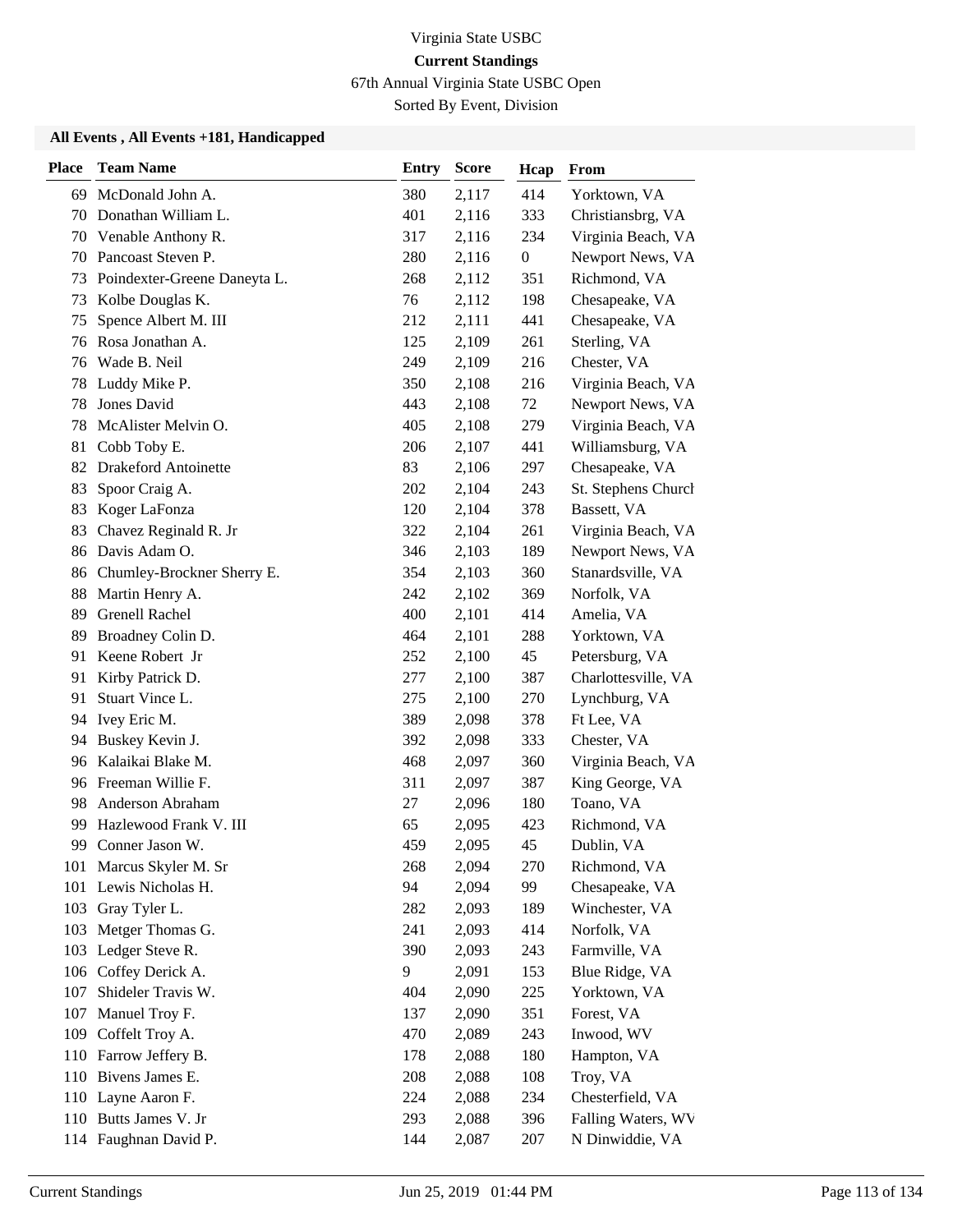67th Annual Virginia State USBC Open

Sorted By Event, Division

| <b>Place</b> | <b>Team Name</b>           | <b>Entry</b> | <b>Score</b> | Hcap             | From                |
|--------------|----------------------------|--------------|--------------|------------------|---------------------|
|              | 114 Koehn Nathan J.        | 363          | 2,087        | 225              | Newport News, VA    |
|              | 116 Curtis Stafford J. Sr  | 73           | 2,086        | 378              | Nathalie, VA        |
| 117          | Blackford John M. Jr       | 111          | 2,085        | 342              | Charles Town, WV    |
|              | 117 Collins Tammy J.       | 250          | 2,085        | 351              | Chester, VA         |
| 119          | Comparetta Mike A.         | 341          | 2,083        | 396              | Forest, VA          |
|              | 119 Fuller Jerry K.        | 121          | 2,083        | 414              | Bassett, VA         |
| 119          | Young Jimmy R. Jr          | 177          | 2,083        | 279              | Clear Brook, VA     |
|              | 119 Broadney Robert L. III | 464          | 2,083        | 180              | Yorktown, VA        |
|              | 123 Rosenberger Austin M.  | 177          | 2,082        | 378              | Clear Brook, VA     |
| 123          | Franklin Brian P.          | 352          | 2,082        | $\boldsymbol{0}$ | Yorktown, VA        |
| 123          | Matthews Thomas S.         | 243          | 2,082        | 423              | Norfolk, VA         |
|              | 126 Brown Anthony A. Jr    | 312          | 2,081        | 216              | King George, VA     |
|              | 127 Pargoe Danny T.        | 269          | 2,080        | 414              | Chesapeake, VA      |
| 127          | Byars Jerry "Doug"         | 199          | 2,080        | 153              | Virginia Beach, VA  |
| 127          | Brinkley Jacobi R.         | 81           | 2,080        | 90               | Chesapeake, VA      |
| 130          | Augustine Joseph D.        | 28           | 2,079        | 18               | Virginia Beach, VA  |
|              | 130 Banks Cecil Jr         | 1            | 2,079        | 99               | Big Island, VA      |
|              | 130 Lightfoot Jeronn L.    | 370          | 2,079        | 342              | Midlothian, VA      |
|              | 133 Borum Al L. Jr         | 3            | 2,078        | 207              | Gates, NC           |
|              | 133 Lamb Thomas F. III     | 11           | 2,078        | 207              | Portsmouth, VA      |
| 135          | Eaton Aaron L.             | 84           | 2,077        | 360              | Chesapeake, VA      |
| 135          | Brockner David K.          | 354          | 2,077        | 405              | Stanardsville, VA   |
| 137          | Hensley Nicholas E.        | 332          | 2,076        | 144              | Hampton, VA         |
|              | 137 Gilliam Cameron        | 381          | 2,076        | 333              | Amherst, VA         |
| 137          | Howell Robert D.           | 459          | 2,076        | 72               | Dublin, VA          |
| 140          | Turnbow Tyler J.           | 341          | 2,075        | 441              | Forest, VA          |
| 140          | McDaniels Keith Q.         | 84           | 2,075        | 324              | Chesapeake, VA      |
|              | 142 Morgan Bryant K.       | 349          | 2,074        | 405              | Mechanicsville, VA  |
|              | 142 Pierchal Todd M.       | 248          | 2,074        | 171              | Chester, VA         |
| 142          | Brown Isaac "Ike" R.       | 419          | 2,074        | 243              | Newport News, VA    |
| 145          | Williams Robert A.         | 386          | 2,073        | 180              | Amherst, VA         |
|              | 145 Cooper Joey N.         | 139          | 2,073        | 207              | Madison Hts, VA     |
|              | 145 Reynolds Chelsea L.    | 31           | 2,073        | 225              | Palmyra, VA         |
| 145          | McClary Gregory P. Jr      | 39           | 2,073        | 333              | Newport News, VA    |
| 149          | Myrick Cathryn             | 83           | 2,072        | 297              | Chesapeake, VA      |
|              | 150 Weigand Bryan          | 122          | 2,071        | 180              | Norfolk, VA         |
|              | 150 Ferguson Kevin R.      | 103          | 2,071        | 117              | Norfolk, VA         |
| 150          | Griffin Brian T.           | 326          | 2,071        | 360              | Blacksburg, VA      |
| 153          | Hooper Eric S.             | 318          | 2,070        | 441              | Virginia Beach, VA  |
|              | 153 Gorman Bojo J.         | 219          | 2,070        | 378              | Mechanicsville, VA  |
|              | 155 Pickett Kevin T.       | 202          | 2,069        | 135              | St. Stephens Church |
| 155          | Billips Anthony D.         | 183          | 2,069        | 360              | Roanoke, VA         |
| 155          | Cox Timothy B.             | 103          | 2,069        | 117              | Norfolk, VA         |
|              | 155 Jackson Raymond L. III | 246          | 2,069        | 234              | Chester, VA         |
| 155          | Simms Marvin V. Sr         | 439          | 2,069        | 432              | Leesburg, VA        |
|              | 160 Williamson Mark E.     | 248          | 2,068        | 108              | Chester, VA         |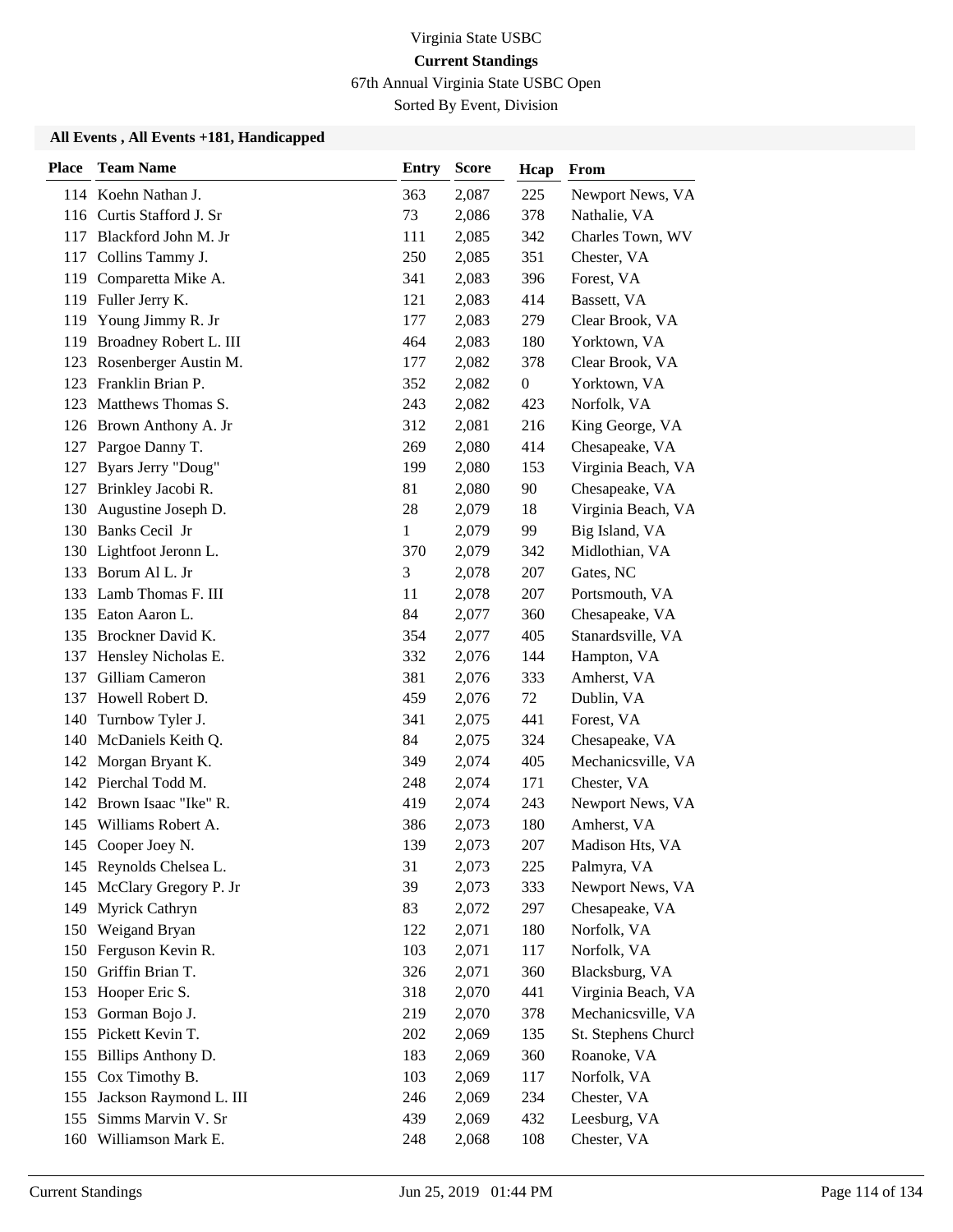67th Annual Virginia State USBC Open

Sorted By Event, Division

| <b>Place</b> | <b>Team Name</b>             | <b>Entry</b>  | <b>Score</b> | Hcap             | From               |
|--------------|------------------------------|---------------|--------------|------------------|--------------------|
| 161          | Smith Adam L.                | 205           | 2,067        | 234              | Woodlawn, VA       |
|              | 161 Edmonds Jeffrey L.       | 70            | 2,067        | 360              | Nathalie, VA       |
| 163          | Bisner Brandon M.            | 94            | 2,066        | $\boldsymbol{0}$ | Chesapeake, VA     |
| 163          | Massenburg Grady III         | 13            | 2,066        | 243              | Portsmouth, VA     |
| 163          | Landrum Ray R. Jr            | 229           | 2,066        | 225              | Fredericksburg, VA |
| 163          | Datcher Larry R.             | 307           | 2,066        | 396              | King George, VA    |
| 167          | Broadney Robert L. Jr        | 464           | 2,065        | 207              | Yorktown, VA       |
| 168          | Avallone Michael G.          | 467           | 2,064        | 99               | Virginia Beach, VA |
| 168          | Harris Ralph L.              | 337           | 2,064        | 252              | Pelham, NC         |
| 168          | Harris Kevin                 | 104           | 2,064        | 297              | Norfolk, VA        |
| 171          | Vaughan Robert C.            | 184           | 2,063        | 162              | Richmond, VA       |
| 171          | Richard Wilbert J. Jr        | 432           | 2,063        | 432              | Covington, VA      |
| 173          | Loeb Bret W.                 | 113           | 2,062        | 315              | Henrico, VA        |
| 174          | McDermott Jack "Danny" D. Sr | 106           | 2,061        | 144              | Norfolk, VA        |
| 174          | Griffin Reginald D.          | 92            | 2,061        | 396              | Chesapeake, VA     |
| 176          | Mays Curtis W.               | 138           | 2,060        | 144              | Lynchburg, VA      |
| 177          | McDermott Jack "Dan" D. Jr   | 106           | 2,059        | 234              | Norfolk, VA        |
| 177          | Emerson Michael A.           | 296           | 2,059        | 171              | Martinsville, VA   |
| 177          | Irvin Lawrence E. Jr         | 90            | 2,059        | 216              | Chesapeake, VA     |
| 180          | Gilliam Gerald S.            | 230           | 2,058        | 441              | Petersburg, VA     |
| 180          | Coles Thomas R.              | 445           | 2,058        | 315              | Lynchburg, VA      |
| 182          | Pancoast Andrew R.           | 280           | 2,057        | 72               | Newport News, VA   |
| 183          | Cutshaw William R.           | 464           | 2,056        | 288              | Yorktown, VA       |
|              | 184 Butts Michael B.         | 367           | 2,055        | 45               | Newport News, VA   |
| 184          | <b>Enochs Billy</b>          | 168           | 2,055        | 432              | Madison Heights, V |
| 184          | Waldeck John E.              | 219           | 2,055        | 54               | Mechanicsville, VA |
| 187          | Frady Kevin B.               | 275           | 2,054        | 171              | Lynchburg, VA      |
| 187          | Breeden Jason A.             | 273           | 2,054        | 315              | Charles Town, WV   |
| 187          | Johnson Brandon D.           | 434           | 2,054        | $\boldsymbol{0}$ | Yorktown, VA       |
| 187          | Grove Kevin L.               | 378           | 2,054        | 117              | Christiansburg, VA |
| 187          | Hall Darrick L.              | 371           | 2,054        | 270              | Midlothian, VA     |
| 187          | Lambert Kenneth D.           | 360           | 2,054        | 243              | Harrisonburg, VA   |
| 187          | Robinson Chester A.          | 74            | 2,054        | 180              | Chesapeake, VA     |
| 194          | Byer Roger G.                | 298           | 2,053        | 378              | Covington, VA      |
| 194          | Hall Scott J.                | 321           | 2,053        | 153              | Virginia Beach, VA |
|              | 194 Wirt Jeffrey             | 168           | 2,053        | 270              | Madison Heights, V |
| 197          | Best Reginald A.             | 195           | 2,052        | 270              | Newport News, VA   |
| 198          | Christine Bobby E.           | 364           | 2,051        | 342              | Newport News, VA   |
| 199          | Papaleo Anthony V.           | 186           | 2,050        | 279              | Chesterfield, VA   |
| 199          | Bellemare Jennifer L.        | 354           | 2,050        | 423              | Stanardsville, VA  |
| 199          | Lastinger Charles C. Jr      | 3             | 2,050        | 378              | Gates, NC          |
| 202          | Coffey Edward L.             | 7             | 2,049        | 423              | Buena Vista, VA    |
| 203          | Hooker Marvin L. Jr          | $\mathfrak s$ | 2,048        | 144              | Suffolk, VA        |
|              | 204 Mills Brett A.           | 192           | 2,047        | 81               | Warrenton, VA      |
| 205          | Glass Bernard R.             | 226           | 2,044        | 369              | Bristow, VA        |
|              | 205 Barksdale Michael R.     | 104           | 2,044        | 180              | Norfolk, VA        |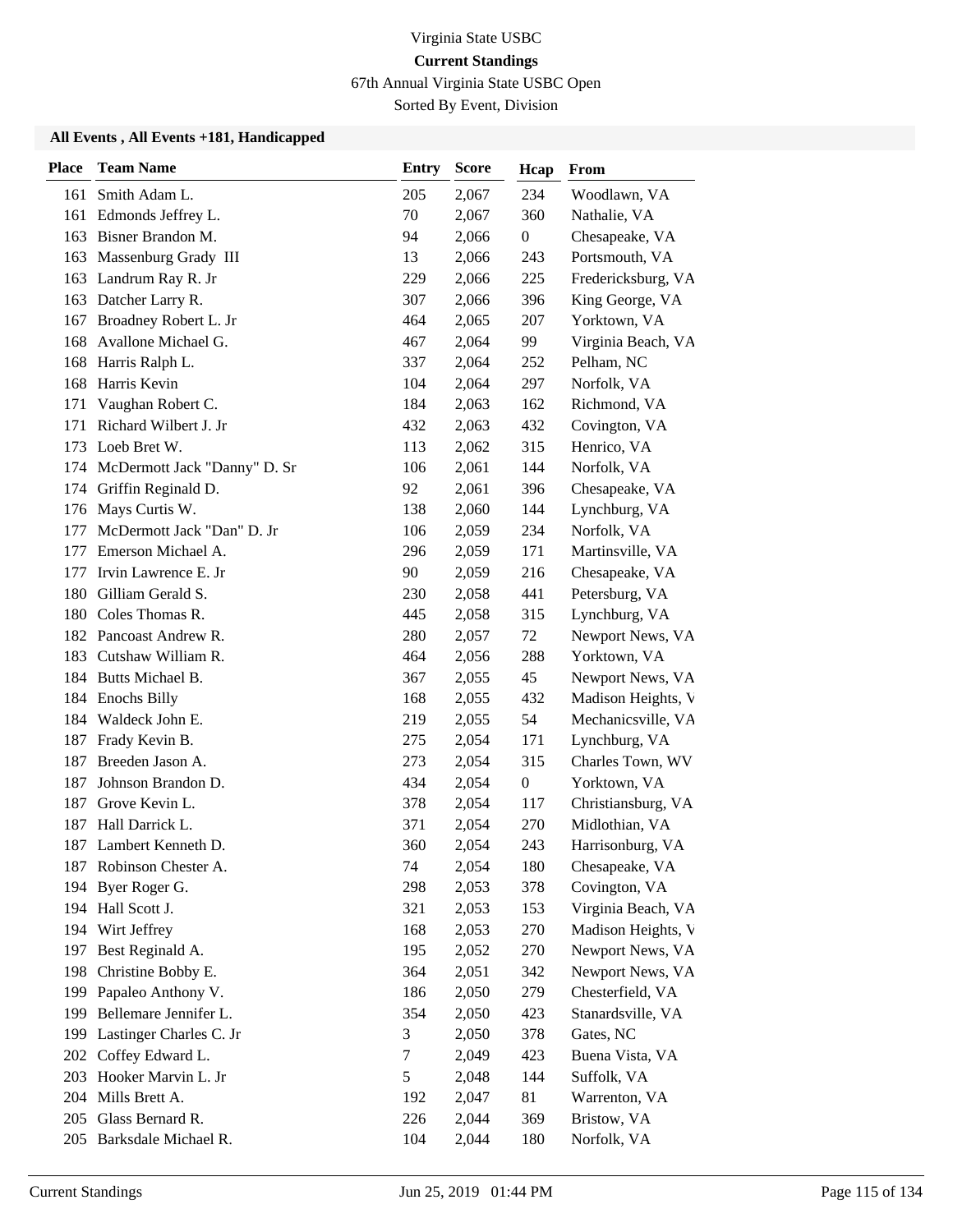67th Annual Virginia State USBC Open

Sorted By Event, Division

| <b>Place</b> | <b>Team Name</b>            | <b>Entry</b> | <b>Score</b> | Hcap             | From                |
|--------------|-----------------------------|--------------|--------------|------------------|---------------------|
|              | 205 McLaughlin Vernon P. II | 303          | 2,044        | 351              | Covington, VA       |
|              | 205 Franklin Jeffery K.     | 366          | 2,044        | 306              | Newport News, VA    |
| 209          | Johnson Charles L.          | 275          | 2,043        | 234              | Lynchburg, VA       |
|              | 210 Chambers Lenzy D.       | 353          | 2,042        | $\boldsymbol{0}$ | Virginia Beach, VA  |
| 211          | Ott Ryan L.                 | 293          | 2,041        | 396              | Falling Waters, WV  |
| 211          | Glass Arlea K.              | 226          | 2,041        | 135              | Bristow, VA         |
|              | 211 Lett Michael S.         | 135          | 2,041        | 153              | Newport News, VA    |
|              | 214 Miller Ronald A.        | 141          | 2,040        | 324              | Maurertown, VA      |
|              | 215 Dogoli Chris W.         | 197          | 2,039        | 180              | Glen Allen, VA      |
|              | 216 Shankle Clint T. Sr     | 116          | 2,038        | 315              | Martinsburg, WV     |
| 216          | Wiegand Thomas A. Jr        | 122          | 2,038        | 63               | Norfolk, VA         |
|              | 216 Coaxum James B.         | 82           | 2,038        | 135              | Chesapeake, VA      |
| 219          | Payne Noble L. II           | 313          | 2,037        | 414              | King George, VA     |
| 220          | Cooper Windy                | 362          | 2,036        | 405              | Newport News, VA    |
| 220          | Sharp Andrea                | 345          | 2,036        | 279              | Stafford, VA        |
| 220          | Smith Bobby J.              | 340          | 2,036        | 198              | Weyers Cave, VA     |
| 223          | Johnston David J.           | 113          | 2,035        | 342              | Henrico, VA         |
|              | 223 Fox Jody L.             | 206          | 2,035        | 378              | Williamsburg, VA    |
| 223          | Atkins Stephen D.           | 224          | 2,035        | 63               | Chesterfield, VA    |
| 223          | Huffman Michael L.          | 221          | 2,035        | 432              | Newport, VA         |
| 223          | Twitty Levin F.             | 12           | 2,035        | 414              | Portsmouth, VA      |
| 228          | Harlow Michael "Alan"       | 31           | 2,034        | 18               | Palmyra, VA         |
| 228          | Sailor Brian A.             | 415          | 2,034        | 207              | Bristol, VA         |
| 228          | Graves Curtis L.            | 388          | 2,034        | 261              | Ft Lee, VA          |
| 228          | Turman Scotty J.            | 276          | 2,034        | 108              | Mt Crawford, VA     |
| 232          | Hinkle Craig W.             | 402          | 2,033        | 342              | Powhatan, VA        |
| 232          | Tenan William E. Jr         | 355          | 2,033        | 81               | Hayes, VA           |
| 232          | Vetter Steven A.            | 187          | 2,033        | 306              | Norfolk, VA         |
|              | 232 McLane Thomas A.        | 182          | 2,033        | $\boldsymbol{0}$ | Lusby, MD           |
| 232          | Boykin Duane H.             | 104          | 2,033        | 216              | Norfolk, VA         |
| 232          | Moore Johnnie E.            | 270          | 2,033        | 342              | Henrico, VA         |
|              | 232 Jones Kenneth R.        | 21           | 2,033        | 351              | Zuni, VA            |
|              | 239 King William A.         | 72           | 2,032        | 378              | Nathalie, VA        |
| 239          | Crandall Jack R.            | 344          | 2,032        | 225              | Appomattox, VA      |
| 239          | Terry Danny L.              | 114          | 2,032        | 342              | Randolph, VA        |
| 239          | <b>BENNETT VINCENT</b>      | 442          | 2,032        | 306              | Chesapeake, VA      |
| 243          | Thomas Herbert "Tommy" IV   | 157          | 2,031        | 288              | Newport News, VA    |
|              | 243 Wade Riner B. III       | 221          | 2,031        | 414              | Newport, VA         |
|              | 243 Lee Jimmy D.            | 331          | 2,031        | 135              | Broadway, VA        |
|              | 243 Webster Pete A.         | 327          | 2,031        | 270              | Blacksburg, VA      |
|              | 243 Debord Daniel W.        | 301          | 2,031        | 144              | North Chesterfield, |
| 243          | Kubyako Nicholas A.         | 42           | 2,031        | 45               | Montpelier, VA      |
| 249          | Hooper Scott R.             | 318          | 2,030        | 369              | Virginia Beach, VA  |
| 249          | Carlton Richard G.          | 201          | 2,030        | 414              | Clifton Forge, VA   |
| 251          | Worley Gary A.              | 139          | 2,029        | 333              | Madison Hts, VA     |
|              | 251 Bolosan Chris L.        | 361          | 2,029        | $\boldsymbol{0}$ | Newport News, VA    |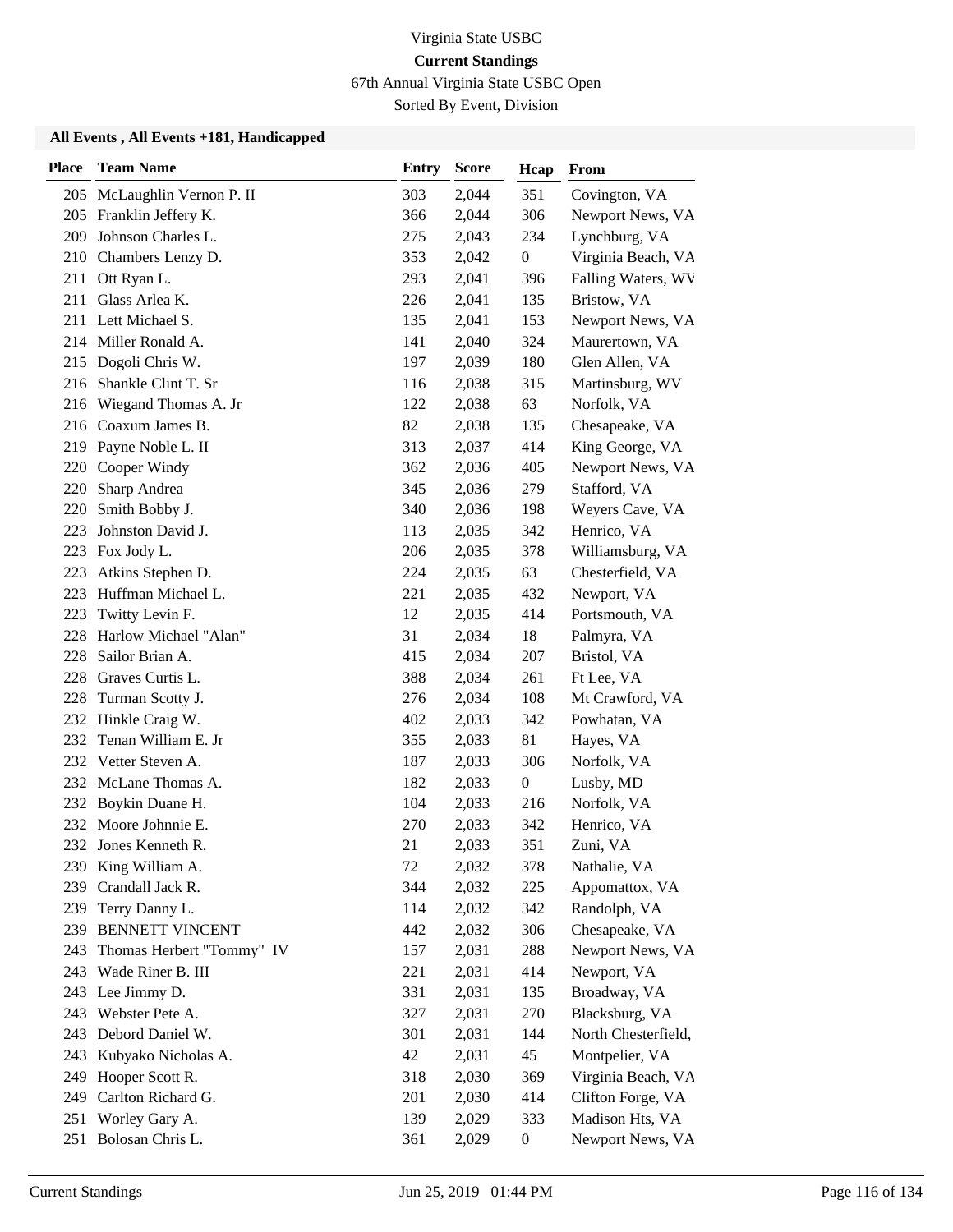67th Annual Virginia State USBC Open

Sorted By Event, Division

| <b>Place</b> | <b>Team Name</b>         | <b>Entry</b> | <b>Score</b> | Hcap             | From               |
|--------------|--------------------------|--------------|--------------|------------------|--------------------|
| 251          | Stike Terry W.           | 377          | 2,029        | 225              | Christiansburg, VA |
| 251          | Goodman William E.       | 75           | 2,029        | 261              | Chesapeake, VA     |
| 255          | Mallory Walter R.        | 368          | 2,028        | 90               | Midlothian, VA     |
| 255          | Moffett Stephen J.       | 315          | 2,028        | 360              | Virginia Beach, VA |
| 257          | Fitzgerald Bruce G.      | 256          | 2,027        | 306              | Greenville, VA     |
| 257          | McDonald Robert O.       | 21           | 2,027        | 261              | Zuni, VA           |
| 259          | Fullerton Steven W.      | 18           | 2,026        | 423              | Moyock, NC         |
| 259          | Smith Adam M.            | 258          | 2,026        | 243              | Mechanicsville, VA |
| 261          | Wilson Brian K.          | 186          | 2,025        | 342              | Chesterfield, VA   |
| 261          | Bradley Scott J.         | 378          | 2,025        | 270              | Christiansburg, VA |
| 261          | Parker Richmond L.       | 388          | 2,025        | 198              | Ft Lee, VA         |
|              | 264 Cresic Robert L.     | 367          | 2,024        | 378              | Newport News, VA   |
| 264          | Bradford Christopher C.  | 437          | 2,024        | 378              | Stephens City, VA  |
|              | 264 Perkerson Derrick T. | 148          | 2,024        | 387              | N Dinwiddie, VA    |
| 264          | Turner Pete A.           | 293          | 2,024        | 423              | Falling Waters, WV |
|              | 264 Bernstein Keith C.   | 61           | 2,024        | 432              | Hertford, NC       |
| 269          | Corbin Terance A.        | 89           | 2,023        | 306              | Chesapeake, VA     |
| 269          | Clayton Kenneth A.       | 278          | 2,023        | 342              | Ashburn, VA        |
| 269          | Milne Scott A.           | 380          | 2,023        | 414              | Yorktown, VA       |
| 272          | Dixon Tim                | 414          | 2,022        | 378              | Carrollton, VA     |
| 272          | Gwyn Bryan G.            | 141          | 2,022        | 414              | Maurertown, VA     |
| 274          | Lavender Shawn E.        | 375          | 2,021        | 36               | Waynesboro, VA     |
| 274          | Peters Daniel W.         | 15           | 2,021        | 306              | Lexington, VA      |
|              | 274 Watts Michael        | 146          | 2,021        | 423              | N Dinwiddie, VA    |
| 277          | Brown Phillip W.         | 473          | 2,020        | 297              | Rustburg, VA       |
| 277          | Muncher Patrick E.       | 474          | 2,020        | 207              | Goode, VA          |
| 277          | Brandon Juan M.          | 382          | 2,020        | 369              | Amherst, VA        |
| 277          | Smith Simon C.           | 421          | 2,020        | 252              | Newport News, VA   |
| 277          | Smith David S.           | 189          | 2,020        | 387              | Aulander, NC       |
| 277          | Young Joe L.             | 213          | 2,020        | 360              | Chesapeake, VA     |
| 277          | Roberts Jim (Jimmy) H.   | 261          | 2,020        | 360              | Grottoes, VA       |
| 277          | <b>THOMAS JOE</b>        | 268          | 2,020        | 153              | Richmond, VA       |
| 277          | Shifflett James E.       | 276          | 2,020        | 171              | Mt Crawford, VA    |
| 277          | Suckart Richard B.       | 53           | 2,020        | 288              | Hopewell, VA       |
| 287          | Day John H.              | 39           | 2,019        | 162              | Newport News, VA   |
| 287          | Waddler George L.        | 77           | 2,019        | 396              | Chesapeake, VA     |
| 287          | Hartsell Tyler M.        | 249          | 2,019        | 180              | Chester, VA        |
| 290          | Hatton Jesse T. III      | 180          | 2,018        | 27               | Lusby, MD          |
| 290          | Craig Robbie M.          | 137          | 2,018        | 18               | Forest, VA         |
|              | 290 Brown Alphonsa       | 102          | 2,018        | 324              | Norfolk, VA        |
| 293          | Huff Mikki D.            | 378          | 2,017        | 288              | Christiansburg, VA |
| 294          | Muncher Brad             | 474          | 2,016        | 90               | Goode, VA          |
| 294          | Brawn Jake               | 443          | 2,016        | $\boldsymbol{0}$ | Newport News, VA   |
|              | 294 Bailey Helen K.      | 386          | 2,016        | 153              | Amherst, VA        |
|              | 294 Lee Eugene H.        | 278          | 2,016        | 423              | Ashburn, VA        |
|              | 298 Rankin York C. Jr    | 101          | 2,014        | 81               | White Plains, MD   |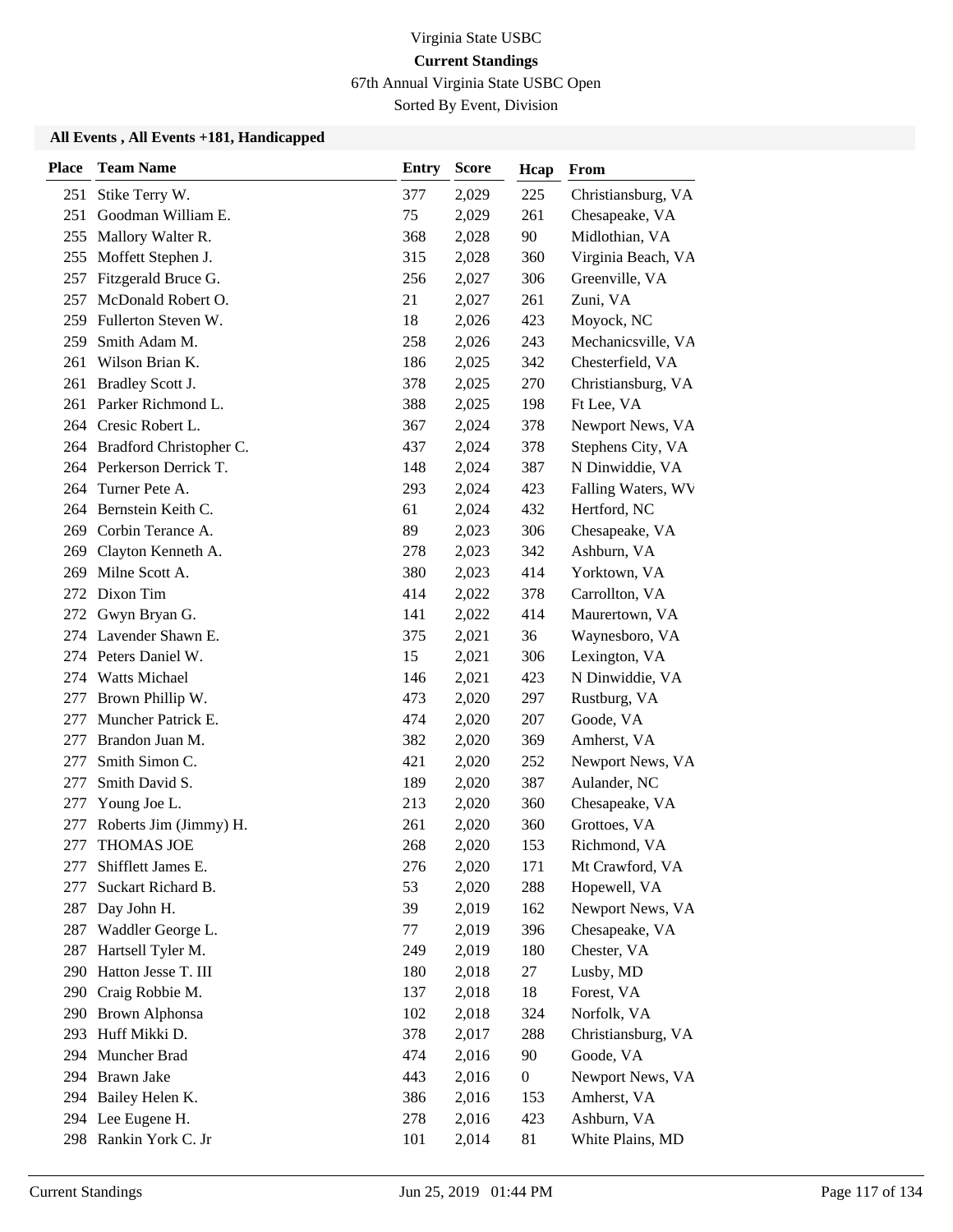67th Annual Virginia State USBC Open

Sorted By Event, Division

| <b>Place</b> | <b>Team Name</b>              | <b>Entry</b> | <b>Score</b> | Hcap | From                |
|--------------|-------------------------------|--------------|--------------|------|---------------------|
|              | 298 Herron Brad V.            | 219          | 2,014        | 216  | Mechanicsville, VA  |
| 298          | Hines Donald W.               | 374          | 2,014        | 261  | Newport News, VA    |
| 298          | Moore Anthony K.              | 78           | 2,014        | 99   | Chesapeake, VA      |
|              | 302 Mapp David K. Jr          | 12           | 2,013        | 369  | Portsmouth, VA      |
|              | 302 Edwards David L.          | 130          | 2,013        | 414  | Blacksburg, VA      |
|              | 302 Anders Michael (Shawn) S. | 291          | 2,013        | 126  | Rice, VA            |
|              | 302 Yancey Charles D. III     | 316          | 2,013        | 243  | Virginia Beach, VA  |
|              | 306 Cubbage Jason B.          | 340          | 2,012        | 90   | Weyers Cave, VA     |
|              | 307 Felmeten Andrew D.        | 157          | 2,011        | 207  | Newport News, VA    |
|              | 308 Parrish Eric              | 258          | 2,009        | 225  | Mechanicsville, VA  |
| 308          | Moore Mark D.                 | 424          | 2,009        | 324  | Charlottesville, VA |
|              | 310 Gilliam R.C. Jr           | 381          | 2,008        | 423  | Amherst, VA         |
| 310          | Wright Joyce O.               | 10           | 2,008        | 423  | Portsmouth, VA      |
|              | 312 Williamson Rebecca W.     | 250          | 2,007        | 243  | Chester, VA         |
|              | 312 Clark Wayne H.            | 151          | 2,007        | 396  | Stuarts Draft, VA   |
|              | 314 Penn Leonard E.           | 121          | 2,006        | 396  | Bassett, VA         |
|              | 315 Graham Tyler A.           | 326          | 2,005        | 261  | Blacksburg, VA      |
|              | 315 Faine David A.            | 456          | 2,005        | 369  | Virginia Beach, VA  |
|              | 315 Honore' Palmer J. Jr      | 80           | 2,005        | 180  | Chesapeake, VA      |
|              | 315 Smith Lloyd H.            | 68           | 2,005        | 396  | Nathalie, VA        |
| 319          | <b>Rogers Milton</b>          | 84           | 2,004        | 315  | Chesapeake, VA      |
| 319          | Ross Keith L. Sr              | 371          | 2,004        | 441  | Midlothian, VA      |
| 319          | Sova Walter H. Jr             | 347          | 2,004        | 306  | Forest, VA          |
|              | 322 Currier Shawn L.          | 137          | 2,002        | 126  | Forest, VA          |
| 323          | Waller James L. Jr            | 99           | 2,001        | 369  | Temple Hills, MD    |
| 323          | Hans Chris T.                 | 376          | 2,001        | 27   | Waynesboro, VA      |
| 323          | Riggleman Aaron L. Jr         | 362          | 2,001        | 279  | Newport News, VA    |
|              | 323 Bodon Frank R. Jr         | 452          | 2,001        | 348  | Hampton, VA         |
| 323          | Osby Juanita D.               | 88           | 2,001        | 351  | Chesapeake, VA      |
| 328          | Swegan Clair G.               | 106          | 2,000        | 180  | Norfolk, VA         |
| 328          | Farthing Sam N. Jr            | 218          | 2,000        | 351  | Danville, VA        |
| 328          | Stubbs Ernest A. II           | 326          | 2,000        | 405  | Blacksburg, VA      |
|              | 328 Lee Garland L.            | 252          | 2,000        | 333  | Petersburg, VA      |
| 328          | Shoemaker Larry W.            | 253          | 2,000        | 387  | Ruther Glen, VA     |
|              | 333 Cobbs Robin O.            | 121          | 1,998        | 252  | Bassett, VA         |
|              | 334 McClung Shane M.          | 103          | 1,997        | 36   | Norfolk, VA         |
| 334          | Agcaoili Brian K.             | 223          | 1,997        | 261  | Chesterfield, VA    |
|              | 334 Sutton Leslie P.          | 240          | 1,997        | 297  | Norfolk, VA         |
| 334          | Martin Warren A.              | 442          | 1,997        | 198  | Chesapeake, VA      |
|              | 334 White Derrick             | 52           | 1,997        | 432  | Hopewell, VA        |
| 339          | Johnson Daniel B. Sr          | 42           | 1,996        | 153  | Montpelier, VA      |
|              | 339 Richards David M.         | 6            | 1,996        | 189  | Hampton, VA         |
|              | 341 Lovelace Kevin            | 70           | 1,995        | 333  | Nathalie, VA        |
|              | 341 MONTGOMERY WAYNE          | 427          | 1,995        | 297  |                     |
|              | 341 Blackwell Darryl F.       | 335          | 1,995        | 378  | Pelham, NC          |
|              | 341 Board Steven L.           | 120          | 1,995        | 297  | Bassett, VA         |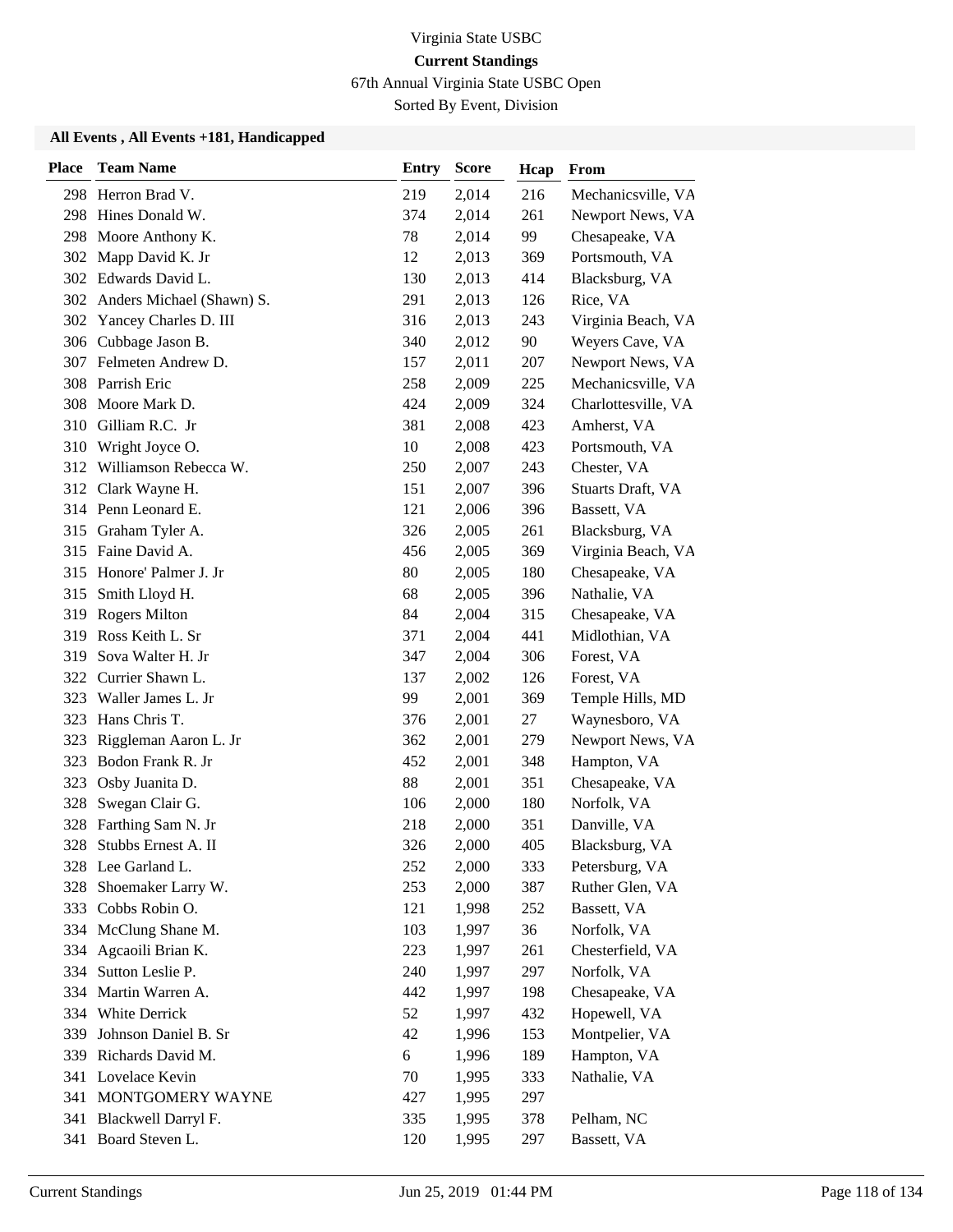67th Annual Virginia State USBC Open

Sorted By Event, Division

| <b>Place</b> | <b>Team Name</b>              | <b>Entry</b> | <b>Score</b> | Hcap             | From                |
|--------------|-------------------------------|--------------|--------------|------------------|---------------------|
|              | 345 Wilson Donald W.          | 324          | 1,994        | 351              | Glen Allen, VA      |
|              | 345 DelRosario Ron A.         | 467          | 1,994        | 81               | Virginia Beach, VA  |
| 345          | Robison Michael A.            | 60           | 1,994        | 207              | Hertford, NC        |
|              | 345 Gordon William N.         | 78           | 1,994        | 135              | Chesapeake, VA      |
| 345          | Alexander Donald A.           | 14           | 1,994        | 153              | Lexington, VA       |
| 350          | Moore Vernon E.               | 63           | 1,993        | 324              | Hertford, NC        |
|              | 350 Herring Brandon S.        | 421          | 1,993        | 243              | Newport News, VA    |
|              | 350 Wright Barbara A.         | 97           | 1,993        | 405              | Bowie, MD           |
| 353          | Govan Colin M. IV             | 362          | 1,992        | 225              | Newport News, VA    |
|              | 354 Brooks Jim R.             | 346          | 1,991        | 225              | Newport News, VA    |
|              | 355 McDonough Brian G.        | 296          | 1,990        | 414              | Martinsville, VA    |
|              | 355 Tuminello Joseph(Tony) A. | 219          | 1,990        | 261              | Mechanicsville, VA  |
| 355          | Ferguson Clyde "Buck" Jr      | 474          | 1,990        | 261              | Goode, VA           |
| 355          | Britt Skyler J.               | 159          | 1,990        | 261              | Hampton, VA         |
| 355          | Woodruff Paul T.              | 42           | 1,990        | 54               | Montpelier, VA      |
|              | 355 Kitts Charles M. Jr       | $28\,$       | 1,990        | 306              | Virginia Beach, VA  |
|              | 361 Mento Samuel A.           | 444          | 1,989        | 324              | Lanexa, VA          |
|              | 361 Larrabee Brian S.         | 321          | 1,989        | $\boldsymbol{0}$ | Virginia Beach, VA  |
| 363          | Blowers Don E.                | 222          | 1,988        | 108              | Chesterfield, VA    |
|              | 363 Cox Jimmy G.              | 145          | 1,988        | 180              | N Dinwiddie, VA     |
| 363          | Sheets Robert C.              | 362          | 1,988        | 27               | Newport News, VA    |
|              | 366 Kroboth Greg A. Sr        | 116          | 1,987        | 225              | Martinsburg, WV     |
|              | 366 Rowley Roger D.           | 328          | 1,987        | 72               | Nokesville, VA      |
|              | 366 Bailey Aaron J.           | 330          | 1,987        | 297              | Wirtz, VA           |
|              | 369 Williams William C.       | 312          | 1,986        | 378              | King George, VA     |
| 369          | Ashley Robert B.              | 150          | 1,986        | 252              | Stuarts Draft, VA   |
| 369          | Harper James Scott            | 202          | 1,986        | 225              | St. Stephens Church |
| 369          | Luck Michael E.               | 62           | 1,986        | 270              | Hertford, NC        |
| 373          | Crawford Ira L.               | 144          | 1,985        | 351              | N Dinwiddie, VA     |
| 373          | Lawhorn David W.              | 117          | 1,985        | $\boldsymbol{0}$ | Roanoke, VA         |
| 375          | Winston Anthony K. Jr         | 98           | 1,984        | $\boldsymbol{0}$ | Alexandria, VA      |
| 375          | Schnablegger David M.         | 167          | 1,984        | 279              | Madison Heights, V  |
| 375          | Thomas Charles W.             | 355          | 1,984        | 360              | Hayes, VA           |
| 375          | DelRosario Lorena C.          | 468          | 1,984        | 324              | Virginia Beach, VA  |
| 375          | Johnson Michael A.            | 92           | 1,984        | 225              | Chesapeake, VA      |
|              | 380 Glazier Rebecca L.        | 361          | 1,983        | 99               | Newport News, VA    |
|              | 380 Mosely Ralph E. Jr        | 194          | 1,983        | 414              | Hampton, VA         |
| 382          | Cooper Maurice M.             | 388          | 1,982        | 99               | Ft Lee, VA          |
|              | 382 Dunbar Stan               | 316          | 1,982        | 387              | Virginia Beach, VA  |
|              | 382 Murray Hickey J. Jr       | 238          | 1,982        | 243              | Bethesda, MD        |
|              | 382 Carter William M.         | 246          | 1,982        | 369              | Chester, VA         |
|              | 382 Wright Eurvin M.          | 270          | 1,982        | 432              | Henrico, VA         |
|              | 382 Linkous Jerry R.          | 294          | 1,982        | 333              | Christiansburg, VA  |
|              | 388 Jackson Jacob             | 397          | 1,981        | 81               | Hardy, VA           |
|              | 388 Moloney James M.          | 468          | 1,981        | 252              | Virginia Beach, VA  |
|              | 390 McCandless Joshua         | 352          | 1,980        | $\boldsymbol{0}$ | Yorktown, VA        |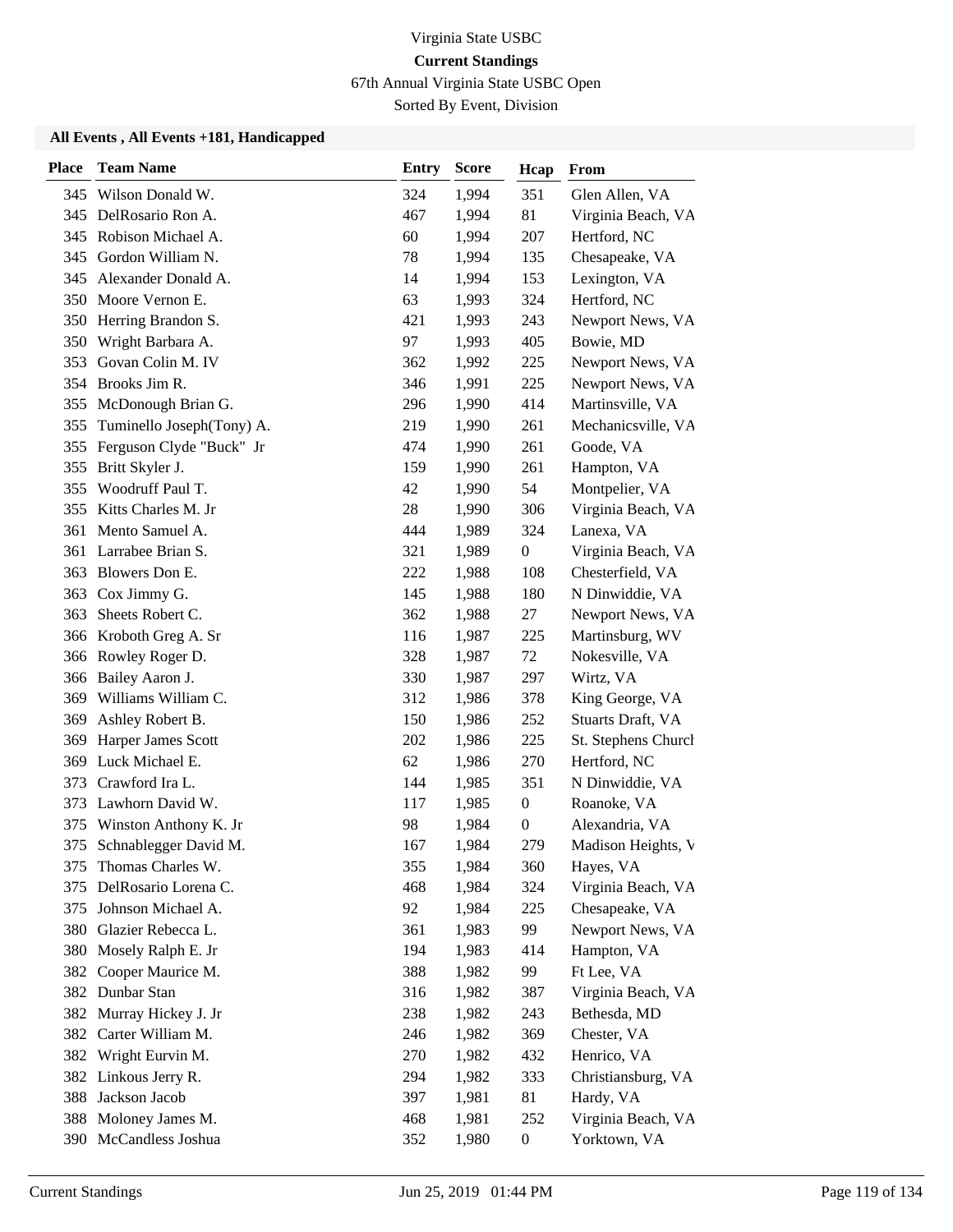67th Annual Virginia State USBC Open

Sorted By Event, Division

| <b>Place</b> | <b>Team Name</b>             | <b>Entry</b> | <b>Score</b> | Hcap | From               |
|--------------|------------------------------|--------------|--------------|------|--------------------|
|              | 390 Williams Michael D.      | 217          | 1,980        | 198  | Forestville, MD    |
|              | 390 Smith Herald G. Jr       | 131          | 1,980        | 243  | Elkton, VA         |
|              | 390 Knight Frank R.          | 120          | 1,980        | 288  | Bassett, VA        |
|              | 394 Brooks Leo N.            | 148          | 1,979        | 198  | N Dinwiddie, VA    |
|              | 394 Hunter Tyrone J.         | 98           | 1,979        | 378  | Alexandria, VA     |
| 394          | Phelps Marcus C.             | 334          | 1,979        | 99   | Portsmouth, VA     |
|              | 394 Linkous Jordan A.        | 325          | 1,979        | 315  | Blacksburg, VA     |
|              | 394 Arnett Charles D.        | 361          | 1,979        | 108  | Newport News, VA   |
|              | 394 Perry Martin E.          | 96           | 1,979        | 207  | Landover, MD       |
|              | 394 Lamb Thomas F. Jr        | 11           | 1,979        | 189  | Portsmouth, VA     |
|              | 394 Montgomery Will C.       | 9            | 1,979        | 207  | Blue Ridge, VA     |
|              | 402 McLean Curtis            | 254          | 1,978        | 270  | Hampton, VA        |
|              | 402 Wojcik Randolph F.       | 255          | 1,978        | 9    | Gloucester, VA     |
| 402          | Golden Glenn D. Sr           | 211          | 1,978        | 378  | Chesapeake, VA     |
| 405          | Cole Kevin W.                | 226          | 1,977        | 99   | Bristow, VA        |
|              | 405 Heflin Tom H.            | 331          | 1,977        | 153  | Broadway, VA       |
|              | 405 Higdon Richard E. Jr     | 471          | 1,977        | 369  | Inwood, WV         |
|              | 408 Ballowe Sonchai "Tom" P. | 465          | 1,976        | 396  | Yorktown, VA       |
|              | 408 Neer Keith R.            | 18           | 1,976        | 117  | Moyock, NC         |
|              | 408 Best Wesley A.           | 21           | 1,976        | 252  | Zuni, VA           |
| 411          | Gray John M.                 | 113          | 1,975        | 288  | Henrico, VA        |
| 412          | Myers James L. II            | 162          | 1,974        | 72   | Fredericksburg, VA |
| 412          | Gentry Daryl J.              | 463          | 1,974        | 153  | Prince George, VA  |
|              | 412 Peterson Ronnie          | 359          | 1,974        | 315  | Petersburg, VA     |
| 412          | Wiggins Gerald R. Sr         | 85           | 1,974        | 405  | Chesapeake, VA     |
|              | 416 Voris Joshua T.          | 410          | 1,973        | 333  | Riner, VA          |
| 416          | Tschupp Gregory A.           | 460          | 1,973        | 27   | Suffolk, VA        |
| 416          | Shifflett Scott E.           | 331          | 1,973        | 315  | Broadway, VA       |
|              | 416 Martell Alain L.         | 241          | 1,973        | 315  | Norfolk, VA        |
| 420          | Ampy Kendall R.              | 231          | 1,972        | 270  | Dinwiddie, VA      |
| 421          | Evans Raymond G D.           | 320          | 1,971        | 360  | Virginia Beach, VA |
|              | 422 Rustchak Christopher P.  | 318          | 1,970        | 297  | Virginia Beach, VA |
|              | 422 Yeagley Kenny J.         | 286          | 1,970        | 297  | Clifton Forge, VA  |
| 422          | Gilliard Grady Sr            | 234          | 1,970        | 315  | Norfolk, VA        |
|              | 422 Brownie Robert A.        | 186          | 1,970        | 9    | Chesterfield, VA   |
|              | 426 Mason Jacob W.           | 116          | 1,969        | 378  | Martinsburg, WV    |
|              | 426 Boone Moses H.           | 479          | 1,969        | 198  | Rustburg, VA       |
|              | 426 Smith James L.           | 68           | 1,969        | 378  | Nathalie, VA       |
| 426          | Thomas Kerry L.              | 38           | 1,969        | 243  | Ivor, VA           |
|              | 430 Whitaker Arthur J. Jr    | 86           | 1,968        | 396  | Chesapeake, VA     |
|              | 430 Discioscia Sara R.       | 434          | 1,968        | 126  | Yorktown, VA       |
|              | 430 Pribble David W.         | 156          | 1,968        | 81   | Norfolk, VA        |
|              | 430 Redd Stanley E.          | 231          | 1,968        | 63   | Dinwiddie, VA      |
|              | 434 Williams Albert G. Sr    | 148          | 1,967        | 270  | N Dinwiddie, VA    |
|              | 434 Blevins James T.         | 9            | 1,967        | 189  | Blue Ridge, VA     |
|              | 436 Manry William C.         | 135          | 1,966        | 207  | Newport News, VA   |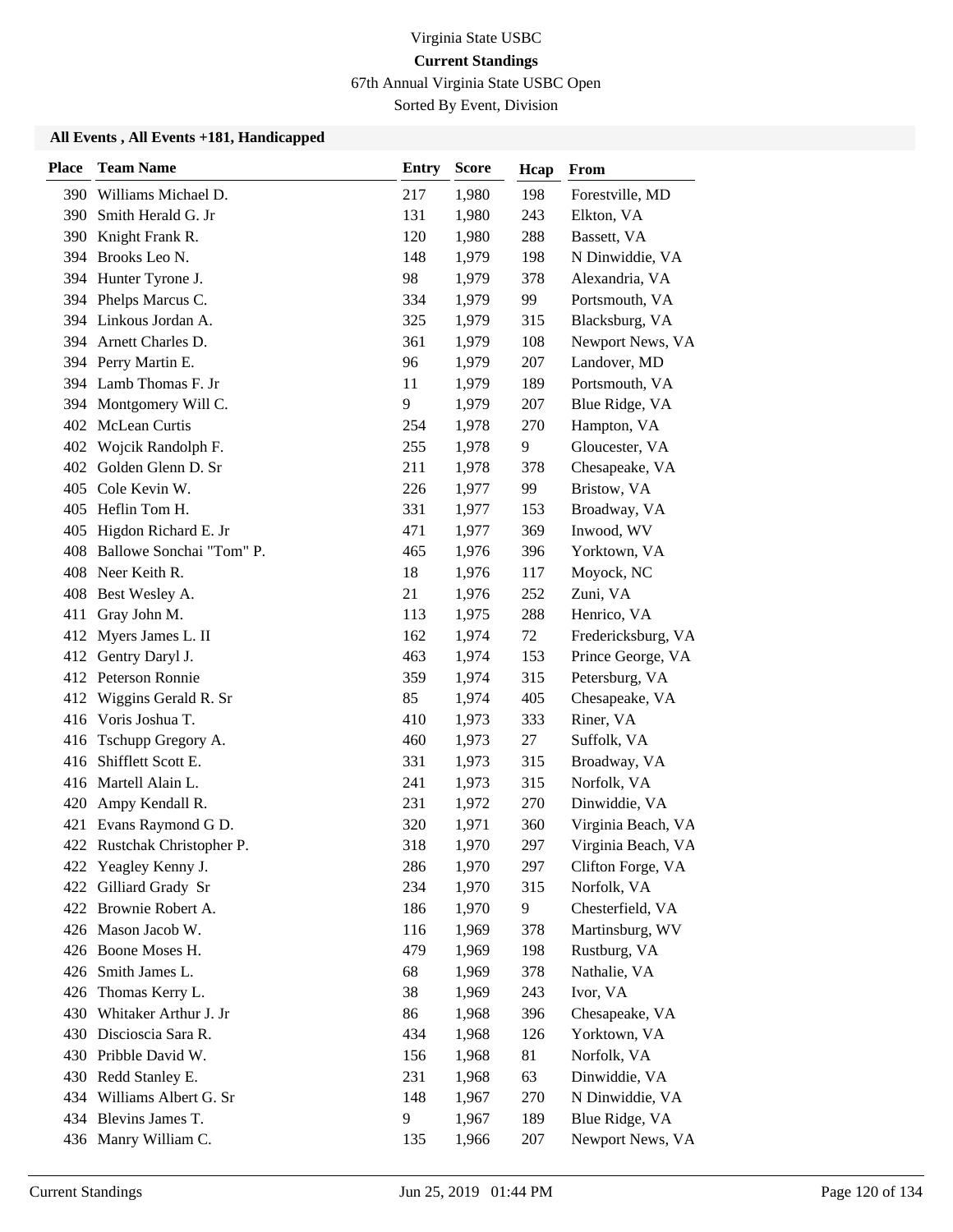67th Annual Virginia State USBC Open

Sorted By Event, Division

| <b>Place</b> | <b>Team Name</b>           | <b>Entry</b> | <b>Score</b> | Hcap             | From               |
|--------------|----------------------------|--------------|--------------|------------------|--------------------|
|              | 436 Bayes Vincent L.       | 344          | 1,966        | 225              | Appomattox, VA     |
|              | 436 Harris Donnie R.       | 347          | 1,966        | 243              | Forest, VA         |
|              | 436 Retan Derek E.         | 444          | 1,966        | $\boldsymbol{0}$ | Lanexa, VA         |
|              | 436 Overby Troy T. Sr      | 368          | 1,966        | 63               | Midlothian, VA     |
| 441          | Blanton Jon D.             | 345          | 1,965        | 207              | Stafford, VA       |
| 441          | White James "Harold"       | 140          | 1,965        | 360              | Lynchburg, VA      |
| 441          | King John K.               | 22           | 1,965        | 387              | Moneta, VA         |
|              | 444 Martin David W.        | 60           | 1,964        | 198              | Hertford, NC       |
|              | 444 Brown Gregory A.       | 216          | 1,964        | 378              | Forestville, MD    |
| 444          | Vandusen Thomas J.         | 429          | 1,964        | 351              |                    |
|              | 444 Ledger Jeff W.         | 390          | 1,964        | 252              | Farmville, VA      |
|              | 444 Colvin Stephen P.      | 209          | 1,964        | 261              | Chesapeake, VA     |
| 449          | Scott Ashley T.            | 189          | 1,963        | 162              | Aulander, NC       |
|              | 450 Petrello Anthony M.    | 315          | 1,962        | $\boldsymbol{0}$ | Virginia Beach, VA |
|              | 450 Krehel Robert L.       | 87           | 1,962        | 252              | Chesapeake, VA     |
|              | 450 Pattin Francis W.      | 66           | 1,962        | 243              | Falls Church, VA   |
| 453          | Francis Steven G.          | 25           | 1,961        | 423              | Dublin, VA         |
| 453          | Thornton James E. Jr       | 393          | 1,961        | 279              | Richmond, VA       |
| 455          | Ahner Ashby F.             | 450          | 1,960        | 279              | Hampton, VA        |
| 455          | Ratcliff Jacob P.          | 327          | 1,960        | 306              | Blacksburg, VA     |
| 457          | Kerzic Joseph M.           | 180          | 1,959        | 270              | Lusby, MD          |
| 458          | White Charles E.           | 57           | 1,958        | 360              | Hopewell, VA       |
| 459          | Cash Casey N.              | 149          | 1,957        | 207              | Stuarts Draft, VA  |
|              | 459 Campbell Clayton J. Jr | 150          | 1,957        | 333              | Stuarts Draft, VA  |
| 461          | Wingfield Danny W. Sr      | 136          | 1,956        | 180              | Forest, VA         |
| 461          | Morton Michael P.          | 185          | 1,956        | 261              | Chester, VA        |
| 461          | Myers John C. Jr           | 347          | 1,956        | 243              | Forest, VA         |
|              | 461 Duncan Ronald E.       | 327          | 1,956        | 369              | Blacksburg, VA     |
| 465          | Rizzo Michael A.           | 328          | 1,955        | 270              | Nokesville, VA     |
| 465          | Jackson James L.           | 142          | 1,955        | 369              | Scottsburg, VA     |
| 467          | Rainey William S.          | 147          | 1,954        | 351              | N Dinwiddie, VA    |
| 467          | Hudson Oscar D.            | 112          | 1,954        | 315              | Hampton, VA        |
| 467          | Creel James M.             | 182          | 1,954        | 279              | Lusby, MD          |
| 467          | Cochran Steven R.          | 223          | 1,954        | 225              | Chesterfield, VA   |
| 467          | Williams Michael D.        | 252          | 1,954        | 126              | Petersburg, VA     |
| 467          | Dennison Johnny W.         | 415          | 1,954        | 306              | Bristol, VA        |
| 467          | Hill William O.            | 254          | 1,954        | 288              | Hampton, VA        |
| 474          | Thompson Jeffrey A.        | 361          | 1,953        | 162              | Newport News, VA   |
| 474          | Williamson Michael C.      | 245          | 1,953        | 135              | Chester, VA        |
| 474          | Swartz Robert R.           | 276          | 1,953        | 396              | Mt Crawford, VA    |
| 474          | Jungbluth William          | 292          | 1,953        | 81               | Virginia Beach, VA |
|              | 474 Kocik Frank G.         | 199          | 1,953        | 315              | Virginia Beach, VA |
| 474          | Camp Gary L.               | 60           | 1,953        | 396              | Hertford, NC       |
|              | 480 Houk Ron L.            | 204          | 1,952        | 369              | Galax, VA          |
|              | 480 Cobb Darrell O.        | 126          | 1,952        | 135              | Staunton, VA       |
|              | 480 Brooks Steve A.        | 160          | 1,952        | $\boldsymbol{0}$ | Newport News, VA   |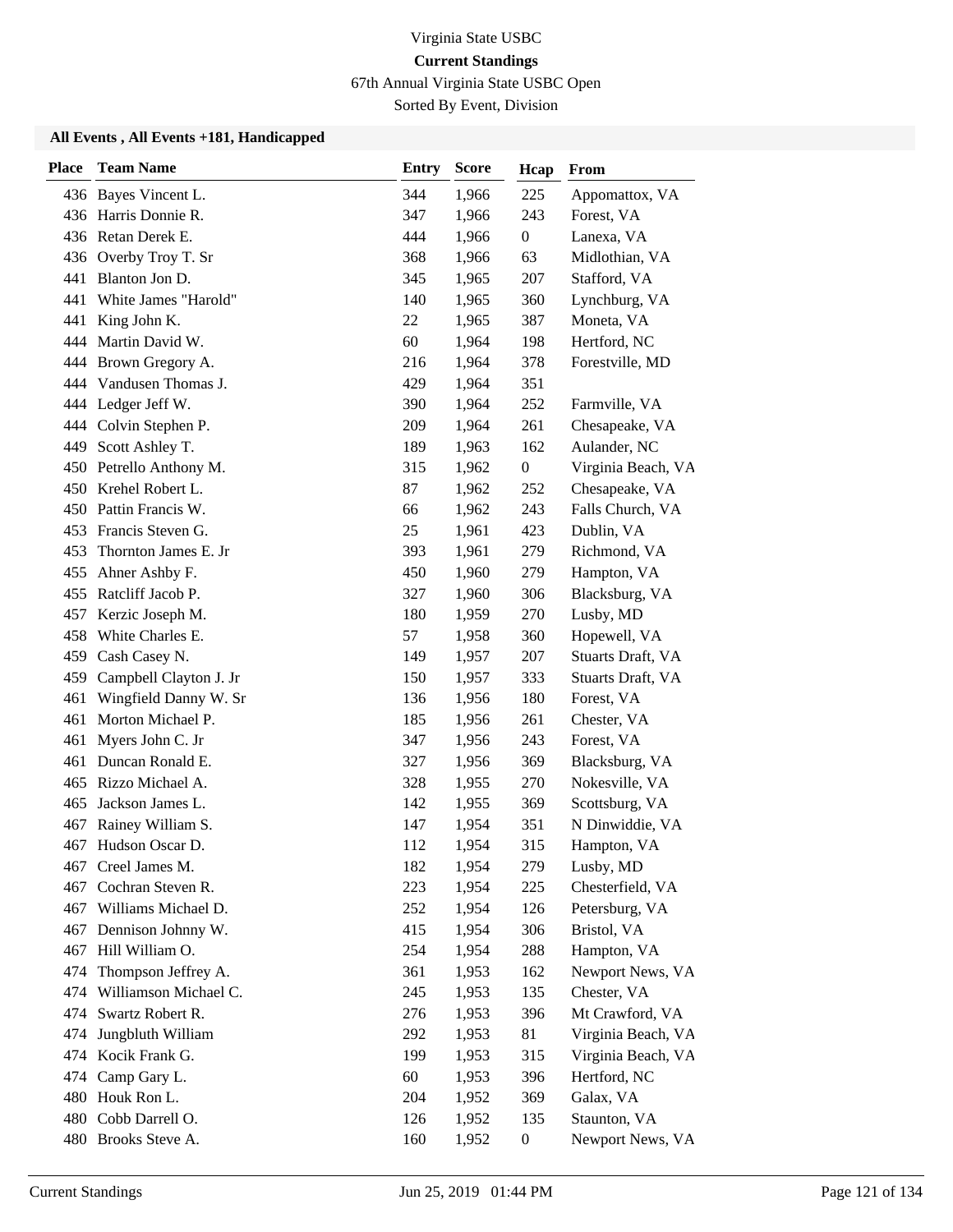67th Annual Virginia State USBC Open

Sorted By Event, Division

| <b>Place</b> | <b>Team Name</b>             | <b>Entry</b> | <b>Score</b> | Hcap             | From               |
|--------------|------------------------------|--------------|--------------|------------------|--------------------|
| 480          | Stone Mike J.                | 335          | 1,952        | 351              | Pelham, NC         |
| 480          | Hal Adrienne B.              | 368          | 1,952        | 279              | Midlothian, VA     |
| 485          | Smith Michael B.             | 446          | 1,951        | $\boldsymbol{0}$ | Hampton, VA        |
| 485          | Cash Richard N.              | 149          | 1,951        | 414              | Stuarts Draft, VA  |
| 485          | Staton James R.              | 79           | 1,951        | 189              | Chesapeake, VA     |
| 488          | Anderson Kevin G.            | 284          | 1,950        | 423              | Winchester, VA     |
| 488          | Credle Hernandez M.          | 77           | 1,950        | 261              | Chesapeake, VA     |
| 488          | Cunningham John P.           | 399          | 1,950        | 378              | Salem, VA          |
| 491          | Williams Terry               | 112          | 1,948        | 288              | Hampton, VA        |
| 491          | Parks Cumberland A.          | 100          | 1,948        | 99               | Washington, DC     |
| 491          | Wilson Rudolph V. Jr         | 76           | 1,948        | 234              | Chesapeake, VA     |
|              | 494 Binkert Gino D.          | 48           | 1,947        | 162              | Culpeper, VA       |
| 495          | Swinson William T.           | 87           | 1,946        | 234              | Chesapeake, VA     |
| 495          | Woolf Brian L.               | 242          | 1,946        | 54               | Norfolk, VA        |
| 495          | LaFon David C.               | 18           | 1,946        | 270              | Moyock, NC         |
| 495          | Holmes Gregory L.            | 433          | 1,946        | 423              | Hampton, VA        |
| 499          | Wright Devin D.              | 172          | 1,945        | 315              | Manassas, VA       |
| 500          | Rumbaugh Paul L. II          | 345          | 1,944        | 9                | Stafford, VA       |
| 501          | Rhind Kyle J.                | 206          | 1,943        | 396              | Williamsburg, VA   |
| 501          | Carwile Patrick B.           | 391          | 1,943        | 441              | Meherrin, VA       |
| 503          | Dzon Timothy K.              | 366          | 1,942        | 180              | Newport News, VA   |
| 503          | Simpson Larry A.             | 245          | 1,942        | 135              | Chester, VA        |
| 505          | Smith John T.                | 236          | 1,941        | 351              | Norfolk, VA        |
| 505          | Baez Rebecca L.              | 334          | 1,941        | 279              | Portsmouth, VA     |
| 505          | Hunter Gregory M.            | 79           | 1,941        | 99               | Chesapeake, VA     |
| 508          | <b>MONBECK BRIAN</b>         | 346          | 1,940        | 279              | Newport News, VA   |
| 508          | Smoot Michael A. Sr          | 307          | 1,940        | 360              | King George, VA    |
| 508          | Altizer Brandon G.           | 294          | 1,940        | 378              | Christiansburg, VA |
| 508          | McDonald George W.           | 275          | 1,940        | 297              | Lynchburg, VA      |
| 508          | O'Neill Ryan T.              | 181          | 1,940        | 270              | Lusby, MD          |
| 508          | Clark Philip T.              | 156          | 1,940        | 432              | Norfolk, VA        |
|              | 514 Shupe Michael W.         | 223          | 1,939        | 405              | Chesterfield, VA   |
|              | 514 Bentley Dewey T. Jr      | 249          | 1,939        | 198              | Chester, VA        |
|              | 516 Napier Thomas A. Jr      | 245          | 1,938        | 180              | Chester, VA        |
|              | 516 Hall Kevin L.            | 239          | 1,938        | 198              | Bethesda, MD       |
|              | 516 Pierce John J.           | 370          | 1,938        | 360              | Midlothian, VA     |
|              | 516 Turner Kevin L.          | 384          | 1,938        | 414              | Amherst, VA        |
|              | 516 Richards Dennis E.       | 431          | 1,938        | 405              |                    |
|              | 516 Hawkins Shannon J.       | 81           | 1,938        | $\boldsymbol{0}$ | Chesapeake, VA     |
|              | 522 Orfield Robert D.        | 186          | 1,937        | 54               | Chesterfield, VA   |
| 523          | Jones Darren W.              | 180          | 1,936        | 243              | Lusby, MD          |
| 524          | Smith Terence T.             | 147          | 1,935        | 342              | N Dinwiddie, VA    |
| 524          | McKinney Troy D.             | 352          | 1,935        | $\boldsymbol{0}$ | Yorktown, VA       |
|              | 524 Middleton Christopher P. | 353          | 1,935        | 27               | Virginia Beach, VA |
| 524          | James Guy Jeff               | 355          | 1,935        | 270              | Hayes, VA          |
|              | 528 Stike Edwin              | 378          | 1,934        | 414              | Christiansburg, VA |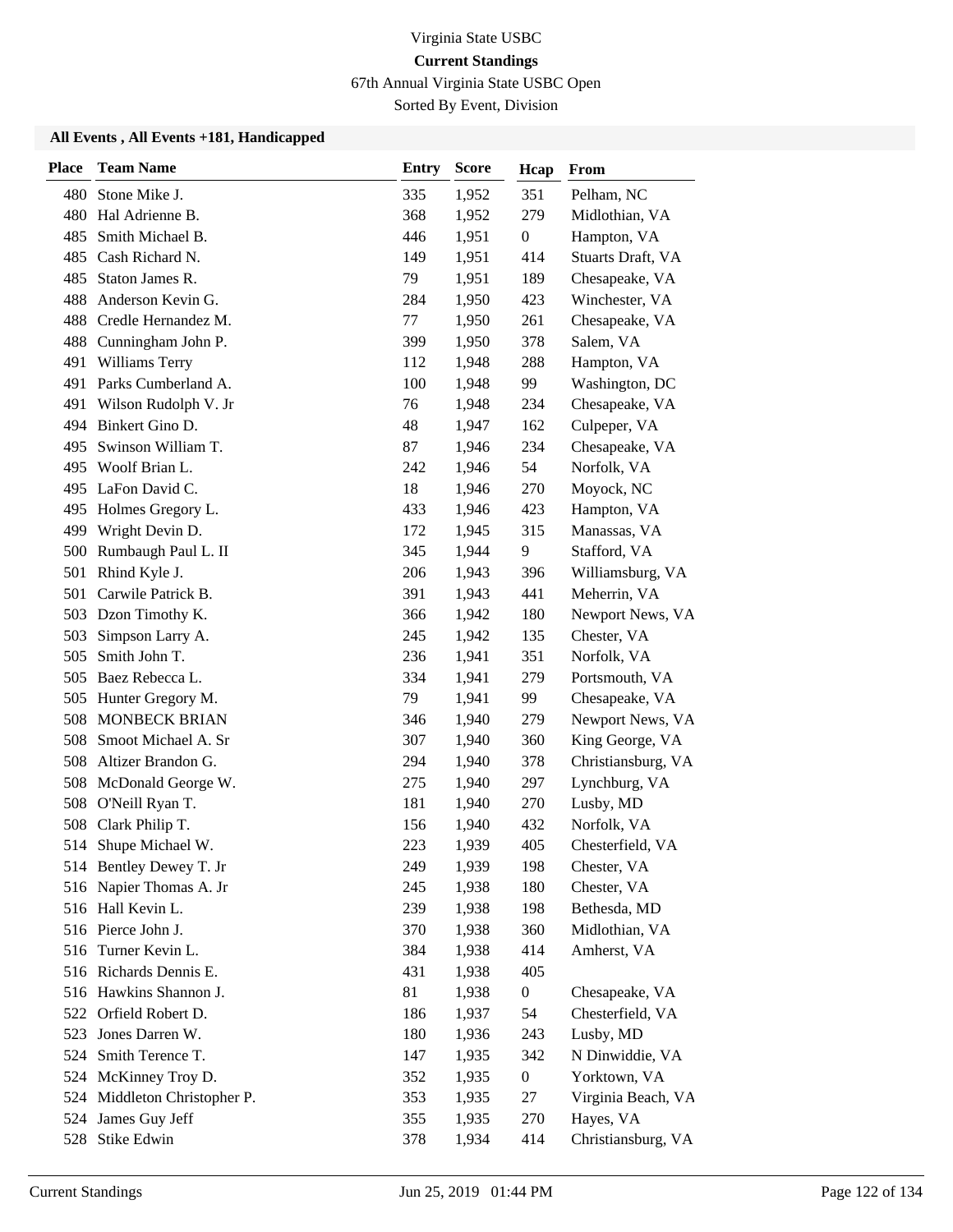67th Annual Virginia State USBC Open

Sorted By Event, Division

| <b>Place</b> | <b>Team Name</b>      | <b>Entry</b> | <b>Score</b> | Hcap | From                |
|--------------|-----------------------|--------------|--------------|------|---------------------|
| 528          | Holt Roger M.         | 90           | 1,934        | 90   | Chesapeake, VA      |
| 528          | Grant Thomas C. Jr    | 55           | 1,934        | 378  | Hopewell, VA        |
| 531          | Napier Earl E. III    | 79           | 1,933        | 333  | Chesapeake, VA      |
| 531          | Clark Calvin L. Sr    | 80           | 1,933        | 225  | Chesapeake, VA      |
| 531          | Smith David Jr        | 419          | 1,933        | 117  | Newport News, VA    |
| 531          | Deloatch Rodney D.    | 457          | 1,933        | 288  | Suffolk, VA         |
| 531          | Davis Timothy T.      | 134          | 1,933        | 333  | S. Prince George, V |
| 531          | Williams Danny R.     | 291          | 1,933        | 279  | Rice, VA            |
| 537          | Burrows Damon E.      | 349          | 1,932        | 396  | Mechanicsville, VA  |
| 538          | Bailey Michael D.     | 330          | 1,931        | 297  | Wirtz, VA           |
| 538          | Bain Tommy D. Jr      | 295          | 1,931        | 36   | Hampton, VA         |
| 538          | Brill Earl M.         | 282          | 1,931        | 180  | Winchester, VA      |
| 538          | Kenny Bud             | 467          | 1,931        | 171  | Virginia Beach, VA  |
| 538          | <b>Belew Jayson</b>   | 453          | 1,931        | 387  | Hampton, VA         |
| 538          | Staton Johnny J.      | 419          | 1,931        | 351  | Newport News, VA    |
|              | 544 Pigg Ryan W.      | 381          | 1,930        | 189  | Amherst, VA         |
| 544          | TISMAN MICHAEL        | 427          | 1,930        | 306  |                     |
| 544          | Crisp Oscar L.        | 159          | 1,930        | 297  | Hampton, VA         |
| 547          | <b>Bratton Tim</b>    | 153          | 1,929        | 369  | Salem, VA           |
| 547          | Wilkerson Winston R.  | 191          | 1,929        | 315  | Woodbridge, VA      |
| 547          | Bryant Jeremiah R.    | 417          | 1,929        | 126  | Martinsville, VA    |
| 547          | Jacobs Daveron L.     | 80           | 1,929        | 144  | Chesapeake, VA      |
| 547          | Crawford Leigh Ann N. | 5            | 1,929        | 441  | Suffolk, VA         |
| 552          | Williams Sammie L.    | 78           | 1,928        | 189  | Chesapeake, VA      |
| 552          | Banicky Melany A.     | 188          | 1,928        | 72   | Aulander, NC        |
| 552          | Chase Richard T.      | 160          | 1,928        | 342  | Newport News, VA    |
| 552          | Hodges Thomas S.      | 331          | 1,928        | 81   | Broadway, VA        |
| 552          | Williams Daniel       | 333          | 1,928        | 162  | Portsmouth, VA      |
| 557          | Cox Brandyn J.        | 145          | 1,927        | 54   | N Dinwiddie, VA     |
| 557          | Trites Christopher M. | 184          | 1,927        | 189  | Richmond, VA        |
| 557          | Pannell David R.      | 399          | 1,927        | 414  | Salem, VA           |
|              | 560 Easter Mark A.    | 394          | 1,926        | 387  | Richmond, VA        |
|              | 560 Walker Erick K.   | 359          | 1,926        | 261  | Petersburg, VA      |
|              | 560 Fox Curt D.       | 476          | 1,926        | 288  | Seaford, VA         |
| 560          | Lacy John B. Jr       | 258          | 1,926        | 90   | Mechanicsville, VA  |
|              | 560 Nance Don J.      | 232          | 1,926        | 234  | Norfolk, VA         |
| 565          | Shuler Karen E.       | 476          | 1,925        | 414  | Seaford, VA         |
| 565          | Horton Ronald B.      | 376          | 1,925        | 9    | Waynesboro, VA      |
| 565          | Anderson James L.     | 370          | 1,925        | 144  | Midlothian, VA      |
| 568          | Grant Brandon C.      | 59           | 1,923        | 99   | Hopewell, VA        |
| 569          | Short Justin A.       | 31           | 1,922        | 171  | Palmyra, VA         |
| 569          | Glover Alfed L.       | 72           | 1,922        | 387  | Nathalie, VA        |
| 569          | Summers Donald D. Jr  | 460          | 1,922        | 225  | Suffolk, VA         |
|              | 569 Williams Eric D.  | 343          | 1,922        | 396  | Salem, VA           |
| 573          | Watkins Wade T.       | 387          | 1,921        | 342  | Ft Lee, VA          |
| 573          | Carney Andrew S.      | 410          | 1,921        | 198  | Riner, VA           |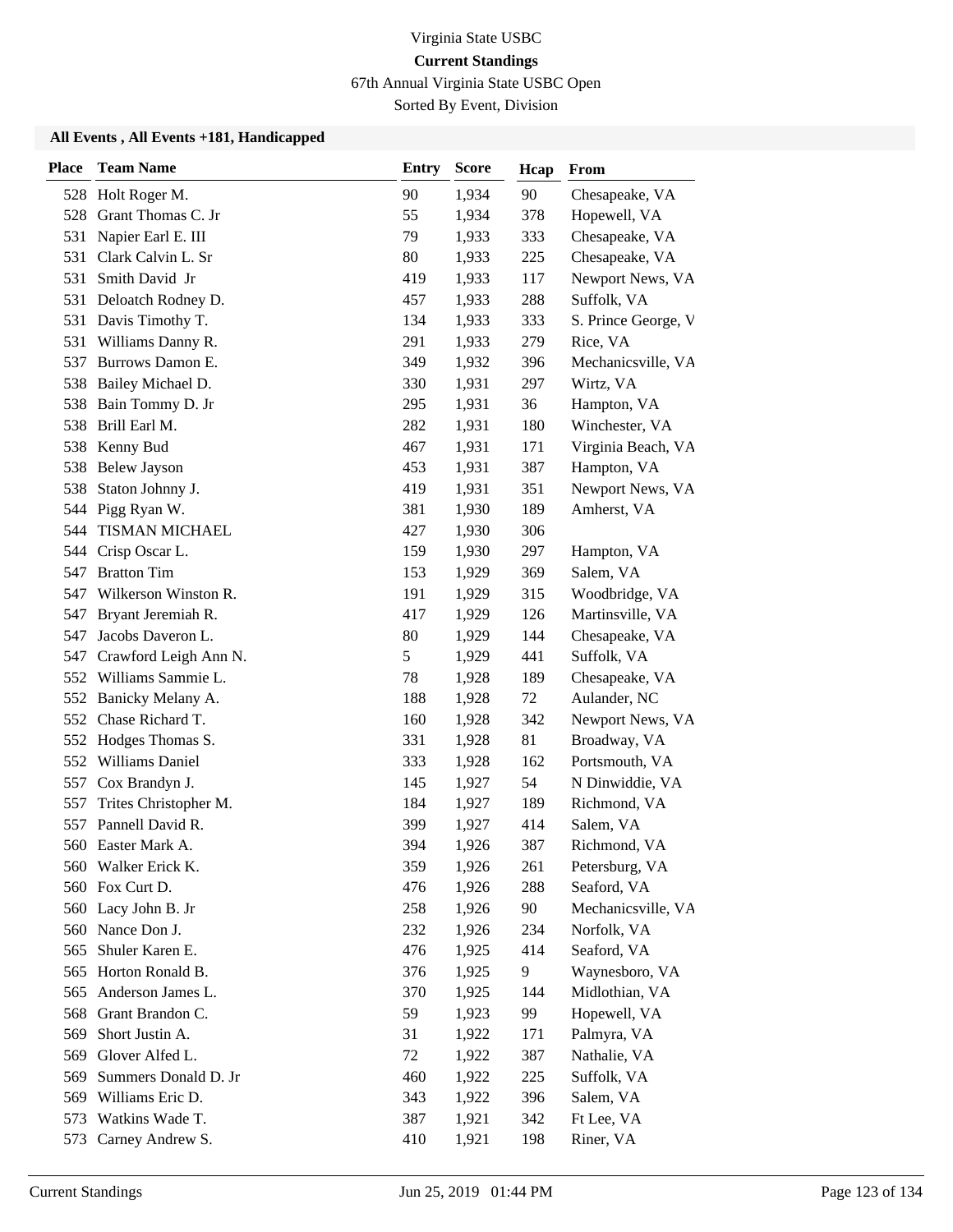67th Annual Virginia State USBC Open

Sorted By Event, Division

| <b>Place</b> | <b>Team Name</b>                 | Entry | <b>Score</b> | Hcap             | From               |
|--------------|----------------------------------|-------|--------------|------------------|--------------------|
| 573          | <b>Brads Chris</b>               | 31    | 1,921        | 72               | Palmyra, VA        |
|              | 576 Ware Jeanna M.               | 41    | 1,920        | 171              | Weyers Cave, VA    |
|              | 576 Lockett Vincent P. II        | 304   | 1,920        | 189              | King George, VA    |
| 578          | Jones Kasonn M.                  | 344   | 1,919        | 189              | Appomattox, VA     |
| 578          | Hickman P Phillip                | 245   | 1,919        | 144              | Chester, VA        |
| 578          | Pollett Rich A.                  | 158   | 1,919        | 414              | South Boston, VA   |
| 581          | Geary Christopher E.             | 198   | 1,918        | 153              | Smithfield, VA     |
| 581          | Martin George Jr                 | 314   | 1,918        | 315              | King George, VA    |
| 581          | White Terrance L.                | 446   | 1,918        | $\boldsymbol{0}$ | Hampton, VA        |
| 581          | Glasgow Alan E.                  | 38    | 1,918        | 396              | Ivor, VA           |
| 585          | Owens Brian K.                   | 439   | 1,917        | 288              | Leesburg, VA       |
| 585          | <b>Stanley Jeremy</b>            | 383   | 1,917        | 189              | Amherst, VA        |
| 587          | Varela Thomas J.                 | 319   | 1,916        | 234              | Virginia Beach, VA |
| 587          | Ryan Tyrus R. III                | 232   | 1,916        | 216              | Norfolk, VA        |
| 587          | Szamborski William J.            | 238   | 1,916        | 171              | Bethesda, MD       |
|              | 587 Carlton Michael R.           | 201   | 1,916        | 180              | Clifton Forge, VA  |
|              | 587 Richardson David E.          | 34    | 1,916        | 297              | Glen Allen, VA     |
| 592          | Alston Troy M.                   | 65    | 1,915        | 396              | Richmond, VA       |
|              | 592 Jimenez Jose A.              | 2     | 1,915        | 423              | Chesapeake, VA     |
|              | 592 Campbell Rusty (Russell)) W. | 262   | 1,915        | 441              | Grottoes, VA       |
|              | 592 Cash Andy W.                 | 274   | 1,915        | 252              | Stuarts Draft, VA  |
| 592          | Arehart Steven S.                | 375   | 1,915        | $\boldsymbol{0}$ | Waynesboro, VA     |
| 592          | Sanders Elick                    | 155   | 1,915        | 342              | Quinton, VA        |
|              | 598 Gary Jonathan R.             | 352   | 1,914        | $\boldsymbol{0}$ | Yorktown, VA       |
| 598          | Jones Carroll J.                 | 354   | 1,914        | 297              | Stanardsville, VA  |
|              | 598 Ferrell Wayne                | 162   | 1,914        | 36               | Fredericksburg, VA |
| 601          | McDowney Lamar D.                | 197   | 1,913        | 414              | Glen Allen, VA     |
|              | 601 Carlyle Richard V.           | 264   | 1,913        | 378              | Chester, VA        |
| 601          | Dineen Joseph A.                 | 447   | 1,913        | 36               | Hampton, VA        |
| 601          | Pierce Nathan R.                 | 83    | 1,913        | 126              | Chesapeake, VA     |
| 605          | Walker Ronald M.                 | 402   | 1,912        | 135              | Powhatan, VA       |
|              | 605 Eastridge Christopher C.     | 294   | 1,912        | 252              | Christiansburg, VA |
|              | 607 Earnhardt Brady G.           | 421   | 1,911        | 315              | Newport News, VA   |
| 607          | Heath Michael "Mike" E.          | 447   | 1,911        | 81               | Hampton, VA        |
| 609          | Jenifer George G.                | 312   | 1,910        | 279              | King George, VA    |
|              | 609 Williams Anthony D.          | 198   | 1,910        | 414              | Smithfield, VA     |
|              | 609 Franklin James W. III        | 173   | 1,910        | 189              | Appomattox, VA     |
| 609          | Archer Harry C. Jr               | 41    | 1,910        | 216              | Weyers Cave, VA    |
| 613          | Williams Chris C.                | 291   | 1,909        | 198              | Rice, VA           |
|              | 613 Cook Matthew E.              | 366   | 1,909        | 171              | Newport News, VA   |
|              | 615 Zorn Thomas W.               | 343   | 1,908        | 369              | Salem, VA          |
| 615          | Munger Nicholas E.               | 208   | 1,908        | 333              | Troy, VA           |
| 615          | Waldron Theodore (Ted) L.        | 143   | 1,908        | 216              | Henrico, VA        |
|              | 615 Faircloth Myrick J.          | 88    | 1,908        | 225              | Chesapeake, VA     |
|              | 619 Head Kevin L.                | 340   | 1,907        | 27               | Weyers Cave, VA    |
|              | 620 Payne Kathy D.               | 358   | 1,906        | 423              | Salem, VA          |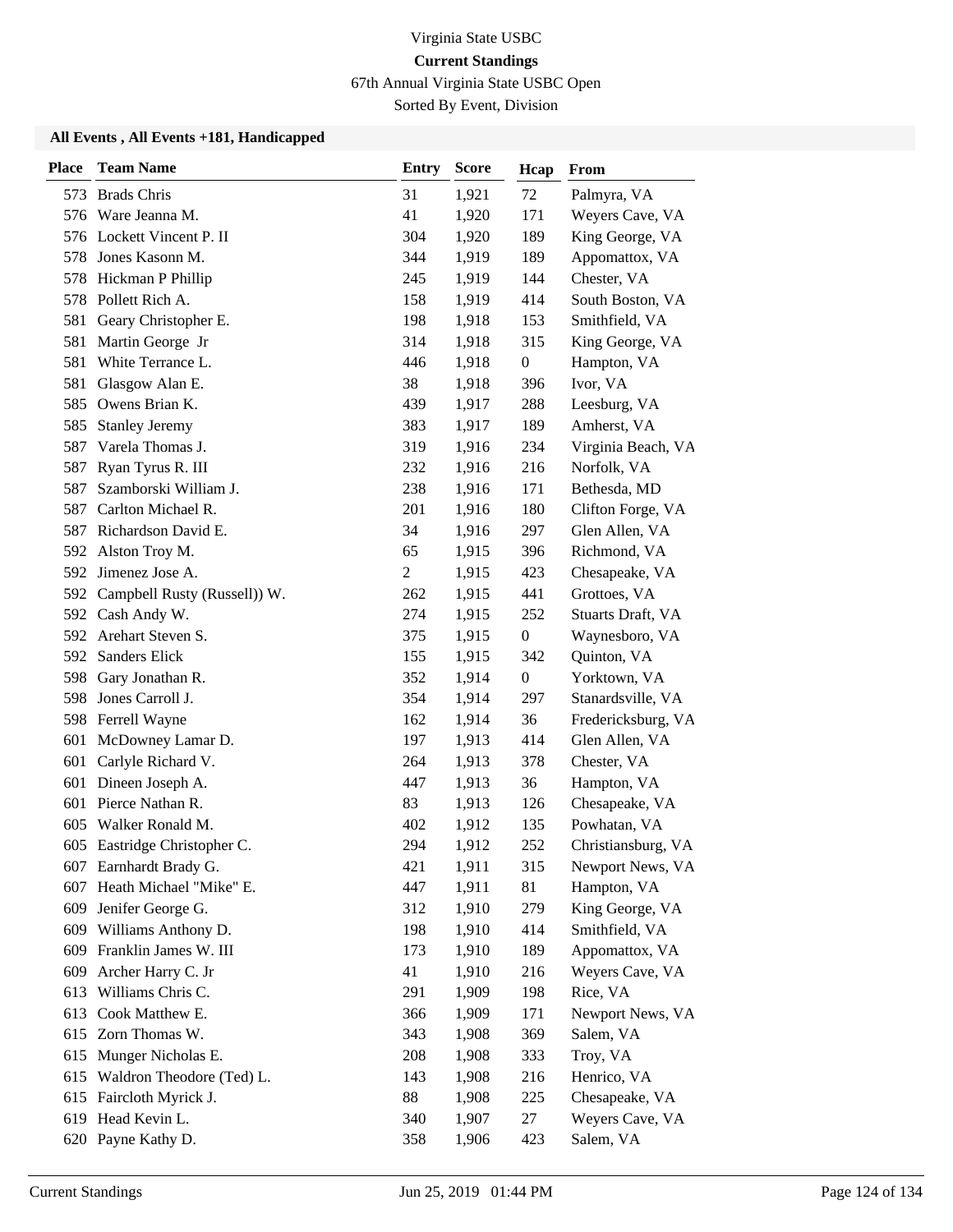67th Annual Virginia State USBC Open

Sorted By Event, Division

| <b>Place</b> | <b>Team Name</b>         | <b>Entry</b> | <b>Score</b> | Hcap             | From               |
|--------------|--------------------------|--------------|--------------|------------------|--------------------|
| 620          | Minter Brian K.          | 387          | 1,906        | 297              | Ft Lee, VA         |
| 622          | Hiser Jonathan C.        | 363          | 1,905        | 216              | Newport News, VA   |
|              | 622 Dixon Cleveland M.   | 414          | 1,905        | $\boldsymbol{0}$ | Carrollton, VA     |
|              | 622 Warren-Woods Lois D. | 161          | 1,905        | 441              | Roxboro, NC        |
| 625          | Banton Victor E.         | 167          | 1,904        | 414              | Madison Heights, V |
| 625          | Scott Roland T.          | 306          | 1,904        | 108              | King George, VA    |
| 627          | Smith Robert P. Jr       | 401          | 1,903        | 342              | Christiansbrg, VA  |
|              | 627 Cash Brandon S.      | 448          | 1,903        | $\boldsymbol{0}$ | Hampton, VA        |
| 627          | Perdue Daryl K.          | 162          | 1,903        | 108              | Fredericksburg, VA |
| 627          | Reed Alejandro L.        | 84           | 1,903        | 189              | Chesapeake, VA     |
| 627          | <b>Rapert Mark</b>       | 14           | 1,903        | 297              | Lexington, VA      |
|              | 632 Culmer Steve C.      | 124          | 1,902        | 288              | Sterling, VA       |
|              | 632 Zentner John P.      | 345          | 1,902        | 18               | Stafford, VA       |
| 632          | Ware Earl B.             | 314          | 1,902        | 342              | King George, VA    |
| 632          | Simon Merrill C. III     | 260          | 1,902        | 441              | Grottoes, VA       |
|              | 632 Sells Bo W.          | 396          | 1,902        | 135              | Ararat, NC         |
| 637          | Winter Richard D.        | 256          | 1,901        | 216              | Greenville, VA     |
| 638          | White Vernon T. Jr       | 10           | 1,900        | 279              | Portsmouth, VA     |
| 639          | Brown Simon I.           | 20           | 1,899        | 441              | Yorktown, VA       |
| 639          | Sword Ronnie L. Jr       | 32           | 1,899        | 252              | Warrenton, VA      |
| 639          | Green Lee A.             | 304          | 1,899        | 324              | King George, VA    |
| 639          | Banicky John D.          | 188          | 1,899        | 126              | Aulander, NC       |
| 643          | Hart Jason A.            | 203          | 1,898        | 171              | Hillsville, VA     |
|              | 643 Reeb Stephen L.      | 353          | 1,898        | 306              | Virginia Beach, VA |
| 643          | Mayer Dustin C.          | 395          | 1,898        | 162              | Gloucester, VA     |
| 643          | Riddick Terence W.       | 87           | 1,898        | 324              | Chesapeake, VA     |
| 647          | James John H.            | 234          | 1,897        | 333              | Norfolk, VA        |
|              | 648 Lykes Trenton J.     | 148          | 1,896        | 306              | N Dinwiddie, VA    |
| 648          | <b>Starzec Robert</b>    | 398          | 1,896        | 216              | Kilmarnock, VA     |
| 648          | Allman Dallas W.         | 448          | 1,896        | $\boldsymbol{0}$ | Hampton, VA        |
| 648          | Thornton Joseph E.       | 20           | 1,896        | 360              | Yorktown, VA       |
|              | 652 Haines Gavin P.      | 283          | 1,895        | 315              | Winchester, VA     |
| 652          | Slusher Richard G.       | 343          | 1,895        | 306              | Salem, VA          |
| 654          | Wilson John R. Jr        | 95           | 1,894        | 396              | Forestville, MD    |
| 654          | Gaines Stacey E.         | 197          | 1,894        | 207              | Glen Allen, VA     |
|              | 654 Walsh Daniel A. Jr   | 181          | 1,894        | 252              | Lusby, MD          |
|              | 654 Fox Perry O.         | 480          | 1,894        | 387              | Danville, VA       |
| 654          | Johnson Kevin B.         | 75           | 1,894        | 396              | Chesapeake, VA     |
| 654          | Brooks Richard K.        | 59           | 1,894        | 387              | Hopewell, VA       |
|              | 660 Griffin Nathaniel    | 92           | 1,893        | 432              | Chesapeake, VA     |
|              | 660 Griffin Vernon N.    | 447          | 1,893        | $\boldsymbol{0}$ | Hampton, VA        |
|              | 660 Comstock Zack        | 397          | 1,893        | 297              | Hardy, VA          |
| 660          | Wingfield Robert H.      | 394          | 1,893        | 306              | Richmond, VA       |
| 660          | Hartsel Craig W.         | 154          | 1,893        | 270              | Roanoke, VA        |
| 660          | Kossan Robert J.         | 125          | 1,893        | 306              | Sterling, VA       |
|              | 660 Newlin Randy S.      | 283          | 1,893        | 117              | Winchester, VA     |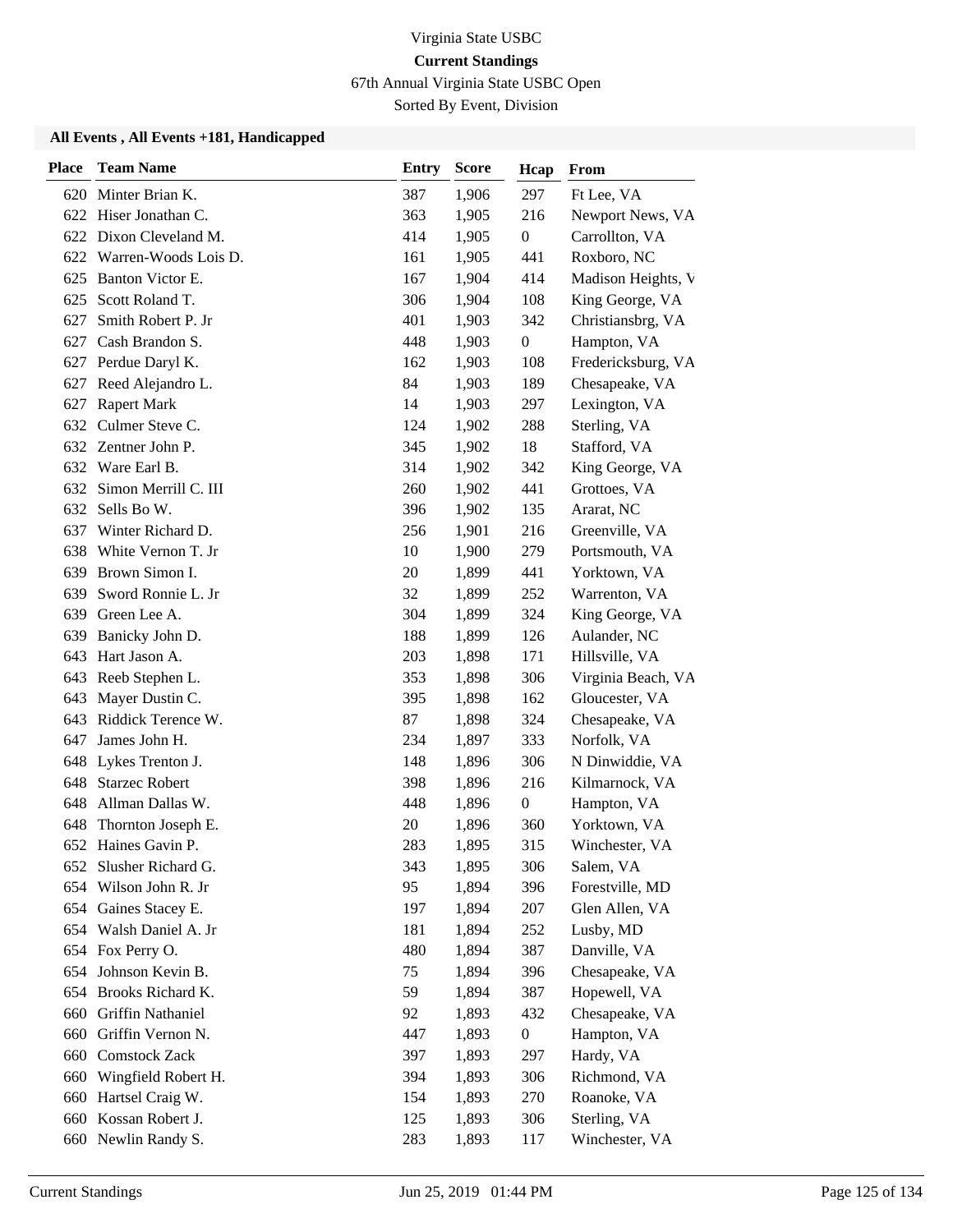67th Annual Virginia State USBC Open

Sorted By Event, Division

| <b>Place</b> | <b>Team Name</b>           | <b>Entry</b> | <b>Score</b> | Hcap             | From                |
|--------------|----------------------------|--------------|--------------|------------------|---------------------|
| 667          | Biby Delores F.            | 257          | 1,892        | 432              | Greenville, VA      |
| 667          | Perron Matt W.             | 127          | 1,892        | 360              | Woodstock, VA       |
| 667          | Walker Andre M. Sr         | 368          | 1,892        | 216              | Midlothian, VA      |
| 667          | Verner Chris A.            | 459          | 1,892        | $\boldsymbol{0}$ | Dublin, VA          |
| 667          | Gray Rashan A.             | 81           | 1,892        | 207              | Chesapeake, VA      |
| 667          | Michael Stanley A.         | 41           | 1,892        | 117              | Weyers Cave, VA     |
| 673          | Cullers Robbie E. II       | 131          | 1,891        | 270              | Elkton, VA          |
| 674          | Shumaker Thomas "Drake"    | 291          | 1,889        | 261              | Rice, VA            |
|              | 674 Garnett Leon D.        | 64           | 1,889        | 378              | Glen Allen, VA      |
| 676          | Staton Raymond R. Jr       | 86           | 1,888        | 180              | Chesapeake, VA      |
| 676          | Pack Ronnie W.             | 285          | 1,888        | 63               | Poquoson, VA        |
| 676          | Smith Scott D.             | 237          | 1,888        | $\boldsymbol{0}$ | Bowling Green, VA   |
| 676          | Harris Chris M.            | 104          | 1,888        | 36               | Norfolk, VA         |
| 676          | Cruz Joseph R.             | 188          | 1,888        | 144              | Aulander, NC        |
| 681          | Sumner Allen P.            | 294          | 1,887        | 315              | Christiansburg, VA  |
| 681          | Wilson Maurice E.          | 324          | 1,887        | 324              | Glen Allen, VA      |
| 683          | Drake James H.             | 234          | 1,886        | 261              | Norfolk, VA         |
| 683          | Beshures Edward J.         | 460          | 1,886        | 162              | Suffolk, VA         |
| 683          | Kyle Marvin S.             | 17           | 1,886        | 279              | Moyock, NC          |
| 683          | Hal Robert L.              | 369          | 1,886        | 270              | Midlothian, VA      |
| 683          | Miltner Michael J.         | 421          | 1,886        | 207              | Newport News, VA    |
| 688          | Patterson Raymond O.       | 441          | 1,885        | 342              | Stuarts Draft, VA   |
| 688          | Book James E.              | 132          | 1,885        | 270              | Bunker Hill, WV     |
|              | 688 Hedges Eric B.         | 32           | 1,885        | 369              | Warrenton, VA       |
| 691          | Himelright Max C.          | 132          | 1,884        | 441              | Bunker Hill, WV     |
| 691          | Solomon James D.           | 124          | 1,884        | 315              | Sterling, VA        |
| 693          | Rogers James Jr            | 320          | 1,883        | 261              | Virginia Beach, VA  |
|              | 694 Cobbs James E.         | 336          | 1,882        | 306              | Pelham, NC          |
|              | 694 Parks Warren L. Sr     | 98           | 1,882        | 432              | Alexandria, VA      |
| 694          | Edmonds Stephen C.         | 145          | 1,882        | 9                | N Dinwiddie, VA     |
| 697          | Cousineau Mike S.          | 185          | 1,881        | 288              | Chester, VA         |
|              | 697 Wright David J.        | 225          | 1,881        | 333              | newport news, VA    |
|              | 697 Bailey Brian D.        | 439          | 1,881        | 243              | Leesburg, VA        |
| 700          | Haydt William L. III       | 463          | 1,880        | 90               | Prince George, VA   |
| 700          | Craft Jason R.             | 420          | 1,880        | 126              | Covington, VA       |
|              | 700 Campbell Robert L.     | 137          | 1,880        | 198              | Forest, VA          |
|              | 700 Rogers Patrick D.      | 83           | 1,880        | 396              | Chesapeake, VA      |
|              | 704 McLane Jerry G.        | 182          | 1,879        | 153              | Lusby, MD           |
| 704          | Mitchell Franklin D.       | 371          | 1,879        | 279              | Midlothian, VA      |
|              | 706 Jones Woody V.         | 301          | 1,878        | 198              | North Chesterfield, |
| 707          | Jobe Chad D.               | 342          | 1,877        | 261              | Salem, VA           |
| 707          | Hawk Daniel E.             | 189          | 1,877        | 117              | Aulander, NC        |
| 707          | Fletcher Kevin C.          | 192          | 1,877        | 342              | Warrenton, VA       |
|              | 707 Campbell Clayton J. Sr | 151          | 1,877        | 369              | Stuarts Draft, VA   |
|              | 711 Eisner Edward H. Jr    | 175          | 1,876        | 279              | Chester, VA         |
|              | 711 Mann David C.          | 235          | 1,876        | 252              | Norfolk, VA         |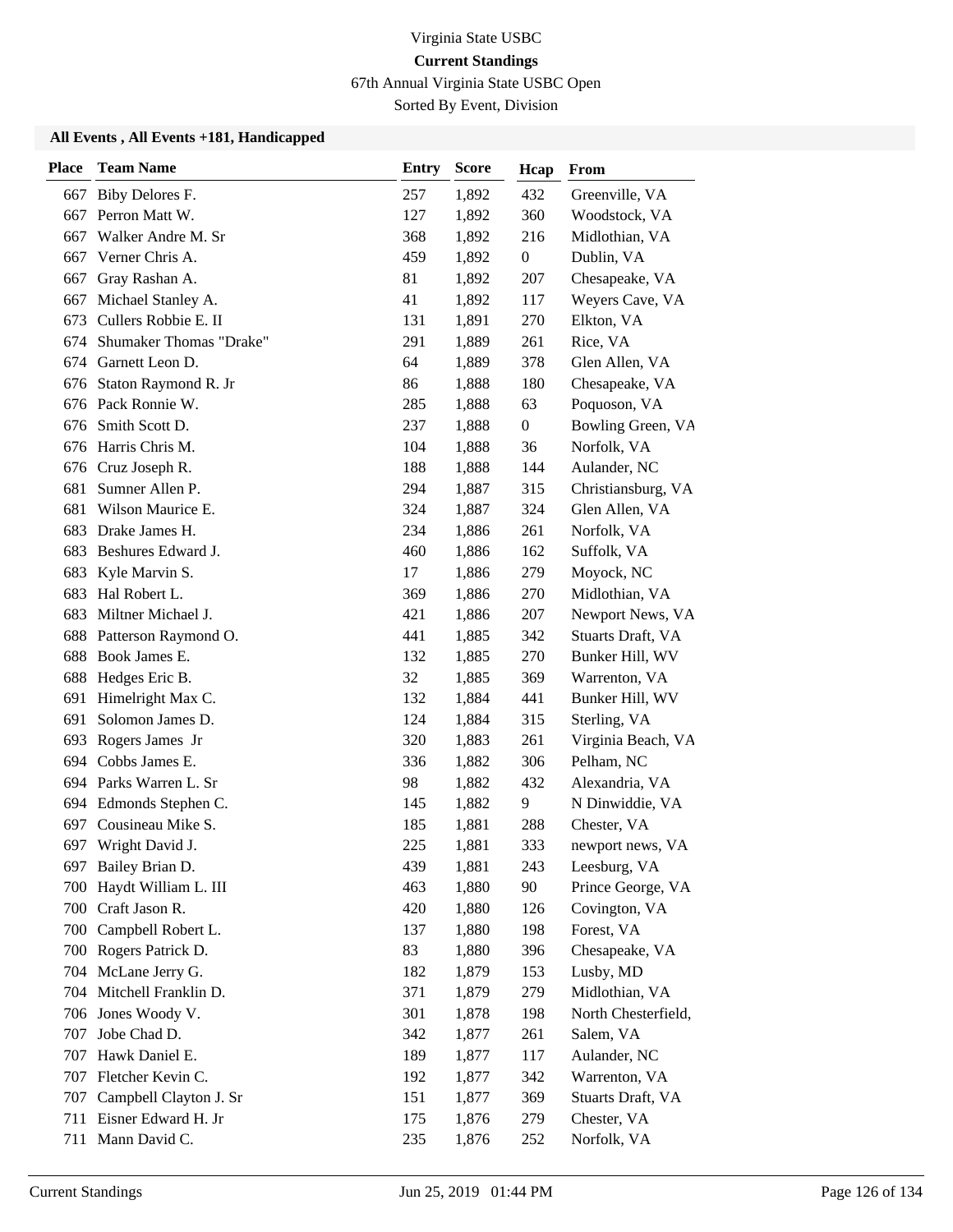67th Annual Virginia State USBC Open

Sorted By Event, Division

| <b>Place</b> | <b>Team Name</b>        | <b>Entry</b> | <b>Score</b> | Hcap             | From                |
|--------------|-------------------------|--------------|--------------|------------------|---------------------|
|              | 711 Garnett Chet A.     | 271          | 1,876        | 315              | Virgina Beach, VA   |
| 711          | Turner George M.        | 424          | 1,876        | 162              | Charlottesville, VA |
| 711          | Kendrick Donald W.      | 417          | 1,876        | 360              | Martinsville, VA    |
| 711          | DRZEWIECKI ANTHONY      | 396          | 1,876        | 216              | Ararat, NC          |
| 717          | Goodnow Andrew T.       | 273          | 1,875        | 81               | Charles Town, WV    |
| 717          | Trimble Sean D.         | 15           | 1,875        | 45               | Lexington, VA       |
| 719          | Rountree Gary X. Sr     | 210          | 1,874        | 207              | Chesapeake, VA      |
|              | 719 Campbell Danny R.   | 151          | 1,874        | 216              | Stuarts Draft, VA   |
| 721          | <b>Adams Wes</b>        | 193          | 1,873        | 144              | Dungannon, VA       |
| 721          | Ketch Lana J.           | 395          | 1,873        | 432              | Gloucester, VA      |
| 721          | Upshur Marvin L.        | 89           | 1,873        | 315              | Chesapeake, VA      |
|              | 724 Turner Brenda J.    | 304          | 1,872        | 369              | King George, VA     |
|              | 724 Byer Timmothy G.    | 298          | 1,872        | $\boldsymbol{0}$ | Covington, VA       |
| 726          | Wilson Dowery O.        | 102          | 1,871        | 369              | Norfolk, VA         |
| 727          | Morat Patrick M.        | 125          | 1,870        | 405              | Sterling, VA        |
| 727          | Huff Jimmie E. Jr       | 216          | 1,870        | 270              | Forestville, MD     |
| 727          | Ramsey David M.         | 390          | 1,870        | 333              | Farmville, VA       |
| 727          | Vaughan Linwood M. Sr   | 394          | 1,870        | 324              | Richmond, VA        |
| 727          | Lisk Tyler D.           | 459          | 1,870        | $\boldsymbol{0}$ | Dublin, VA          |
| 727          | Taylor Tracy A.         | 117          | 1,870        | 315              | Roanoke, VA         |
| 727          | Christian Cory A.       | 451          | 1,870        | 117              | Hampton, VA         |
| 734          | Langley Jonathan R.     | 452          | 1,869        | 252              | Hampton, VA         |
|              | 734 Guill David E.      | 479          | 1,869        | 378              | Rustburg, VA        |
|              | 734 WOJCIECHOWSKI SCOTT | 210          | 1,869        | 207              | Chesapeake, VA      |
|              | 734 Hamilton Terry A.   | 146          | 1,869        | 414              | N Dinwiddie, VA     |
|              | 734 Adams Henry A.      | 95           | 1,869        | 171              | Forestville, MD     |
| 734          | Clark Calvin L. Jr      | 11           | 1,869        | 36               | Portsmouth, VA      |
|              | 740 Dillingham Jake T.  | 19           | 1,868        | 99               | Staunton, VA        |
| 740          | Yohe David E. Jr        | 5            | 1,868        | 333              | Suffolk, VA         |
| 740          | Harper Vaughn K.        | 85           | 1,868        | 288              | Chesapeake, VA      |
| 740          | Washington Michael B.   | 101          | 1,868        | 198              | White Plains, MD    |
|              | 740 Winters Ernest M.   | 305          | 1,868        | 441              | King George, VA     |
|              | 740 Johnson Alan M.     | 371          | 1,868        | 234              | Midlothian, VA      |
| 740          | <b>Mack Naymon</b>      | 356          | 1,868        | 333              | Salem, VA           |
| 747          | McLane Laurie M.        | 182          | 1,867        | 279              | Lusby, MD           |
|              | 747 Williams Michael B. | 80           | 1,867        | 153              | Chesapeake, VA      |
|              | 749 Luther Jeffery H.   | 117          | 1,866        | 162              | Roanoke, VA         |
|              | 749 Hunt Keith A.       | 415          | 1,866        | 90               | Bristol, VA         |
| 749          | Williams Bennie G.      | 305          | 1,866        | 216              | King George, VA     |
|              | 752 Rotenberry Brian S. | 342          | 1,865        | 279              | Salem, VA           |
|              | 752 Gill Steven J.      | 129          | 1,865        | 351              | Petersburg, VA      |
|              | 752 Ford Donald C. III  | 69           | 1,865        | 369              | Nathalie, VA        |
| 755          | Blanks Wiley C.         | 55           | 1,864        | 369              | Hopewell, VA        |
|              | 755 Dalton Steven W.    | 42           | 1,864        | 108              | Montpelier, VA      |
|              | 755 Price John W.       | 105          | 1,864        | 252              | Norfolk, VA         |
|              | 755 Pittman Steven C.   | 229          | 1,864        | 306              | Fredericksburg, VA  |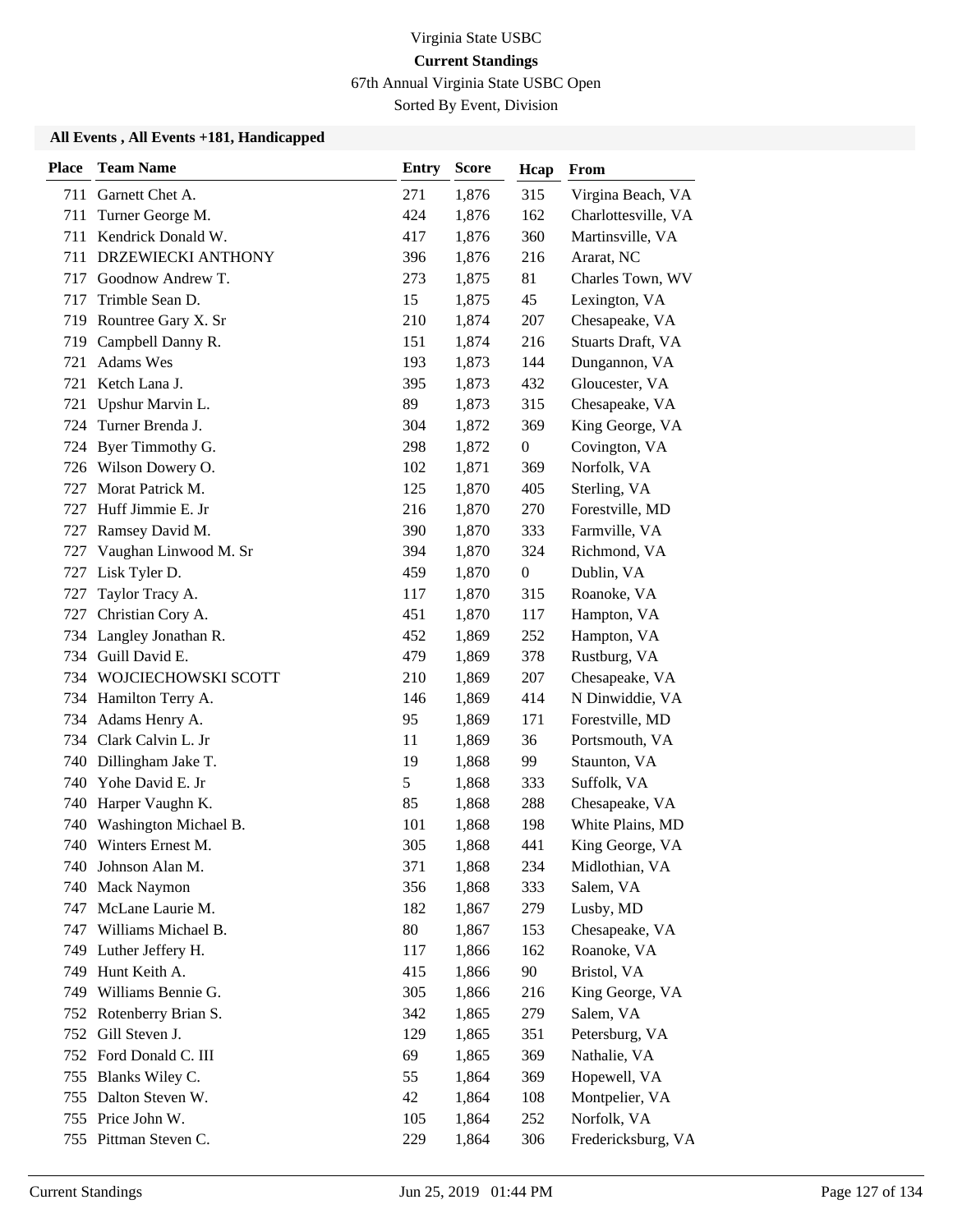67th Annual Virginia State USBC Open

Sorted By Event, Division

| <b>Place</b> | <b>Team Name</b>           | <b>Entry</b>   | <b>Score</b> | Hcap           | From               |
|--------------|----------------------------|----------------|--------------|----------------|--------------------|
|              | 755 Harris Tom             | 85             | 1,864        | 54             | Chesapeake, VA     |
| 760          | Barlow Cornell A.          | 155            | 1,863        | 369            | Quinton, VA        |
| 760          | Wright Eric L.             | 173            | 1,863        | 396            | Appomattox, VA     |
|              | 762 Oliver James T. Jr     | 232            | 1,862        | 306            | Norfolk, VA        |
| 762          | Sumblin Richard            | 10             | 1,862        | 396            | Portsmouth, VA     |
| 764          | Farrell Jonathan E.        | 193            | 1,861        | 279            | Dungannon, VA      |
| 765          | Wright Cedric R.           | 365            | 1,860        | 45             | Newport News, VA   |
| 766          | Crawley Timothy A.         | 389            | 1,859        | 207            | Ft Lee, VA         |
|              | 766 Cuvelier Jim F.        | $\mathbf{1}$   | 1,859        | 405            | Big Island, VA     |
|              | 766 Brown Jimmy            | 50             | 1,859        | 423            | Crystal Hill, VA   |
| 769          | Speller Alan L. Sr         | 213            | 1,858        | 405            | Chesapeake, VA     |
|              | 769 Woods Larry C.         | 154            | 1,858        | 387            | Roanoke, VA        |
| 769          | Martin James L.            | 142            | 1,858        | 270            | Scottsburg, VA     |
| 772          | Holofchak Chris            | 136            | 1,857        | 81             | Forest, VA         |
| 772          | Varela Thomas R.           | 241            | 1,857        | 261            | Norfolk, VA        |
|              | 772 Esland CAREY           | 76             | 1,857        | 162            | Chesapeake, VA     |
|              | 772 Derkay Brian M.        | 221            | 1,857        | 168            | Newport, VA        |
|              | 776 Phillips Michael D.    | 325            | 1,854        | 414            | Blacksburg, VA     |
|              | 776 Poe David C. Jr        | 95             | 1,854        | 189            | Forestville, MD    |
| 776          | Durrett Joseph A.          | 22             | 1,854        | 189            | Moneta, VA         |
| 779          | Hudson William G.          | 218            | 1,853        | 189            | Danville, VA       |
| 779          | Bond Kenneth A.            | 191            | 1,853        | 180            | Woodbridge, VA     |
| 779          | Jones Frank H.             | 310            | 1,853        | 225            | King George, VA    |
|              | 779 Followell Timothy H.   | 234            | 1,853        | 405            | Norfolk, VA        |
| 783          | Scott Jamie L.             | 383            | 1,852        | 351            | Amherst, VA        |
| 784          | Negron Cristopher D.       | 451            | 1,851        | 216            | Hampton, VA        |
| 784          | <b>Trombly Ron</b>         | 237            | 1,851        | 126            | Bowling Green, VA  |
|              | 784 Carter Jon J.          | 276            | 1,851        | $\overline{0}$ | Mt Crawford, VA    |
| 787          | Willoughby Henry L.        | 166            | 1,850        | 432            | Washington, DC     |
| 787          | Lahouchuc Steve            | 199            | 1,850        | 369            | Virginia Beach, VA |
| 787          | Overton Jessica N.         | 477            | 1,850        | 126            | Portsmouth, VA     |
| 787          | Jones Tim L.               | 81             | 1,850        | 162            | Chesapeake, VA     |
|              | 791 Isley Artie N.         | 65             | 1,849        | 252            | Richmond, VA       |
| 791          | Dandridge Russell W.       | 324            | 1,849        | 198            | Glen Allen, VA     |
| 793          | <b>SMOOT MARCUS SR</b>     | 307            | 1,848        | 135            | King George, VA    |
|              | 793 Beasley Brandon W.     | 452            | 1,848        | 423            | Hampton, VA        |
| 795          | Hamby James M.             | 376            | 1,847        | 36             | Waynesboro, VA     |
| 795          | Grady James W. Sr          | 34             | 1,847        | 306            | Glen Allen, VA     |
| 795          | Kavanagh Victor D.         | $\overline{4}$ | 1,847        | 279            | Virginia Beach, VA |
|              | 798 Grygier Marc A.        | 53             | 1,846        | 378            | Hopewell, VA       |
| 798          | Kelding Dennis P. Jr       | 465            | 1,846        | 306            | Yorktown, VA       |
| 798          | Holbrook Henry W.          | 474            | 1,846        | 288            | Goode, VA          |
|              | 798 Rivenback Walter T. JE | 257            | 1,846        | 315            | Greenville, VA     |
|              | 798 Picariello Joe E.      | 292            | 1,846        | 54             | Virginia Beach, VA |
|              | 803 Geary Donna M.         | 198            | 1,845        | 315            | Smithfield, VA     |
|              | 803 Eason Gene L.          | 87             | 1,845        | 270            | Chesapeake, VA     |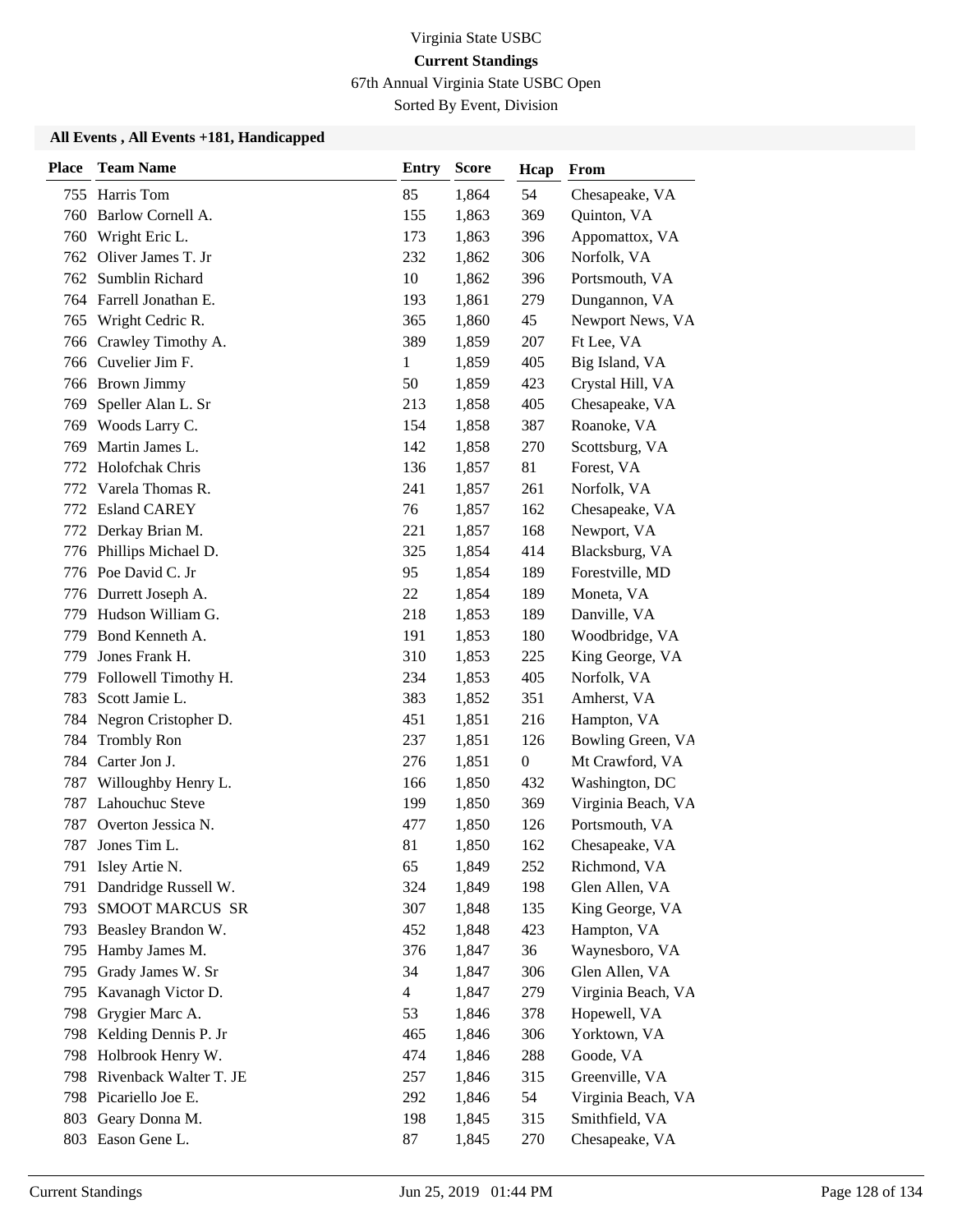67th Annual Virginia State USBC Open

Sorted By Event, Division

| <b>Place</b> | <b>Team Name</b>       | <b>Entry</b> | <b>Score</b> | Hcap             | From               |
|--------------|------------------------|--------------|--------------|------------------|--------------------|
| 805          | Sutton Leroy G.        | 77           | 1,844        | 243              | Chesapeake, VA     |
| 805          | Parks Brandon A.       | 99           | 1,844        | 171              | Temple Hills, MD   |
| 805          | Parrish Charles M.     | 256          | 1,844        | 198              | Greenville, VA     |
|              | 805 Heard John D.      | 299          | 1,844        | 126              | Stafford, VA       |
| 805          | Daugherty Harvey L.    | 142          | 1,844        | 342              | Scottsburg, VA     |
| 805          | Thompson Chris S.      | 391          | 1,844        | 423              | Meherrin, VA       |
| 811          | Reynolds Arthur B.     | 179          | 1,843        | 270              | Hampton, VA        |
|              | 812 Hope Gordon B. III | 188          | 1,842        | $\boldsymbol{0}$ | Aulander, NC       |
| 812          | Sansone Robert B.      | 175          | 1,842        | 333              | Chester, VA        |
| 812          | Geer Michelle L.       | 198          | 1,842        | 414              | Smithfield, VA     |
|              | 812 Reese Scott A.     | 440          | 1,842        | 288              | Stuarts Draft, VA  |
|              | 812 Ferrell Patrick A. | 479          | 1,842        | 414              | Rustburg, VA       |
| 817          | Bowman Trevor N.       | 342          | 1,841        | 351              | Salem, VA          |
| 817          | Wade Clint T.          | 392          | 1,841        | 153              | Chester, VA        |
| 817          | Nash Mark D.           | 279          | 1,841        | 369              | Evington, VA       |
| 817          | Boyd Beverly L.        | 91           | 1,841        | 387              | Chesapeake, VA     |
| 817          | Hurst Troy W.          | 25           | 1,841        | 288              | Dublin, VA         |
| 822          | Huie Christopher L.    | 185          | 1,840        | 333              | Chester, VA        |
| 823          | Mullen John J.         | 272          | 1,839        | 369              | Virgina Beach, VA  |
| 823          | Cox Billy J.           | 247          | 1,839        | 162              | Chester, VA        |
| 823          | Jackson Melissa L.     | 297          | 1,839        | 279              | Covington, VA      |
| 823          | Whitley Gary M.        | 38           | 1,839        | 333              | Ivor, VA           |
| 827          | Howell Steven N.       | 178          | 1,838        | 288              | Hampton, VA        |
| 827          | Nabinett Paul M.       | 217          | 1,838        | 369              | Forestville, MD    |
| 827          | Webster John A. Jr     | 100          | 1,838        | 198              | Washington, DC     |
| 830          | Osborough Jay T.       | 243          | 1,837        | 216              | Norfolk, VA        |
| 830          | Jenkins John M. Jr     | 471          | 1,837        | 248              | Inwood, WV         |
| 830          | Moore Sam N.           | 90           | 1,837        | 108              | Chesapeake, VA     |
| 830          | Day Kenneth L.         | 88           | 1,837        | 90               | Chesapeake, VA     |
|              | 834 Dennis Charles E.  | 79           | 1,836        | 135              | Chesapeake, VA     |
| 834          | Bass-Campbell Dawn N.  | 450          | 1,836        | 198              | Hampton, VA        |
|              | 834 Young Roger A.     | 271          | 1,836        | 360              | Virgina Beach, VA  |
| 837          | Tucker Dan T. Jr       | 222          | 1,835        | 261              | Chesterfield, VA   |
| 837          | Hogue Cecil C.         | 73           | 1,835        | 198              | Nathalie, VA       |
| 839          | Stamps Reginald C.     | 211          | 1,834        | 324              | Chesapeake, VA     |
|              | 839 White David W.     | 140          | 1,834        | 252              | Lynchburg, VA      |
| 839          | Devosha Jerry W.       | 292          | 1,834        | 126              | Virginia Beach, VA |
| 839          | Carney David A.        | 355          | 1,834        | 99               | Hayes, VA          |
| 843          | Spellman G. Michael    | 460          | 1,833        | 171              | Suffolk, VA        |
| 844          | Atwood Brandon D.      | 263          | 1,832        | 99               | Hampton, VA        |
| 844          | Chinavare Darin J.     | 328          | 1,832        | 297              | Nokesville, VA     |
| 844          | Amos Derrick L.        | 330          | 1,832        | 333              | Wirtz, VA          |
| 844          | Taylor Todd A.         | 167          | 1,832        | 351              | Madison Heights, V |
| 848          | Sandridge Jeff A.      | 123          | 1,831        | 243              | Sterling, VA       |
|              | 849 Houk Don E.        | 204          | 1,830        | 441              | Galax, VA          |
|              | 849 Leonard Raymond J. | 117          | 1,830        | 18               | Roanoke, VA        |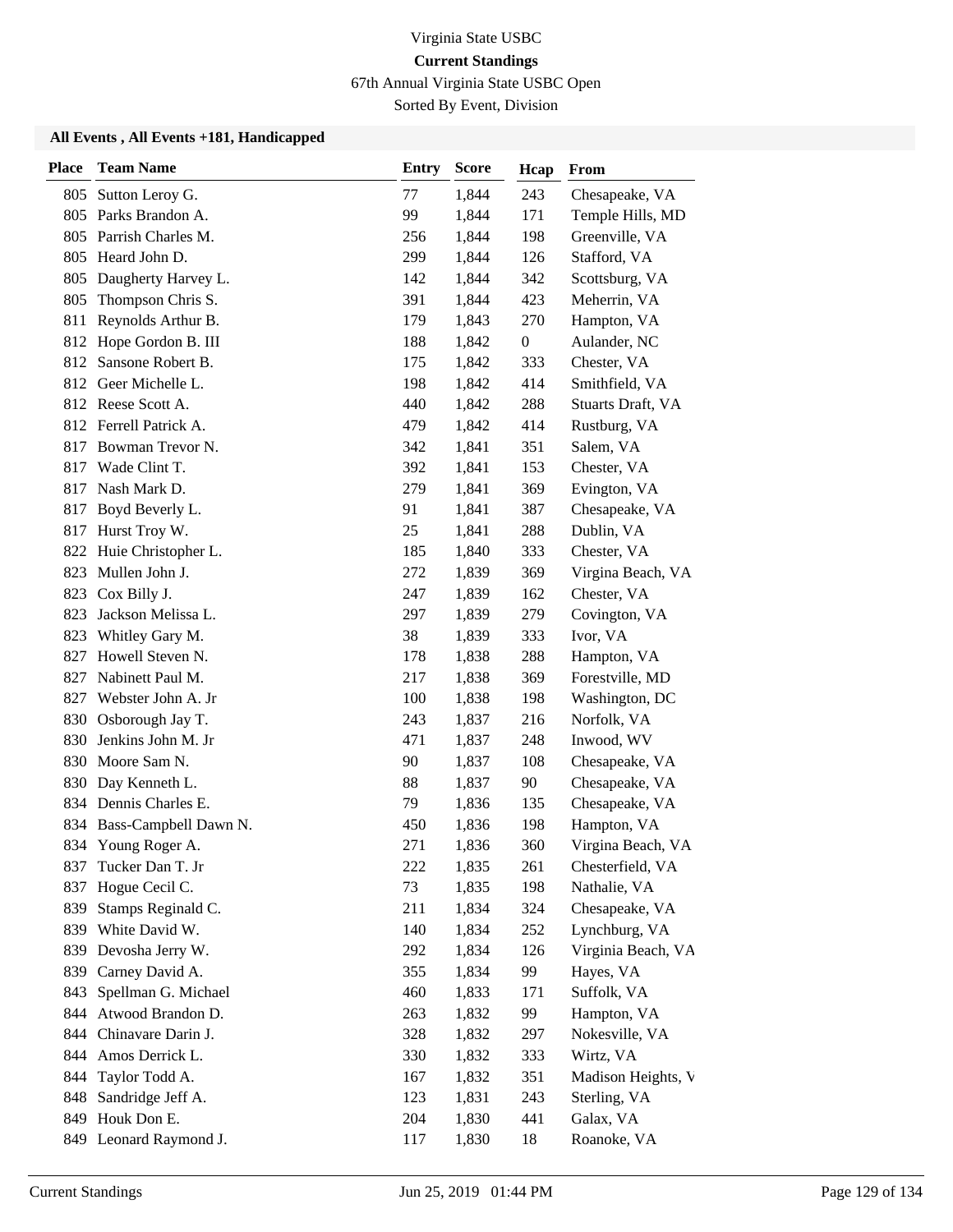67th Annual Virginia State USBC Open

Sorted By Event, Division

| <b>Place</b> | <b>Team Name</b>        | <b>Entry</b> | <b>Score</b> | Hcap             | From                |
|--------------|-------------------------|--------------|--------------|------------------|---------------------|
| 849          | Knight Marvin O. Sr     | 86           | 1,830        | 198              | Chesapeake, VA      |
| 852          | Snyder David M.         | 149          | 1,829        | 252              | Stuarts Draft, VA   |
| 852          | Coffey Ryan S.          | 8            | 1,829        | 180              | Buena Vista, VA     |
| 852          | Lambert Bradley S.      | 360          | 1,829        | 198              | Harrisonburg, VA    |
| 855          | Griffin Allen L.        | 358          | 1,828        | 180              | Salem, VA           |
| 855          | Layne Andrew F. Jr      | 156          | 1,828        | 252              | Norfolk, VA         |
| 855          | Boone Bert L.           | 86           | 1,828        | 126              | Chesapeake, VA      |
| 855          | Orndorff Charles A.     | 35           | 1,828        | 432              | Strasburg, VA       |
| 855          | Lamb Terence A.         | 11           | 1,828        | 144              | Portsmouth, VA      |
| 860          | Cuffee Louis E. Jr      | 456          | 1,827        | 234              | Virginia Beach, VA  |
| 861          | Edwards David L.        | 296          | 1,826        | 207              | Martinsville, VA    |
| 861          | Ahlgrim Keith A.        | 43           | 1,826        | 126              | Montpelier, VA      |
| 861          | Knode Paul A.           | 55           | 1,826        | 387              | Hopewell, VA        |
| 864          | Painter James E.        | 133          | 1,825        | 81               | Hedgesville, WV     |
|              | 864 Kurowski George C.  | 135          | 1,825        | 315              | Newport News, VA    |
|              | 864 Coburn Lloyd W.     | 125          | 1,825        | 378              | Sterling, VA        |
| 864          | Johnston Tina A.        | 220          | 1,825        | 333              | Lynchburg, VA       |
| 868          | Wager William J.        | 105          | 1,824        | 198              | Norfolk, VA         |
| 868          | Prince Susan D.         | 201          | 1,824        | 333              | Clifton Forge, VA   |
| 870          | Tackett Zachary C.      | 321          | 1,823        | $\boldsymbol{0}$ | Virginia Beach, VA  |
| 871          | <b>Rust R Craig</b>     | 301          | 1,822        | 216              | North Chesterfield, |
| 871          | Walker Walter W.        | 277          | 1,822        | 405              | Charlottesville, VA |
| 871          | Schram Mark E.          | 190          | 1,822        | 315              | Charles City, VA    |
| 871          | Riley Harvey R.         | 358          | 1,822        | 162              | Salem, VA           |
| 871          | Wright Emmett L.        | 76           | 1,822        | 261              | Chesapeake, VA      |
| 876          | Price Richard O.        | 22           | 1,821        | 351              | Moneta, VA          |
| 876          | Horn Michael L.         | 366          | 1,821        | 288              | Newport News, VA    |
| 876          | <b>Ramsey Andrew</b>    | 391          | 1,821        | 126              | Meherrin, VA        |
| 876          | Nabors TONY             | 171          | 1,821        | 243              | Fairfax, VA         |
| 876          | Bland Kevin R.          | 145          | 1,821        | 72               | N Dinwiddie, VA     |
| 876          | Smith Richard           | 340          | 1,821        | 324              | Weyers Cave, VA     |
| 882          | Ball William A. Jr      | 237          | 1,820        | 378              | Bowling Green, VA   |
| 883          | Stowe Jeff D.           | 334          | 1,819        | 54               | Portsmouth, VA      |
| 883          | Maxey Richard L.        | 391          | 1,819        | 261              | Meherrin, VA        |
| 883          | Mason James B.          | 389          | 1,819        | 288              | Ft Lee, VA          |
| 883          | <b>Esposito Dominic</b> | 27           | 1,819        | 351              | Toano, VA           |
| 887          | Tate Ira T. Sr          | 433          | 1,818        | 405              | Hampton, VA         |
| 887          | Hannah Sherrie R.       | 161          | 1,818        | 333              | Roxboro, NC         |
| 889          | Farley Brian K.         | 189          | 1,817        | 45               | Aulander, NC        |
| 890          | Holst Bobby D.          | 127          | 1,816        | 324              | Woodstock, VA       |
| 890          | Orth Steven J.          | 66           | 1,816        | 378              | Falls Church, VA    |
| 892          | Twitty Levin F. II      | 12           | 1,815        | 189              | Portsmouth, VA      |
| 892          | Rengers Vickie B.       | 224          | 1,815        | 117              | Chesterfield, VA    |
|              | 894 Burke Brian M.      | 315          | 1,814        | 315              | Virginia Beach, VA  |
|              | 894 Feick Daniel S.     | 466          | 1,814        | 198              | Newport News, VA    |
|              | 896 Hawkins Anita M.    | 477          | 1,813        | 117              | Portsmouth, VA      |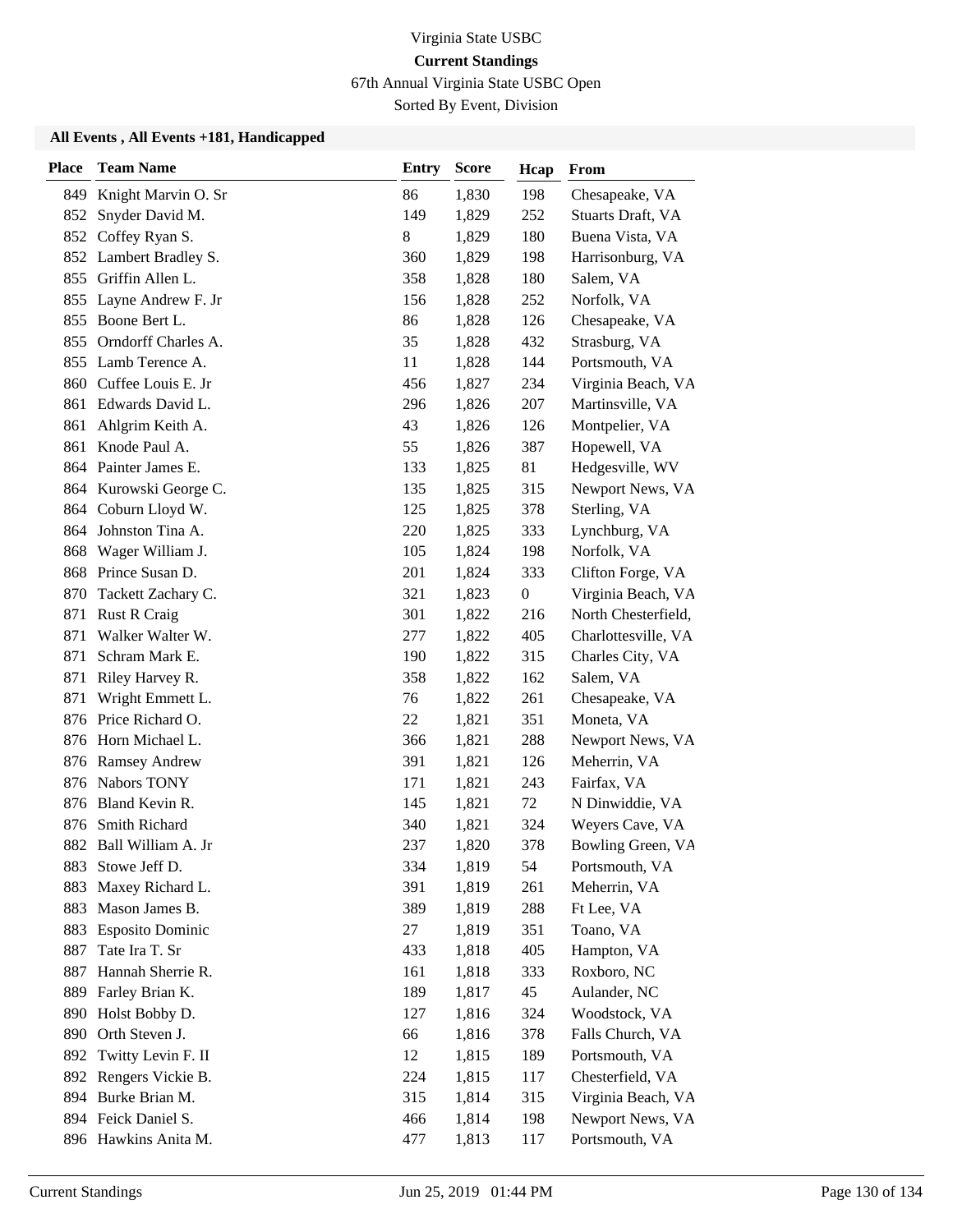67th Annual Virginia State USBC Open

Sorted By Event, Division

| <b>Place</b> | <b>Team Name</b>         | <b>Entry</b> | <b>Score</b> | Hcap             | From              |
|--------------|--------------------------|--------------|--------------|------------------|-------------------|
|              | 896 Fleming Michael D.   | 423          | 1,813        | 315              | Bunker Hill, WV   |
|              | 896 Scott Christopher M. | 237          | 1,813        | 288              | Bowling Green, VA |
| 896          | Moore Michael L.         | 160          | 1,813        | 207              | Newport News, VA  |
|              | 896 Brown Hezzie J. Jr   | 67           | 1,813        | 378              | Nathalie, VA      |
| 901          | Jones Anson T.           | 166          | 1,812        | 45               | Washington, DC    |
| 902          | Megginson Lorenzo        | 445          | 1,811        | 396              | Lynchburg, VA     |
|              | 902 Giles Kevin L.       | 90           | 1,811        | 72               | Chesapeake, VA    |
|              | 902 Crummette Ona L.     | 19           | 1,811        | 387              | Staunton, VA      |
|              | 905 Blanchard Kenneth A. | 347          | 1,810        | 288              | Forest, VA        |
| 906          | Taylor Christopher W.    | 133          | 1,808        | 234              | Hedgesville, WV   |
| 906          | Terry Michael D. Sr      | 114          | 1,808        | 297              | Randolph, VA      |
|              | 906 Medley Jarrus J.     | 69           | 1,808        | 378              | Nathalie, VA      |
|              | 909 Cave Michael L.      | 144          | 1,807        | 306              | N Dinwiddie, VA   |
|              | 910 Linkous Glenn S.     | 334          | 1,806        | 207              | Portsmouth, VA    |
|              | 910 Creasman Olas G. Jr  | 285          | 1,806        | 207              | Poquoson, VA      |
|              | 910 Dye Cleve III        | 443          | 1,806        | 324              | Newport News, VA  |
|              | 910 Campbell Charles M.  | 447          | 1,806        | $\boldsymbol{0}$ | Hampton, VA       |
|              | 914 Jones Milton E.      | 388          | 1,805        | 207              | Ft Lee, VA        |
|              | 914 Monsam Peter L.      | 235          | 1,805        | 261              | Norfolk, VA       |
|              | 914 Moretz Charles E.    | 203          | 1,805        | 261              | Hillsville, VA    |
|              | 914 Hines Brian D.       | 89           | 1,805        | 234              | Chesapeake, VA    |
| 918          | Abbitt Jim H.            | 279          | 1,804        | 216              | Evington, VA      |
| 919          | Blackwell Rex A.         | 336          | 1,803        | 333              | Pelham, NC        |
|              | 919 Pollard James F. Jr  | 311          | 1,803        | 306              | King George, VA   |
| 919          | Adams Steven E.          | 176          | 1,803        | 135              | Chester, VA       |
|              | 919 PERRY MICHAEL        | 427          | 1,803        | 198              |                   |
| 923          | Hice Jason A.            | 448          | 1,802        | 180              | Hampton, VA       |
| 923          | Vereen Corey T.          | 75           | 1,802        | 270              | Chesapeake, VA    |
| 925          | Perry Charles V. Jr      | 94           | 1,801        | 9                | Chesapeake, VA    |
| 925          | Coffey Allen W.          | 9            | 1,801        | 171              | Blue Ridge, VA    |
| 925          | Griffin Kelly A.         | 181          | 1,801        | 63               | Lusby, MD         |
| 925          | Shankle Mark W.          | 116          | 1,801        | 108              | Martinsburg, WV   |
| 929.         | Johnson Frankie L. Jr    | 209          | 1,799        | 279              | Chesapeake, VA    |
| 929          | Rice Henry B. Jr         | 195          | 1,799        | 423              | Newport News, VA  |
| 929          | <b>Egeland Matt</b>      | 463          | 1,799        | 216              | Prince George, VA |
| 932          | Rutan John L.            | 278          | 1,798        | 108              | Ashburn, VA       |
| 933          | Napier Gary L.           | 208          | 1,796        | 279              | Troy, VA          |
| 933          | Myers Jack W. Jr         | 169          | 1,796        | 243              | Yorktown, VA      |
| 933          | Chappell Joylene L.      | 476          | 1,796        | 333              | Seaford, VA       |
| 936          | Thompson Frank A.        | 299          | 1,795        | 99               | Stafford, VA      |
| 937          | Harman Preston K.        | 284          | 1,794        | 342              | Winchester, VA    |
| 937          | Garnett Robert J.        | 272          | 1,794        | 360              | Virgina Beach, VA |
| 937          | Fregulia Frank A.        | 448          | 1,794        | 117              | Hampton, VA       |
|              | 940 Powers Michael B.    | 364          | 1,793        | 369              | Newport News, VA  |
|              | 941 LaMotte James H.     | 47           | 1,789        | 342              | Drakes Branch, VA |
| 942          | Sims Edward L. Jr        | 171          | 1,788        | 99               | Fairfax, VA       |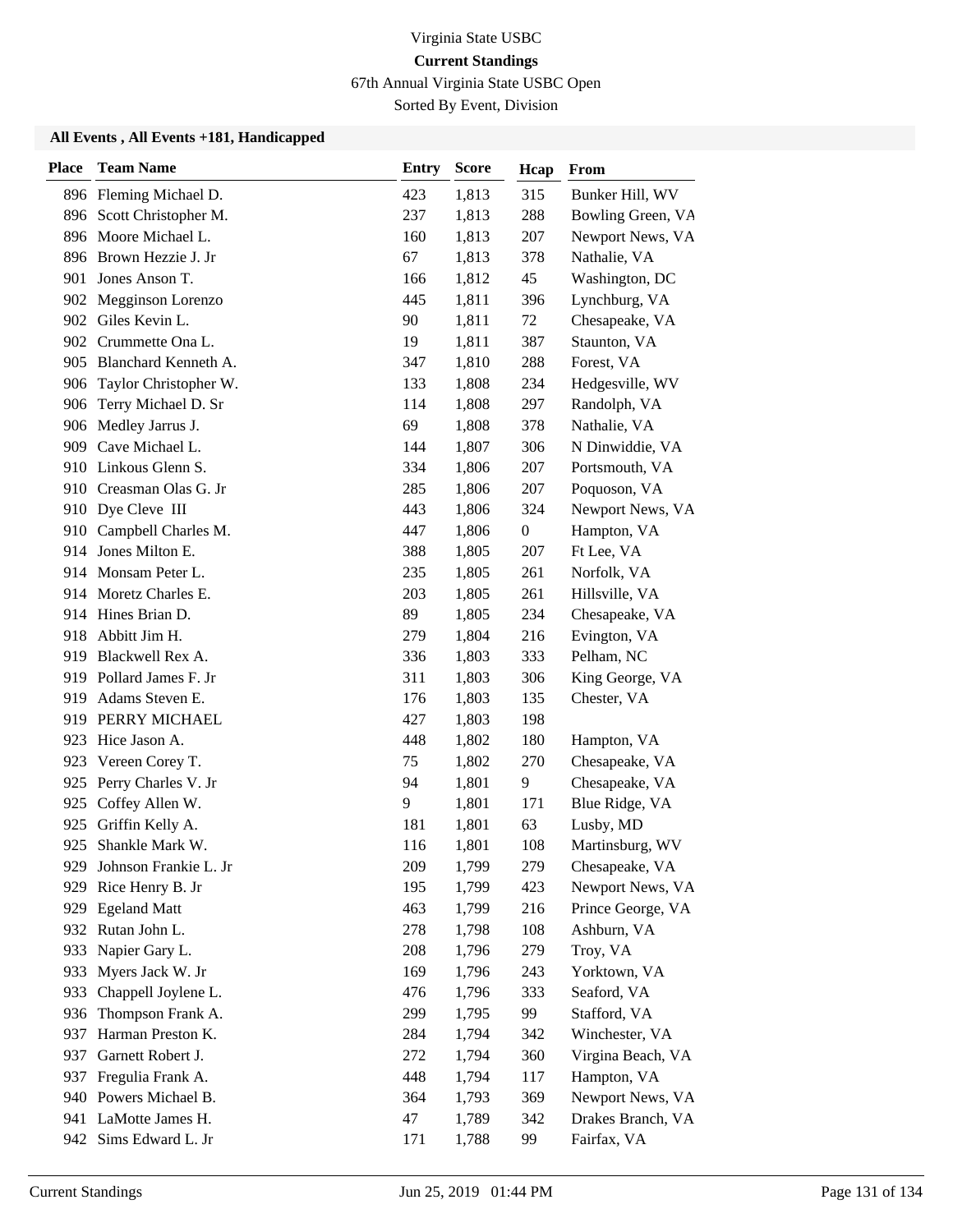67th Annual Virginia State USBC Open

Sorted By Event, Division

| <b>Place</b> | <b>Team Name</b>             | <b>Entry</b> | <b>Score</b> | Hcap             | From                |
|--------------|------------------------------|--------------|--------------|------------------|---------------------|
|              | 943 Bland Randolph L.        | 389          | 1,787        | 207              | Ft Lee, VA          |
|              | 944 Purvis Ronald E.         | 466          | 1,786        | 180              | Newport News, VA    |
|              | 944 Collis Robert F.         | 133          | 1,786        | 162              | Hedgesville, WV     |
|              | 946 Collins Ryon M.          | 375          | 1,785        | $\boldsymbol{0}$ | Waynesboro, VA      |
| 947          | Eppard Ricky A.              | 131          | 1,784        | 171              | Elkton, VA          |
| 947          | Lafon C W.                   | 109          | 1,784        | 207              | Virginia Beach, VA  |
|              | 947 Dunbar David L.          | 316          | 1,784        | 153              | Virginia Beach, VA  |
|              | 950 Prieur Corey J.          | 317          | 1,782        | 297              | Virginia Beach, VA  |
|              | 950 HISER NATHAN             | 363          | 1,782        | 81               | Newport News, VA    |
|              | 952 Porter Frank Jr          | 65           | 1,781        | 396              | Richmond, VA        |
| 953          | Montgomery Roshad J.         | 13           | 1,779        | 225              | Portsmouth, VA      |
|              | 954 Myers James H.           | 480          | 1,778        | 288              | Danville, VA        |
| 955          | Durrer Richard W.            | 424          | 1,776        | $\boldsymbol{0}$ | Charlottesville, VA |
| 956          | Jackson Willie B.            | 70           | 1,775        | 405              | Nathalie, VA        |
| 957          | Hailes Larry R. Jr           | 10           | 1,774        | 288              | Portsmouth, VA      |
|              | 957 Waddell Gary L.          | 333          | 1,774        | 90               | Portsmouth, VA      |
|              | 959 Himelright Danny R. Sr   | 423          | 1,773        | 333              | Bunker Hill, WV     |
|              | 959 Welcher Roy A.           | 357          | 1,773        | 270              | Salem, VA           |
| 961          | Davis John C.                | 451          | 1,772        | 144              | Hampton, VA         |
| 961          | McLane Michael A.            | 181          | 1,772        | 54               | Lusby, MD           |
| 961          | Mittelstetter Theodore J. Jr | 22           | 1,772        | 270              | Moneta, VA          |
| 961          | Bradham Joseph C.            | 43           | 1,772        | 216              | Montpelier, VA      |
| 961          | Motley Stanley B.            | 39           | 1,772        | 243              | Newport News, VA    |
| 966          | Slade Kelvin R.              | 75           | 1,771        | 36               | Chesapeake, VA      |
| 967          | Shifflett Robert A.          | 41           | 1,768        | 135              | Weyers Cave, VA     |
| 967          | Dixon James C.               | 114          | 1,768        | 369              | Randolph, VA        |
| 967          | Burton John D.               | 4            | 1,768        | 216              | Virginia Beach, VA  |
| 970          | Carter Derek W.              | 43           | 1,767        | 117              | Montpelier, VA      |
| 970          | Buck Bobby (Buck) J.         | 62           | 1,767        | 153              | Hertford, NC        |
| 972          | McEntee Michael A.           | 62           | 1,766        | 315              | Hertford, NC        |
|              | 972 Faulkner Alfred M.       | 159          | 1,766        | 306              | Hampton, VA         |
|              | 974 Cavicchi Kathy           | 263          | 1,765        | 189              | Hampton, VA         |
|              | 975 Foor Robert L.           | 239          | 1,764        | 135              | Bethesda, MD        |
| 975          | Austin Randal L.             | 330          | 1,764        | 351              | Wirtz, VA           |
| 977          | Kinkel Dwight C.             | 423          | 1,763        | 63               | Bunker Hill, WV     |
| 978          | Burgess Eric J.              | 392          | 1,762        | 189              | Chester, VA         |
| 978          | Barnette Tony L.             | 268          | 1,762        | $\boldsymbol{0}$ | Richmond, VA        |
| 978          | Cook Perry D.                | 99           | 1,762        | 243              | Temple Hills, MD    |
| 981          | Szamborski Brian E.          | 238          | 1,760        | 72               | Bethesda, MD        |
| 981          | Firman George "Nate" N. Sr   | 476          | 1,760        | 81               | Seaford, VA         |
|              | 983 Deem Michael A.          | 105          | 1,758        | 225              | Norfolk, VA         |
|              | 984 Rhodes Carl S. Jr        | 82           | 1,757        | 54               | Chesapeake, VA      |
| 984          | Sook Tim R.                  | 94           | 1,757        | $\boldsymbol{0}$ | Chesapeake, VA      |
|              | 986 El Charles L.            | 85           | 1,756        | 216              | Chesapeake, VA      |
|              | 987 Parks Mark A.            | 466          | 1,755        | 216              | Newport News, VA    |
| 988          | Owens James E.               | 398          | 1,752        | 243              | Kilmarnock, VA      |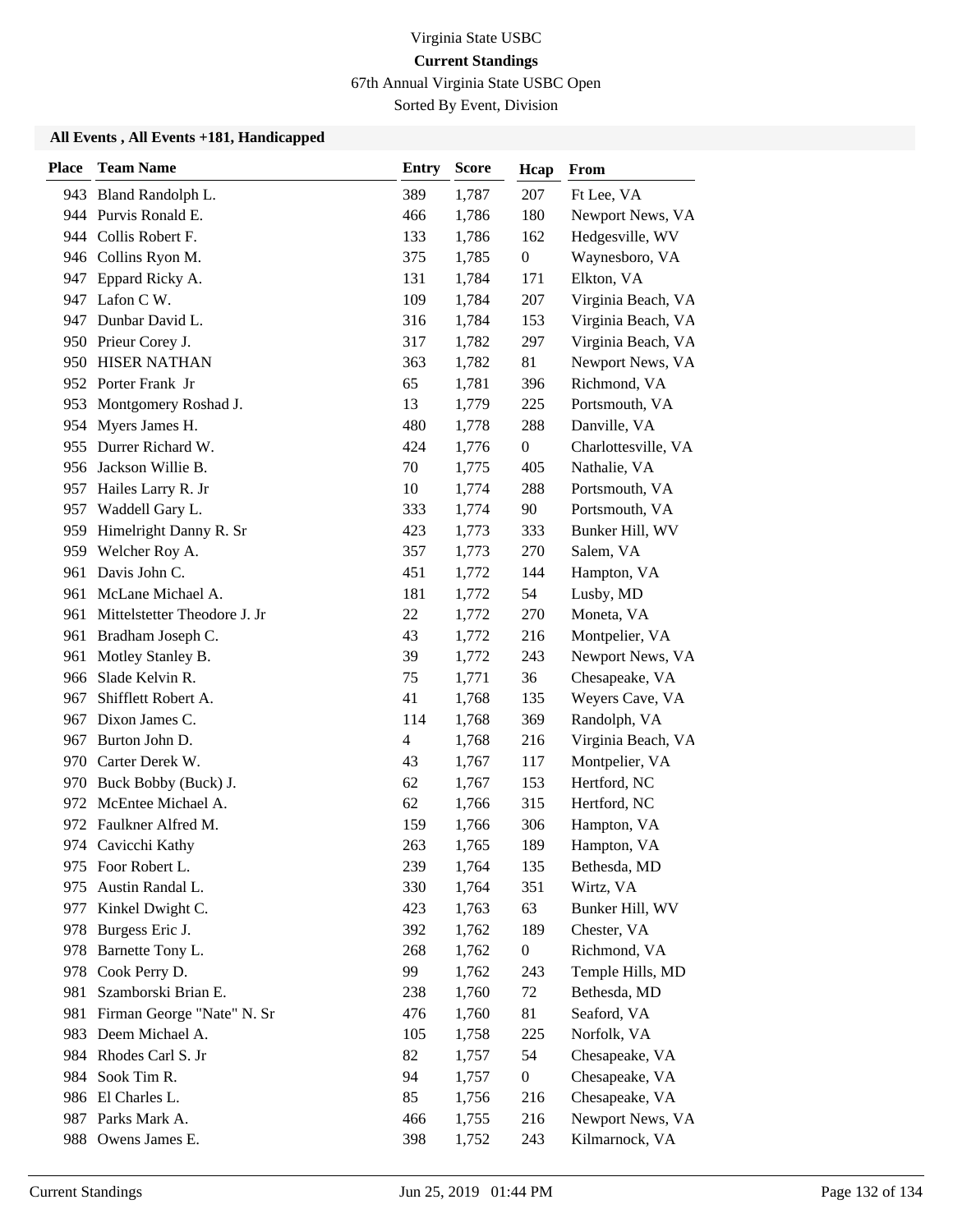67th Annual Virginia State USBC Open

Sorted By Event, Division

| <b>Place</b> | <b>Team Name</b>             | <b>Entry</b> | <b>Score</b> | Hcap             | From               |
|--------------|------------------------------|--------------|--------------|------------------|--------------------|
|              | 988 Bullock Willis           | 156          | 1,752        | 243              | Norfolk, VA        |
|              | 990 Chocklett Benjamin T.    | 160          | 1,751        | $\boldsymbol{0}$ | Newport News, VA   |
| 990          | Thomas John W.               | 441          | 1,751        | 369              | Stuarts Draft, VA  |
|              | 992 Price Michael W.         | 60           | 1,749        | 216              | Hertford, NC       |
|              | 993 Baker Darnell            | 227          | 1,748        | 378              | Hampton, VA        |
|              | 994 Gilbert Wayne            | 473          | 1,747        | 360              | Rustburg, VA       |
| 995          | Adams Aaron M.               | 282          | 1,745        | 216              | Winchester, VA     |
|              | 995 Estrada Jose R. II       | 28           | 1,745        | 135              | Virginia Beach, VA |
|              | 997 Fallings Justin E.       | 437          | 1,743        | 180              | Stephens City, VA  |
| 998          | New Edward T.                | 437          | 1,741        | 297              | Stephens City, VA  |
| 998          | West Thomas W. Sr            | 451          | 1,741        | 144              | Hampton, VA        |
|              | 998 Burton Kenneth Wayne W.  | 402          | 1,741        | 171              | Powhatan, VA       |
| 1001         | MERRITT Jennifer M.          | 296          | 1,740        | 171              | Martinsville, VA   |
| 1001         | Millard James A.             | 101          | 1,740        | 81               | White Plains, MD   |
|              | 1003 Beasley Gary T.         | 452          | 1,733        | 369              | Hampton, VA        |
|              | 1004 Snyder David E.         | 149          | 1,730        | 315              | Stuarts Draft, VA  |
|              | 1005 Pratt Chad A.           | 449          | 1,727        | 81               | Hampton, VA        |
|              | 1005 Jeffries Skipper A.     | 48           | 1,727        | 27               | Culpeper, VA       |
|              | 1007 Clark Brian A.          | 143          | 1,724        | 279              | Henrico, VA        |
|              | 1008 Oller Gilbert R.        | 467          | 1,722        | 81               | Virginia Beach, VA |
|              | 1009 Barnes Michael          | 5            | 1,721        | 171              | Suffolk, VA        |
|              | 1010 Brown Robert E.         | 126          | 1,720        | 333              | Staunton, VA       |
|              | 1010 Rosenberger Shawn M.    | 177          | 1,720        | 324              | Clear Brook, VA    |
|              | 1010 Korff Donald H. Jr      | 232          | 1,720        | 261              | Norfolk, VA        |
|              | 1013 Gilbert Chris W. Sr     | 473          | 1,719        | 297              | Rustburg, VA       |
|              | 1014 Flowers Ronald M.       | 64           | 1,718        | 351              | Glen Allen, VA     |
|              | 1014 Woody Joey E.           | 384          | 1,718        | 288              | Amherst, VA        |
|              | 1016 Minnick John A. Jr      | 449          | 1,716        | 171              | Hampton, VA        |
| 1017         | Baldwin Thomas A.            | 185          | 1,715        | 180              | Chester, VA        |
| 1018         | Staton Albert L.             | $8\,$        | 1,714        | 243              | Buena Vista, VA    |
| 1019         | Phelps Tony E.               | 180          | 1,713        | 90               | Lusby, MD          |
|              | 1019 Wiegand Thomas A. Sr    | 122          | 1,713        | 288              | Norfolk, VA        |
|              | 1019 Graves Michael W. Sr    | 236          | 1,713        | 441              | Norfolk, VA        |
|              | 1022 Vaden Michael W.        | 337          | 1,711        | 243              | Pelham, NC         |
| 1022         | <b>Scott Comsee</b>          | 212          | 1,711        | 423              | Chesapeake, VA     |
|              | 1022 Douglas Frederick H. Jr | 439          | 1,711        | 153              | Leesburg, VA       |
|              | 1022 Tabb Ivan "Buster" M.   | 27           | 1,711        | 162              | Toano, VA          |
|              | 1026 Tyler Vernon C.         | 270          | 1,708        | 189              | Henrico, VA        |
| 1027         | Canady Christopher H. Sr     | 92           | 1,706        | 261              | Chesapeake, VA     |
|              | 1028 Pannell David L.        | 274          | 1,705        | 171              | Stuarts Draft, VA  |
| 1028         | Taylor James M.              | 100          | 1,705        | 252              | Washington, DC     |
| 1030         | Morlan Joseph R.             | 449          | 1,702        | 45               | Hampton, VA        |
| 1031         | Blackburn John L.            | 471          | 1,698        | 63               | Inwood, WV         |
|              | 1032 Rakes Michael A.        | 162          | 1,697        | 45               | Fredericksburg, VA |
|              | 1033 Ellinger James S.       | 19           | 1,695        | 9                | Staunton, VA       |
|              | 1034 Dunbar Jonathan E.      | 402          | 1,694        | 135              | Powhatan, VA       |